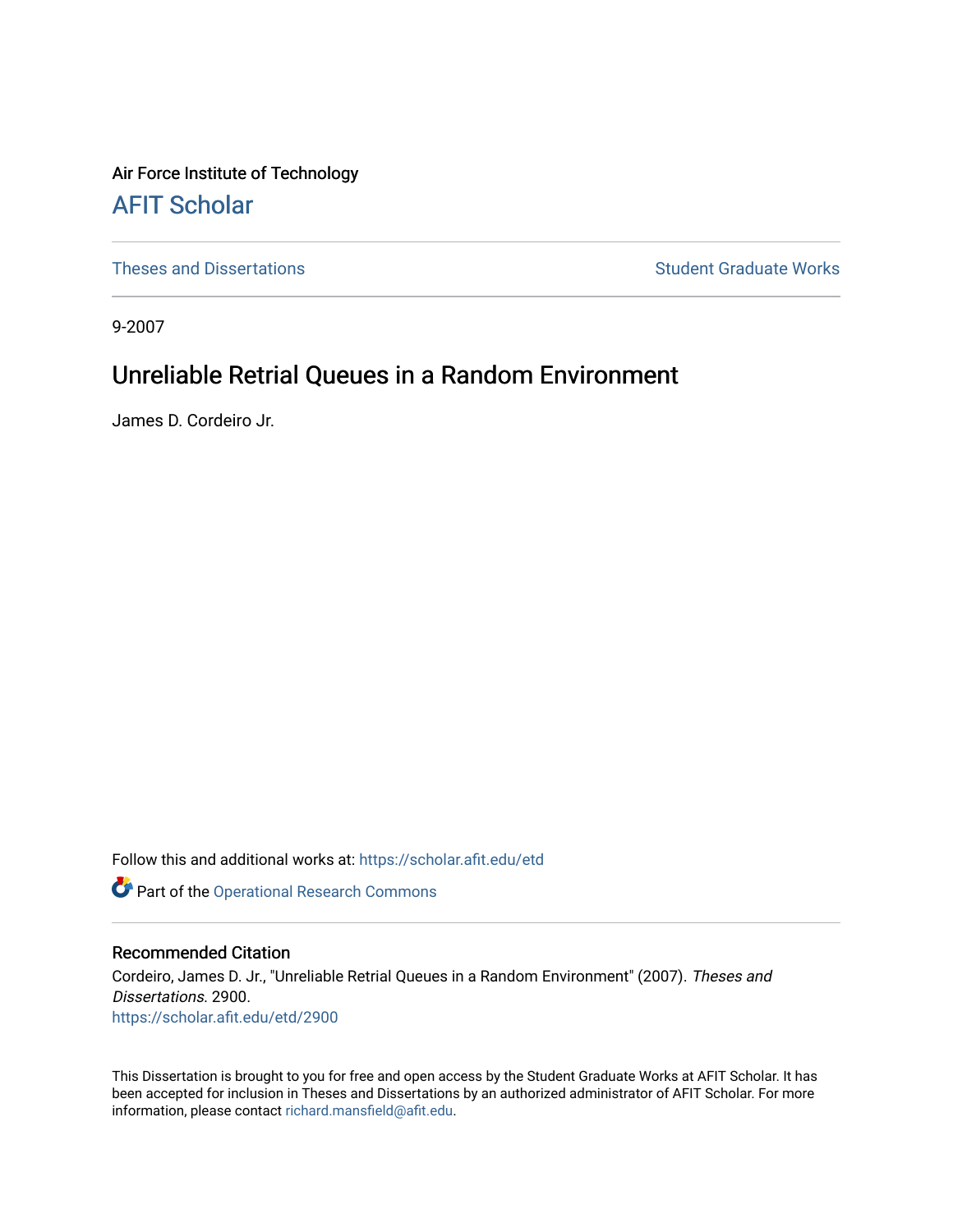

### UNRELIABLE RETRIAL QUEUES IN A RANDOM ENVIRONMENT

DISSERTATION

James D. Cordeiro, Jr., Major, USAF

AFIT/DS/ENS/07-03

## DEPARTMENT OF THE AIR FORCE AIR UNIVERSITY AIR FORCE INSTITUTE OF TECHNOLOGY

Wright-Patterson Air Force Base, Ohio

APPROVED FOR PUBLIC RELEASE; DISTRIBUTION UNLIMITED.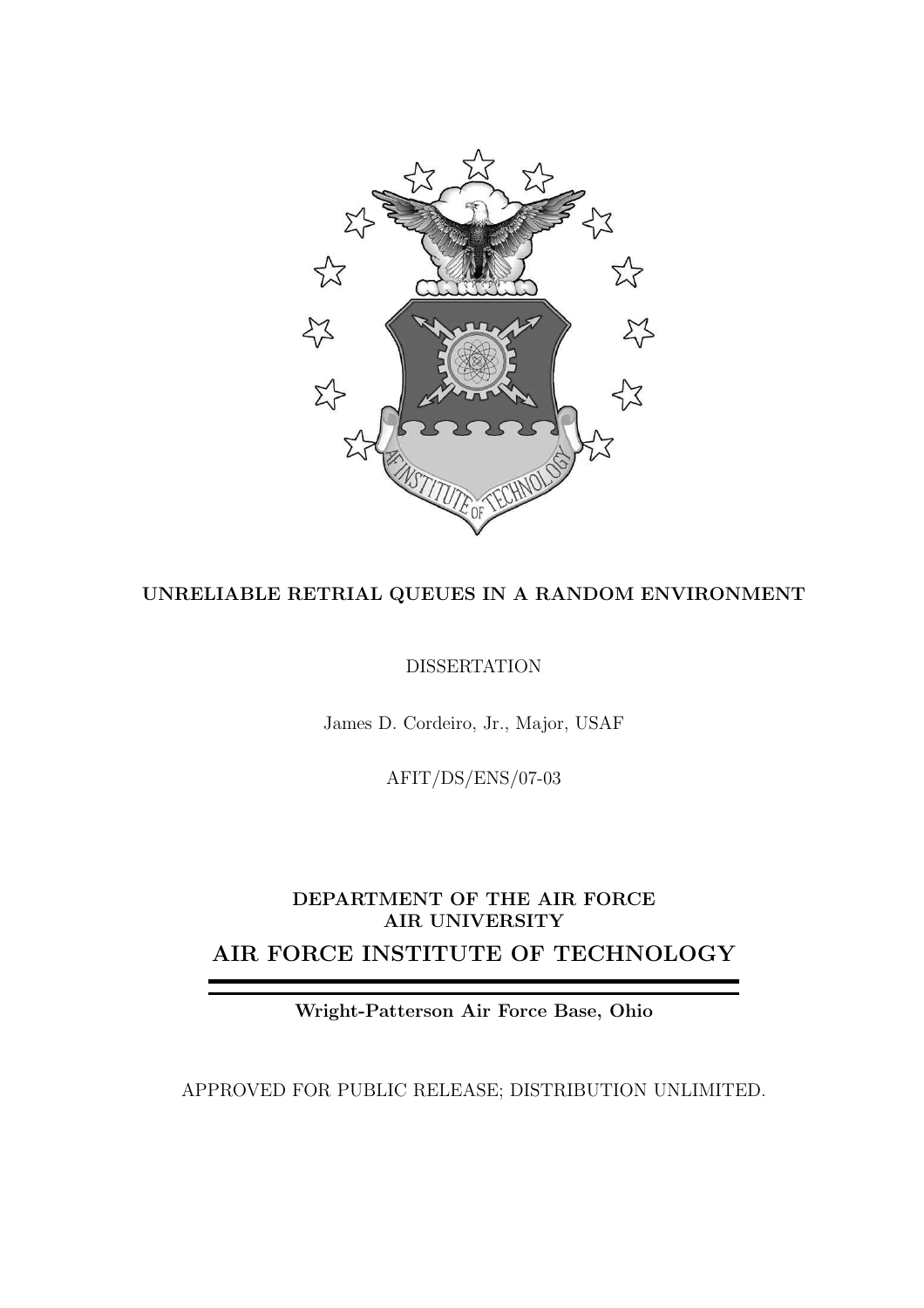Research sponsored by the Air Force Office of Scientific Research. The United States Government is authorized to reproduce and distribute reprints notwithstanding any copyright notation thereon. The views and conclusions contained in this dissertation are those of the author and should not be interpreted as necessarily representing the official policies or endorsements, either expressed or implied, of the Air Force Office of Scientific Research or the United States Government.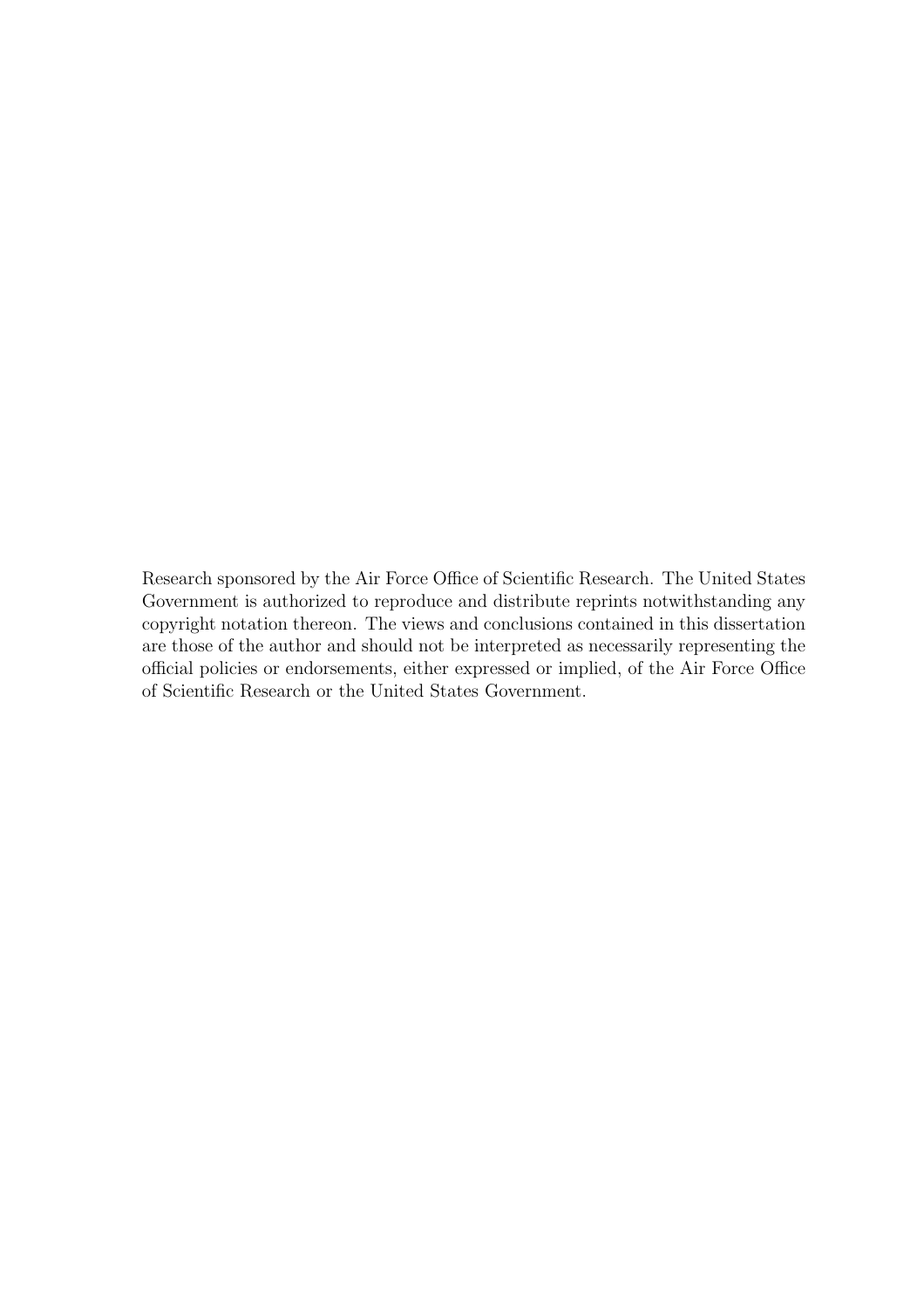AFIT/DS/ENS/07-03

## UNRELIABLE RETRIAL QUEUES IN A RANDOM ENVIRONMENT

#### DISSERTATION

Presented to the Faculty Department of Operational Sciences Graduate School of Engineering and Management Air Force Institute of Technology Air University Air Education and Training Command in Partial Fulfillment of the Requirements for the Degree of Doctor of Philosophy

James D. Cordeiro, Jr., A.B., M.S., M.S. Major, USAF

September 2007

### APPROVED FOR PUBLIC RELEASE; DISTRIBUTION UNLIMITED.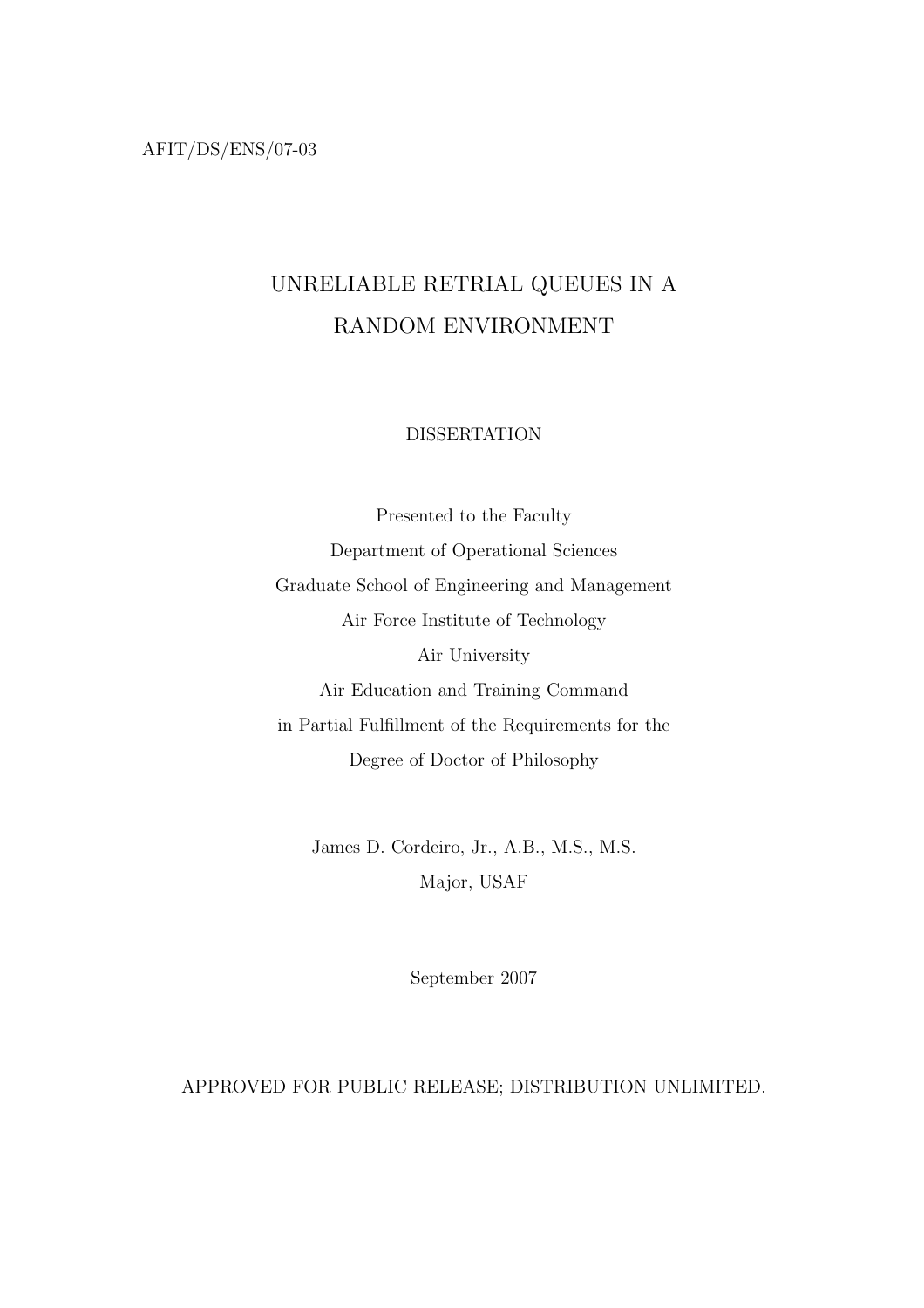## UNRELIABLE RETRIAL QUEUES IN A RANDOM ENVIRONMENT

## James D. Cordeiro, Jr., A.B., M.S., M.S.

Major, USAF

Approved:

| Dr. Jeffrey P. Kharoufeh<br>Committee Chair            | Date |
|--------------------------------------------------------|------|
| Dr. Adedeji B. Badiru<br>Dean's Representative         | Date |
| Dr. Sharif H. Melouk<br>Committee Member               | Date |
| Dr. Mark E. Oxley<br>Committee Member                  | Date |
| Accepted:                                              |      |
| M.U. Thomas                                            | Date |
| Dean, Graduate School of Engineering<br>and Management |      |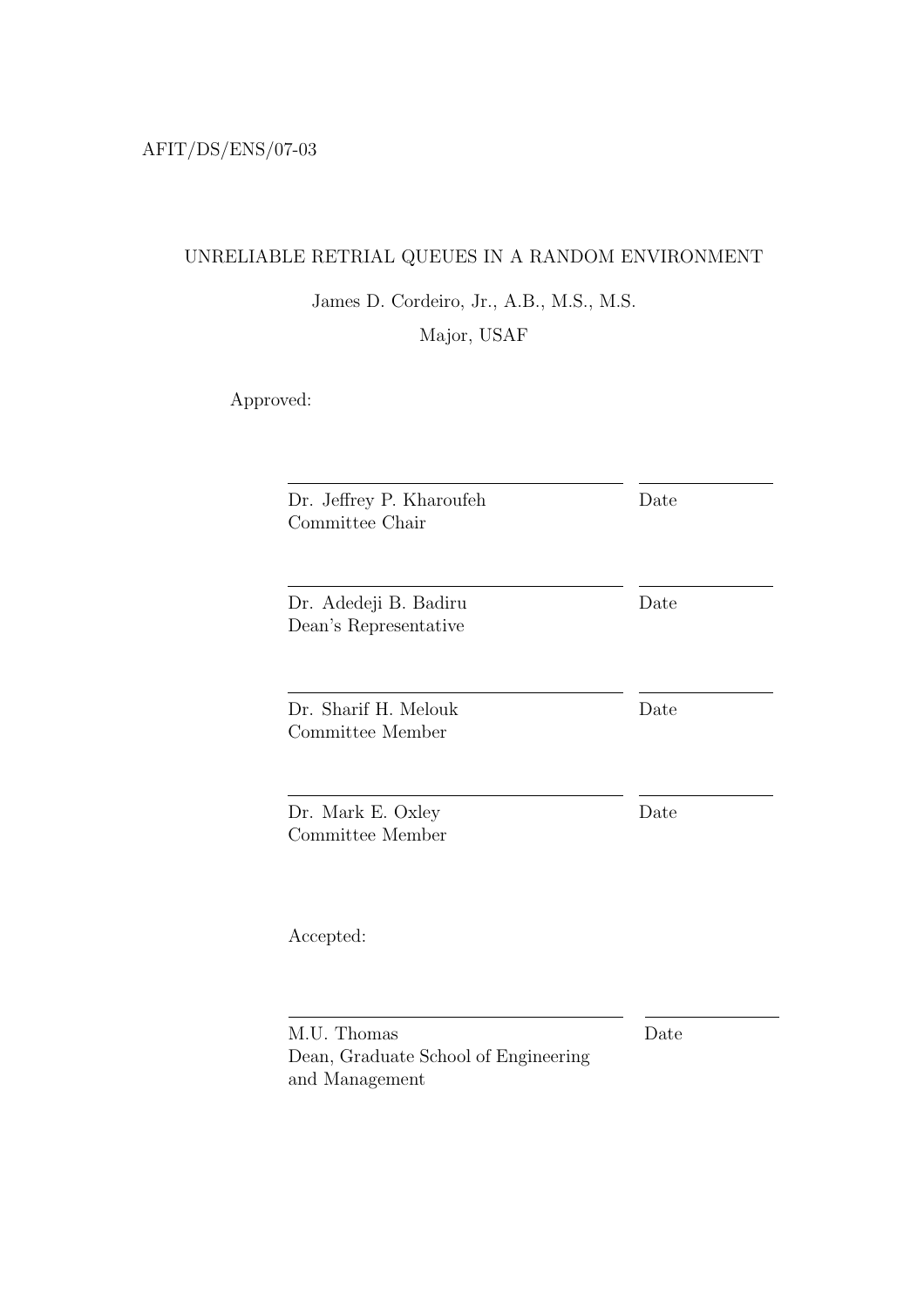## Table of Contents

|    |              |                                                         | Page         |
|----|--------------|---------------------------------------------------------|--------------|
|    |              |                                                         | vii          |
|    |              |                                                         | viii         |
|    |              |                                                         | ix           |
|    |              |                                                         | X            |
| 1. | Introduction |                                                         | $\mathbf{1}$ |
|    | 1.1          | Background and Motivation                               | $\mathbf{1}$ |
|    | 1.2          |                                                         | 9            |
|    | 1.3          |                                                         | 10           |
| 2. |              |                                                         | 12           |
|    | 2.1          | Analysis and Control of Retrial Queues                  | 12           |
|    | 2.2          | Retrial Queues With Unreliable Servers                  | 14           |
|    | 2.3          | Queueing Systems in a Random Environment                | 17           |
|    | 2.4          | Unreliable Queueing Systems in Random Environments      | 24           |
| 3. |              |                                                         | 27           |
|    | 3.1          | Quasi-Birth-and-Death $(QBD)$ Processes                 | 29           |
|    |              | 3.1.1 Level-Independent Processes                       | $30\,$       |
|    |              | 3.1.2<br>Level-Dependent Processes                      | 34           |
|    |              | Ergodicity of QBDs<br>3.1.3                             | 38           |
|    | 3.2          | $M/G/1$ -Type Processes                                 | 49           |
|    |              | Markov Renewal Sequences and the $M/G/1$ Queue<br>3.2.1 | 49           |
|    |              | Level-Independent Processes<br>3.2.2                    | 52           |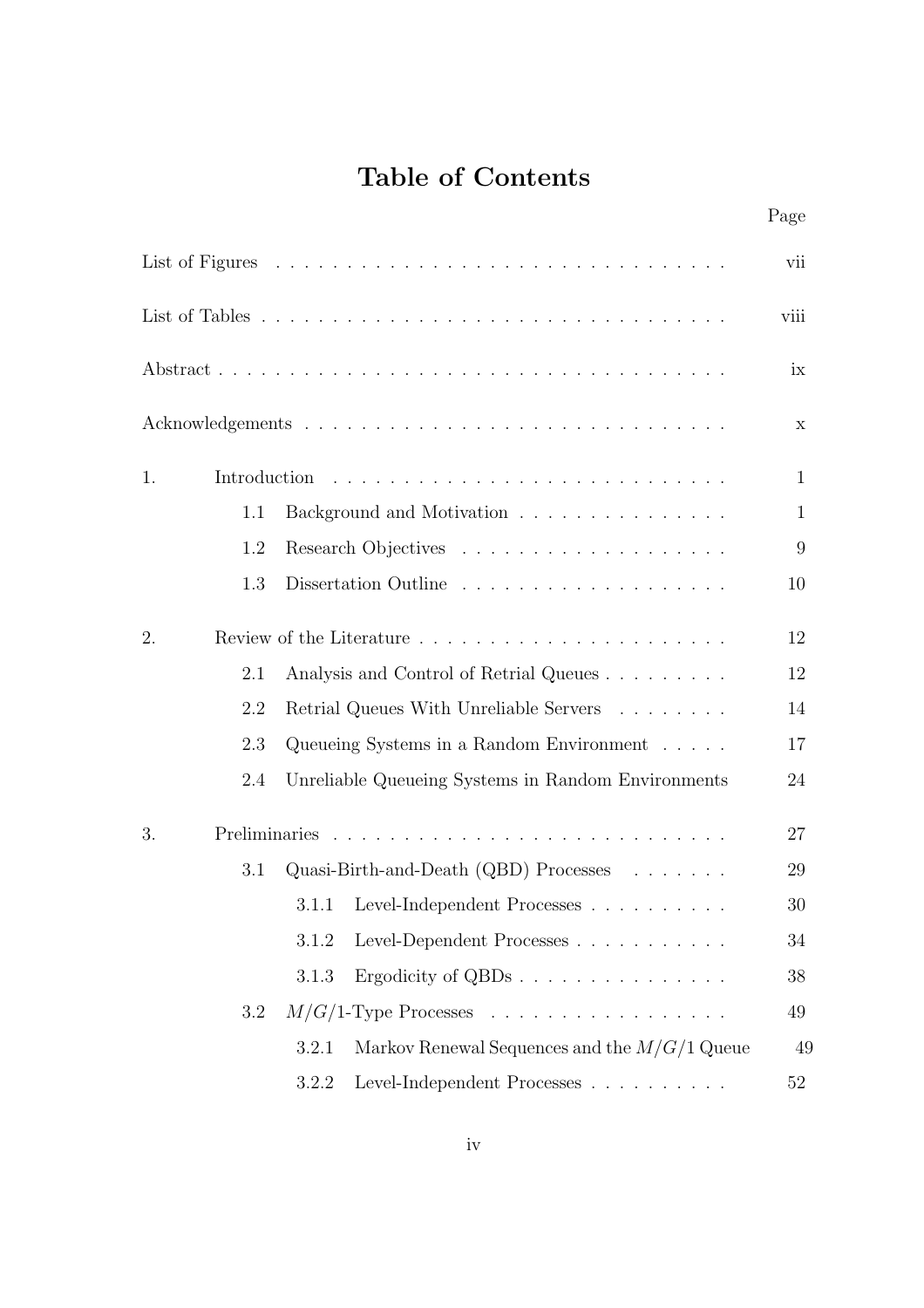|    |     |       |                                                       | Page |
|----|-----|-------|-------------------------------------------------------|------|
|    |     | 3.2.3 | Level-Dependent Processes                             | 54   |
|    |     | 3.2.4 | Ergodicity Conditions                                 | 54   |
| 4. |     |       | Exponential Service Requirements                      | 59   |
|    | 4.1 |       | Model Description and Notation                        | 59   |
|    | 4.2 |       | Stability and Steady-State Analysis                   | 64   |
|    | 4.3 |       |                                                       | 71   |
|    | 4.4 |       |                                                       | 73   |
|    | 4.5 |       |                                                       | 80   |
|    | 4.6 |       |                                                       | 83   |
|    |     | 4.6.1 | Example 1: Three-State Environment                    | 83   |
|    |     | 4.6.2 | Example 2: Seven-State Environment                    | 86   |
|    |     | 4.6.3 | Comparison to Simulated Data                          | 88   |
| 5. |     |       |                                                       | 91   |
|    | 5.1 |       | Model Description and Notation                        | 91   |
|    | 5.2 |       | Derivation of the Semi-Markov Kernel                  | 93   |
|    | 5.3 |       |                                                       | 114  |
|    |     | 5.3.1 | Computation of the Traffic Intensity $\ldots$ .       | 120  |
|    |     | 5.3.2 | Limiting Values of $P_k^{(i)}$                        | 121  |
|    |     | 5.3.3 | The Ergodicity of $\{(R_n, Z_n) : n \geq 0\} \dots$ . | 124  |
|    |     | 5.3.4 | Application to the Exponential Model                  | 128  |
| 6. |     |       |                                                       | 131  |
|    | 6.1 |       |                                                       | 131  |
|    | 6.2 |       |                                                       | 132  |
|    | 6.3 |       |                                                       | 134  |
|    |     | 6.3.1 | Three-State Environment                               | 134  |
|    |     | 6.3.2 | Five-State Environment                                | 136  |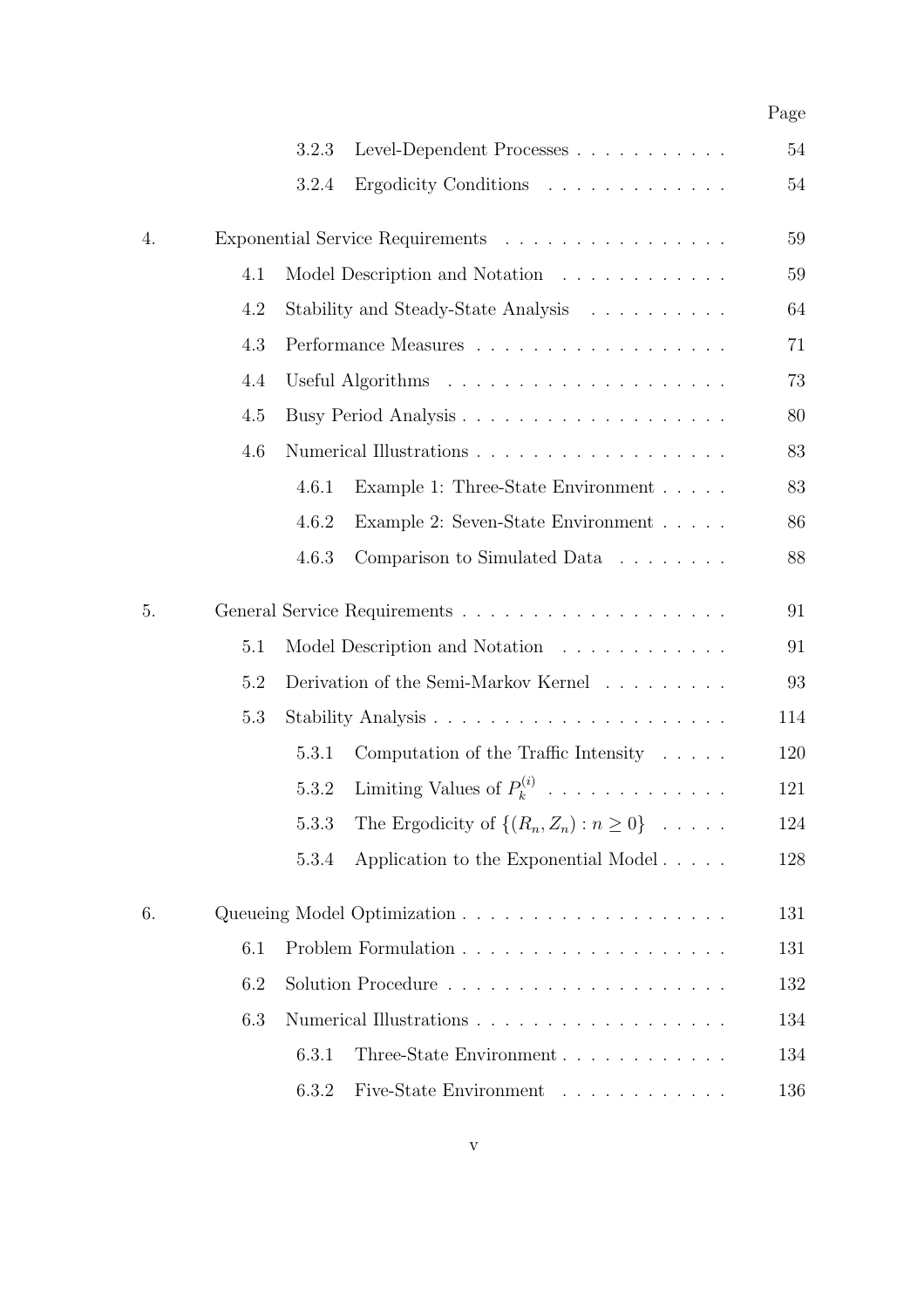|              |       |                                                  | Page |
|--------------|-------|--------------------------------------------------|------|
| 7.           |       | Contributions and Future Research                | 140  |
| Appendix.    |       |                                                  | 143  |
| A.1          |       | Matrix Binary Operators                          | 143  |
|              | A.1.1 | The Kronecker Product and Sum of Matrices.       | 143  |
|              | A.1.2 | Matrix Convolution Products                      | 144  |
| A.2          |       |                                                  | 145  |
|              | A.2.1 | Continuous PH-Distributions                      | 146  |
|              | A.2.2 | Discrete PH-Distributions                        | 147  |
|              | A.2.3 | Properties of the PH-Distribution                | 148  |
| A.3          |       | Markov-Modulated Poisson Processes (MMPP)        | 149  |
|              | A.3.1 | The Markov-Modulated Poisson Process as a Markov |      |
|              |       | Renewal Process                                  | 149  |
|              | A 3.2 | The Relationship of the PH-Distributions to the  |      |
|              |       | Markov-Modulated Poisson Process                 | 150  |
| Bibliography |       |                                                  | 155  |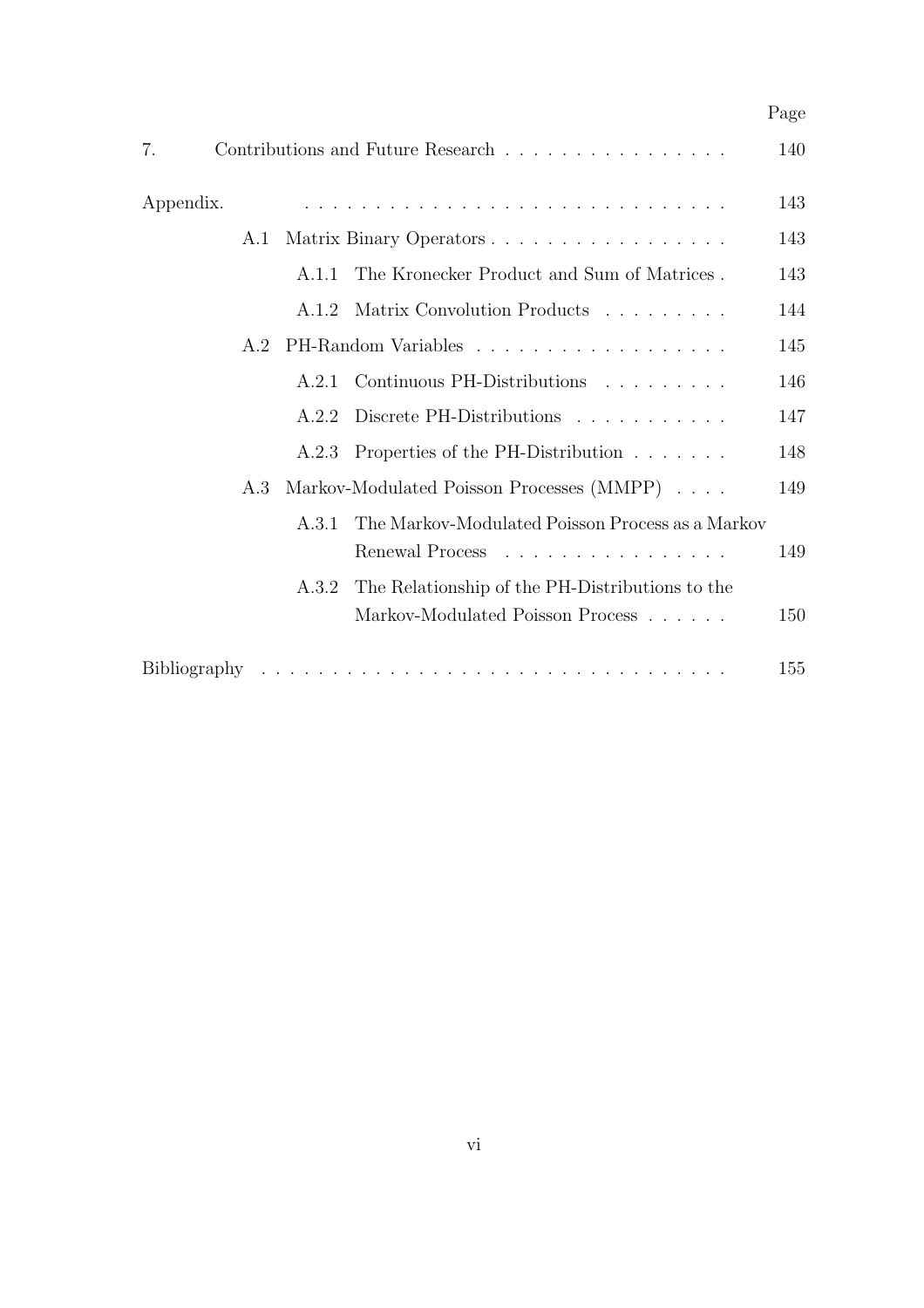# List of Figures

| Figure |                                                                                                                                                         | Page |
|--------|---------------------------------------------------------------------------------------------------------------------------------------------------------|------|
| 3.1.   | Transition rate diagram for a standard birth-and-death process.                                                                                         | 27   |
| 4.1.   | Graphical depiction of a single-server retrial queue.                                                                                                   | 60   |
| 4.2.   | The infinitesimal generator matrix $Q^*$ .                                                                                                              | 62   |
| 4.3.   | Top-level algorithm for computing the steady-state distribution<br>$\{\boldsymbol{\pi}_i(K): 0 \leq i \leq K-1\}$                                       | 77   |
| 4.4.   | Procedure to compute the rate matrix $R_{K-1}$ in step (2) of Al-<br>gorithm 1. $\ldots \ldots \ldots \ldots \ldots \ldots \ldots \ldots \ldots \ldots$ | 78   |
| 4.5.   | Procedure to compute $UD(N, i)$ for the Algorithm 2 (c.f. Fig.                                                                                          |      |
|        |                                                                                                                                                         | 79   |
| 4.6.   | Procedure to compute $\pi(K)$ for some suitably-chosen $K > 0$ .                                                                                        | 80   |
| 4.7.   | Pictorial representation of steady-state orbit-size probabilities for                                                                                   |      |
|        |                                                                                                                                                         | 85   |
| 5.1.   | Graphical depiction of an idle failure (Case 1). $\dots \dots$                                                                                          | 96   |
| 5.2.   | Graphical depiction of a failure that occurs during the service<br>of a (primary) customer. $\dots \dots \dots \dots \dots \dots \dots \dots$           | 97   |
| 6.1.   | Graphical depiction of the sequence of MADS iterations for the<br>three-state example. $\dots \dots \dots \dots \dots \dots \dots \dots \dots \dots$    | 136  |
| 6.2.   | Graphical depiction of the sequence of MADS iterations for 5-                                                                                           |      |
|        | state example. $\ldots \ldots \ldots \ldots \ldots \ldots \ldots \ldots \ldots$                                                                         | 139  |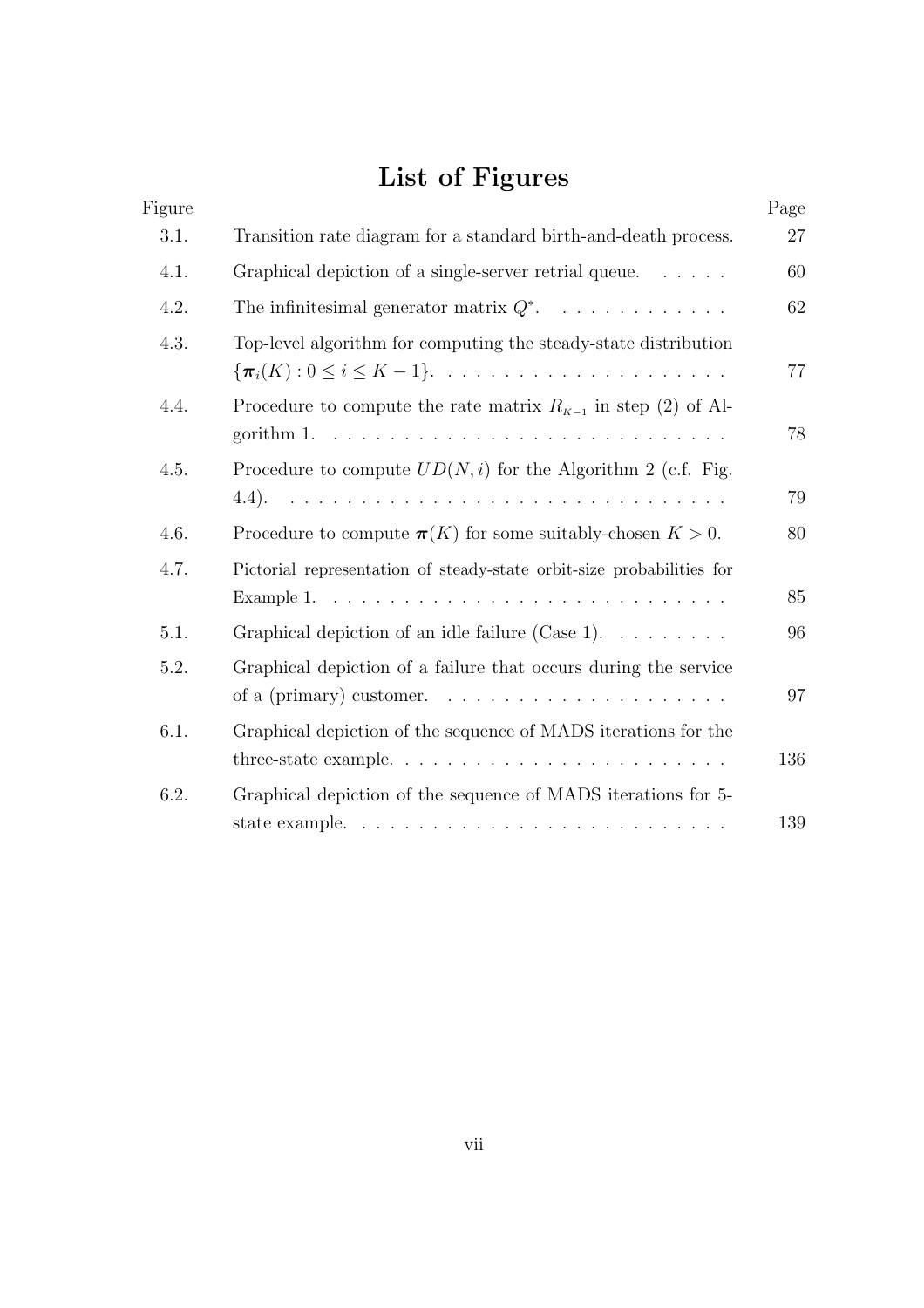## List of Tables

| Table |                                                                         | Page |
|-------|-------------------------------------------------------------------------|------|
| 4.1.  | Summary of parameters for 3-state example.                              | 84   |
| 4.2.  | Steady-state probabilities of orbit size for Example 1.                 | 84   |
| 4.3.  | Parameters for the system of Example 2.                                 | 87   |
| 4.4.  | Steady-state probabilities for orbit sizes up to and including $i = 20$ | 87   |
| 4.5.  | Performance measures for Examples 1 and 2.                              | 88   |
| 4.6.  | Simulation output versus QBD approximation. $\ldots \ldots \ldots$      | 90   |
| 6.1.  |                                                                         | 135  |
| 6.2.  | Optimal solution for 3-state example. $\dots \dots \dots \dots$         | 135  |
| 6.3.  | Problem data for 5-state example                                        | 137  |
| 6.4.  | Optimal solution: 5-state example.                                      | 138  |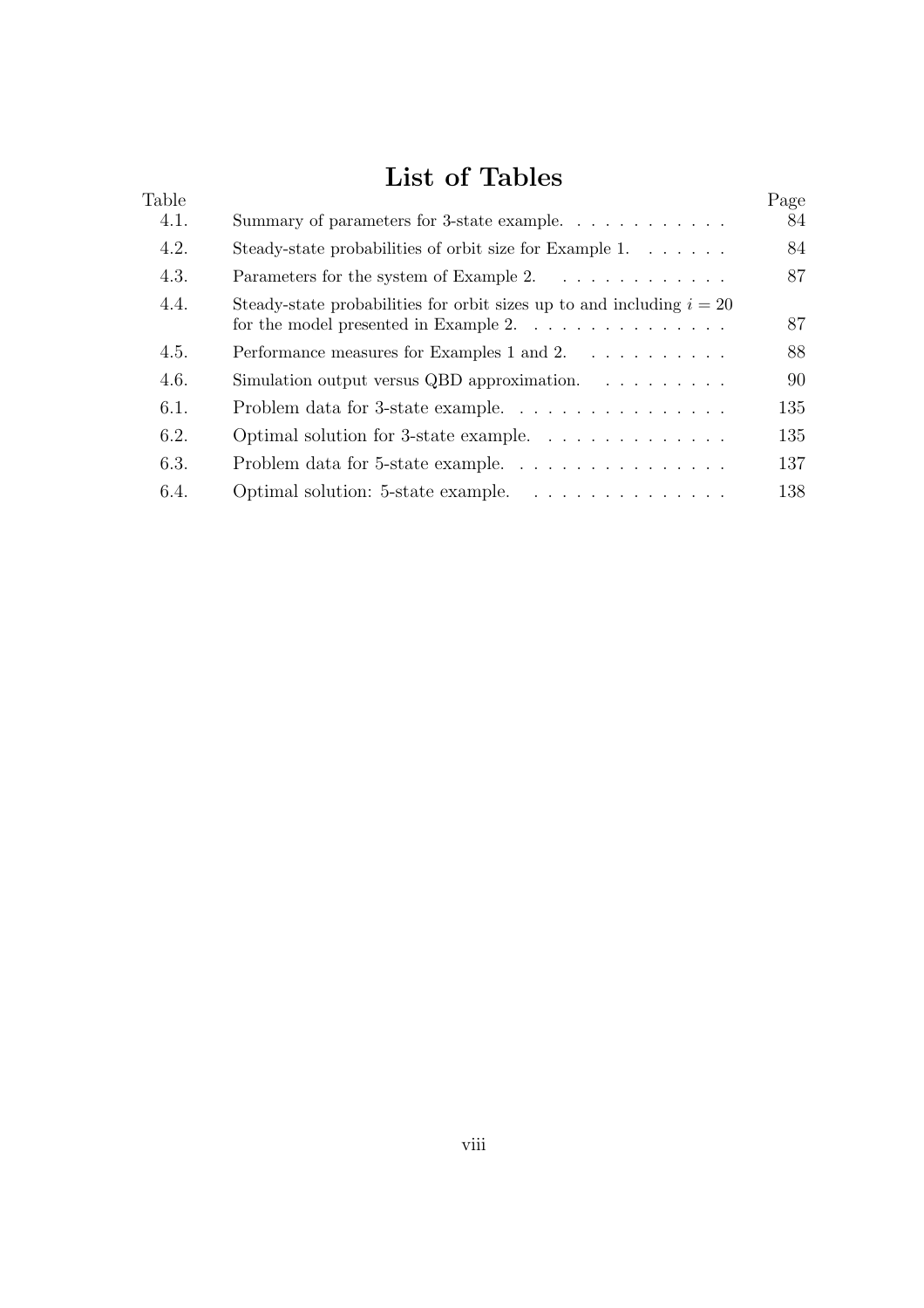### Abstract

This dissertation investigates stability conditions and approximate steady-state performance measures for unreliable, single-server retrial queues operating in a randomly evolving environment. In such systems, arriving customers that find the server busy or failed join a retrial queue from which they attempt to regain access to the server at random intervals. Such models are useful for the performance evaluation of communications and computer networks which are characterized by time-varying arrival, service and failure rates. To model this time-varying behavior, we study systems whose parameters are modulated by a finite Markov process. Two distinct cases are analyzed. The first considers systems with Markov-modulated arrival, service, retrial, failure and repair rates assuming all interevent and service times are exponentially distributed. The joint process of the orbit size, environment state, and server status is shown to be a tri-layered, level-dependent quasi-birth-and-death (LDQBD) process, and we provide a necessary and sufficient condition for the positive recurrence of LDQBDs using classical techniques. Moreover, we apply efficient numerical algorithms, designed to exploit the matrix-geometric structure of the model, to compute the approximate steady-state orbit size distribution and mean congestion and delay measures. The second case assumes that customers bring generally distributed service requirements while all other processes are identical to the first case. We show that the joint process of orbit size, environment state and server status is a leveldependent,  $M/G/1$ -type stochastic process. By employing regenerative theory, and exploiting the  $M/G/1$ -type structure, we derive a necessary and sufficient condition for stability of the system. Finally, for the exponential model, we illustrate how the main results may be used to simultaneously select arrival and service rates that minimize the mean time customers spend in orbit, subject to bound and stability constraints.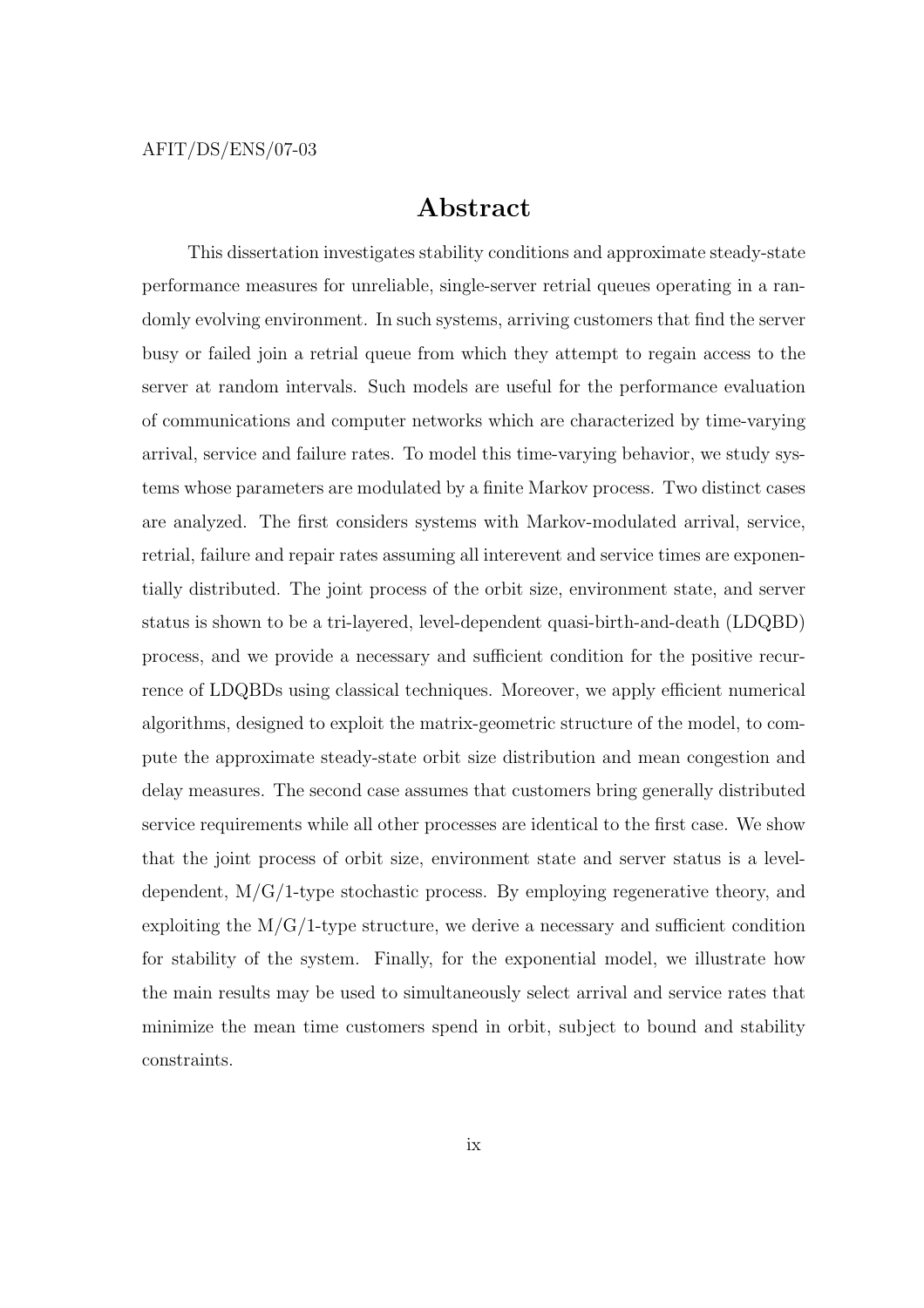## Acknowledgements

Looking back at the expanse of time it has taken me to reach this point in my life and my academic career, I am reminded of the very special people who have contributed to this achievement. I would like to thank my parents for stressing the value of education and sacrificing their wellbeing in order to provide it to me. They are living proof that a parent's love knows no bounds, and I am forever grateful for the gifts that they have given me.

To my wife and our two children, I give my thanks for the patience and understanding that they have shown me despite the long hours that I have spent away from home working on this dissertation. My wife has had to deal with the day-today affairs that I have not been able to mind, while our children have endured my absence during some important moments in their lives. For this I sincerely apologize and thank them for being the wonderful family that they have always been.

Finally, to my advisor, Dr. Jeff Kharoufeh, I extend my most sincere thanks for all the hardships he has had to endure on my behalf. There is probably no other professor who cares for his students' well-being and for the integrity of research conducted under his supervision. I would have languished in a perpetual state of angst with my intended academic path if he had not convinced me to pursue my interests and talents rather than meet others' expectations. There are teachers and mentors whom you will always remember as a prime influence in your life, and he will figure most prominently on this list. I am also grateful for the other members of my research committee, namely Drs. Sharif Melouk and Mark Oxley, for their careful reading of this document and helpful suggestions, and Dr. Deji Badiru who served as the Dean's Representative on the committee.

James D. Cordeiro, Jr.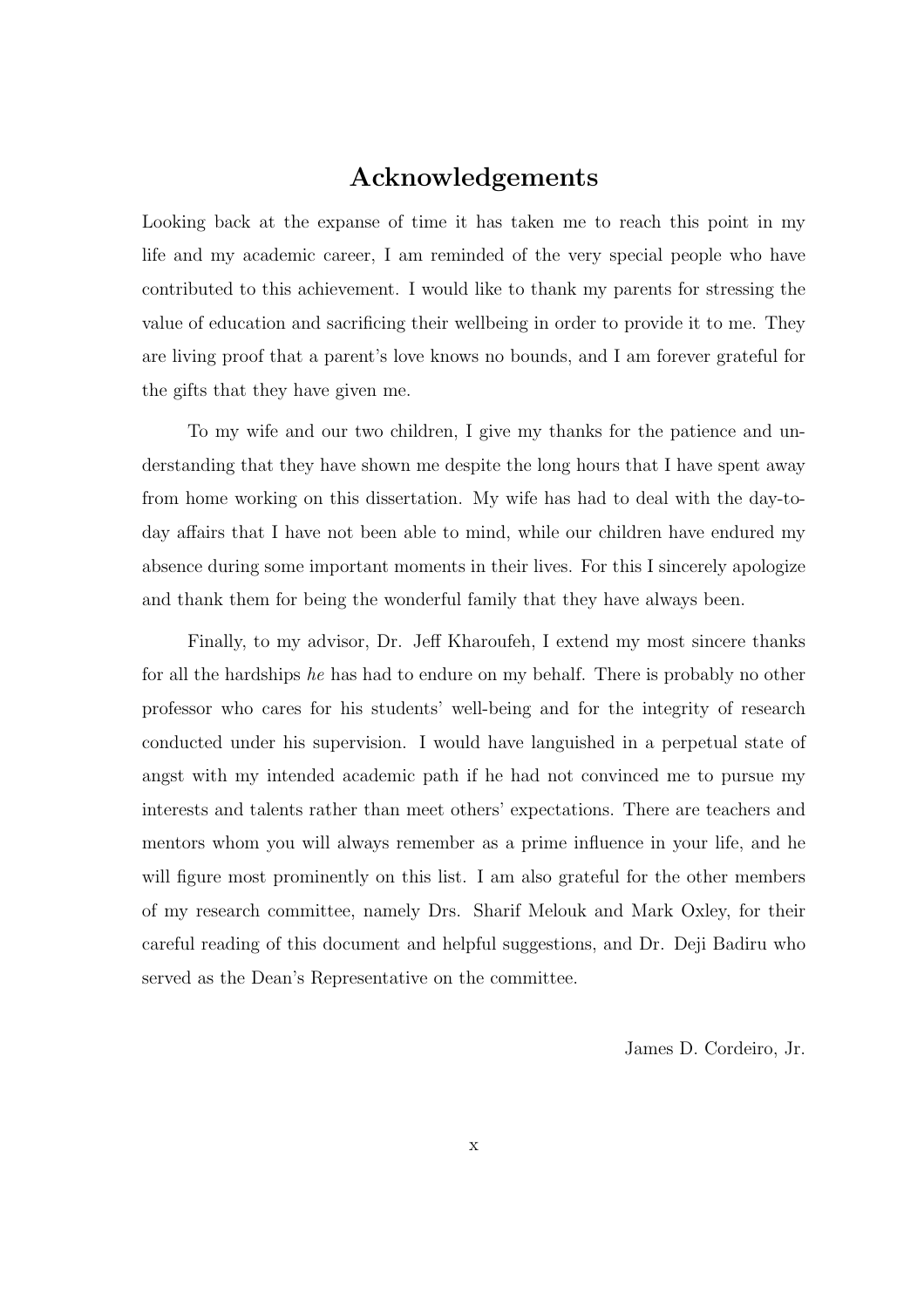## UNRELIABLE RETRIAL QUEUES IN A RANDOM ENVIRONMENT

### 1. Introduction

Since the introduction of the first digital computers some 70 years ago, networks of information systems have become an integral part of the world's financial, industrial, educational, and governmental institutions. We have come to depend almost solely on these information systems and the networks upon which they reside for managing our financial systems, utility infrastructures, and countless other functions essential to modern living. The negative side of this transformation is that these systems are subject to the unquestionably hit-or-miss task of relaying data through Internet pathways that are scarcely controlled. Even the internal networks of large and small organizations are not immune from the often critical risk of losing the ability to exchange information in an accurate and timely fashion. For this reason, it has become necessary to understand the factors that influence the degradation, and ultimately the failure, of information systems.

#### 1.1 Background and Motivation

Maintaining the integrity of information networks has become a universal concern for information technology managers from all areas of society. Corporations and smaller businesses that rely on the internet for sales, marketing, or other direct support must not only be able to communicate with their clients and suppliers, but they must do so in a *prompt manner*, all the while sending and receiving large quantities of information over global distances. Governmental organizations find common ground with the private sector in their desire to maintain and improve information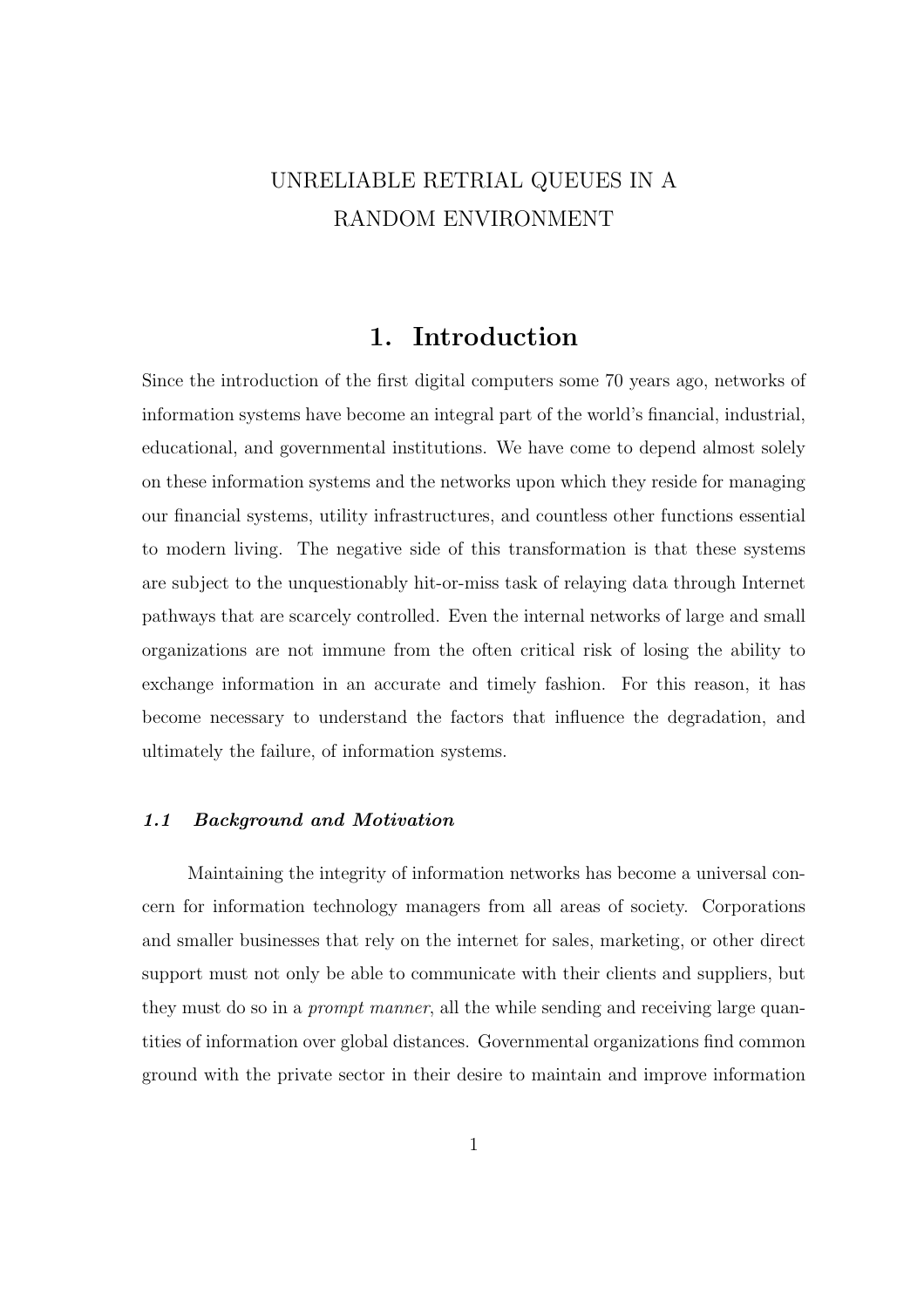flow. For example, timely communication is an essential staple in military applications. Battle effectiveness is no longer measured by sheer volumes of materiel and manpower, but rather by precision strikes, which themselves are enabled by correct intelligence and the effective coordination of battlefield commanders distributed over wide geographic areas. The information systems network has become, in fact, the single most important center of gravity of opposing military forces, and not just in conflict, but particularly for private entities and even nations in conducting their day-to-day business.

Since computer networks are subject to seemingly-random phenomena over very small time scales, they are difficult to observe directly. It is therefore advantageous to employ mathematical models as proxies for empirical observations or direct experimentation. One such model that is frequently used by analysts in the computer and telecommunications industries is the *queueing system*. A queue consists of an input process for arrivals, a waiting room (otherwise known as a buffer ), and servers that process the arrivals. The input is itself a random process that describes the timing of arrivals to the queue, and is also characterized by the behavior of these arrivals; for instance, these may arrive individually or in groups (batches), or they may choose to renege and abandon the queue entirely. The service mechanism of a queueing system is likewise determined by a random process, but one that describes the duration of service episodes. It is furthermore regulated by a *queueing discipline* which dictates the order in which arriving entities are processed. Either or both of the input and service processes may be deterministic, as in an automated production line, or probabilistic, as in a traffic flow model. In the classical queueing models, servers are usually assumed to be reliable. Therefore, entities that leave the system do so only because they have received service, and then they depart permanently. However, it is apparent that the assumption of failure-free operation is not a realistic one, and so the classical system fails to incorporate an essential stochastic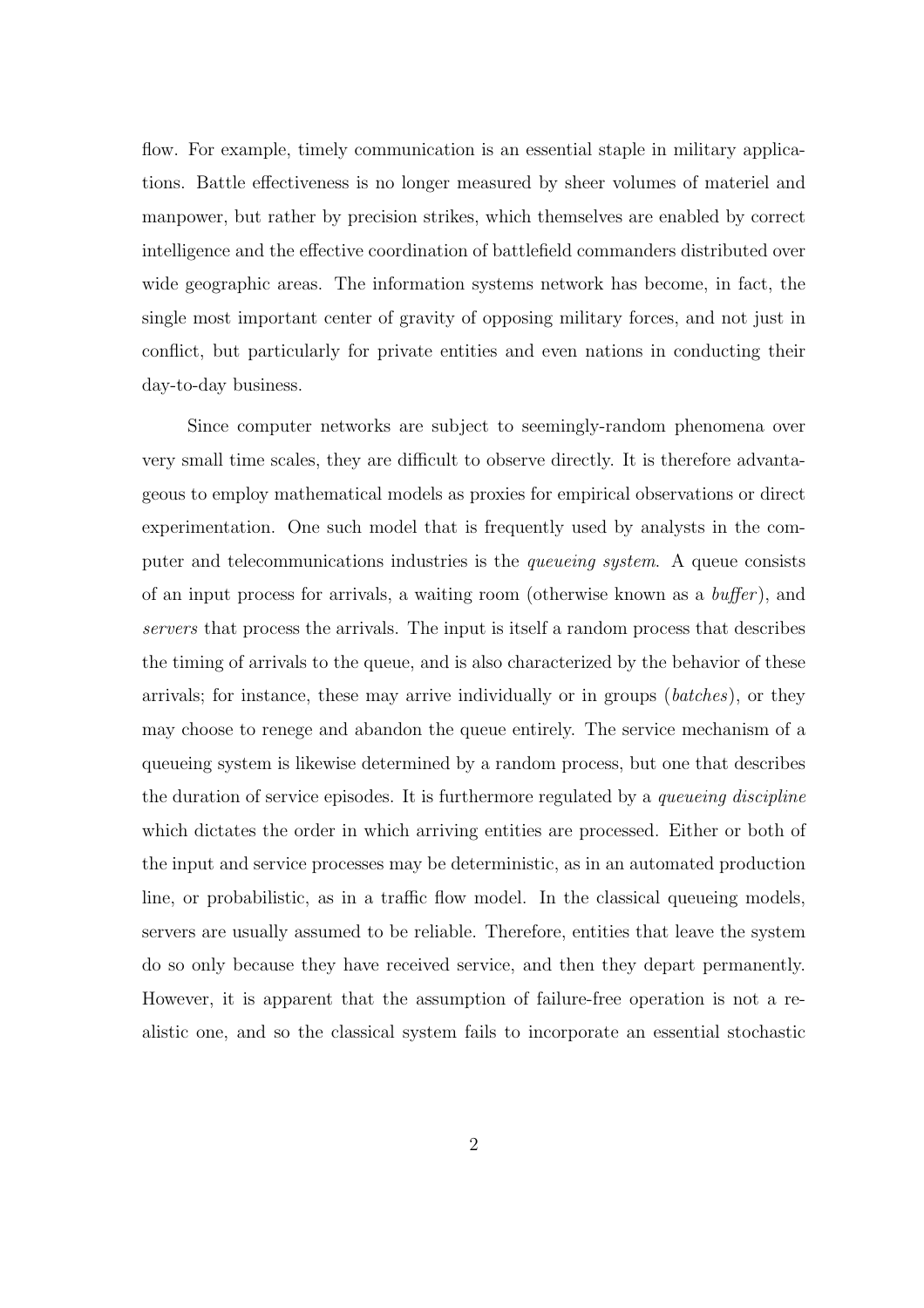characteristic: server failure. Understanding systems in which such failures occur is particularly important to those who analyze communication networks.

It may be unrealistic to expect entities to be lost by a system even if the server is busy or has failed. Current data-link protocols, for instance, usually employ a handshake procedure to verify that a successful communication has been made, during which time the sent data is stored in a buffer for later re-transmission if necessary. Such a protocol is described in [110] and operates in the following manner. The sending device starts off the process by transmitting an information packet to the receiving device. It is important to note here that it keeps the packet until it has received verification from the receiver that it has arrived uncorrupted, a task which is accomplished via the *checksum* method.<sup>1</sup> If the receiver determines that it has received the packet correctly, then it sends an acknowledgment (ACK) back to the sending device, together with bits that will allow the sender to verify the integrity of the ACK. If, in the course of this exchange, the packet or the ACK becomes corrupted, then the sender will determine that it did not receive a valid ACK. It will then wait for a prescribed timeout period in order to determine whether or not a transmission error has occurred and resend the packet. In the parlance of queueing theory, such a mechanism in which ejected (or rejected) customers return at random intervals until they receive service is called a retrial queue. Retrial queues have application in a wide variety of fields, and, as this example clearly shows, they are particularly useful in describing communication systems.

A retrial queue is similar to an ordinary queueing system in that there is an arrival process and one or more servers. The fundamental differences are that (i) entities who enter during a down or busy period of the server or servers may reattempt service at some random time in the future, and (ii) a waiting room, which

<sup>&</sup>lt;sup>1</sup>The checksum method is used for the detection of errors in transmitted messages. A computation is performed on the essential bits of a message, stored, and then transmitted along with the message. The same computation is performed on the receiving end, and a comparison is made to the transmitted checksum information.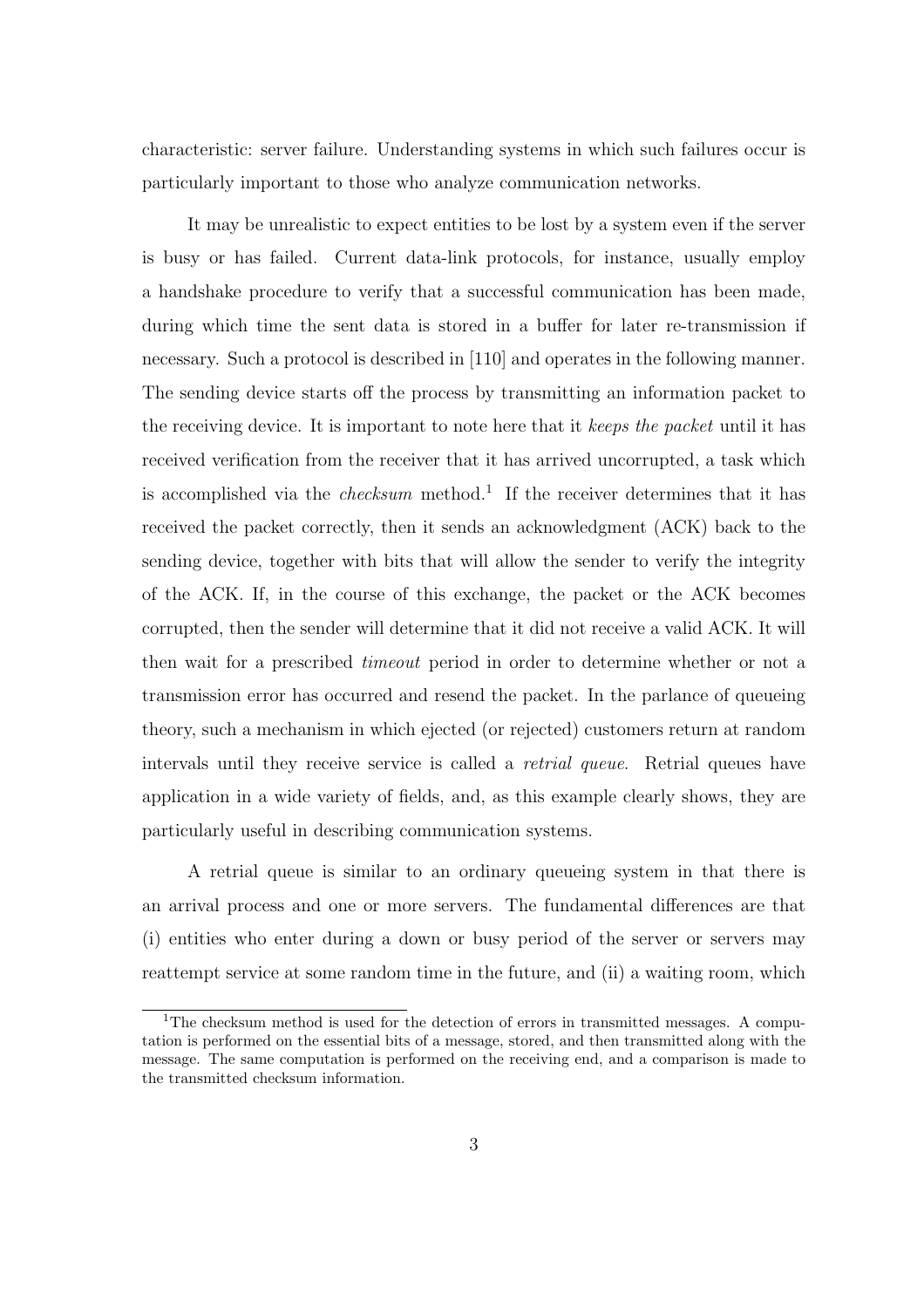is known as a primary queue in the context of retrial queues, is not mandatory. In place of the ordinary waiting room is a buffer called an *orbit* to which entities proceed after an unsuccessful attempt at service, and from which they retry service according to a given probabilistic or deterministic policy. Note that the orbit may or may not be capacitated depending upon the application. More likely than not, orbits that simply represent a pool of returning customers rather than an actual physical waiting area will have an unbounded capacity. A typical example of an infinite-capacity retrial queue orbit would be the pool of customers dialing into a call center who, having abandoned their service request after waiting (i.e. left the primary queue), try again at a later time (i.e. join the retrial orbit).

A key distinguishing feature of retrial queues is the way in which retrials are conducted. Customers may reattempt service independently of each other at random or fixed intervals of time, or they may follow more structured policies. For instance, one might impose a queueing discipline such as 'first-in-first-out' (FIFO) or 'lastin-first-out' (LIFO) upon the entities in the orbit. Yet another policy is to classify arrivals to the retrial queue and establish a prioritization scheme based upon class membership. Some systems may also incorporate *impatient* customers who will retry a finite number of times or for a fixed time interval<sup>2</sup> (which could have zero duration) and then leave the system permanently. Any combination of these priorities may be imposed as well, but the analyst must keep in mind the analytical complexity that these features may introduce into the system description and the numerical computation of the system measures.

A classic example of a retrial queue application may be found in the description of caller behavior in cellular telephone networks. In the basic model, a cellular service area is partitioned into subareas known as cells, each of which contains a base station

<sup>2</sup>The time interval may vary randomly for each customer or be a deterministic value that is assigned by class or some other criteria.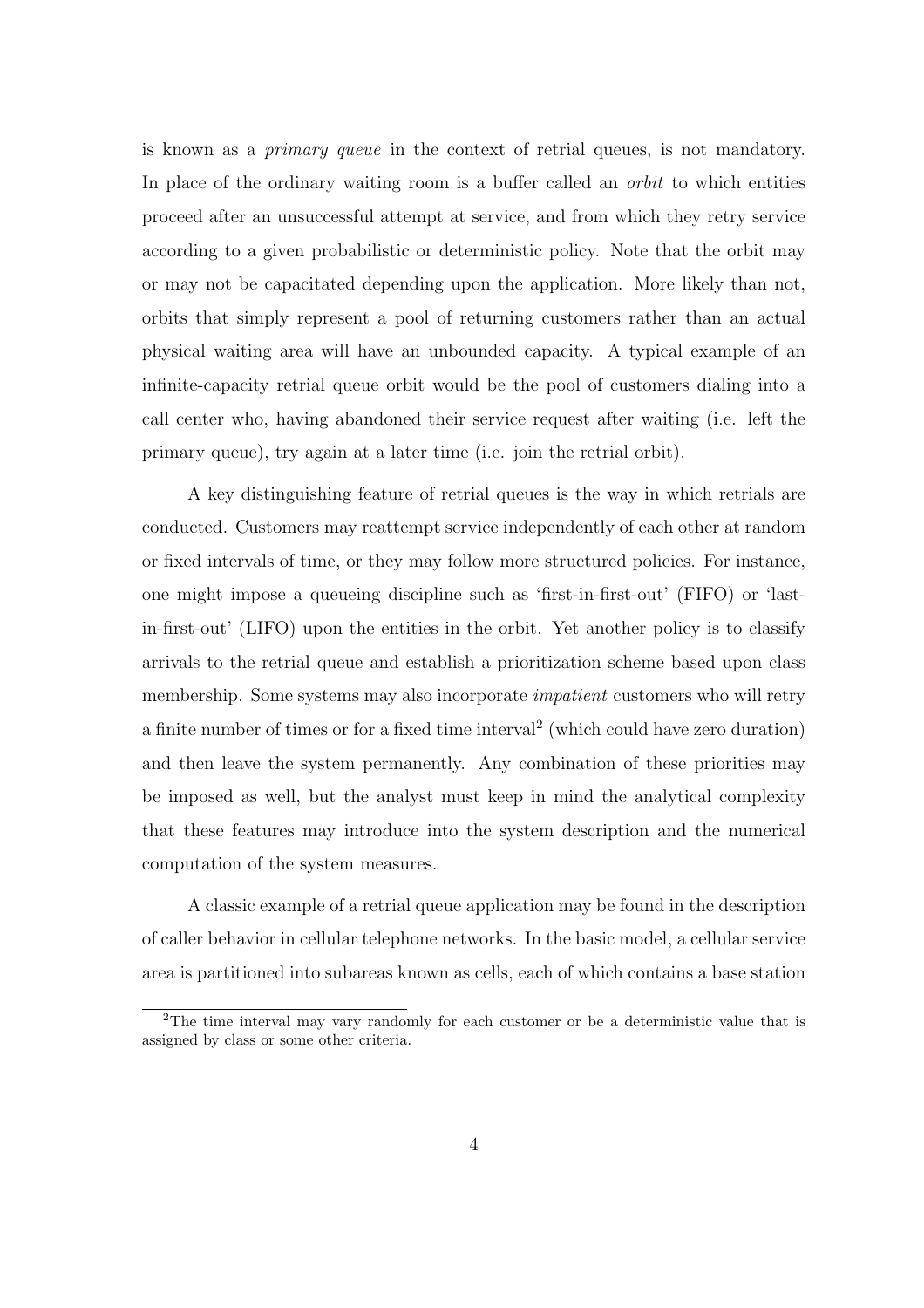that in turn patches each call that it handles into the national phone network.<sup>3</sup> Calls that originate in one cell but move into an adjoining cell are assigned a certain frequency in the new cell should one exist. If one does not exist, then the call is dropped. The underlying assumption of the retrial model is that the caller will try again and then leave the system when the conversation is terminated. Extensions of this model may, for example, include impatient or prioritized callers as well (consider 911). Regardless, it is not unreasonable to assume that persons who initiate calls do so independently of each other.

The net effect of the partitioning of a service area in a cellular network is an increase in system call capacity that ultimately derives from the reuse of frequencies amongst the various cells. Borst, et al. [23] describe a modified version of the original cellular network architechture called a layered network that further augments network capacity. In this arrangement, cells are themselves partitioned into what are termed microcells. These sub-partitions are optimally used to cover small areas that experience a high volume of calls, which, in the jargon of the cellular communications industry, are known as hotspots. Calls that are blocked at the microcell level are sent to overflow buffers at the macrocell level. Here the call waits until it is either assigned a channel by the macrocell or a channel opens up in the original microcell (repacking). Retrials correspond here to the repacking process, which occurs according to constant exponential retrial rates that depend upon the overflow buffer. Such a scheme tremendously increases the capacity of each cell since (i) channels may be reused more frequently, and in places where they are most needed, and (ii) the repacking scheme frees up additional channels in the macrocell for use elsewhere.

Retrial queues are likewise prevalent in the evaluation and design of computer networks as they are in telecommunications. Libman and Orda [72] describe an optimal scheme for connections to internet websites from client computers. One of the

<sup>&</sup>lt;sup>3</sup>In the telecommunications jargon, this is often referred to as 'POTS', which is an acronym for 'plain old telephone system'.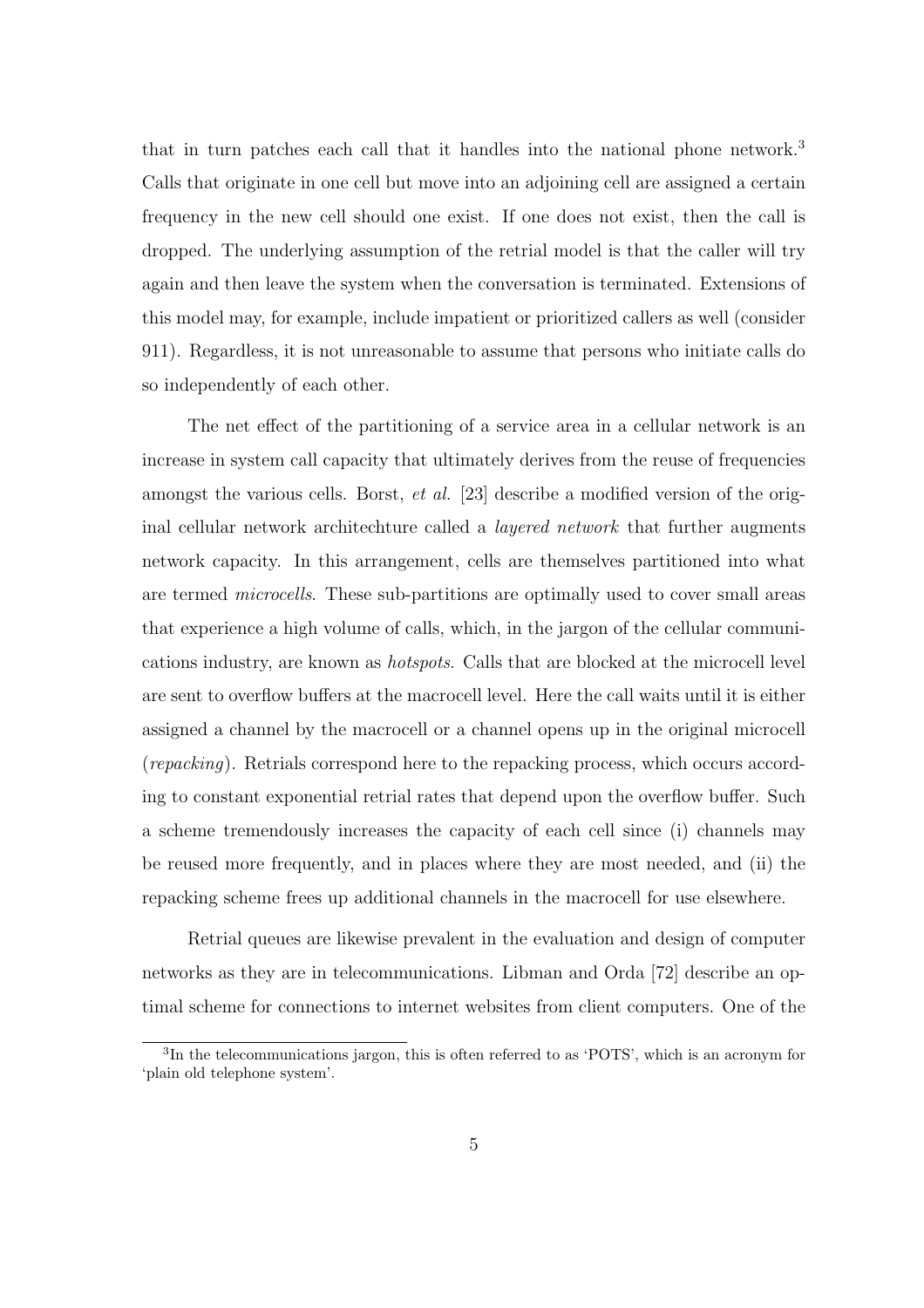many aggravating issues for users of the internet is the problem of excessively long wait times when attempting connections to slow or inoperative web servers. This wait duration, known formally as the *timeout* duration, is defined as the maximum time that a server allows between the receipt of a connection request and the acknowledgement by the server of failure or success. Current protocols set a conservatively large timeout in order to guarantee a high probability of receipt of acknowledgement. This policy works reasonably well in systems with a low blocking probability, but otherwise creates unnecessarily lengthy waiting periods before a 'failure-to-connect' is issued. The optimal policy turns out to be one in which the server retries the connection one or more times before embarking on the timeout period. This reduces the expected time to success (since retrials may take different connection paths) while assigning little additional work to the server. The effectiveness of such a policy is certainly familiar to anyone who has attempted to connect to a slow website.

Yet another application of the retrial queueing model to computer networking, and particularly to wireless networking, is described in [110]. The problem in this case is to determine a protocol that will facilitate communication between clients and servers in a *multiple-accessnetwork*, which denotes a system of networked clients that use a single communication channel.<sup>4</sup> Since clear transmission frequencies are hard to come by, it is often necessary to resort to the use of a single channel for transmitting data packets. As a result, there must be some form of protocol in place that permits the network to function despite the inevitability of cross-interference that occurs when two or more clients attempt to transmit through the same channel simultaneously. There are several such protocols that are being, or have been used, during the past 40 years, the first and most straightforward of which is known as the ALOHA protocol, which was developed at the University of Hawaii during the early 1970s. When two computers in a network utilizing this protocol transmit a packet

<sup>4</sup>The 'channel', as it is known in computer networking terminology, is synonymous with the queue in the corresponding stochastic model. In the context of wireless networking, the channel corresponds to the radio frequency used by the network for communication amongst clients.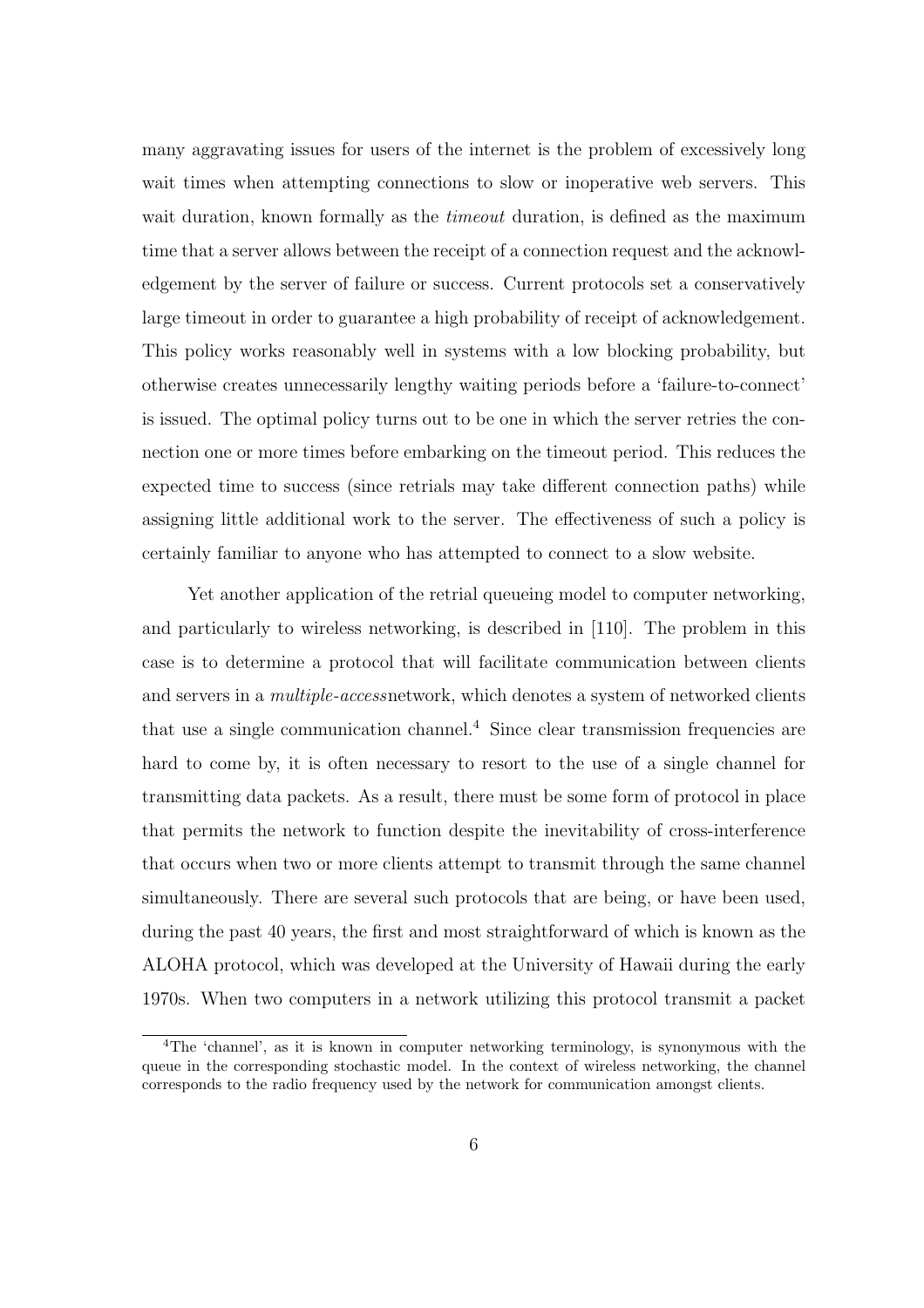at the same time, the subsequent interference is detected by both computers, after which each independently waits a random time before re-transmitting their packets. The inefficiency of this method results from the fact that the *whole* packet is always transmitted before detection may take place. The Ethernet protocol, on the other hand, uses what is called the 'Carrier sense multiple access with collision detection', or CSMA-CD, to sense when packets are in the transmission channel. This enables the network to quickly detect the occurrence of simultaneous transmissions and then terminate the transmissions before a complete packet has been sent.

No system resides or operates in a vacuum, and information systems are likewise influenced by an environment, which may be described as being either physical (hardware-related) or virtual (network-related). Of a certainty, the most critical and/or fragile systems must physically reside in controlled environments in order to protect the servers and network hardware from the untempered elements. That we take these precautions stems from our knowledge that the net effect of various factors such as temperature, humidity, and shock results in a *degradation* of the hardware over time, or may even cause sudden or catastrophic failure to occur. Furthermore, certain combinations of environmental factors inflict such damage at greater rates than others, and so we bank our investment in hardware on the assumption that controlling the environment, in other words, regulating the stochastic factors of temperature, humidity, etc., will mitigate the risk of total system failure.

In the context of networking, it is just as important to understand the user environment, for this determines the patterns of data flow, and thus the frequency of occurrence of certain events such as packet collisions across a channel. Larger networks tend to experience such phenomena in direct proportion to the number of users due to the fact that storage and link capacities are finite, and expensive at that. Moreover, variations in the number of users at different times will likely affect the speed at which information is disseminated within, or transferred out of, a given network. In developing a stochastic model of such a system, one may opt to ignore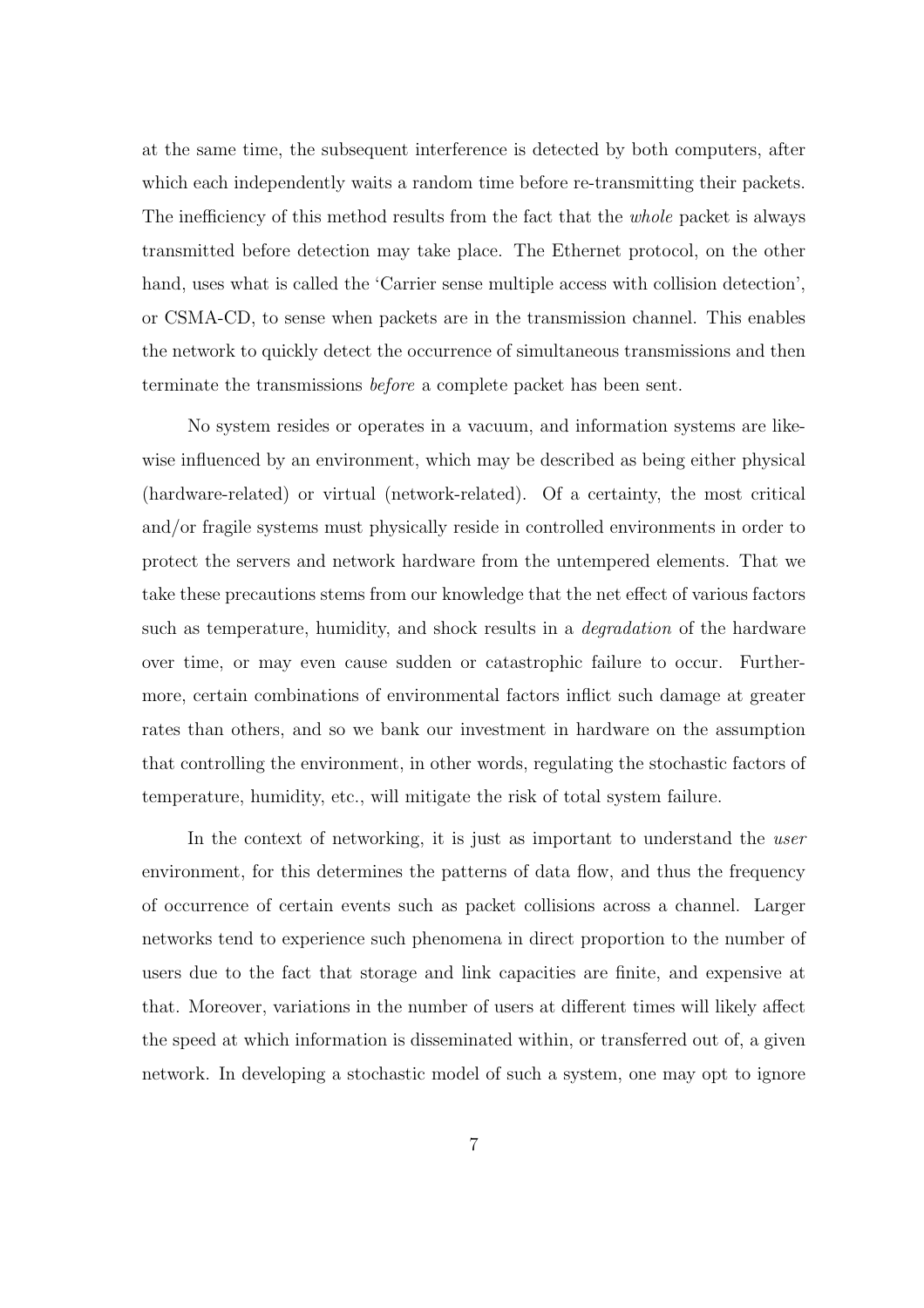the minutiae of these variations by assigning average rates of data packet arrivals and transmission; indeed, this may be sufficient if the network is small, sees little variation, or has a large capacity with respect to the number of authorized users. In other scenarios, however, the greater sensitivity of system parameters to such variations makes it necessary to include them in the model. An example of such a system would be a group of web servers that serve a nationwide customer base. Such systems often operate at or near capacity during peak hours, and the resulting strain on the system exhibits itself in dramatically decreased data-transfer rates. At other times, the transfer rates will be at the maximum that the physical hardware can support. Modeling such networks with an adequate degree of fidelity may thus entail the adjustment of service rates based on the time-of-day.

One alternative for incorporating the effects of external environmental factors into a stochastic model is by using a random environment. The random environment process is itself a stochastic process whose state is usually assumed to be independent of the state of the process that it influences. It may take a number of varied forms such as a discrete- or continuous-time Markov chain, a random walk, a semi-Markov process, or Brownian motion, to name a few. These mathematical objects are also called modulating processes. Consequently, if the random environment is Markovian, the primary stochastic process to which it is attached is said to be Markov-modulated. One might also see the key phrases 'varying randomly', 'state-dependent' (if one is referring to the state of an external modulating process, not an internal system state), or 'in a Markovian environment'. There are other synonyms for the same exogenous environmental process.

A random environment can be used to modulate any of the system parameters, which in the context of a retrial queue queue might include the arrival, service, or retrial rates. If another process – such as one that provides the timing of server failures – feeds into the same system, then the random environment may be used to modulate its parameters as well. As may be expected, the dependence of system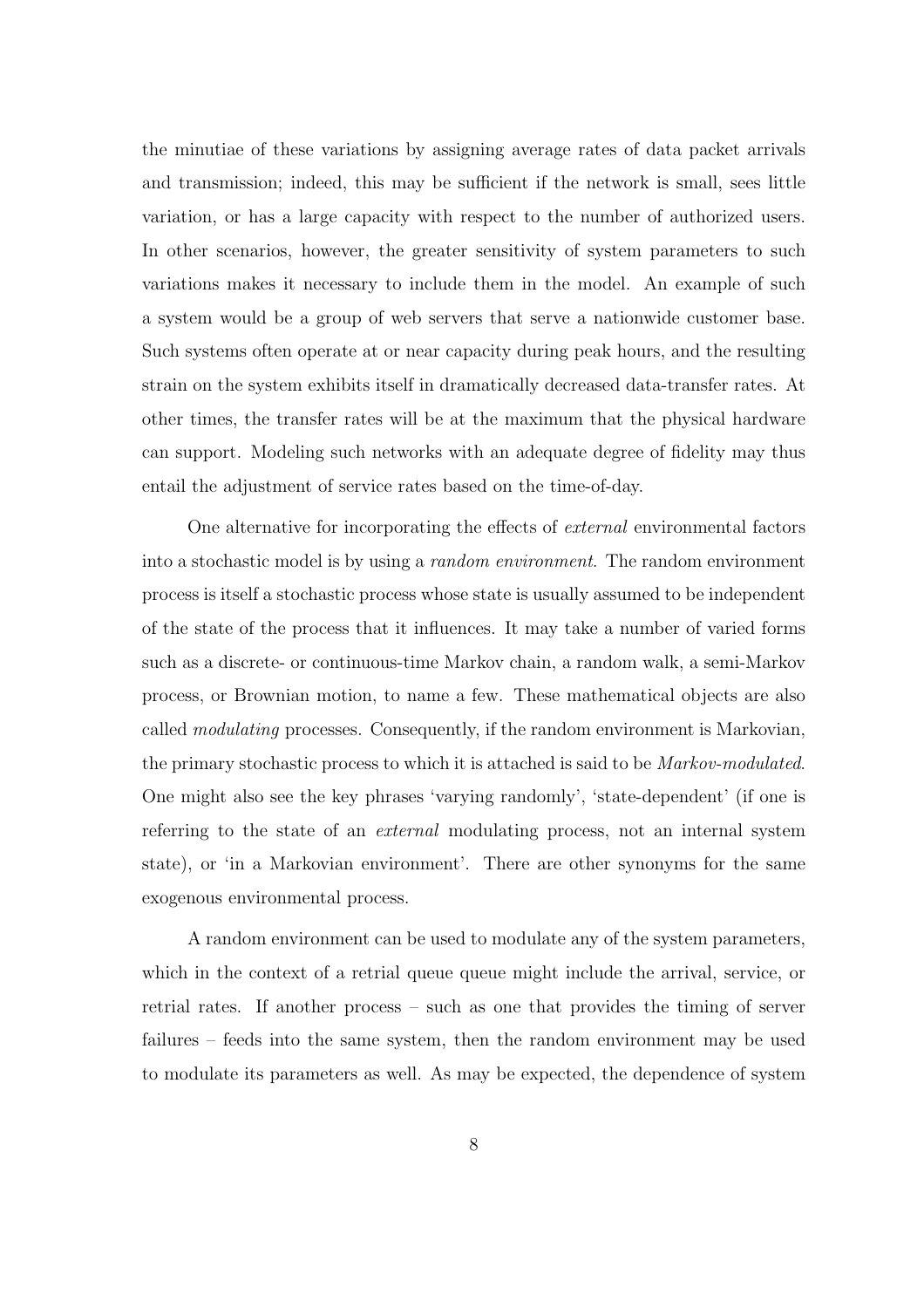parameters upon the random environment is implemented via the use of functional relationships with time as the dependent variable. The most straightforward way to define such a function is to simply assign rates deterministically according to the state of the random environment. More uncertainty may be introduced into the stochastic model by constructing a process that assigns the rates randomly according to a stream taken from a probability distribution. Regardless, care must be taken to distinguish the external random process from the *internal* version in which the rates depend upon the states of the primary system. This latter object is often called a state-dependent model, although it appears in the literature occasionally in the random environment context.

It is easy to see the relevance of this combination of the retrial queueing model and an external random environment. For a physical environment, one may use a degradation model in which the effects of heat, humidity, radiation, and other effects produce cumulative damage, to include electronic hardware and other, more solidstate items. For the ethernet model, one may have incidents of network congestion occur on the heels of arrivals in, say, an external Poisson process, or the transmission rate may vary according to the state of a semi-Markov process. If one is confident that the random process modulates rates or otherwise behaves in a manner similar to that of the actual system, then one might expect that the state measures derived from such a model will accurately predict how the system will behave under the assumed conditions.

#### 1.2 Research Objectives

Owing to the utility and interesting mathematical properties of retrial queueing models, a vast literature on the subject has emerged over the past several decades. However, relatively few researchers have touched upon the subject of unreliable servers in the retrial context, and even fewer have considered the impact of a randomly evolving operating environment on the performance measures of such systems.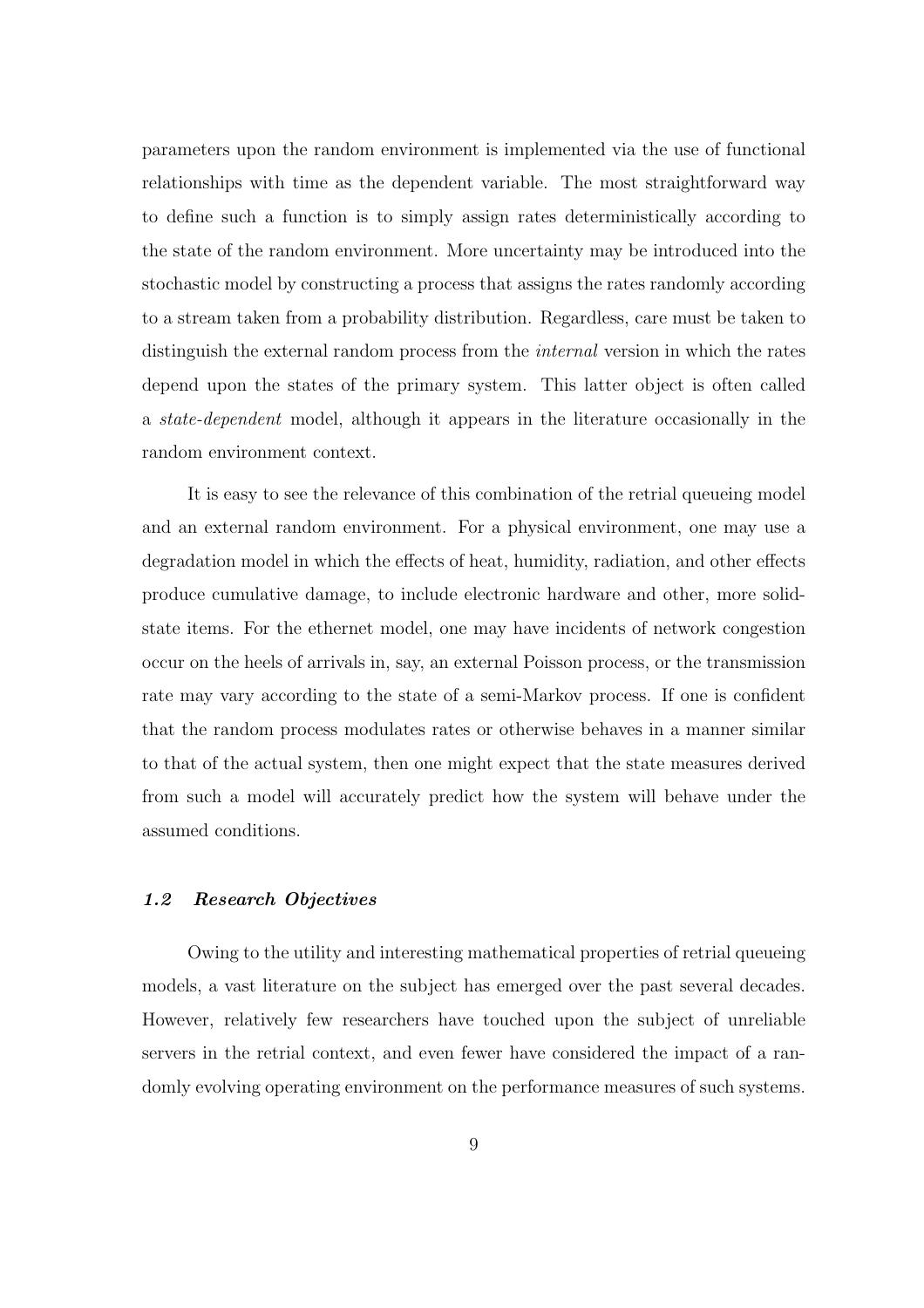A primary goal of this research is to advance the theory of retrial queues by considering systems whose operating parameters (e.g., arrival, service, retrial, failure and repair rates) are modulated by a time-varying environment. The main objectives of this dissertation can, therefore, be summarized as follows:

- 1. To develop basic results, such as stability conditions and performance measures, for unreliable, single-server retrial queues that operate in a random environment assuming customers bring an exponentially distributed service requirement to the system;
- 2. To extend the results obtained in Objective (1) to consider systems in which customers bring generally distributed service requirements to the system;
- 3. To illustrate how the main results can be used to improve the performance of such systems by optimally selecting operating parameters that minimize the steady-state mean time spent in the retrial orbit.

#### 1.3 Dissertation Outline

In the next chapter, we review the literature pertinent to general retrial queues, retrial queues with unreliable servers, and general (non-retrial) queues operating in a random environment. In Chapter 3, the rudimentary concepts of the class of quais-birth-and-death (QBD) processes, as well as Markov chains of the  $M/G/1$ type, are reviewed. These concepts serve as a foundation for the main stability result of the exponential model in Chapter 4 which provides valuable insights into the conditions needed for positive recurrence of generalized level-dependent QBD processes. Chapter 5 extends the results of Chapter 4 by considering customers who bring a generally distributed service requirement, an extension that adds considerable complexity to the analysis of the model. This model possesses an embedded *level*dependent Markov chain of  $M/G/1$ -type, and we prove conditions for the stability of this complex system. The sixth chapter illustrates how the results of Chapter 4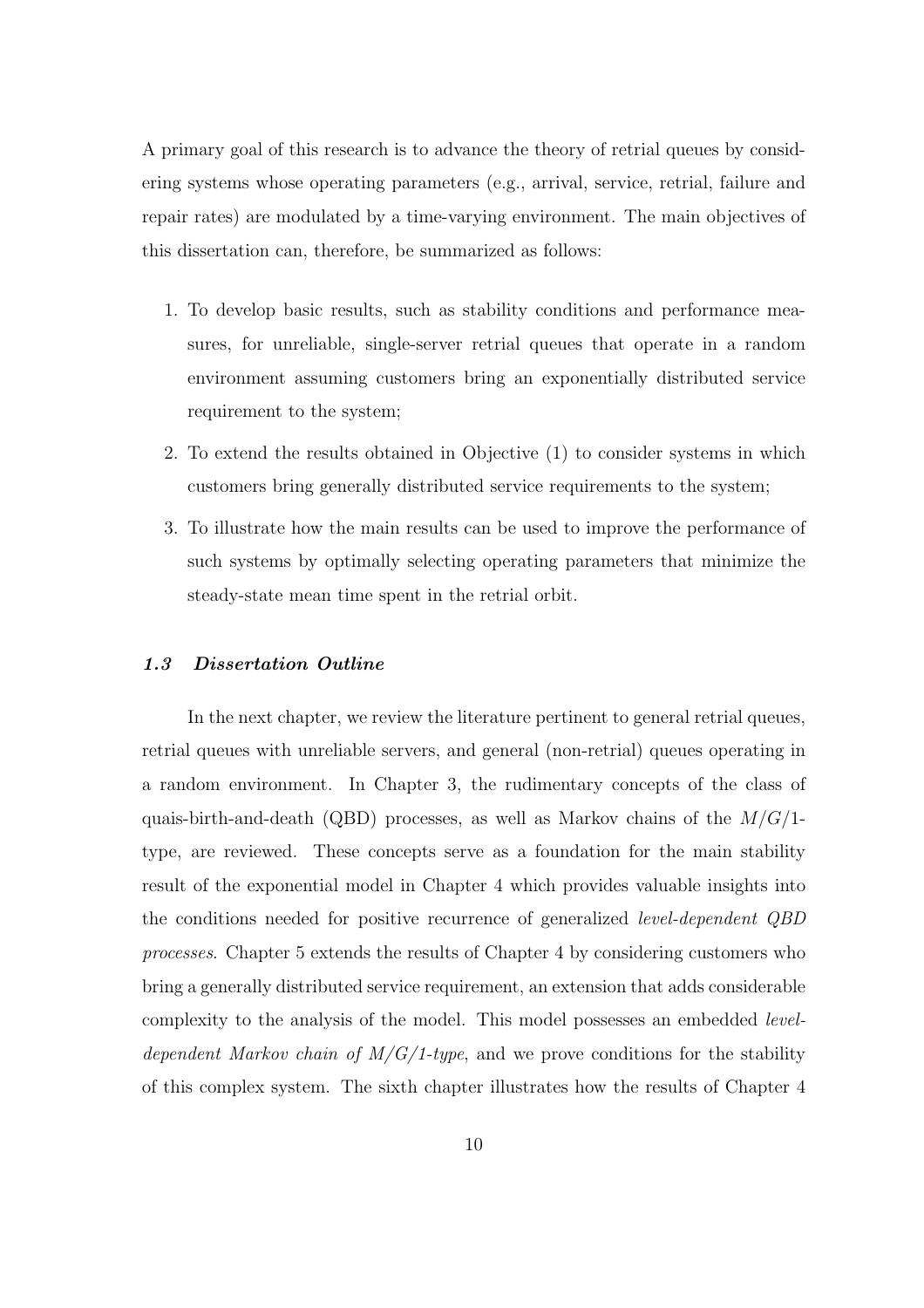can be used to enhance the performance of unreliable retrial queueing systems by optimizing the arrival and service rates associated to the distinct environment states. The seventh and final chapter summarizes the main contributions of this dissertation and provides some directions for future work in this area.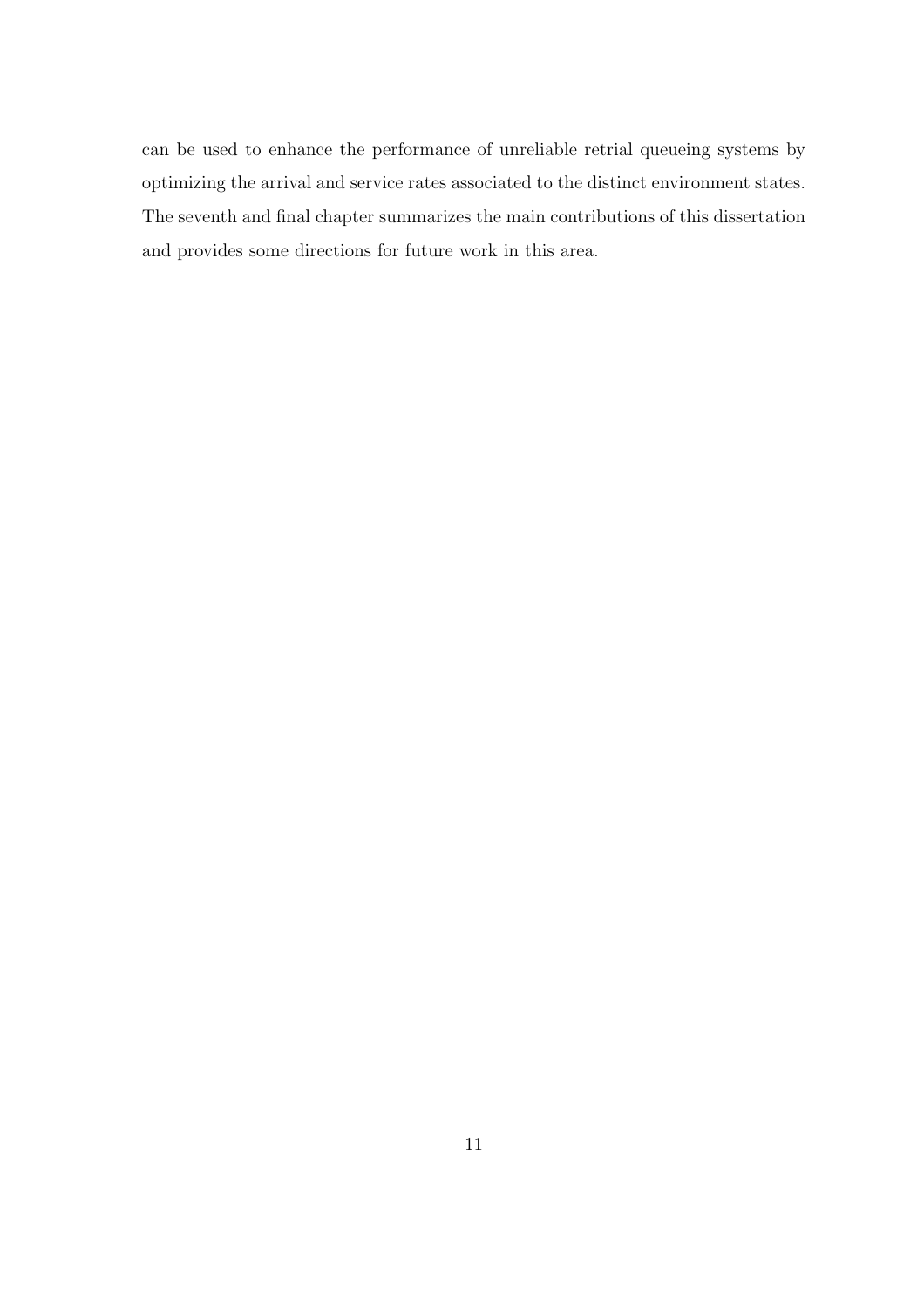## 2. Review of the Literature

Retrial queueing comprises a significant portion of the modern literature on queueing theory. For a general survey of retrial queues and a summary of many results, the reader is directed to the works of Yang and Templeton [113], Falin [38] and references therein. The wide range of applications of retrial queues with unreliable servers has generated much interest among stochastic systems researchers. On a seemingly different note, the fundamental relationship between the reliability of an item and its working environment has popularized research into random environments since the late 1940s. The high level of attention that each of these separate subject areas has received has not, however, produced the simultaneous pairing of retrial queueing systems with unreliable servers whose parameters are modulated by a random environment. In this chapter, we shall review the literature that pertains to these unrelated research tracks and the emerging literature that begins to suggest their combination.

#### 2.1 Analysis and Control of Retrial Queues

A retrial queue, as defined by Falin in [38], is essentially a queueing system with no waiting room in which blocked entities, or customers, may revisit the server at some random time in the future. Thus, these secondary (retrial) entities, do not leave the system, but instead proceed to a buffer, which in the context of retrial queues is termed an orbit. No stipulation is placed on the structure of the orbit nor the policies that specify how entities retry the server or how they are released from the system. In particular, the leeway granted in determining the nature of the blocking, whether it be a busy or failed server, and the mechanism by which blockings occurs leads to a wide variety in the open literature on the topic. In general, however, the structure of the orbit takes one of two forms. The first is a queueing structure for which entities are released back to the server according to a first-in-first-out (FIFO) discipline. The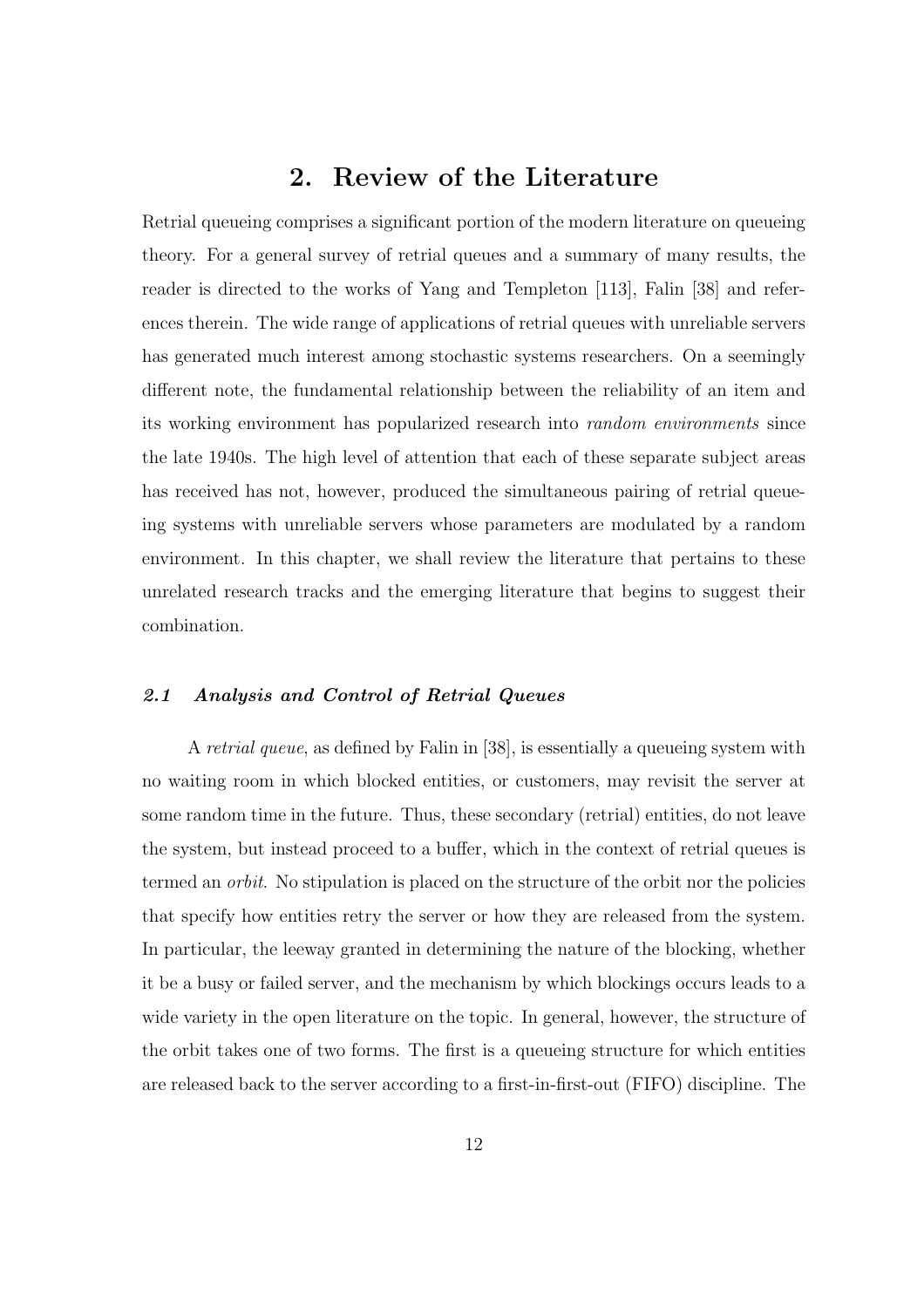other type is that of an infinite-server queue in which each retrial entity revisits the server after some randomly-distributed duration but independently of every other retrial entity. This paradigm is appropriate for modeling such real-world systems as computer networks in which the entities – data packets – are homogeneous and no ordering protocol is defined.

The seminal papers in retrial queueing were published by Kosten [58], Clos [30], Wilkinson [112], and Cohen [31, 32], each of whom were working to solve blocking issues in telephone networks. The key to their research was the determination of performance measures related to blocking probabilities; for example, the probability of having n busy trunks (primary paths in a telephone network) and the percentage of dropped calls. In a 1957 paper by Cohen [32], the entities are calls that possess independent and identically distributed (i.i.d.) general inter-arrival times with exponential holding times (in service). Calls may take any idle trunk; if no such trunk exists, then the call may either be discarded or sent to an overflow trunk which is, of course, the retrial orbit. This system is useful in modeling a telephone caller who, once blocked by the system from placing his call, may redial at some indeterminate time in the future. As Clos [30] observes, the preponderance of callers will in fact try to call again, which is synonymous with 'will not leave the system'. See [30, 31, 32, 58, 112] for further details on the authors' respective models and analytical approaches.

The retrial process as envisioned by Kosten [58], Clos [30], Wilkinson [112] was extended to single-server queues with no waiting room and general *service* times in other words, a retrial queue based on the  $M/G/1/1$  model – by Keilson, Cozzolino, and Young [48]. Retrial times, as well as primary inter-arrival times, follow exponential distributions. The authors derive the basic asymptotic measures for the one-server case based upon transient results derived by Keilson and Kooharian in [49] for the standard  $M/G/1$  queue.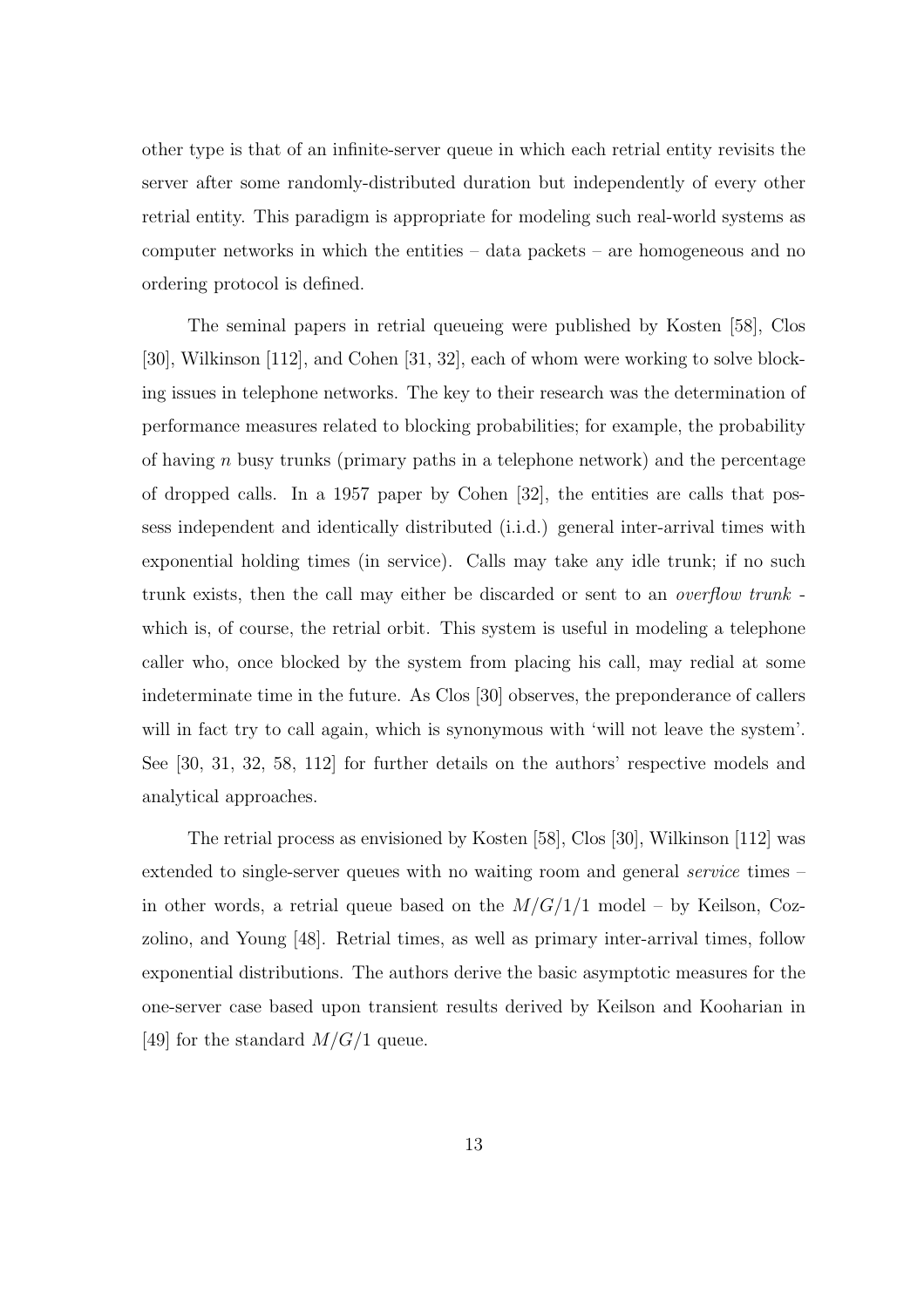The next significant result was published in 1983 by V.G. Kulkarni [60]. In this article, he proves a seemingly simple equilibrium result  $\lambda R = \lambda_s R_s$ , which basically states that, in the long run, the mean number of total unsuccessful attempts by incoming customers equals the number of such attempts during service periods. He then uses this fact to obtain the mean number of differentiated customers in each of two classes in an  $M/G/1$  system with different exponential retrial times and arrival rates. Choi and Park [29] follow on the heels of this result in their 1990 paper. Their retrial model consists of a primary queue and orbit, each of infinite capacity, and a Bernoulli splitting mechanism that routes a proportion of blocked customers to the orbit. Falin and Artalejo  $[39]$  expand the analysis of finite source retrial queues<sup>1</sup> to include the waiting time process and an excursion into transient measures via the busy period. Finally, Kumar and Arivudainambi [64] retrial queues consider the  $M/G/1$  retrial model in which server vacations are controlled by a Bernoulli process and the orbit is governed by a FIFO discipline in which only the customer at the head of the orbit queue is allowed to access the server. The Bernoulli vacation process is of special interest as it relates directly to the topic of failures in retrial queues, which we shall introduce next.

#### 2.2 Retrial Queues With Unreliable Servers

In the conventional retrial queueing model, customers proceed to the orbit if they find all of the servers busy upon entering the system. It is a natural extension to consider failures of the server, particularly in light of the relevance of such a model to the reliability study of real-world systems. Much of the terminology in the literature regarding ordinary queues with unreliable servers has passed on to their counterparts in retrial queues. In this case, it becomes important to distinguish between failures that occur during service ('active breakdowns') and those that occur while the server is idle ('nonactive breakdowns') since this will obviously impact the

<sup>&</sup>lt;sup>1</sup>In other words, there exist a finite number of possible arrivals to the queue.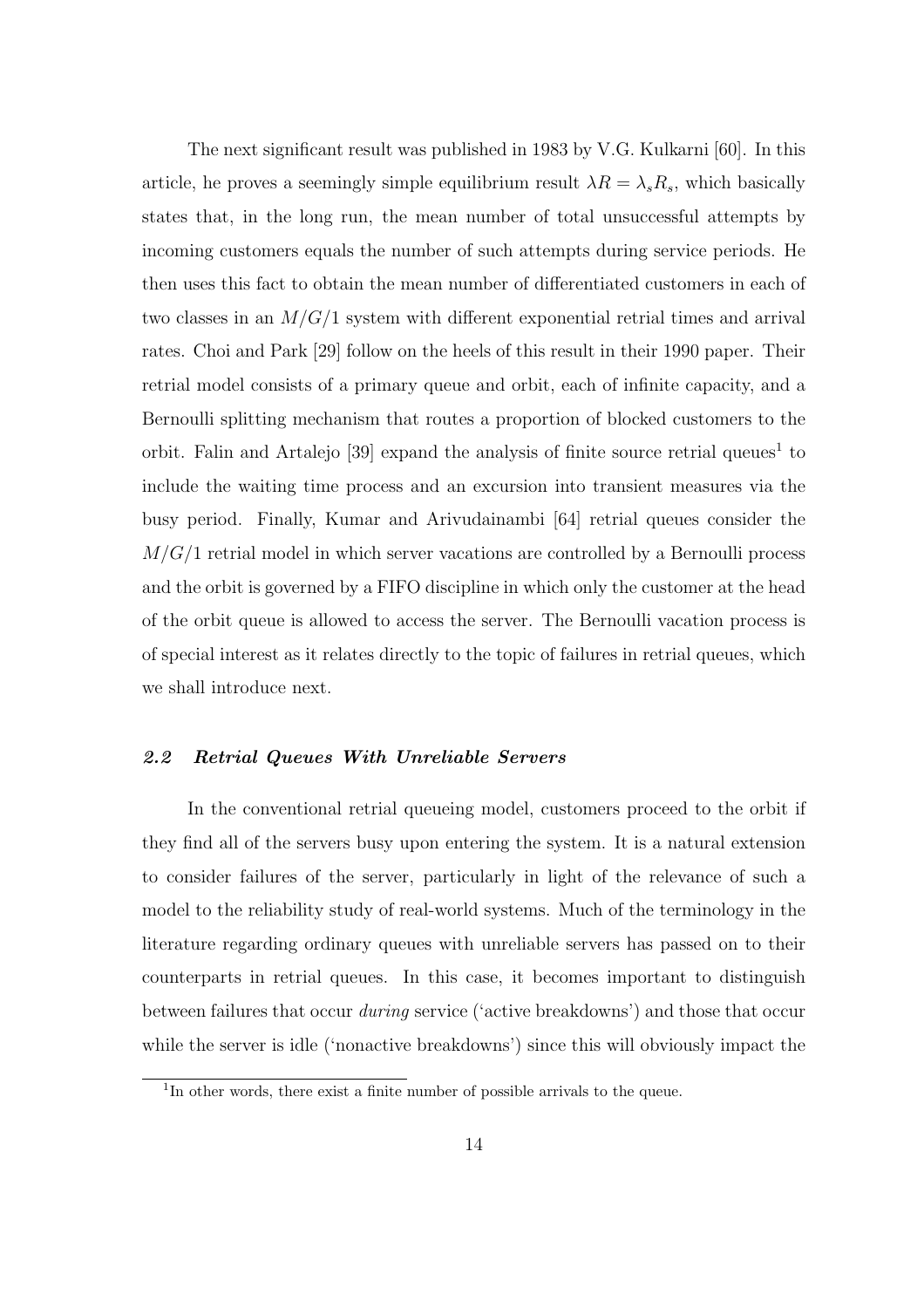orbit size. Realistically speaking, failures occur probabilistically, with failure states represented in the model by states in a stochastic process (such as a Markov chain). This scheme may be simplified further via the use of *alternating states* in which a two-state stochastic process governs failure in an on-off fashion. Accordingly, the server is assigned a rate of repair that is independent of the retrial rate of customers in the orbit, while arrival and service rates depend upon the state of a discrete modulating process. This creates an interesting dynamic in which such measures as the orbit size, customer throughput, and sojourn time, become the primary focus of investigation.

The first mention of retrial queues with unreliable servers appeared in an article by Yang and Templeton [113], which is a survey of retrial queues in the spirit of Falin [38], but which additionally associates the breakdown-related topic of retrial queues to server vacations.<sup>2</sup> Nevertheless, Aissani [4] is credited with developing the first retrial queueing model<sup>3</sup> that included server breakdowns in his seminal article published in 1988. The author introduced two variations of the unreliable retrial model: (1) the queue whose server breakdowns occurs according to a Poisson process, and (2) the same queue, but with failures determined by a two-state Markov chain. He then generates the performance measures of interest via probability generating functions (p.g.f.).

Two years later, Kulkarni and Choi [62] independently derived results for an  $M/G/1/1$  retrial queue with exponentially-distributed retrial and failure times. Just as in [60], the failure rate is modulated by the status of the server, where by 'status' the authors mean 'idle' or 'busy'. In the meantime, Aissani [4] continued to build upon the results he had obtained up to 1988. In the article that follows, Aissani [5] re-examined the first of the two models studied previously in [4] by generalizing the distributions of the failure times and by specifying batch Poisson arrivals. He demon-

<sup>&</sup>lt;sup>2</sup>The distinction here is that *vacations* are server breakdowns that occur when the server is *idle*.

<sup>&</sup>lt;sup>3</sup>The author refers to retrials here as *repeated calls*. Other synonyms for *retrial* include *repeated* orders, repeated attempt, and returning customer.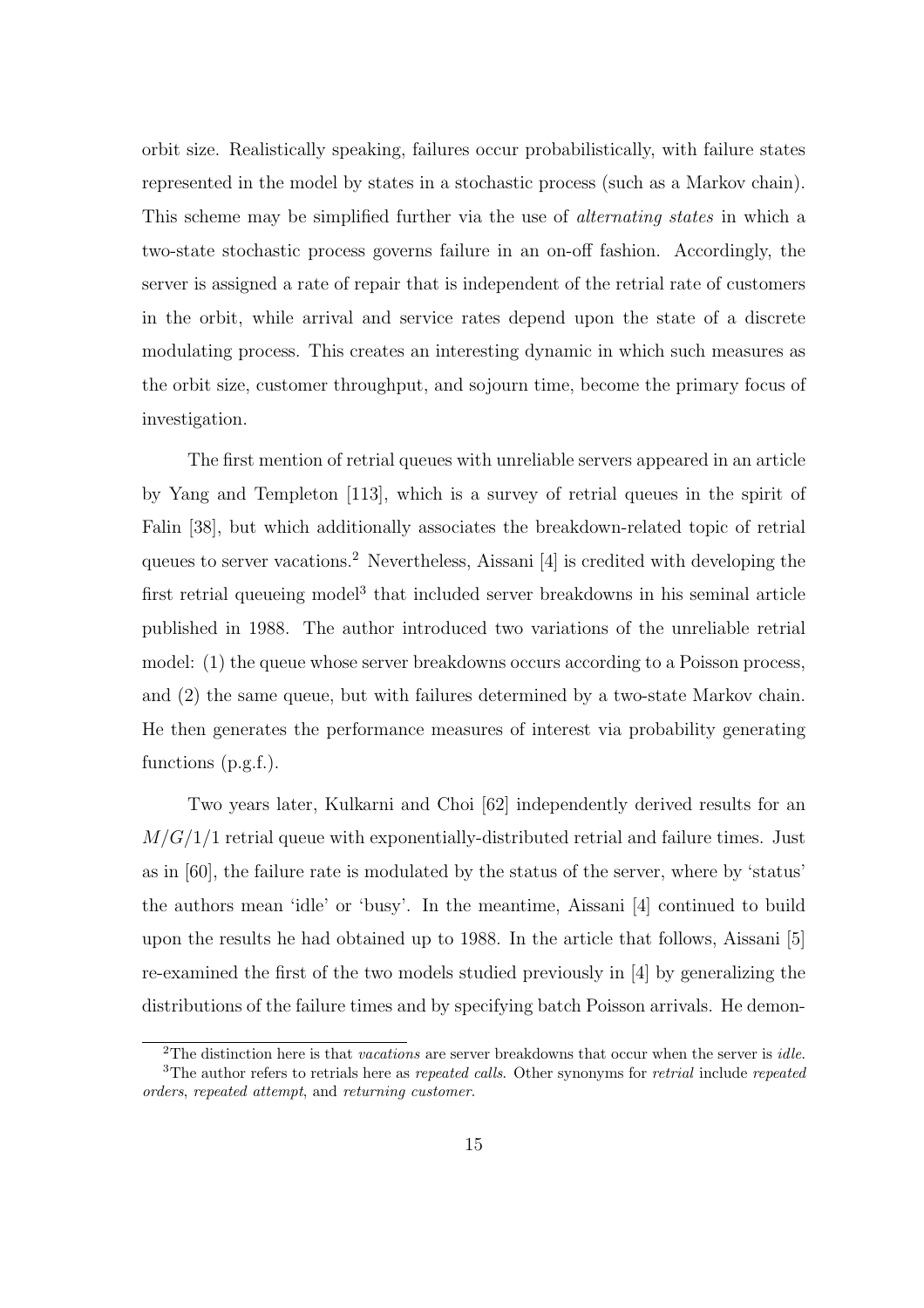strated that the ergodicity conditions hold for the corresponding three-dimensional system evolution process. He then derived an expression for the z-transform of the long-run size of the secondary-source buffer (orbit).

Aissani [6] continued to elaborate upon his model with the addition of redundant servers that substitute for failed primary servers during a corresponding repair epoch. This was followed by a paper that he co-authored with Artalejo in 1998 [7] in which he introduces a modified version of the  $M/G/1/1$  queue that appeared in its original form in both [4] and [62]. In that paper, the system is subject to exponentially-distributed server failures in which distinct failure rates apply according to whether the server is busy or idle. They also introduced the *auxiliary queueing* system in which interrupted customers have the choice either to leave the system or to remain. Lastly, the authors introduced the concept and terminology of the fundamental server period, which is defined as the period of time between the start of service and the next time that the server is available to begin processing another customer. Note that the interval of time corresponding to a fundamental server period does not necessarily end with the conclusion of the current customer's service in an unreliable retrial system. To be more specific, if service is interrupted, then this interval of time ends at the instant that the server becomes operational (i.e. after repair).

The years following 1994 are marked by steady progress in the development of a variety of queues with unreliable servers as evidenced by the numerous contributions published during that time period. Of notable mention is the work of Sherman and Kharoufeh [96], in which results are derived for an  $M/M/1$  retrial queue with unreliable server and infinite-capacity primary queue and retrial orbit. The authors derive explicit expressions for the limiting distributions of orbit size, queue size, and number in the system via a p.g.f. approach. Other useful references from this fruitful period of time can be found in [9, 11, 14, 35, 42, 52, 59, 63, 65, 70, 71, 97, 102, 111].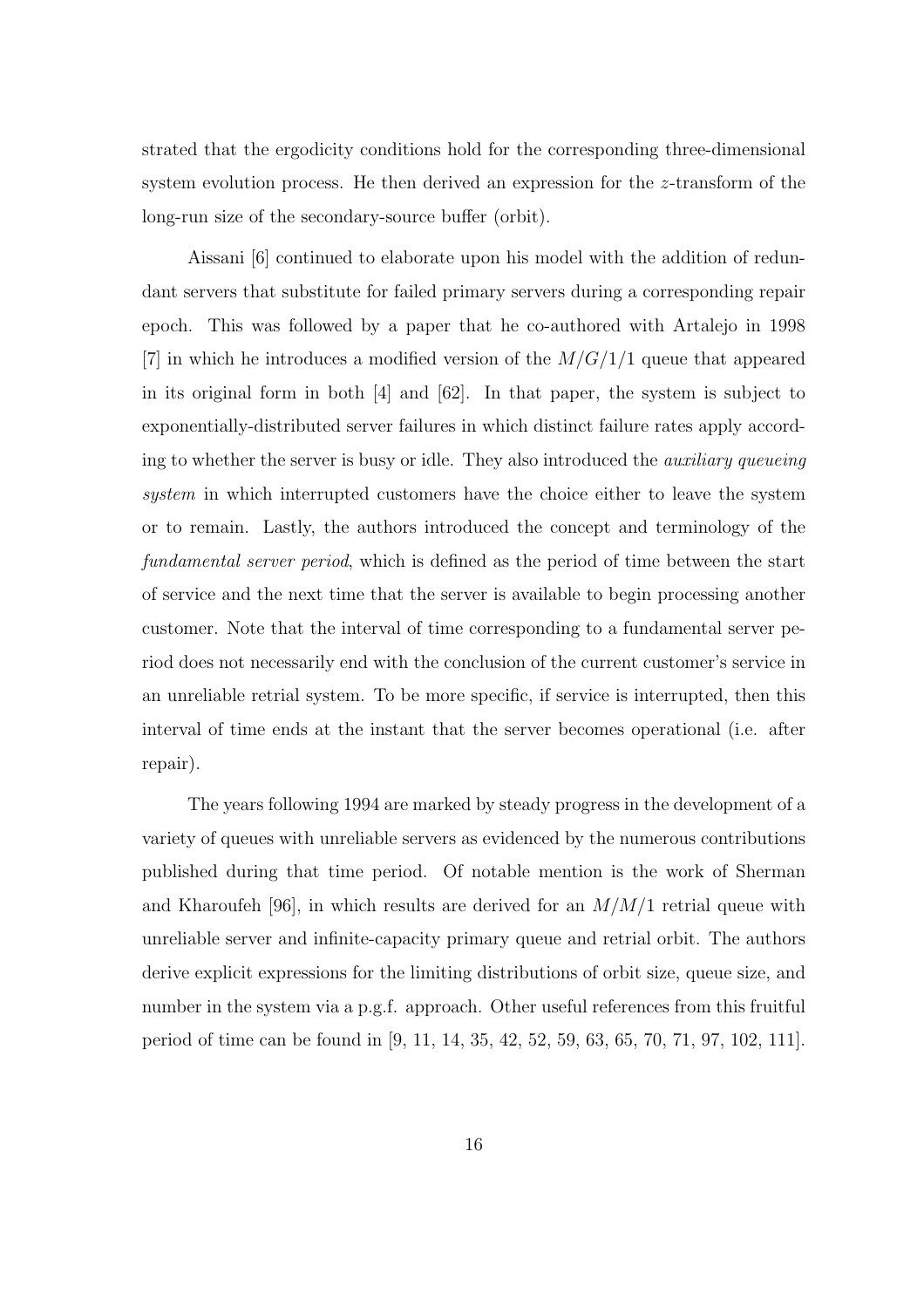#### 2.3 Queueing Systems in a Random Environment

In the context of queueing theory, the term 'random environment' refers to a stochastic process that controls, or *modulates*, one or more of the parameters of the queue. In other words, it is an exogenous process whose evolution is independent of the process it modulates. If the external random process is Markovian, then the primary stochastic process is said to be Markov-modulated, and it is this form of random environment that is most often seen in the queueing literature, though it is certainly not the only one. The number of classifications into which the work to-date on stochastic systems operating in random environments is vast. Hence, the reader is referred to [21, 34, 43, 55, 56, 90, 107] for further reading.

The modulating random process possesses the natural interpretation of being an external environment that instigates change in some system parameter of interest. As an example, one might consider the effects of ambient temperature and humidity on the proper operation of a circuit board to be an interpretation of the analytical notion of an external environment. This connection makes queueing in a random environment critical to the analytical modeling of real-world environmental effects, and which leads to the alternate moniker 'random environment'. In what follows, we will discuss the important trends and results over the past 40 years since the seminal papers on random processes in queueing have appeared. This will make apparent the current open problems involving queues in random environments, and thus, pave the way for the contributions that will be made in this dissertation.

Random environments, as they appear in the literature, are cast into the form of virtually every stochastic process known using every possible modulating mechanism. The earliest methods for incorporating a random environment into a stochastic model were either to use a random draw of service (or arrival) rates discretely (using Bernoulli trials) or in accordance with some continuous distribution. Later, finitestate Markov chains, and even semi-Markov processes, were employed as modulating processes. Accordingly, random environments appeared under a variety of names,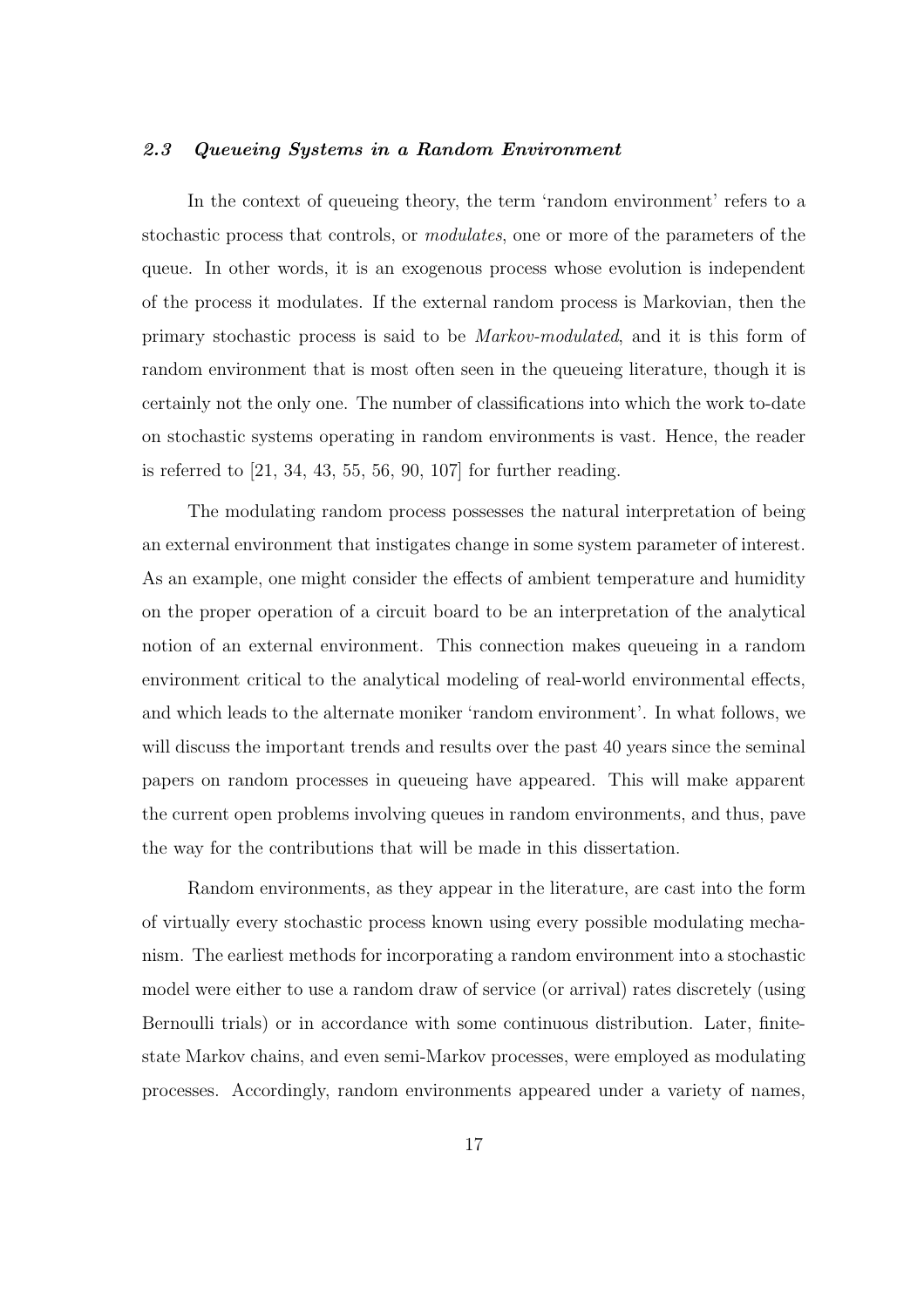such as 'variable service and arrivals' and even as specialized as 'wear processes'. Researchers have considered nearly every possible facet of these environments, not only for their intrinsic interest, but also for the fidelity that these models afford to analysts studying real-world systems.

The seminal articles on this subject were published by four sets of authors over a period of a decade. The first batch that appeared in 1963 consisted of works by Eisen and Tainiter [37], Avi-Itzhak [18], and Avi-Itzhak and Naor [19]. This was followed in 1966 by the work of Leese and Boyd [69], and, finally, in 1971 by Yechiali and Naor [115], who independently worked on the same problem as the one that appeared in [37]. After the initial foundations were laid in the intervening ten-year period since 1963, researchers began to experiment with various combinations of stochastic processes and random environments. Stochastic researchers from other fields picked up the topic, and soon thereafter, it became a staple in the stochastic elements of every physical science, and particularly all fields of engineering and reliability.

Among the first articles on stochastic systems in a random environment is that of Eisen and Taineter [37]. Their model is a single-server Markovian queue whose rates are modulated by a two-state process with negative-exponential intertransition intervals. The equilibrium state measures were computed via the solution of a system of differential equations obtained, in part, from the Kolmogorov forward equations. Though Eisen and Tainiter are given credit by Purdue [88] as being the first to incorporate variable arrival *and* service rates into a queueing model, there were others working concurrently on related issues. The queueing model described by Avi-Itzhak [18] in the second of a two-part article is priority-based with heterogenous arrivals, but with service rates chosen at random (i.e. according to a probability distribution) at each arrival. This system also included server breakdowns, but customers avoided being pre-empted by repeatedly choosing service times until a sufficiently short service interval is obtained. This paper comes closest in spirit to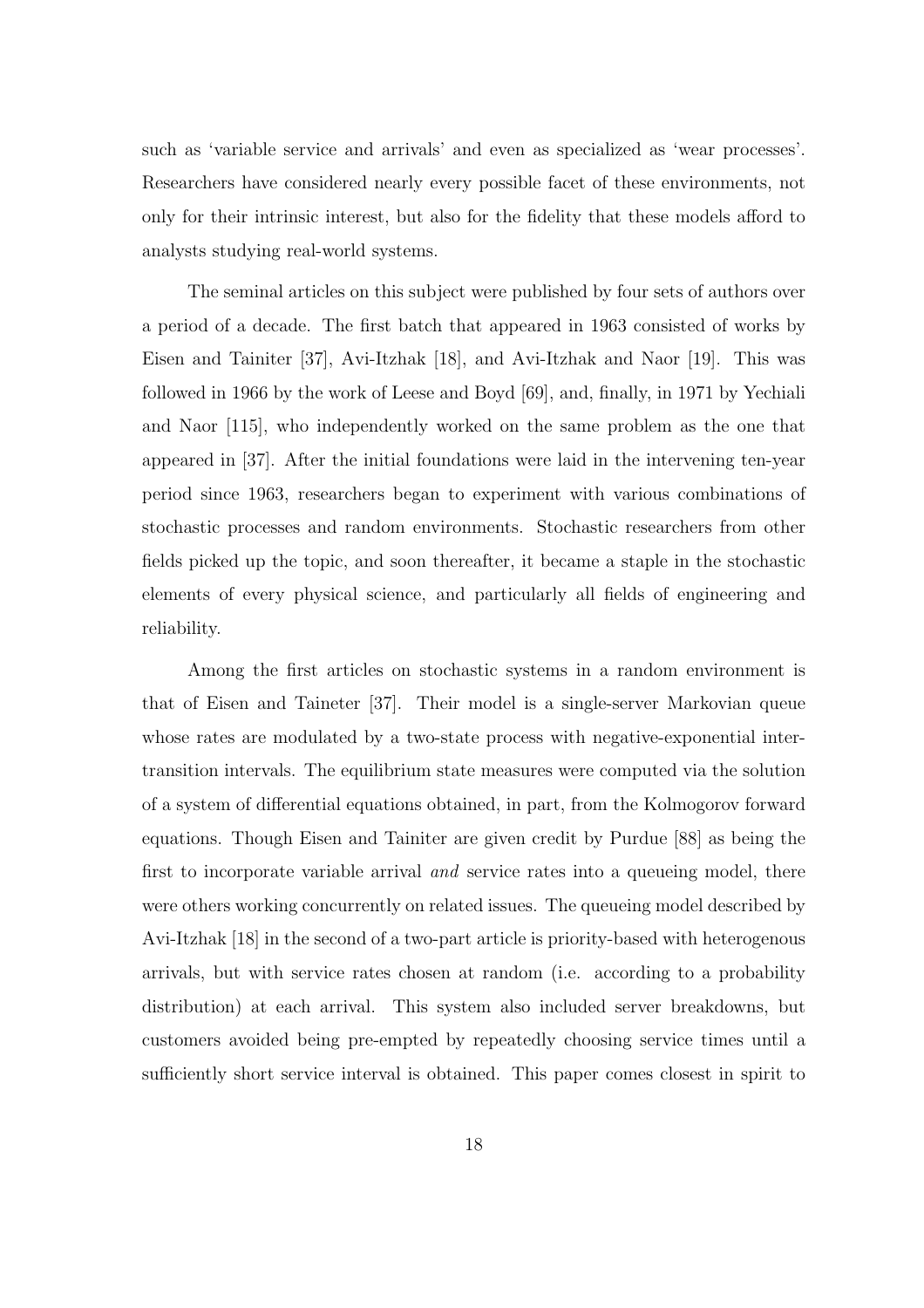the research that we present here, namely in that if preemptions were allowed, then the system becomes a retrial system in a random environment subject to breakdowns.

The interesting feature of Leese and Boyd's work [69] is that they present numerical techniques for the computation of *transient* measures of a simple  $M/M/1$ queue in which the service rate depends explicitly on time. On the other hand, Yechiali and Naor [115] independently arrive at the same results for the same twostate model as in Eisen and Tainiter's paper in [37], after which Yechiali generalized this work to the case of greater than two states in [114]. Neuts [79] developed transient as well as steady-state results for a Markov-modulated  $M/G/1$  system in which service rates are fixed for the duration of service. This model sets the paradigm – namely that system transitions may not occur simultaneously – that governed his later work [80] and the Markov-modulated queueing systems studied by other researchers in recent years. Finally, Purdue [88] incorporated all of the pioneering work heretofore mentioned into a rigorous analysis of the  $M/M/1$  queue in a Markovian environment in an article published in 1974. In it, he derived one of the earliest results for the busy period<sup>4</sup> when the Markovian environment possesses greater than two states. There are also a number of other papers during this timeframe that deal with service- or interarrival-time dependency on an external process; see [44] for a look at how the random-environment mechanism evolved over its initial 20-year period.

In 1976, Kogan and Litvin [56] considered finite-capacity queues in a two-state Markov random environment and derived the associated stationary measures of mean queue length and the probability of *service failure* via transforms. Although the authors intended 'service failure' to mean a failure in throughput (i.e. probability of a full queue), this was the first time that anyone had ever considered the probability of an undesired event in random environments. In 1978, Neuts again published two articles [84, 85] concerning random environments in queueing. The first in

<sup>4</sup>This denotes the contiguous period of time between two epochs in which the queue is empty.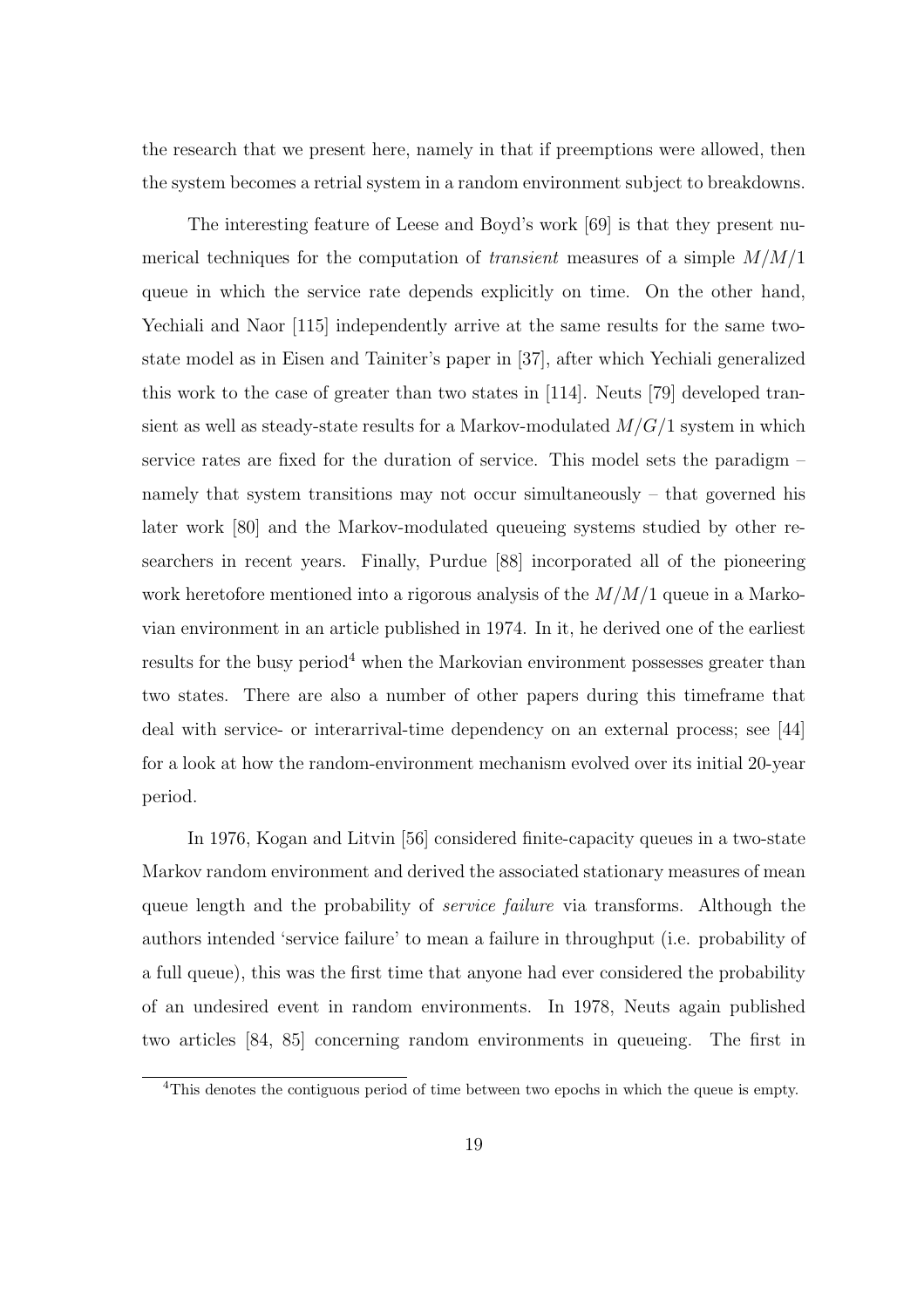the series focused upon the same type of  $M/M/1$  queue in a random environment considered in [37]. This time, however, he considered the driving Markov chain in the framework of the quasi-birth-and-death process (QBD) and then applied the matrix-analytic treatment to compute the steady-state measures of interest. This paper reflected, among other things, Neuts' predilection for methods that allow for the algorithmic computation of state measures in the elegant matrix-analytic fashion. In the second half of this research (i.e., the second article), Neuts contributed two important results. The first is that the equilibrium queue-length distribution at the end of a sojourn is the same as that any time during the sojourn. The second important development is that he derived steady-state results for the multi-server queue  $M/M/c$ , which is the first time that anyone has accomplished any analysis for a multi-server queue in a random environment.

During the latter part of the 1970s, a good degree of specialization took place in the literature as various authors began to explore a range of issues that were already known for queues with constant parameters. Many, if not the majority of these earlier works were done with a type of single-server queue since the analyses were rather involved even for the  $M/M/1$  in a random environment. In 1984, Mokaddis, Elias, and Metwally [77] studied the  $M/M/1$  bulk-service system whose service and arrival rates are subject to modulation by a bivariate Poisson process. A bulk-service system is one in which an idle server will take exactly  $r \geq 1$  customers from the queue and serve them en masse according to a randomly-assigned service time. Mokaddis, Elias, and Metwally [78] likewise considered an  $M/M/1$  system, but this time with an unreliable server in a random environment. They derived the mean queue length and probability of service failure using a partial-generating function technique.

Some authors extended their considerations to queues with arbitrary arrival and/or service-time distributions. Baccelli and Makowski [20] in 1986 obtained stability conditions for the  $G/G/1$  queue with service subject to a random process. Their conclusion was that the workload in queue was larger for the corresponding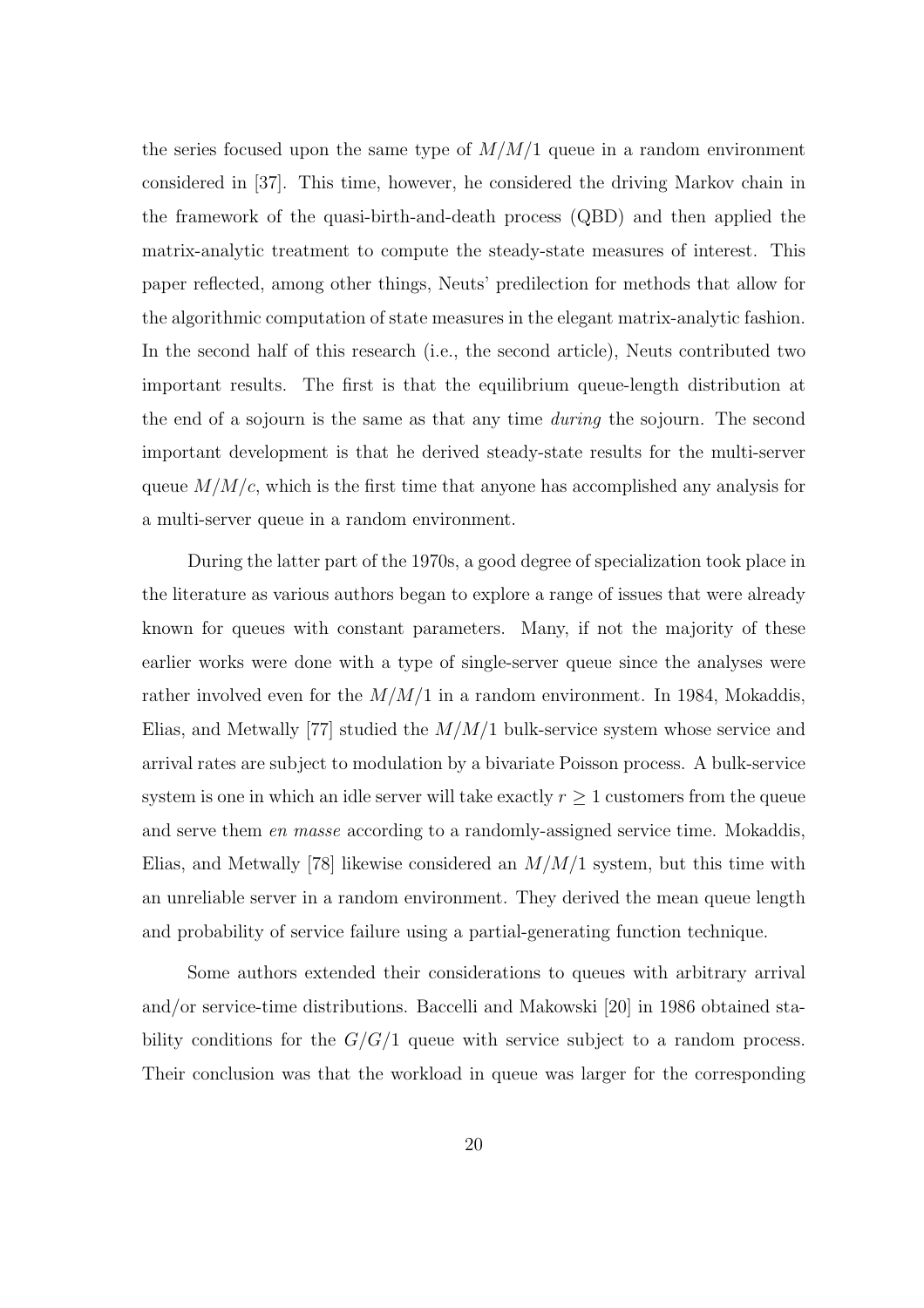system with convex ordering than for one with a deterministic service rate based on the average service time. Of significant notice is mention of the intensity-conservation laws for queues that were derived by Miyazawa [76] in 1985, which were employed in order to place bounds on the workload process. The authors also mentioned Rolski's article [93] in which the the stability conditions are derived for single-server queues with an *ergodically stable sequence of random variables* (see [27] for a concise definition) forming the nonstationary input process. Rolski then proved that the average waiting time is greater than that of the corresponding  $M/G/1$  queue with the same arrival and service intensities.

Much work had been accomplished for modulating processes of single-server queues with exponentially-distributed input and service times. However, a number of authors did consider service or arrival processes that were a deterministic function of the states of the modulating process. In a very recent article, Mahabhashyam and Gautam [73] studied a single-server Poisson-fed queue with infinite capacity and FIFO discipline. Of significant note here are the assumptions that (i) if the environment process is a continuous-time Markov chain (CTMC)  $\{Z(t): t \geq 0\},\$ then the service is performed at a rate of  $b_{Z(t)}$  units of work per unit time; in other words, the work is constant between transitions of the modulating CTMC, and (ii) state transitions of the CTMC are permitted during service. They derived the first and second moments of the service time using first-step analysis, with the conclusion that the moments of service time are dependent upon the arrival process. In order to compute the essential measures of queue length and waiting time<sup>5</sup> the authors resorted to a matrix-geometric approach. They completed their discussion with applications to networks and CPU processor-sharing. The reader is referred to [26, 91, 94, 109] for further reading.

<sup>&</sup>lt;sup>5</sup>The distributions of queue length and waiting time cannot be obtained in closed form for this system.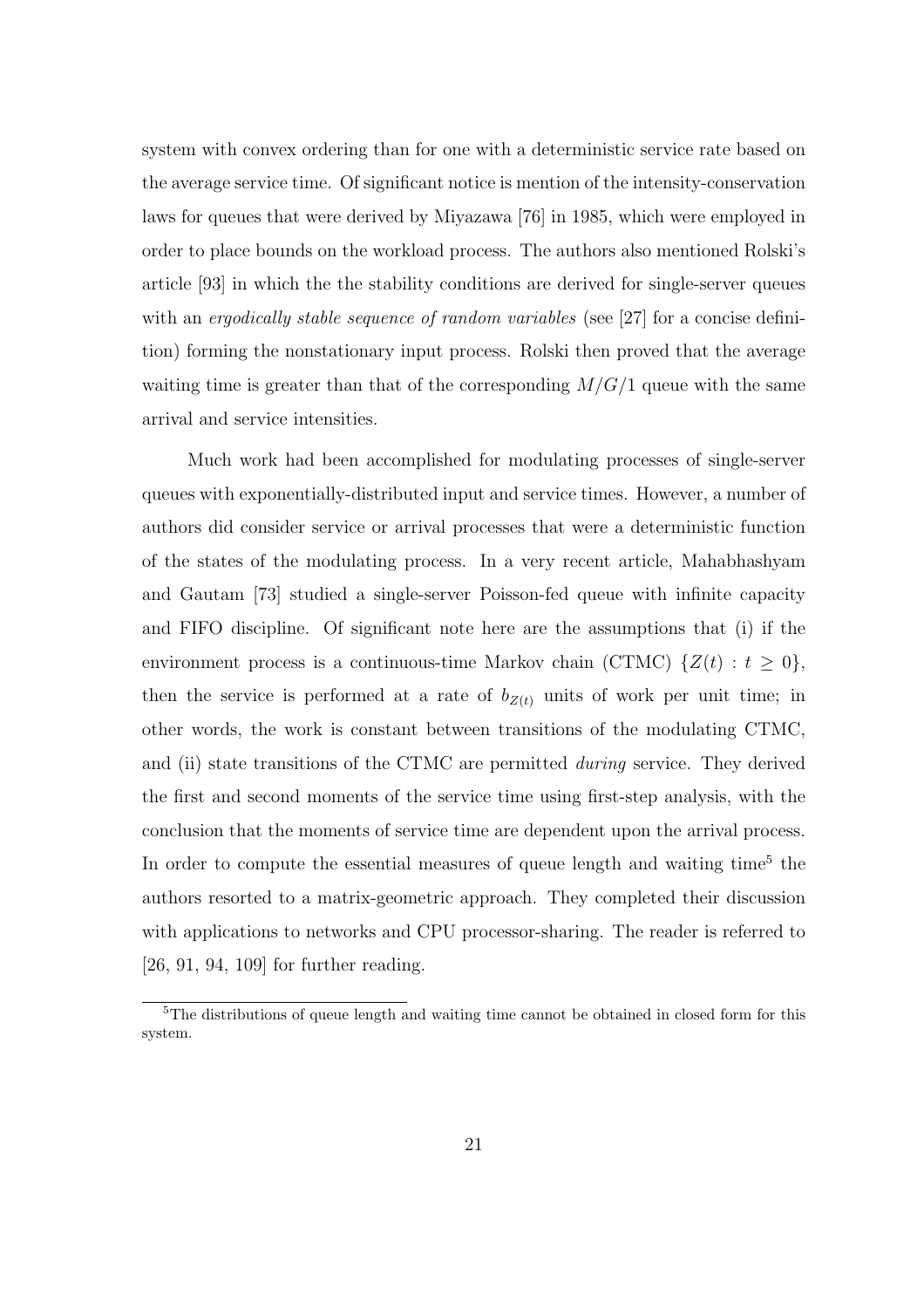As is usually the case, the derivation of steady-state measures abounds in the literature due to complexity issues that plague the derivation of the time-dependent, or transient measures of a queue, and especially one that is modulated by an external process. In 1992, Lee and Li [68] considered a Markov-modulated Poisson-arrival queue under *overload control*. That is, when the buffer content exceeds a certain level, the arrival process is modified in order to mitigate any overflow condition. The authors determined the transient distribution of queue length and the first passage time to and from overload status for this model. They then determined the optimal conditions under which the buffer content rises as slowly as possible and decreases as quickly as possible. Finally, the authors studied how the properties of the modulating Markov chain affect the transient behavior with regard to the aforementioned state measures.

Markov-modulated queues using the matrix-geometric approach to queueing developed by M.F. Neuts during the 1970s has created an entirely new discipline because of the fresh approach that it offers to existing problems that are intractible under analysis by conventional means. In 2005, Mitrani [75] applied matrix-geometric techniques to unbounded queueing systems in Markovian environments. His stated goal was to obtain suitable approximations for the exact state measures of the system under a heavy load and subject to an environment with many states. As the author explains, existing methods for computing exact measures suffer from numerical instability and complexity due to such factors as ill-conditioned matrix terms. The proposed method centered around a derived matrix expression  $Q(x)$  and a proposition concerning this matrix. In simple terms, the proposition states that the associated QBD for the Markov-modulated system is ergodic if and only if the number of eigenvalues of  $Q(x)$  in the unit disk is equal to the number of states of the Markovian environment process. From this, one can conclude that the joint distribution of the queue size and environment is close to being geometrically distributed, with param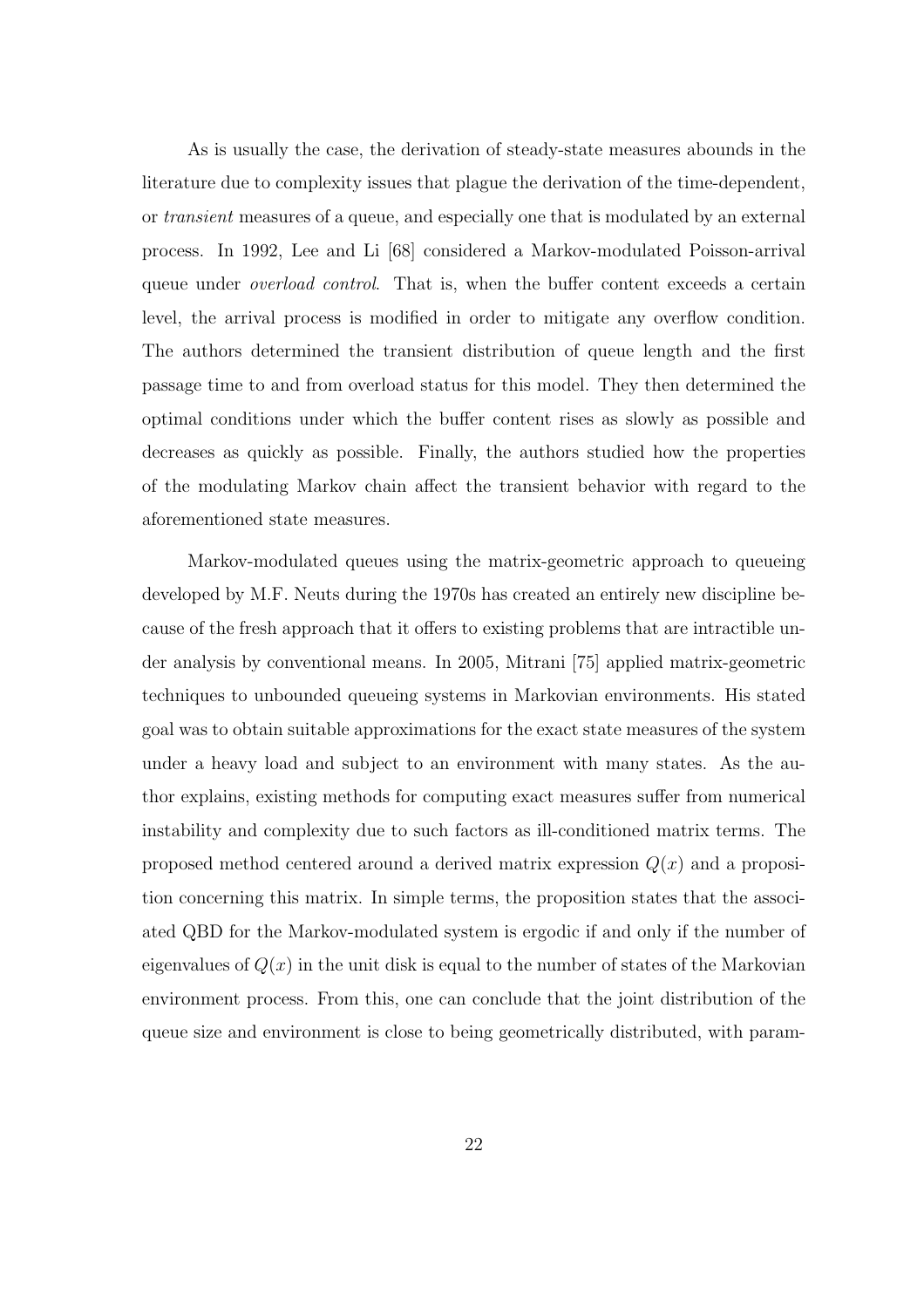eter identical to the dominant eigenvector of  $Q(x)$ . This, of course, leads naturally to a method by which one may approximately ascertain the queue length.

It is worth mentioning that the notion of fluid queueing was being developed in conjunction with the random environment concept. In fact, fluid queueing owes its existence to the notion of a random environment since rates of input flow of a continuous fluid are typically modulated by an external stochastic process.<sup>6</sup> It is this continuous input that distinguishes the fluid system from the standard queueing system. Nevertheless, it becomes apparent that the fluid queue may be (roughly) analogized to an infinite-server queueing system that is Markovian if its rate-modulating process is likewise Markovian. Kella and Whitt [50] uncover yet another analogy to standard queueing in considering a fluid system, and, namely one with a type of compound modulating process. The fluid queue alternates between 'up' and 'down' states; when the system is up, the buffer content decreases according to one stochastic process and when it is down, the buffer content increases according to another process. The authors then demonstrated that the steady-state buffer content is directly related to the virtual waiting time in a  $G/G/1$  queue under certain assumptions.

Non-queueing systems in random environments have also been considered, and although these types of environment-modulated processes are not the focus of this research, the methods that they use to derive associated performance measures are highly relevant. In 1981, Bourgin and Cogburn [24], discussed the probability of passage into a closed set of absorbing states for a Markov chain in a random environment. Economou [36] took a much less esoteric approach in deriving the stationary distributions for measures of a bivariate discrete Markov chain  $\{(E_n, X_n) : n \geq 0\},\$ of which the first term is taken from the random environment  $\{E_n : n \geq 0\}$ . A year later, Hu [46] considered a Markov chain, a renewal process, and a random walk – as well as a queue – in a random environment and established each of their state space decompositions. In 1992, Korotaev and Spivak [57] considered finite-capacity

 ${}^{6}$ The output rate is usually deterministic.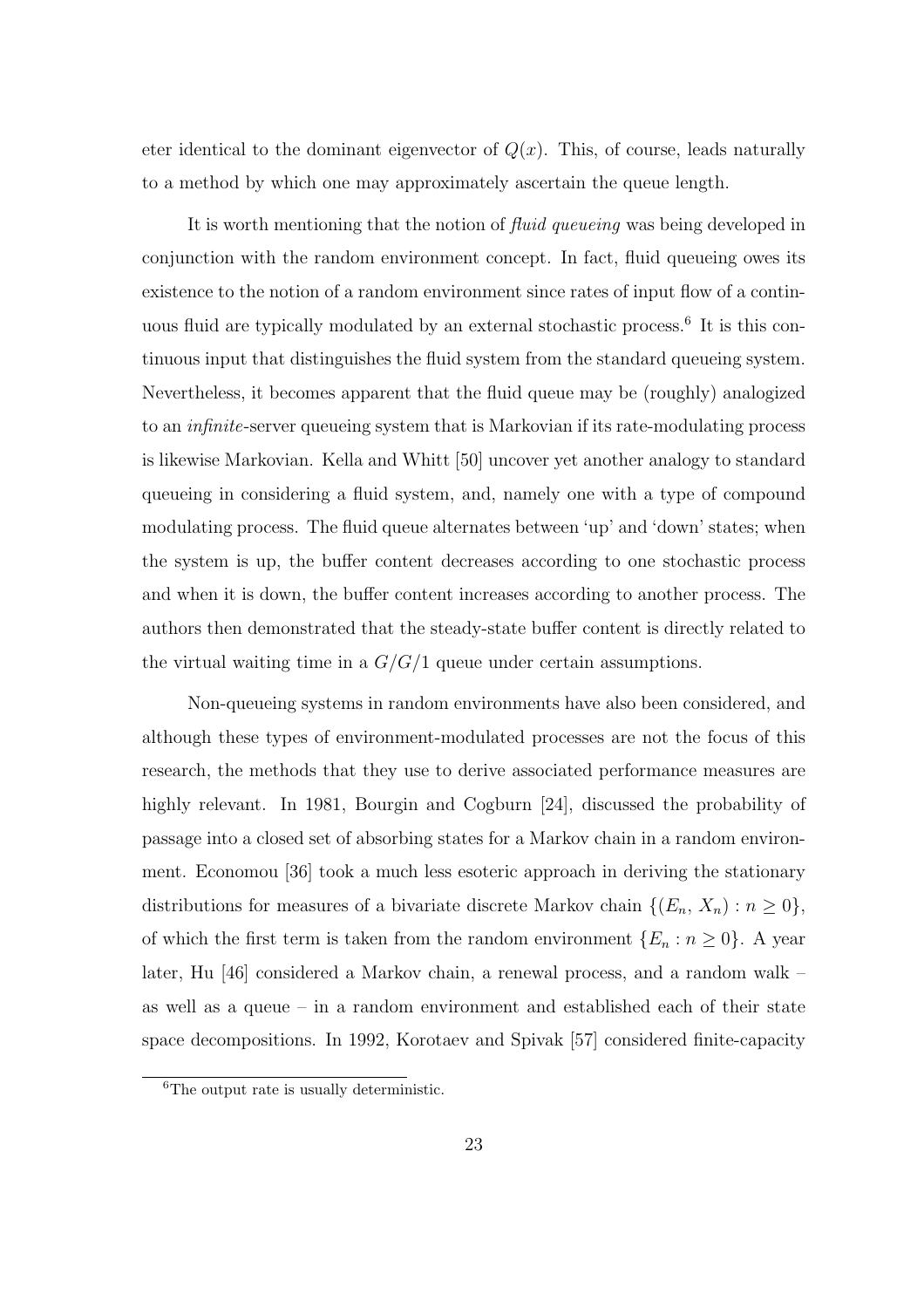queues with parameters that vary according to a semi-Markov process. Moreover, the system state changes very slowly, with sojourn times in an inverse-reciprocal relationship with a small positive  $\epsilon$ . The authors obtained the distribution of the number in the system via solution of coefficients in a series expansion.

Reliability analysis in queueing theory is a natural direction for the research into failure models to take. We see the first set of such works for reliability systems (mainly pioneered by Sztrik; see  $[10, 101, 103, 104, 105, 106]$ ) scheduling, and financial stochastic systems and other logistic considerations appear in this context from 1989 onward; see [28, 33, 45, 47, 51, 86, 99] for specific examples.

Of immediate relevance is the topic of Markov-dependent single-server queues; that is, those queueing systems whose exponential service and arrival processes depend upon each other. The literature here is quite extensive, but does not necessarily contain works in which the inter-arrival and service times are modulated; nor do they deal with server breakdowns. One of the more recent works in this area is by Adan and Kulkarni [3], who study the limiting distributions of the waiting time and queue length of a semi-Markov queue whose inter-arrival and service times are modulated by the same discrete-time Markov chain. The assumptions are no more stringent than that of the queue possessing the Markov property, which considerably simplifies analysis. Hence, the importance of this work is that the authors consider single-server Markovian queues with general distributions and subject to a random environment.

#### 2.4 Unreliable Queueing Systems in Random Environments

There does not exist an abundance of papers in the literature that deal with queues in random environments and the possibility of service interruptions and/or vacations, at least explicitly. The idea was recognized early, as Avi-Itzhak did in his 1963 articles [17, 18], but obviously presented too many challenges at such an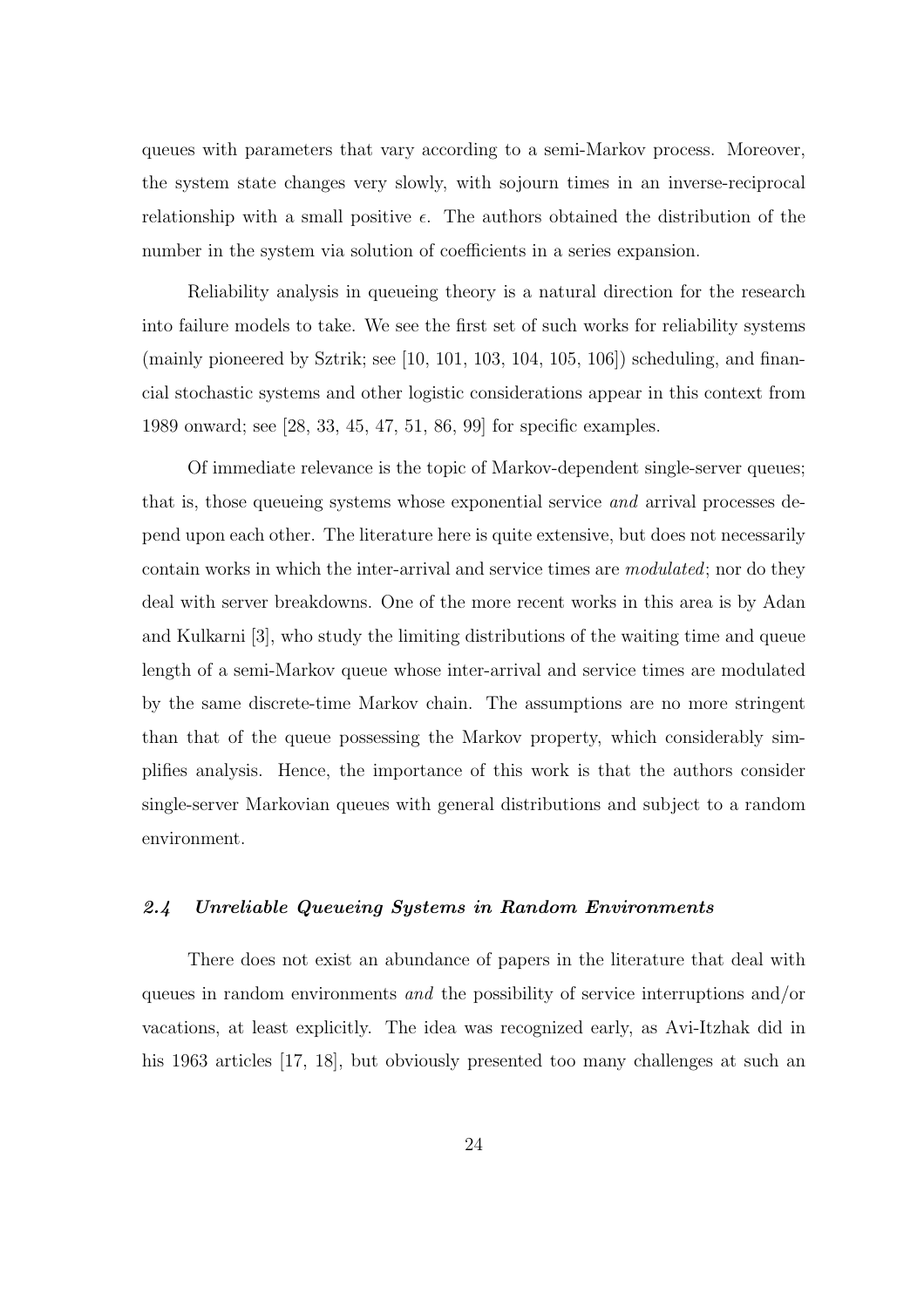early time in the development of the subject. Regardless, failures are implicit in any practical model of a real-world system, and so the foundations for the modulated queue with failure were established almost as soon as the first articles on models with process-dependent parameters. In 1963, Avi-Itzhak and Naor [19] describe five different single-server queues that incorporate different assumptions about the failure. The first failure model is based upon a stationary Poisson process with no restrictions. The second model assumes that failures can occur only during a busy period, the third assumes that failures occur when the system is nonempty, the fourth assumes that repair takes place only at the request of a customer, and the last assumes that failures occur only during idle periods. The repair and and service times are both generally-distributed with density and finite second-moments for each model.

While this work established a methodology for the incorporation of failure into a model, some time passed before these were found in conjunction with variable rates. In 1976, Kogan and Litvin [56] computed the asymptotic measures for a queueing system in an unspecified random environment and subject to service failures. Mokaddis, Elias, and Metwally [77, 78] did the same for modified  $M/M/1$ queues with Poisson-modulated rates. In 1999, Kroese and Nicola [59] considered single-server (fluid and discrete) queues with alternating failures and Markov modulation of the Poisson arrivals and generally-distributed service rate. They employ results on Markov-additive processes to obtain results on the optimal change of measure, and the concept of the effective bandwidth is used to restrict the number of environmental states that need to be included.

Finally, in 2005, Klimenok [54] studied what is essentially the first known retrial queueing system in a random environment to appear in the open literature. The model is comprised of a single-server with a batch Markovian arrival process (BMAP) and semi-Markov service and retrial intervals. The process that defines the random environment is a bivariate Markov chain  $\{(r_t, s_t) : t \geq 0\}$  with a finite state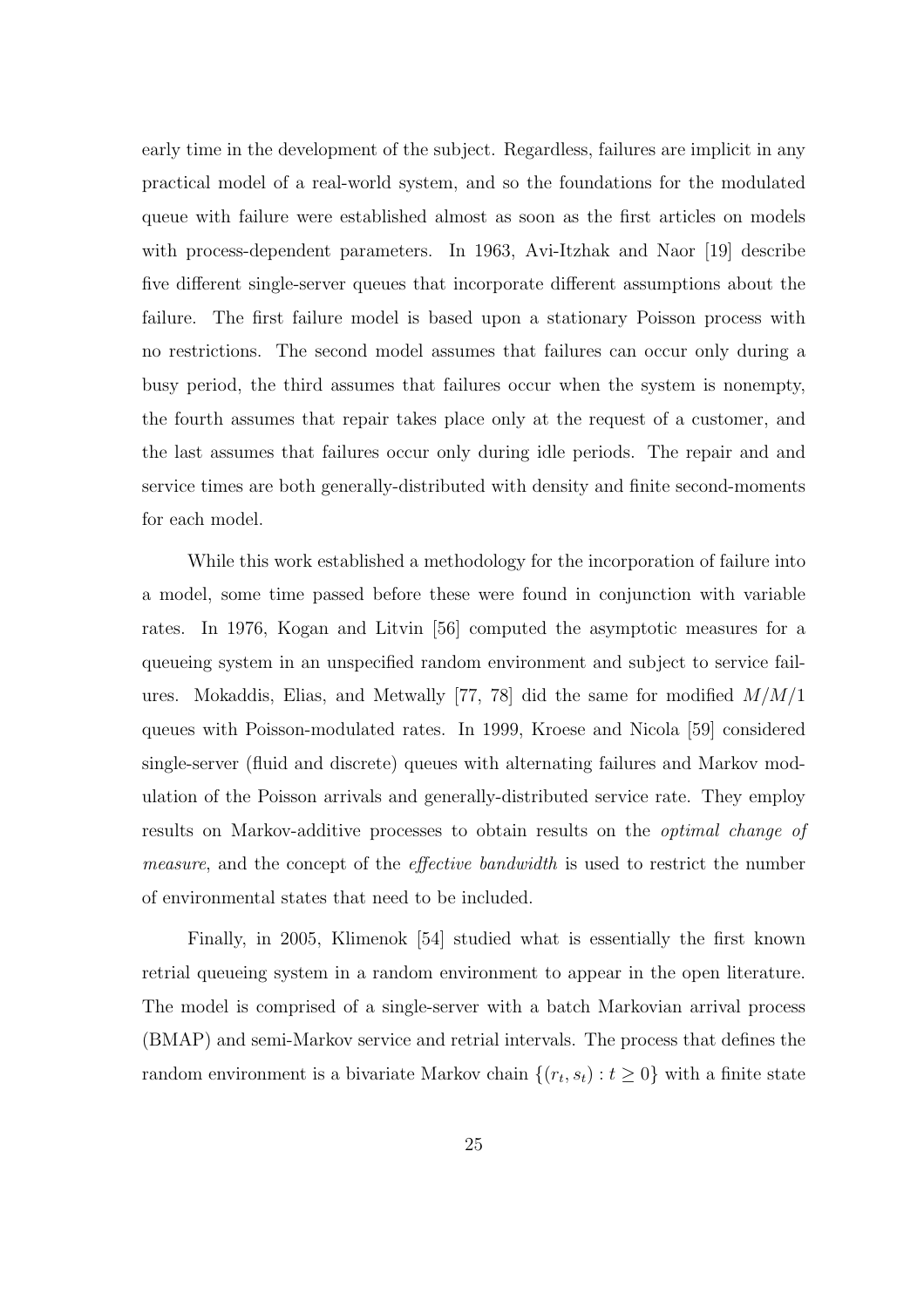space. The random variables  $\eta_{rt,s}$  of customers served sequentially are influenced by the random environment by definining them to be geometric with parameter  $q_{r,t}$ . The first term of the bivariate process controls a hybrid mechanism in which the queue is determined to be either a retrial queue or a 'system with waiting' based on its membership in a partition of the subsets  $\{(r, \cdot)\}\$  of the state space. The second term controls the parameters of the BMAP input and the semi-Markov intensities of service and retrial. It is a *synchronous* random environment in the sense that it only changes its state at service completions, thus obviating the need to consider changes in the service rate during transitions of the random environment. The author then employed an embedded Markov chain to evaluate the queue in steady-state, and thus, derive the associated distributions of state measures as probability generating functions.

Aside from [54], the literature concerning Markov-modulated retrial queueing systems is, at best, sparse, and such a model that includes failures of the server(s) does not exist to the author's knowledge. Thus, it is the aim of this research to supplement the retrial queueing literature with novel insights into the stability and steady-state behavior of a class of models that has not been considered previously, namely the  $M/M/1$  and the  $M/G/1$  versions of the unreliable retrial queueing system in a random environment. Moreover, it is crucial that the analysis presented here be useful for practical application, which suggests that our approach must be oriented to computational considerations and algorithmic development. The matrix-analytic theory turns out to be an ideal framework for this purpose. It is firmly grounded in mathematical principles, and, yet, is easily utilized in the computational investigation of queueing performance. In this dissertation, we seek to not only apply the matrix-analytic methods, but also to extend their applicability to the larger classes of level-dependent  $GI/M/1$  and  $M/G/1$ -type systems.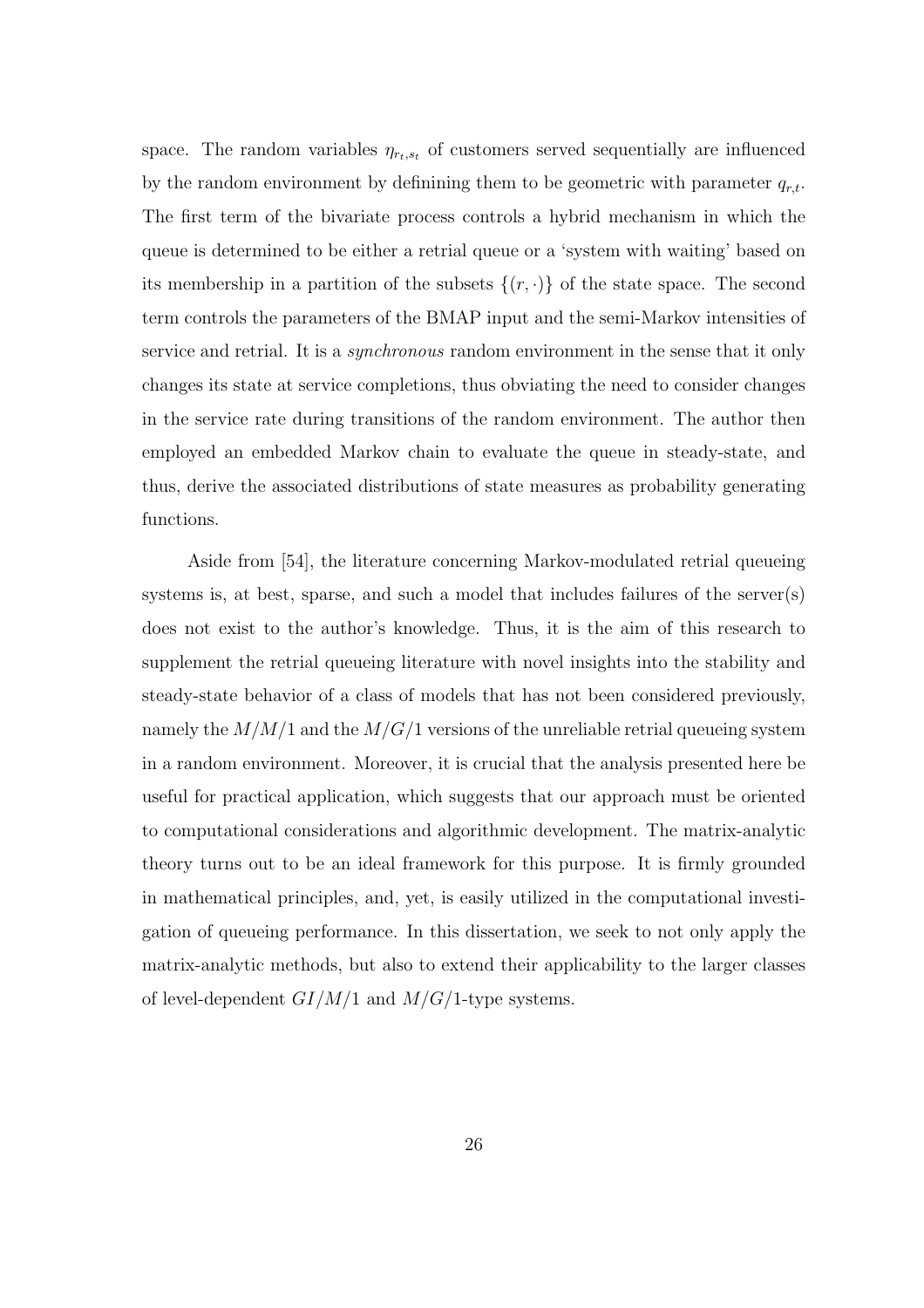# 3. Preliminaries

Markov chains play a fundamental role in the theory of queues, and particularly those that can be categorized as *birth-and-death processes*. These are continoustime Markov chains (CTMCs) for whom transitions are allowed only to neighboring states. Suppose that we are given a homogeneous CTMC  $\{X(t): t \geq 0\}$ , where  $X(t)$ denotes the population at time t. The state space of this CTMC is  $S = \mathbb{Z}^+$ , which are the nonnegative integers, and  $\mathcal{Q} = [q_{ij}]$  is its infinitesimal generator . When the population is i, that is  $X(t) = i$ , then the exponential rate of *births* is  $\lambda_i$  and the rate of deaths is  $\mu_i$ . In mathematical terms, this translates to

$$
q_{i,i+1} = \lambda_i, \quad \text{if } i \ge 0
$$
  

$$
q_{i,i-1} = \mu_i, \quad \text{if } i \ge 1
$$
  

$$
q_{ij} = 0 \quad \text{otherwise.}
$$

The transition rate diagram for a birth-and-death process is shown in Figure 3.1. As a consequence of the definition of the transition rates, we may write the generator Q in the following manner:



Figure 3.1 Transition rate diagram for a standard birth-and-death process.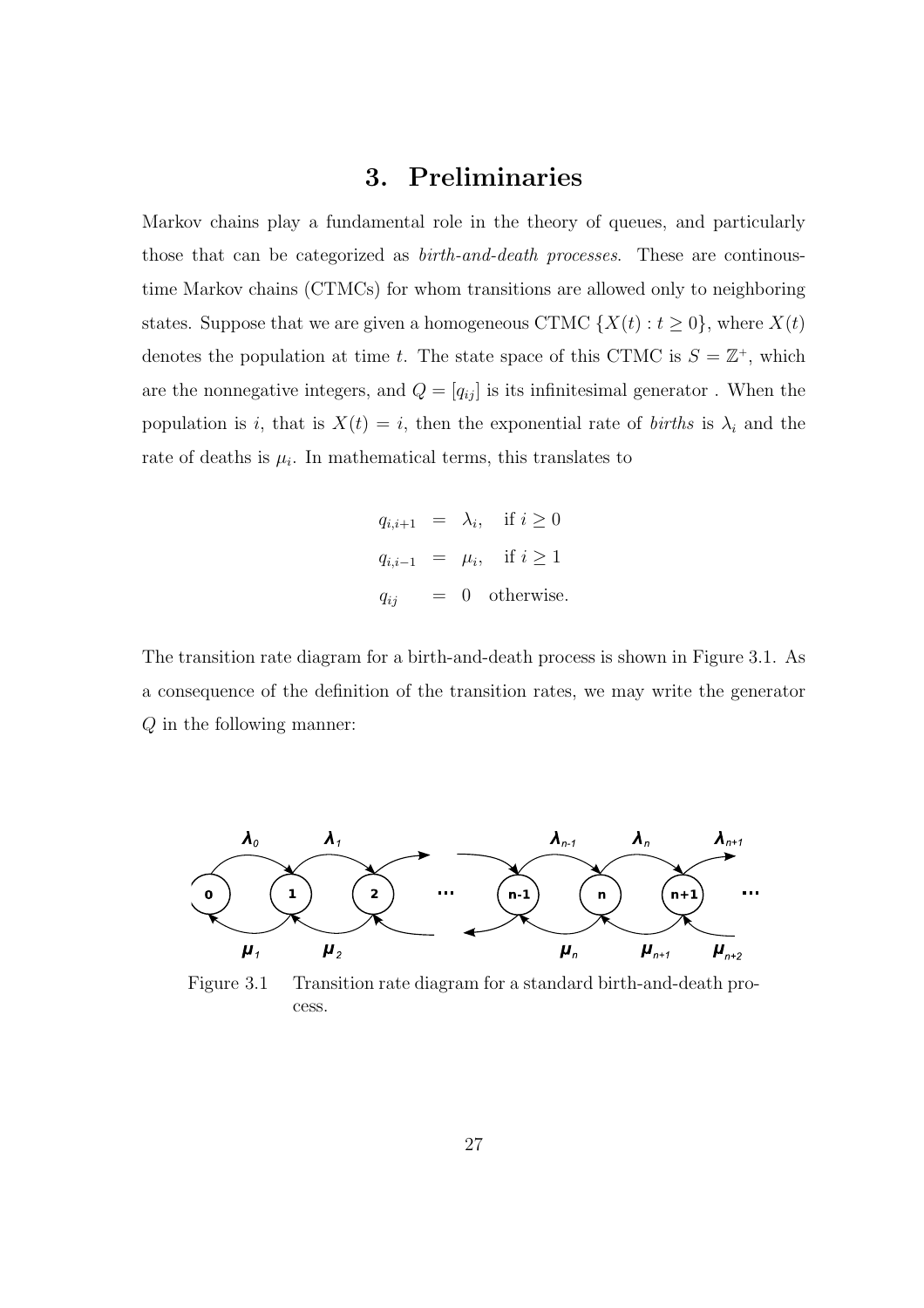$$
Q = \begin{bmatrix} -\lambda_0 & \lambda_0 & 0 & 0 & 0 & 0 & \cdots \\ \mu_1 & -(\lambda_1 + \mu_1) & \lambda_1 & 0 & 0 & 0 & \cdots \\ 0 & \mu_2 & -(\lambda_2 + \mu_2) & \lambda_2 & 0 & 0 & \cdots \\ 0 & 0 & \mu_3 & -(\lambda_3 + \mu_3) & \lambda_3 & 0 & \cdots \\ 0 & 0 & 0 & \mu_4 & -(\lambda_4 + \mu_4) & \lambda_4 & \cdots \\ 0 & 0 & 0 & 0 & \mu_5 & -(\lambda_5 + \mu_5) & \vdots \\ \vdots & \vdots & \vdots & \vdots & \vdots & \vdots & \vdots \end{bmatrix}
$$

Let  $p_j$  be the probability that  $j \in \mathbb{Z}^+$  is the population of the system at steadystate. The existence of the steady state distribution for a birth-death system hinges upon the existence of a solution to the system of equations

$$
pQ=0, \qquad pe=1,
$$

where  $\lambda_i > 0$ ,  $\mu_i > 0$ ,  $i \in \mathbb{Z}^+$ , and **e** is a row vector containing ones. If a solution exists, it is given by

$$
p_0 = \left[\sum_{j=0}^{\infty} p_j\right]^{-1} \tag{3.1}
$$

$$
p_i = \pi_i p_0, \quad i \ge 1,
$$
\n
$$
(3.2)
$$

where

$$
\pi_i = \prod_{j=0}^{i-1} \frac{\lambda_j}{\mu_{j+1}}, \quad i \ge 1.
$$

The product form (3.2) of the steady-state probabilities, in particular, is a hallmark of all birth-and-death processes. This relationship to state 0 is of fundamental importance to these and other more generally-defined quasi-birth-and-death (QBD) processes that we shall discuss next, and is the cornerstone of the matrix-analytic approach as it pertains to these models.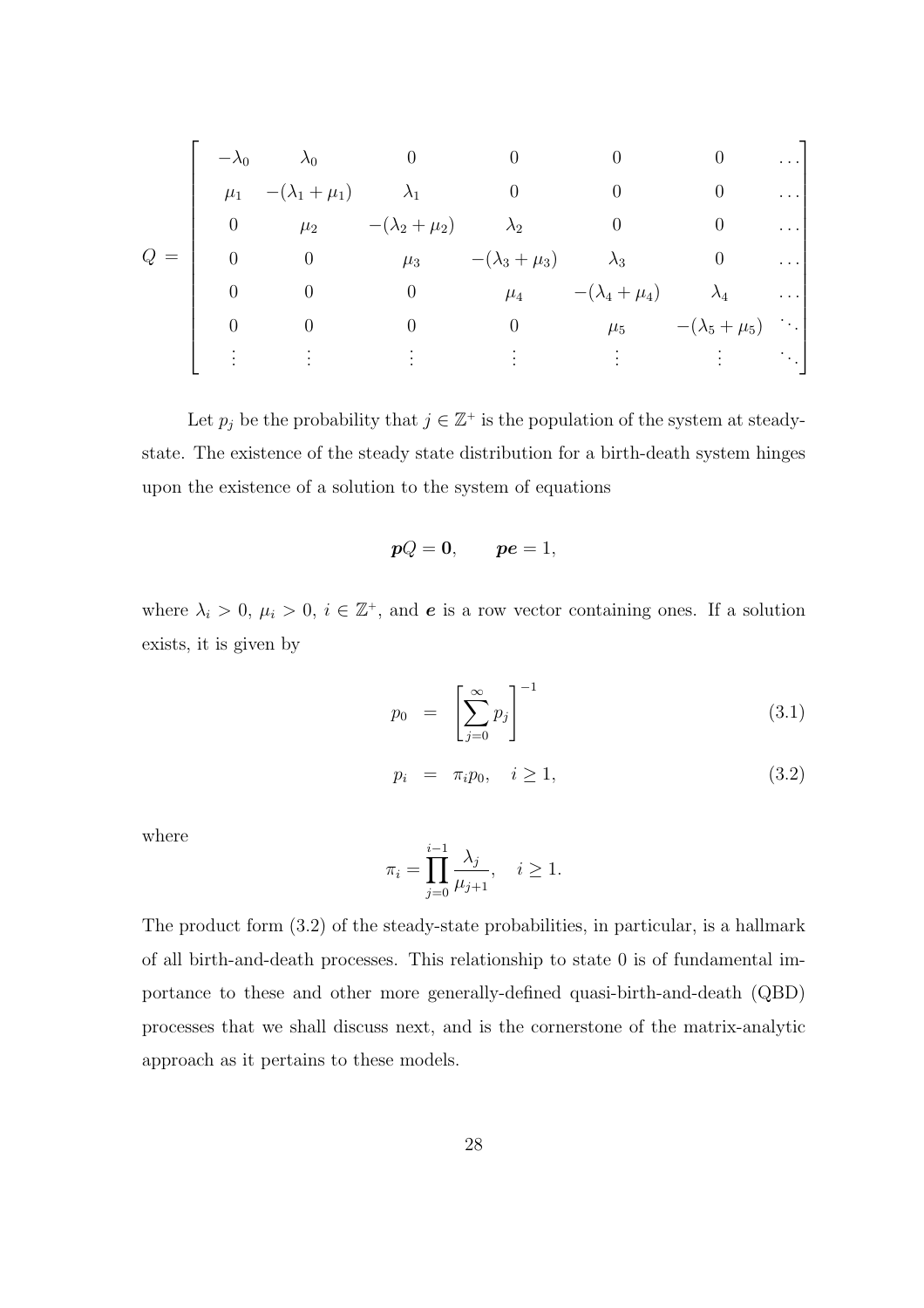Many Markovian queueing systems are modeled as birth- and-death processes. For example, the  $M/M/c$  and  $M/M/c/c$  queueing systems evolve as birth-and-death processes. However, the simple birth-and-death model fails to account for multiple interacting stochastic processes that might coexist in more complex systems, and thus, a more general paradigm has become prevalent in the queueing community. In this chapter, we review the rudimentary notion of the QBD and illustrate the techniques with which one may easily analyze such stochastic processes. Subsequently, we discuss the extension of this idea to non-Markovian processes that behave in a similar manner, but nevertheless exhibit non-exponential random behavior. These preliminary concepts are needed for the formal analysis of unreliable retrial queues that operate in a randomly evolving environment.

### 3.1 Quasi-Birth-and-Death (QBD) Processes

The study of quasi-birth-and-death processes is inextricably tied to the matrixanalytic approach of Neuts (see [81, 82, 83]). In contrast to the more conventional z-transform approach used to compute the limiting distribution of such processes, the matrix-analytic method takes advantage of a common structure that is shared amongst a wide variety of seemingly unrelated models. Such general applicability leads to an algorithmic approach. While this may seem to be a trade off, it soon becomes apparent that the method allows for the solution of realistic systems with significant levels of complexity.

Such tractability is a consequence of the fact that essential quantities, such as those that exist in (3.2), may be represented as single matrix entities regardless of the size or complexity of the model. This fact, when combined with the convenient matrix-geometric distribution of the steady-state probabilities, such as that which is embodied in (3.2), allows for the relative ease of the computation of the steady-state performance measures for models that may be classified as QBDs.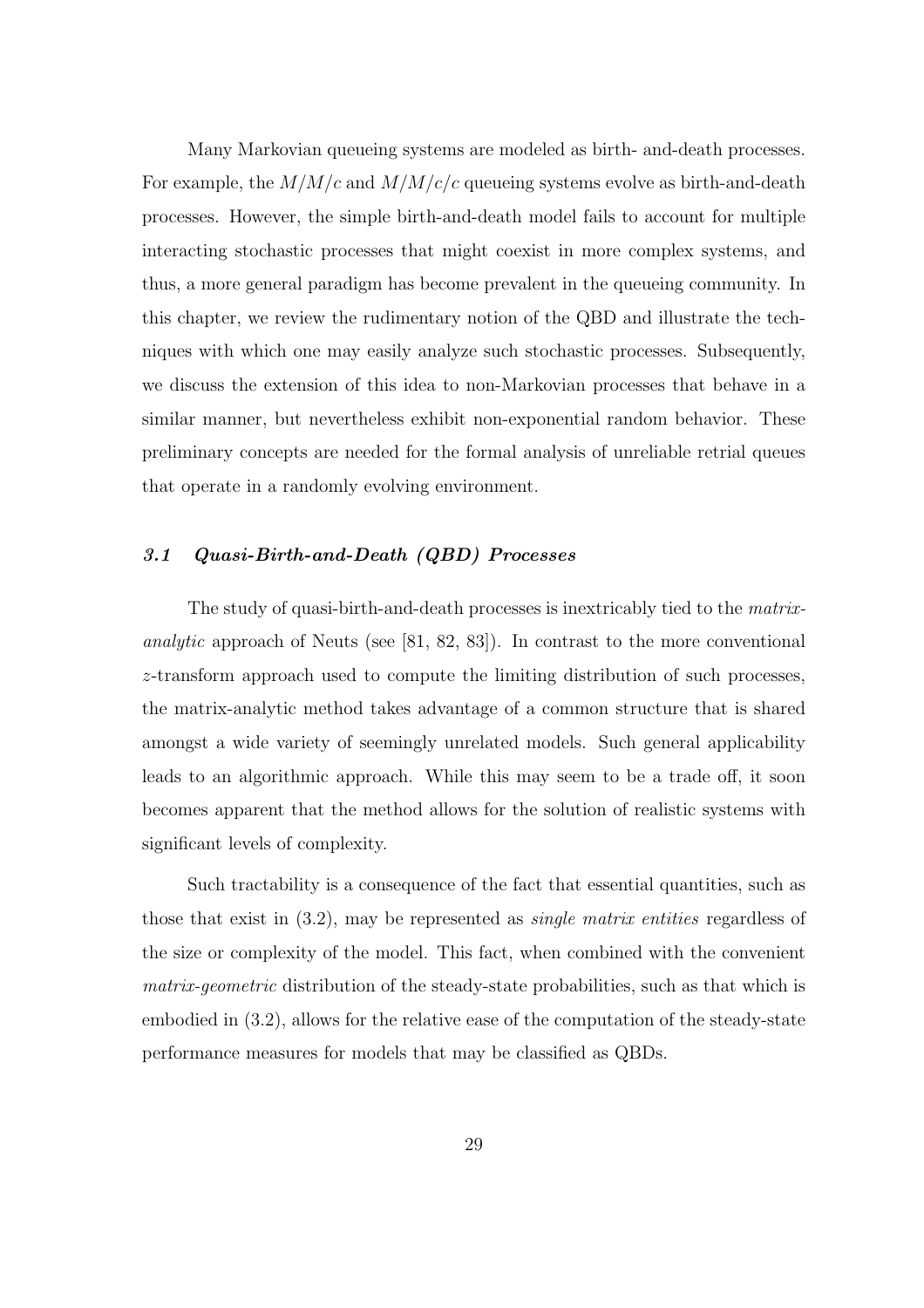We shall next review basic definitions, concepts, and techniques of the theory of quasi-birth-and-death (QBD) processes, all of which is founded upon the matrixgeometric property of discrete- and continuous-time Markov chains. We shall initially present basic concepts that fall within the framework of discrete-time QBDs. This is done for two reasons. First is the fact that the properties of continuous-time QBDs are derived from those of their discrete-time embedded Markov chains, which are likewise QBDs. Second, probabilistic interpretations are more clearly understood and applied for the discrete case by virtue of the fact that these are defined by their transition probabilities. The important distinction is that which separates level-independent QBDs from those that are level-dependent, the latter type being not only more complex, but which also require a different set of methods for their steady-state analysis.

### 3.1.1 Level-Independent Processes

A bivariate DTMC  $\{(X_n, Y_n) : n \geq 0\}$  is a QBD if its transition probability matrix appears in block-tridiagonal form

$$
P = \begin{bmatrix} A_1 & A_0 & 0 & 0 & 0 & \cdots \\ A_2 & A_1 & A_0 & 0 & 0 & \cdots \\ 0 & A_2 & A_1 & A_0 & 0 & \cdots \\ 0 & 0 & A_2 & A_1 & A_0 & \cdots \\ 0 & 0 & 0 & A_2 & A_1 & \cdots \\ \vdots & \vdots & \vdots & \vdots & \vdots & \ddots \end{bmatrix},
$$
(3.3)

where  $A_0$ ,  $A_1$ , and  $A_2$  are square matrices whose dimensions are determined by the structural properties of the system at hand. We further observe that the off-diagonal blocks  $A_0$  and  $A_2$  contain only positive entries as they provide information about the transition probabilities (or rates in the continuous-time model) of the process. Each row of P is termed a *level*, which is comprised of related system states called *phases*.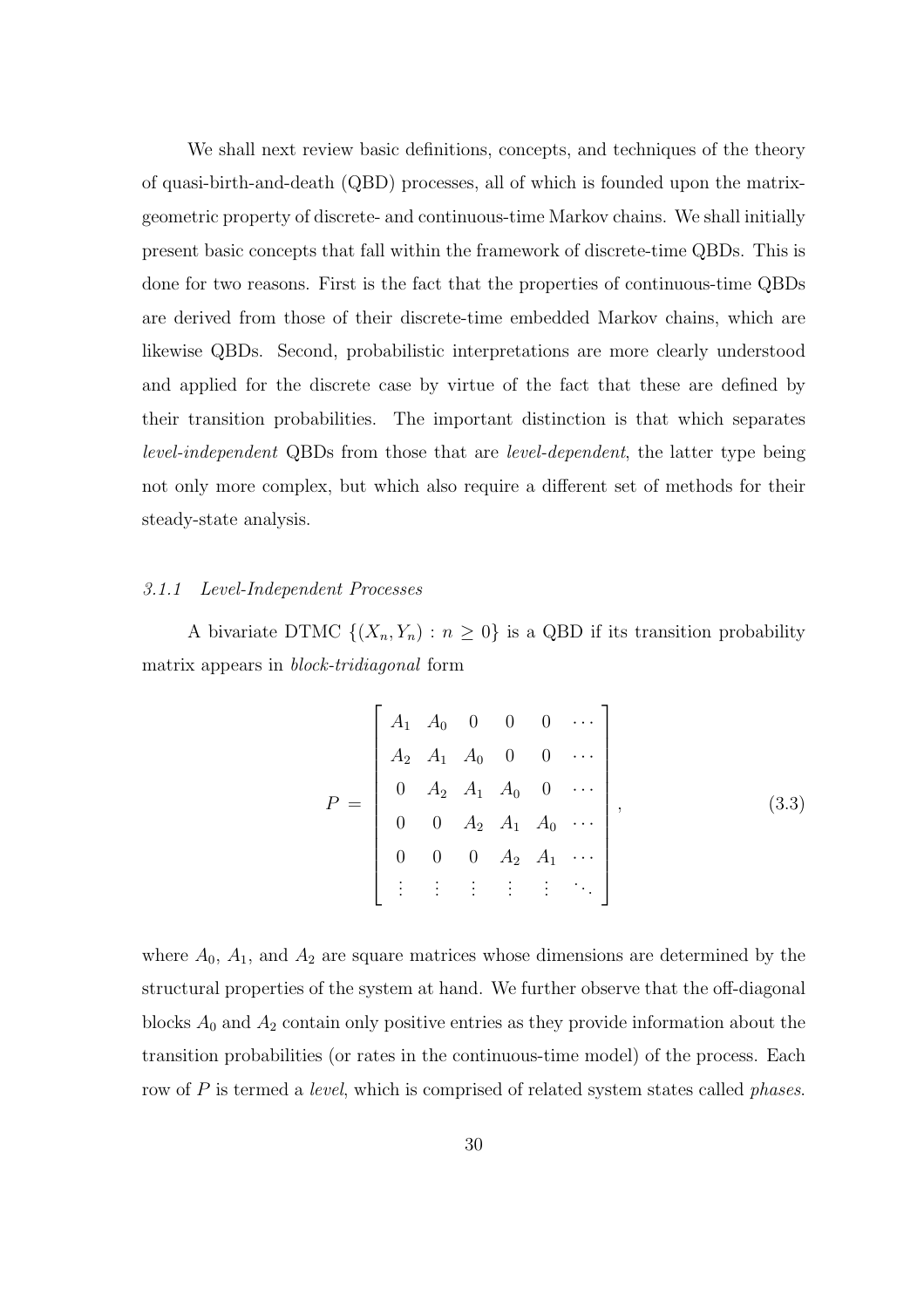It is possible to transition in one step either to adjacent levels or to any other phase within the same level, hence the term 'quasi-birth-and-death'. Incidentally, the size of the QBD blocks  $A_j$ ,  $j = 0, 1, 2$  corresponds to the number of phases per level. For example, if the block size is  $M \times M$  where M is a positive integer, then there are  $M^2$  phases, and vice-versa.

A QBD is termed level-independent or homogeneous if it exhibits an infinitely repeating tridiagonal block structure such as the one represented in (3.3). Nevertheless, it is usually the case that the states that comprise level 0 may differ from those at any other level. We therefore refer to these states as the boundary states  $\mathcal{S}^{(0)} \subset \mathcal{S}$ , where S is the state space of the entire QBD. A crucial point to be made here is that the process

$$
\{(X_n^{(0)}, Y_n^{(0)}) : n \ge 0\}
$$
\n
$$
(3.4)
$$

restricted to the boundary states at level 0 (otherwise known as the process at level 0 under taboo of all other levels of the QBD) is itself a Markov chain with invariant probability vector  $\pi_0$  and its own transition probability matrix (to be defined later). The importance of the process restricted to level 0 is derived from its role in determining the matrix-geometric distribution of the steady-state distribution of the overall QBD, as hinted in the preface to this chapter.

The discussion that follows is drawn from [66], which consequently may be referenced for proofs and other details that we do not present here. We begin with the assumption of homogeneity. In order to adequately convey what is meant by the term 'matrix geometric', we define the following. Let  $\{(X_n, Y_n) : n \geq 0\}$  be a discrete-time level-independent QBD with transition probability matrix P and a finite number of phases  $N > 0$ . We define the steady-state joint probabilities  $\pi_{ij}, i, j \in \mathbb{Z}^+$  to be the limiting values

$$
\pi_{ij} = \lim_{n \to \infty} P\{X_n = i, Y_n = j\}.
$$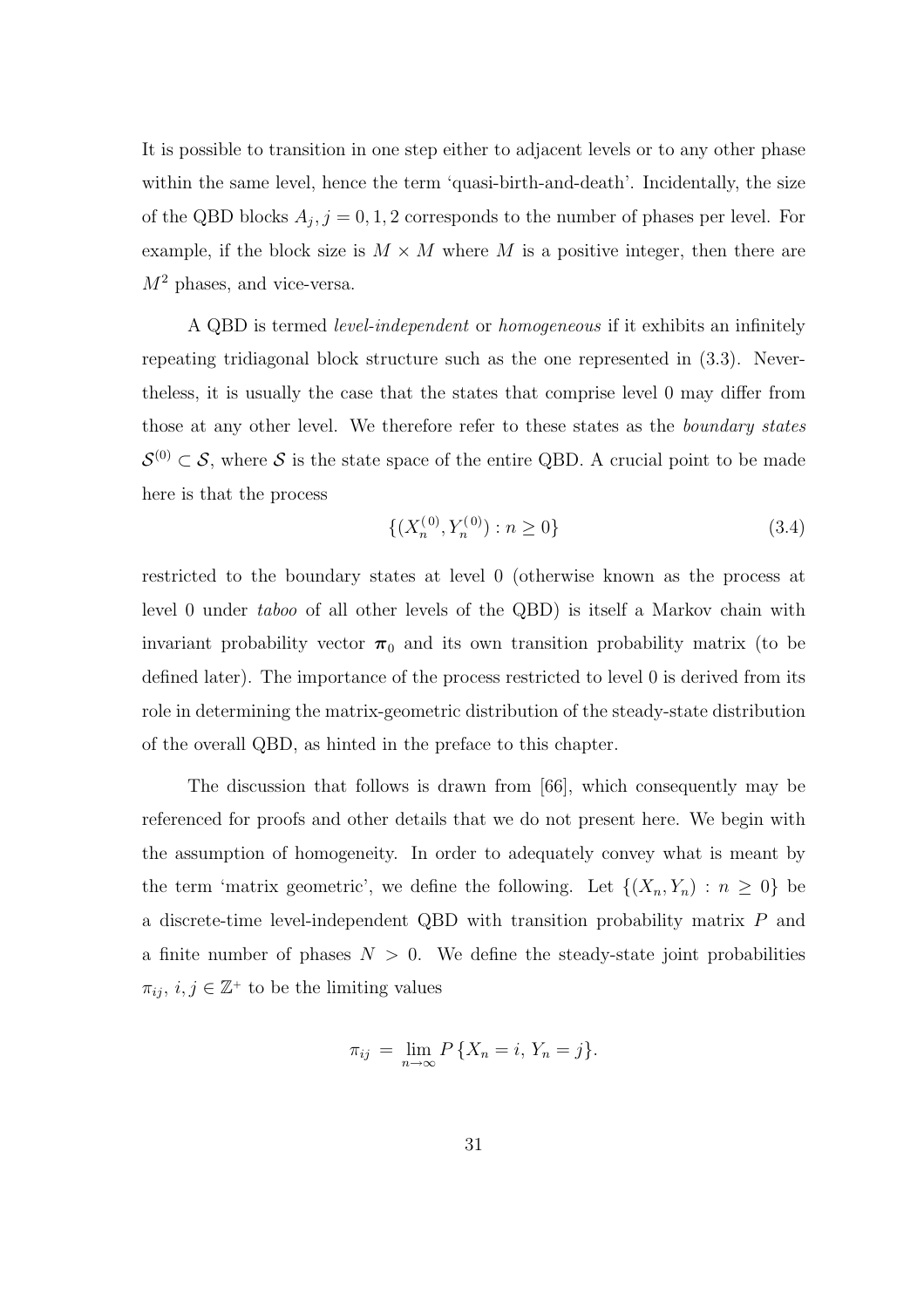Next, define  $\pi$  to be the row vector  $[p_{ij}]_{i,j\in\mathbb{Z}^+}$  such that  $\pi = [\pi_{00}, \pi_{01}, \ldots, \pi_{10}, \pi_{11}, \ldots]$ . It is a well-known fact that  $\pi$ , if it exists, is the unique solution to the system of equations given by

$$
\pi P = \pi \,, \qquad \pi e = 1,
$$

where  $e$  is a column vector of ones.

We partition this vector according to levels of the QBD, which is to say that we set  $\boldsymbol{\pi} \equiv [\pi_0, \pi_1, \pi_2, \ldots]$ , where  $\boldsymbol{\pi}_i = [\pi_{i_0}, \ldots, \pi_{i_N}]$  for  $i \geq 0$ . The matrix geometric property of the steady state distribution is then expressed via the recurrence relation

$$
\boldsymbol{\pi}_{i+1} = \boldsymbol{\pi}_0 R^i, \tag{3.5}
$$

where R is a matrix such that, for each  $i \geq 0$ ,  $R_{jk}$   $(0 \leq j, k \leq N)$  records the expected number of visits to state  $(i + 1, k)$  before returning to level i, given that the process starts in  $(i, j)$ . The matrix R is often referred to as the *rate matrix* since it may be interpreted as the 'rate of visit' to level  $i + 1$ .

It is apparent from (3.5) that determining  $\pi_0$  and R is key to the computation of the steady state probabilities for a given discrete-time QBD. It can be shown that the restricted process (3.4) of the QBD is a positive recurrent Markov chain if, and only if, the overall QBD process is likewise positive recurrent (see [66: Thm 5.3.1]). The restricted process (3.4) possesses the transition probability matrix  $B + A_0G$  and the corresponding steady state vector  $\pi_0$ . Consequently, the invariant probability vector  $\pi_0$  may be determined in the usual way as the unique positive solution to a linear system of equations as described in Theorem 3.1.

**Theorem 3.1.** The vector  $\pi_0$  is the unique steady state solution to the system given by

$$
\boldsymbol{\pi}_0(B+A_0G) = \boldsymbol{\pi}_0, \tag{3.6}
$$

$$
\pi_0(I - R)^{-1} = 1. \tag{3.7}
$$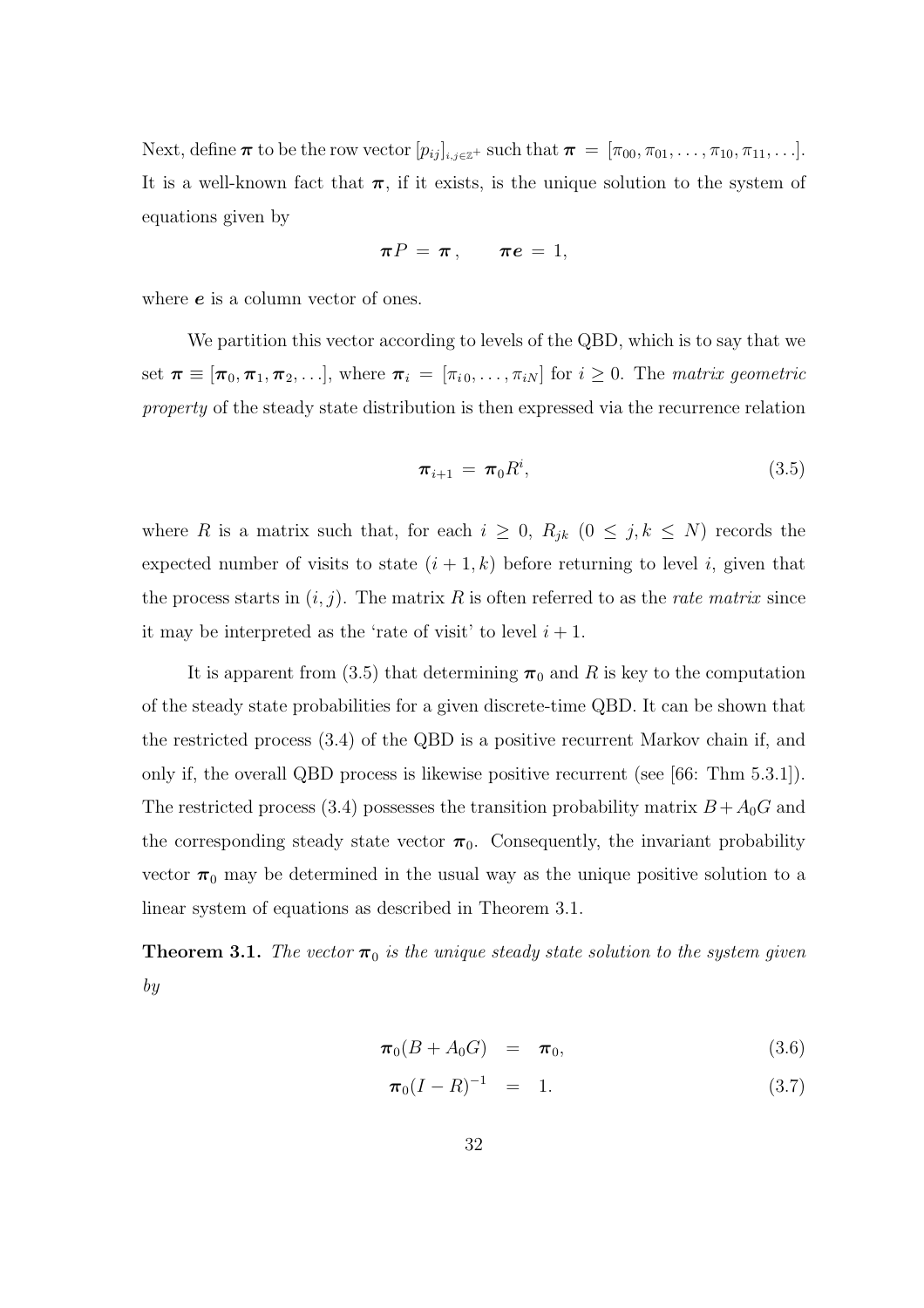Notice that solving the system  $(3.6) - (3.7)$  requires explicit determination of the rate matrix R. One might attempt to solve the following matrix-quadratic equation to obtain R, although this is not practical due to the computational burden.

**Theorem 3.2.** The rate matrix R is the minimal (positive) and unique solution to the matrix quadratic equation

$$
A_0 + RA_1 + R^2 A_2.
$$

It is clear that this criterion may fail to be of practical use for all QBDs, save those that possess the smallest of block matrix orders. Hence, we must resort to an algorithmic approach in order to obtain the rate matrix. To this end, we will now define two other fundamental matrices.

The matrices  $U$  and  $G$  that we shall now define are important to the characterization of the steady-state distribution, and hence, to the development of algorithms to find the rate matrix R. The  $(j, j')$ -th element of the matrix G is given by

$$
G_{jj'} \equiv P(\tau < \infty, X_\tau = (i, j') \, | \, X_0 = (i + 1, j)),\tag{3.8}
$$

where  $\tau$  is a discrete random variable defined as the first passage time from level  $i+1$ to level i. It may also be determined exactly as the solution to the matrix quadratic equation

$$
A_2 + A_1 G + A_0 G^2 = \mathbf{0},\tag{3.9}
$$

although, just as with (3.2), computational issues make this approach impractical. The other matrix, namely  $U \equiv A_1 + A_0 G$ , may be interpreted as being the transition matrix of the QBD process restricted to level i until the first visit to  $i - 1$ . The matrices  $R, U$ , and  $G$  can each be deduced from any of the others via the following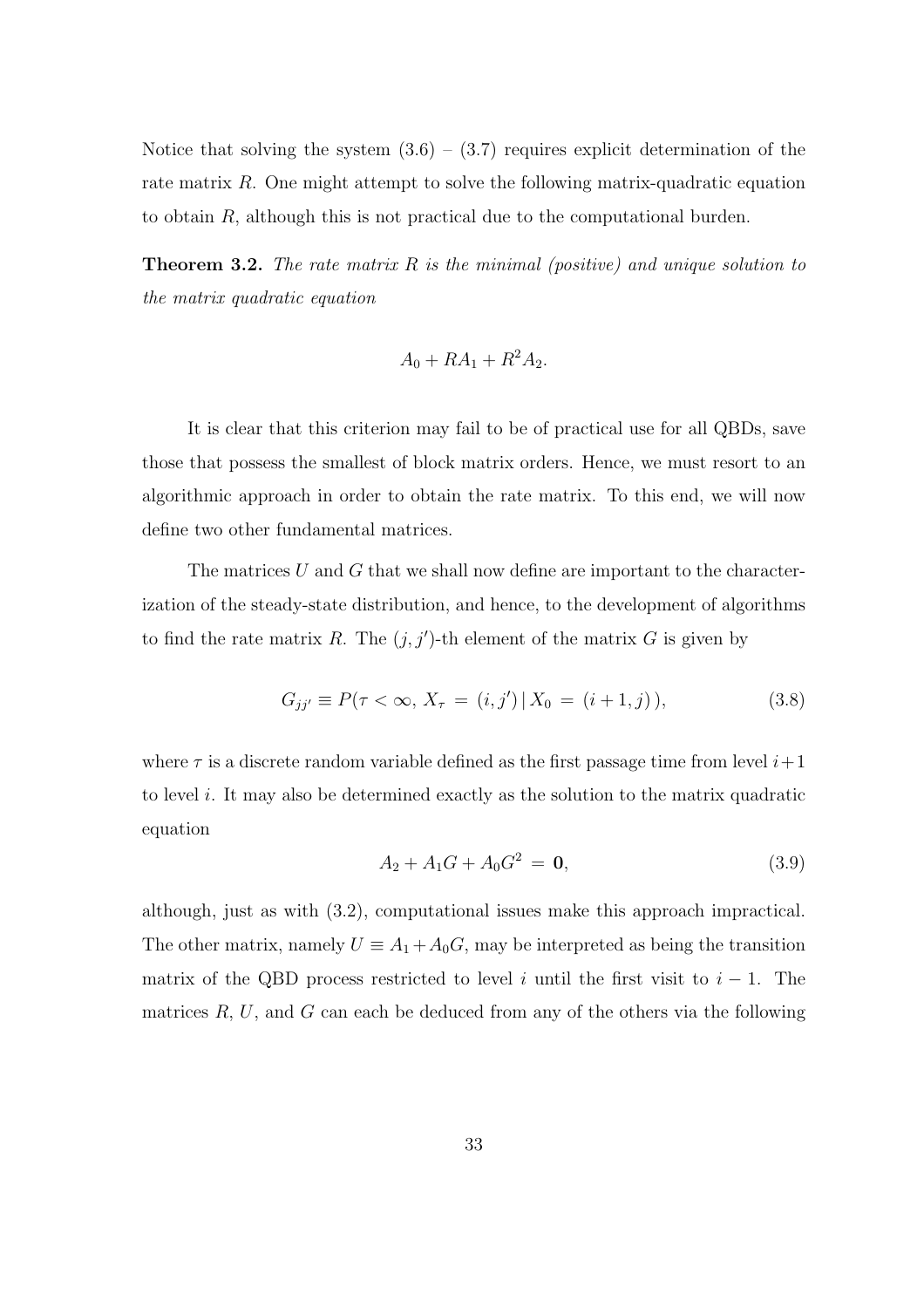mathematical relationships:

$$
U = A_1 + RA_2, \t\t(3.10)
$$

$$
R = A_0(-U)^{-1}, \t\t(3.11)
$$

$$
G = (-U)^{-1}A_2.
$$
\n(3.12)

Though rarely used to explicitly prove the positive recurrence of a QBD, Theorem 3.3 is of significant import to theoretical as well as computational considerations.

**Theorem 3.3.** The QBD process given by  $\{(X_n, Y_n) : n \geq 0\}$  is positive recurrent if and only if the matrix G is stochastic.

*Proof.* If the matrix G were substochastic, then it must be true that, for some  $j \leq N$ , we must have

$$
\sum_{i=1}^{N} G_{ij} = \sum_{i=1}^{N} P(\tau < \infty, X_{\tau} = (l-1, j) | X_0 = (l, i)) < 1,
$$

which shows that, at best, the QBD is null recurrent. On the other hand, positive recurrence requires that all such terms must equal unity, by definition of the matrix G.  $\Box$ 

The stochasticity of G can often be used as a convenient stopping criterion for numerical algorithms used to approximate the steady-state distribution of a QBD. One may then determine the rate matrix  $R$  through the employment of equations  $(3.10-3.12).$ 

#### 3.1.2 Level-Dependent Processes

A natural generalization of the discrete-time QBD model is to allow the blocks of  $P$  to vary according to level. A QBD with such a characteristic is called *level*-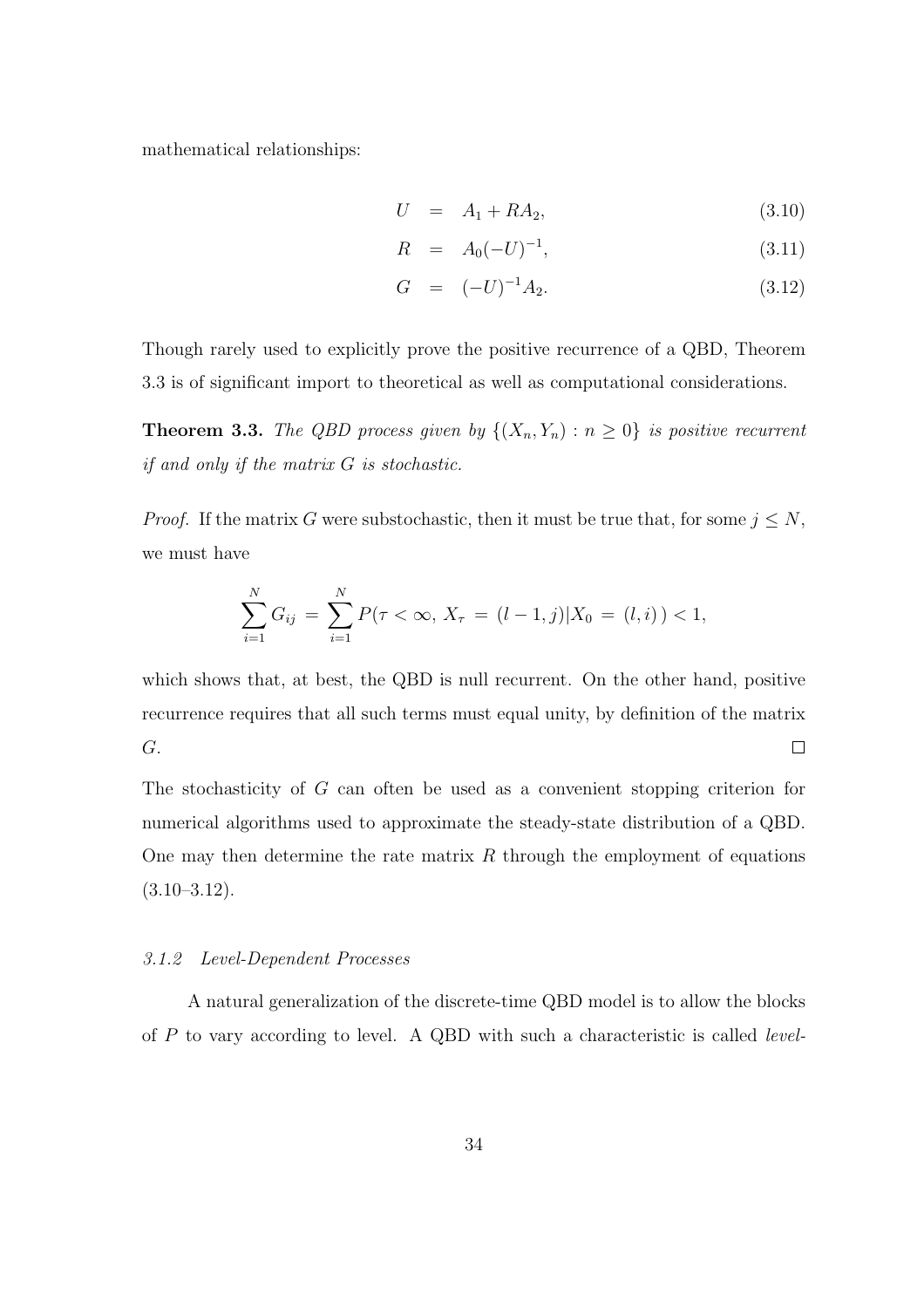dependent or nonhomogeneous, with a transition probability matrix represented by

$$
P = \begin{bmatrix} A_1^{(0)} & A_0^{(0)} & 0 & 0 & 0 & \cdots \\ A_2^{(1)} & A_1^{(1)} & A_0^{(1)} & 0 & 0 & \cdots \\ 0 & A_2^{(2)} & A_1^{(2)} & A_0^{(2)} & 0 & \cdots \\ 0 & 0 & A_2^{(3)} & A_1^{(3)} & A_0^{(3)} & \cdots \\ 0 & 0 & 0 & A_2^{(4)} & A_1^{(4)} & \cdots \\ \vdots & \vdots & \vdots & \vdots & \vdots & \ddots \end{bmatrix} . \tag{3.13}
$$

We may further relax the requirement that the off-diagonal blocks be square matrices, or even that there must exist only a finite number of phases per level. Examples of systems with level-dependent QBD representations abound in the literature. The standard Markovian single-server retrial queue with independent retrials and no buffer, for instance, has a level-dependent QBD representation that comes about due to the dependence of the total retrial rate upon the level, or number of entities attempting to reaccess the server.

It so happens that many basic facts concerning the steady-state distribution of level-independent QBDs may be extended to the level-dependent case (see [66: p 262]). For other quantities that have resisted translation from the level-independent case, such as a simple drift criterion, we may still resort to limiting processes taken over levels of the QBD. Such methods are straightforward enough in practice, but have proven to be quite difficult to make rigorous.

The classical definition of QBDs has recently evolved to include Markov chains  $\{(X_n^1, X_n^2, \ldots, X_n^M) : n \geq 0\}$  with three or more state variables whose transition probability matrices assume the tridiagonal form. Choose one of the component random variables with an infinite state space, say  $X_n^1$ , and associate each of its possible states with levels of the QBD. This transforms the above multivariate process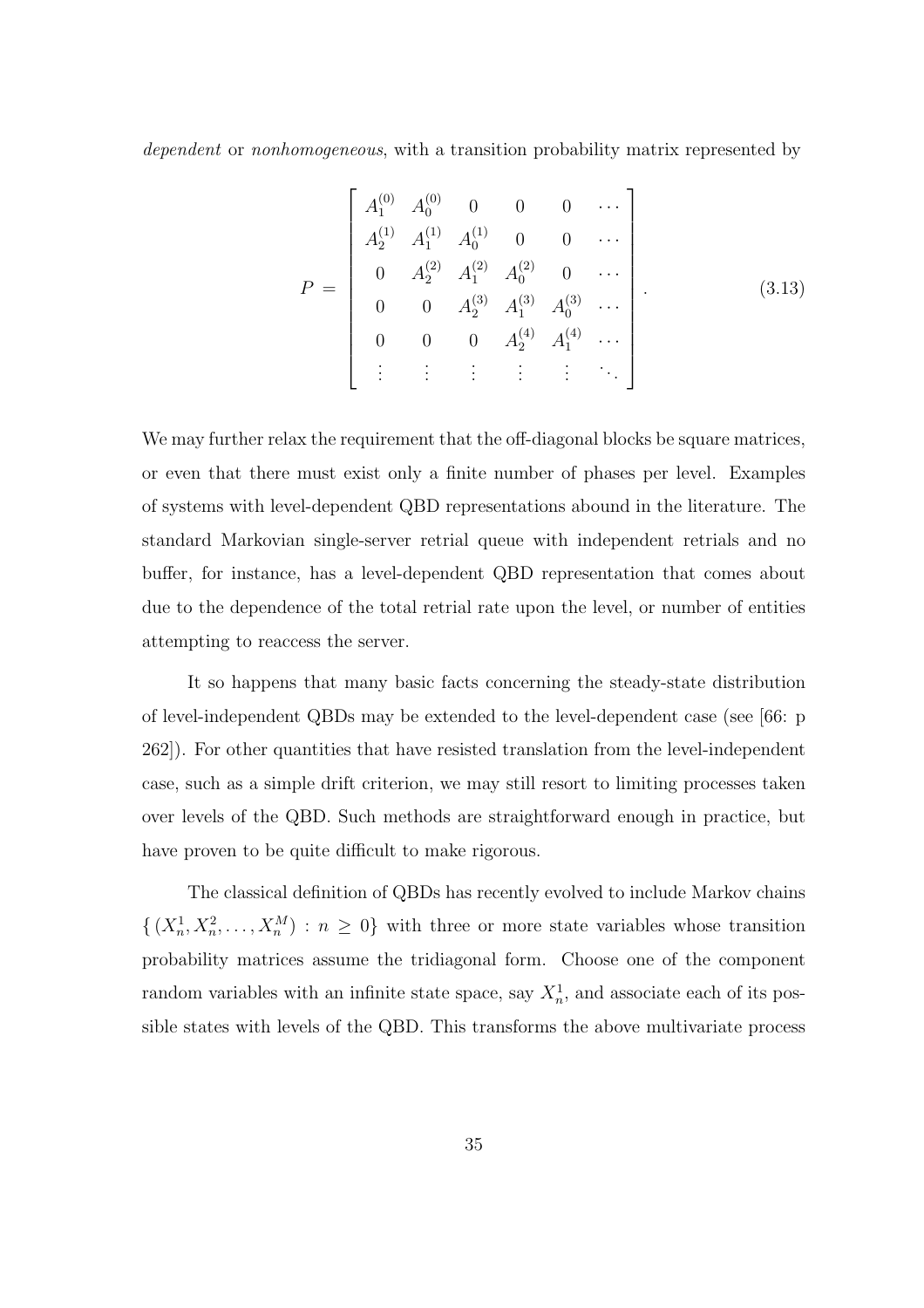into the group-bivariate process,

$$
\{ (X_n^1, (X_n^2, \dots, X_n^M)) : n \ge 0 \},\
$$

which in turn allows the transition matrix to be represented in the usual manner by a two-dimensional matrix in tridiagonal form. In this research, we will focus upon what is called in [100] a *tri-layered QBD*, or a QBD representation of a stochastic system with three state variables. The topic of multi-layered QBDs has only recently begun to receive much attention, as the original definition of the QBD encompassed tridiagonal-structured Markov chains of only two state variables, the first of which is infinite-dimensional (the 'level') and the other, finite (the 'phase'). It became clear that the traditional QBD did not adequately fulfill every stochastic modeling task, and, moreover, that limiting the scope of QBD processes to only two-dimensions is rather restrictive.

An adequate understanding of the structure of a multi-layered QBD is crucial to the task of evaluating the steady-state performance of the system under consideration. Each so-called layer of the tri-layered QBD holds a particular significance to its analysis: the lowest (scalar-entry) level, which we shall denote here by level 2, is used in the numerical computation of various system measures. The middle layer, or level 1 turns out to be critical to the determination of a closed-form stability expression. The topmost layer, *level*  $\theta$ , should exhibit the tridiagonal form if the system is, indeed, a QBD.

Regardless of the number of layers involved, the matrix-geometric property for (discrete-time) level-dependent QBDs is similar to that for level-independent QBDs, with the exception that there is now a rate matrix  $R^{(i)}$  that corresponds to each level  $i \geq 1$ . The entries of the matrix  $R^{(i)}$  give the expected number of visits to level i between successive visits to level  $i - 1$ . The vector  $\pi$  of equilibrium probabilities in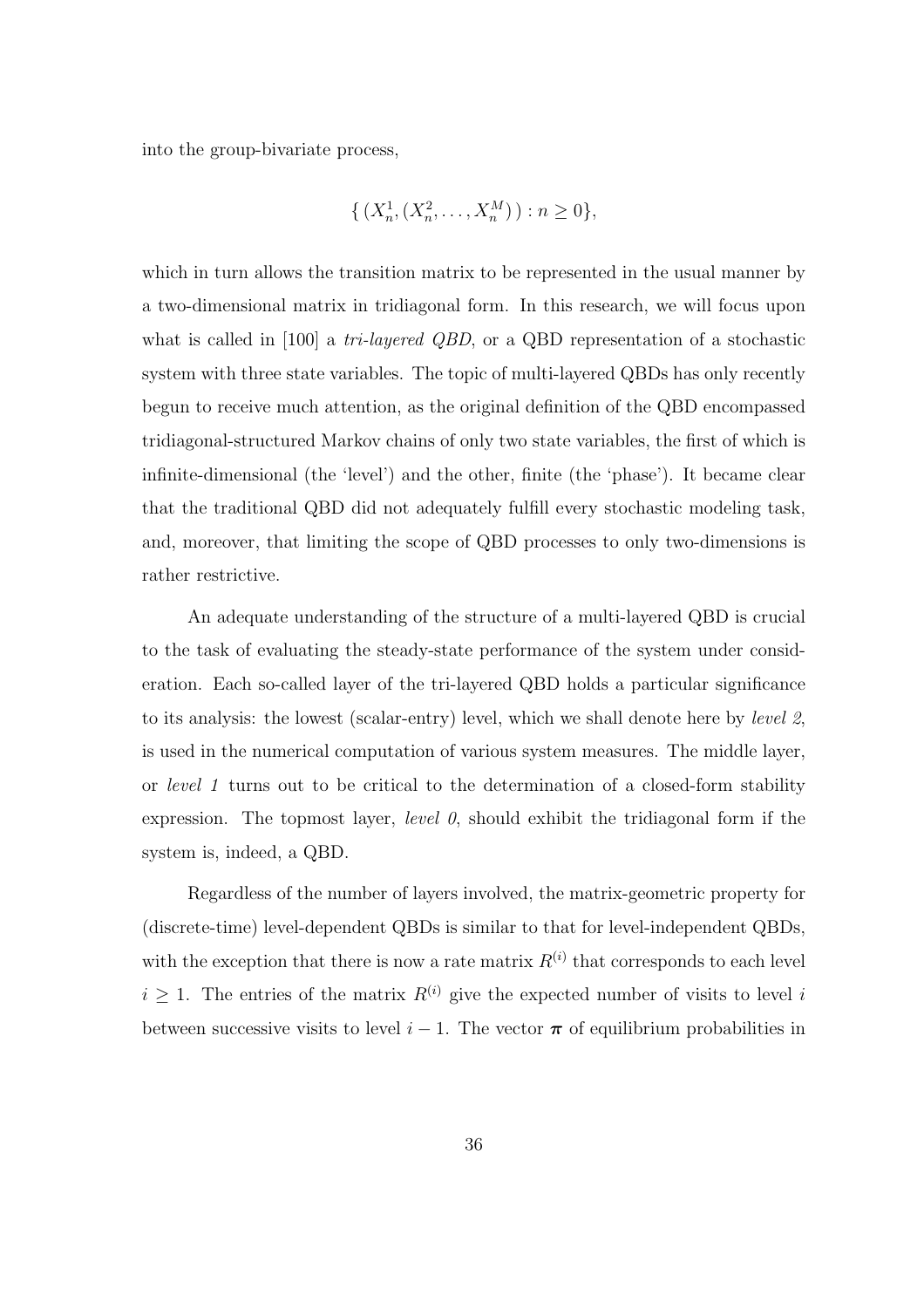this case satisfies the recurrence relation

$$
\pi_{i+1} = \pi_i R^{(i+1)}, \ i \ge 0. \tag{3.14}
$$

Accordingly, each level  $i \geq 0$  is associated to distinct  $U^{(i)}$  and  $G^{(i)}$  matrices that obey relationships similar to those given in  $(3.10)$ –  $(3.12)$ . The level-dependent counterparts to the matrix quadratic equations (3.2) and (3.9) are

$$
R^{(i+1)} = A_0^{(i)} + R^{(i+1)}A_1^{(i+1)} + R^{(i+1)}R^{(i+2)}A_2^{(i+2)}, \qquad (3.15)
$$

$$
G^{(i+1)} = A_2^{(i+1)} + A_1^{(i+1)}G^{(i+1)} + A_0^{(i+1)}G^{(i+2)}G^{(i+1)}.
$$
 (3.16)

As with level-independent QBDs, the positive-recurrence of a level-dependent QBD is contingent upon the fulfillment of certain conditions by the process restricted to level 0. Theorem 3.4, which appears in [25, 66], details these requirements, as well as the subsequent matrix-geometric relationship between the resulting steady-state probabilities.

Theorem 3.4. A continuous-time level-dependent QBD is positive recurrent if and only if there exists a positive solution to the system of equations

$$
\boldsymbol{\pi}_0(A_1^{(0)} + A_0^{(0)} G^{(1)}) = \mathbf{0}, \tag{3.17}
$$

$$
\boldsymbol{\pi}_0 \sum_{i \geq 0} \prod_{1 \leq k \leq i} R_k \boldsymbol{e} = 1 \tag{3.18}
$$

In this case, the steady-state probability vector  $\boldsymbol{\pi} = [\boldsymbol{\pi}_0, \boldsymbol{\pi}_1, \ldots]$  is given by

$$
\pi_i = \pi_0 \prod_{k=0}^{i-1} R_k, \quad i \ge 0.
$$
\n(3.19)

Thus, we see that the fundamental results for level-dependent QBDs have close analogues to those already derived for the level-independent case. Nevertheless, the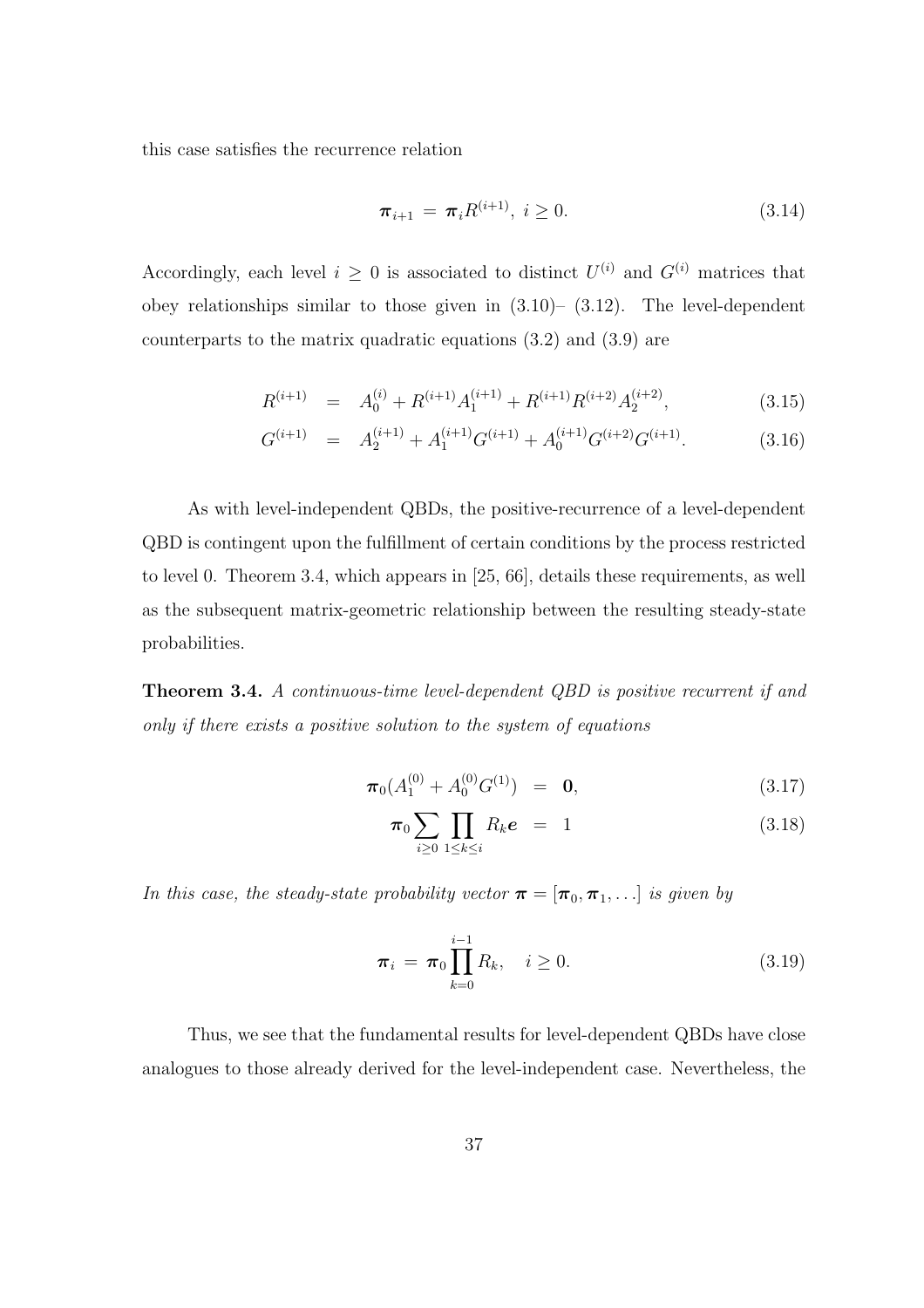non-homogeneity of the QBD over its levels contributes significant complexity to algorithms devoted to the task of determining the equilibrium distribution of the QBD. We shall review these algorithms in greater detail in Chapter 4.

### 3.1.3 Ergodicity of QBDs

In this section we review the conditions that guarantee ergodicity of a QBD, beginning with a discussion of the requirements for a general DTMC over a countable state space. The necessary and sufficient condition for the ergodicity of a DTMC  $\{X_n : n \geq 0\}$  with countable state space S is that the process must be *aperiodic* and positive recurrent. We further assume that the QBD is *irreducible* or, equivalently, that each state is reachable from all others via a finite number of transitions, a characteristic that greatly simplifies the theoretical considerations that attend the steady-state analysis.

Positive recurrence is a *class* property, which means that we shall define positive recurrence for a state  $i \in \mathcal{S}$ . Let  $S_1$  be the time of the first transition of the QBD process and let  $\tau_i = \min \{n \ge S_1 | X_n = i\}$  be the time of first passage into the state i. The state i is then called *positive recurrent* if the following conditions hold:

(i) 
$$
P(\tau_i < \infty | X_0 = i) = 1,
$$
 (3.20)

$$
\text{(ii)} \qquad E[\,\tau_i \,|\, X_0 = i\,] < \infty. \tag{3.21}
$$

A communicating class of a Markov chain is called positive recurrent if every member of that class is so designated; thus, for an irreducible, positive recurrent Markov chain, every state must be positive recurrent. The definition of positive recurrence for a CTMC is analogous to that of the DTMC, with 'max' replaced by 'inf' in the definition of the first passage time  $\tau_i$ . It is worthwhile to note here that positive recurrence is not necessarily shared between a CTMC and its embedded Markov chain unless it possesses a finite number of phases per level. Since we will analyze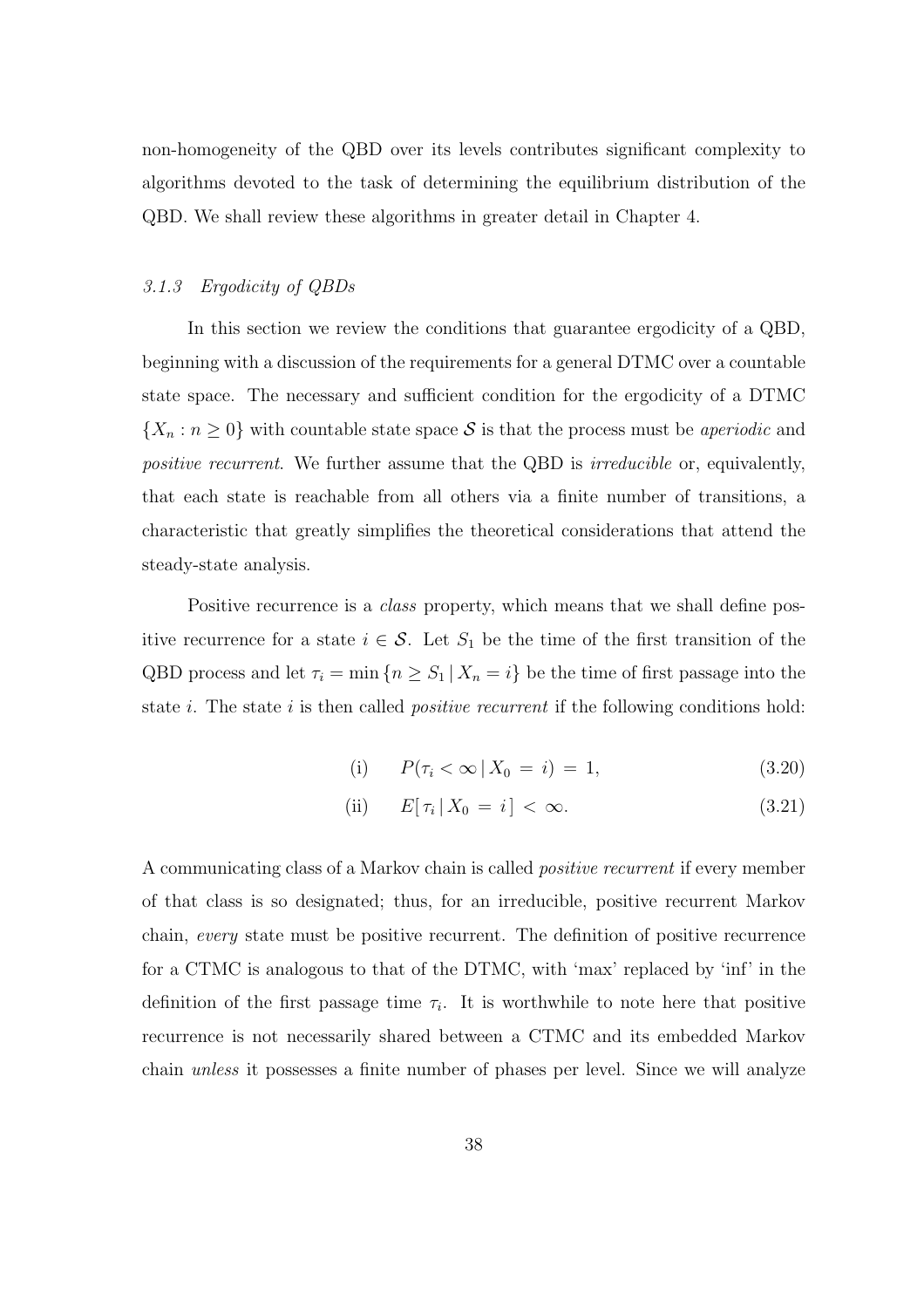such a finite-phase model, one may assume henceforth that the positive recurrence of one implies the other.

A main focus of this research is to determine the long-run performance measures of a system that is *ergodic*. For the finite-phase, continuous-time QBD, the proof of its ergodicity is equivalent to proving that its embedded chain is likewise ergodic, which, in turn, is equivalent to proving that the embedded chain is positive recurrent (since we assume aperiodicity). Note that the determination of ergodicity is not contingent on the proof of the positive recurrence of every state of the embedded DTMC. This is instead a *consequence* of the *ergodicity property* for an irreducible and aperiodic Markov chain, which may be characterized as the geometric convergence of the transient probabilities of the transition probability matrix (TPM) to the steady-state probabilities; in other words, if  $P$  is the TPM and there exists an invariant probability vector  $\pi$  of the chain, and, given the column vector  $e$  of ones,

 $P^n\to\bm{e}\bm{\pi}$ 

converges at a geometric rate, then the Markov chain is deemed ergodic. This fact is presented as Theorem 1.1 of [74].

For Markov chains with a countable state space, the *drift at state i* is defined as the quantity  $E[X_{n+1} - X_n | X_n = i]$ , where  $i, n \in \mathbb{Z}^+$ . A positive drift at i implies that the process will tend towards higher-numbered states when in state  $i$ , while a negative drift will imply exactly the opposite. The fundamental results that leverage this concept of drift in order to assert the ergodicity of a Markov chain are Foster's criterion for stability [61] and Pakes' Lemma [87]. Pakes' lemma, in particular, is well-known by virtue of its being the first simple criterion for determining if a discrete-time Markov chain with a countable state space is positive recurrent. Simply stated, it asserts the positive recurrence of a system that possesses negative drift over a subset of its states. Let S be the countable state space of a DTMC denoted by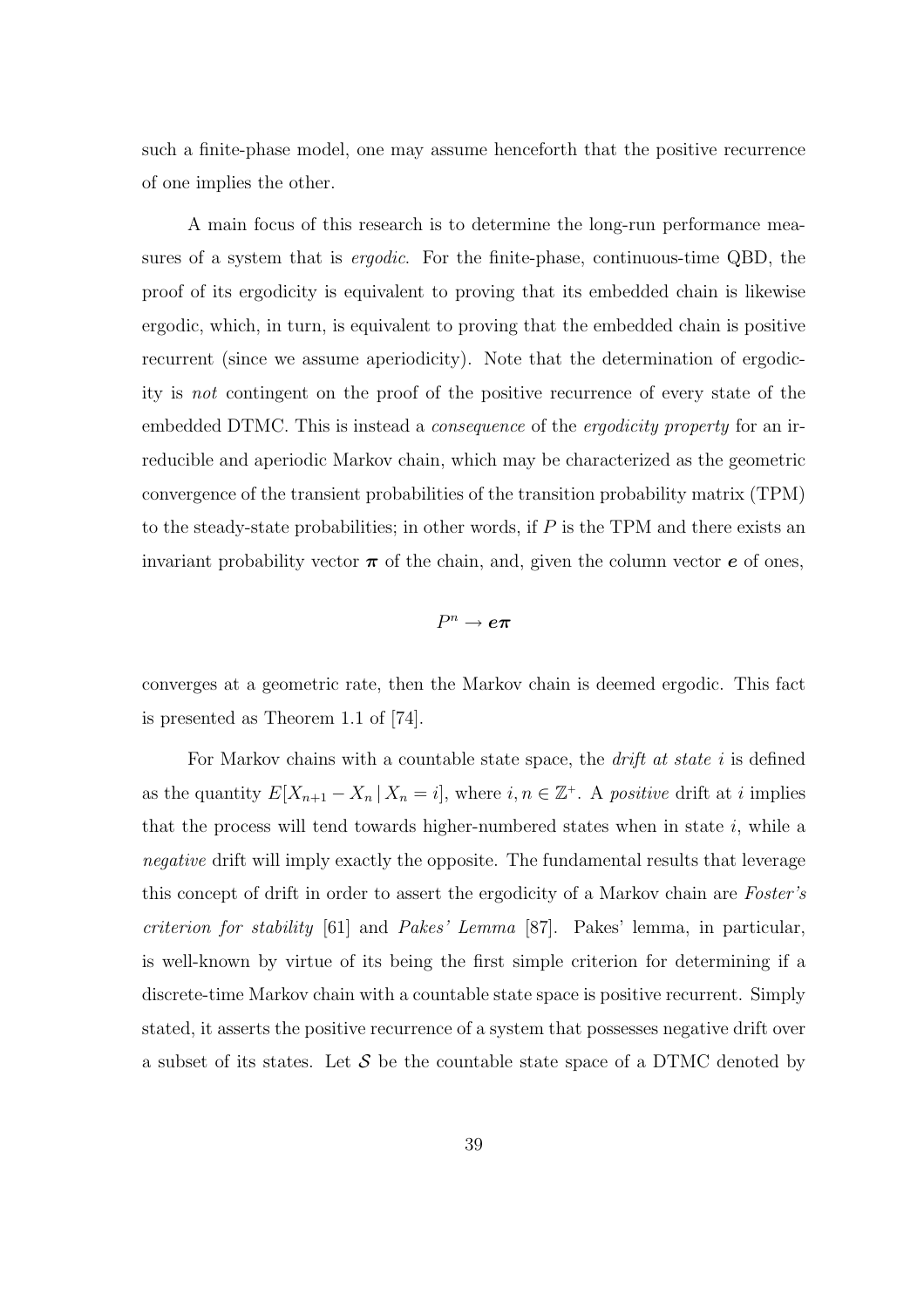$\{X_n : n \geq 0\}$ , and let  $\nu : \mathcal{S} \to [0, \infty)$ . A related quantity called the *generalized drift* at state i of a DTMC is an average of weighted increments  $\nu(X_{n+1}) - \nu(X_n)$ ,  $n \ge 0$ , where  $\nu(\cdot)$  is a nonnegative, real-valued function on  $\mathbb{Z}^+$ . It is formally defined for a given state i as

$$
d(i) \equiv E[\nu(X_{n+1}) - \nu(X_n) | X_n = i]
$$

$$
= \sum_{j \in S} p_{ij} \nu(j) - \nu(i), \quad i \in S.
$$
(3.22)

The function  $\nu(i)$  is commonly termed a Lyapunov or potential function (see [41]), which is a measure of some positive quantity, or 'potential', associated to a particular state of a process with a countable state space. Thus, the drift may be equated to the notion of a change in potential. Foster's criterion, which we shall now state, establishes the intuitive fact that a negative net potential means that the system will not traverse its state space in an unbounded manner.

**Theorem 3.5.** (Foster's Criterion) Let  $\{X_n : n \geq 0\}$  be an irreducible DTMC on a countable state space S. If there exists a function  $\nu : S \to [0, \infty)$ , an  $\varepsilon > 0$ , and a finite set  $H \subset S$  such that

$$
|d(i)| < \infty \quad \text{for } i \in H,\tag{3.23}
$$

$$
d(i) < -\varepsilon \quad \text{ for } i \notin H,
$$
\n
$$
(3.24)
$$

then  $\{X_n : n \geq 0\}$  is positive recurrent.

The form of  $d(i)$  that is most relevant to our discussion of ergodicity of QBDs is  $\nu(i) = i$ . Indeed, Pakes' lemma, which we shall next present, may be considered as a special case of Foster's criterion in which the Lyupanov potential is the identity function.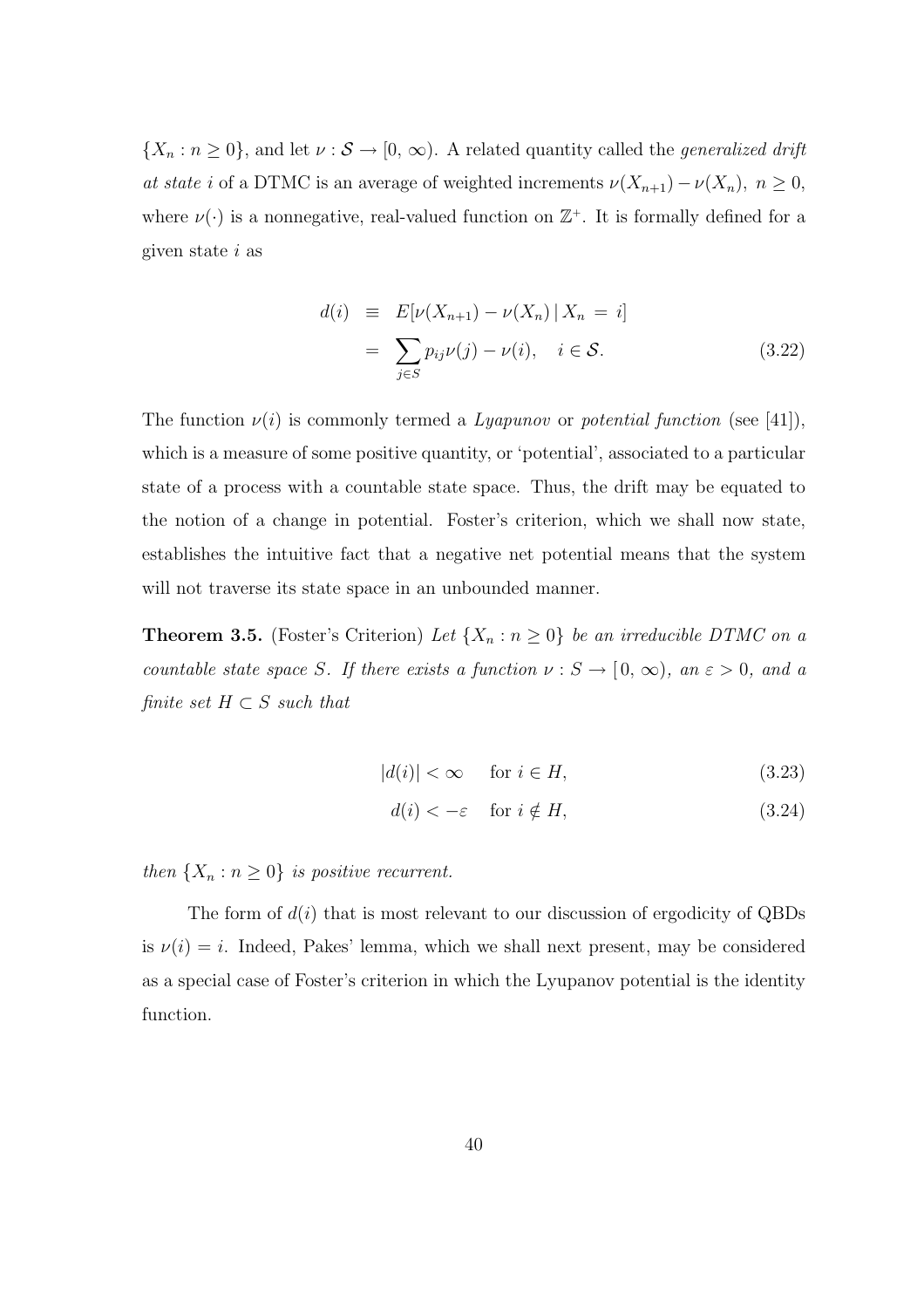**Theorem 3.6.** (Pakes' Lemma). Let the DTMC  $\{X_n : n \geq 0\}$  defined on the state space  $S = \{0, 1, 2, \ldots\}$  be irreducible, aperiodic, and homogeneous. Let

$$
d(i) = E[X_{n+1} - X_n \,|\, X_n = i], \quad i \in \mathcal{S}
$$

and suppose that the following conditions hold for each  $i \in \mathcal{S}$ :

- (i).  $d(i) < \infty$ ,
- (ii). lim sup  $i \rightarrow \infty$  $d(i) < 0.$

Then  $\{X_n : n \geq 0\}$  is ergodic.

In the next chapter we employ Pakes' lemma to describe the sufficient conditions for the stability of level-independent QBDs, where the drift is the measure of the average increment of a random walk over the state space of a QBD.

Pake's lemma, as well as Foster's criterion, is limited in that it is only an expression of the *sufficiency* of a negative drift. In [95] there appear a number of results that provide sufficient conditions for the non-ergodicity of a discrete-time Markov chain, which means the contrapositive argument may be used to obtain the necessary conditions for its ergodicity. Define  $p_{ij}$  as the  $(i, j)$ th component of the transition probability matrix P of a generic DTMC  $\{X_n : n \geq 0\}$  with a state space equivalent to the nonnegative integers. It can be shown that the non-ergodicity of such a Markov chain is predicated upon demonstrating that the function

$$
\psi_i(z) = \left(z^i - \sum_{j \ge 1} p_{ij} z^j\right) / (1 - z), \quad i \ge 0 \text{ and } z \in [0, 1), \tag{3.25}
$$

is bounded from below by zero in some interval  $[c, 1) \subseteq [0, 1)$  and for some  $0 < N \leq$ i. The requirement on the value of z is guaranteed by the fulfillment of  $Kaplan's$ Condition, which is that there exists an  $\varepsilon \geq 0$ , a positive integer N, and  $c \in [0,1)$ such that  $\psi_i(z) \geq -\varepsilon$  for  $i \geq N$  and  $z \in [c, 1)$ . Furthermore, the connection of  $\psi_i(z)$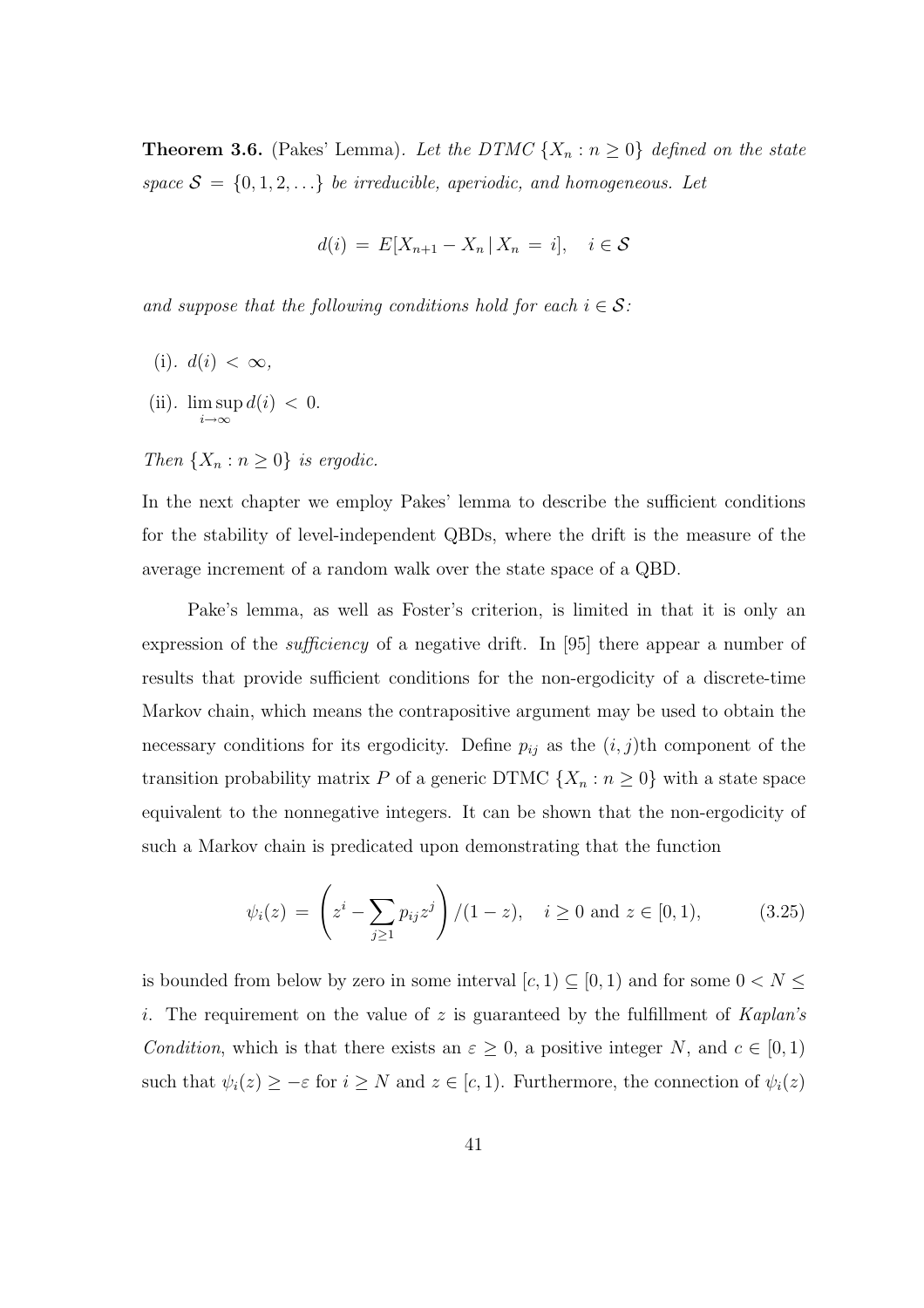to drift is evident in the observation that

$$
d(i) = \lim_{z \to 1^-} \psi_i(z).
$$

The preceding observations culminate in the result that is Theorem 3.7, which first appeared in [95: Thm 1]:

**Theorem 3.7.** If the discrete-time Markov chain  $\{X_n : n \geq 0\}$  satisfies Kaplan's Condition,  $d(i) < \infty$  for all  $i \geq 0$ , and there exists a positive number N such that  $d(i) \geq 0$  for all  $i \geq N$ , then  $\{X_n : n \geq 0\}$  is not ergodic.

A direct proof of the applicability of Kaplan's condition may be difficult, and it is thus desirable to have alternative criteria on hand. The following theorem from [95] provides the contextual framework in which the condition holds:

**Theorem 3.8.** Let  $P = [p_{ij}]$  be the transition probability matrix of a DTMC  $\{Y_n :$  $n \geq 0$ } and define the sequences

$$
\delta_i = \sum_{j \leq i} p_{ij} (j - i)
$$
  

$$
\varepsilon_i = \sum_{j > i} p_{ij} (j - i)
$$
  

$$
\gamma_i = \delta_i + \varepsilon_i.
$$

Next, consider the following statements:

- 1. There exists a k such that, for  $j < i k$  and  $i > 0$ ,  $p_{ij} = 0$ .
- 2. The sequence  $\{\delta_i : i = 0, 1, 2, \ldots\}$ , is bounded from below.
- 3. Kaplan's condition holds.
- 4. The sequence  $\{\gamma_i : i = 0, 1, 2, ...\}$  is bounded from below and  $\lim_{i \to \infty} p_{ij} = 0$ , where  $j \geq 0$ .

Then  $(1) \Rightarrow (2) \Rightarrow (3) \Rightarrow (4)$ .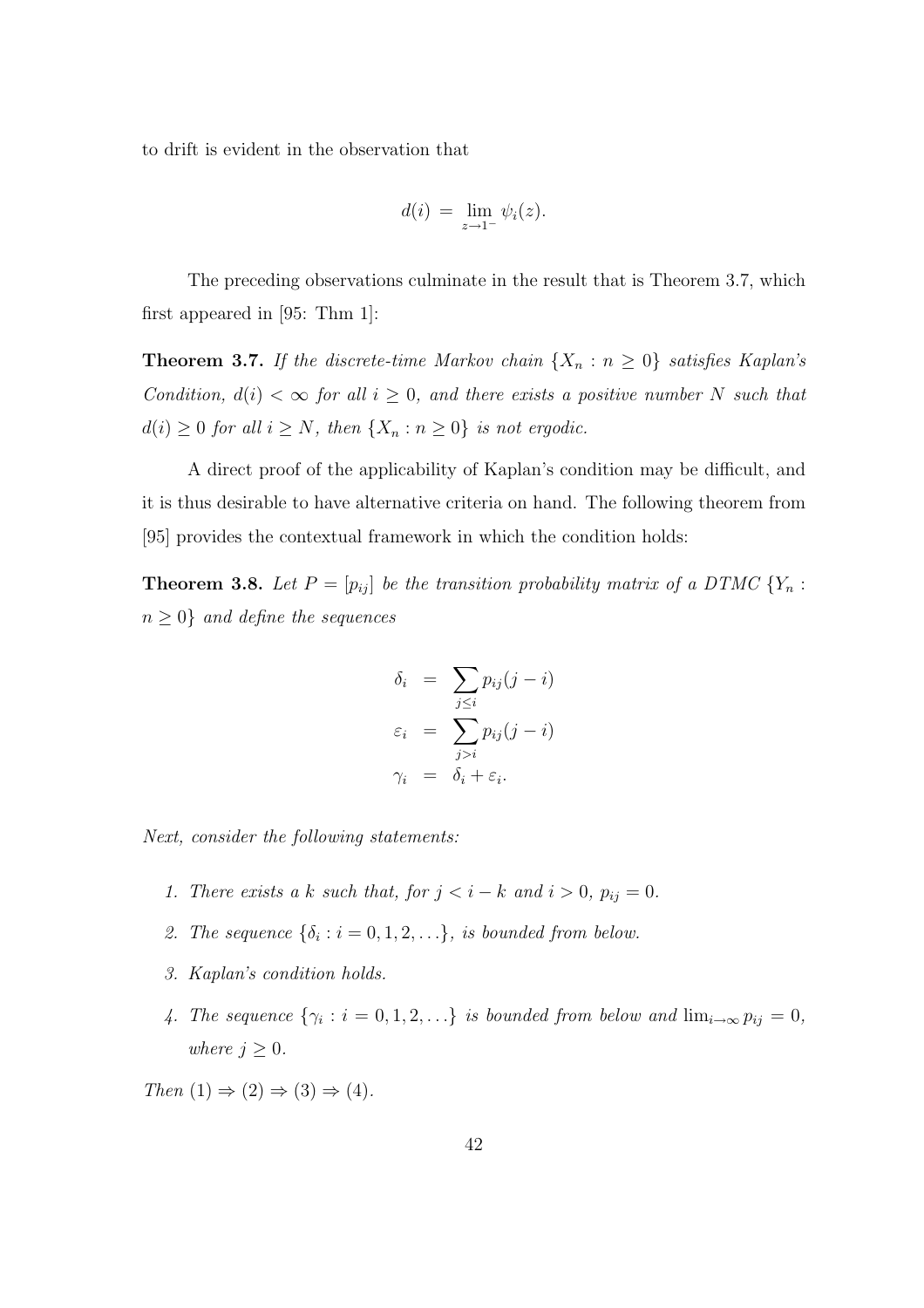Condition (2), in particular, is well-suited to the task of demonstrating Kaplan's condition for processes, such as those of  $M/G/1$ -type, that allow any number of positive increments (e.g., in system size), but only a limited number of decrements.

We may now proceed to discuss the conditions that establish the ergodicity of level-independent QBDs. We note here that for the level-independent case, it is sufficient to characterize the ergodicity of a QBD in terms of its transitions between levels, since the phase space is identical for any given level. Thus, if one can prove the existence of an embedded Markov chain whose state space consists of the integers (and, therefore, the levels of the QBD) and whose behavior over levels is exactly that of the underlying QBD, we may then apply the preceding theorems for the ergodicity of a Markov chain.

The process that records transitions between levels bears a strong resemblance to a one-dimensional *random walk* over the nonnegative integers with discrete (independent) steps, or increments taken in the positive or negative directions. We shall briefly discuss the development of this idea for a discrete-time, level-independent QBD, based upon the presentation in [66: Thm 5.3.1]. Suppose that such a QBD has the transition probability matrix (3.3). We begin by defining the integer-valued random variable

$$
L_n \equiv L_0 + \sum_{k=0}^n \delta_n,\tag{3.26}
$$

for which we assume that  $L_0 \geq 0$ . The *increments* of the random walk process  $\{L_n : n \geq 0\}$  are denoted by  $\delta_n \in \{-1,0,1\}$  for transition epochs  $n \in \mathbb{Z}^+$ . Denote the phase process of the QBD to be  $\{\phi_n : n \geq 0\}$  and consider the resulting Markov chains

$$
W_L = \{ (L_n, \phi_n) : n \ge 0 \},
$$
  

$$
W_{\delta} = \{ (\delta_n, \phi_n) : n \ge 0 \}.
$$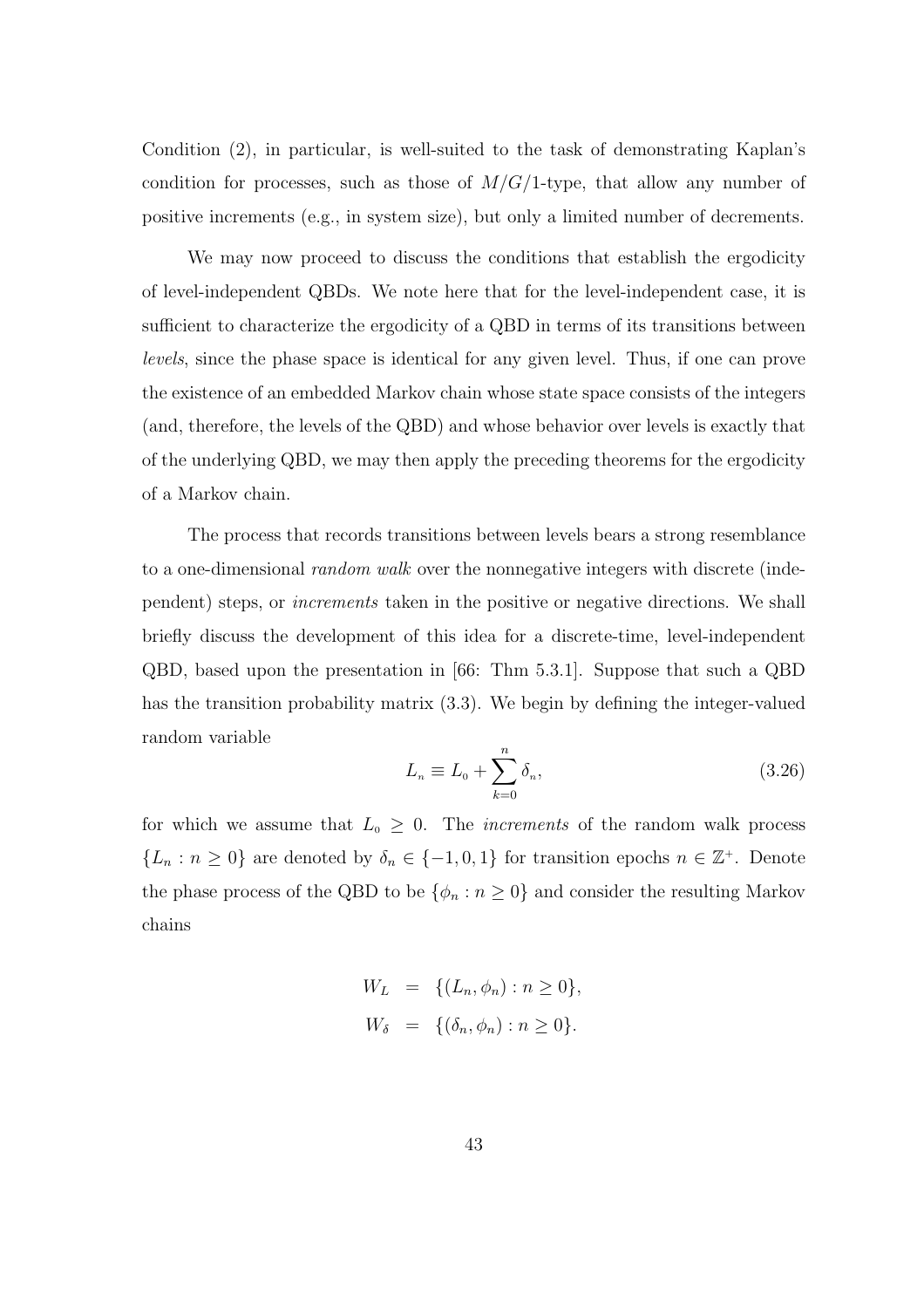The transition probabilities of  $W_{\delta}$  are given by

$$
P(\delta_{n+1} = -1, \phi_{n+1} = j | \delta_n, \phi_n = i) = (A_2)_{i,j}
$$
 (3.27)

$$
P(\delta_{n+1} = 0, \phi_{n+1} = j | \delta_n, \phi_n = i) = (A_1)_{i,j}
$$
 (3.28)

$$
P(\delta_{n+1} = 1, \phi_{n+1} = j \mid \delta_n, \phi_n = i) = (A_0)_{i,j}.
$$
 (3.29)

We note here that the increments of the random walk  $W_L$  are dependent, as they arise from the transitions of the underlying QBD, and thus indicate that the process embedded at level jumps is not a Markov chain. We will deal with the dependency issue later in this discussion; our first task, however, is to determine the steady-state behavior of the increment process  $\{\delta_n\}$ . Through aggregation of probabilities, it is clear that the matrix  $A \equiv A_0 + A_1 + A_2$  contains the transition probabilities for the phase process  $\{\phi_n\}$ . Thus, by choosing as the initial probability vector for  $\{\phi_n\}$ the invariant probability vector  $\alpha$  corresponding to A, we initialize the process in steady-state, and thus, through association to the Markov chain  $W_{\delta}$ , we may assume that the increment process  $\{\delta_n\}$  is likewise in steady-state.

Define  $\delta$  to be the limiting random increment  $\delta = \lim_{n \to \infty} \delta_n$ . The process  $W_{\delta}$ , therefore, has the steady-state probability distribution vector  $[\alpha A_2, \alpha A_1, \alpha A_0]$ . The drift

$$
d(i) \equiv \lim_{n \to \infty} E[\delta_n | \delta_{n-1} = i]
$$

associated to the random walk  $W<sub>L</sub>$  for all levels is thus given by

$$
d(i) = (-1)\alpha A_2 e + 0 \cdot \alpha A_1 e + 1 \cdot \alpha A_0 e
$$
  
=  $\alpha A_0 e - \alpha A_2 e$ . (3.30)

Since the QBD is homogeneous in its levels, its drift terms  $d(i)$  are independent of level *i*, and so, for the purpose of clarity, we define  $\bar{d} = d(i)$ ,  $i \geq 1$ .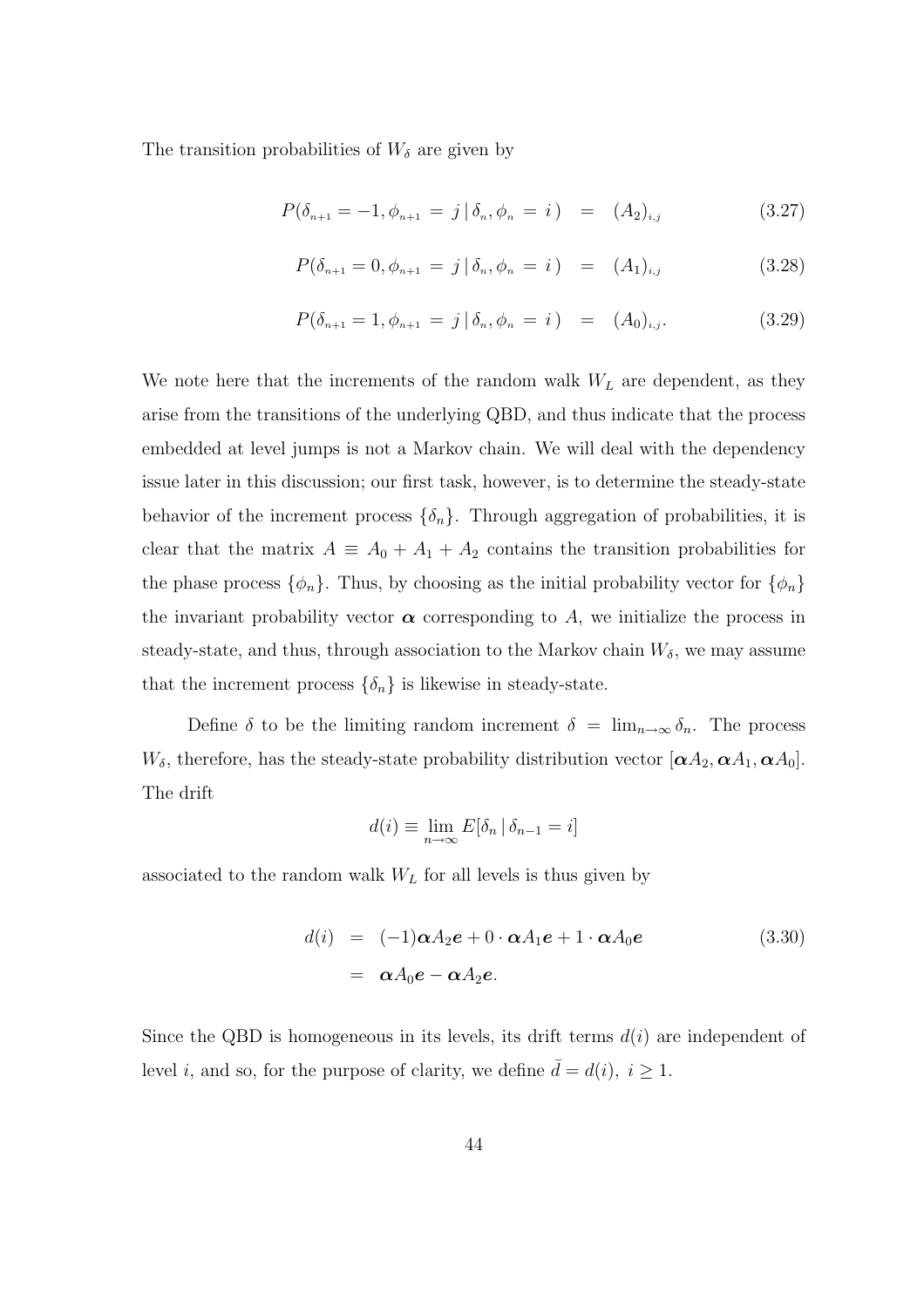As previously implied, the dependence of the increments  $\delta_n$  precludes  $\{L_n\}$ from being a Markov chain. It is therefore necessary to extract a suitable Markovian subprocess of  ${L_n}$  by embedding at the appropriate time epochs. As stated in the proof of [66: Thm 7.2.3], these epochs may be chosen as the times  $k_0, k_1, k_2, \ldots$  of return of the process  $W_{\delta}$  to its initial state (i.e., the first increment of the random walk  ${L_n}$ )  $\delta_0$ . These instants are renewal epochs, a fact which allows us to declare that the integer-valued process  $\{\mathcal{R}_n : n \geq 0\}$  embedded at such instants is a conventional random walk with independent increments. Moreover, its behavior is identical to that of the underlying QBD process until its first return to level 0, after which  $\{\mathcal{R}_n\}$  may or may not decrement to a negative level. We further observe that the increments of  $\mathcal{R}_n$  are given by

$$
\varepsilon_n = \sum_{j=k_{n-1}}^{k_n} \delta_j,
$$

a fact that allows us to compute the drift at level  $i$  as follows:

$$
d_{\ell}(i) = E[\varepsilon_n | L_{k_{n-1}} = i] = (k_{n-1} - k_n)\bar{d}, \qquad (3.31)
$$

the last equality being a consequence of the fact that the QBD is homogeneous in levels. It is thus clear that  $\bar{d} = d(i) < 0$  if and only if  $d_{\ell}(i) < 0$ . Hence, by Pakes' lemma, it becomes apparent that  $\bar{d}$  < 0 is sufficient to guarantee a finite expected sojourn time from level i back to level  $i - 1$  for each level i. Indeed, as is proven in [66: Thm 7.2.4], the invariance of drift over levels of the QBD also makes this a necessary condition. This enables us to state the following result: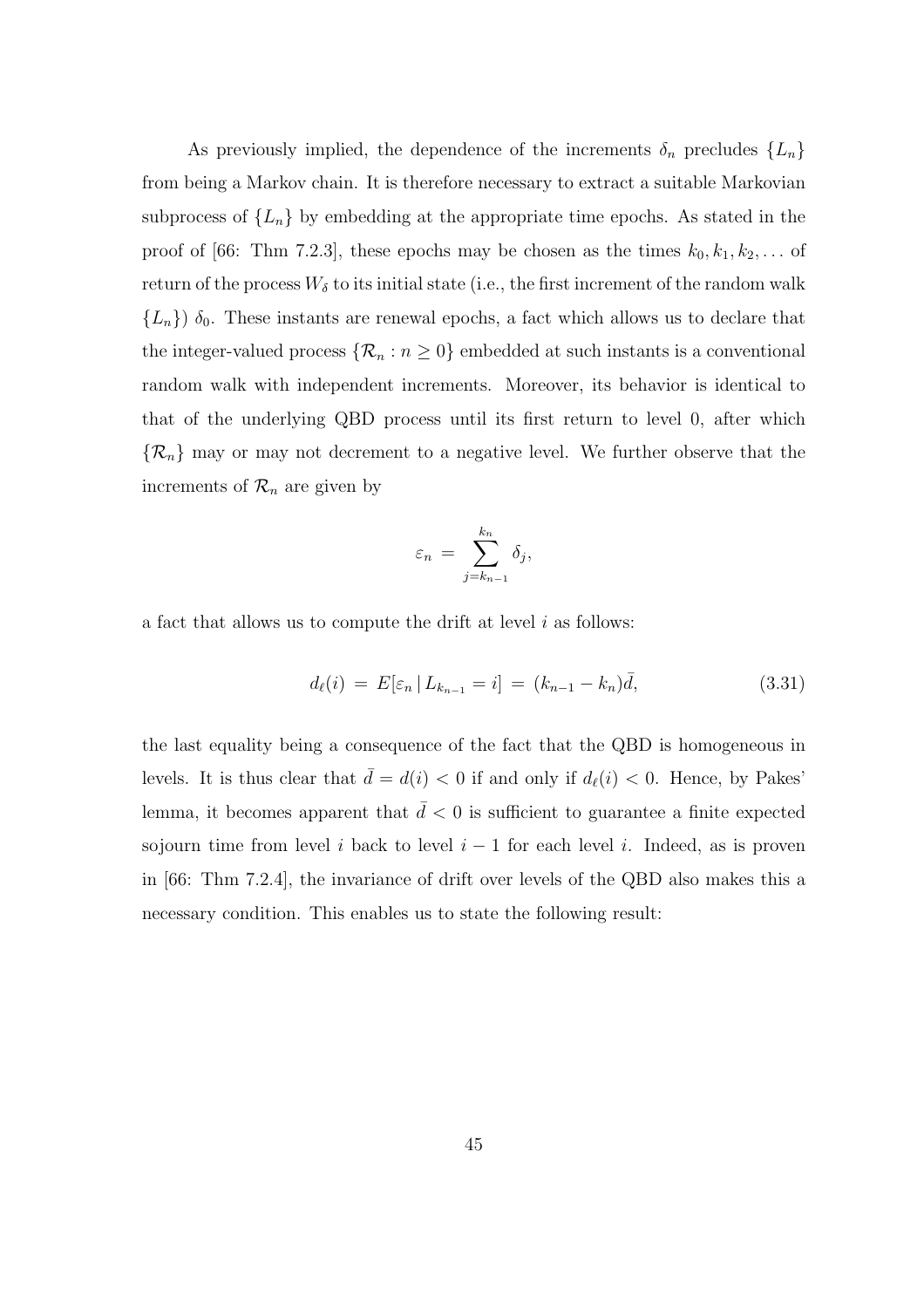**Theorem 3.9.** Suppose that we are given an irreducible, discrete-time levelindependent QBD with a finite number of phases. The QBD is positive recurrent if and only if

$$
\alpha A_0 e \, < \, \alpha A_2 e, \tag{3.32}
$$

where  $\alpha$  is the unique solution to  $\alpha A = 0$ ,  $\alpha e = 1$ , and  $A \equiv A_0 + A_1 + A_2$ .

We now give a formal presentation of the *fundamental period* as described in [83: Sec 3.3], which has significant import in any discussion of the positive recurrence of a QBD and, as we shall later see, a process of  $M/G/1$ -type. The concept of the fundamental period is motivated by the notion of the busy period of a queue in the classical sense of the phrase. The busy period is loosely defined as the first passage time  $\tau_b$  from the instant of the first customer arrival to the queueing system until the first instant that the system again becomes empty, which, in terms of a QBD, may also be interpreted as the first passage time from level 1 back to level 0. For the  $M/M/1$  or  $M/G/1$  queues, the busy period corresponds to a contiguous interval during which the server is processing work. However, this interpretation may not be valid in more complex models, particularly those in which service may be interrupted by failures or vacations. Hence, we generalize the original concept of a busy period to encompass, not just the first-passage time just mentioned, but any period that begins with the arrival of  $i + 1$  customers to the system and ends with the system size decrementing to i.

Using the notation of [82: Sec 2.2], we begin its formal definition by introducing the first-passage times  $T(i + r, j; i, j')$  from a level  $i + r, r \ge 1$  and  $Z_{i+r} = j$  to level  $i, i \geq 0$  and  $Z_i = j'$ , where j' is the first phase (hitting state) that the process attains when it reaches level *i*. We likewise define the quantities  $V(i + r, j; i, j')$ of the number of transitions that comprise a first-passage time  $T(i + r, j; j')$ , with the corresponding value for a fundamental period thus given by  $V(i + 1, j; j')$ . We then denote the fundamental period by the stochastic time interval  $T(i + 1, j; i, j')$ .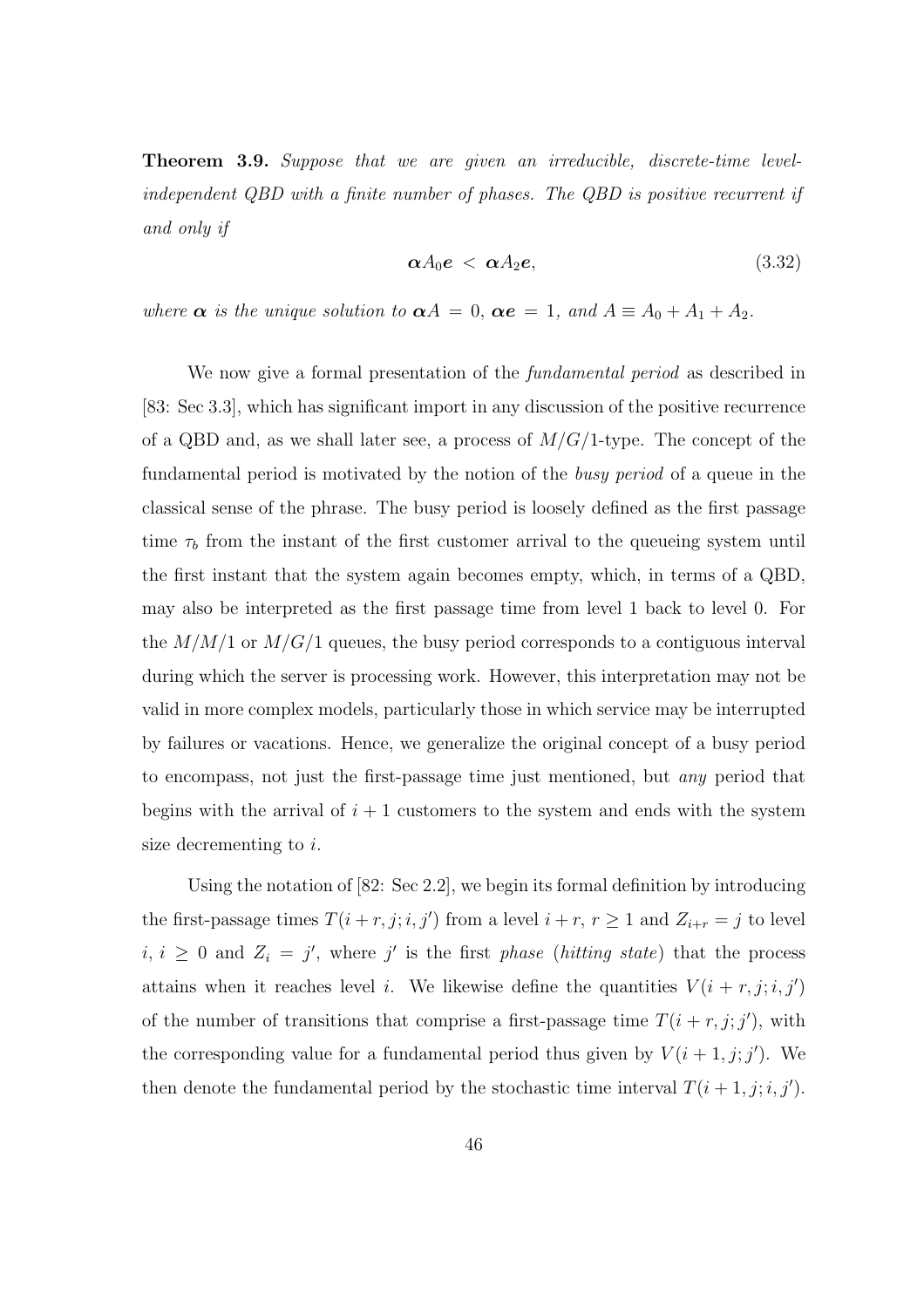With these definitions in hand, we may finally introduce the following matrix of probabilities

$$
[\hat{G}_r^{(i)}(\nu;x)]_{jj'\in S} \equiv P\left\{T(i+r,j;j') \le x, V(i+r,j;j') = \nu\right\}
$$
(3.33)

and its associated joint transform matrix

$$
\widetilde{G}_r^{(i)}(s,z) = \sum_{\nu=0}^{\infty} z^{\nu} \int_0^{\infty} e^{-sx} G_r^{(i)}(\nu, x) dx.
$$
 (3.34)

Let  $\hat{G}^{(i)}(\nu; x) = \hat{G}_1^{(i)}$  $j_1^{(i)}(\nu; x)$ ; the matrix

$$
\hat{G}^{(i)}(x) \equiv \sum_{\nu=0}^{\infty} \hat{G}^{(i)}(\nu; x)
$$

thus defined is called the matrix distribution of the fundamental period at level  $i$ . From the definitions given above, one is able to infer the relationship of the busy period to the fundamental period, which is that the matrix distribution of the busy period is given by  $\hat{G}^{(0)}(\nu, x)$ . We also indicate the following equivalence (the matrix  $G^{(i)}$  is the level-dependent version of the matrix G defined in (3.8)):

$$
G^{(i)} = \tilde{G}^{(i)}(0, 1), \quad i \in \mathbb{Z}^+.
$$

Combining this observation with Theorem 3.3 formally establishes the connection between the fundamental period and the positive recurrence of QBDs.

If the QBD is level-independent, then the homogeneity of phases over all levels guarantees that  $G^{(i)}(\nu, x) = G^{(j)}(\nu, x)$  for any  $i, j \in \mathbb{Z}^+$ . However, this is clearly not the case for a level-dependent QBD, and so we must therefore differentiate between the matrices  $G^{(i)}(\nu, x)$  based upon the starting level i. The conclusion that one may draw from this discussion is that the distribution of the fundamental period varies with the starting level for level-dependent  $M/G/1$ -type processes. Nevertheless, the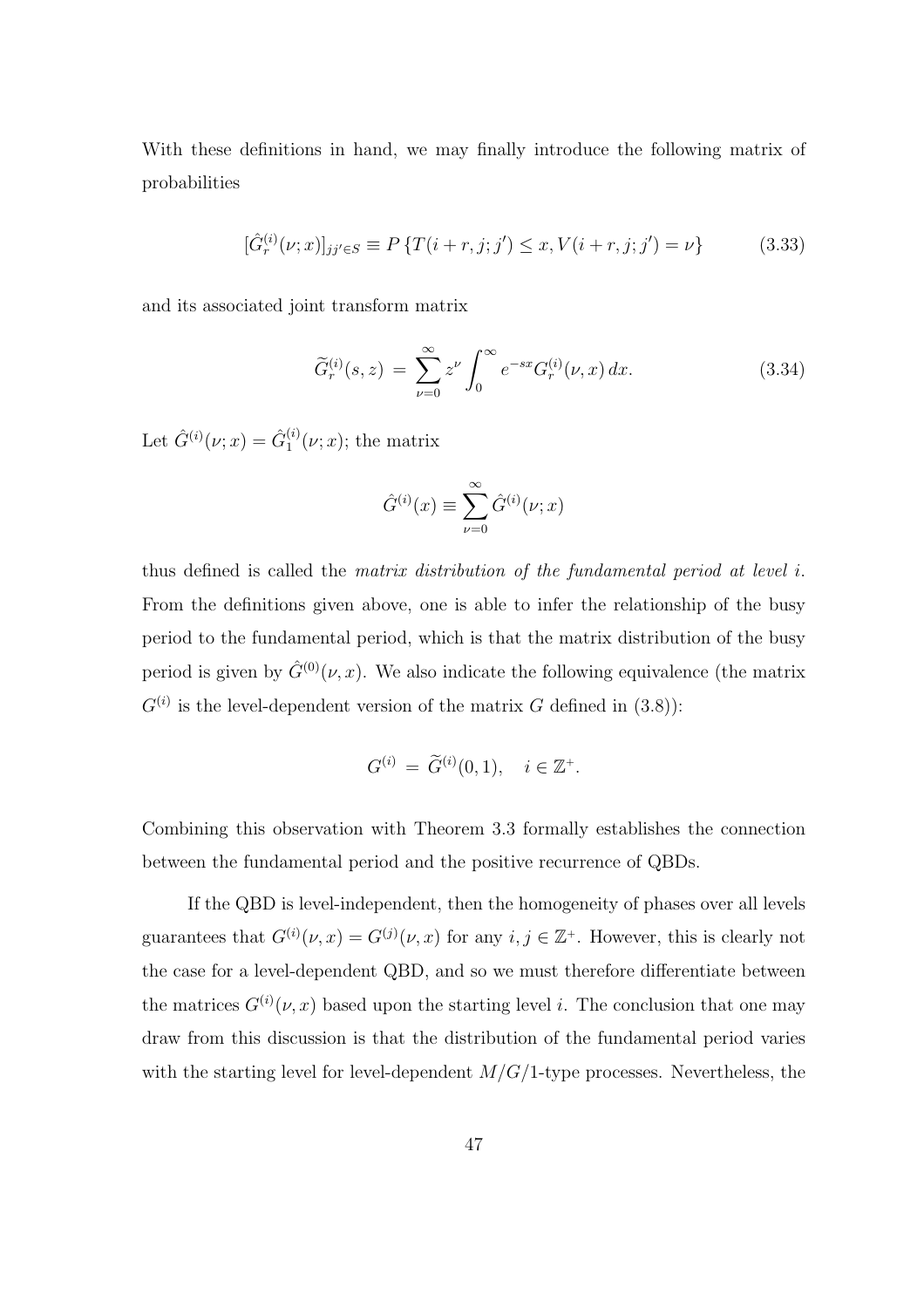fundamental period is a class property, even in the level-independent case, and thus the conclusions drawn in [82: Sec 3.3] for the busy period likewise hold for the level-dependent case.

Having asserted the relevance of the level-independent conclusions, the following theorem provides a means of computing the distribution of a fundamental period for a QBD, which is a restatement in level-dependent terms of Lemma 3.3.2 and Theorem 3.3.1 in [82].

**Theorem 3.10.** The transform matrices  $\widetilde{G}^{(i)}(z,s)$ ,  $z \in [0,1]$ ,  $s \geq 0$ , are the minimal nonnegative solutions to the matrix-quadratic equations

$$
X(z,s) = zC_0^{(i)}(s) + C_2^{(i)}(s)X^2(z,s), \quad i \in \mathbb{Z}^+, \tag{3.35}
$$

where

$$
C_0^{(i)}(s) = (sI - A_1)^{-1}A_2^{(i)}
$$
 and  $C_2^{(i)}(s) = (sI - A_1)^{-1}A_0^{(i)}$ .

*Proof.* In the proof of [83: Thm 3.3.1], the sequence  $\left\{ \widetilde{G}_{n}^{(i)}(z,s) \right\}$ o ,  $n \in \mathbb{Z}^+$ , is constructed by letting  $X_0(z, s) = \mathbf{0}$  in the recursive formula

$$
X_{n+1}(z,s) = zC_0^{(i)}(s) + C_2^{(i)}(s)X_n^2(z,s).
$$

It is subsequently proved that this nondecreasing sequence converges to the limit given by

$$
\lim_{n \to \infty} \widetilde{G}_n^{(i)}(z, s) = \widetilde{G}^{(i)}(z, s).
$$

One may thus construct a simple algorithm based on the following procedure:

$$
X_0(z,s) = \mathbf{0},
$$
  
\n
$$
X_{n+1}(z,s) = zC_0^{(i)}(s) + C_2^{(i)}(s)X_n^2(z,s), \qquad n \ge 1.
$$
\n(3.36)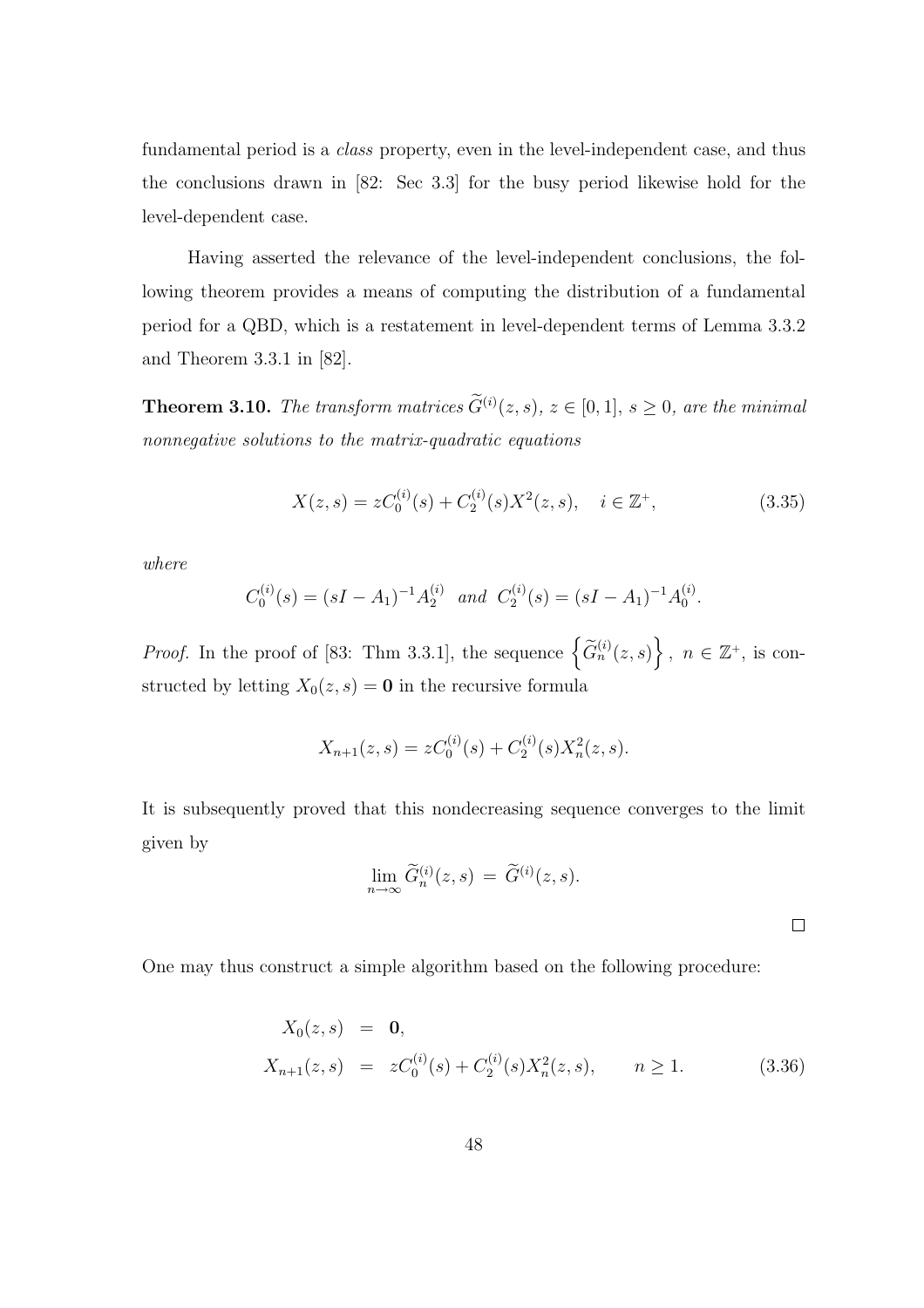It is also possible to obtain numerical approximations of the matrices  $\{G^{(i)}, i \geq 1\}$ 0} via algorithms for the computation of the steady-state distribution of a (leveldependent) QBD. Such algorithms usually produce the rate matrices  $R^{(i)}$  (if not the  $G^{(i)}$  matrices themselves) as by-products of the procedure. One may then employ the level-dependent version of the relationships  $(3.10) - (3.12)$  in order to obtain  $G^{(i)}$ . We shall discuss such algorithms in detail in Chapter 4.

### 3.2  $M/G/1$ -Type Processes

In the previous sections, we observed how the special structure of the QBD facilitates the study of a large class of queues using a relatively modest collection of methods. It stands to reason that a matrix-analytic analog to the QBD must surely exist for classes of non-Markovian queues with highly-structured embedded Markov chains as well. Indeed, such a class, epitomized by the classical  $M/G/1$  queue, has been defined, and a separate, but related set of analytical tools to those that apply to QBDs have been discovered (see [82]). In this section, we review some of the currently known solution techniques for the class of models known as  $M/G/1$ -type processes, both in terms of computing a stability criterion and also in the numeric computation of the steady-state distribution. Just as in previous sections of this chapter, we draw a distinction between level-independent and level-dependent versions of this class of models. A specific method discovered in this research for determining the ergodicity of a level-dependent  $M/G/1$ -type process shall be presented in Chapter 5, which addresses the  $M/G/1$  retrial queueing system modulated by a random environment.

### 3.2.1 Markov Renewal Sequences and the M/G/1 Queue

The  $M/G/1$  queueing system, as well as related systems of  $M/G/1$ -type, cannot, by virtue of its non-exponential service distribution, be described as a CTMC, nor does it possess an embedded DTMC at jump transitions in the manner of its Markovian counterpart. In order to determine the appropriate embedded DTMC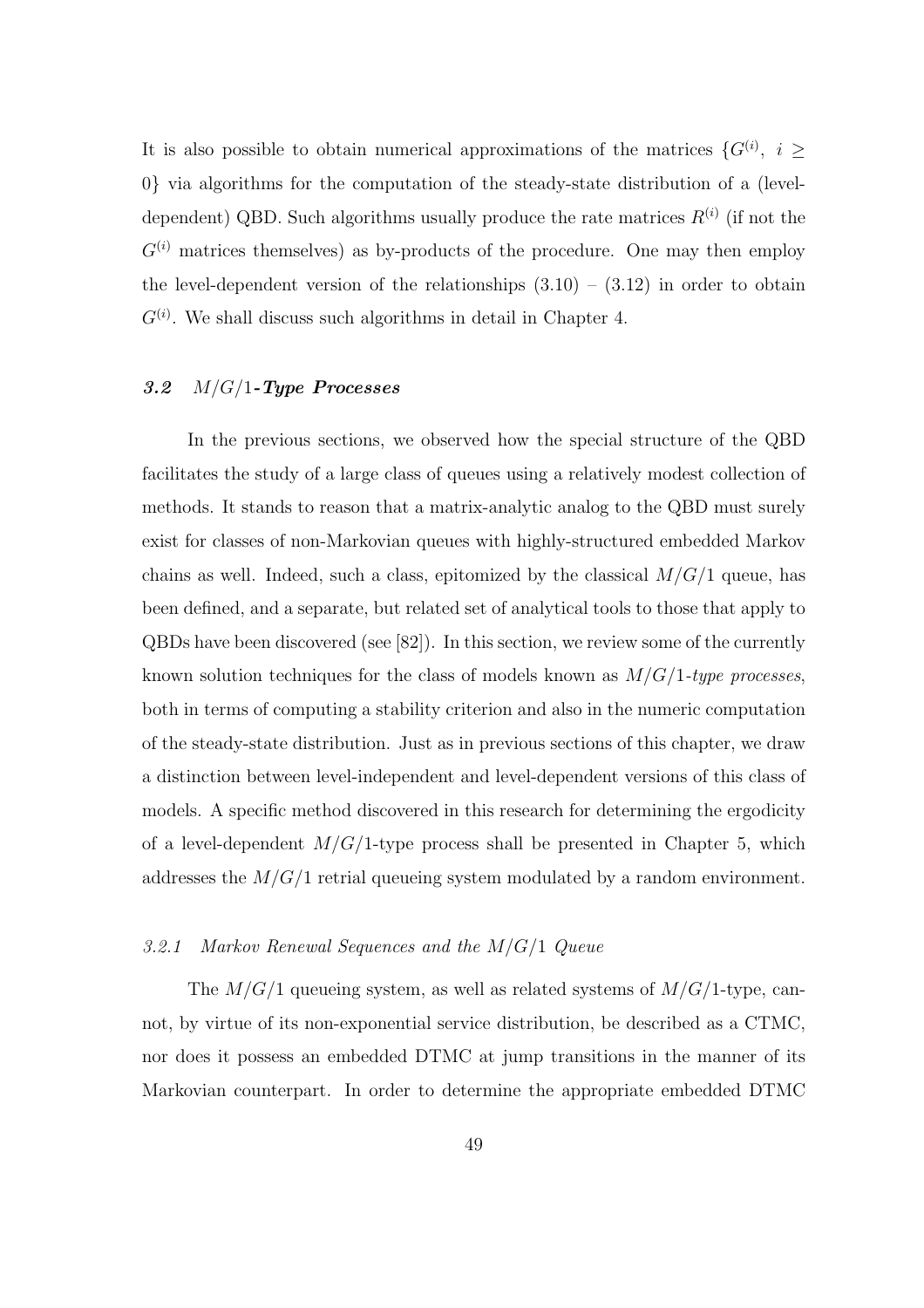(i.e. to facilitate analysis of the non-Markovian system), we resort to the theory of Markov renewal-processes. The idea is to construct a random bivariate sequence  $\{(Y_n, S_n) : n \geq 0\}$ , or *Markov renewal sequence* (MRS), at suitable epochs  $S_n$  in the system-size process  $\{X(t): t \geq 0\}$  of the  $M/G/1$  queue in such a way that  ${Y_n : n \ge 0}$  is a Markov chain, where  $Y_n \equiv X(S_n^+)$ . We may then study the steady-state distribution of the embedded Markov chain  ${Y_n}$  in order to study the recurrence properties of the continous-time system.

We will not give the full details of the definition of a MRS here; for this, we refer the reader to [61: p 479]. The key characteristic is that the successive transitions of  $\{(Y_n, S_n)\}\$  should be independent of its history, or, in other words, the Markov property should hold for the MRS. We next let  $\tau_n = S_{n+1} - S_n$  and define the probabilities

$$
Q_{ij}^*(x) = P\{Y_{n+1} = j, \tau_n \le x \,|\, Y_n = i\} \quad i, j \in \mathcal{S}.
$$

The matrix  $Q^*(x) = [Q_{ij}^*(x)]$  is called the *kernel* of the MRS. The discrete random variable  $N(t)$ , which is the number of observations of the MRS up to time t, defines a Markov renewal process  $\{N(t): t \geq 0\}$ . If  $N(t)$  records the number of transitions up to time  $t$ , then the process

$$
\{X(t) \equiv Y_{N(t)} : t \ge 0\}
$$

forms a semi-Markov process (SMP).

It should be emphasized that the sequence  $\{(Y_n, \tau_n) : n \geq 0\}$  is also often referred to as the MRS; nevertheless, the two definitions clearly uphold the same idea with regard to the semi-Markov process that they commonly define. We now focus on the utility of the MRS, which is embodied in the statement of the following theorem which appears in [61: Thm 9.1] and is significant to the determination of the stability condition for the non-Markovian system: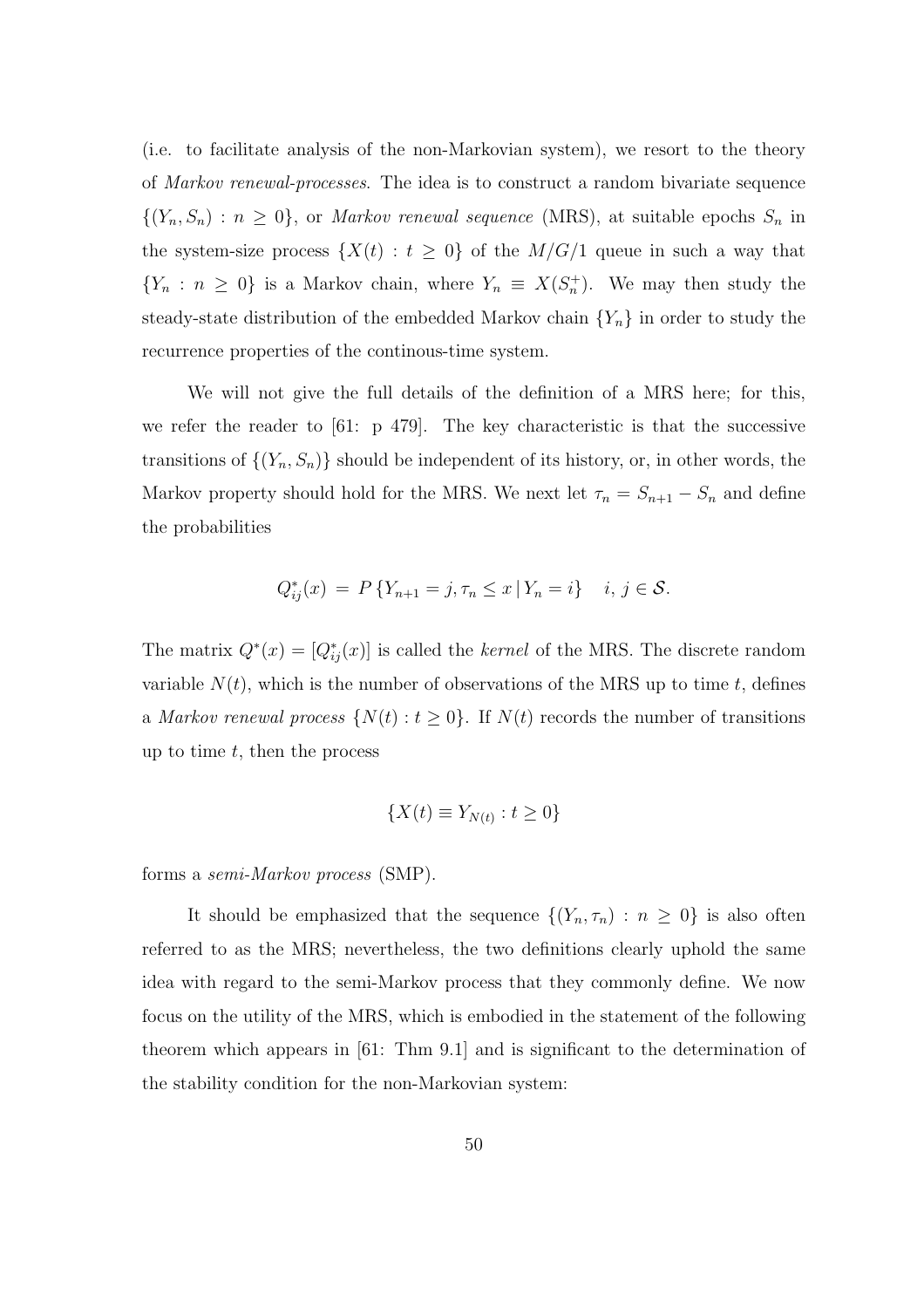**Theorem 3.11.** If  $\{(Y_n, S_n) : n \geq 0\}$  is a MRS, then the process  $\{Y_n : n \geq 0\}$  is a DTMC with transition probability matrix given by  $Q^*(\infty)$ .

We therefore wish to obtain the matrix  $P = Q^*(\infty)$  and explicitly define those conditions that guarantee the ergodicity of the embedded Markov chain, and thus of the original queueing system.

Just as in Neuts [82], we use the standard  $M/G/1$  queue with arrival rate  $\lambda$  and with service distribution  $H(\cdot)$  with average  $1/\mu$  as a simple example of a queueing system whose embedded semi-Markov kernel demonstrates the aforementioned structure. Using the definitions given for  $S_n$ ,  $Y_n$ , and  $\tau_n$  given in the previous paragraphs, we will consider the Markov renewal process embedded at instants  $S_n$  just after service completion and defined by the Markov renewal sequence  $\{(Y_n, \tau_n) : n \geq 0\}$ . For  $i, i' \geq 0$  and for  $x \geq 0$ , standard renewal arguments are used to obtain

$$
Q_{ii'}^*(x) = \begin{cases} \int_0^x \lambda e^{-\lambda u} Q_{1,i'}^*(x - u) du, & i = 0, i' \ge 0, \\ \int_0^x e^{-\lambda u} \frac{(\lambda u)^{i'-i+1}}{(i'-i+1)!} dH(u), & i \ge 1, i' \ge i-1, \\ 0, & i' < i-1. \end{cases}
$$

Define the following joint probabilities for  $x > 0$  and  $\nu = 0, 1, 2, \ldots$ :

 $B_{\nu}(x) = P\{\nu \text{ arrivals occur during } (0, \tau], \tau \leq x, |Y_0 = 0\},\$  $A_{\nu}(x) = P\{\nu \text{ arrivals occur during } (0, \tau], \tau \leq x, |Y_0 > 0\}.$ 

It is evident from these definitions that

$$
B_{i'}(x) = Q_{0i'}^{*}(x), \quad i' \ge 0
$$
  

$$
A_{i'-i+1}(x) = Q_{ii'}^{*}(x), \quad i \ge 1, i' \ge 0.
$$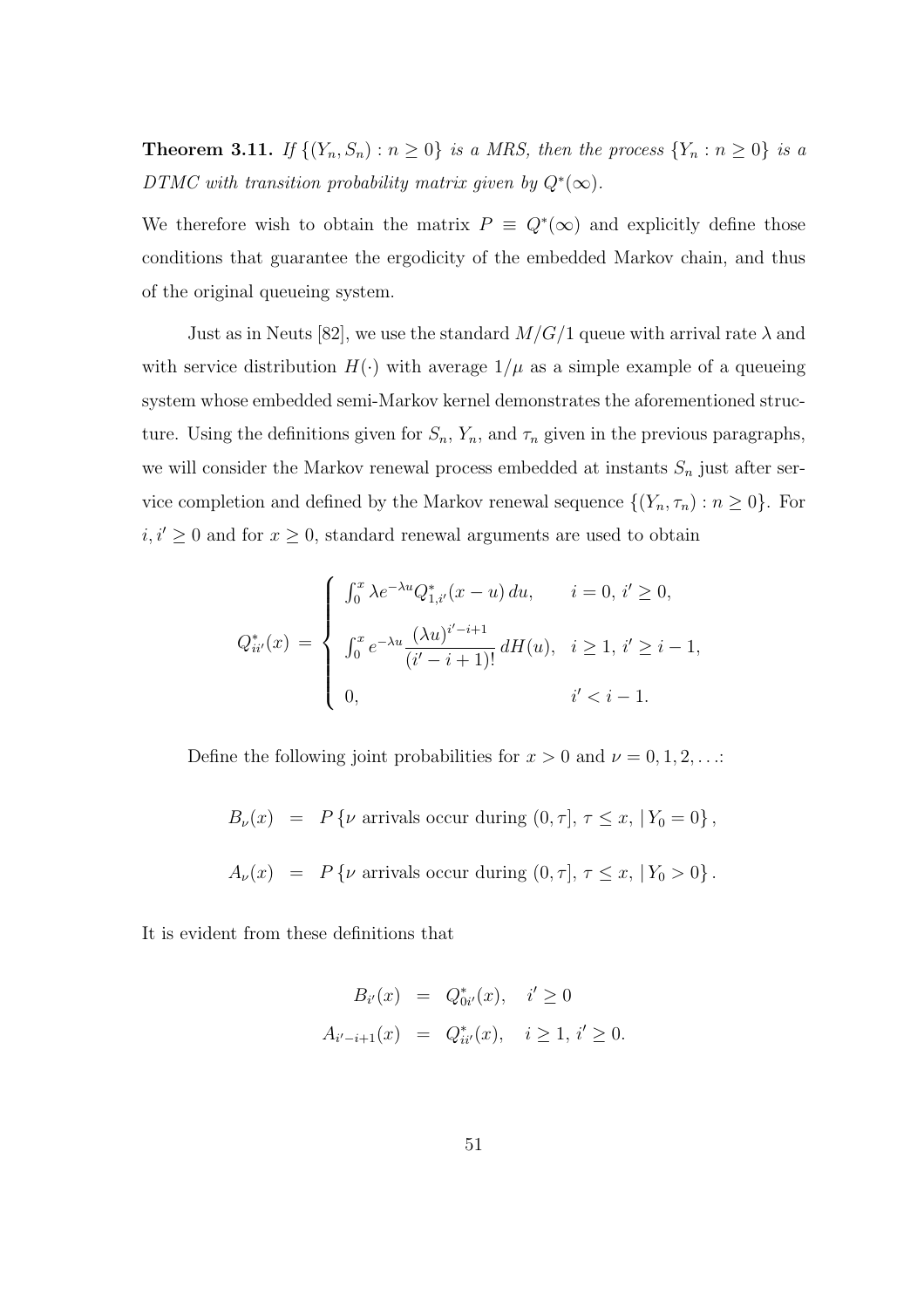If we let  $x$  tend towards infinity and define

$$
B_{\nu} = \lim_{x \to \infty} B_{\nu}(x), \qquad A_{\nu} = \lim_{x \to \infty} A_{\nu}(x),
$$

we obtain the transition probability matrix  $P = Q^*(\infty)$  of the embedded Markov chain, which assumes the following structure:

$$
P = \begin{bmatrix} B_0 & B_1 & B_2 & B_3 & B_4 & \cdots \\ A_0 & A_1 & A_2 & A_3 & A_4 & \cdots \\ 0 & A_0 & A_1 & A_2 & A_3 & \cdots \\ 0 & 0 & A_0 & A_1 & A_2 & \cdots \\ 0 & 0 & 0 & A_0 & A_1 & \cdots \\ \vdots & \vdots & \vdots & \vdots & \vdots & \ddots \end{bmatrix} . \tag{3.37}
$$

As we shall soon see, processes with embedded transition probability matrices of the canonical form (3.37) comprise a distinct class of stochastic processes with a common set of steady-state solution methods.

### 3.2.2 Level-Independent Processes

Stochastic processes whose embedded Markov chains exhibit the characteristic form (3.37) are termed level-independent processes of  $M/G/1$  type. This is the simplest manifestation of the  $M/G/1$ -type process in that the terms  $A_i$ ,  $i = 1, 2, 3, \ldots$ do not vary based upon row membership. As the form of this matrix shows, the embedded Markov chain may transition across any number of columns to the right while being restricted to a single transition to the left. This is the reason why  $M/G/1$ -type processes are often referred to as  $skip-free-to-the-left$ . Although for the general  $M/G/1$ -type Markov chain it is possible to specify infinite-dimensional block terms  $A_{\nu}$  and  $B_{\nu}$  for  $\nu \geq 0$ , we shall assume henceforth that the blocks are finite with dimension  $m$ . Also, as with the definition of the QBD transition probability matrix,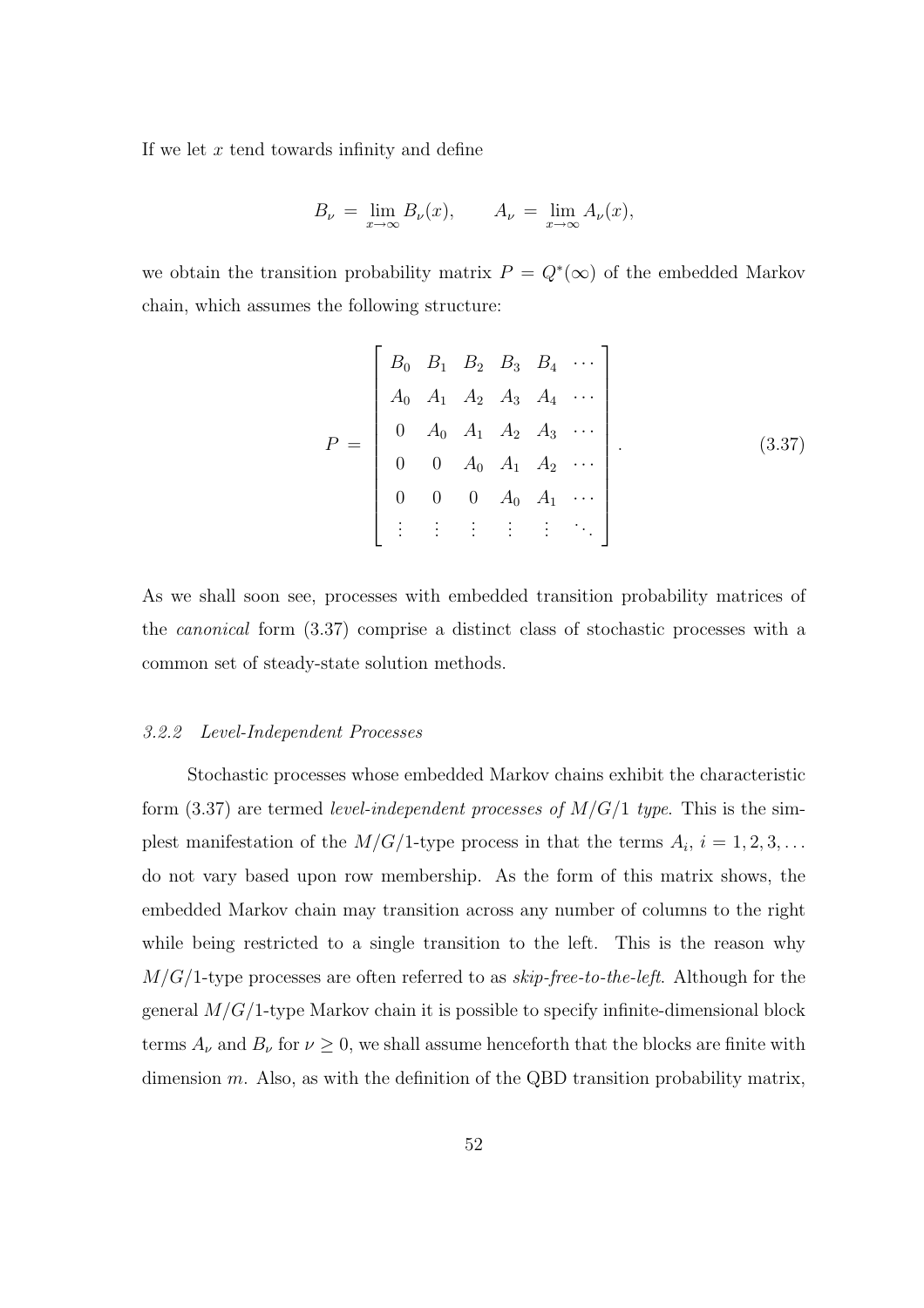we denote the first coordinate of each state as the level and those that comprise the remainder, phases.

For the sake of completeness, we present here a dual class of processes of  $GI/M/1$ -type for which P takes the canonical form

$$
P = \begin{bmatrix} C_0 & D_0 & 0 & 0 & 0 & \cdots \\ C_1 & D_1 & D_0 & 0 & 0 & \cdots \\ C_2 & D_2 & D_1 & D_0 & 0 & \cdots \\ C_3 & D_3 & D_2 & D_1 & D_0 & \cdots \\ C_4 & D_4 & D_3 & D_2 & D_1 & \cdots \\ \vdots & \vdots & \vdots & \vdots & \vdots & \ddots \end{bmatrix}
$$
(3.38)

As in the case of processes of  $M/G/1$ -type, the structure of this matrix makes clear the origin of the term *skip-free-to-the-right*. The analysis of such systems is considerably easier than that of type  $M/G/1$  due to the fact that the *matrix-geometric* property holds for the steady-state probabilities of system size. It is interesting to note that QBDs are skip-free-to-the-right and -to-the-left simultaneously, and are consequently of both  $GI/M/1$ - and  $M/G/1$ -type. In particular, the classification of  $QBDs$  as  $GI/M/1$ -type processes is consistent with the matrix-geometric nature of their steady-state probabilities.

The (steady-state) theory of  $M/G/1$ -type processes has been well-established for quite some time (see [82]) and applies to a large number of related systems. The next class of processes that we discuss does not possess, at least to the same degree, a generally-defined set of methods that allow for its easy solution. In what follows, we will review the properties of level-dependent  $M/G/1$ -type processes that are relevant to the determination of their stability and to the computation of their steady-state distributions. This will later be used in the formulation of a new condition for the stability of such systems in Chapter 5.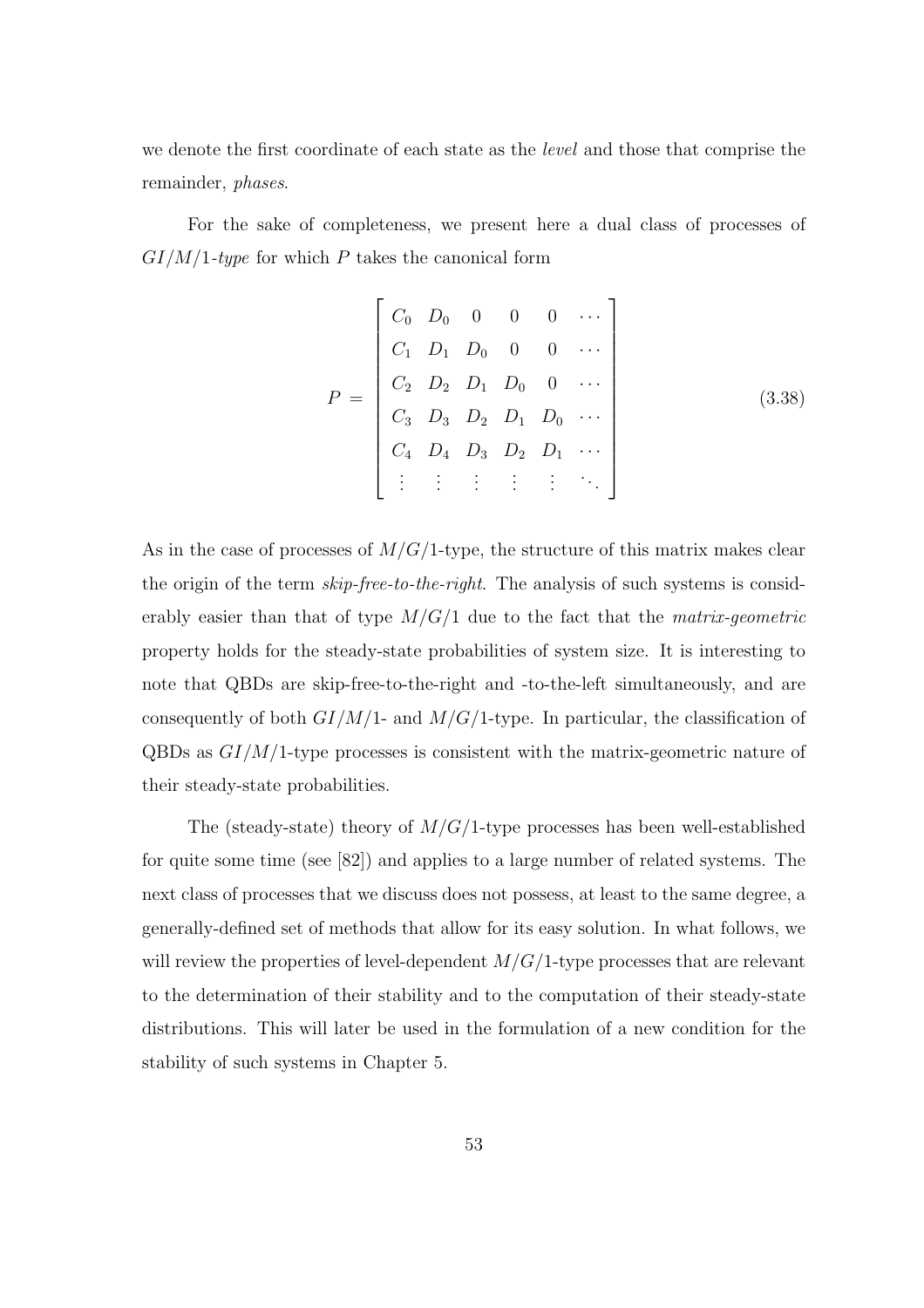#### 3.2.3 Level-Dependent Processes

A natural generalization of the concept of  $M/G/1$ -type processes is that in which the embedded transition probability matrix  $[P_{ii'}]$  is dependent upon i, which is the previous number in system. In this case, we obtain the following form of the transition matrix:

$$
P = \begin{bmatrix} B_0 & B_1 & B_2 & B_3 & B_4 & \cdots \\ A_0^{(1)} & A_1^{(1)} & A_2^{(1)} & A_3^{(1)} & A_4^{(1)} & \cdots \\ 0 & A_0^{(2)} & A_1^{(2)} & A_2^{(2)} & A_3^{(2)} & \cdots \\ 0 & 0 & A_0^{(3)} & A_1^{(3)} & A_2^{(3)} & \cdots \\ 0 & 0 & 0 & A_0^{(4)} & A_1^{(4)} & \cdots \\ \vdots & \vdots & \vdots & \vdots & \vdots & \ddots \end{bmatrix}, \qquad (3.39)
$$

in which the distributions of the increments of the process vary depending upon the current number in system. We denote processes with embedded transition probability matrices of the form  $(3.39)$  *level-dependent*. Otherwise, we shall refer to the process as being level-independent. As the reader may recall, an analogous distinction was made in the case of QBDs, and which required a bit of effort in order to characterize the stability conditions that prevailed in the more-general level-dependent type of process.

### 3.2.4 Ergodicity Conditions

As hinted previously, there exists, for an embedded level-independent Markov chain of  $M/G/1$ -type, a well-developed theory of ergodicity, as evidenced by the many publications on the subject; see [8, 12, 13, 22, 67, 82, 89, 92], among others. What follows here is a review of basic, but essential facts concerning the stability and steady-state distribution of *irreducible* processes of  $M/G/1$ -type as it is presented in [82: Chap 2]. We first consider the criteria that determine the ergodicity of the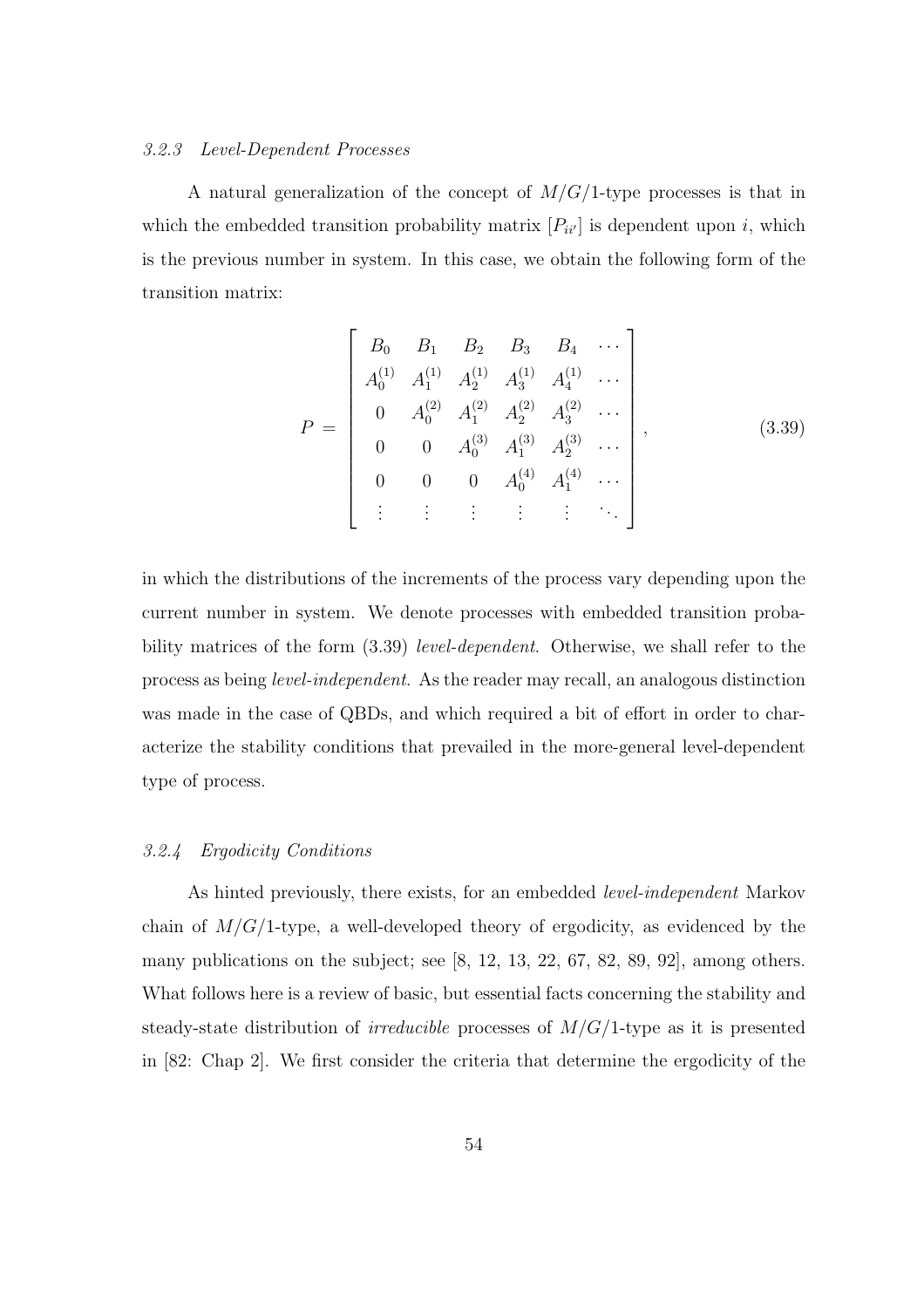embedded Markov chain  $Q^*(\infty)$ . As noted by Neuts [82] and others, it is important to recognize the fact that the ergodicity of the embedded chain is, in general, only a necessary condition for the recurrence of the associated Markov renewal process  $Q^*(\cdot)$ , as one must further stipulate that the mean increment of the MRP for any given time interval  $x > 0$  is finite. However, as in the case of the QBD, the ergodicity of the embedded chain is also *sufficient* if the process has a finite number of phases; e.g., a process modulated by a random environment with a finite state space. Since we assume such a process in this dissertation, it becomes necessary only to ascertain the conditions that guarantee the ergodicity of the embedded chain.

Central to this concept of the ergodicity of an  $M/G/1$ -type Markov chain is the fundamental period, which was defined in Section 3.1.3 for the QBD. This quantity is of paramount importance to the determination of the recurrence properties of the states of any queueing system. Using our previous notation, let us now consider the probabilities  $G(\nu, x) = G_1(\nu, x)$ . We then have the following relationship between these matrices of mass-functions and the matrices  $A_{\nu}(x)$  of transition probabilities, a result that appears in [82: p 80]:

**Theorem 3.12.** The matrices  $G(\nu, x)$  satisfy the difference equations

$$
G(1, x) = A_0(x), \quad G(\nu, x) = \sum_{k=1}^{\infty} A_k(x) * G_k(\nu - 1, x), \quad \nu \ge 2,
$$
 (3.40)

where  $(\cdot, \cdot, *)$  is the matrix convolution product defined in Appendix A, (1.4).

The preceding theorem makes rigorous the notion of the fundamental period as potentially including one or more periods between transition epochs of the embedded Markov chain.

We next define the familiar matrix  $\hat{G}(x)$  of probability mass functions as

$$
\hat{G}(x) = \sum_{\nu=0}^{\infty} \hat{G}(\nu, x), \quad x \ge 0,
$$
\n(3.41)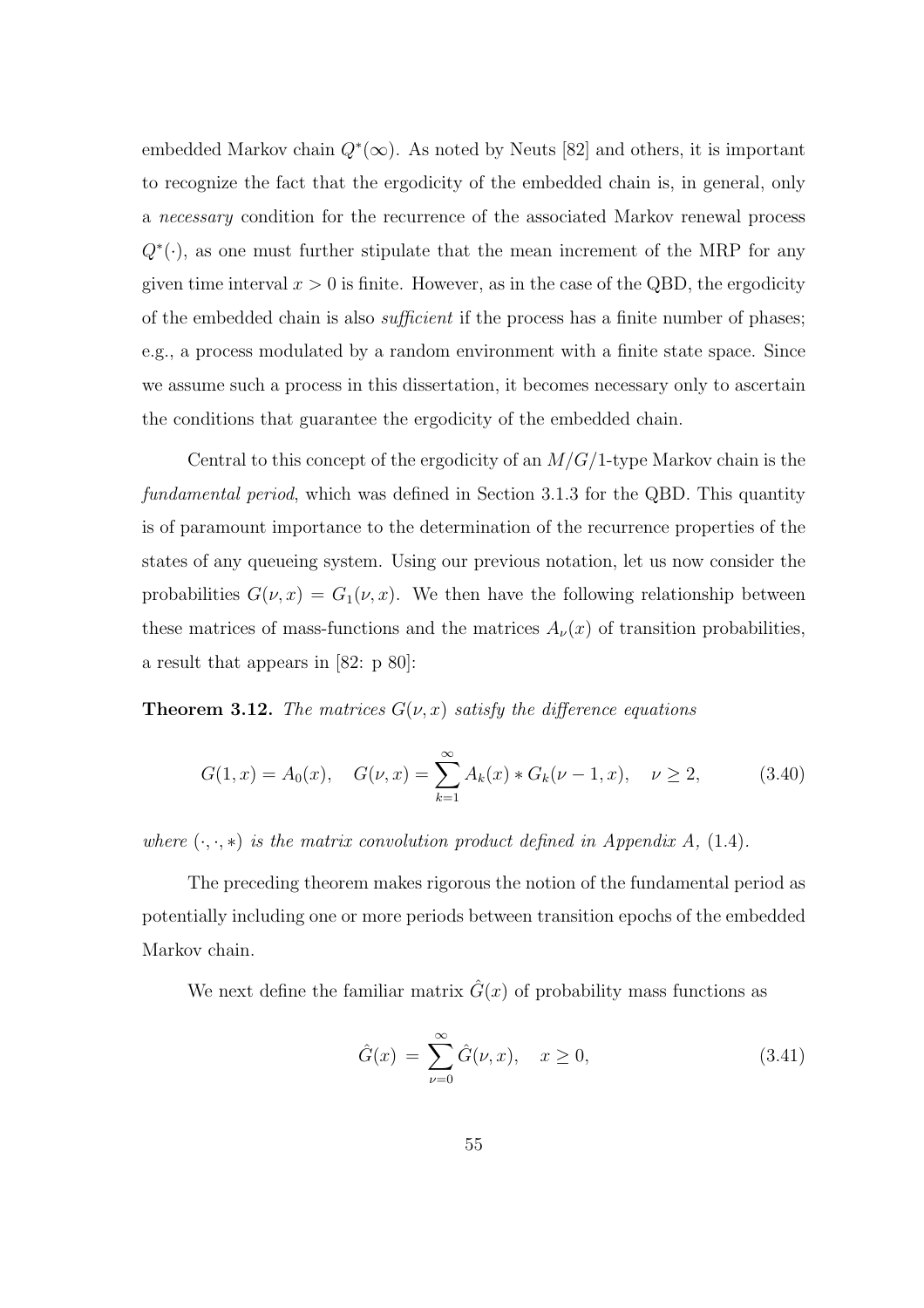which thus satisfies the relation  $\hat{G}(x)e \leq e$ . The matrix  $\hat{G}(x)$  again denotes the distribution matrix of the fundamental period. As such, we may interpret  $\hat{G} = \hat{G}(\infty)$ as the matrix whose  $(j, j')$ -th entry is the probability that the process will attain the state  $(i, j')$ , given that it started in  $(i + 1, j)$ . Also, as shown in [82: Sec 2.3],  $\hat{G}$  is the minimal nonnegative solution to the equation

$$
\hat{G} = \sum_{\nu=0}^{\infty} A_{\nu} \hat{G}^{\nu}.
$$
\n(3.42)

The following Lemma is clear from the probabilistic interpretation of  $\hat{G}$  and the definition of recurrence:

**Lemma 3.1.** If the  $M/G/1$ -type process with the embedded Markov chain whose transition probability matrix is given by  $Q^* = Q^*(\infty)$  is recurrent, then the matrix  $\hat{G} = \hat{G}(\infty)$  is stochastic.

Thus, it is necessary that  $\hat{G}$  be stochastic in order for the process be recurrent. Although we ultimately seek to define the necessary and sufficient criteria for positive recurrence to hold, it is first necessary to define an attainable analytic condition that is equivalent to the stochasticity of the matrix  $\hat{G}$ .

It is generally known from Perron-Frobenius theory that a given square matrix M is stochastic if and only if its maximum positive eigenvalue (i.e., its Perron *eigenvalue*)  $sp(M)$  is equal to unity. A simple analytical condition that guarantees the fulfillment of  $sp(M) = 1$  has been derived in [82: Chap 3]. In order to state this condition, we first define the matrix z-transform

$$
A^*(z) = \sum_{\nu=0}^{\infty} A_{\nu} z^{\nu}
$$

and

$$
\beta = \left. \frac{d}{dz} A^*(z) \right|_{z=1^-} = \sum_{\nu=0}^{\infty} \nu A_{\nu},
$$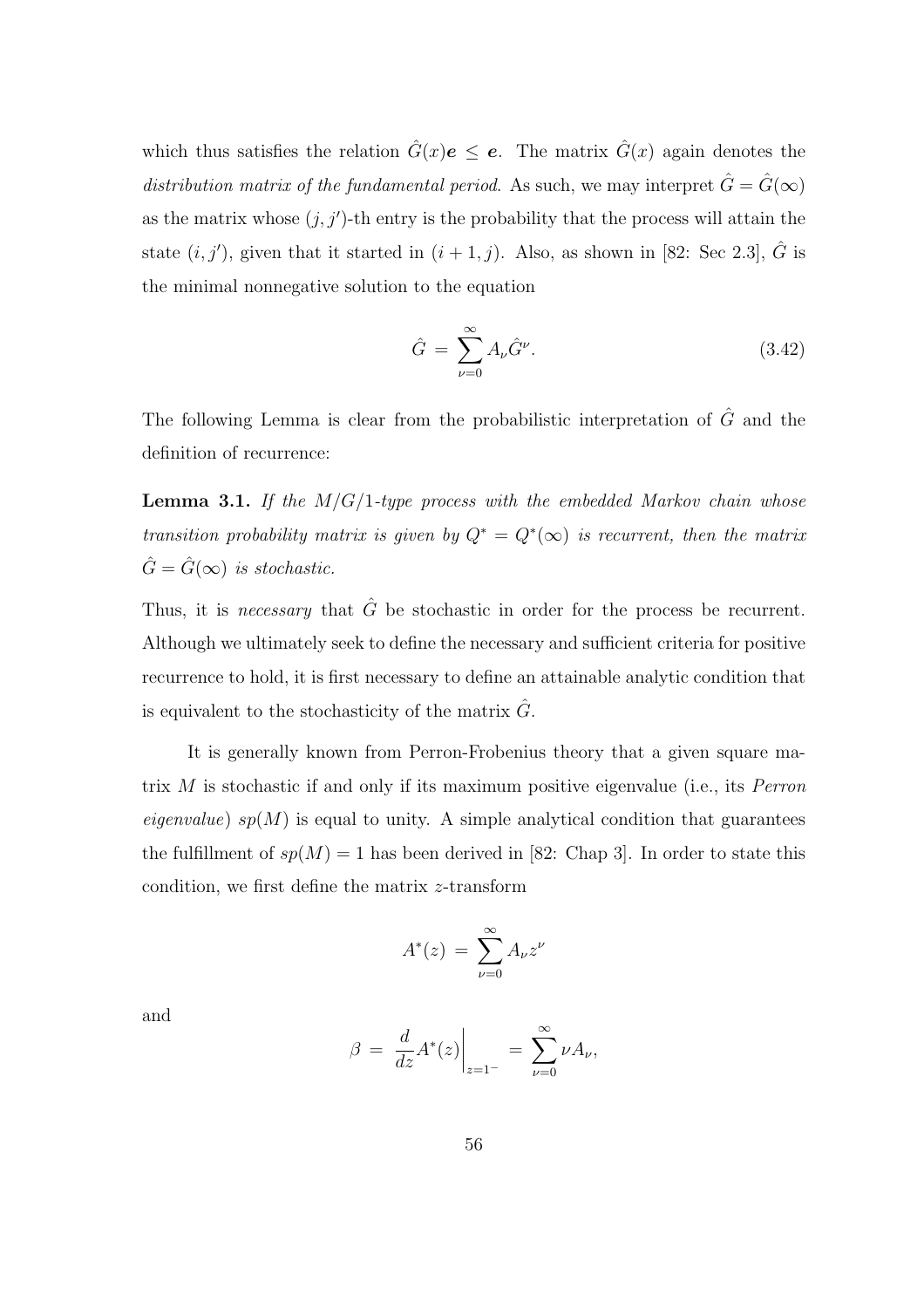where  $|z| \leq 1$ . Suppose as well that  $\pi$  is the invariant probability vector associated to the stochastic matrix  $A = A^*(1^-)$ . We may now state the following theorem (see [82: Thm 2.3.1]):

**Theorem 3.13.** If the matrix A is irreducible, then the matrix  $G$  is stochastic if and only if

$$
\rho = \pi \beta e \le 1. \tag{3.43}
$$

Hence, the embedded Markov process  $Q^* = Q^*(\infty)$  is recurrent if and only if inequality  $(3.43)$  holds.

One must keep in mind, however, that Theorem 3.13 only guarantees recurrence of the embedded Markov chain. Positive recurrence of a discrete-time Markov chain  $\{X_n : n \geq 0\}$  requires that for any initial state  $i, \xi_j = E[T_j | X_0 = i] < \infty$ , where  $T_j$  is the first time to reach the state j, and  $i \neq j$ . Since the transition probability matrix of the embedded Markov chain  $Q^*(\infty)$  is irreducible, the recurrence properties of every state is exactly the same, and so it suffices to verify this condition for the initial state 0. One may thus conclude that *positive recurrence* holds if and only if

$$
\sum_{\nu=0}^{\infty} \nu B_{\nu} < \infty.
$$

It is also shown in Section 3.2 of [82] that  $\rho = 1$  corresponds to the null-recurrent case. Taken together, these facts lead us to the following conclusion:

**Theorem 3.14.** Suppose that the matrix  $\hat{G}$  that corresponds to the embedded Markov process  $Q^*(\infty)$  is irreducible. Then the process  $Q^*(\infty)$  is positive recurrent if and only if  $\rho < 1$  and  $\sum_{\nu=0}^{\infty} \nu B_{\nu} < \infty$ .

Since, by definition, the matrix  $\beta$  contains the conditional expectations of the number of arrivals during a fundamental period of the embedded Markov chain  $Q^*(\infty)$ ,  $\rho$  may be interpreted as the expected number of arrivals during a fundamental period. It is intuitive that if this number exceeds unity, then the queue will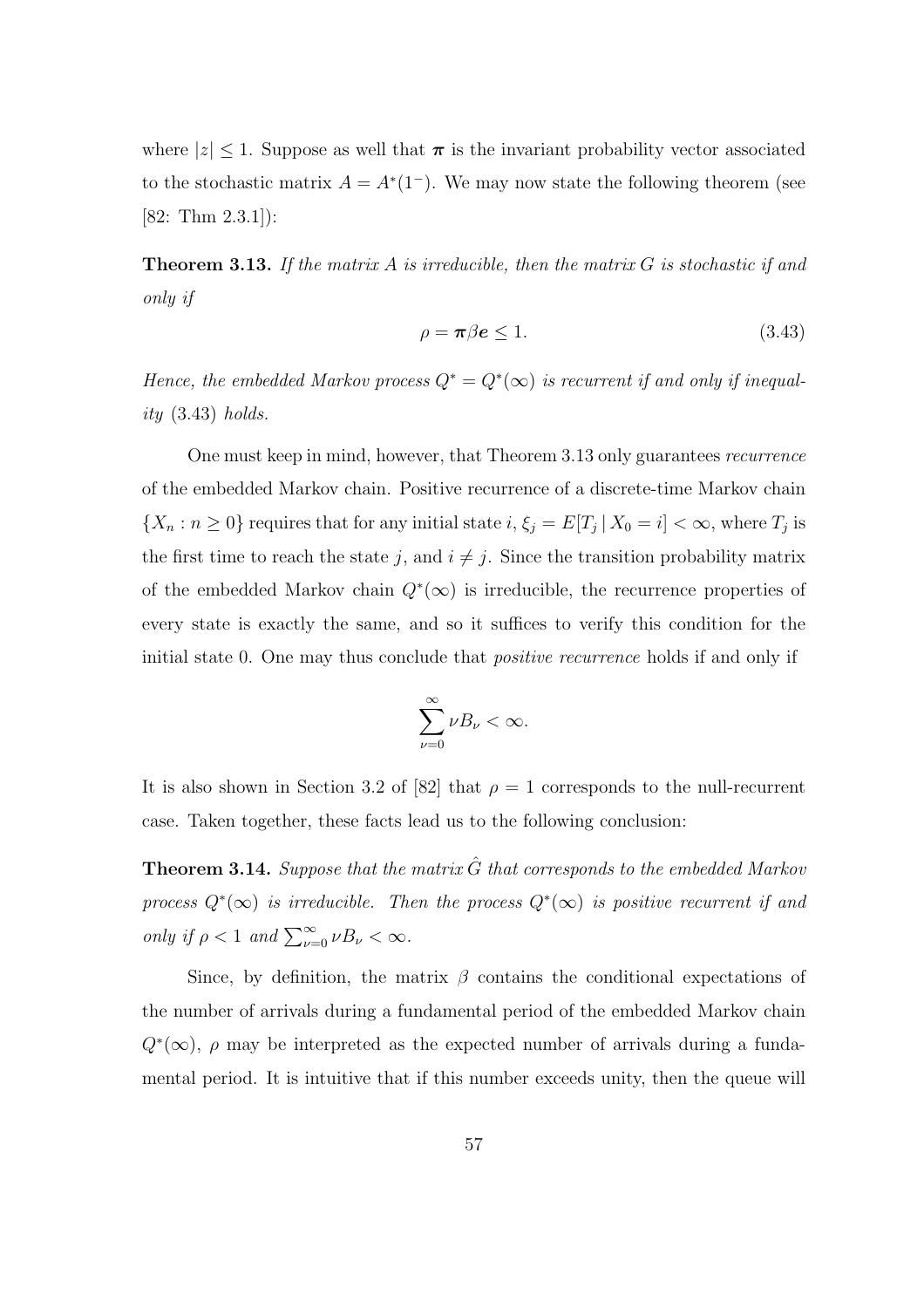tend to grow in the long run. This interpretation is essential to the formulation of the stability criteria for level-dependent  $M/G/1$ -type queues.

This chapter has reviewed the fundamental concepts and definitions required for the steady-state analysis of quasi-birth-and-death and  $M/G/1$ -type systems. The material presented here is crucial to understanding the main results obtained in this dissertation which are presented in the next two chapters. The next topic is the formulation and steady-state analysis of the unreliable  $M/M/1$  retrial queue in a random environment, for which the material in Section 3.1 shall be relevant. Once the results for the Markovian model have been established, then it will be shown that a similar queueing model with *generally* distributed service requirements is a process of  $M/G/1$ -type. This will subsequently allow the use of the theory and methods described in Section 3.2. Results for system stability have likewise been extended from the level-independent results of this chapter and will appear in the subsequent chapters.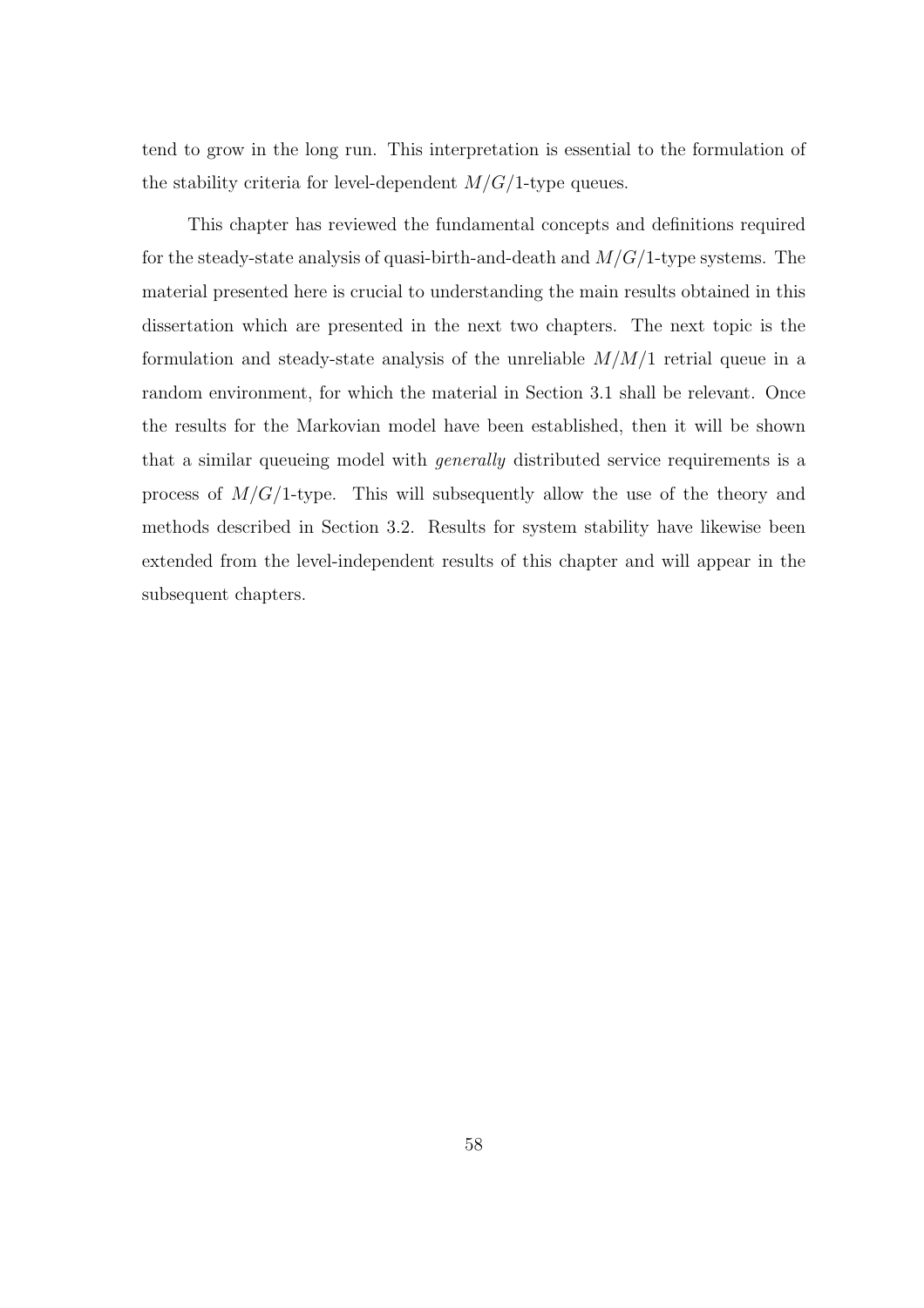## 4. Exponential Service Requirements

This chapter provides the mathematical model description and main results for a single-server unreliable retrial queue in a random environment with exponential services and Poisson arrival process. We first characterize the system as a *quasi*birth-and-death (QBD) process, which facilitates a matrix-analytic approach. Once this has been accomplished, the theory of quasi-birth-and-death processes may be brought to bear on the tasks of (1) determining the conditions under which a steadystate distribution of orbit size exists, and (2) the computation of the approximate steady-state distribution and related performance measures.

### 4.1 Model Description and Notation

Consider a single-server  $M/M/1$  retrial queue in which the model parameters (arrival, service, failure, repair, and retrial rates) are all modulated by an external random environment (see Figure 4.1). The random environment is assumed to be an irreducible continuous-time Markov chain (CTMC) with a finite state space  $S =$  $\{1, \ldots, m\}$ , infinitesimal generator  $Q = [q_{ij}]_{i,j \in \{1,\ldots,m\}}$  and stationary probability vector  $\mathbf{p} = [p_1, \ldots, p_m]$ . When the environment is in state j, customers arrive to the system according to a Poisson process with rate  $\lambda_j > 0$  while their service requirements are exponentially distributed with rate  $\mu_j > 0$ . When the server is either idle or busy, breakdowns occur according to a Poisson process with rate  $\xi_j$  > 0, and the subsequent exponential repair time has rate  $\alpha_j > 0$ . Define the mdimensional vectors  $\boldsymbol{\lambda} = (\lambda_1, \lambda_2, \dots, \lambda_m)$ ,  $\boldsymbol{\mu} = (\mu_1, \mu_2, \dots, \mu_m)$ ,  $\boldsymbol{\xi} = (\xi_1, \xi_2, \dots, \xi_m)$ , and  $\boldsymbol{\alpha} = (\alpha_1, \alpha_2, \dots, \alpha_m)$ . Retrial customers attempt to regain access to the server independently of all other customers at exponentially distributed time intervals with rate  $\theta_j > 0$  when the environment is in state j. The vector of retrial rates is  $\boldsymbol{\theta} = (\theta_1, \theta_2, \dots, \theta_m)$ . For a row vector  $\boldsymbol{x}$ , we define the diagonal matrix of its elements by  $\Delta(\boldsymbol{x}) = diag(\boldsymbol{x})$ . Arrival, service, failure, repair, and retrial processes are assumed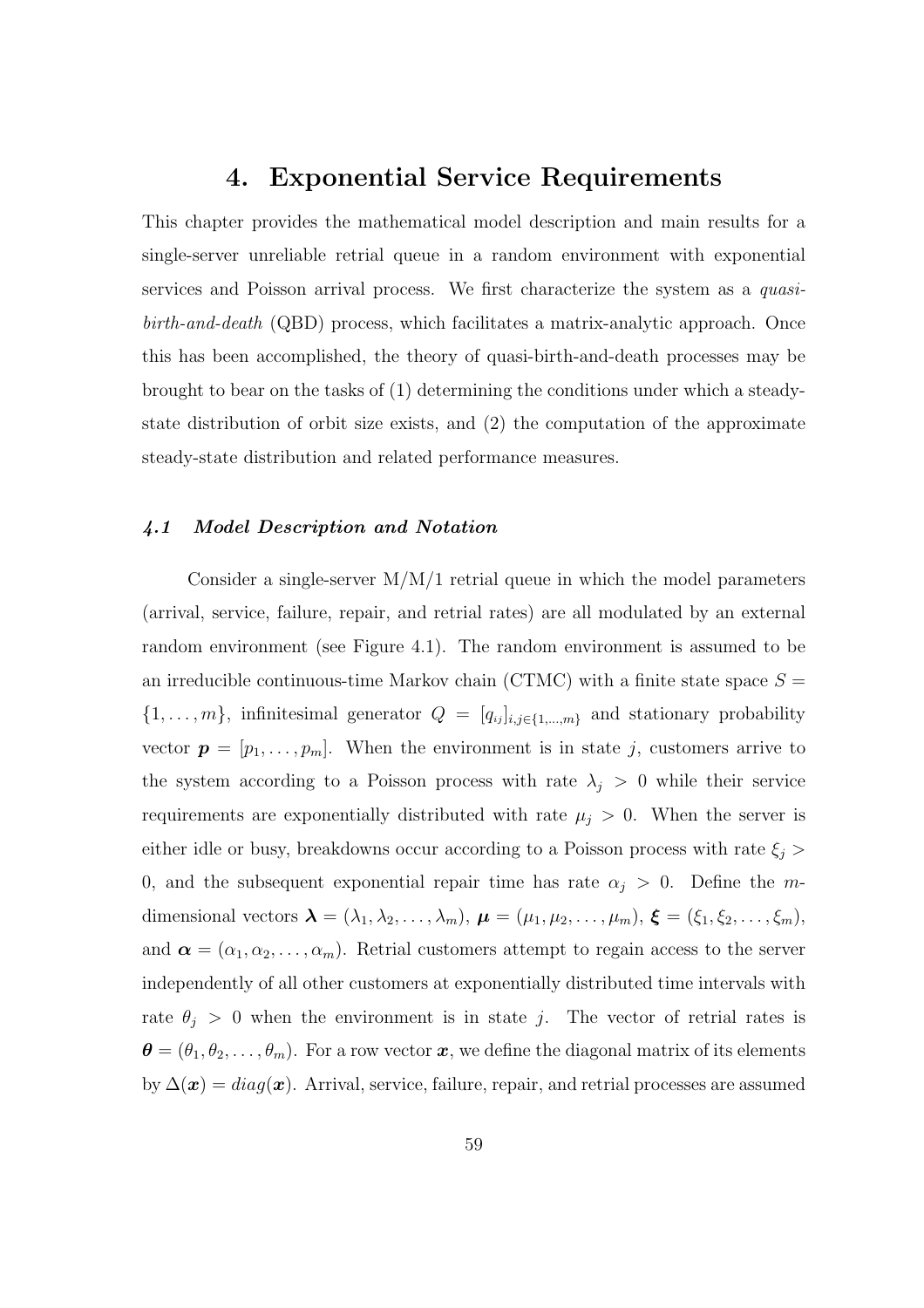**Random Environment** 



Figure 4.1 Graphical depiction of a single-server retrial queue.

to be mutually independent. Denote by  $R(t)$ , the number of customers in orbit at time t and let  $Z(t)$  be the state of the random environment at time t. The random variable  $X(t)$  denotes the status of the server defined by

$$
X(t) = \begin{cases} 0 & \text{if the server is failed at time } t \\ 1 & \text{if the server is operational but idle at time } t \\ 2 & \text{if the server is operational and busy at time } t \end{cases}
$$

.

The continuous-time stochastic process,  $\{(R(t), Z(t), X(t)) : t \ge 0\}$ , has state space  $\mathcal{S} = \{ (i, j, k) : i \in \mathbb{Z}^+, j \in S, k \in \{0, 1, 2\} \}$ , where  $\mathbb{Z}^+$  is the set of nonnegative integers. It is clear from the foregoing definitions that the process is a multivariate Markov chain with one infinite dimension, namely the number of customers in orbit. Next, we show that  $\{(R(t),Z(t),X(t)): t \geq 0\}$  can be viewed as a tri-layered QBD and exploit this structure to obtain the stability condition for the queueing system and to obtain the approximate steady-state distribution and mean performance measures.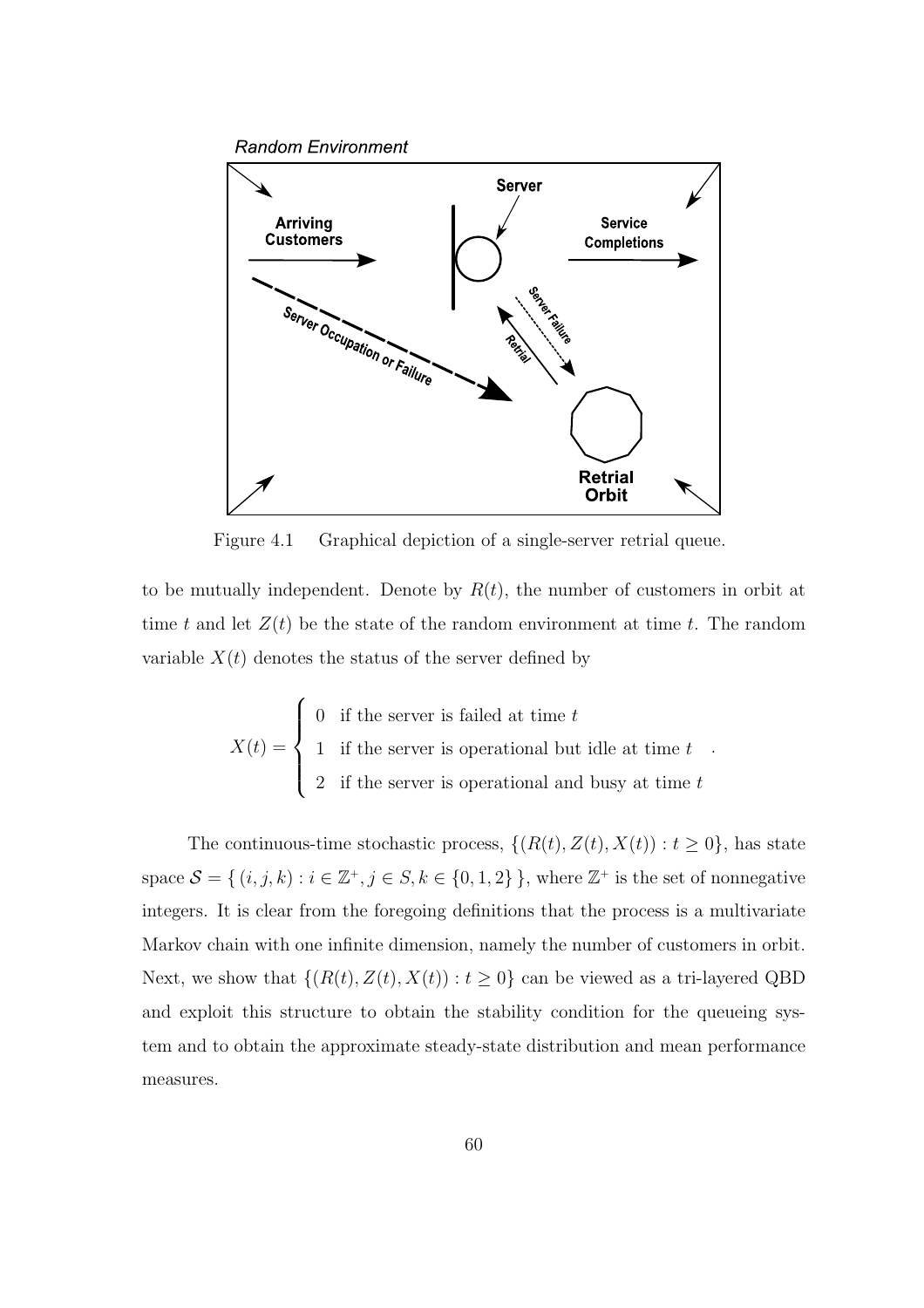Let us denote the infinitesimal generator of  $\{(R(t), Z(t), X(t)) : t \geq 0\}$  by  $Q^*$ . Figure 4.2 shows scalar elements of the infinitesimal generator are arranged in  $m \times m$ diagonal sub-blocks corresponding to the m states of the random environment. In this figure, we are restricted to displaying the entries of  $Q^*$  when  $m = 3$ . Using the ∆-terminology to denote diagonal matrices, we aggregate terms and rewrite the level-1 generator in block form as follows:

$$
Q_1^* = \begin{bmatrix} C_0 & \Delta(\xi) & \Delta(\lambda) & 0 & 0 & 0 & 0 & \cdots \\ \Delta(\alpha) & D_1 & 0 & 0 & \Delta(\lambda) & 0 & 0 & \cdots \\ \Delta(\mu) & 0 & D_2 & 0 & \Delta(\xi) & \Delta(\lambda) & 0 & \cdots \\ 0 & 0 & \Delta(\theta) & C_1 & \Delta(\xi) & \Delta(\lambda) & 0 & \cdots \\ 0 & 0 & 0 & \Delta(\alpha) & D_1 & 0 & 0 & \cdots \\ 0 & 0 & 0 & \Delta(\mu) & 0 & D_2 & 0 & \cdots \\ \vdots & \vdots & \vdots & \vdots & \vdots & \vdots & \vdots & \ddots \end{bmatrix}, \quad (4.1)
$$

where the matrices  $D_1$ ,  $D_2$ , and  $C_i$ ,  $i \geq 1$  are given by

$$
D_1 \equiv Q - \Delta(\lambda + \alpha),
$$
  
\n
$$
D_2 \equiv Q - \Delta(\lambda + \mu + \xi),
$$
  
\n
$$
C_i \equiv \Delta(\mu) + D_2 - i\Delta(\theta), \quad i = 1, 2, ....
$$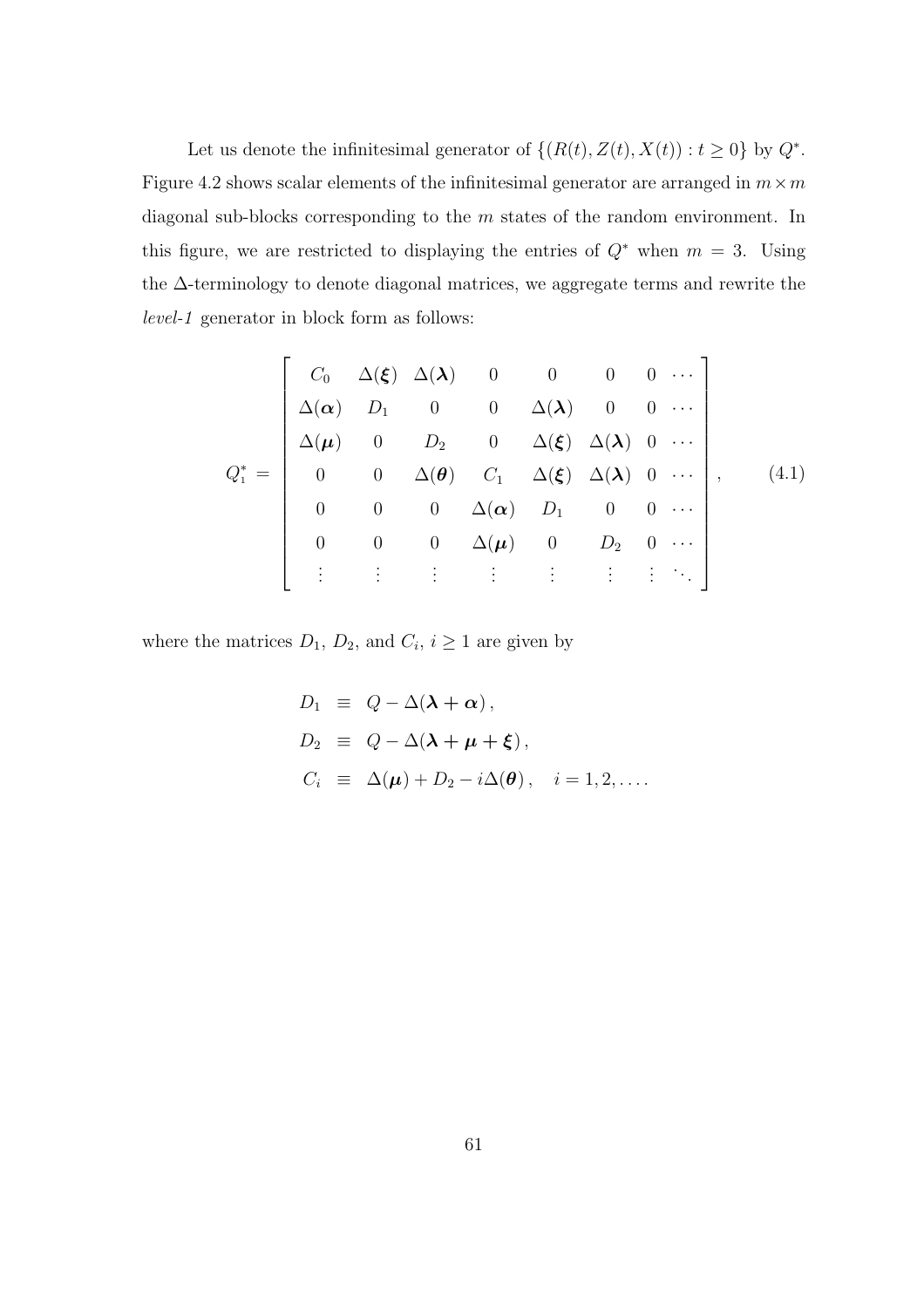|                                                            |                        | $\vdots$    | $\vdots$     |            |             | $\vdots$    |                | $\vdots$         |              |                      | $\vdots$    | $\vdots$     |              | $\vdots$                             | $\vdots$               |           | $\vdots$                             |                                      |             | $\vdots$    |             | $\mathcal{E}$ |                                                               |
|------------------------------------------------------------|------------------------|-------------|--------------|------------|-------------|-------------|----------------|------------------|--------------|----------------------|-------------|--------------|--------------|--------------------------------------|------------------------|-----------|--------------------------------------|--------------------------------------|-------------|-------------|-------------|---------------|---------------------------------------------------------------|
| $(\mathbf{1},\mathbf{3},\mathbf{2})$                       | $\circ$                | $\circ$     | $\circ$      | $\circ$    | っ           | $\circ$     | 0              | $\circ$          | $\lambda$ 3  | $\circ$              | $\circ$     | $\lambda_3$  | $\circ$      | $\circ$                              | $\circ$                | $q_{13}$  | $q_{23}$                             | $d_{132}$                            | $\circ$     | $\circ$     | $2\theta_3$ | .             |                                                               |
| (1, 2, 2)                                                  | $\circ$                | 0           | 0            | 0          |             | $\circ$     | $\circ$        | $\lambda_2$      | $\circ$      | $\circ$              | $\lambda_2$ | $\circ$      | $\circ$      | $\circ$                              | $\circ$                | $q_{12}$  | $d_{122}$                            | $q_{32}$                             | $\circ$     | $2\theta_2$ | $\circ$     | .             |                                                               |
| (1, 1, 2)                                                  | $\circ$                | $\circ$     | $\circ$      | $\circ$    | $\circ$     | $\circ$     | $\bar{\kappa}$ | $\circ$          | $\circ$      | $\overline{\lambda}$ | $\circ$     | $\circ$      | $\circ$      | $\circ$                              | $\circ$                | $d_{112}$ | $q_{\rm 21}$                         | $q_{31}$                             | $2\theta_1$ | $\circ$     | $\circ$     | $\cdots$      |                                                               |
| (1, 3, 0)                                                  | $\circ$                | 0           | $\circ$      | $\circ$    | $\circ$     | $\lambda_3$ | $\circ$        | $\circ$          | $\xi_3$      | $\circ$              | $\circ$     | $\xi_3$      | $q_{13}$     | $q_{23}$                             | $\boldsymbol{d_{130}}$ | $\circ$   | $\circ$                              | $\circ$                              | $\circ$     | ○           | $\circ$     |               |                                                               |
| $(1,2,0)$                                                  | $\circ$                | $\circ$     | $\circ$      | $\circ$    | $\lambda_2$ | $\circ$     | $\circ$        | $\mathfrak{c}_2$ | $\circ$      | $\circ$              | $\xi_2$     | $\circ$      | $q_{\rm 12}$ | $d_{120}$                            | $q_{\rm 32}$           | $\circ$   | $\circ$                              | $\circ$                              | $\circ$     | 0           | $\circ$     | .             |                                                               |
| (1, 1, 0)                                                  | $\circ$                | $\circ$     | $\circ$      | $\vec{z}$  | $\circ$     | $\circ$     | 5              | $\circ$          | $\circ$      | $\zeta_1$            | $\circ$     | $\circ$      | $d_{110}$    | $q_{\rm 21}$                         | $q_{31}$               | $\circ$   | 0                                    | $\circ$                              | $\circ$     | 0           | $\circ$     |               |                                                               |
| (1, 3, 1)                                                  | $\circ$                | $\circ$     | $\circ$      | $\circ$    | $\circ$     | $\circ$     | $\circ$        | $\circ$          | $\circ$      | $q_{13}$             | $q_{23}$    | $d_{131}$    | $\circ$      | $\circ$                              | $\alpha_3$             | $\circ$   | $\circ$                              | $\mu_3$                              | $\circ$     | $\circ$     | $\circ$     |               |                                                               |
| $(\mathbf{1},\mathbf{2},\mathbf{1})$                       | $\circ$                | $\circ$     | $\circ$      | $\circ$    | ○           | $\circ$     | $\circ$        | $\circ$          | $\circ$      | $q_{12}$             | $d_{121}$   | $q_{\rm 32}$ | $\circ$      | $\alpha_2$                           | $\circ$                | $\circ$   | $\mu_2$                              | $\circ$                              | $\circ$     | 0           | $\circ$     |               |                                                               |
| (1, 1, 1)                                                  | $\circ$                | 0           | $\circ$      | $\circ$    |             | $\circ$     | $\circ$        | $\circ$          | $\circ$      | $d_{111}$            | $q_{2\,1}$  | $q_{\rm 31}$ | $\alpha_1$   | $\circ$                              | $\circ$                | $\mu_1$   | $\circ$                              | $\circ$                              | っ           | ○           | $\circ$     |               |                                                               |
| $(0,3,2)$                                                  | $\circ$                | $\circ$     | $\lambda_3$  | $\circ$    | $\circ$     | $\circ$     | $q_{13}$       | $q_{23}$         | $d_{022}$    | $\circ$              | $\circ$     | $\theta_3$   | $\circ$      | $\circ$                              | $\circ$                | $\circ$   | 0                                    | $\circ$                              | $\circ$     | 0           | $\circ$     | $\cdots$      |                                                               |
| (0, 2, 2)                                                  | $\circ$                | $\lambda_2$ | $\circ$      | $\circ$    | $\circ$     | $\circ$     | $q_{12}$       | $d_{022}$        | $q_{\rm 32}$ | $\circ$              | $\theta_2$  | $\circ$      | $\circ$      | $\circ$                              | $\circ$                | $\circ$   | $\circ$                              | $\circ$                              | $\circ$     | 0           | $\circ$     |               |                                                               |
| $(0,1,2)$                                                  | $\tilde{\prec}$        | $\circ$     | $\circ$      | $\circ$    | $\circ$     | $\circ$     | $d_{012}$      | $q_{\rm 21}$     | $q_{31}$     | $\theta_1$           | $\circ$     | $\circ$      | $\circ$      | $\circ$                              | $\circ$                | $\circ$   | $\circ$                              | $\circ$                              | $\circ$     | $\circ$     | $\circ$     |               | her elements along the row corresponding to state $(i, j, k)$ |
| (0, 3, 0)                                                  | $\circ$                | $\circ$     | $\xi_3$      | $q_{13}$   | $q_{23}$    | $d_{030}$   | $\circ$        | $\circ$          | $\circ$      | $\circ$              | $\circ$     | $\circ$      | $\circ$      | $\circ$                              | $\circ$                | $\circ$   | 0                                    | $\circ$                              | $\circ$     | 0           | $\circ$     | $\cdots$      |                                                               |
| (2, 0)                                                     | $\circ$                | $\xi_2$     | $\circ$      | $q_{12}$   | $d_{020}$   | $q_{32}$    | $\circ$        | $\circ$          | $\circ$      | $\circ$              | $\circ$     | $\circ$      | $\circ$      | $\circ$                              | $\circ$                | $\circ$   | $\circ$                              | $\circ$                              | $\circ$     | 0           | $\circ$     | .             |                                                               |
|                                                            | $\zeta_1$              | $\circ$     | $\circ$      | $d_{010}$  | $q_{21}$    | $q_{31}$    | $\circ$        | $\circ$          | 0            | $\circ$              | $\circ$     | $\circ$      | $\circ$      | $\circ$                              | 0                      | $\circ$   | 0                                    | $\circ$                              | $\circ$     | $\circ$     | $\circ$     |               |                                                               |
|                                                            | $q_{13}$               | $q_{23}$    | $d_{031}$    | $\circ$    | $\circ$     | $\alpha_3$  | $\circ$        | $\circ$          | $\mu_3$      | $\circ$              | $\circ$     | $\circ$      | $\circ$      | $\circ$                              | $\circ$                | $\circ$   | 0                                    | $\circ$                              | $\circ$     | 0           | $\circ$     |               |                                                               |
|                                                            | $q_{\rm 12}$           | $d_{021}$   | $q_{\rm 32}$ | $\circ$    | $\alpha_2$  | $\circ$     | 0              | $\mu_2$          | $\circ$      | $\circ$              | $\circ$     | $\circ$      | $\circ$      | $\circ$                              | $\circ$                | っ         |                                      | $\circ$                              | っ           |             | $\circ$     |               |                                                               |
| $\big  (0,1,1) \; (0,2,1) \; (0,3,1) \big  (0,1,0) \; (0,$ | $d_{011}$ <sup>†</sup> | $q_{21}$    | $q_{31}$     | $\alpha_1$ | $\circ$     | $\circ$     | $\mu_1$        | $\circ$          | $\circ$      | $\circ$              | $\circ$     | $\circ$      | $\circ$      | $\circ$                              | $\circ$                | $\circ$   | 0                                    | $\circ$                              | $\circ$     |             | $\circ$     | .             |                                                               |
| (R, Z, X)                                                  | (0, 1, 1)              | (0, 2, 1)   | (0, 3, 1)    | (0, 1, 0)  | $(0,2,0)$   | (0, 3, 0)   | $(0,1,2)$      | $(0,2,2)$        | $(0,3,2)$    | (1, 1, 1)            | (1, 2, 1)   | (1, 3, 1)    | (1, 1, 0)    | $(\mathbf{1},\mathbf{2},\mathbf{0})$ | (1, 3, 0)              | (1, 1, 2) | $(\mathbf{1},\mathbf{2},\mathbf{2})$ | $(\mathbf{1},\mathbf{3},\mathbf{2})$ | (2, 1, 1)   | (2, 2, 1)   | (2, 1, 1)   |               | $id_{ijk}$ is the negative of the sum of all otically         |

Figure 4.2 The infinitesimal generator matrix  $Q^*$ . Figure 4.2 The infinitesimal generator matrix Q∗.

62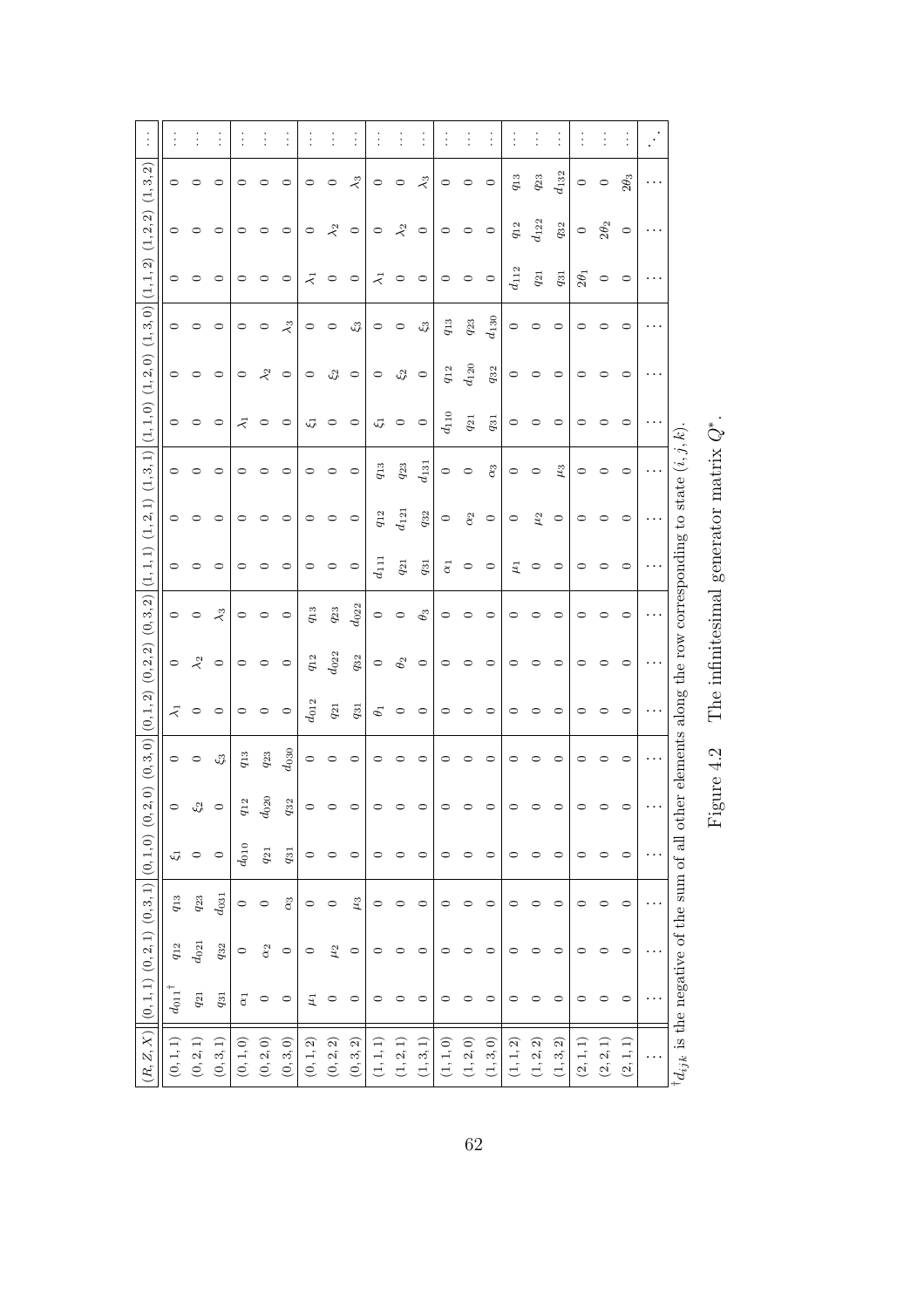Visual inspection of  $(4.1)$  does not help us discern if  $Q^*$  is a QBD. However, we observe that the diagonal blocks repeat in cycles of length three, namely  $\{C_i, D_1, D_2\}$  as  $i \to \infty$ . This suggests a higher-order aggregation of  $3 \times 3$  block entries (or  $3m \times 3m$  scalar entries), from which we obtain the top-level (0) matrix form for the infinitesimal generator  $Q_0^*$ :

$$
Q_0^* = \begin{bmatrix} \Gamma_0 & \Lambda & 0 & 0 & 0 & \cdots \\ \Theta_1 & \Gamma_1 & \Lambda & 0 & 0 & \cdots \\ 0 & \Theta_2 & \Gamma_2 & \Lambda & 0 & \cdots \\ 0 & 0 & \Theta_3 & \Gamma_3 & \Lambda & \cdots \\ 0 & 0 & 0 & \Theta_4 & \Gamma_4 & \cdots \\ \vdots & \vdots & \vdots & \vdots & \vdots & \ddots \end{bmatrix},
$$
(4.2)

where, for  $i\geq 0,$ 

$$
\Gamma_{i} \equiv \begin{bmatrix} C_{i} & \Delta(\xi) & \Delta(\lambda) \\ \Delta(\alpha) & D_{1} & 0 \\ \Delta(\mu) & 0 & D_{2} \end{bmatrix}, \qquad (4.3)
$$
\n
$$
\Theta_{i} \equiv \begin{bmatrix} 0 & 0 & i\Delta(\theta) \\ 0 & 0 & 0 \\ 0 & 0 & 0 \end{bmatrix}, \qquad (4.4)
$$
\n
$$
\Lambda \equiv \begin{bmatrix} 0 & 0 & 0 \\ 0 & \Delta(\lambda) & 0 \\ 0 & \Delta(\xi) & \Delta(\lambda) \end{bmatrix} . \qquad (4.5)
$$

At this level of grouping, it is clear that  $Q^*$  possesses the tridiagonal form of a QBD, and thus, the following theorem may be stated: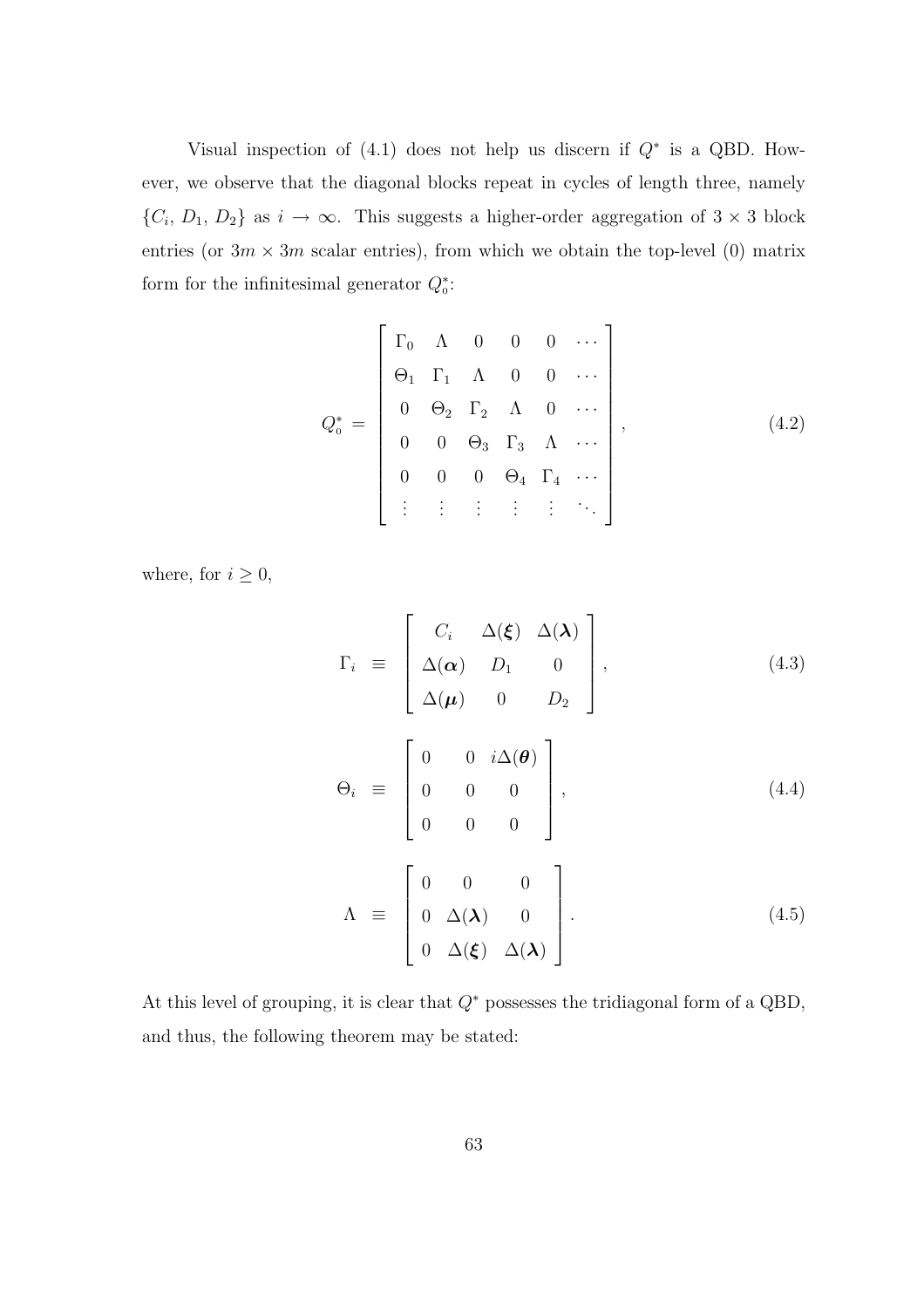**Theorem 4.1.** The process  $\{(R(t), Z(t), X(t)) : t \geq 0\}$  is a tri-layered, leveldependent QBD.

As of the writing of this dissertation, known results for multi-layered and leveldependent QBDs do not provide much guidance in determining stability conditions for the retrial queueing model  $\{(R(t), Z(t), X(t))\}$ . Consequently, such theoretical conditions must be established before an attempt to quantify the performance measures of the system can be made. In the next section, we give conditions for the stability of *general* level-dependent, discrete-time QBDs. What is more, we will show that these conditions depend upon the QBD structure, and not upon the number of layers that it encompasses.

#### 4.2 Stability and Steady-State Analysis

We now set out to prescribe the analytic conditions to guarantee the ergodicity of the unreliable retrial queueing system in a random environment. In what follows, we present the formulation and subsequent proof of the conditions for the ergodicity of general discrete-time level-dependent QBDs. The finite cardinality of the phase spaces (namely the environment and server states) corresponding to each level i allows the use of the discrete embedded chain at transitions of the original continuous-time QBD process in determining conditions on the model parameters that guarantee its stability. An explicit traffic intensity formula  $\rho$ , which does not depend upon the initial level i, will then be derived for the  $M/M/1$  model described in this chapter.

As its name suggests, a (discrete-time) level-dependent QBD possesses drift values that vary with the level of the process. This introduces a major difficulty in that the nonstationary nature of the increments of the random walk  $\mathcal{L}_n = L_{k_n}$  render the epochs  $k_1, k_2, k_3, \ldots$  of the return of the process  $\{\delta_n\}$  to  $\delta_0$  non-regenerative. Nevertheless, we shall show that there indeed exists a criterion based upon the level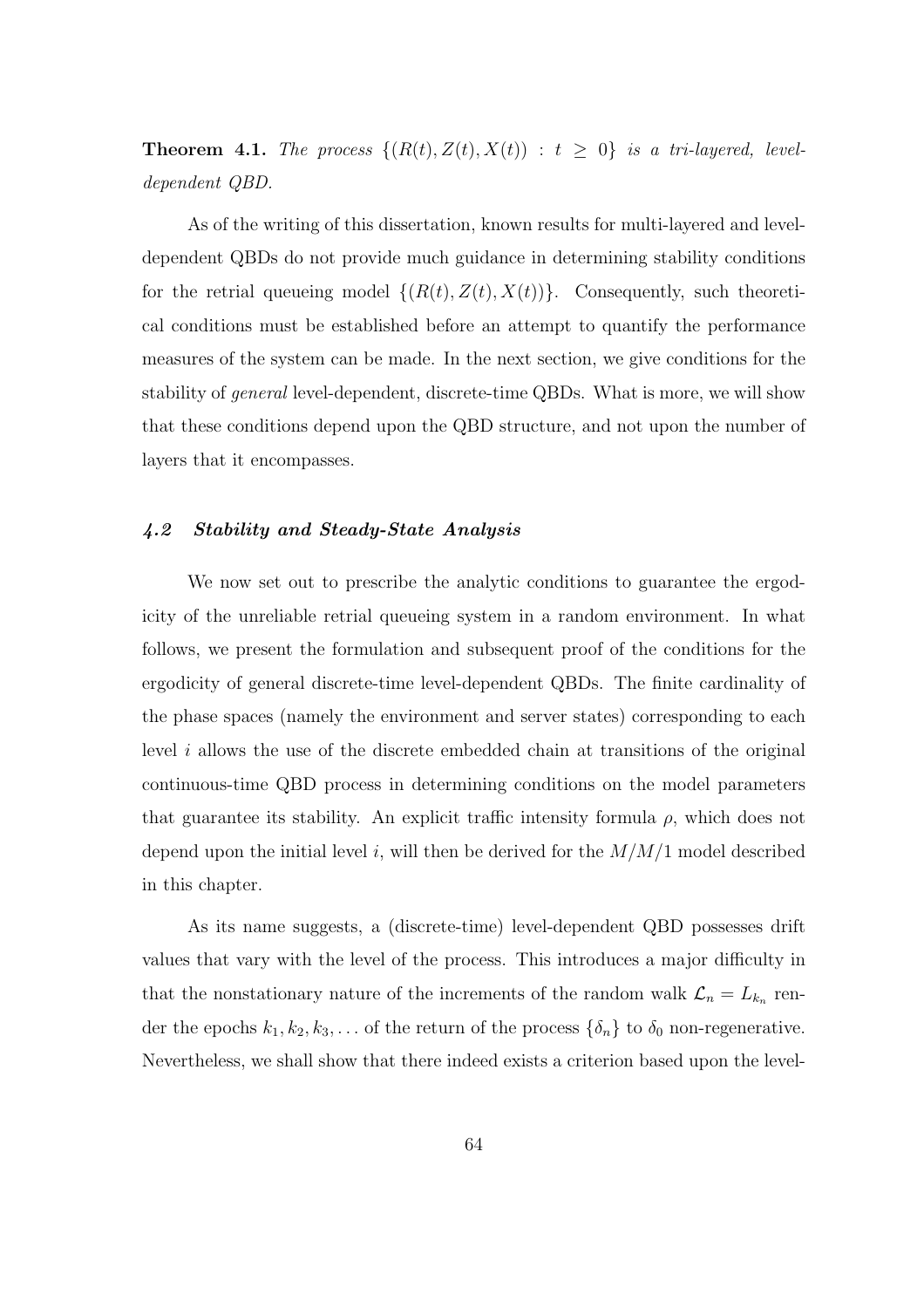dependent drift  $d(i)$  that enables the determination of the stability of the QBD. Before presenting this criterion, however, we will re-introduce the random-walk process and associated terminology as they pertain to a general level-dependent QBD.

We begin as before with an analysis of the random walk  $L_n = L_0 + \sum_k^n$  $_{k=1}^{n}$   $\delta_{k}$  at steady-state, where each term is defined as in (3.26). The definition of the processes  $W_L$  and  $W_\delta$  and the corresponding limiting increment  $\delta$  are identical. This time, however, the drift  $d(i)$  at each level  $i \geq 1$ , where  $d(i) \equiv E[\delta_n | L_{n-1} = i]$ , varies according to the current level i. We may thus consider  $d(i)$  to be the long-run drift of the process restricted to level  $i, i = 0, 1, 2, \ldots$  Contrast this definition to the analogous one for level-independent QBDs, whose homogeneity of drift over levels allows us to state the correspondence  $d(i) = d(j) = \overline{d}$  for all  $i, j \ge 0$ .

For a discrete-time, level-independent QBD with a finite number of phases, we have seen that the related Markov chain  $W_L$  has the finite steady-state distribution

$$
(\boldsymbol{\alpha} A_2\boldsymbol{e}, \boldsymbol{\alpha} A_1\boldsymbol{e}, \boldsymbol{\alpha} A_0\boldsymbol{e}),
$$

but its level-dependent counterpart

$$
(\alpha^{(i)}A_2^{(i)}e, \alpha^{(i)}A_1^{(i)}e, \alpha^{(i)}A_0^{(i)}e), \quad i = 0, 1, 2, \ldots,
$$

is now infinite-dimensional. Nevertheless, just as in the level-independent case, we may evaluate the drift associated with level i,  $d(i)$  as

$$
d(i) = \boldsymbol{\alpha}^{(i)} A_0^{(i)} \boldsymbol{e} - \boldsymbol{\alpha}^{(i)} A_2^{(i)} \boldsymbol{e}, \quad i = 0, 1, 2, \dots,
$$
\n(4.6)

with  $\alpha^{(i)}$  being the minimal positive solution to the system of equations given by

$$
\boldsymbol{\alpha}^{(i)}A^{(i)}=\boldsymbol{\alpha}^{(i)},\quad \boldsymbol{\alpha}^{(i)}\boldsymbol{e}=1,\qquad i=0,1,2,\ldots
$$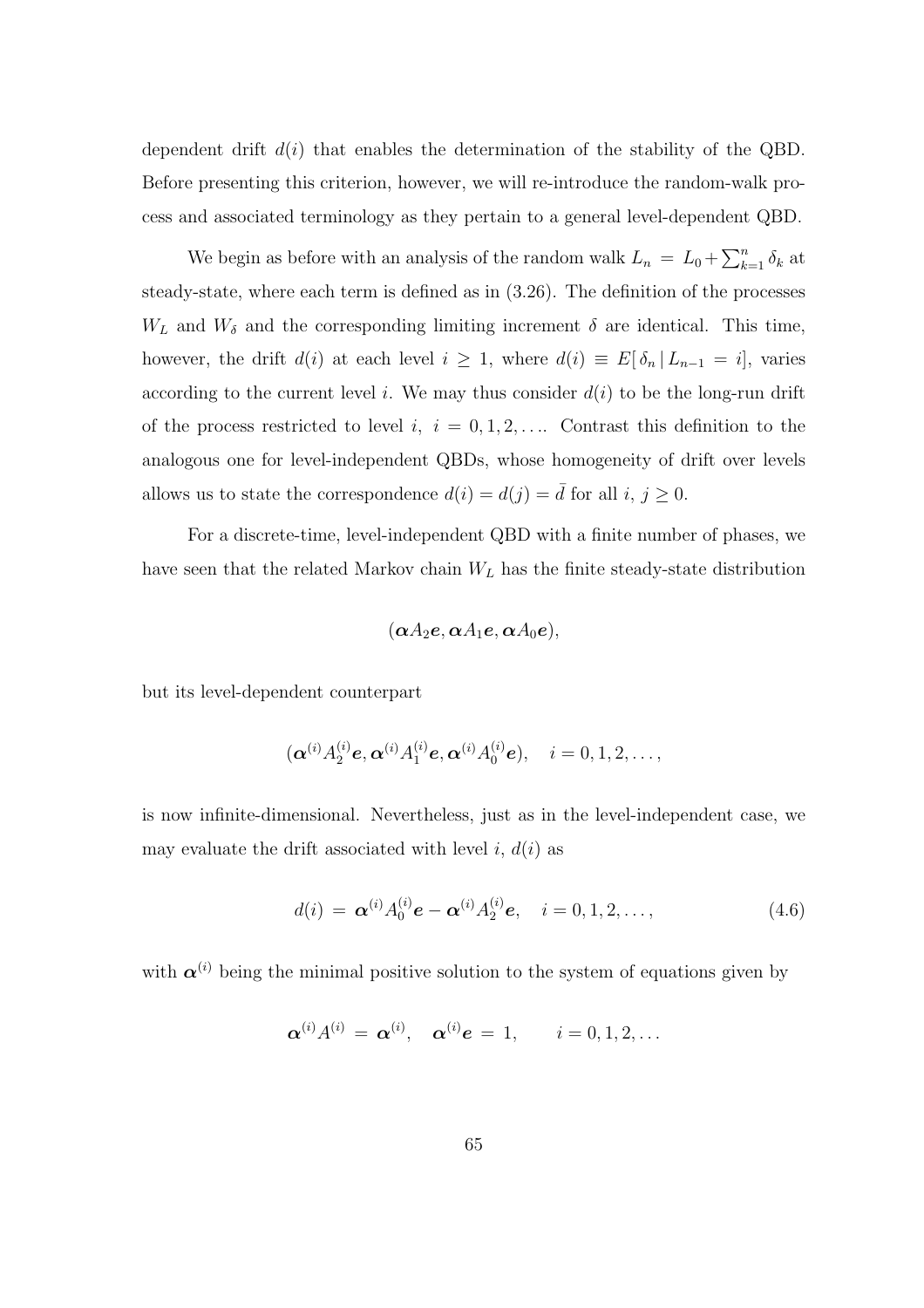and  $A^{(i)} \equiv A_0^{(i)} + A_1^{(i)} + A_2^{(i)}$  $\frac{1}{2}$  is the transition probability matrix of the QBD restricted to level  $i$ . Note that, by virtue of the dependence of the drift upon level index  $i$ , that Theorem 3.9 does not apply to the level-dependent case. Despite this, we may still establish a single condition for ergodicity based upon the convergence of the sequence  ${d(i)}$  as i grows without bound. The sufficiency of this condition is provided by Pakes' Lemma. However, the much more difficult task of demonstrating necessity shall require the use of Theorem 3.7, after which we shall state the corresponding result for continuous-time, level-dependent QBDs.

It is now apparent that we require a suitable embedded Markov chain. By observing that the sequence  $\{(\mathcal{L}_n, S_n) : n \geq 0\}$ , which is embedded at level-jump epochs  $S_n$  such that  $\mathcal{L}_n = X_{S_n}^+$  $S_n^+$ , is a Markov renewal sequence, we show that  $\{\mathcal{L}_n\}$  is a Markov chain.

**Lemma 4.1.** Let  $\{(X_n, Y_n) : n \geq 0\}$  be a discrete-time, level-dependent QBD, and let  $S_n$  denote the time of the nth level jump with  $S_0 = 0$ . Define  $\mathcal{L}_n = X_S^+$  $s_n^+$ , the level of the QBD just after  $S_n$ . Then  $\{\mathcal{L}_n : n \geq 0\}$  is a Markov chain.

*Proof.* We shall first demonstrate that the increments of  $\mathcal{L}$  are PH-distributed (see Section A.2 of the Appendix). From previous discussions, it is clear that the matrix  $A_1^{(i)}$  $1 \choose 1$ ,  $i \geq 0$ , contains the probabilities for transitions within a given level i, while  $A_0^{(i)} + A_2^{(i)}$  $2^{(i)}$  contains those for transitions *out* of level *i* conditioned upon any of the states  $S_{\phi}^{(i)} = \{1, 2, ..., M\}$  in the phase process  $\{\phi_n^{(i)} : n \geq 0\}$  for level *i*. We may thus represent the time the process  $\mathcal L$  spends between transitions as the time until absorption, where the absorbing state shall be denoted by 0 and the conditional probabilities of absorption are given by the vector  $(A_0^{(i)} + A_2^{(i)})$  $2^{(i)}$ )**e**. Thus, the intertransition times are PH-distributed with the representation  $\{\gamma_{\ell}^{(i)}\}$  $\mathcal{A}_{\ell}^{(i)}$ ,  $A_1^{(i)}$ ], where  $\boldsymbol{\gamma}_{\ell}^{(i)}$  $_{\ell}^{\left( \imath\right) }$  is an initial probability vector.

As a consequence of the PH-distributions of increments  $\mathcal{L}_{i+1} - \mathcal{L}_i$  according to parameters that reside only within a particular level  $i$ , the Markov property holds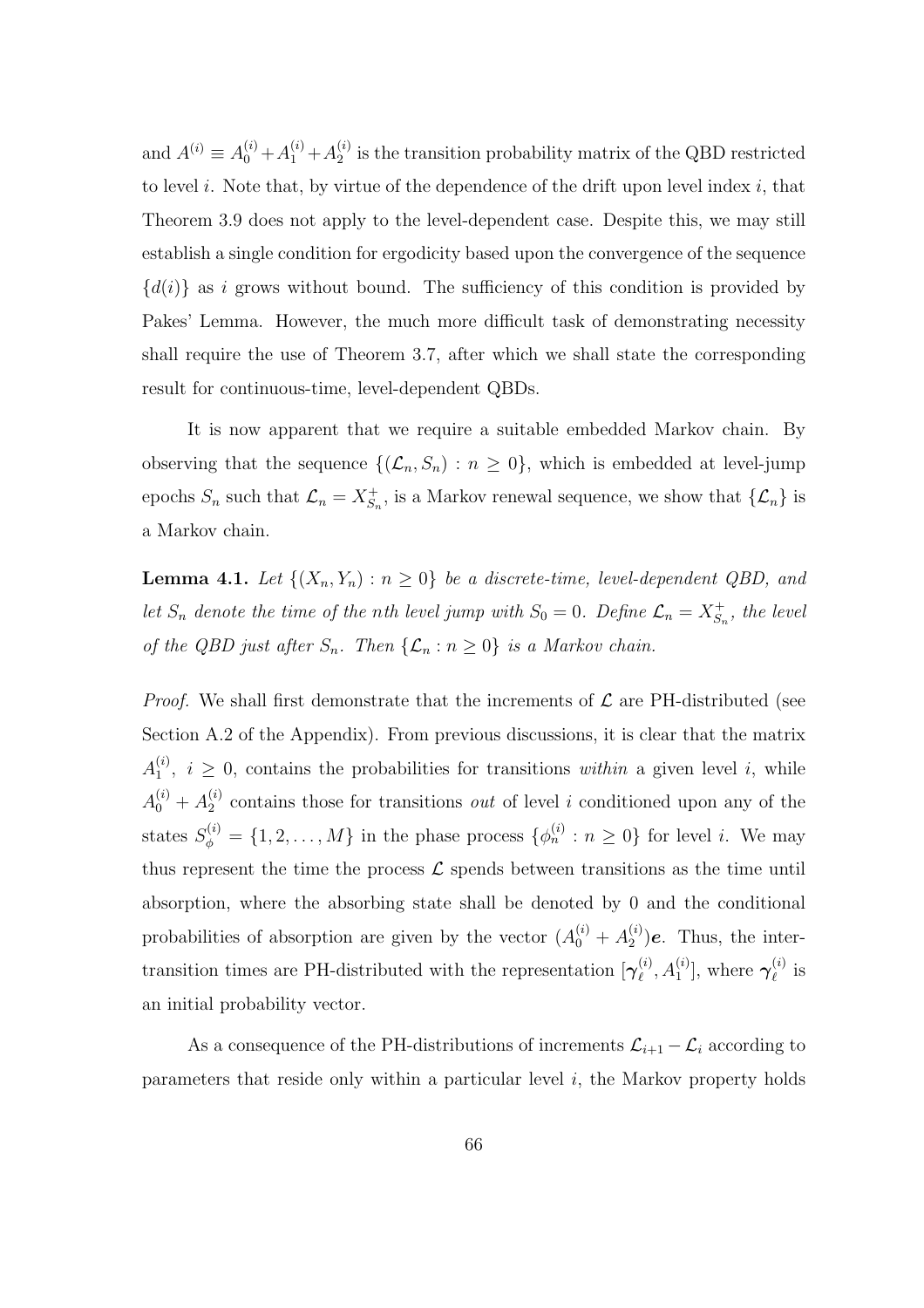over such increments, and thus

$$
\{(\mathcal{L}_n, S_n) : n \ge 0\}
$$

is a Markov renewal sequence. Thus, by Theorem 3.11, we have that  $\{\mathcal{L}_n\}$  is a  $\Box$ Markov chain.

Finally, we define certain quantities that are needed for the proof of our main theorem. The first is simply a restatement of the drift terms  $d(i)$  as ratios, or expressions of traffic intensity; see [83] for a detailed discussion of the traffic intensity  $\rho^{(i)}$ .

$$
\rho^{(i)} = \frac{\alpha^{(i)} A_0^{(i)} e}{\alpha^{(i)} A_2^{(i)} e}, \qquad i = 0, 1, 2, .... \qquad (4.7)
$$

In order to make this expression well-defined, we will exclude the case in which one or more members of the sequence  $\{A_2^{(i)}\}$  has a zero eigenvector. It is easy to see that  $(4.7)$  and the drift at level i are related by the expression

$$
d(i) = (\rho^{(i)} - 1)(\mathbf{\alpha}^{(i)} A_2^{(i)} \mathbf{e}) \qquad i = 0, 1, 2, .... \qquad (4.8)
$$

In order to simplify certain expressions that contain these terms, we define  $\gamma_j^{(i)} =$  $\alpha^{(i)}A_j^{(i)}e$ ,  $i, j = 0, 1, 2$ , which will allow us to then rewrite (4.8) in terms of the traffic intensity  $\rho^{(i)}$  as

$$
d(i) = (\rho^{(i)} - 1)\gamma_2^{(i)}, \qquad i = 0, 1, 2, \dots
$$
\n(4.9)

We may now state and prove the following theorem.

Theorem 4.2. An irreducible, aperiodic, discrete-time, level dependent QBD is ergodic if and only if

$$
\rho \equiv \lim_{i \to \infty} \rho^{(i)} < 1,\tag{4.10}
$$

with  $\rho^{(i)}$  defined as in (4.7).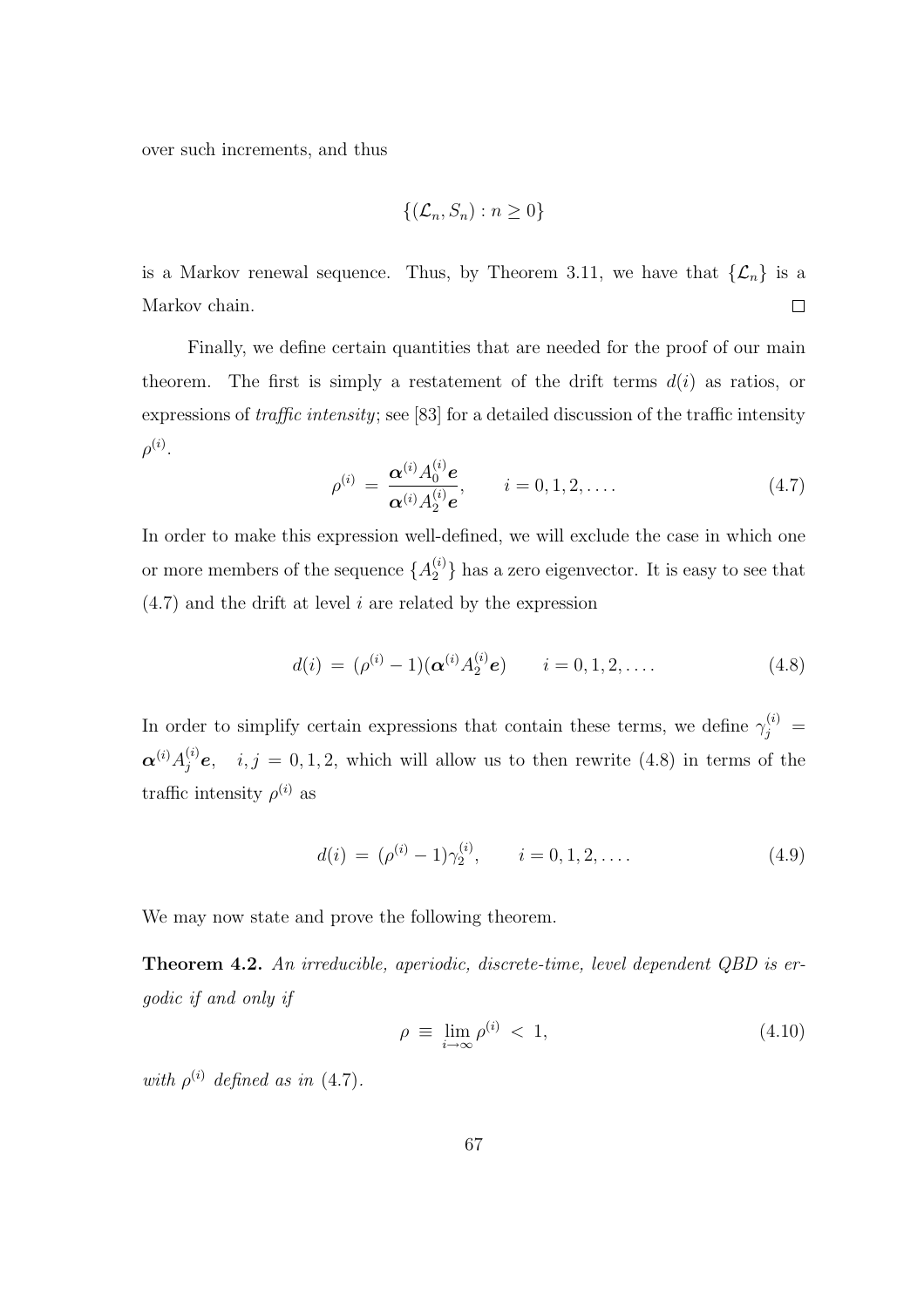*Proof.* We first assume that inequality  $(4.10)$  holds. By  $(4.9)$  we obtain

$$
\limsup_{i \to \infty} d(i) = (\rho - 1) \limsup_{i \to \infty} \gamma_2^{(i)}.
$$
\n(4.11)

Assume that  $\rho < 1$ . Since it is impossible to have an increment (a jump between levels) of magnitude greater than unity in a QBD, the finite-increment stipulation of Pakes' Lemma (c.f. [87] and [61: pp 96–97]) is fulfilled. Next, we observe that since  $\gamma_2^{(i)} > 0$  for all *i*, we likewise obtain that  $\limsup_{i \to \infty} \gamma_2^{(i)} > 0$ . Consequently,

$$
\limsup_{i \to \infty} d(i) = (\rho - 1) \limsup_{i \to \infty} \gamma_2^{(i)} < 0.
$$

With the remaining condition of Pakes' Lemma satisfied, we may conclude that the QBD is positive recurrent if  $\rho < 1$ .

The proof of necessity hinges upon the fulfillment by the QBD of Kaplan's condition (see Section 3.1.3). Let  $z \in [0, 1)$  and define the functions

$$
\psi_i(z) = \left( z^i - \sum_{j \ge 1} p_{ij} z^j \right) / (1 - z), \quad i \ge 0 \tag{4.12}
$$

as in (3.25). It was shown in Section 3.1.3 that the equivalence  $d(i) = \lim_{z\to 1^-} \psi_i(z)$ holds, and thus demonstrates the relationship of the function  $\psi_i(z)$  to the drift condition of the Markov chain. It is also mentioned that the fulfillment of Kaplan's condition implies that the drift quantities  $d(i), i \geq 0$  are bounded below. If, in addition, we have that  $d(i) \geq 0$  for every i past a certain level N, then it becomes clear from this discussion that the Markov chain cannot be ergodic; this is the reasoning behind Theorem 1 of [95], which we shall show holds under the hypothesis of our theorem. In doing so, we thus prove the contrapositive of the statement of necessity, which will complete our proof.

Assume that  $\rho \geq 1$  and that the system is stable; we need to show that the QBD cannot be ergodic. Using the same reasoning as in the proof of sufficiency, we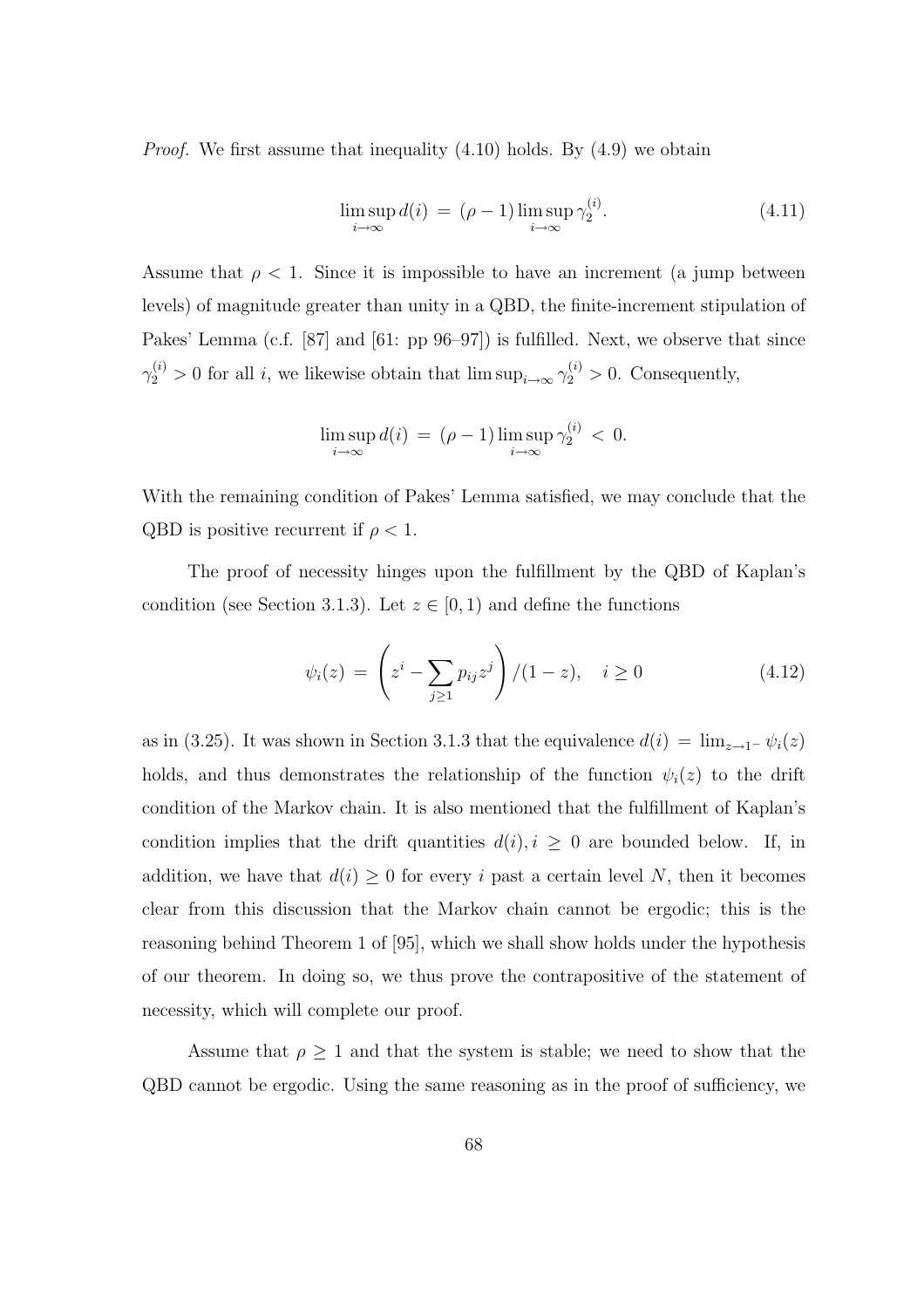assert that  $d(i) < \infty$  for each  $i \geq 0$ . In order to prove that Kaplan's condition holds, we will derive the function

$$
\psi_i(z) = \left(z^i - \sum_{j \ge 1} p_{ij} z^j\right) / (1 - z), \quad i \ge 0, \ z \in [0, 1)
$$

specifically for the Markov chain  $\{(\delta_n, \phi_n) : n \geq 0\}$  consisting of the increments of the random walk  $L_n$  (3.26). Thus,  $\delta_n$  may assume any one of the three values  $\{-1, 0, +1\}$ with the corresponding steady-state probabilities  $[\gamma^{(0)}, \gamma^{(1)}, \gamma^{(2)}, \ldots]$ , where  $\gamma^{(i)} =$  $\gamma_2^{(i)}$  $_2^{(i)},\gamma_1^{(i)}$  $\stackrel{(i)}{1},\gamma_0^{(i)}$  $\binom{10}{0}$ . This results in the following expression:

$$
\psi_i(z) = -\frac{z^{i-1}}{1-z} \left[ \gamma_2^{(i)} + (\gamma_1^{(i)} - 1)z + \gamma_0^{(i)} z^2 \right], \quad i \ge 1.
$$
\n(4.13)

We next investigate the behavior of the sequence of terms  $\{\psi_i(\hat{z}_i): i = 2, 3, \ldots\}$ evaluated at the critical points  $\hat{z}_i$  for which  $\psi_i$  achieves a local minimum over the interval (0, 1). After some tedious algebra, we obtain

$$
\hat{z}_i = \left(1 - \frac{1}{i}\right) \frac{\gamma_2^{(i)}}{\gamma_0^{(i)}} = \left(1 - \frac{1}{i}\right) \frac{1}{\rho^{(i)}},\tag{4.14}
$$

and thus,

$$
\psi_i(\hat{z}_i) = \left(1 - \frac{1}{i}\right)^i \gamma_2^{(i)} \left[1 - \frac{i}{i-1}\right]. \tag{4.15}
$$

Because the probability of downward drift increases with the level, it is seen that  $\{\gamma_2^{(i)}\}\$ is nondecreasing, and thus, so is  $\{\psi_i(\hat{z}_i)\}\$ . Consequently, it may be readily verified that  $\psi_i(\hat{z}_i) \geq 0$  for  $i \geq 2$ . We observe that, for each  $i \geq 2$ ,  $\psi_i(z)$  is nondecreasing in z on the interval  $[\hat{z}_i, 1]$ . This, together with the continuity of  $\psi_i$  over the interval  $[0,1)$  further implies that, for each  $i \geq 2$ ,  $\psi_i(z) \geq 0$  for all  $z \in [\hat{z}_i,1)$ . Finally, we observe that  $\{1/\rho^{(i)}\}$  is a nondecreasing sequence, which is also due to the fact that drift decreases as the level increases due to the geometric rate of decay of the steady-state probabilities in an ergodic Markov chain; thus,  $\{\hat{z}_i\}$  is nondecreasing and approaches  $1/\rho$  as a limit. Thus, we conclude that  $\psi_i(z) \geq 0$  for all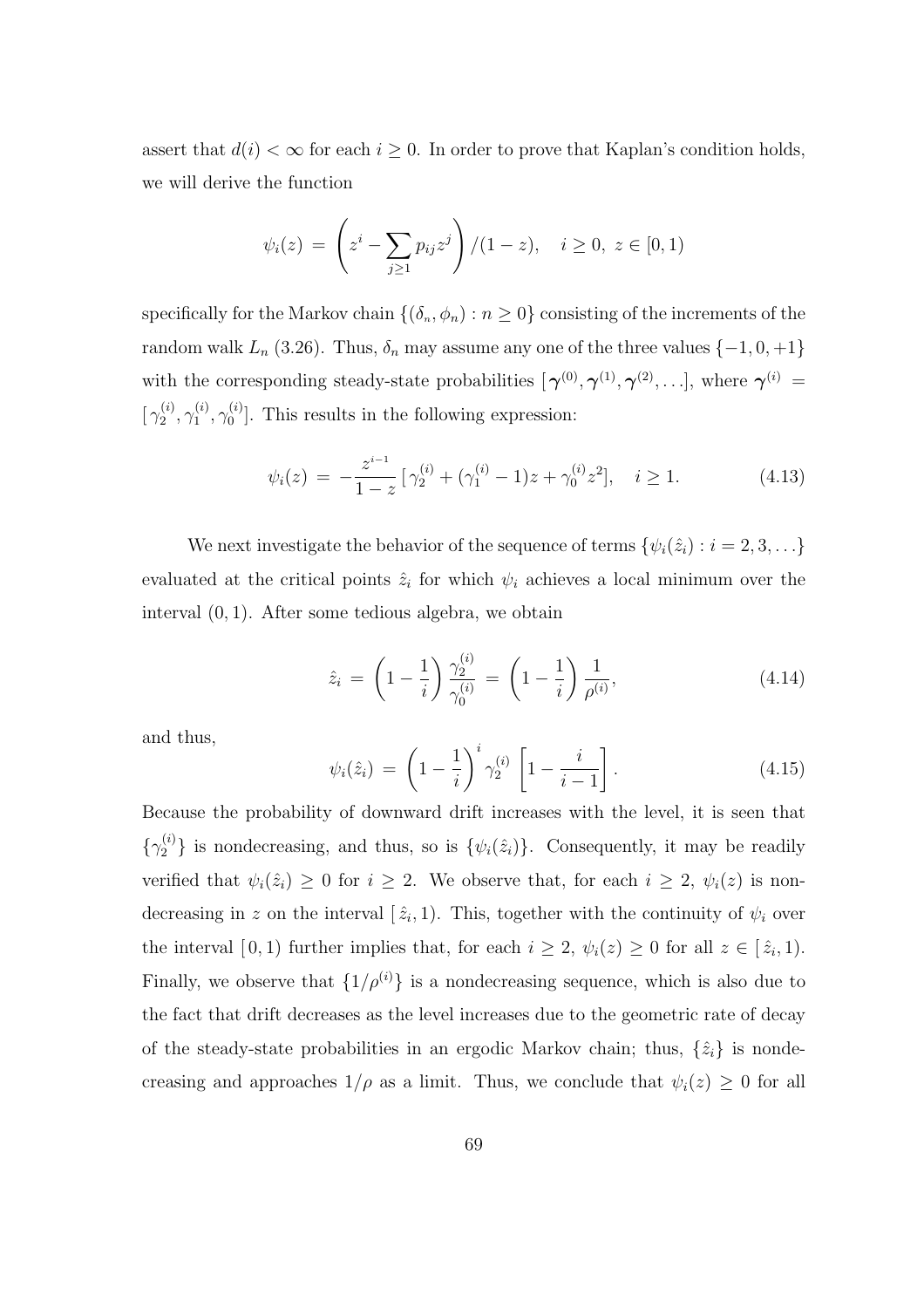$z \in [1/\rho, 1)$  and for each  $i \geq 2$ . Hence, Kaplan's condition is satisfied. To prove the existence of a positive integer N such that  $d(i) \geq 0$  for every  $i \geq N$ , we observe that, for each  $\varepsilon > 0$ , we have  $\Delta \rho = |\rho^{(i)} - \rho| \leq \varepsilon$  whenever  $i \geq N_{\varepsilon}$  for some  $N_{\varepsilon} > 0$ . By our hypothesis,  $\rho > 1$ , so we set  $\varepsilon = \rho - 1$ . Removing the absolute value in  $\Delta \rho$ , we obtain

$$
1 - \rho \le \rho^{(i)} - \rho \le \rho - 1, \quad i \ge N_{\rho - 1}, \tag{4.16}
$$

which shows that  $\rho^{(i)} \geq 1$  for  $i \geq N_{\rho-1}$ . By equation (4.8), we now see that  $d(i) \geq 0$ for  $i \geq N_{\rho-1}$ , and thus, by Theorem 1 of [95], we conclude that the QBD is not positive recurrent, and hence not ergodic. Therefore, it is necessary that  $\rho < 1$  for ergodicity.  $\Box$ 

Although Theorem 4.2 applies to discrete-time systems, it may be easily extended to the continuous-time version using an embedded discrete-time Markov chain. By considering the Markov chain embedded at level jump epochs in our unreliable retrial queueing model, we directly apply Theorem 4.2 to obtain the condition required to ensure stability of the queueing system.

Theorem 4.3. An irreducible, aperiodic, continuous-time, level-dependent QBD is ergodic if and only if

$$
\rho \equiv \lim_{i \to \infty} \rho^{(i)} < 1,\tag{4.17}
$$

with  $\alpha^{(i)}$  defined as the unique positive solution to the system of equations given by

$$
\boldsymbol{\alpha}^{(i)}A^{(i)}\,=\,0,\quad \boldsymbol{\alpha}^{(i)}\boldsymbol{e}\,=\,1,\quad i=0,1,2,\ldots,
$$

where  $A^{(i)} \equiv A_0^{(i)} + A_1^{(i)} + A_2^{(i)}$  and **e** is a column vector containing ones.

Proof. This assertion is a direct consequence of Theorem 4.2 and Theorem 7.2.4 of  $\Box$ [66] (page 158).

Theorem 4.3 gives us the means by which we may characterize the stability for the queueing process  $\{(R(t), Z(t), X(t): t \geq 0)\}.$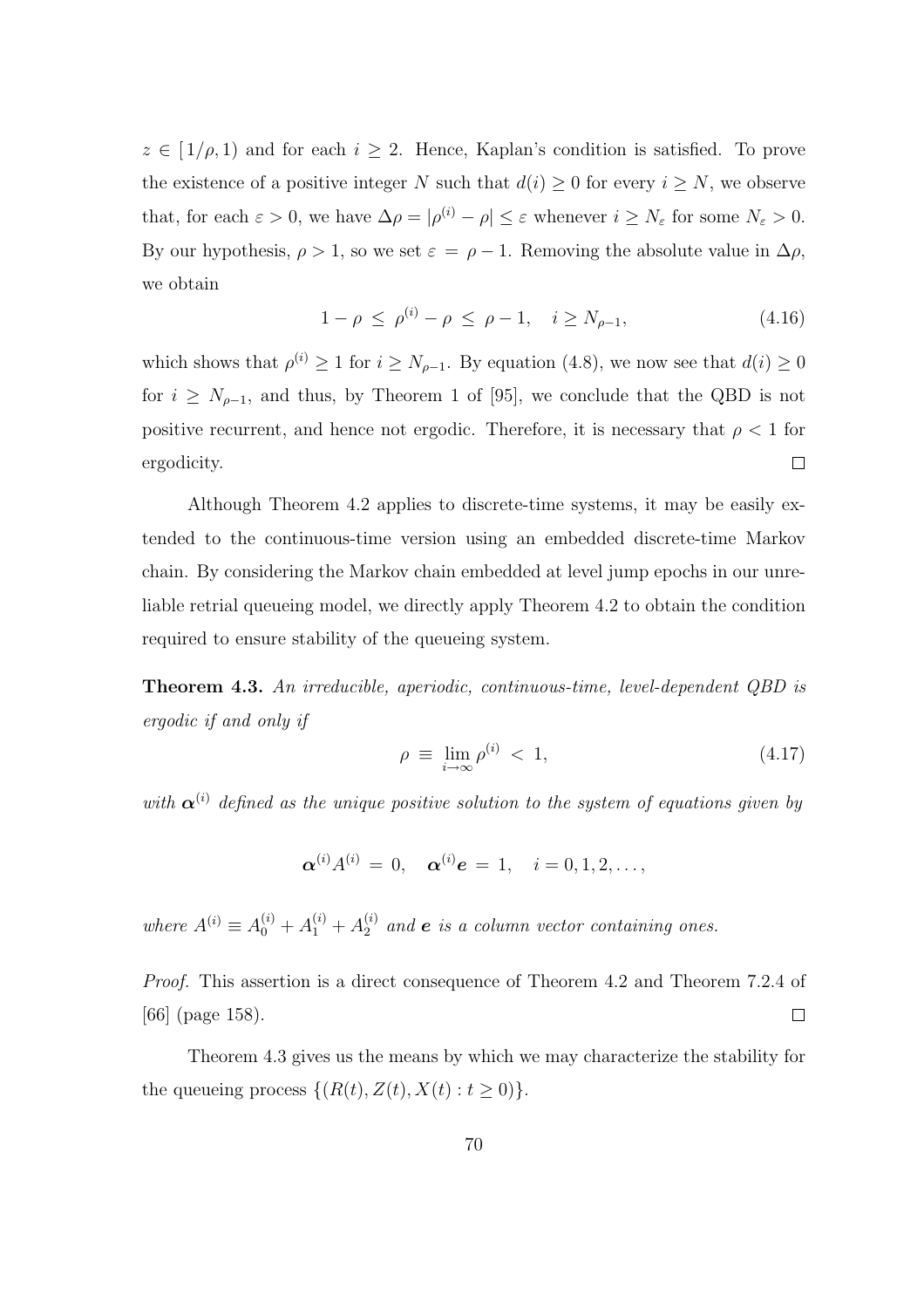**Theorem 4.4.** The QBD with infinitesimal generator matrix  $Q^*$  is positive recurrent if and only if

$$
\rho \equiv \frac{-e'\left[\left(Q-\Delta(\alpha)\right)\Delta(\xi) + \left(Q-\Delta(\alpha+\xi)\right)\Delta(\lambda)\right]D_{\alpha}^{-1}e}{e'\left(Q-\Delta(\alpha)\right)\left(Q-\Delta(\mu+\xi)\right)D_{\alpha}^{-1}e} < 1, \quad (4.18)
$$

where  $D_{\alpha} \equiv Q - \Delta(\alpha + \xi)$  and **e** is a column vector containing ones as entries.

*Proof.* We begin with the derivation of the sequence  $\{\rho^{(i)}: i = 1, 2, ...\}$  for the QBD with infinitesimal generator  $Q^*$ . In order to facilitate the computation of the limit over *i*, we purposely exclude the degenerate situation in which  $\alpha^{(i)} A_2^{(i)} e = 0$ , thus making the sequence  $\{\rho^{(i)}\}\$  well-defined for each i. It is now possible to apply (4.7) to the elements of the QBD defined in (4.2), upon which we obtain

$$
\rho^{(i)} = \frac{-e'\Delta(\lambda)\,\Delta(\boldsymbol{\xi}) + (Q - \Delta(\boldsymbol{\alpha}))(i\Delta(\boldsymbol{\theta}) + \Delta(\lambda))\Delta(\lambda + \boldsymbol{\xi})\,D_{i\boldsymbol{\theta}}^{-1}\,)D_{\alpha}^{-1}\,\boldsymbol{e}}{e'\,i\Delta(\boldsymbol{\theta})\,(Q - \Delta(\boldsymbol{\alpha}))(Q - \Delta(\boldsymbol{\mu} + \boldsymbol{\xi}))\,D_{i\boldsymbol{\theta}}^{-1}\,D_{\alpha}^{-1}\,\boldsymbol{e}},\tag{4.19}
$$

where  $D_{i\theta}^{-1} = (Q - i\Delta(\theta) - \Delta(\lambda + \mu + \xi))$ . Using standard techniques for the determination of limits of rational functions, the limit of (4.19) as  $i \to \infty$  gives us (4.18), as desired. Note that this result implies the existence of the limit for all choice of parameters, excluding those that result in the degenerate case discussed at the beginning of this proof.  $\Box$ 

When there is only a single environment state, our queueing model corresponds to the model of Kulkarni and Choi [62] with exponentially distributed service, interfailure, and repair times. In such case, the expression for  $\rho$  in (4.18) reduces to Equation  $(2.4)$  of  $[62]$ .

### 4.3 Performance Measures

Approximate performance measures for the queueing system  $\{(R(t), Z(t), X(t))\}$ :  $t \geq 0$  in steady-state may be obtained with numerical results for the steady-state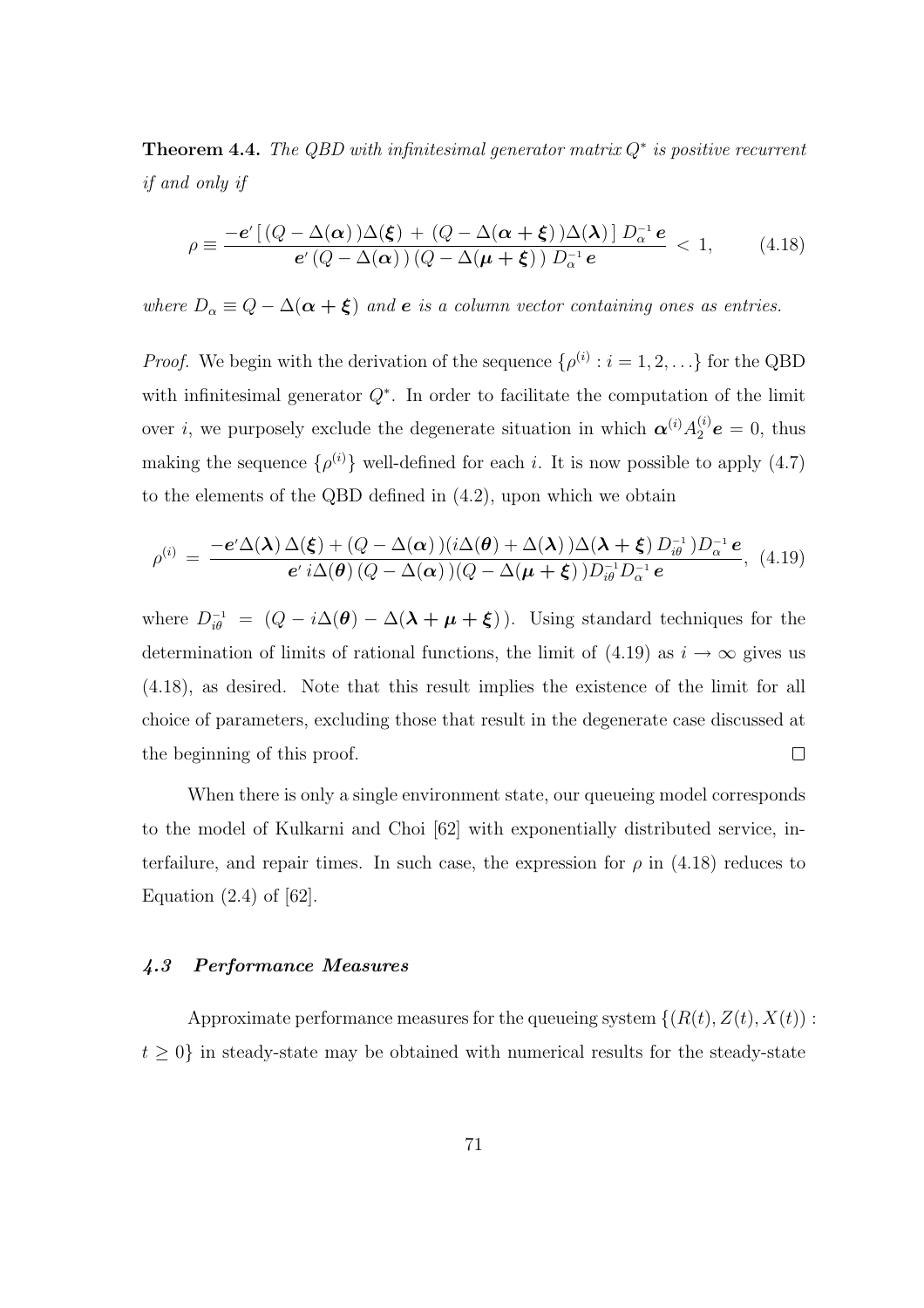distribution, which is given by the vector  $\boldsymbol{\pi} = [\pi(i, j, k)]$ , where

$$
\pi(i, j, k) = \lim_{t \to \infty} P\{R(t) = i, Z(t) = j, X(t) = k\}, \quad (i, j, k) \in S.
$$

We begin with a discussion of the expected size of the retrial orbit  $R$  in steady-state, which is given by

$$
E[R] = \sum_{i=1}^{\infty} i(\pi_i e). \tag{4.20}
$$

Since the steady-state probabilities correspond to each state of the trivariate representation of the queueing process, we must aggregate these probabilities in such a way as to obtain the probability of being in orbit; in other words, for the sequence  $\{p_i : i \geq 0\}$  of steady-state probabilities of the orbit size i, we obtain  $p_i = \pi_i e$ .

Many other performance measures may be obtained in much the same way as was done for the expected size of the orbit. For instance, let us consider the limiting proportion of time that the system is under repair. For each orbit size  $i$ , we must find all possible phases for which  $X = 0$ ; in this case, the long-run proportion of time that the system is down is given by

$$
P_0 \equiv P(\text{System is Down}) = \sum_{i=0}^{\infty} \sum_{j=1}^{m} \pi(i, j, 0). \tag{4.21}
$$

We may therefore conclude that the proportion of time the server spends in state  $k, k = 0, 1, 2$ , is given by

$$
P_k = \sum_{i=0}^{\infty} \sum_{j=1}^{m} \pi(i, j, k), \qquad k = 0, 1, 2.
$$
 (4.22)

The expected number in system  $E[L]$  and system sojourn time  $E[W]$  follow directly from the orbit-size probabilities and according to the following logic. We base our approach to the computation of  $E[L]$  upon the observation that the system size always equals the orbit size whenever the system is down or the server is idle.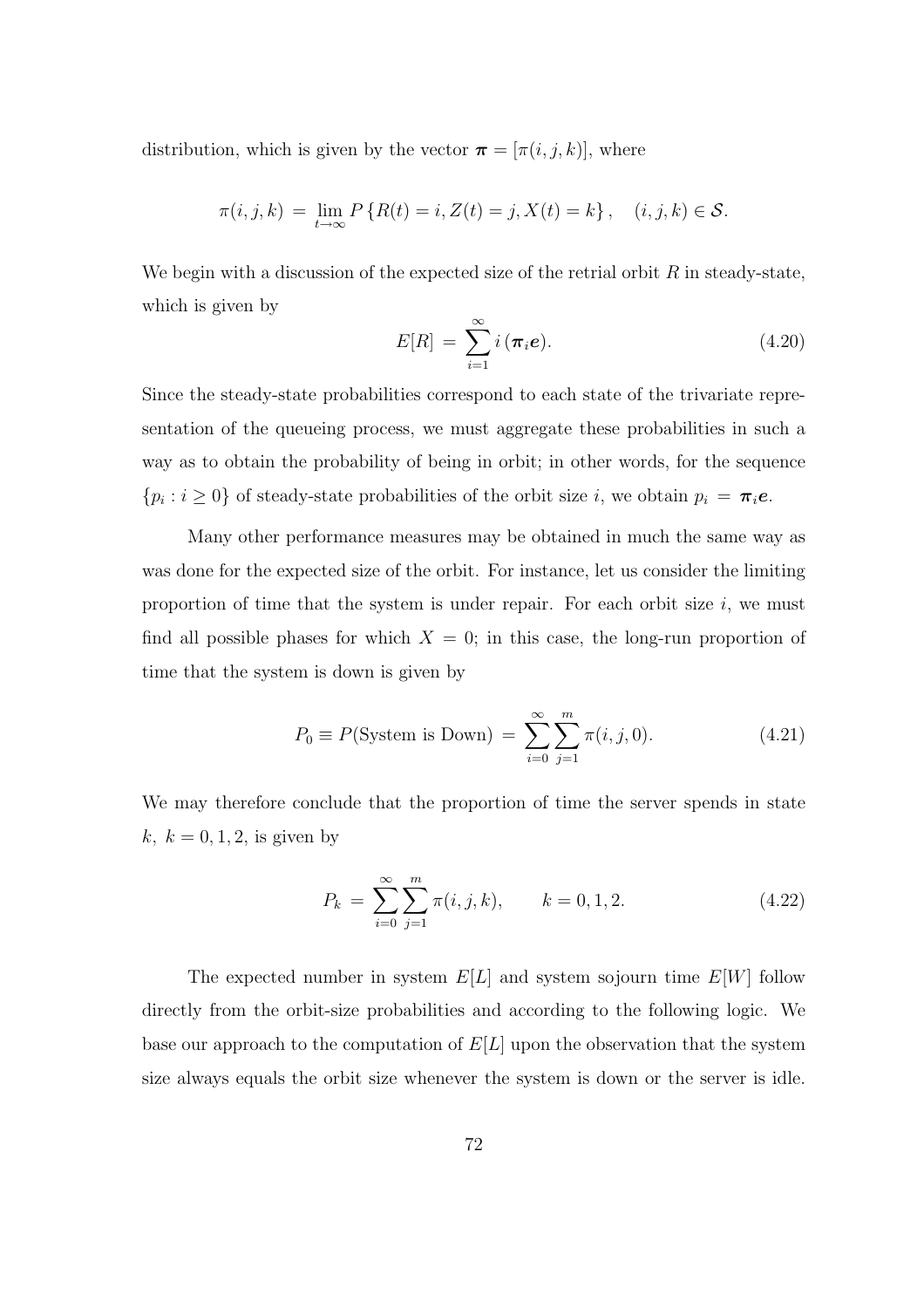When the server is busy, one is added to the expected number  $E[R]$  in orbit. Thus, we have

$$
E[L] = E[R](P_0 + P_1) + (E[R] + 1)P_2
$$
  
= 
$$
E[R] + P_2.
$$

We next turn our attention to the computation of  $E[W]$ . For work-conserving systems, the typical approach is to employ Little's Law, which relates  $E[L]$  to  $E[W]$ . It is given by the well-known formula

$$
E[L] = \bar{\lambda}E[W], \quad E[R] = \bar{\lambda}E[W_R],
$$

where  $\bar{\lambda}$  is the *average* rate of arrivals to the system in steady state. Given the equilibrium probability vector  $p = [p_j : j = 1, ..., m]$  of the random environment, we obtain the average arrival rate  $\bar{\lambda} = p\lambda' e$ , and then solve for  $E[W]$ :

$$
E[W] = E[L]/\bar{\lambda}, \qquad E[W_R] = E[R]/\bar{\lambda}.
$$
 (4.23)

#### 4.4 Useful Algorithms

As a result of the recursive elements of many of its defining analytical results, QBD methods do not readily admit closed-form solutions for the steady-state distribution. There do exist certain classes of level-independent QBD processes for which an explicit rate matrix R may be derived; for this, we refer the reader to [108]. Nevertheless, the model that we study in this chapter is not amenable to the methods described in [108], and so we must resort to algorithmic techniques for the computation of an approximate stationary distribution. In this section, we shall review the algorithms of Bright and Taylor [25] and discuss their implementation. In the section that follows, we shall compute some important measures of interest using the approximated steady-state distribution.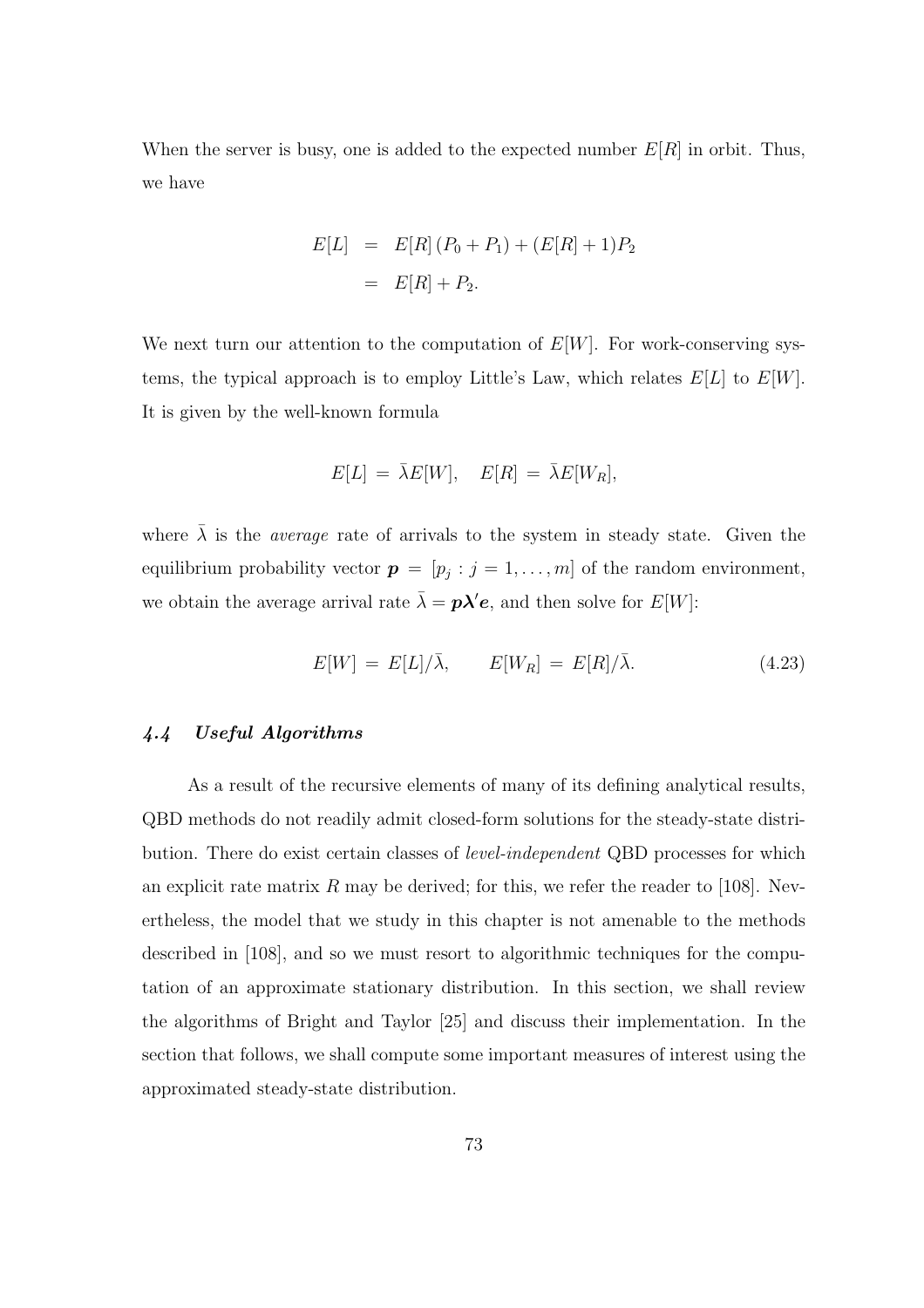In discussing the algorithms of this section, we shall refer to the continuoustime level-dependent QBD (LDQBD) as the bivariate process  $\{(X(t), Y(t)) : t \geq 0\}.$ Nevertheless, it should be clear to the reader that we may substitute for this a multilayered (i.e. *n*-variate for  $n \geq 3$ ) LDQBD process if so desired. It should also be mentioned that the more general case of the LDQBD, in which the number of phases  $M_i$  corresponding to level i for  $i = 0, 1, 2, \ldots$  may vary, is assumed in [25]. We will state Theorem 4.2 with this assumption intact. However, we will henceforth assume that  $M = M_i = M_j < \infty$  for every  $i, j \in \mathbb{Z}^+$ ; in other words, the QBD will be homogeneous in the number of phases at each level.

It has already been mentioned that the existence of a limiting distribution hinges upon the behavior of the QBD at level 0. It is therefore fortunate that the process restricted to level 0 of a continuous-time QBD is itself a CTMC that possesses a time-to-absorbtion (transition to the next level) that is PH-distributed with representation  $(\boldsymbol{\alpha}^{(0)}, Q^{(0)})$ , where we define  $Q^{(0)} \equiv A_1^{(0)} + A_0^{(0)} G^{(1)}$ , and  $\boldsymbol{\alpha}^{(0)}$  is the positive vector solution to the system

$$
\boldsymbol{\alpha}^{(0)}Q^{(0)}\,=\,0,\qquad \sum_{j=0}^M\alpha_j^{(0)}\,=\,1.
$$

As always, we assume that there are  $M < \infty$  states (phases) in level 0 and, furthermore, it is clear that  $Q^{(0)}$  is the infinitesimal generator of the restricted process.

The statement of Theorem 3.4 asserts the necessary and sufficient conditions for the ergodicity of a level-dependent QBD process. However, setting these criteria to the task of obtaining a numerical steady-state distribution entails the solution of a system of linear equations for each level i, which in turn would require explicitlydefined  $G^{(i)}$  matrices. Since QBDs that possess such explicitly-defined G matrices are few and far between, this would, at best, be deemed an untenable approach. Nevertheless, as in [25], Theorem 3.4 may serve as the basis for efficient algorithms dedicated to obtaining the steady-state distributions of level-dependent QBDs.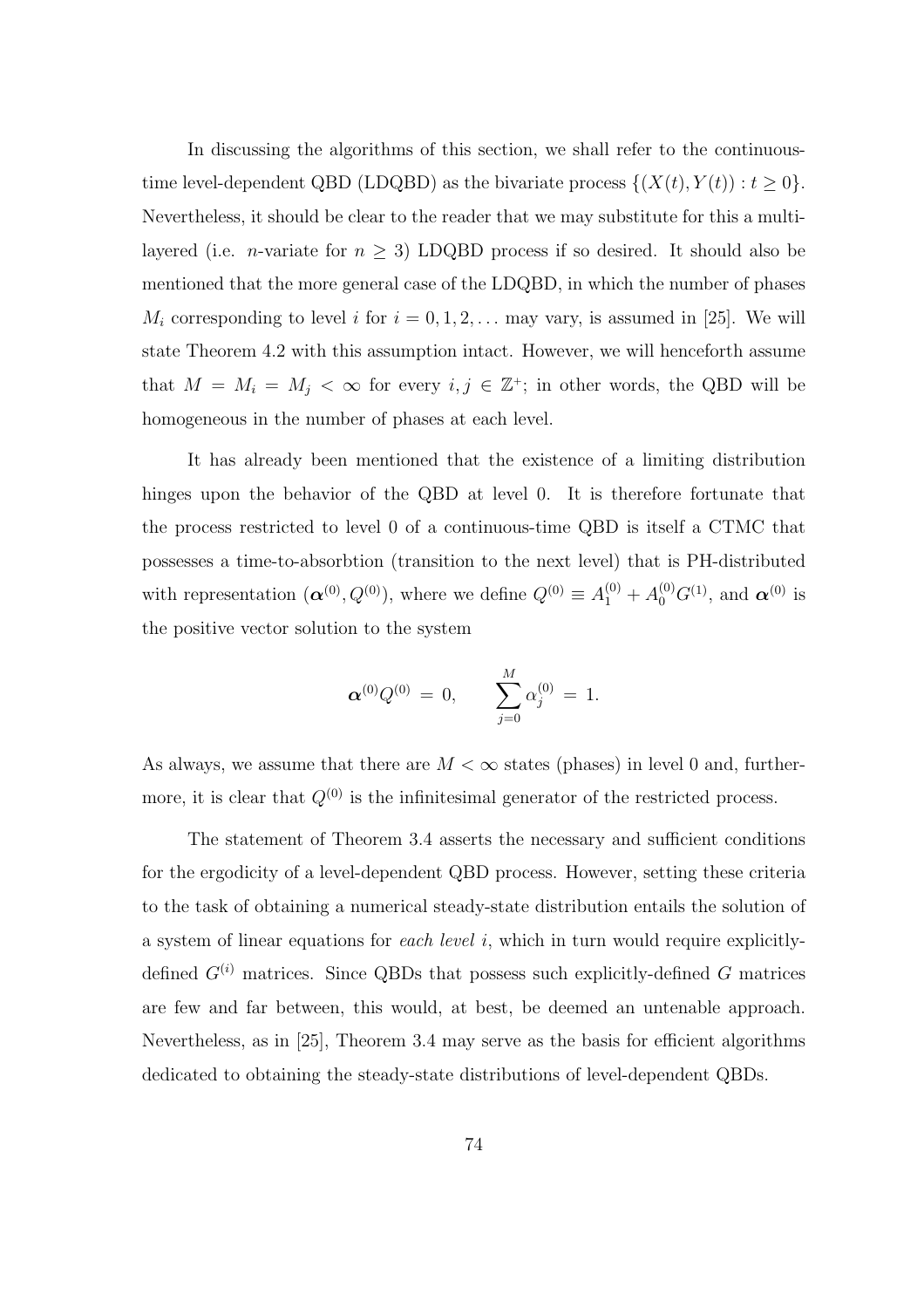The conditions for the existence of a stationary distribution of a continuoustime level-dependent QBD, which is that the vector of stationary probabilities  $\pi$  be the unique solution to the system of equations given by (3.17) and (3.18), clearly shows that the rate matrix  $R^{(i)}$ ,  $i = 0, 1, 2, \ldots$ , is key to its determination. The algorithms developed by Bright and Taylor [25] are well-suited to the purpose of computing  $\pi$  using standard mathematical computing environments such as MATLAB<sup>®</sup>, as we have done for the unreliable retrial queue in a random environment. The fundamental idea behind this computational procedure is based upon the following result, which is given as Lemma 1 in [25]:

**Lemma 4.2.** *(Bright and Taylor) If the level-dependent QBD given by*  $\{(X(t), Y(t))$ :  $t \geq 0$ } with state space  $\{(i, j) : i \geq 0, 1 \leq j \leq M_j\}$  is positive recurrent, then the sequence  $\{R_i : i = 0, 1, 2, \ldots\}$  is given by

$$
R_i = \sum_{k=0}^{\infty} U_i^k \prod_{r=0}^{k-1} D_{i+2^{r-k}}^{r-1-k}, \quad i \ge 0,
$$
\n(4.24)

where  $U_i^r$  and  $D_i^r$  are  $M_{i-1} \times M_{i-1+2^r}$  and  $M_{i-1} \times M_{i-1-2^r}$  matrices respectively and are given by the recursive expressions

$$
U_i^0 = A_0^{(i)}(-A_1^{(i+1)})^{-1} \quad \text{for } k \ge 1,
$$
\n(4.25)

$$
D_i^0 = A_2^{(i)}(-A_1^{(i-1)})^{-1} \quad \text{for } k \ge 1,
$$
\n(4.26)

$$
U_i^{r+1} = U_i^r U_{i+2r}^r [I - U_{i+2r+1}^r D_{i+3\cdot 2r}^r - D_{i+2r+1}^r U_{i+2r}^r]^{-1}, \tag{4.27}
$$

$$
D_i^{r+1} = D_i^r D_{i-2^r}^r [I - U_{i-2^{r+1}}^r D_{i-2^r}^r - D_{i-2^{r+1}}^r U_{i-3\cdot 2^r}^r]^{-1}.
$$
 (4.28)

Lemma 4.2 is the focal point of a series of four algorithms whose overall objective is to compute an approximate steady-state distribution. One may, of course, repeatedly apply Lemma 4.2 to find each rate matrix, but this is not necessary due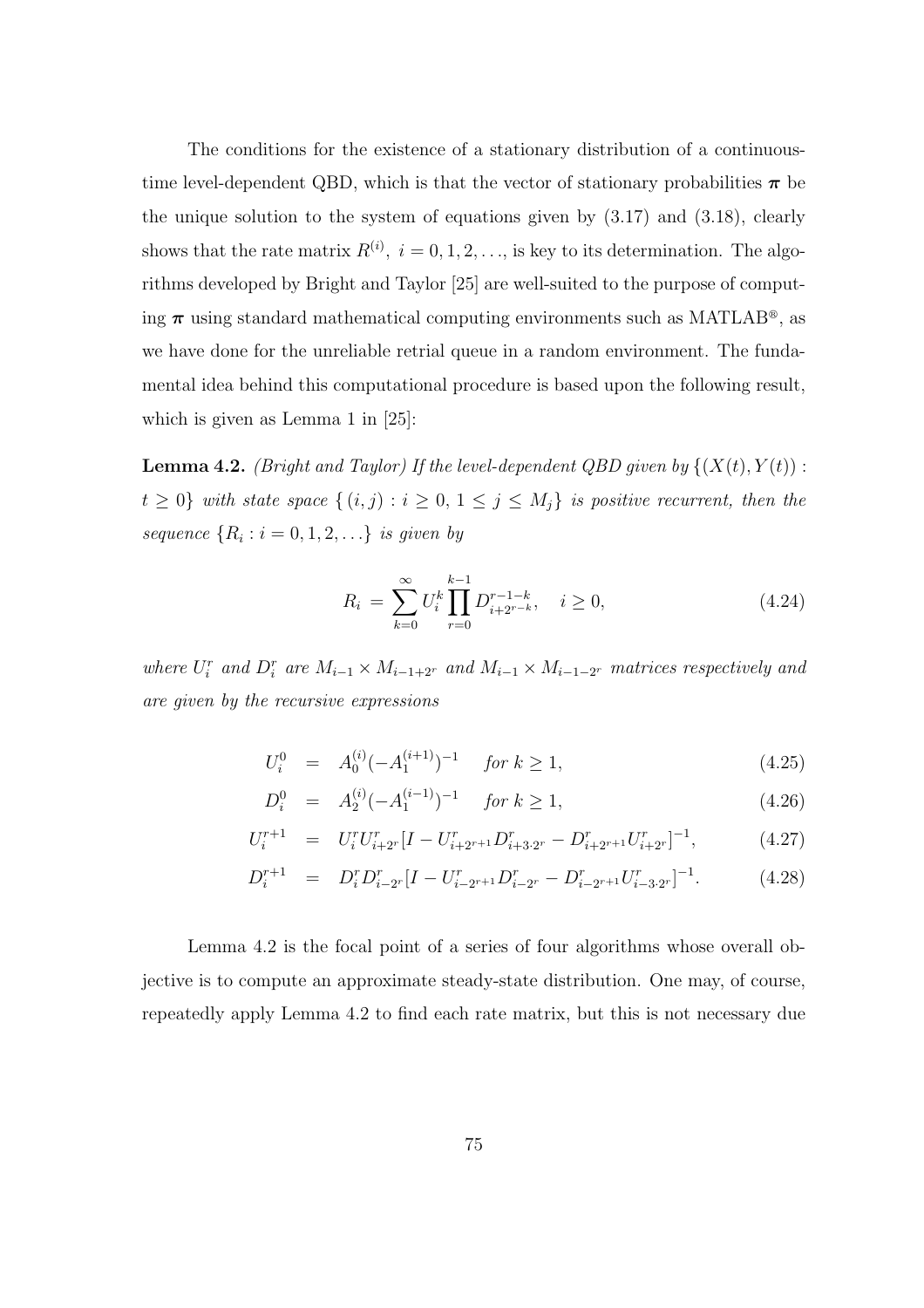to the following relationship:

$$
A_0^{(i)} + R_i A_1^{(i+1)} + R_i [R_{i+1} A_2^{(i+2)}] = 0, \quad i \ge 0,
$$
\n(4.29)

which allows  $R_i$  to be defined recursively as

$$
R_i = A_0^{(i)}[-A_1^{(i+1)} - R_{i+1}A_2^{(i+2)}]^{-1}.
$$
\n(4.30)

Thus, it is more efficient to obtain an approximation for  $R_{K-1}$  for some threshold level K and then work backwards using equation  $(4.30)$  to obtain all of the remaining rate matrices. Then, after solving the system in Theorem 3.1 to determine  $\pi_0(K)$ , the remaining vectors  $\pi_i(K)$ ,  $i > 0$  may be obtained through successive applications of equation  $(3.5)$  while normalizing the set of probabilities with each iteration i. This notion provides the basis for Algorithm 1 in Figure 4.3, which is due to Bright and Taylor [25]. This defines the overall algorithm that defines our method of approaching the computation of the approximate steady-state probabilities. Several of the key steps of this algorithm are addressed in further detail as sub-algorithms, each of which likewise appeared in the article by Bright and Taylor [25].

Step (2) of Algorithm 1 is rather involved, as it requires an iterative application of Lemma 4.2. The purpose of the algorithm is to obtain an approximation for  $R_{K-1}$ based upon some predefined tolerance level  $\epsilon > 0$  that dictates the number of terms of the sequence  $\{R_{K-1}(N): N\geq 1\}$  defined by

$$
R_i(N) \equiv \sum_{k=0}^{N} U_i^k \prod_{r=0}^{k-1} D_{i+2^{r-k}}^{r-1-k}, \quad i, N \ge 0
$$
\n(4.31)

that we must obtain for a given threshold  $K > 0$ . In other words,  $R_i(N)$  is the  $N+1$ th partial sum of (4.24). We thus iterate through successive values of  $R_{K-1}(N)$ ,  $N \geq$ 1 until

$$
|R_{K-1}(N) - R_{K-1}(N-1)|_{\infty} < \epsilon,\tag{4.32}
$$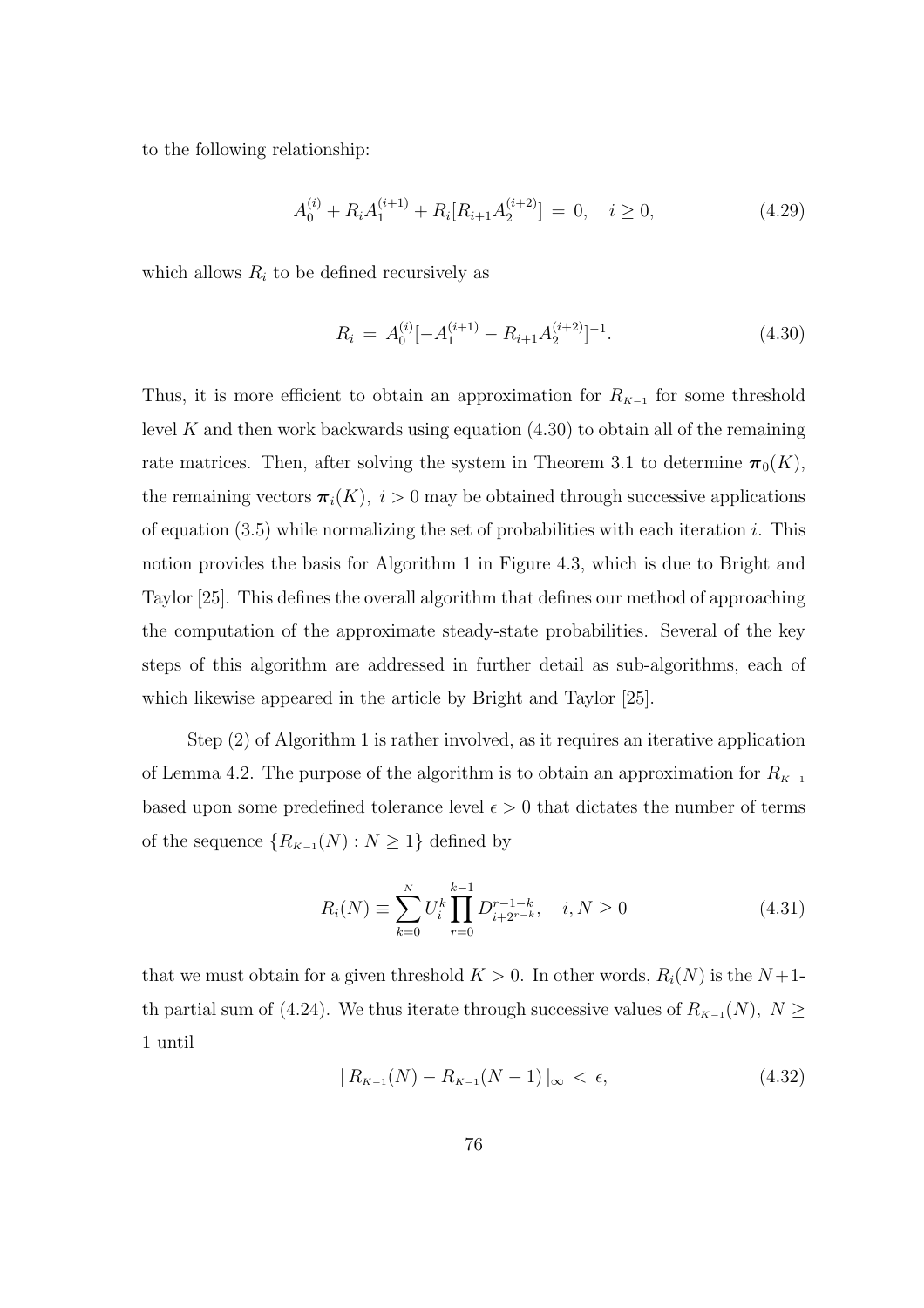Algorithm 1 (Bright and Taylor [25]):

1. Determine threshold level K. 2. Obtain  $R_{K-1}$  using Algorithm 2. 3. Obtain the remaining  $R_i$ ,  $0 \le i \le K - 2$  using (4.29). 4. Solve the following for  $\pi_0(K)$ :  $\pi_0(K) (A_1^{(0)} + R_0 A_2^{(1)}$  $\pi_0(K)e = 1.$ 5. for  $i = 1 : K$ Compute  $\pi_i(K) = \pi_{i-1}(K)R_{i-1}.$ Normalize  $\{\boldsymbol{\pi}_k(K): k=0,1,\ldots,K\}$  so that  $\sum_{k=0}^K \boldsymbol{\pi}_k = 1$ .

# Figure 4.3 Top-level algorithm for computing the steady-state distribution  $\{\pi_i(K): 0 \le i \le K - 1\}.$

where  $|A|_{\infty} = \max_{i,j} (A_{ij}), A \in \mathbb{R}^{m \times n}$  is the  $L^{\infty}$  norm. This results in Algorithm 2, which is depicted in Figure 4.4. Since Algorithm 2 involves the computation of the  $U_i^k$  and  $D_{i+2^{k+1}}^k$  matrices, which are requisite for obtaining the N-th partial sum  $R_{K-1}(N)$ , we must define yet another subprocedure, namely Algorithm 3, in order to wholly specify the procedure given in Algorithm 2. We shall discuss the elaboration of this next task in the paragraph that follows.

For convenience, we now define the  $UD$ -pair  $UD(N, i)$  as the ordered pair  $(U_i^k, D_{i+2^{k+1}}^k)$  whose constituent matrices appear in Step (2) of Algorithm 2. Based on the recursive definitions of these matrices in  $(4.25)-(4.28)$ , it might seem that an algorithm to compute the  $UD$ -pair need only consist of their repeated evaluation, and, as such, is straightforward in execution. However, implementing these recursive relations directly will most likely result in the repeated computation of the same UD-pairs, which is clearly undesirable. The algorithm obtains and stores only those pairs  $UD(\eta, \iota)$  that are necessary to complete the recursion up to  $UD(N, i), N \geq$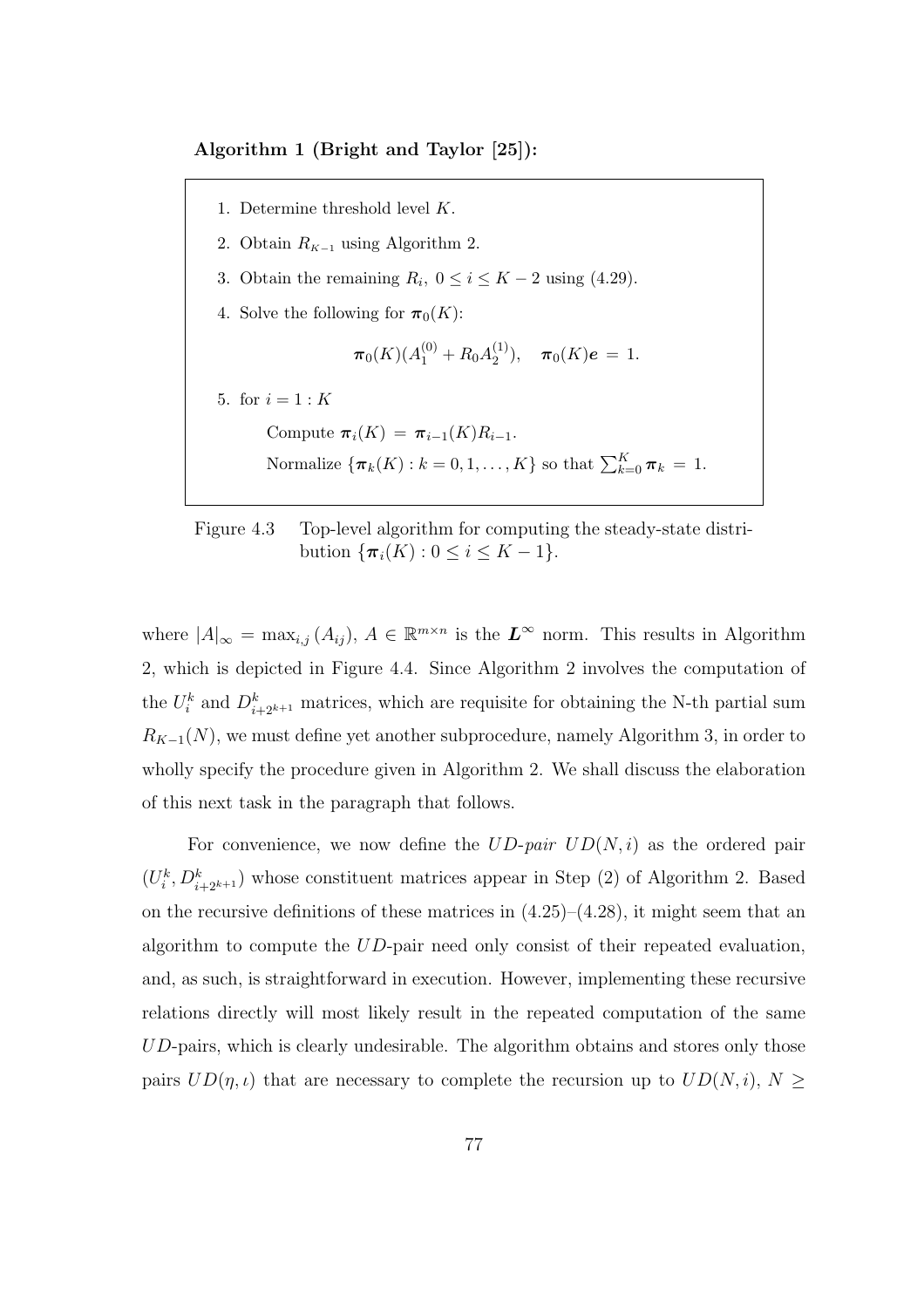#### Algorithm 2 (Bright and Taylor [25]):

1. Initialize the following variables: Set  $N = 0$ . Set  $U = U_i^0$ ,  $D = D_{i+2}^0$ . Steps 1 and 2 of Algorithm 3. Set  $\Pi = I$  (Identity matrix). Set  $R_i(0) = U$ . 2. Increment  $N: N = N + 1$ . 3. Make the following assignments:  $\Pi = D \cdot \Pi$ .  $U = U_i^N$ ,  $D = D_{i+2^{N+1}}^N$  Obtained from Algorithm 3  $R_i(N) = R_i(N-1) + U \cdot \Pi$ . 4. If  $|R_i(N) - R_i(N-1)| \ge \epsilon$ , then go back to step (2). 5. Set  $R = R_i(N)$ .

Figure 4.4 Procedure to compute the rate matrix  $R_{K-1}$  in step (2) of Algorithm 1.

0. Fortunately, the relationships among  $UD$ -pairs are regular, and thus may be represented pictorially as in [25: Fig 2]. The algorithm itself appears as Figure 4.5.

Finally, and perhaps most critically, is the question of how to choose the maximum level  $K$  so as to ensure the validity of the approximate steady-state probability vector  $\pi(K)$ . The obvious criterion would be to set K large enough so that the sum of all steady-state probabilities is close to 1. Putting this idea into practice, however, is difficult if one desires an a priori answer – which is essential if one wishes to avoid the brute-force alternative of running the algorithm until the desired accuracy is achieved. What further makes this idea so unattractive is the explosion of the number of  $UD$ -pairs – and hence matrix inverses – that one needs to compute as the values of K increase. This situation is readily apparent if one observes the rapid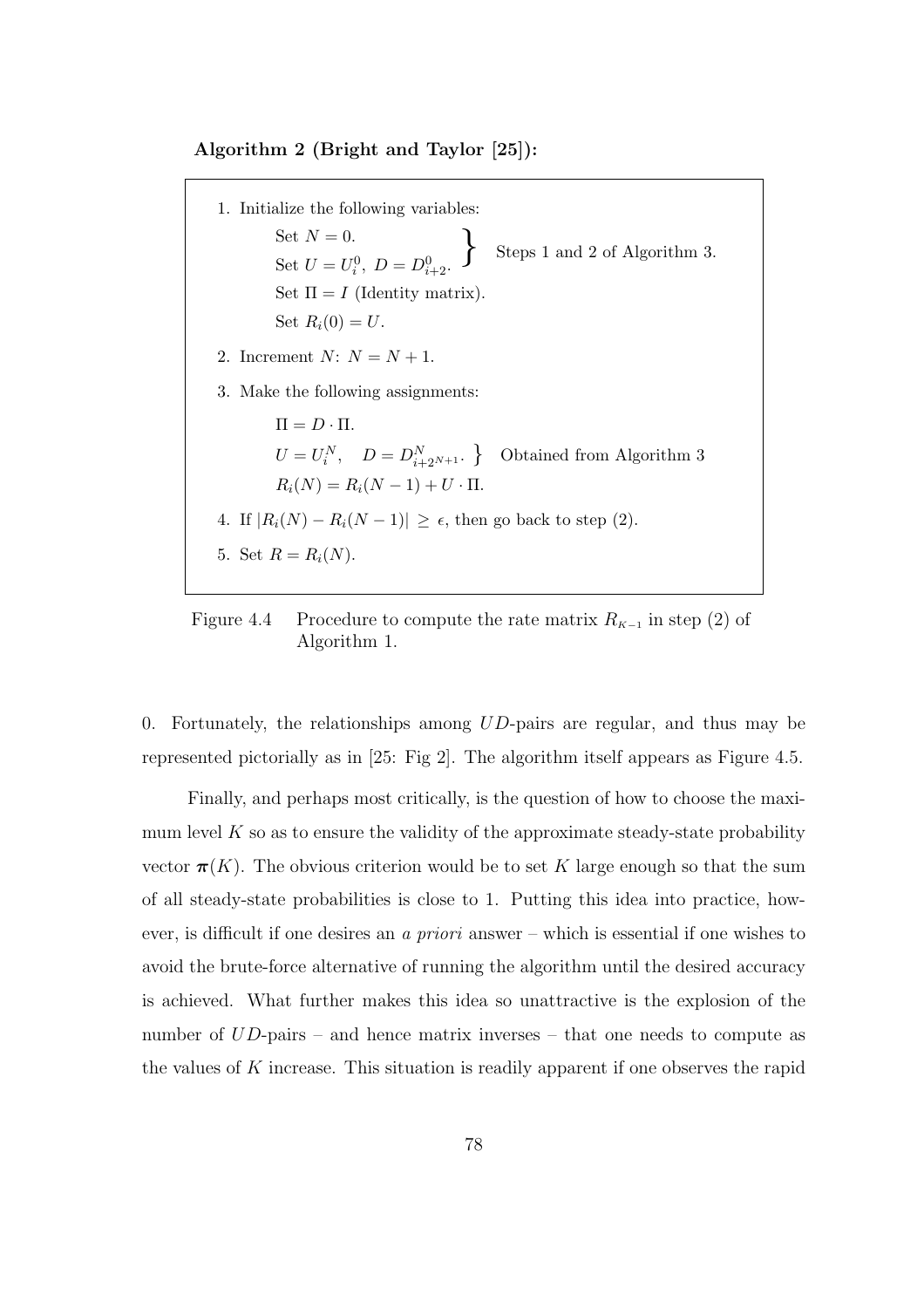Algorithm 3 (Bright and Taylor [25]):

1. if  $N = 0$  then compute  $UD(0, i)$  and store. 2. for  $m = 0$  to N for  $n = K + (2^{N-n+1} - 1)2^i$ to  $K + (2^{N-n+1} - 1)2^{i+1}$  step  $2^n$ Evaluate  $UD(m, n)$  and store. 3. Increment:  $N = N + 1$ . 4. Using all UD-pairs stored thus far, compute  $UD(N, i)$  and store it as well. 5. Remove all stored  $UD$ -pairs except  $UD(n, i + (2^{N-m}-1)2^{j+1}), j =$  $0, 1, \ldots, N$ . 6. Return to Step 2 if Algorithm 2 has not yet terminated.

Figure 4.5 Procedure to compute  $UD(N, i)$  for the Algorithm 2 (c.f. Fig. 4.4).

growth of the number of UD-pairs contained within the outer trapezoidal region of the graph in [25: Fig 2]. In order to counter this difficulty, a heuristic of sorts is presented in the form of Algorithm 4 in [25]. Simply put, it is a reformulation of Algorithm 1 with the option to increase the value of K until  $\pi_k e < \epsilon$ , for some arbitrarily chosen  $\epsilon > 0$ . The algorithm is given in Figure 4.6.

As noted in [25], it is theoretically possible to have a level-dependent QBD whose  $A_k^{(i)}$  matrices are not parametrically defined (that is, explicitly dependent upon level  $i \geq 0$  and a finite number of parameters). In this case, the application of the algorithms discussed in this section requires the input of a large number of unrelated  $A_k^{(i)}$  matrices into the computer in order to reach the required tolerance for the smallest steady-state probability. Even if this were done, however, the unpredictability of the QBD generator blocks for a nonparametric QBD would make this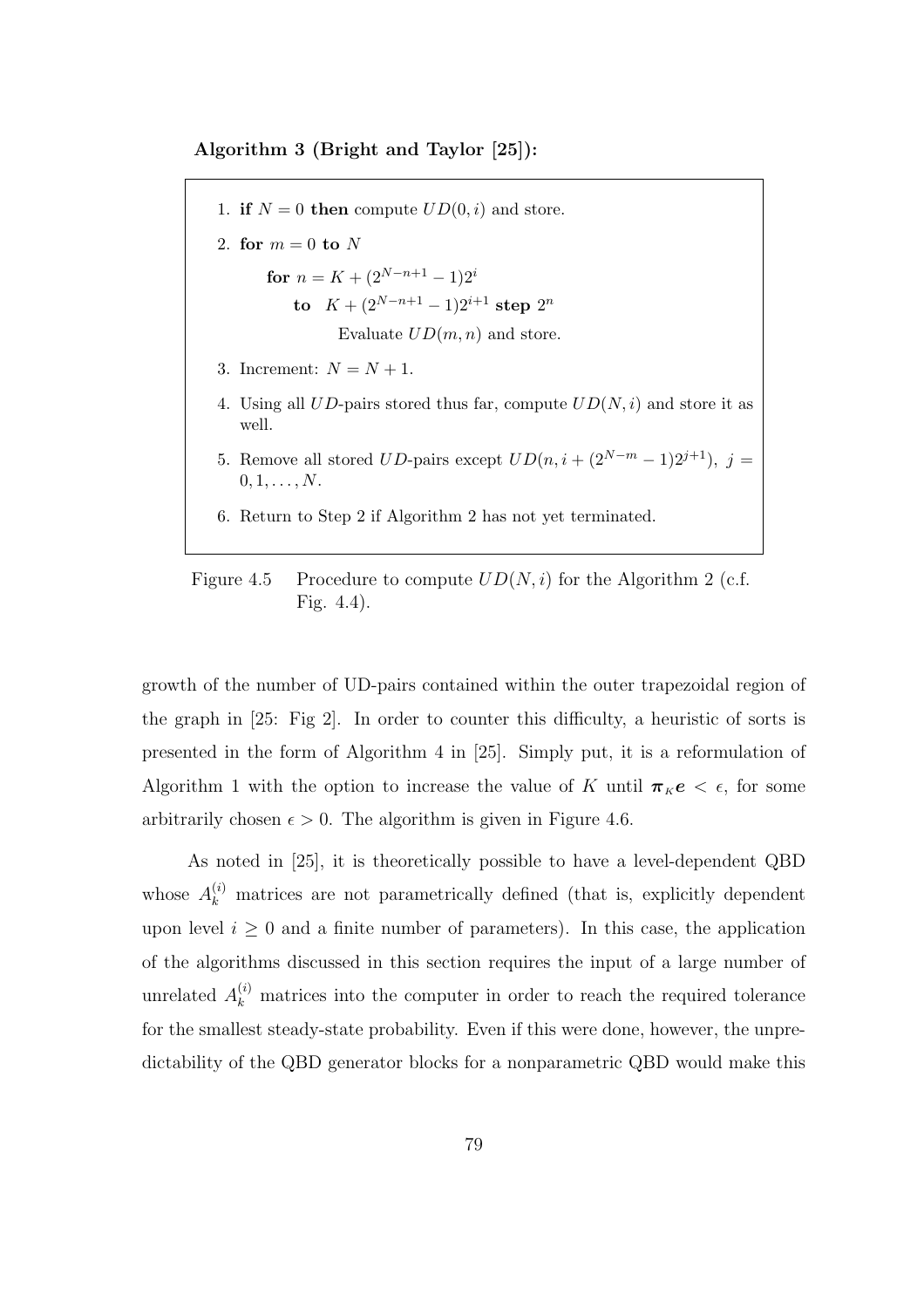Algorithm 4 (Bright and Taylor [25]):

1. Set  $K_{prev} = 0$  and choose some tolerance  $\epsilon > 0$ . 2. Set  $K_{new} > K_{prev}$ . 3. Compute the partial sum  $R_{K_{new}-1}(4)$  of expression (4.24). 4. if  $|R_i(4) - R_i(3)| \geq \epsilon$  then go back to Step (2). 5. Compute  $R_{K_{new}-2}, R_{K_{new}-3}, \ldots, R_{K_{prev}}$  using the recursive definition  $(4.30)$  of the rate matrix  $R_i$ . 6. Solve the system  $\bm{\pi}_{0}(K_{new})(A_1^{(0)}+R_0A_2^{(1)})$  $\sigma_2^{(1)}$ ) = 0,  $\pi_0(K_{new})e = 1$ . 7. for  $i = K_{prev} + 1$  to  $K_{new}$  $\pi_i(K_{new}) = \pi_{i-1}(K_{new})R_{i-1}.$ Normalize  $\pi_0(K_{new}), \pi_1(K_{new}), \ldots, \pi_i(K_{new})$ so that  $\sum_{k=0}^{i} \pi_k(K_{new})e = 1$ . 8. Set  $K_{prev} = K_{new}$ . 9. if  $\pi_{K_{new}}(K_{new})e \geq \epsilon$  then go back to Step (2). 10. Set  $K = K_{prev}$ .

Figure 4.6 Procedure to compute  $\pi(K)$  for some suitably-chosen  $K > 0$ .

determination tricky at best. It is therefore recommended in [25] that, even in the parametric case, one should take great care in determining stopping criteria when applying the algorithms.

#### 4.5 Busy Period Analysis

We approach the study of the busy period of the system, as in Section 3.1.3, in terms of the fundamental period of the system. For the QBD process of this chapter,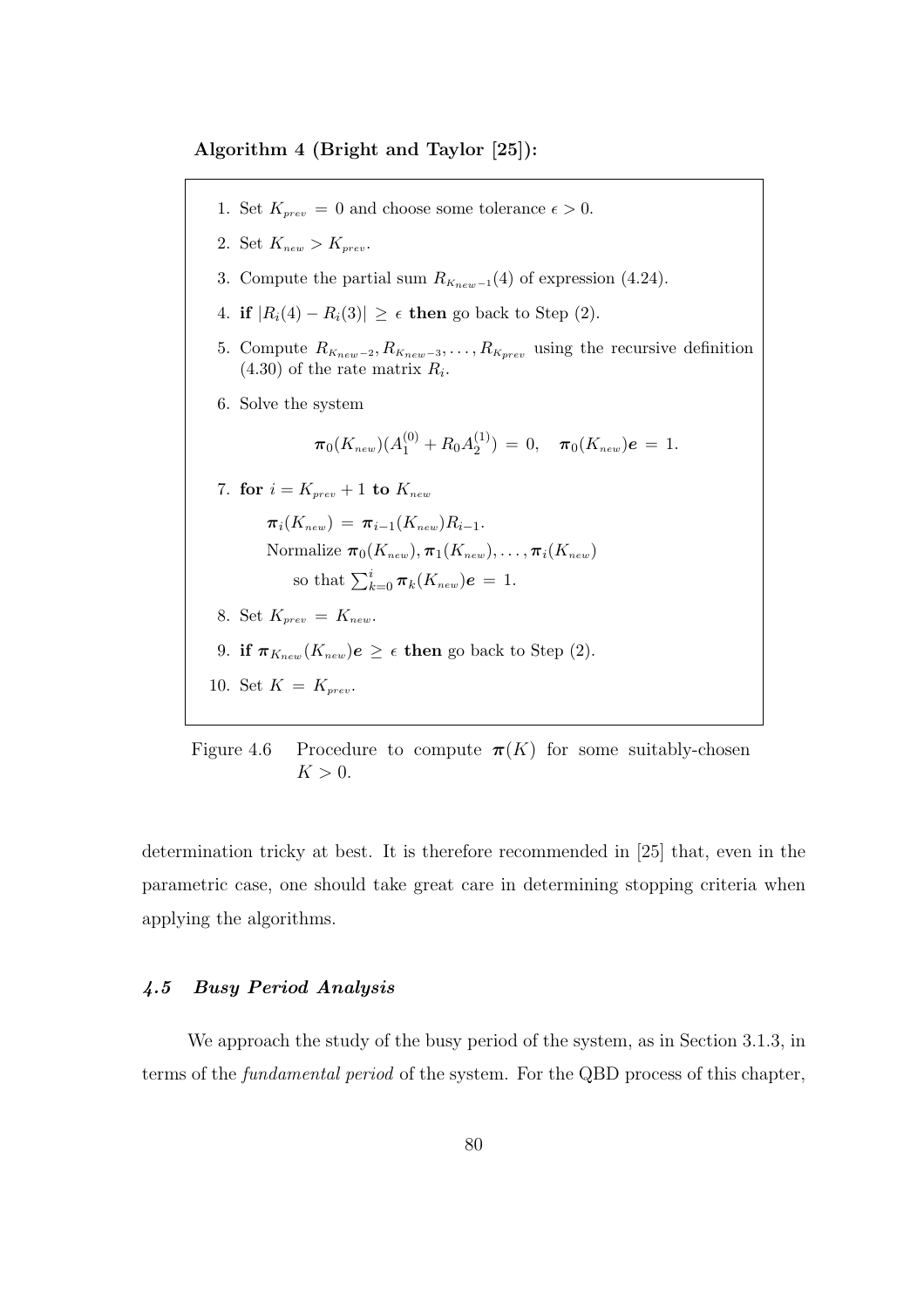we may formally express the distribution function  $G^{\circ}(\tau)$  of the busy period as the  $m \times m$  matrix

$$
[G^{\circ}(\tau)]_{kk'} = P\{\tau < \infty, (Y(\tau), Z(\tau), X(\tau)) = (0, 1, k') \dots | (Y(0), Z(0), X(0)) = (1, 2, k)\},\
$$

where  $k, k' \in \{1, ..., m\}$ ,

$$
Y(t) = \begin{cases} R(t) + 1 & \text{if } X(t) = 2 \\ R(t) & \text{otherwise.} \end{cases} \text{ and } (R(t), Z(t), X(t)) \in \mathcal{S}.
$$

A complicating issue is that failures of the server may preclude the servicing of customers in a busy period; in addition, the server of a retrial queue may be up and idle with customers still in orbit, which is likewise before the termination of the busy period. Hence, it is more instructive to study the fundamental period corresponding to level *i*, whose distribution (matrix) function is denoted by  $[G^{(i)}(x)]_{jj'\in S}$ ,  $i \in \mathbb{Z}^+$ .

Application of the block matrix components (4.3) through (4.5) of the QBD representation of the queue  $\{(R(t),Z(t),X(t)): t \geq 0\}$  to Theorem 3.10 results in a matrix quadratic equation which, when solved, gives the transform  $\widetilde{G}^{(i)}(z,s)$  of the matrix distribution of the fundamental period. For the purpose of simplification, let

$$
\chi_i(z,s)\,=\,\widetilde{G}^{(i)}(z,s).
$$

We thus obtain the equation

$$
\chi_i(z,s) = \left(i\Delta(\boldsymbol{\theta}) C_1 + \chi_i^2(z,s) C_2^{(i)}\right) \Upsilon_i^{-1},
$$
\n(4.33)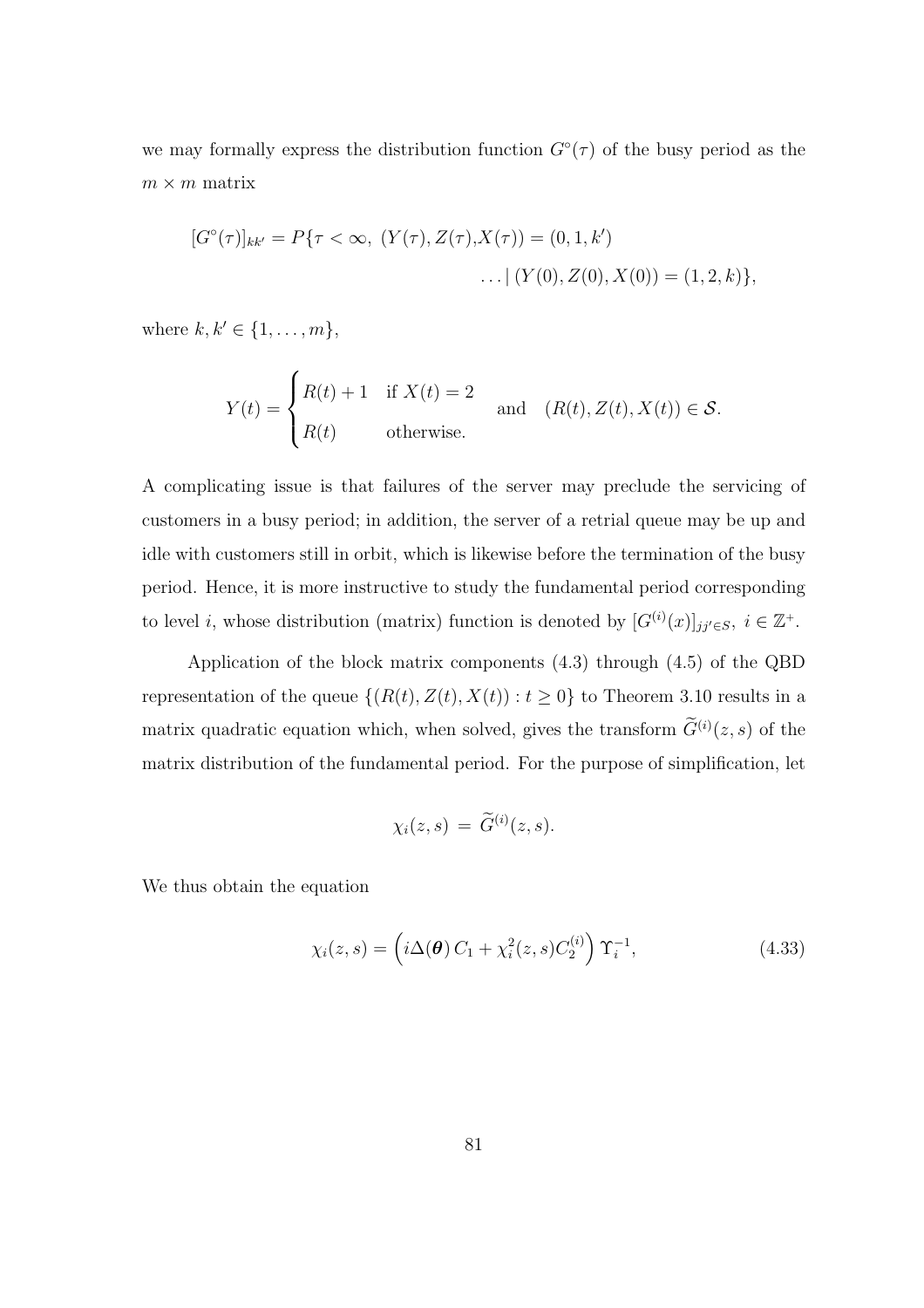where, if we define  $T_{\lambda} = Q - \Delta(\lambda)$ ,

$$
C_{1} = \begin{bmatrix} 0 & 0 & (\Delta(\boldsymbol{\alpha}) - T_{\lambda}) (\Delta(\boldsymbol{\xi} + \boldsymbol{\mu}) - T_{\lambda}) \\ 0 & 0 & \Delta(\boldsymbol{\alpha}) (\Delta(\boldsymbol{\xi} + \boldsymbol{\mu}) - T_{\lambda}) \\ 0 & 0 & \Delta(\boldsymbol{\mu}) (\Delta(\boldsymbol{\alpha}) - T_{\lambda}) \end{bmatrix}
$$
  

$$
C_{2}^{(i)} = \begin{bmatrix} 0 & \Delta(\boldsymbol{\xi}) \Delta(\boldsymbol{\lambda}) (\Delta(\boldsymbol{\xi} + \boldsymbol{\mu} + \boldsymbol{\alpha}) - 2T_{\lambda}) & \cdots \\ 0 & \Delta(\boldsymbol{\lambda}) \{T_{\lambda}^{2} - [\Delta(i\boldsymbol{\theta}) + \Delta(\boldsymbol{\xi}) \Delta(\boldsymbol{\mu} + \boldsymbol{e})] T_{\lambda} \\ & \qquad + [\Delta(\boldsymbol{\xi} + i\boldsymbol{\theta}) + \Delta(\boldsymbol{\xi}) \Delta(\boldsymbol{\alpha}) - \Delta(\boldsymbol{\lambda}) \Delta(\boldsymbol{\mu})] \} & \cdots \\ 0 & \Delta(\boldsymbol{\xi}) \{T_{\lambda}^{2} - \Delta(\boldsymbol{\alpha} + \boldsymbol{\xi} + i\boldsymbol{\theta}) + \Delta(\boldsymbol{\lambda}) \Delta(\boldsymbol{\mu}) \} & \cdots \end{bmatrix}
$$

$$
\begin{bmatrix}\n\cdots & \Delta(\lambda)^2 (\Delta(\alpha) - T_{\lambda}) \\
\vdots & \ddots & \vdots \\
\Delta(\lambda)^2 \Delta(\alpha) & \Delta(\lambda)^2 \Delta(\alpha)\n\end{bmatrix}
$$
\n
$$
\cdots \Delta(\lambda) [T_{\lambda}^2 - \Delta(\alpha + \xi + i\theta) T_{\lambda} + \Delta(i\theta) \Delta(\alpha)]
$$

for  $i \geq 0$ , and

$$
\begin{aligned} \Upsilon_i &= -T_\lambda^3 + \Delta(\alpha + 2\xi + \mu + i\theta) \, T_\lambda^2 \\ &- \left[ \Delta(\alpha + \xi + i\theta) \, \Delta(\xi + \mu) - \Delta(\lambda) \, \Delta(\mu) \right] T_\lambda \\ &+ \Delta(\alpha) \left[ i\Delta(\theta) \, \Delta(\xi + \mu) - \Delta(\lambda) \, \Delta(\mu) \right]. \end{aligned}
$$

The matrix  $G$  of the fundamental period is thus the smallest positive solution to (4.33). The necessary and sufficient conditions for the (exact) solvability of matrixquadratic equations may be found in [98]. However, due to the complexity of the foregoing expression, a closed-form expression for the transform may not be derived, and so we must resort to an approximation using either the simple algorithm (3.36) or by obtaining the matrices through computation of the steady-state distribution via the algorithms that were presented in Section 4.4.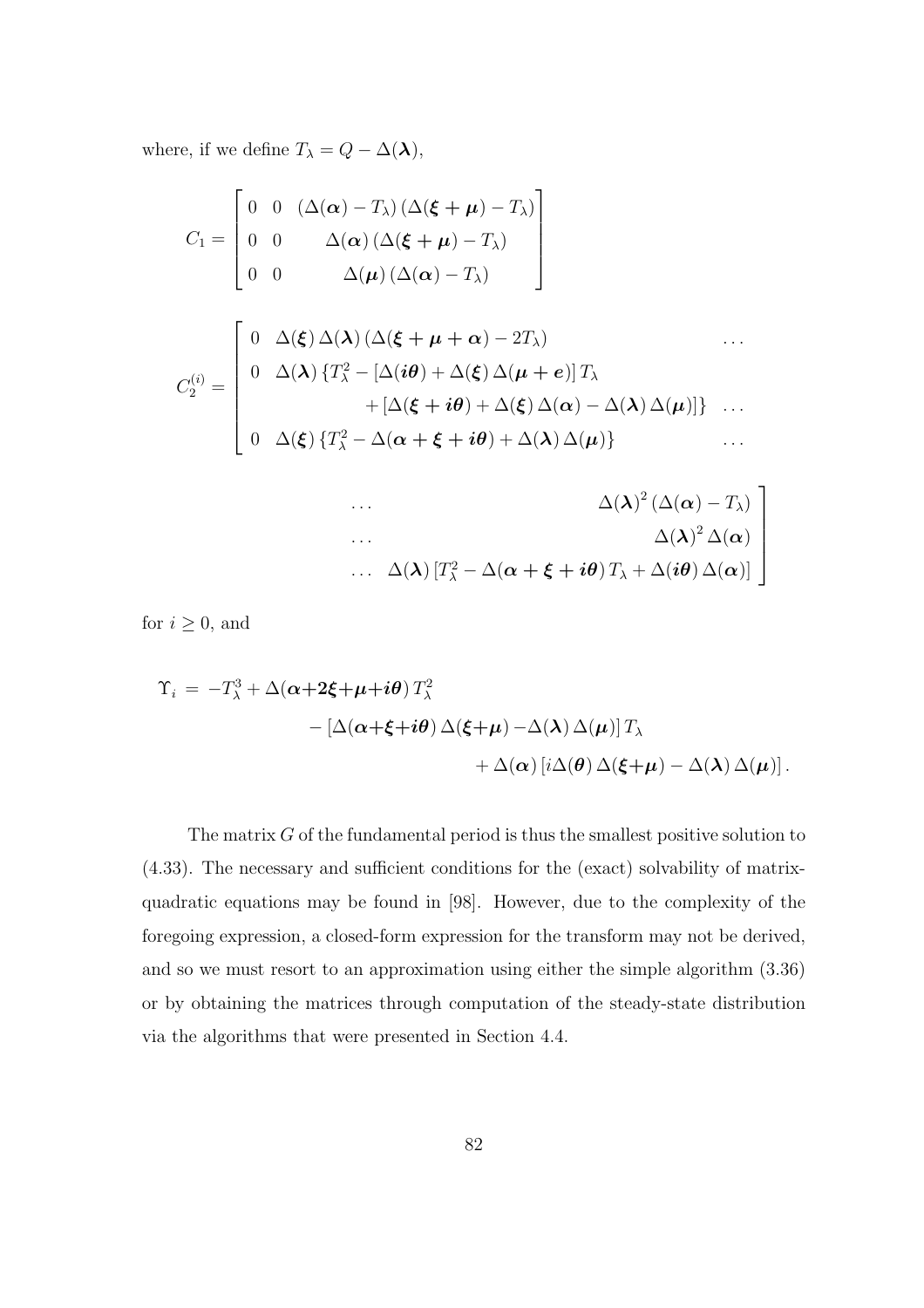#### 4.6 Numerical Illustrations

We conclude this chapter with numerical illustrations of the results we have obtained for the queueing system  $\{(R(t), Z(t), X(t)) : t \geq 0\}$ . Note that, in addition to the overall traffic intensity  $\rho = \lim_{i \to \infty} \rho^{(i)}$  which is derived from Theorem 4.2, we may compute the traffic intensity  $\rho_j$  for the system when the environment is in state  $j$  as follows:

$$
\rho_j = \frac{\lambda_j \xi_j + \alpha_j (\lambda_j + \xi_j)}{\alpha_j (\mu_j + \xi_j)}, \qquad j \in S. \tag{4.34}
$$

The traffic intensity (4.34) may be obtained through simplification of the traffic intensity model of [62] or by fixing the parameters of the model for  $m \geq 2$  and then applying  $(4.7)$  and  $(4.10)$ .

#### 4.6.1 Example 1: Three-State Environment

We first consider a system operating in a three-state random environment whose infinitesimal generator is given by

$$
Q = \begin{bmatrix} -1.0 & 1.0 & 0.0 \\ 1.6 & -2.6 & 1.0 \\ 0.0 & 3.2 & -3.2 \end{bmatrix}.
$$
 (4.35)

Table 4.1 summarizes the system parameter values. Notice that the traffic intensity for state 1 of the environment exceeds unity, and, thus, the system may experience periods of instability whenever the environment is in state 1. Nevertheless, the overall traffic intensity obtained by (4.7) and (4.10), is  $\rho = 0.4730 < 1$ , so it is (overall) a stable system.

Table 4.2 lists the first 20 equilibrium probabilities of orbit size. A graphical depiction of these probabilities – together with an additional 56 probabilities – is shown in Figure 4.7. The probabilities represented in this figure were computed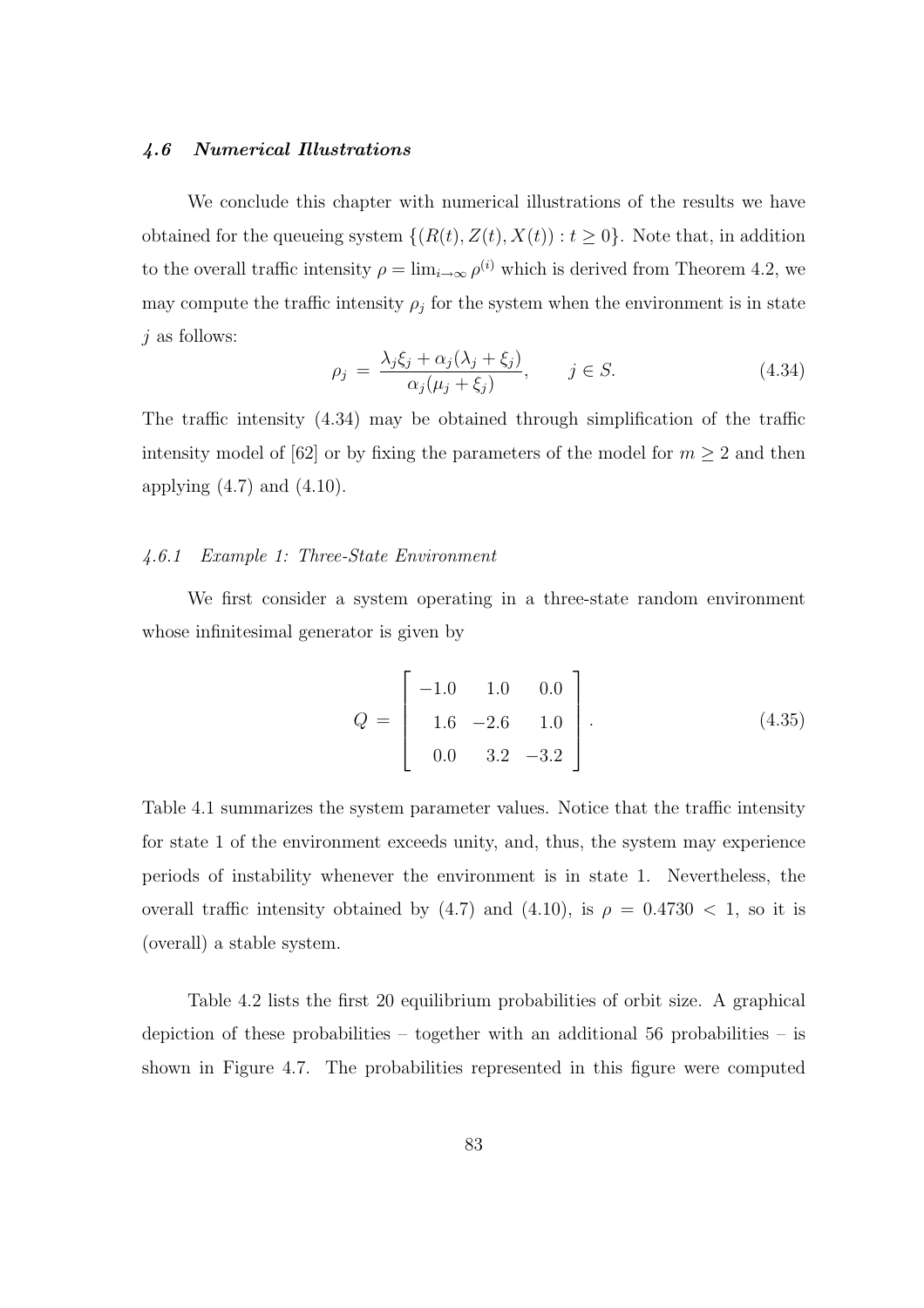| Table 7.1 Dummary or parameters for obstact example.                                       |  |  |                                        |
|--------------------------------------------------------------------------------------------|--|--|----------------------------------------|
| Environment State (j) $\lambda_i$ , $\mu_i$ , $\xi_i$ , $\alpha_i$ , $\theta_i$ , $\rho_i$ |  |  |                                        |
|                                                                                            |  |  | $1.0$ $0.5$ $9.0$ $4.0$ $1.5$ $1.2895$ |
|                                                                                            |  |  | $0.1$ $0.8$ $2.0$ $7.0$ $3.0$ $0.7602$ |
|                                                                                            |  |  | 3.0 10.0 0.1 2.0 5.0 0.3218            |

Table 4.1 Summary of parameters for 3-state example.

Table 4.2 Steady-state probabilities of orbit size for Example 1.

| $\boldsymbol{\eta}$ | $p_i$      | $\boldsymbol{\eta}$ | $p_i$      |
|---------------------|------------|---------------------|------------|
| $\left( \right)$    | 0.02798110 | 11                  | 0.03540854 |
| 1                   | 0.03306333 | 12                  | 0.03376359 |
| 2                   | 0.03706997 | 13                  | 0.03208472 |
| 3                   | 0.03973863 | 14                  | 0.03039734 |
| 4                   | 0.04131836 | 15                  | 0.02872157 |
| 5                   | 0.04205032 | 16                  | 0.02707325 |
| 6                   | 0.04212703 | 17                  | 0.02546462 |
|                     | 0.04169928 | 18                  | 0.02390498 |
| 8                   | 0.04088593 | 19                  | 0.02240120 |
| 9                   | 0.03846185 | 20                  | 0.02095816 |
| 10                  | 0.03698781 |                     |            |

using  $\sum_{j=1}^3$  $\sum_{ }^{\infty}$  $k=0$   $\pi(i, j, k)$  for each  $i \in \{0, 1, 2, \ldots\}$ . Note the geometric rate of decay exhibited by the steady-state distribution, which is a defining characteristic of an ergodic system.

The efficient recursive algorithms of Bright and Taylor [25], are useful for computing the steady state probabilities of level-independent QBDs and may be adapted to our model. Here we make use of Algorithms 1 through 4 of [25] to obtain (approximate) steady-state probabilities from which we may compute queueing performance measures. Let  $\pi_{i,j,k}(t) = P(R(t) = i, Z(t) = j, X(t) = k)$  and define as before

$$
\pi(i,j,k) = \lim_{t \to \infty} \pi_{i,j,k}(t), \qquad (i,j,k) \in \mathcal{S}.
$$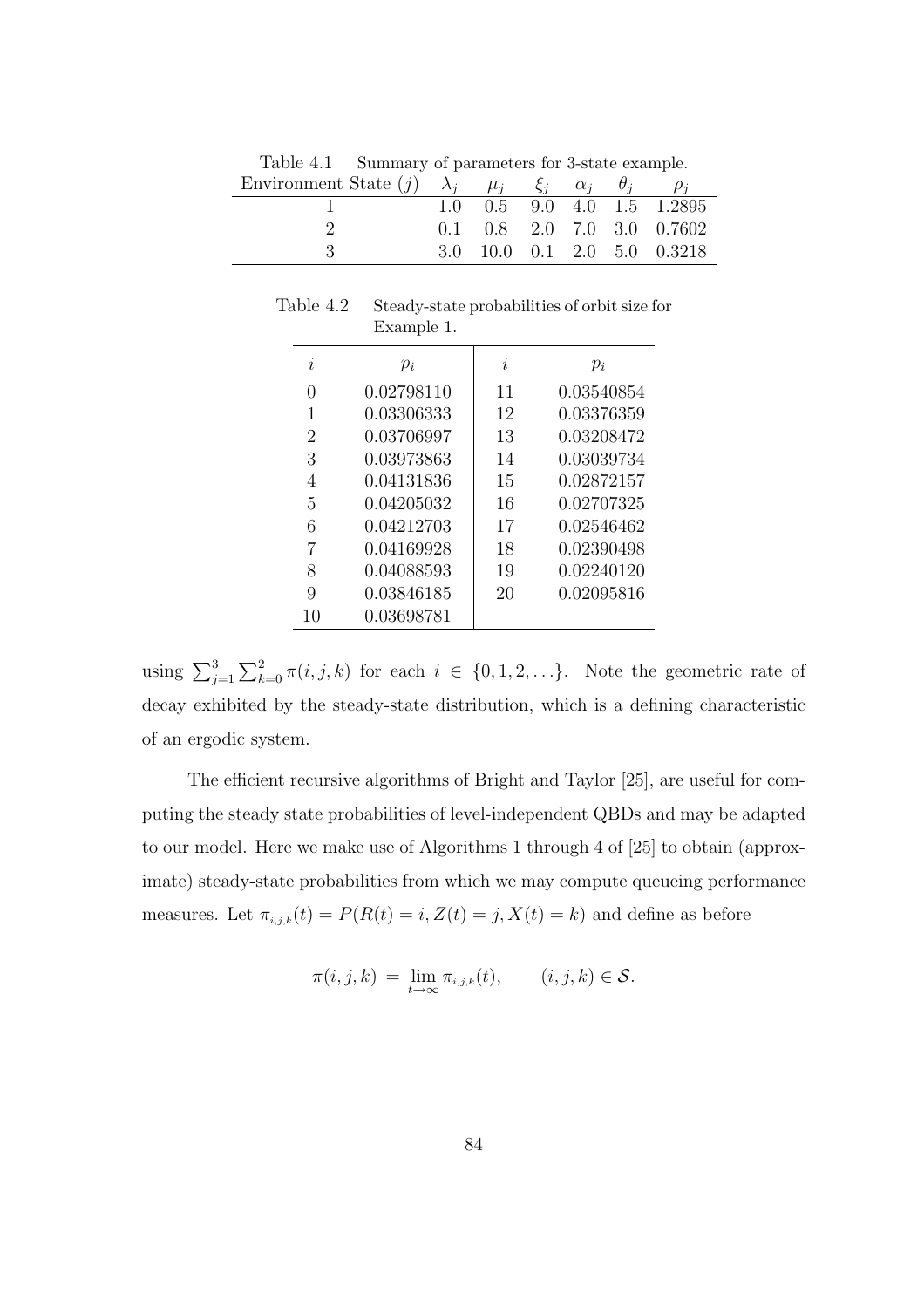

Figure 4.7 Pictorial representation of steady-state orbit-size probabilities for Example 1.

The limiting probability that  $i$  customers are in the orbit is given by

$$
\pi_i \equiv \sum_{j=1}^3 \sum_{k=0}^2 \pi(i, j, k), \quad i \ge 0.
$$

The steady-state expected number of customers in the orbit  $(E[R])$  is approximated (using the first 76 probabilities) by  $E[R] = \sum_{i=0}^{75} i \pi_i \approx 15.6684$ . We obtain the overall system size  $(E[L])$  by summing the expected number in orbit and the expected number in service, namely,  $E[L] = E[R] + P_2 \approx 16.0921$ , where  $P_2 =$  $\sqrt{35}$  $i=0$  $\overline{\phantom{0}}$  $j=1 \pi(i, j, 2) \approx 0.4237$  is the long-run probability that the server is not failed and busy. Applying Little's law and the average arrival rate  $(\bar{\lambda} = \lambda p \approx 0.90558)$ , we respectively obtain the expected time spent in the retrial orbit and in the system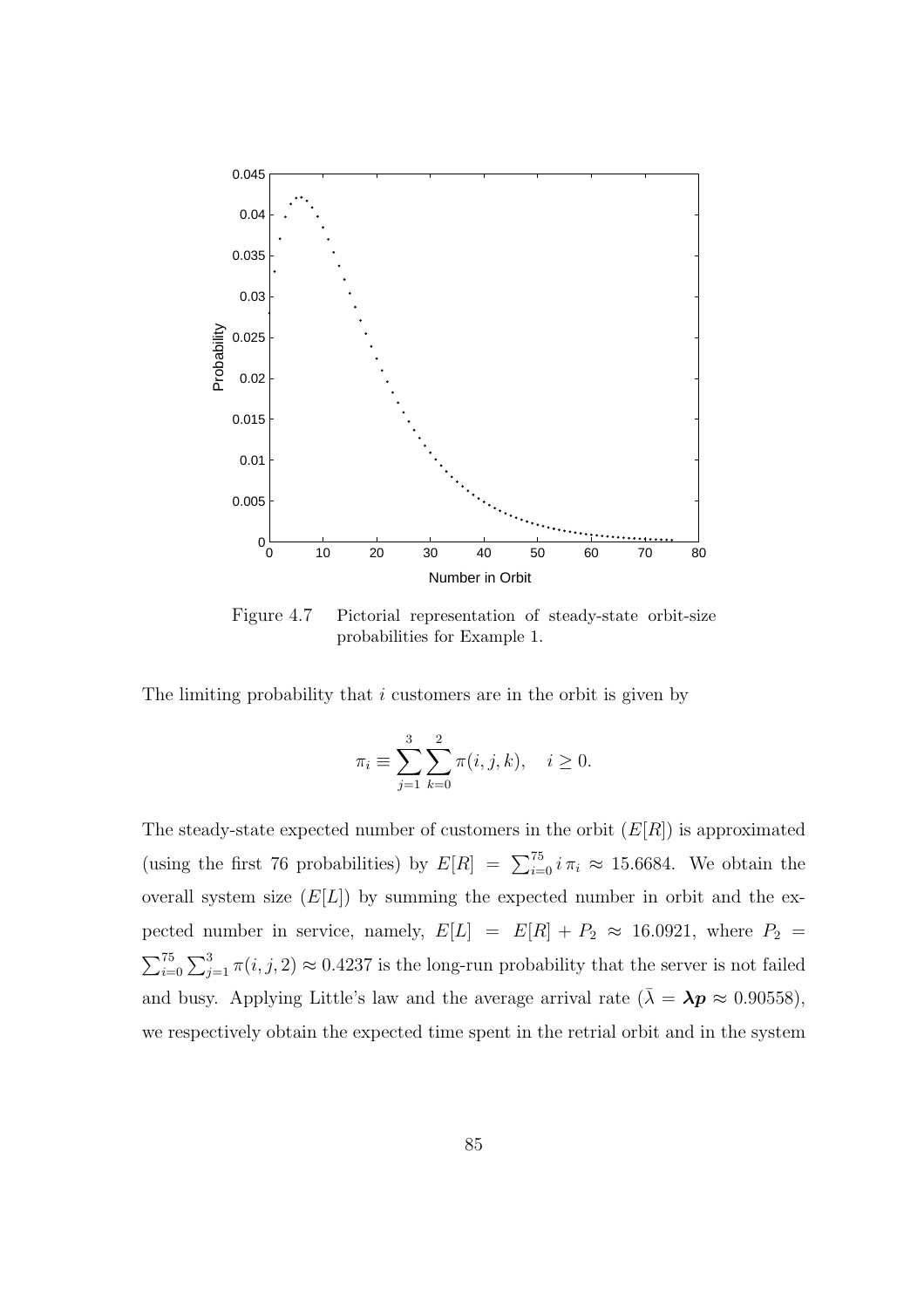$$
E[W_R] = E[R]/\bar{\lambda} \approx 17.302, \quad E[W] = E[L]/\bar{\lambda} \approx 17.77.
$$

#### 4.6.2 Example 2: Seven-State Environment

We shall next consider a 7-state example that exhibits interesting non-intuitive behavior as compared to the previous 3-state example. As before, we define the environment by its infinitesimal generator One might observe that the rates of transition to states 2 and 3 are larger (in general) than that of any of the other transitions. From the table of system parameter values shown in Table 4.3, we may further observe that the queue is subject to heavy traffic when the environment is in states 2 and 3. The values of these parameters were set in order to observe the effects of heavy traffic upon the stability of the system.

$$
Q = \begin{bmatrix} -7.6 & 2.0 & 3.0 & 1.0 & 1.0 & 0.1 & 0.5 \\ 0.5 & -8.0 & 2.5 & 1.0 & 2.0 & 0.8 & 1.2 \\ 0.3 & 1.5 & -0.8 & 1.0 & 1.0 & 1.0 & 1.0 \\ 2.0 & 3.0 & 5.0 & -1.2 & 0.1 & 1.0 & 0.1 \\ 0.8 & 2.5 & 2.0 & 1.1 & -7.9 & 0.7 & 0.8 \\ 1.5 & 1.0 & 1.6 & 1.2 & 0.5 & -6.3 & 0.5 \\ 2.0 & 2.5 & 2.0 & 1.0 & 1.8 & 0.9 & -10.2 \end{bmatrix}.
$$
 (4.36)

Next, through the employment of the algorithms of Bright and Taylor, we computed the steady-state probabilities corresponding to the retrial queueing system thus defined, from which we subsequently obtain the probabilities of orbit size (c.f. Table 4.4).

The values of the various system performance measures is shown in Table 4.5. From this we can see that, although the greater stability of the system with a 7-state environment is not reflected in orbit or system sizes, it is definitely present in the

86

by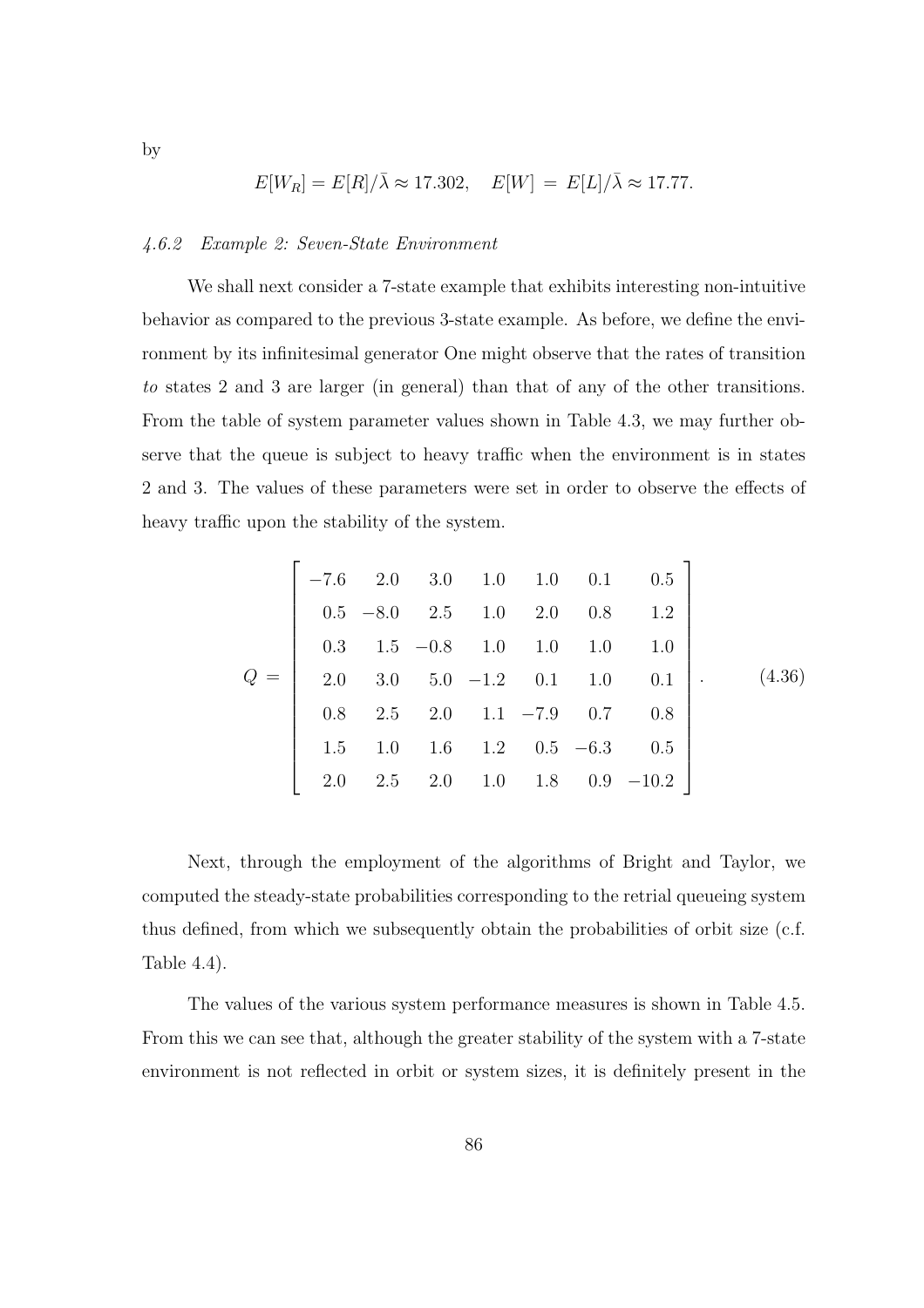| Environment    |             | $\rho_j$ |         |            |            |        |
|----------------|-------------|----------|---------|------------|------------|--------|
| State $j$      | $\lambda_i$ | $\mu_i$  | $\xi_i$ | $\alpha_i$ | $\theta_i$ |        |
|                | 3.0         | 7.0      | 0.5     | 2.0        | 1.0        | 0.5667 |
| $\overline{2}$ | 1.0         | 3.0      | 1.1     | 0.5        | 11.0       | 1.0488 |
| 3              | 3.0         | 12.5     | 1.5     | 0.5        | 2.0        | 0.9643 |
| 4              | 2.0         | 12.5     | 4.0     | 2.0        | 2.0        | 0.6061 |
| 5              | 2.0         | 4.5      | 1.0     | 6.0        | 5.0        | 0.6061 |
| 6              | 0.5         | 2.0      | (0.7)   | 3.0        | 1.0        | 0.4877 |
|                | 0.5         | 4.0      | 1.5     | 0.5        | 0.5        | 0.6364 |
|                |             |          |         |            | $\rho$     | 0.1915 |

Table 4.3 Parameters for the system of Example 2.

Table 4.4 Steady-state probabilities for orbit sizes up to and including  $i = 20$  for the model presented in Example 2.

| $\boldsymbol{\eta}$ | $p_i$      | $\imath$ | $p_i$      |
|---------------------|------------|----------|------------|
| $\left( \right)$    | 0.01470817 | 11       | 0.03366217 |
|                     | 0.01887110 | 12       | 0.03322658 |
| 2                   | 0.02262905 | 13       | 0.03261428 |
| 3                   | 0.02577557 | 14       | 0.03185676 |
| 4                   | 0.02832568 | 15       | 0.03098201 |
| 5                   | 0.03032339 | 16       | 0.03001475 |
| 6                   | 0.03182163 | 17       | 0.02897667 |
| 7                   | 0.03287514 | 18       | 0.02788673 |
| 8                   | 0.03353730 | 19       | 0.02676134 |
| 9                   | 0.03385857 | 20       | 0.02561467 |
| 10                  | 0.03388586 |          |            |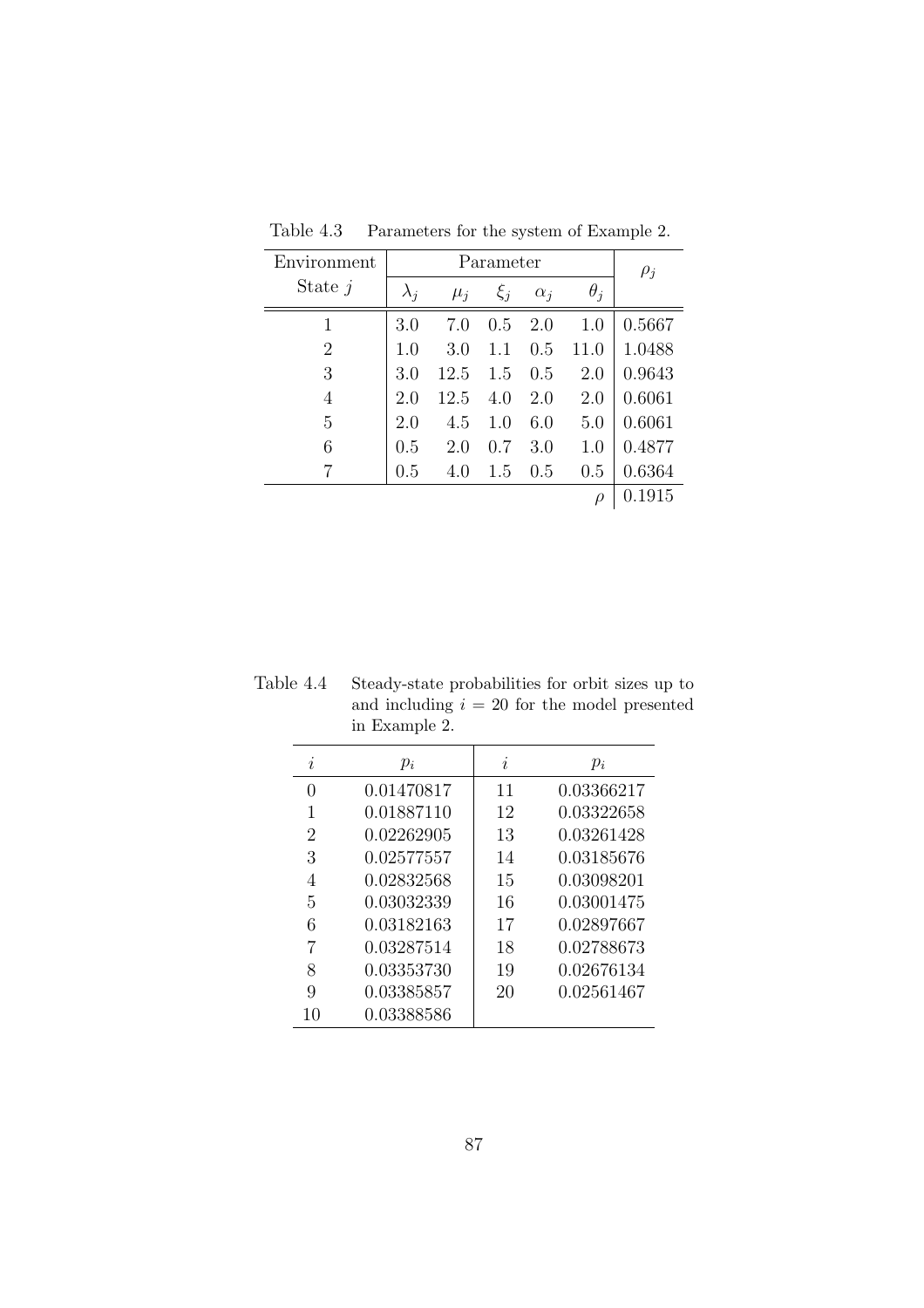|         |                         | Performance Measure |                                       |       |           |                 |  |
|---------|-------------------------|---------------------|---------------------------------------|-------|-----------|-----------------|--|
| Model   | $E[L_R]$                |                     | $E[L]$ $E[W_R]$ $E[W]$                |       | $R_{max}$ | $\rho$          |  |
|         |                         |                     | 3-State   15.668 16.092 17.302 17.770 |       |           | $7 \mid 0.4730$ |  |
| 7-State | $19.550$ $19.825$ 7.680 |                     |                                       | 7.788 |           | 0.1915          |  |

Table 4.5 Performance measures for Examples 1 and 2.

comparison between sojourn times. The values for times in orbit and in system are less than half of what they are for the system with a three-state environment. The interpretation that one may ascribe to this behavior is that system size is kept in check – despite heavy traffic – by the relatively short times that the average customer spends in orbit and in service.

#### 4.6.3 Comparison to Simulated Data

It was mentioned at the beginning of this chapter that the effective times of service, arrivals, breakdowns, repairs, and retrials will significantly affect how one models the retrial queueing system. Indeed, one must effectively assign PH-distributed durations to these activities, the capability of which is not inherently present in the graphical process simulator Arena<sup>®</sup>. As a consequence, two basic work-arounds need to be employed depending upon whether the activity is a "service"-type activity or an "arrival"-type activity. Let us first discuss the procedure for simulating the modulation of arrivals to the system. Suppose that the environment has undergone a transition from state i to state j. Simply changing the arrival rate will not work since all scheduled arrivals at the previous rate need to be instantiated before the new rate takes effect. This results in a backlog of customers from the arrival distribution of the previous environmental state, thus invalidating the statistics for the process under the new environmental state. It turns out that, in order to deal with instantaneous rate changes for arrivals, it is necessary to set the exponential arrival rate to a constant  $\lambda_{max} = \max_{i \in \{1,...m\}} (\lambda_i)$ , and then allow only the proportion  $\lambda_j/\lambda_{max}$ of customers to enter the system.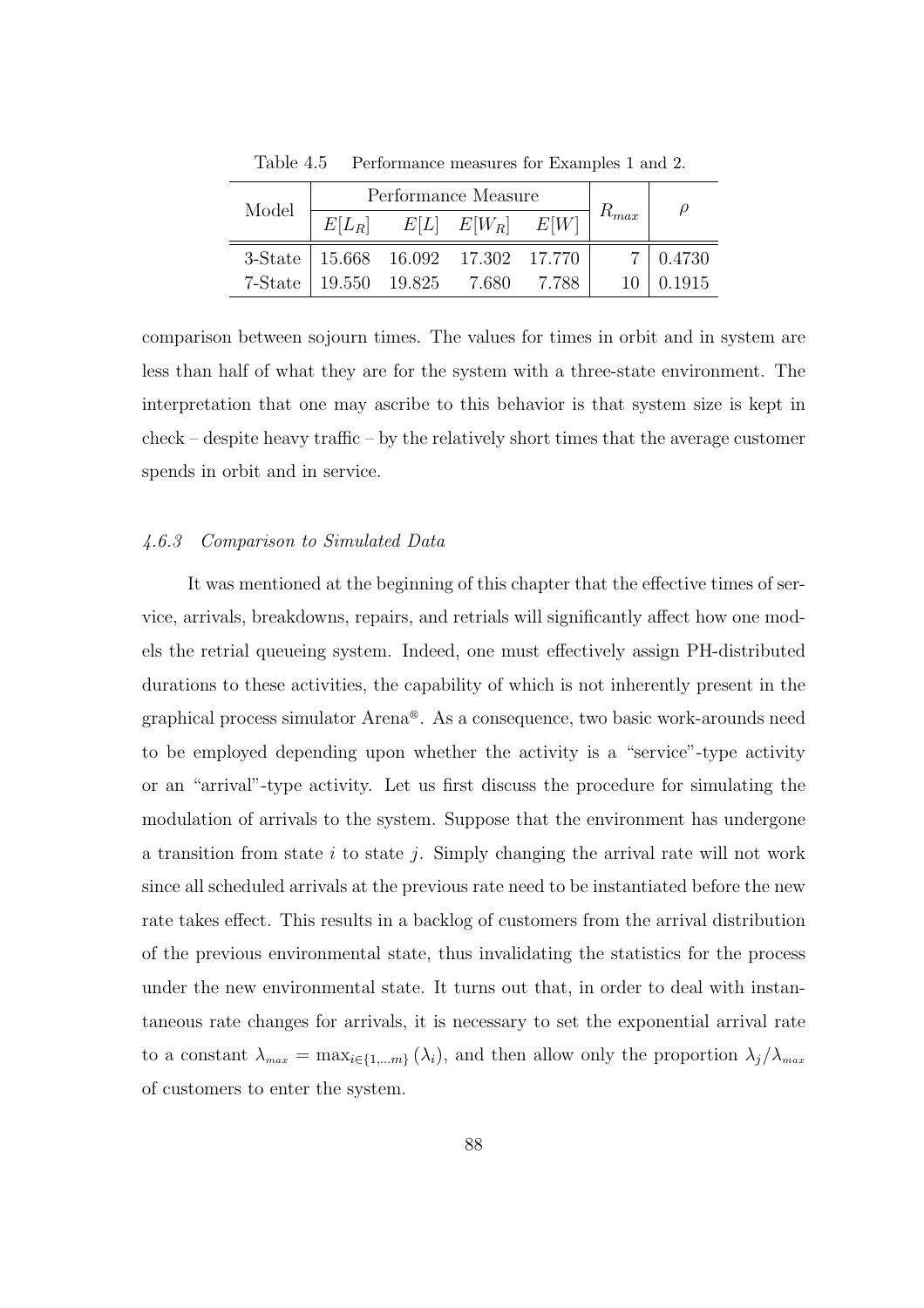Services, on the other hand, must be dealt with in a different manner since a customer in service has already been instantiated, as opposed to arriving customers whose *future* instantiation is affected by the exponential rate of arrival. These customers must have their current service preempted and they must then be reassigned a full exponential service time of rate  $\mu_i$  (due to the memorylessness of the exponential distribution). Breakdowns are treated as arrivals to the system while repairs are dealt with in exactly the same way as services. The distribution of retrials is perhaps the most difficult to simulate. If there are  $k$  customers in orbit during the environmental transition, then there are two ways to proceed. One may either (1) pick an estimated maximum orbit size  $k_{max}$  and allow the ratio  $\theta_j/\theta_{max}$  of customers from an exponential retrial rate of  $k_{max}\theta_{max}$  to proceed, or (2) preempt every customer in the retrial orbit and reassign the appropriate exponential inter-retrial duration. Each method has its difficulties, but (2) may be the preferred option for moderate-size environments due to the lack of the need to estimate a maximum orbit size, thereby saving memory and eliminating the need to produce large numbers of unneeded entities.

We will compare the average performance measures of 250 replications of Arena simulation output to the corresponding steady-state performance measures predicted by QBD approximation methods. The input of the simulated retrial queueing system is a Markov-modulated Poisson arrival process with services and breakdowns that are likewise modulated by the same three-state Markov chain whose infinitesimal generator is given by  $\overline{a}$  $\overline{a}$ 

$$
Q = \begin{bmatrix} -0.2 & 0.05 & 0.15 \\ 0.3 & -0.4 & 0.1 \\ 0.01 & 0.7 & -0.71 \end{bmatrix} . \tag{4.37}
$$

Using vector terminology, we may describe the exponential rates of the modulated parameters of the simulated model as  $\lambda = [0.3, 0.1, 3], \mu = [0.5, 0.8, 10],$  and  $\xi =$ [0.3, 1.5, 2.1]. The exponential rates  $\alpha$  of repair and  $\theta$  of retrial were assigned the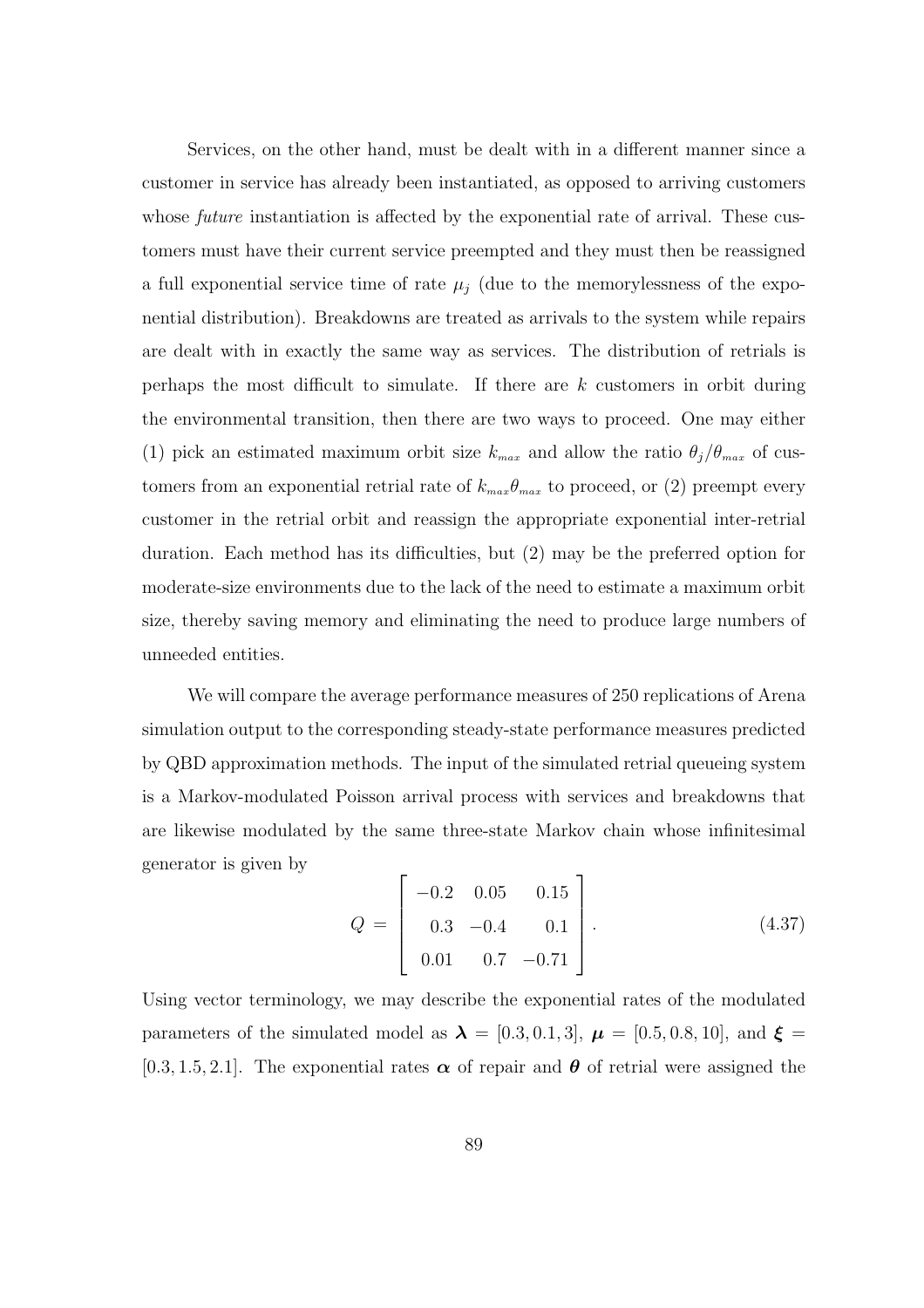same rates over all environment states; that is,  $\alpha_i = \alpha = 2.0$  and  $\theta_i = \theta = 1.0$  for each  $i \in S = \{1, 2, 3\}$ . Applying the values of these parameters to (4.18) results in a value for the traffic-intensity factor  $\rho$  of 0.6630, which implies a stable, albeit relatively high-traffic system.

Table 4.6 displays the output of the simulation runs versus the corresponding measures computed from the steady-state system probabilities, which were, in turn, computed using the Bright and Taylor algorithm.

| Performance Measure Simulated QBD Approximation |         |         |
|-------------------------------------------------|---------|---------|
| E[L]                                            | 7.5678  | 7.5784  |
| E[W]                                            | 11.6288 | 11.6346 |
| E[R]                                            | 7.0551  | 7.0645  |
| $E[W_R]$                                        | 10.8402 | 10.8456 |
| P(Busy)                                         | 0.5127  | 0.5140  |
| $P(\text{Failure})$                             | 0.2920  | 0.2947  |

Table 4.6 Simulation output versus QBD approximation.

The results of this chapter enable us to characterize the explicit stability conditions and steady-state distribution of the exponential model using the matrixanalytic method. In addition, we have demonstrated the utility of matrix-geometric algorithms in approximating the steady-state probabilities, together with numerical results for the performance measures of the system. To this end, a simple criterion for the ergodicity of general level-dependent QBDs was proved, thus contributing to the understanding of the structure and behavior of this class of stochastic models. In the next chapter, a similar set of results will be established for a model with generally-distributed service requirements. The analysis of the steady-state behavior of the Markov-modulated  $M/G/1$  retrial queue with unreliable server will have important implications, not only for the purpose of extending results to non-Markovian unreliable retrial queues, but also for elucidating the common elements that it shares with the Markovian model.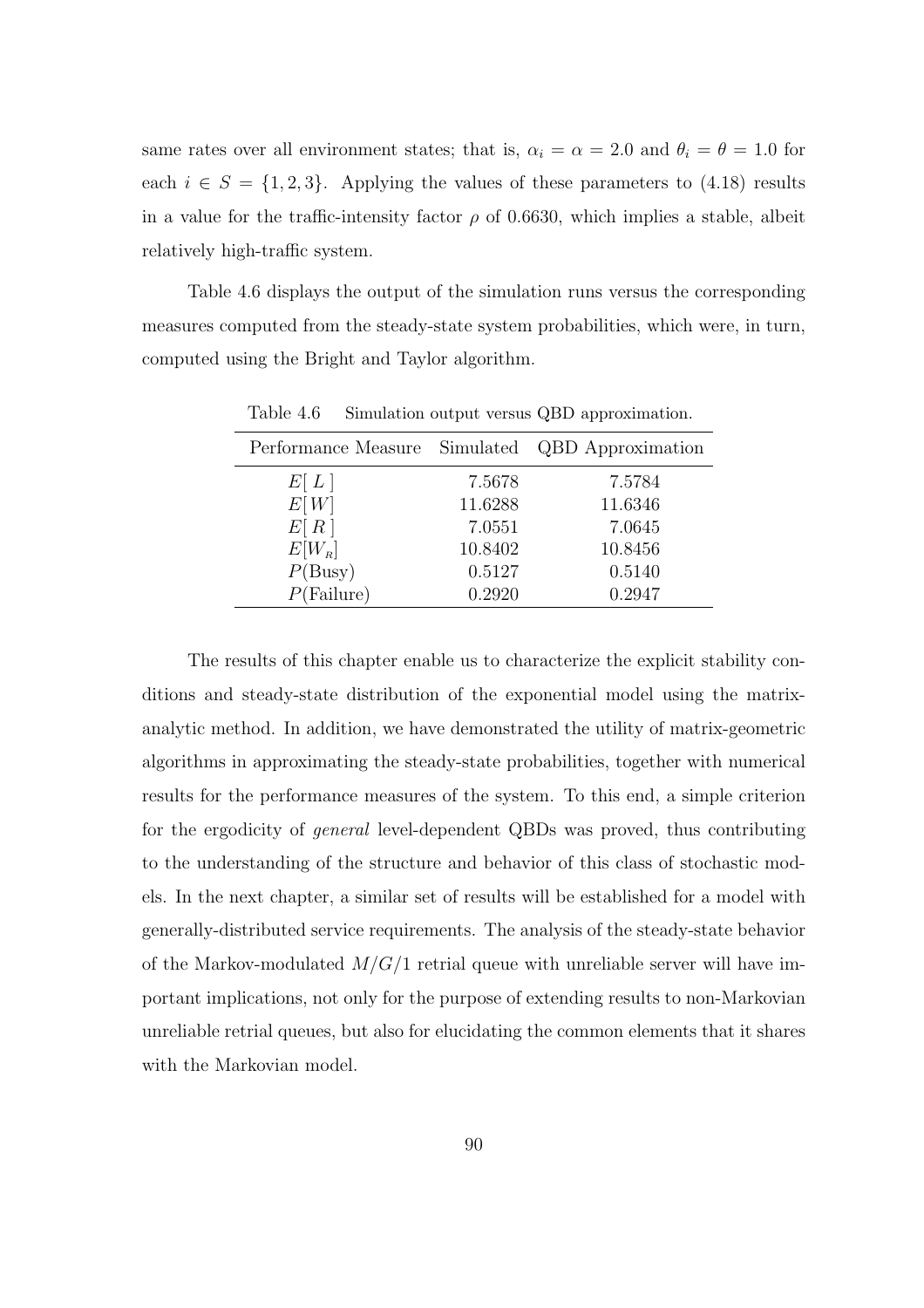# 5. General Service Requirements

This chapter extends the results of Chapter 4 to investigate an unreliable retrial queue in a random environment wherein customers bring generally distributed service requirements. Following a brief model description, we explicitly derive the semi-Markov kernel corresponding to the Markov renewal sequence of orbit size and environmental state considered just after the system returns to an up-and-idle state. This will subsequently allow us to state specific conditions for the ergodicity of the embedded Markov chain. The matrix-analytic procedure that we employ makes significant use of the theory of Markov-modulated Poisson processes (MMPPs) whose rudimentary concepts are summarized in Section A.3 of the Appendix.

#### 5.1 Model Description and Notation

We define the retrial queueing system in a very similar manner to that of the Markovian model, with the primary difference being the way in which the servicetime distribution is characterized. We again define the continuous-time, trivariateprocess description

$$
\{(R(t), Z(t), X(t)) : t \ge 0\},\
$$

where  $R(t) \in \mathbb{Z}^+$  denotes the orbit size at time  $t, Z(t) \in S = \{1, 2, \ldots, m\}$  denotes the environmental state, and  $X(t)$  the server status (0 = failed, 1 = idle, and 2 = busy). The arrival, retrial, failure, and repair processes are modulated by the Markov chain  $\{Z(t): t \geq 0\}$  with environment-dependent rates again contained in the vectors  $\lambda$ ,  $\theta$ ,  $\xi$ , and  $\alpha$ , respectively. The environment modulates the exponential rate parameters of the input streams via the evolution of its own state transitions. In other words, if the environment is in state  $k \in S$ , then the rate parameters are, respectively,  $\lambda_k$ ,  $\theta_k$ ,  $\xi_k$ , and  $\alpha_k$ .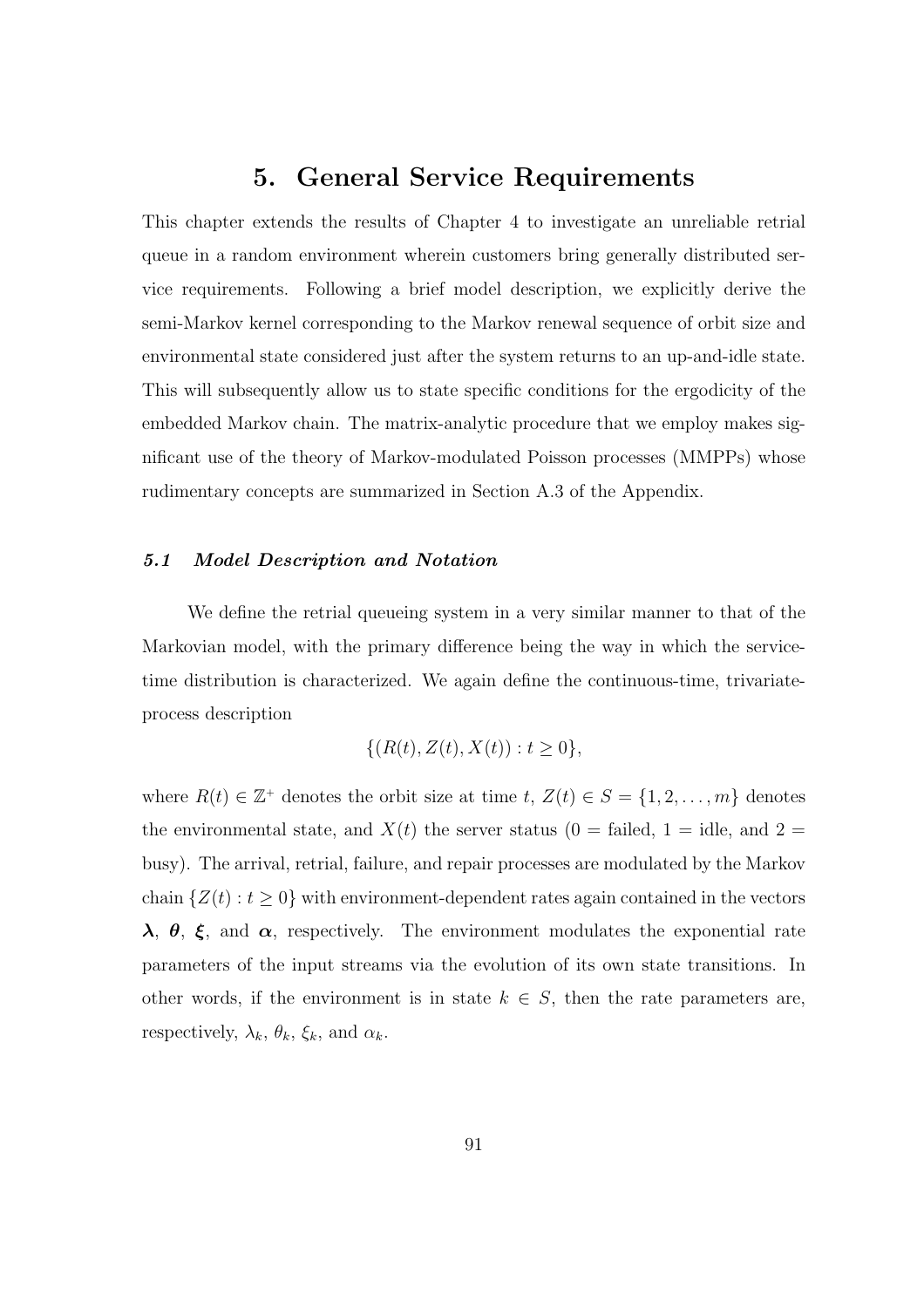Customers bring a service requirement represented by a nonegative random variable with a continuous distribution function that is nondefective and proper.<sup>1</sup> Define the c.d.f. of service time as  $H(t)$  with finite mean  $1/\mu$  and denote its Laplace-Stieltjes transform (LST) by

$$
\widetilde{H}(s) = \int_0^\infty e^{-st} dH(t).
$$

We shall assume that the service is *not* modulated by the random environment, although this assumption can be relaxed for the case in which service times are distributed as PH-random variables (see Appendix, Section A.2.1).

Customers arrive according to a modulated Poisson process, are serviced by a single server, and then leave the system. Failures likewise occur as a Poisson process, upon which the server is occupied for the entire length of an exponentially-distributed repair period. A customer already in service when a failure occurs immediately proceeds to the retrial orbit, from whence it attempts to reaccess the server at random (exponential) intervals. Customers who arrive to a failed or busy server likewise join the retrial orbit. The retrials themselves are conducted independently of all others and succeed only when the server is up and idle. Departures from the system, however, only occur when a customer is not interrupted by a failure during the entire course of its service.

A major difference in the analysis of this system comes about as a result of the Markov-modulated input streams (otherwise known as Markov-modulated Poisson processes, or MMPPs; see Appendix, Section A.3). While these also pertain to the QBD  $\{(R(t), Z(t), X(t)) : t \geq 0\}$ , they are not directly considered by QBD methods since they are implicit in the QBD structure of the generator (transition probability) matrix representation of the system. Nevertheless, the MMPPs become a greater

<sup>&</sup>lt;sup>1</sup>A probability distribution is *nondefective* if  $\lim_{x\to\infty} F(x) = 1$  for a (in this case, continuous) A probability distribution is *nondefective* if  $\lim_{x\to c}$ <br>c.d.f  $F(\cdot)$ . The c.d.f is deemed *proper* if  $\int_0^\infty dF(x) = 1$ .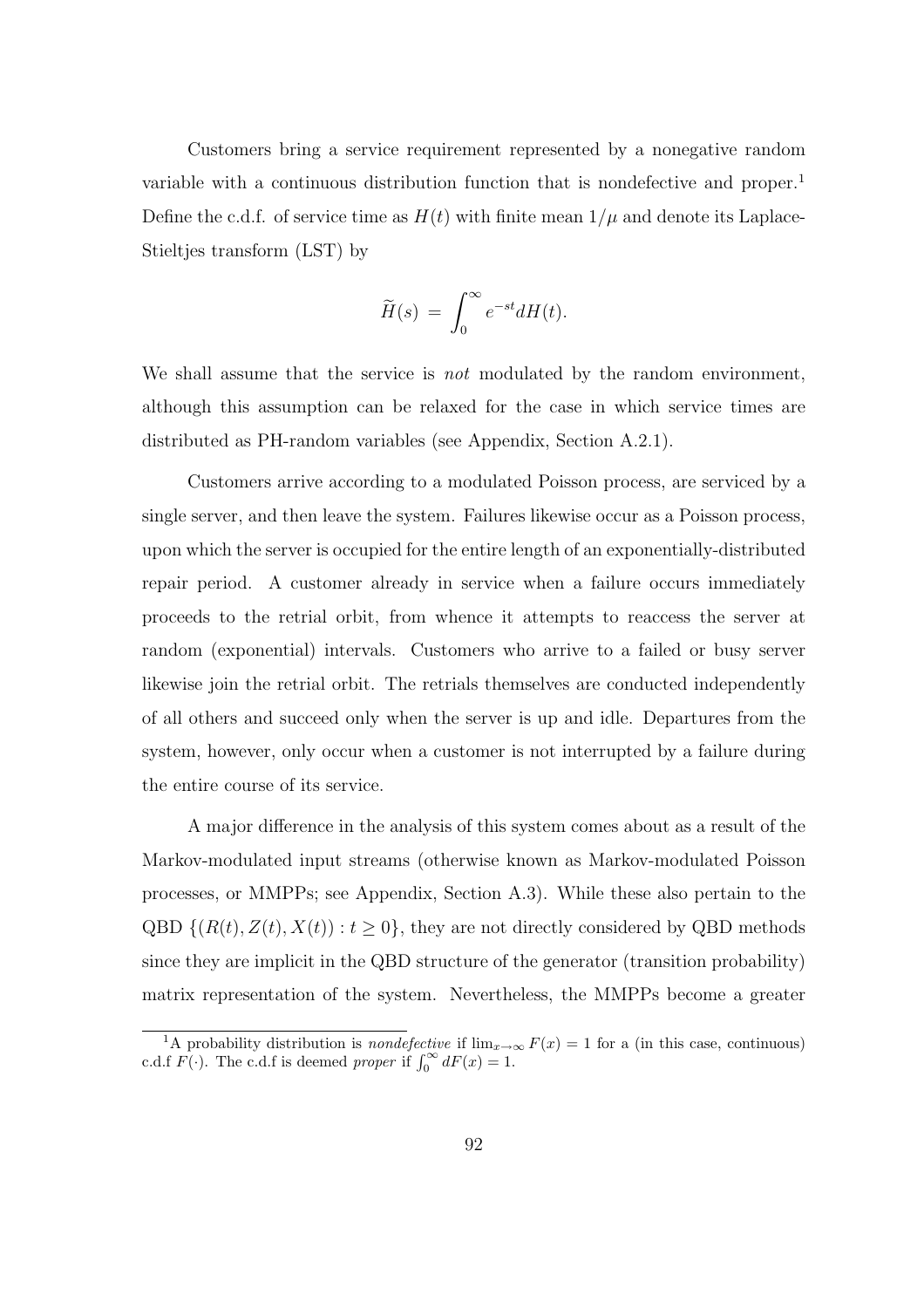focus of emphasis as we must now directly account for their role in determining the stability conditions of the queueing system.

## 5.2 Derivation of the Semi-Markov Kernel

Define  $R_n = R(T_n^+), Z_n = Z(T_n^+),$  and  $X_n = X(T_n^+)$  at the instants  $T_n^+, n =$  $0, 1, \ldots, \infty$  just after the server returns to up-and-idle status. The resulting discretetime process

$$
\{((R_n, Z_n, X_n), T_n) : n \ge 0\}
$$
\n(5.1)

,

is then a Markov renewal process with kernel  $Q^*(x)$  given by

$$
Q^*(x) = \begin{bmatrix} B_0(x) & B_1(x) & B_2(x) & B_3(x) & B_4(x) & \cdots \\ A_0^{(1)}(x) & A_1^{(1)}(x) & A_2^{(1)}(x) & A_3^{(1)}(x) & A_4^{(1)}(x) & \cdots \\ 0 & A_0^{(2)}(x) & A_1^{(2)}(x) & A_2^{(2)}(x) & A_3^{(2)}(x) & \cdots \\ 0 & 0 & A_0^{(3)}(x) & A_1^{(3)}(x) & A_2^{(3)}(x) & \cdots \\ 0 & 0 & 0 & A_0^{(4)}(x) & A_1^{(4)}(x) & \cdots \\ \vdots & \vdots & \vdots & \vdots & \ddots \end{bmatrix}
$$

and whose elements, for  $i \geq 1$ , take the form

$$
[A_{\nu}^{(i)}(x)]_{jj'} = P\{R_{n+1} = i + \nu - 1, Z_{n+1} = j', \tau_{n+1} \le x
$$
  
 
$$
| R_n = i, Z_{n-1} = j \}
$$
 (5.2)

and

$$
[B_{\nu}(x)]_{jj'} = P\{R_{n+1} = \nu, Z_{n+1} = j', \tau_{n+1} \le x \mid R_n = 0, Z_n = j\},\tag{5.3}
$$

given  $\nu, n \in \mathbb{Z}^+, x \in \mathbb{R}^+,$  and  $i \geq 1$  (see [40: p 157]). Thus, for any regenerative cycle  $(T_n, T_{n+1}]$  and for  $\nu \geq 0$ , the matrices  $A_{\nu}^{(i)}(x)$  contain the probabilities that the orbit size has increased by exactly  $\nu - 1$  if the initial orbit size is not zero. The matrix  $B_{\nu}(x)$  contains the probabilities that  $\nu$  customers arrive during a regenerative cycle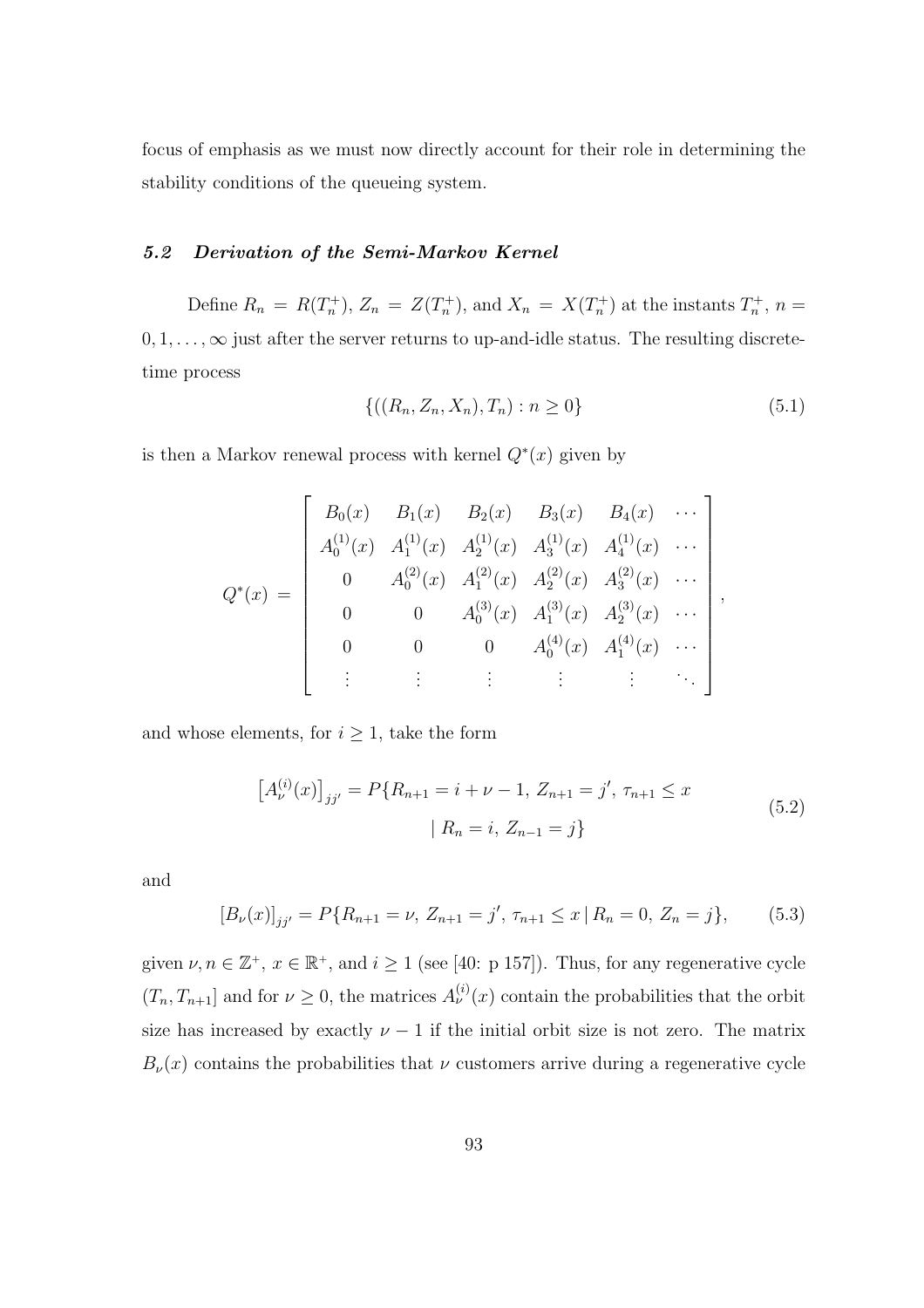that begins with an empty orbit. Because of the fact that the regenerative epochs are the up-and-idle instants,  $X_n = 1$  for all  $n \geq 0$ , and so we will refer to the process (5.1) in the abbreviated form

$$
\{((R_n, Z_n), T_n) : n \ge 0\}.
$$

It is thus implicit within this expression that  $X_n = 1$  for all  $n \geq 0$ .

We henceforth will refer to the regenerative cycles as *cycles* for the sake of simplicity and define

$$
\tau_n \equiv T_{n+1} - T_n, \quad n \ge 0.
$$

In order to determine probabilities (5.2) and (5.3), we must first enumerate the possible events that may occur during a cycle. We enumerate these events in a similar manner to that which was done in [62]. When one takes into account the fact that the repair distribution does not vary based upon whether the failure was idle or active, we are left with the following scenarios:

- 1. The server fails before the arrival of a primary customer or a retrial customer (if the orbit is nonempty).
- 2. A primary customer arrives before a failure or a retrial customer, but the service is interrupted by a failure.
- 3. A retrial occurs before a failure or a primary customer arrival, but the service is interrupted by a failure.
- 4. The service of a primary customer is non-interrupted by failure and is completed.
- 5. The service of a retrial customer is non-interrupted by failure and is completed.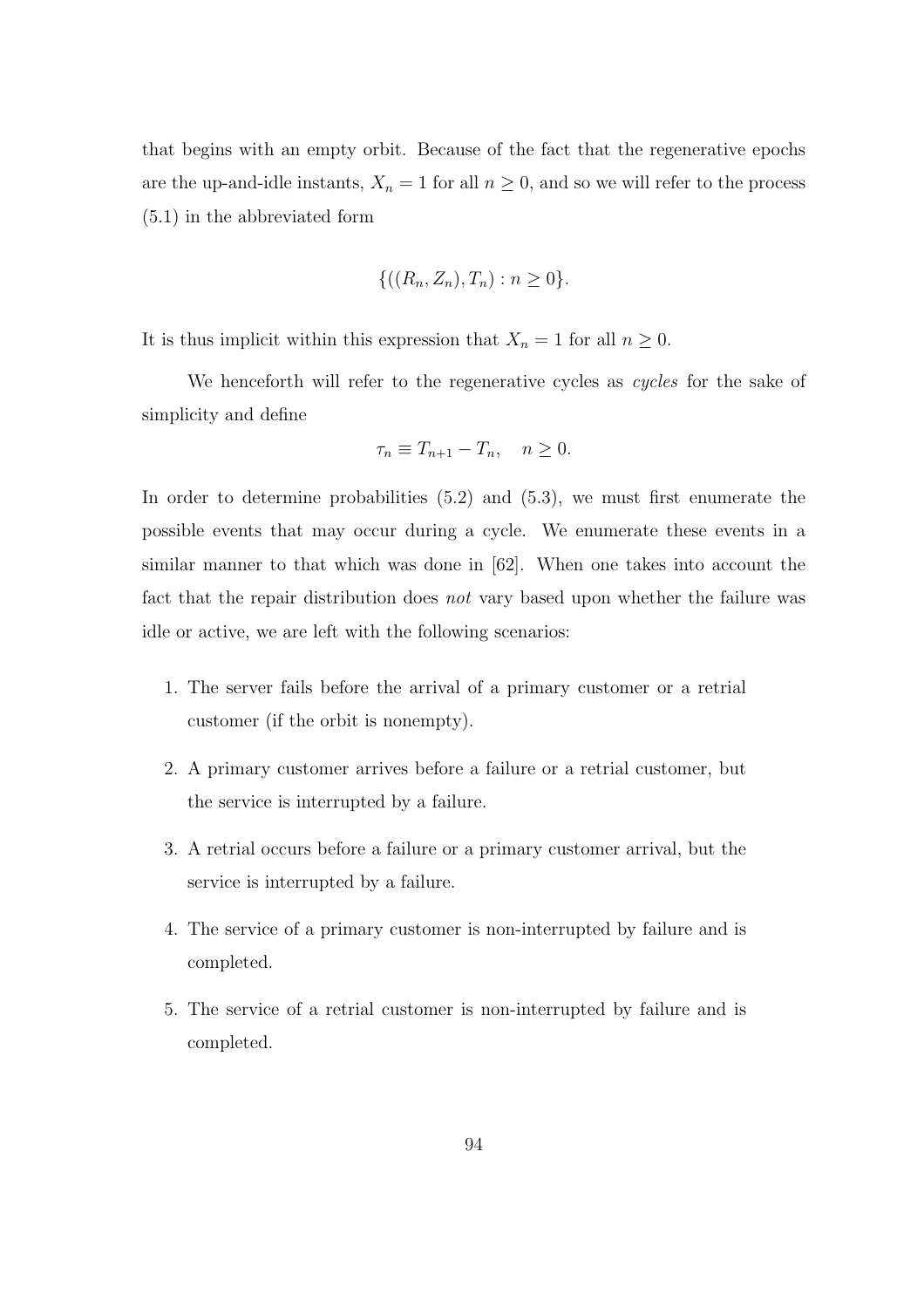Define  $I_n \in \{1, \ldots, 5\}, n \in \mathbb{Z}^+$  as the first event that occurs during the cycle  $(T_n, T_{n+1}]$ . We define the conditional probabilities

$$
[\Psi_{\nu}^{(i)}(k,x)]_{jj'} = \begin{cases} P\{R_{n+1} = i + \nu - 1, Z_{n+1} = j', & \text{if } i > 0, \\ \tau_{n+1} \le x \mid Z_n = j, I_n = k, R_n = i \} \\ P\{R_{n+1} = \nu, Z_{n+1} = j', \tau_{n+1} \le x \mid \\ Z_n = j, I_n = k, R_n = 0 \} & \text{if } i = 0, \end{cases}
$$

and

$$
P_k^{(i)} = P\{I_n = k \,|\, R_n = i\}\,, \qquad i \in \mathbb{Z}^+, \ k = 1, \dots, 5. \tag{5.4}
$$

Since the events  $\{1, 2, \ldots, 5\}$  are mutually exclusive, we may utilize the law of total probability to assert that

$$
A_{\nu}^{(i)}(x) = \sum_{k=1}^{5} \Psi_{\nu}^{(i)}(k, x) P_{k}^{(i)}, \qquad (5.5)
$$

$$
B_{\nu}(x) = \sum_{k=1}^{5} \Psi_{\nu}^{(0)}(k, x) P_{k}^{(i)}, \qquad (5.6)
$$

It thus becomes clear that, rather than dealing with scalar values, each  $A_{\nu}^{(i)}(x)$  and  $B_{\nu}(x)$  for  $i \geq 0$  are now *block* matrices of dimension  $m \times m$  (where m denotes the number of states of the Markovian environment).

Our next step is to determine the probabilities  $P_k^{(i)}$  $k^{(i)}, i = 0, 1, 2, \ldots, k =$ 1, ..., 5. Let  $F_{\eta}(x)$  denote the c.d.f. corresponding to a random variable  $X_{\eta} \sim$  $PH(\boldsymbol{\phi}_{\eta}, T_{\eta})$ , where  $T_{\eta} = Q - \Delta(\boldsymbol{\eta})$  (see Appendix, Section A.2). We now proceed to derive (5.4) explicitly for the five events that were defined earlier.

Case  $I_n = 1$ : The server fails before the arrival of a primary customer or a retrial customer (if the orbit is nonempty).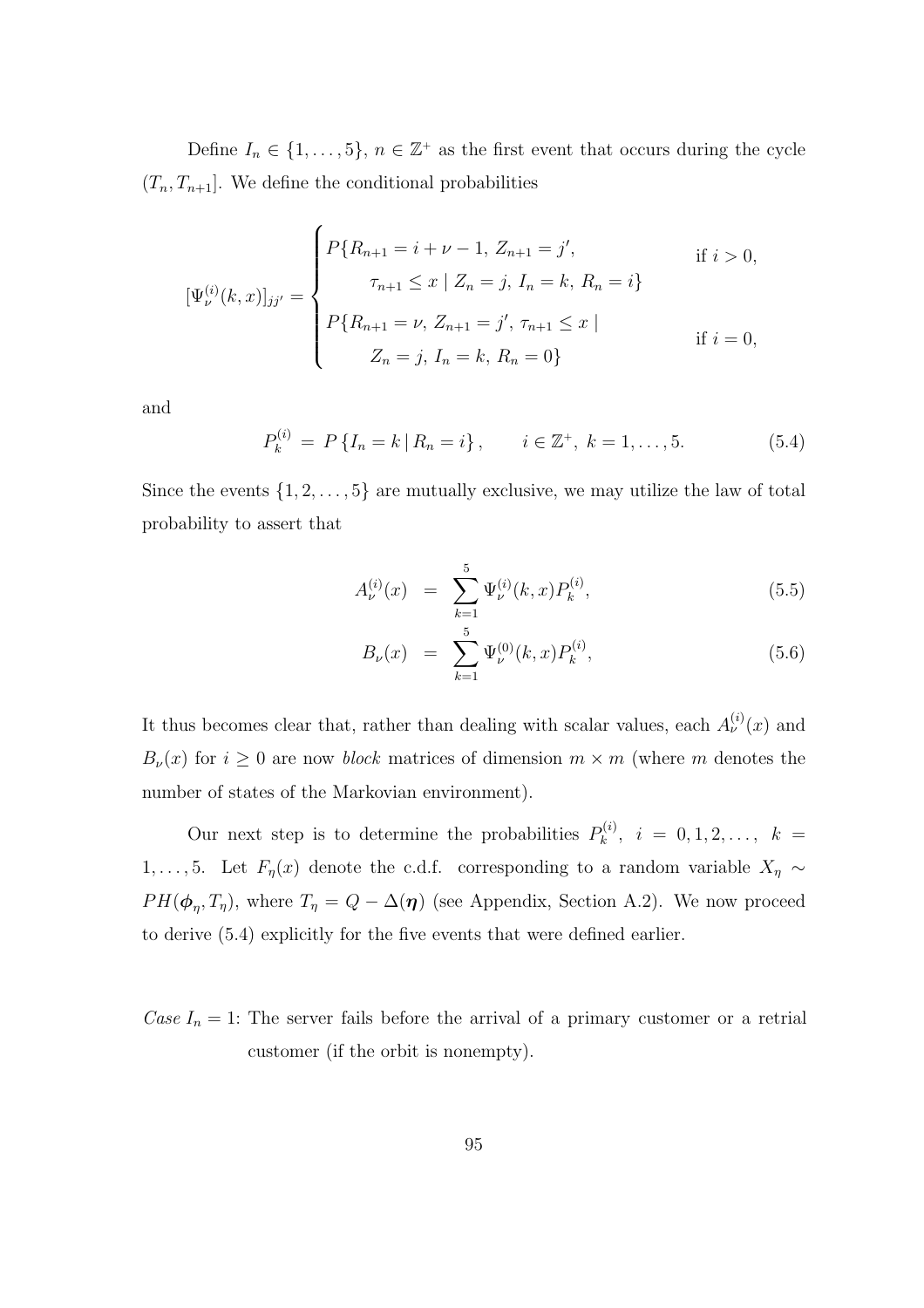

Figure 5.1 Graphical depiction of an idle failure (Case 1).

For this case, we assume the mutual independence of the arrival, uptime, and retrial processes. It is thus necessary to evaluate the probability

$$
P_1^{(i)} \equiv P\left\{X_n^{\xi} \le X_n^{\lambda}\right\} P\left\{X_n^{\xi} \le X_n^{i\theta}\right\}, \quad i \in \mathbb{Z}^+,
$$

where  $X_n^{\xi}$  denotes the random uptime of the server,  $X_n^{\lambda}$  gives the interarrival duration, and  $X_n^{i\theta}$  is the period of time between retrials, given that there are i customers in the retrial orbit, each of which is measured in the interval  $(T_n, T_{n+1}]$ . Since  $X_n^{\xi} \sim PH(\phi_{\xi}, T_{\xi}), X_n^{\lambda} \sim PH(\phi_{\lambda}, T_{\lambda}),$  and  $X_n^{i\theta} \sim PH(\phi_{i\theta}, T_{i\theta}),$  (1.15) gives us

$$
P\{X_n^{\xi} \leq X_n^{\lambda}\} = 1 + (\boldsymbol{\phi}_{\xi} \otimes \boldsymbol{\phi}_{\lambda})(-T_{\xi} \oplus T_{\lambda})^{-1}(\boldsymbol{e} \otimes T_{\lambda} \boldsymbol{e})
$$
(5.7)

$$
P\{X_n^{\xi} \leq X_n^{i\theta}\} = 1 + (\boldsymbol{\phi}_{\xi} \otimes \boldsymbol{\phi}_{i\theta})(-T_{\xi} \oplus T_{i\theta})^{-1}(\boldsymbol{e} \otimes T_{i\theta}\boldsymbol{e}). \hspace{1cm} (5.8)
$$

Multiplying (5.7) and (5.8) gives,

$$
P_1^{(0)} = 1 + (\phi_{\xi} \otimes \phi_{\lambda})(-T_{\xi} \oplus T_{\lambda})^{-1} (\mathbf{e} \otimes T_{\lambda} \mathbf{e}), \qquad (5.9)
$$

$$
P_1^{(i)} = P_1^{(0)} [1 + (\phi_{\xi} \otimes \phi_{i\theta})(-T_{\xi} \oplus T_{i\theta})^{-1} (e \otimes T_{i\theta}e)], \qquad i \ge 1.
$$
 (5.10)

For arbitrary MMPP rate parameters  $\boldsymbol{a}$  and  $\boldsymbol{b}$ , define

$$
P_0(\boldsymbol{a},\boldsymbol{b}) = P\left\{X_n^a \leq X_n^b\right\} = 1 + (\boldsymbol{\phi}_a \otimes \boldsymbol{\phi}_b)(-T_a \oplus T_b)^{-1}(\boldsymbol{e} \otimes T_b \boldsymbol{e}).
$$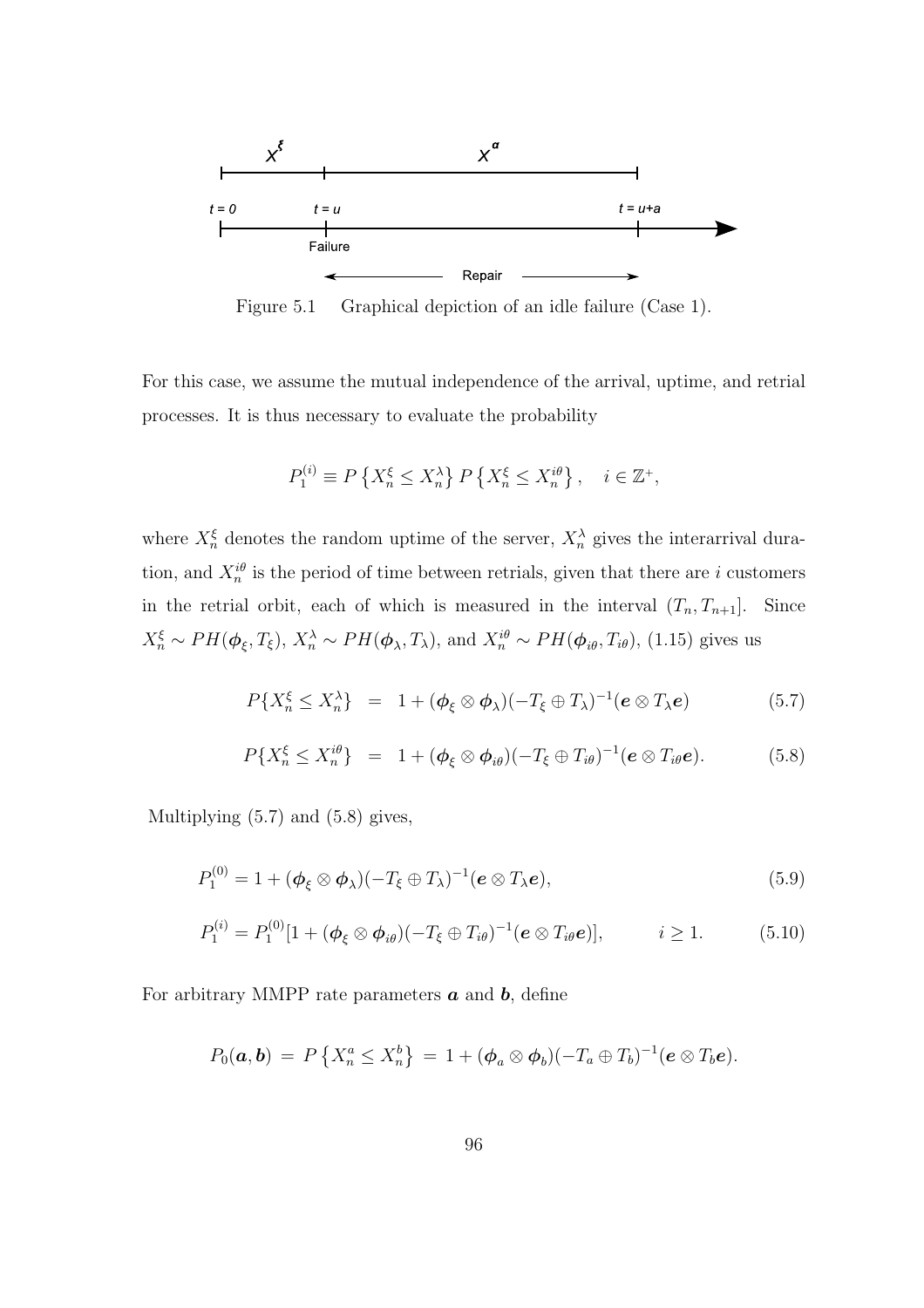

Figure 5.2 Graphical depiction of a failure that occurs during the service of a (primary) customer.

It is clear from the preceding definition that

$$
P_0(\boldsymbol{a},\boldsymbol{b})\,=\,1-P_0(\boldsymbol{b},\boldsymbol{a}).
$$

When applied to equations (5.9) and (5.10), we obtain, respectively,

$$
P_1^{(0)} = P_0(\boldsymbol{\xi}, \boldsymbol{\lambda})
$$
  

$$
P_1^{(i)} = P_1^{(0)} P_0(\boldsymbol{\xi}, i\boldsymbol{\theta}).
$$

Case  $I_n = 2$ : A primary customer arrives before a failure or a retrial customer, but the service is interrupted by a failure.

This scenario differs from Case 1 in that we must compute the probability of a failure occurring before the end of a *service* period, which is arbitrarily distributed. Denote the random variable  $X_n^{\mu}$  to be the total service time *requested* during a cycle  $(T_n, T_{n+1}]$  of Type 2. We must state the probability of a failure occurring before the end of a service period in the following manner:

$$
P\left\{X_n^{\xi} \le X_n^{\lambda} + X_n^{\mu}\right\} = P\left\{X_n^{\xi} - X_n^{\lambda} \le X_n^{\mu}\right\}.
$$
 (5.11)

Denote the difference  $X_n^{\xi} - X_n^{\lambda}$  by  $X_n^{\xi-\lambda}$ . We now seek to determine the distribution function  $F_{\xi,\lambda}$  associated to the random variable  $X_n^{\xi-\lambda}$ . To this end, we condition on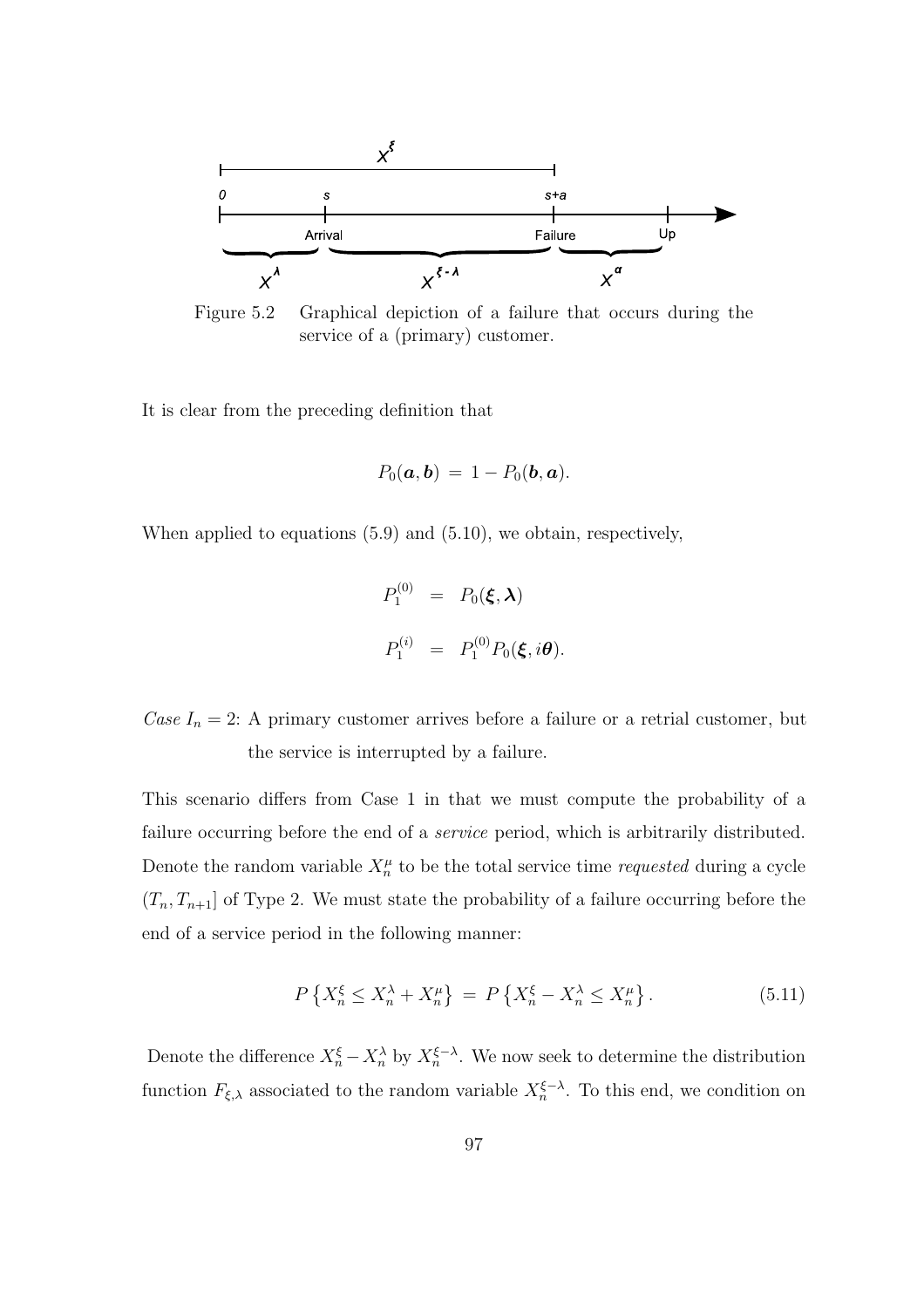the arrival time of the primary customer and note, as in Figure 5.2, that if we are given arrival time  $s > 0$ , then for any  $a > 0$ ,  $X_n^{\xi-\lambda} \le a$  if and only if it is no larger than the interval  $[s, s + a]$ . This is given by the conditional probability

$$
P\left\{X_n^{\xi-\lambda} \le a \,|\, X_n^{\lambda} \le X_n^{\xi}\right\}.
$$

We must therefore compute the joint probability

$$
P\{X_n^{\xi-\lambda} \le a \, , \, X_n^{\lambda} \le X_n^{\xi}\} = \int_0^\infty \int_s^{s+a} dF_{\xi}(t) \, dF_{\lambda}(s)
$$

$$
= \left[\phi_{\xi}(\exp(T_{\xi}a) - I) \otimes \phi_{\lambda}\right] \left(-T_{\xi} \oplus T_{\lambda}\right)^{-1} \left(e \otimes T_{\lambda}e\right),
$$

from which we obtain

$$
F_{\xi,\lambda}(a) = P\{X_n^{\xi-\lambda} \le a \mid X_n^{\lambda} \le X_n^{\xi}\}
$$
  
= 
$$
\frac{P\{X_n^{\xi-\lambda} \le a, X_n^{\lambda} \le X_n^{\xi}\}}{P\{X_n^{\lambda} \le X_n^{\xi}\}}
$$
  
= 
$$
\frac{[\phi_{\xi}(\exp(T_{\xi}a) - I) \otimes \phi_{\lambda}] (-T_{\xi} \oplus T_{\lambda})^{-1} (e \otimes T_{\lambda}e)}{1 + (\phi_{\lambda} \otimes \phi_{\xi}) [-T_{\lambda} \oplus T_{\xi}]^{-1} (e \otimes T_{\xi}e)}.
$$
 (5.12)

We next proceed to compute the probabilities of occurrence for Case 2. Once again, invoking the mutual independence of the various MMPPs allows us to state, for  $i \geq 0$ , that

$$
P_2^{(i)} \equiv P\left\{I_n = 2 \,|\, R_n = i\right\} = P\{X_n^{\lambda} \le X_n^{\xi}\} \, P\{X_n^{\lambda} \le X_n^{i\theta}\} \, P\{X_n^{\xi - \lambda} \le X_n^{\mu}\}.
$$
 (5.13)

For a square matrix  $M$ , define the integral operator

$$
\Lambda(M) = \int_0^\infty \exp(-Mt) dH(t),
$$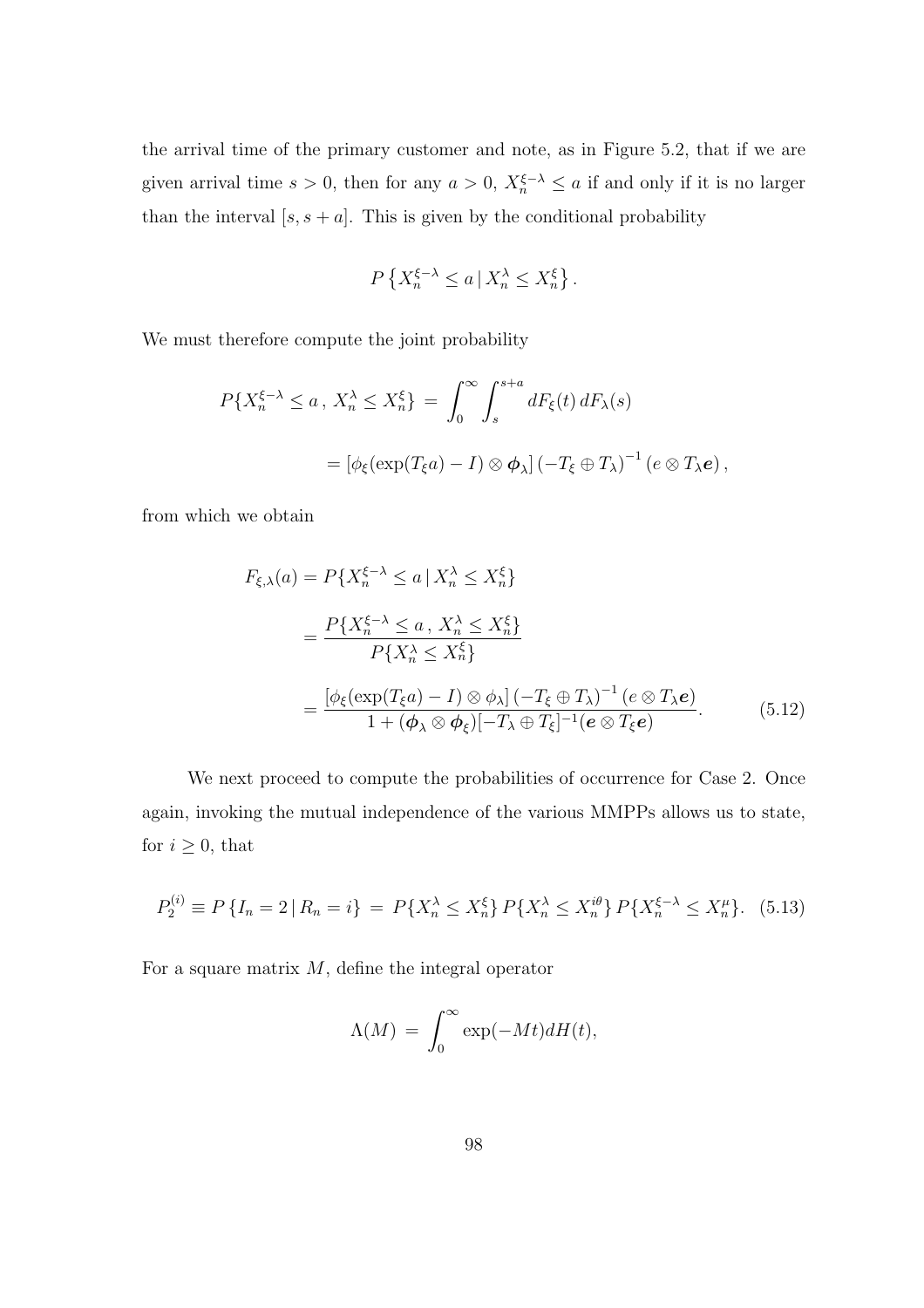where  $H(\cdot)$  is the c.d.f. of service time. Using this notation, we expand (5.13) to obtain

$$
P_2^{(i)} = P_0(\lambda, \xi) P_0(\lambda, i\theta) \int_0^\infty F_{\xi, \lambda}(u) dH(u)
$$
  
=  $P_0(\lambda, i\theta) \left( \phi_\xi \int_0^\infty (\exp(T_\xi u) - I) dH(u) \otimes \phi_\lambda \right) (-T_\xi \oplus T_\lambda)^{-1} (e \otimes T_\lambda e)$   
=  $P_0(\lambda, i\theta) \left( \phi_\xi (\Lambda(-T_\xi) - I) \otimes \phi_\lambda \right) (-T_\xi \oplus T_\lambda)^{-1} (e \otimes T_\lambda e).$  (5.14)

Expression (5.14) may now be explicitly evaluated if the distribution function  $H(\cdot)$ of the service requirements is specified.

Case  $I_n = 3$ : A retrial occurs before a failure or a primary customer arrival, but the service is interrupted by a failure.

This situation is very similar to that of Case 2, except that the arrival is a retrial customer. If we define the random variable  $X^{\xi-i\theta}$  in an analogous manner to  $X^{\xi-\lambda}$ , then, for  $i \geq 1$ ,

$$
P_3^{(i)} \equiv P\{I_n = 3 \mid R_n = i\}
$$
  
=  $P\{X_n^{i\theta} \le X_n^{\xi}\} P\{X_n^{i\theta} \le X_n^{\lambda}\} P\{X_n^{\xi - i\theta} \le X_n^{\mu}\}\$   
=  $P_0(i\theta, \lambda) [\phi_{\xi} (\Lambda(-T_{\xi}) - I) \otimes \phi_{i\theta}] (-T_{\xi} \oplus T_{i\theta})^{-1} (e \otimes T_{i\theta}e).$ 

where  $F_{\xi,i\theta}(u)$  is the c.d.f. of the random variable corresponding to the difference  $X_n^{\xi-i\theta} = X_n^{\xi} - X_n^{i\theta}.$ 

Case  $I_n = 4$ : The service of a primary customer is non-interrupted by failure and is completed.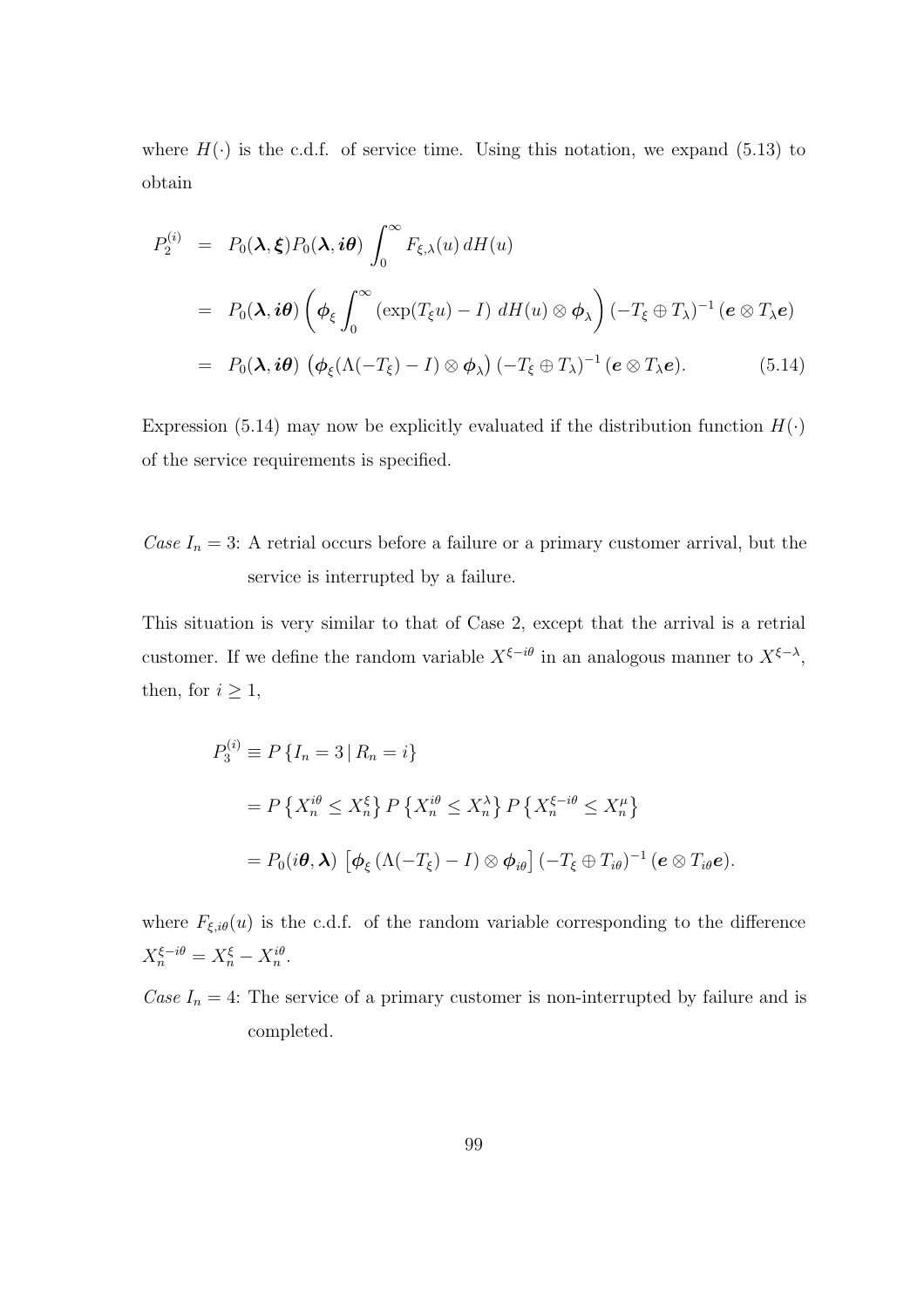Assume now that the end of service occurs before a failure. This may be expressed for  $i\geq 0$  as

$$
P_4^{(i)} = P_0(\lambda, \xi) P_0(\lambda, i\theta) \left(1 - P\left\{X_n^{\xi-\lambda} \le X_n^{\mu}\right\}\right)
$$
  
=  $P_0(\lambda, i\theta) \left(P_0(\lambda, \xi) - \phi_{\xi} \int_0^{\infty} (\exp(T_{\xi}u) - I) dH(u) \otimes \phi_{\lambda}\right)$   
 $\times (T_{\xi} \oplus T_{\lambda})^{-1} (e \otimes T_{\lambda}e)$   
=  $P_0(\lambda, i\theta) \left[P_0(\lambda, \xi) - (\phi_{\xi}(\Lambda(-T_{\xi}) - I) \otimes \phi_{\lambda}) (-T_{\xi} \oplus T_{\lambda})^{-1} (e \otimes T_{\lambda}e)\right].$ 

Case  $I_n = 5$ : The service of a retrial customer runs to completion. This is the retrial version of Case 4. Accordingly, for  $i \geq 1$ , we obtain

$$
P_5^{(i)} = P_0(i\theta, \boldsymbol{\xi}) P_0(i\theta, \boldsymbol{\lambda}) \left[ 1 - P \left\{ X_n^{\xi - i\theta} \le X_n^{\mu} \right\} \right]
$$
  
= 
$$
P_0(i\theta, \boldsymbol{\lambda}) \left( P_0(i\theta, \boldsymbol{\xi}) - \phi_{\xi} \int_0^{\infty} (\exp(T_{\xi}u) - I) dH(u) \otimes \phi_{i\theta} \right)
$$
  

$$
\times (T_{\xi} \oplus T_{i\theta})^{-1} (e \otimes T_{i\theta}e)
$$
  
= 
$$
P_0(i\theta, \boldsymbol{\lambda}) \left[ P_0(i\theta, \boldsymbol{\xi}) - (\phi_{\xi}(\Lambda(-T_{\xi}) - I) \otimes \phi_{i\theta}) (-T_{\xi} \oplus T_{i\theta})^{-1} (e \otimes T_{i\theta}e) \right].
$$

In much the same case-by-case fashion, we will derive expressions for the generating functions  $A^{(i)*}(z)$  and  $B^{*}(z)$ ,  $i \geq 0$ ,  $|z| \leq 1$ , for the block expressions of the semi-Markov kernel  $G(x)$ . Let us define the Laplace-Stieltjes transform (LST) matrices

$$
\widetilde{\Psi}_{\nu}^{(i)}(k,s) = \int_0^\infty e^{-sx} \, d\Psi_{\nu}^{(i)}(k,x),\tag{5.15}
$$

and their z-transforms with respect to  $\nu$  as

$$
\widetilde{\Psi}^{(i)*}(k,s,z) = \sum_{\nu=0}^{\infty} \widetilde{\Psi}^{(i)}_{\nu}(k,s) z^{\nu}.
$$
\n(5.16)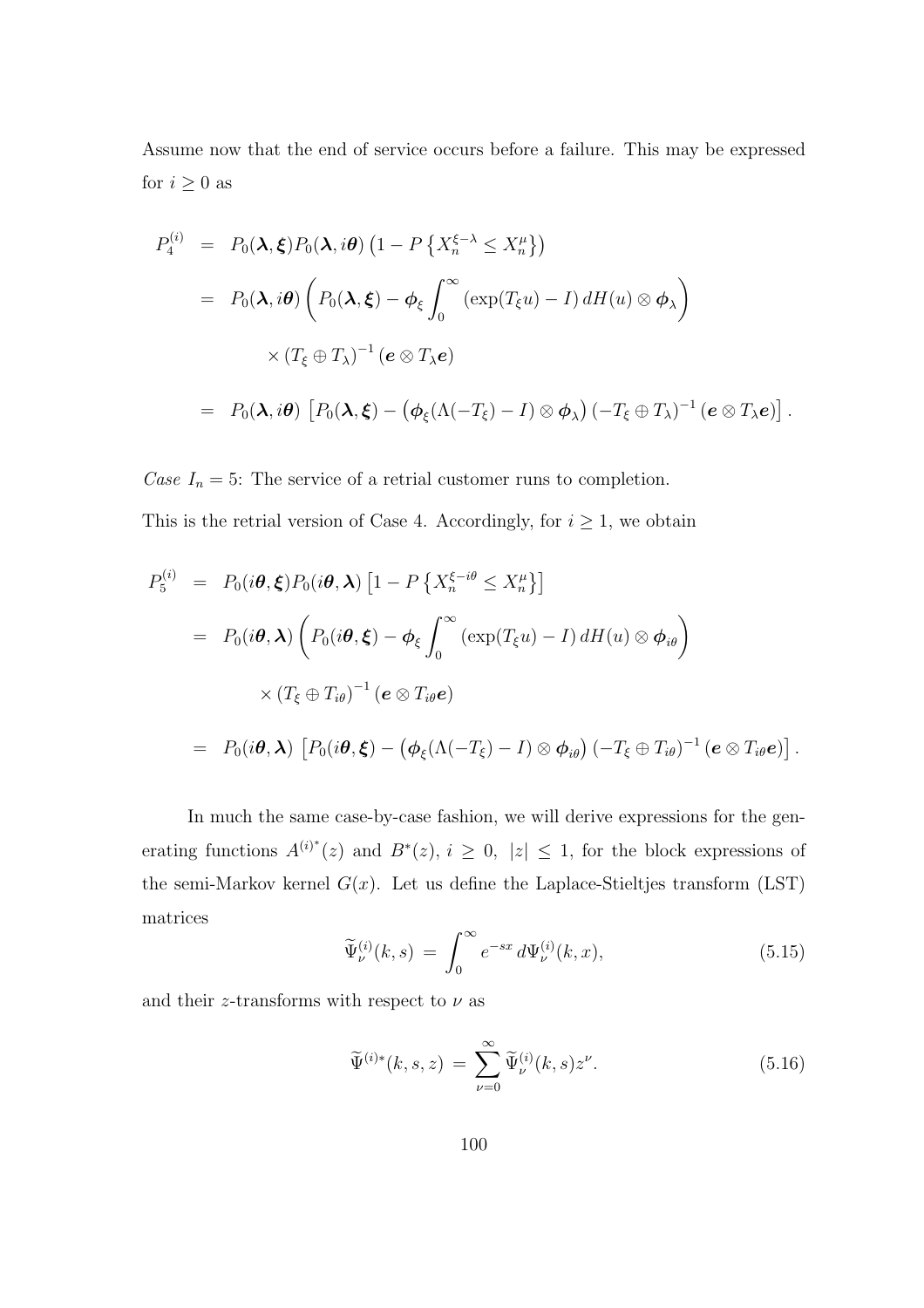For notational convenience, kernel expressions that do not depend upon the current number in orbit do not carry the superscript  $i$ . In such cases, we write

$$
\Psi_{\nu}^{(i)}(k, x) = \Psi_{\nu}(k, x)
$$

$$
\widetilde{\Psi}_{\nu}^{(i)}(k, s) = \widetilde{\Psi}_{\nu}(k, s)
$$

$$
\widetilde{\Psi}^{(i)^{*}}(k, s, z) = \widetilde{\Psi}^{*}(k, s, z).
$$

Define the Laplace-Stieltjes transforms of the kernel elements  $A_{\nu}^{(i)}(x)$  and  $B_{\nu}(x)$  of the Markov renewal process  $\{((R_n, Z_n), T_n), : n \geq 0\}$  as

$$
\widetilde{A}^{(i)}_{\nu}(s) = \int_0^\infty e^{-sx} dA^{(i)}_{\nu}(x)
$$

$$
\widetilde{B}_{\nu}(s) = \int_0^\infty e^{-sx} dB_{\nu}(x).
$$

The entries of the transition probability matrix of the Markov chain  $\{(R_n, Z_n) : n \geq 0\}$ 0} may be obtained by taking the limit of the kernel entries as  $x \to \infty$  such that

$$
A_{\nu}^{(i)} = \lim_{x \to \infty} A_{\nu}^{(i)}(x) = \lim_{s \to 0} \widetilde{A}_{\nu}^{(i)}(s) \tag{5.17}
$$

$$
B_{\nu} = \lim_{x \to 0} B_{\nu}(x) = \lim_{s \to 0} \widetilde{B}_{\nu}(s). \tag{5.18}
$$

Define the z-transforms

$$
\widetilde{A}^{(i)*}(s, z) = \sum_{\nu=0}^{\infty} z^{\nu} \widetilde{A}^{(i)}_{\nu}(s)
$$

$$
\widetilde{B}^{*}(s, z) = \sum_{\nu=0}^{\infty} z^{\nu} \widetilde{B}_{\nu}(s).
$$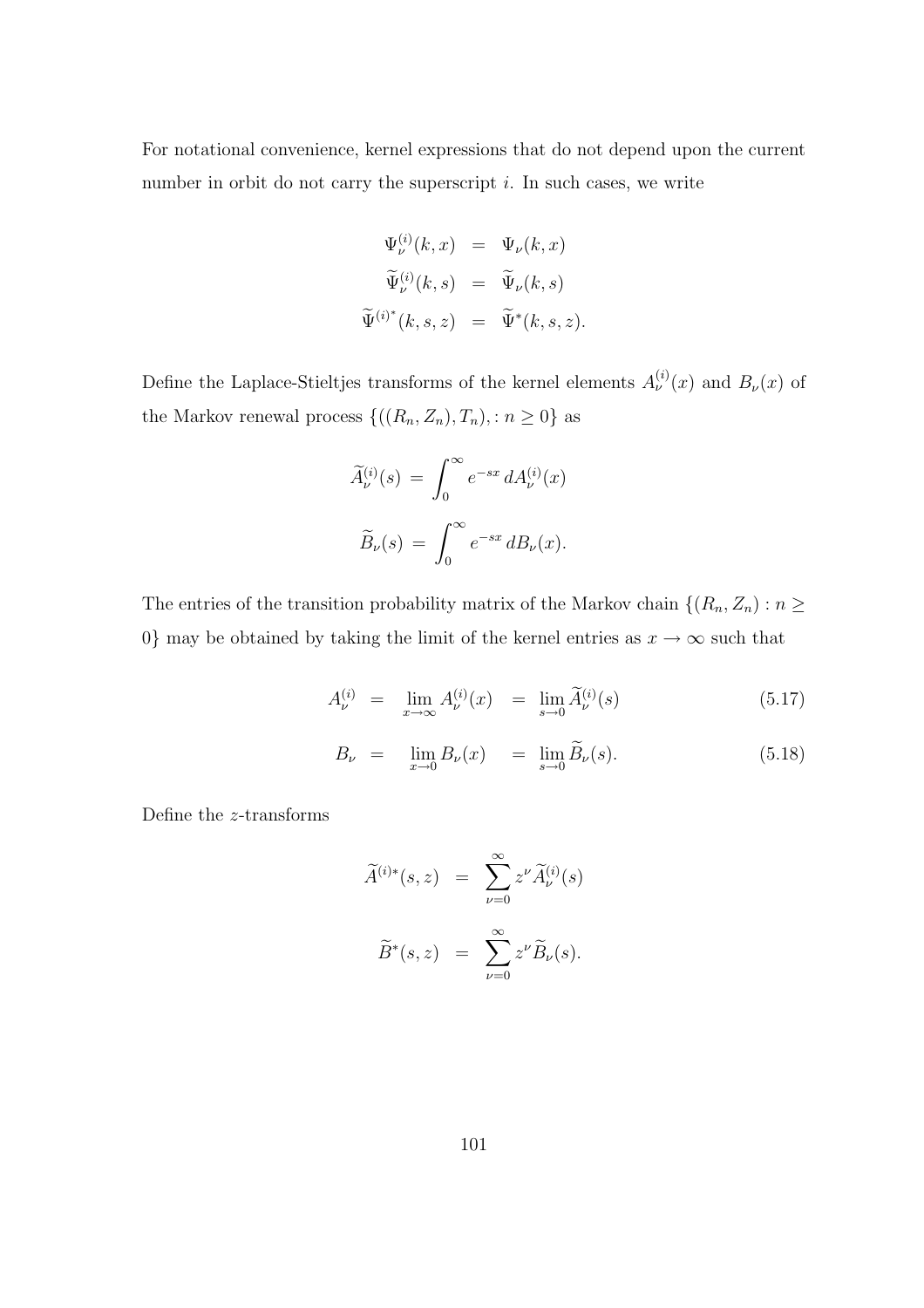We then form the stochastic matrices  $A^{(i)}$  and B as follows:

$$
A^{(i)} = \sum_{\nu=0}^{\infty} A_{\nu}^{(i)} = \widetilde{A}^{(i)*}(0, 1), \tag{5.19}
$$

$$
B = \sum_{\nu=0}^{\infty} B_{\nu} = \widetilde{B}^{*}(0,1). \tag{5.20}
$$

Now let  $\Phi^{\eta}(\nu, t)$  be the MMPP counting process defined in (1.11) of the Appendix. An important fact that we will frequently use is the following, which appears in [40].

**Theorem 5.1.** Let  $\eta$  be the vector containing the exponential rate parameters of a MMPP  $\{Z(t): t \geq 0\}$  with generator Q. Then

$$
\sum_{\nu=0}^{\infty} \left\{ \int_0^{\infty} \Phi^{\eta}(\nu, t) dF_{\eta}(t) \right\} z^{\nu} = \int_0^{\infty} \exp((Q - (1 - z)\Delta(\eta))t) dF_{\eta}(t). \tag{5.21}
$$

Proof. The proof centers around the ability to interchange the integral and sum, which is possible if and only if the function

$$
\sum_{\nu=0}^{\infty} \Phi^{\eta}(\nu, t) \tag{5.22}
$$

is uniformly convergent with respect to  $\nu = 0, 1, 2, \ldots$  Consider the Poisson probability that *n* arrivals occur in the interval  $(0, t]$ , which is given by

$$
P(n,t) \equiv e^{-\eta t} \frac{(\eta t)^n}{n!}, \qquad n \ge 0, t \ge 0.
$$
 (5.23)

If we let the rate  $\eta$  vary so that  $P(n, t) = P(n, t, \eta)$  and take its derivative with respect to  $\eta$ , we obtain

$$
\frac{d}{d\eta}P(n,t,\eta) = te^{-\eta t} \frac{(\eta t)^{n-1}}{(n-1)!} \left(1 - \frac{\eta t}{n}\right).
$$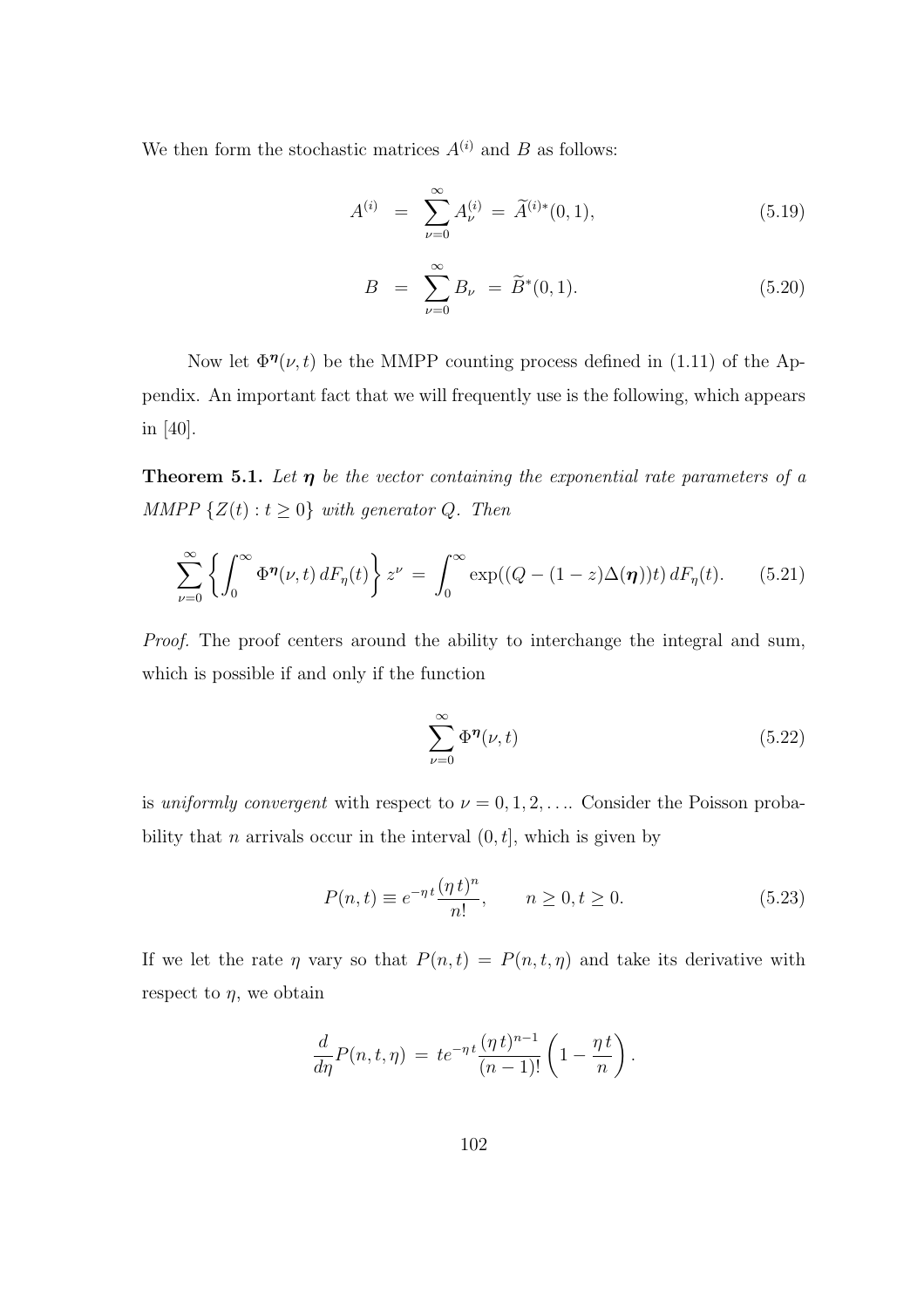It is clear that the derivative will be negative for any  $\eta > 0$  if we are given large enough t. In other words,  $P(n, t, \eta_i)$  will be decreasing for each  $i = 1, \ldots m$  given  $t \geq t^*$  for some  $t^* > 0$ . Furthermore, if  $\eta_i > \eta_j$ , then  $P(n, t, \eta_i) < P(n, t, \eta_j)$ , which then proves that

$$
P(n, t, \eta_{\min}) \ge \Phi(n, t), \quad i = 1, \dots m,
$$
\n(5.24)

where  $\eta_{\min} = \min_{i=1,\dots,m}(\eta_i)$ . We also point to the fact that

$$
\lim_{t \to \infty} P(n, t, \eta_{\min}) = 0. \tag{5.25}
$$

Due to the verification of conditions (5.24) and (5.25), we may now invoke a wellknown theorem of Weierstrass in which these conditions are necessary and sufficient for the uniform convergence of expression (5.22). Consequently, we may now interchange the operations of summation and integration in (5.21) to obtain

$$
\sum_{\nu=0}^{\infty} \left\{ \int_{0}^{\infty} \Phi^{\eta}(\nu, t) dF_{\eta}(t) \right\} z^{\nu}
$$
  
= 
$$
\sum_{\nu=0}^{\infty} \left( \int_{0}^{\infty} P\{N(t) = \nu, Z(t) = j' | N(0) = 0, Z(0) = j\} dF_{\eta}(t) \right) z^{\nu}
$$
  
= 
$$
\int_{0}^{\infty} \left( \sum_{\nu=0}^{\infty} P\{N(t) = \nu, Z(t) = j' | N(0) = 0, Z(0) = j\} z^{\nu} \right) dF_{\eta}(t)
$$
  
= 
$$
\int_{0}^{\infty} \exp((Q - (1 - z)\Delta(\eta))t) dF_{\eta}(t),
$$

where the final equality follows from Lemma A.2 in the Appendix.

 $\Box$ 

Since the only entity count that we require from any MMPP is that of customers arriving to the queue, we use the shorthand notation  $\Phi(\nu, t) = \Phi^{\lambda}(\nu, t)$  (see (1.11) in the Appendix) for the remainder of the chapter. In addition, define

$$
T_{\lambda}(z) = Q - (1-z)\Delta(\lambda) ,
$$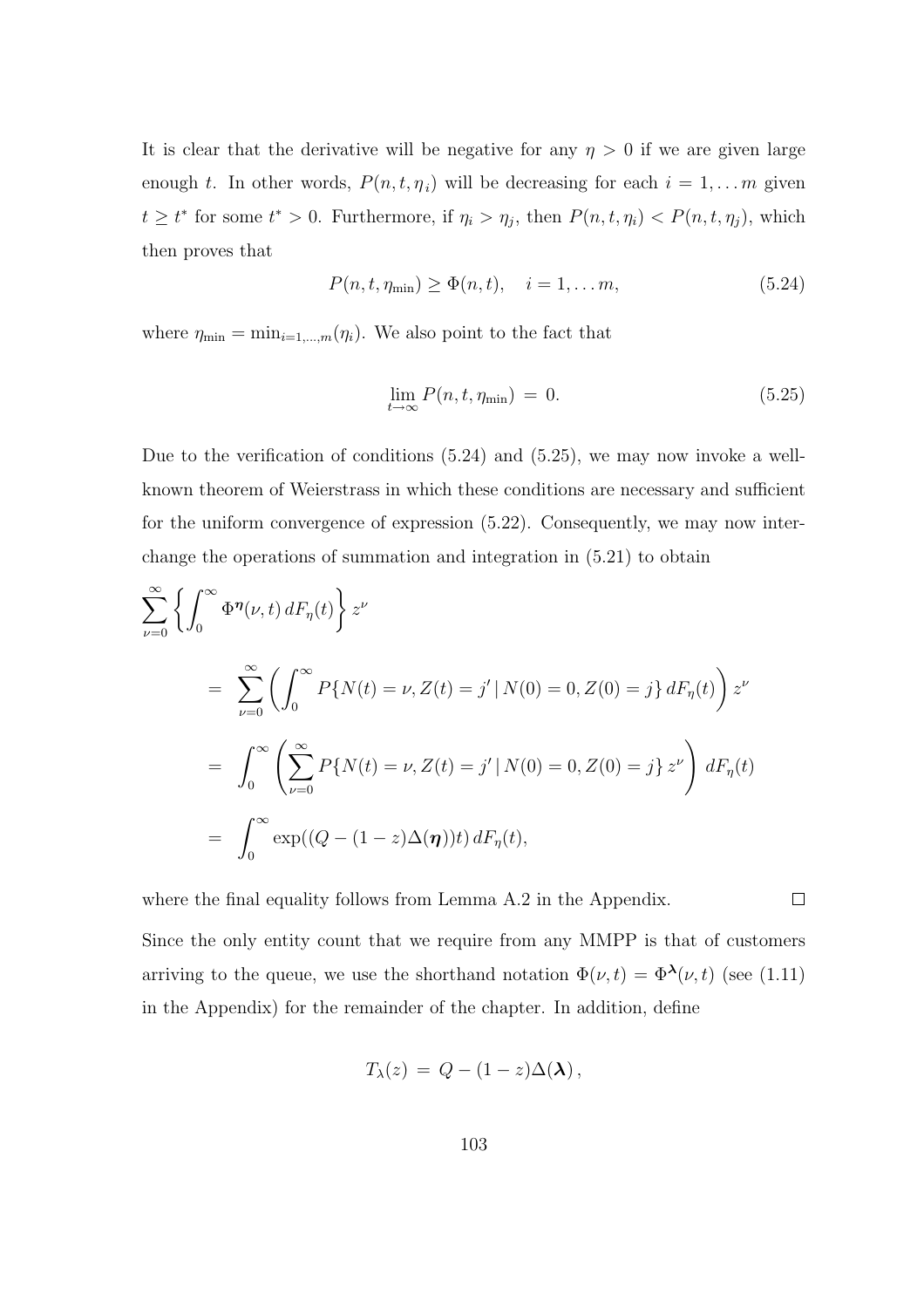which shall serve as a convenient shorthand in the complicated derivations upon which we shall now embark.

It often becomes necessary during the computation of the semi-Markov kernel to count the number of arrivals during repair periods and generally-distributed service times. In order to facilitate this procedure, we define the matrices

$$
J_{\nu}^{\eta}(x) = \int_0^x \Phi(\nu, t) dF_{\eta}(t), \qquad (5.26)
$$

$$
J_{\nu}^{\xi,\lambda}(x) = \int_0^x \Phi(\nu,t) dF_{\xi,\lambda}(t), \qquad (5.27)
$$

$$
J_{\nu}^{H}(x) = \int_{0}^{x} \Phi(\nu, t) dH(t), \qquad (5.28)
$$

where  $\eta$  is the vector of rate parameters of a MMPP. We will likewise find it necessary to utilize the LST  $\widetilde{J}_{\nu}^{\eta}(s)$  of  $J_{\nu}^{\eta}(x)$  and the corresponding z-transform matrix  $\widetilde{J}_{\nu}^{\eta*}(z,s)$ , which are defined as

$$
\widetilde{J}_{\nu}^{\eta}(s) = \int_0^\infty e^{-sx} \, dJ_{\nu}^{\eta}(x),\tag{5.29}
$$

$$
\widetilde{J}^{\eta^*}(s,z) = \sum_{\nu=0}^{\infty} z^{\nu} \int_0^{\infty} e^{-sx} dJ_{\nu}^{\eta}(x).
$$
 (5.30)

The following theorem, which is a restatement of [82: Thm 5.1.5], allows the explicit computation of  $(5.29)$  evaluated at  $s = 0$ :

Theorem 5.2. The matrix

$$
\widetilde{J}_{\nu}^{\eta}(0) = \int_0^\infty \Phi(\nu, x) dF_{\eta}(x)
$$

is given by

$$
\widetilde{J}_0^{\eta}(0) = (I \otimes \boldsymbol{\phi}_{\eta})(T_{\lambda} \oplus T_{\eta})^{-1}(I \otimes T_{\eta}\boldsymbol{e}) \qquad (5.31)
$$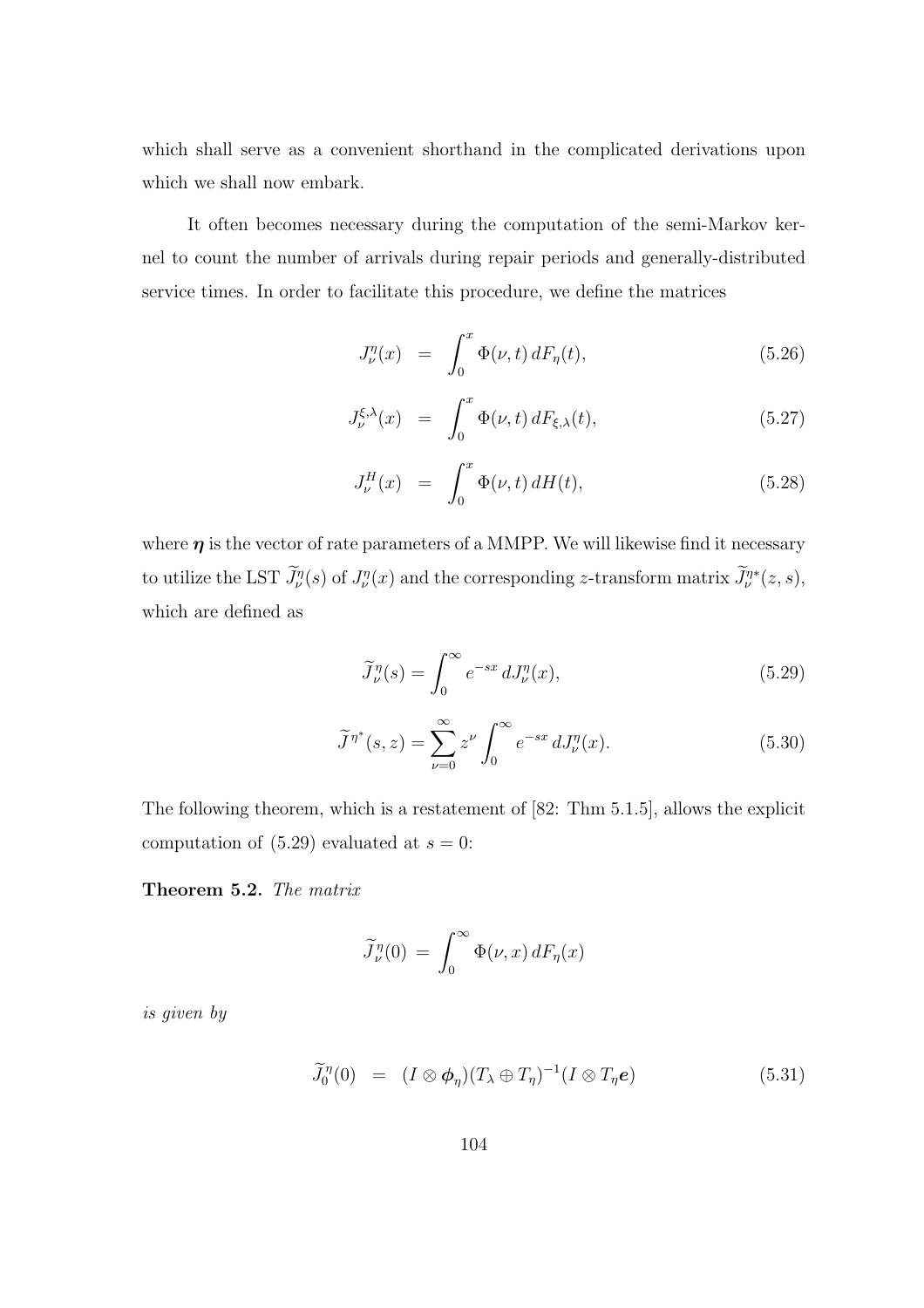$$
\widetilde{J}_{\nu}^{\eta}(0) = DC^{\nu-1}E, \qquad \nu \ge 1
$$

where the matrices  $D, C,$  and  $E$  are given by

$$
D = (I \otimes \phi_{\eta})(T_{\lambda} \oplus T_{\eta})^{-1}(T_{\lambda}e \otimes I)
$$
  
\n
$$
C = (\phi_{\lambda} \otimes I)(T_{\lambda} \oplus T_{\eta})^{-1}(T_{\lambda}e \otimes I)
$$
  
\n
$$
E = (\phi_{\lambda} \otimes I)(T_{\lambda} \oplus T_{\eta})^{-1}(I \otimes T_{\eta}e).
$$

The transform matrix (5.30) may, in turn, be evaluated at  $s = 0$  and  $z = 1$  using Theorem 5.1:

$$
\widetilde{J}^{\eta^*}(0,1) = (I \otimes \phi_{\eta}) \sum_{\nu=0}^{\infty} z^{\nu} \int_0^{\infty} \Phi(\nu, x) \otimes \exp(T_{\eta} x) dx (I \otimes T_{\eta} e) \Big|_{z=1}
$$
  
\n
$$
= (I \otimes \phi_{\eta}) \int_0^{\infty} \sum_{\nu=0}^{\infty} z^{\nu} \Phi(\nu, x) \otimes \exp(T_{\eta} x) dx (I \otimes T_{\eta} e) \Big|_{z=1}
$$
  
\n
$$
= (I \otimes \phi_{\eta}) \int_0^{\infty} \exp(Q - (1 - z) \Delta(\lambda) x) \otimes \exp(T_{\eta} x) dx (I \otimes T_{\eta} e) \Big|_{z=1}
$$
  
\n
$$
= (I \otimes \phi_{\eta}) \int_0^{\infty} \exp([Q \oplus T_{\eta}] x) dx (I \otimes T_{\eta} e)
$$
  
\n
$$
= (I \otimes \phi_{\eta}) (-Q \oplus T_{\eta})^{-1} (I \otimes T_{\eta} e).
$$

We will now complete the derivation of the semi-Markov kernel block entries  $A_{\nu}^{(i)}$ and  $B_{\nu}$  as defined in (5.17).

Case  $I_n = 1$ : The server fails before the arrival of a primary customer or a retrial customer (if the orbit is nonempty).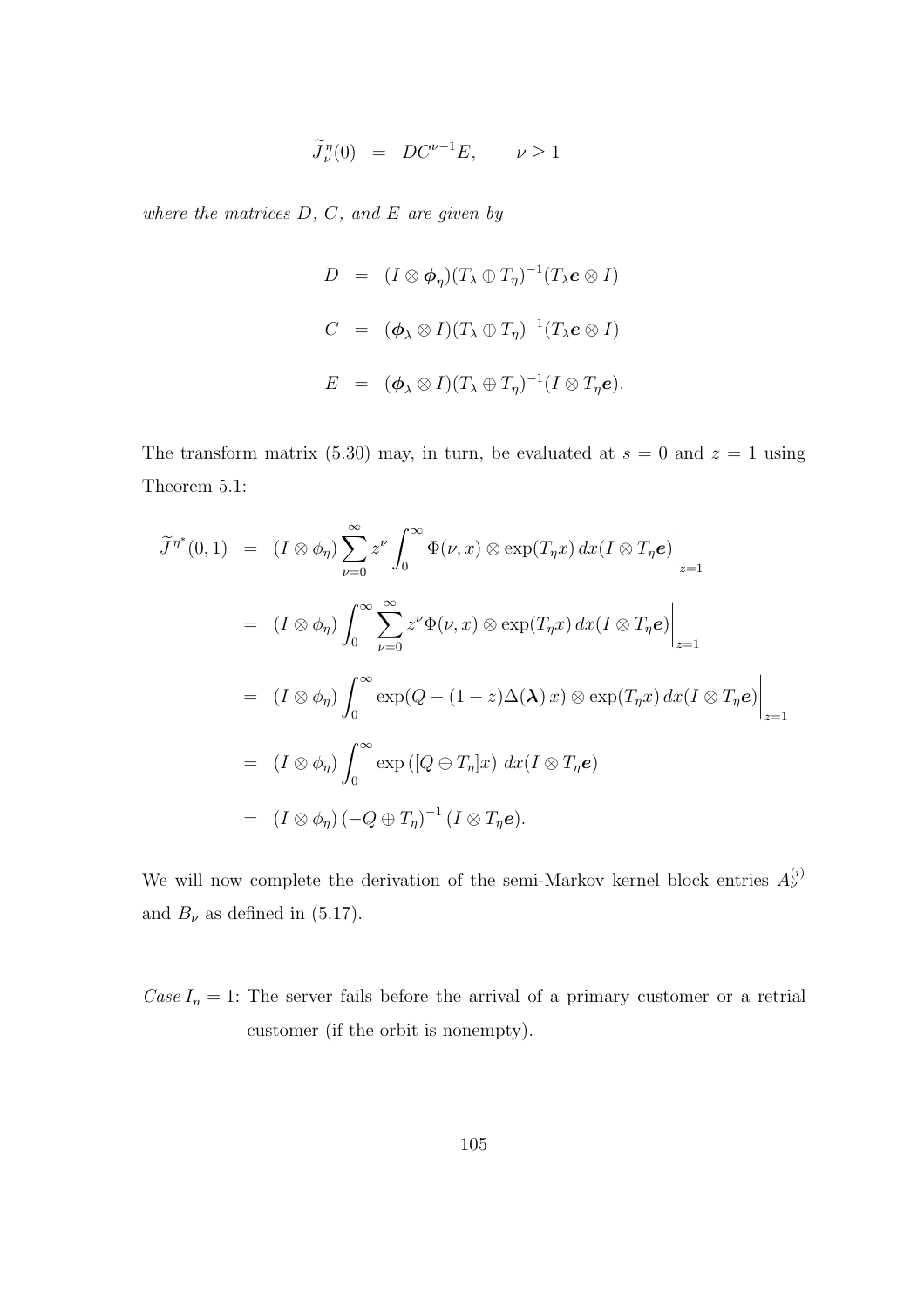In this scenario the up-idle period ends with a failure, which is then followed by a repair. No customers are processed during this cycle, and thus

$$
\Psi_0(2, x) = 0 \quad \text{for } x \ge 0.
$$

For  $\nu \geq 1$ , the cycle commences with an up-idle period followed by a failure, and then a repair period during which primary arrivals may occur. Hence, we employ the renewal argument by conditioning upon the time of failure as follows:

$$
\Psi_{\nu}(1,x) = \int_0^x J_{\nu-1}^{\alpha}(x-t) dF_{\xi}(t),
$$
  
= 
$$
\int_0^x \int_0^{x-t} \Phi(\nu-1, u) dF_{\alpha}(u) dF_{\xi}(t),
$$
 (5.32)

where  $J_{\nu}^{\alpha}(x)$  is the matrix defined in (5.26). Since we require the derivative of (5.32), it is necessary to reduce this expression to one that requires only a single integration. We thus employ the technique of partial integration to obtain the equivalence

$$
\Psi_{\nu}(1,x) = J_{\nu-1}^{\alpha}(x) - (I \otimes \phi_{\xi} \otimes \phi_{\alpha}) \int_{0}^{x} (\Phi(\nu - 1, t) \otimes \exp(((-T_{\xi}) \oplus T_{\alpha})t)) dt
$$

$$
\times (I \otimes \exp(T_{\xi}x)e \otimes T_{\alpha}e).
$$
(5.33)

We next turn our attention to the evaluation of the LST of  $\Psi_{\nu}(1,x)$ ,  $\widetilde{\Psi}_{\nu}(1,s)$ , which may be obtained as follows:

$$
\widetilde{\Psi}_{\nu}(1,s) = \int_0^{\infty} e^{-sx} d\Psi_{\nu}(1,x)
$$
\n
$$
= \widetilde{J}_{\nu-1}^{\alpha}(s) - (I \otimes \phi_{\xi} \otimes \phi_{\alpha}) \left\{ \int_0^{\infty} \left( e^{-sx} \Phi(\nu-1,x) \otimes I \otimes \exp(T_{\alpha}x) T_{\alpha}e \right) dx \right. \\
\left. + \int_0^{\infty} e^{-sx} \int_0^x \Phi(\nu,t) \otimes \exp(((-T_{\xi}) \oplus T_{\alpha})t) dt \right\}
$$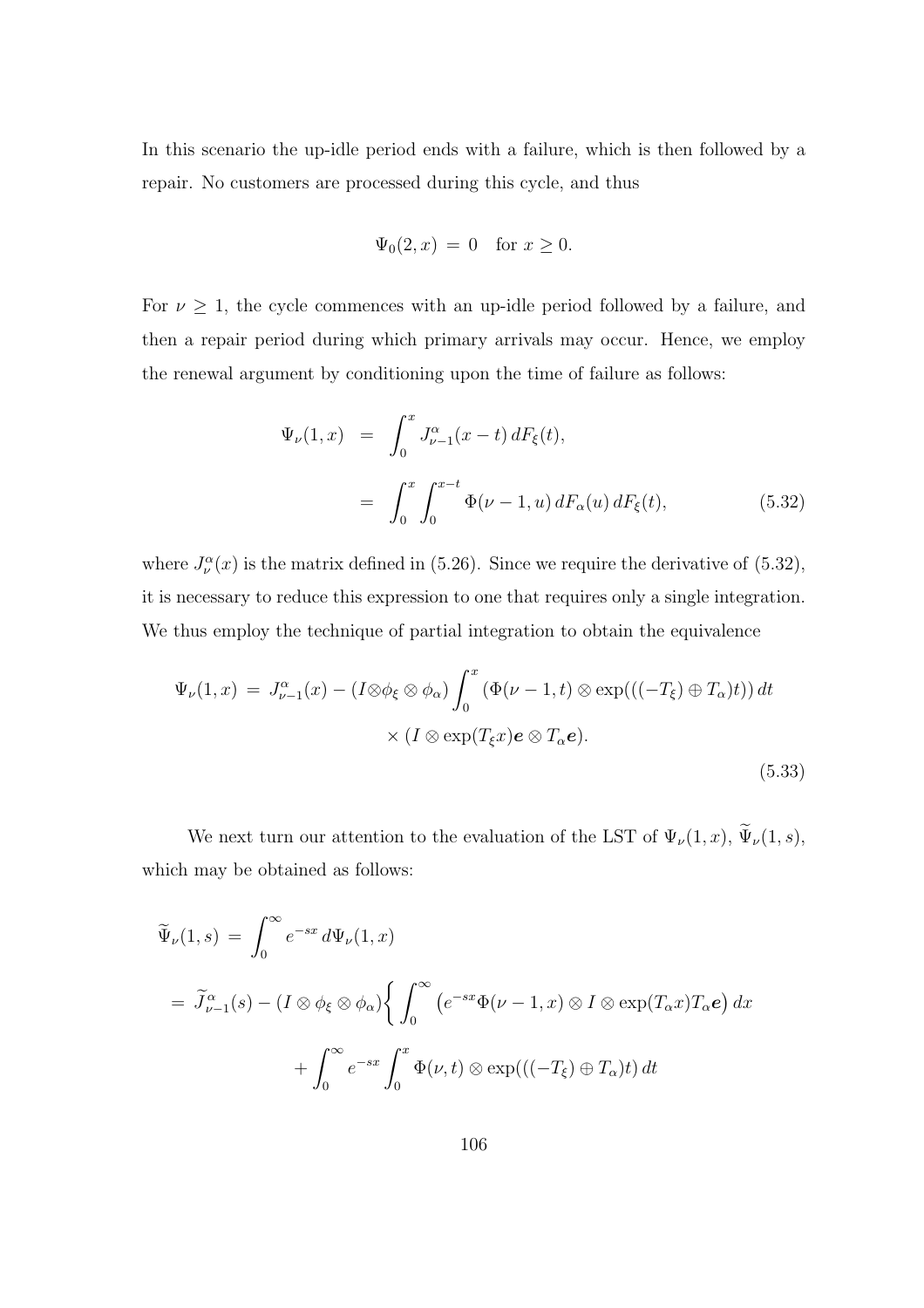$$
\times (I \otimes \exp(T_{\xi}x)T_{\xi}e \otimes T_{\alpha}e) dx \bigg\} = \widetilde{J}_{\nu-1}^{\alpha}(s),
$$
\n(5.34)

from which we may compute the conditional probabilities  $\Psi_{\nu}(1,\infty)$  of the occurrence of  $\nu - 1$  arrivals to the retrial orbit in a cycle in which  $I_n = 1$ :

$$
\Psi_{\nu}(1,\infty) \equiv \lim_{x \to \infty} \Psi_{\nu}(1,x) = \widetilde{\Psi}_{\nu}(1,s) \Big|_{s=0} = \widetilde{J}_{\nu-1}^{\alpha}(0). \tag{5.35}
$$

It is possible to obtain a closed-form solution of (5.35) through the application of Theorem 5.2. In this way, we determine that

$$
\Psi_{\nu}(1,\infty) = \tilde{J}_{\nu}^{\alpha}(0) = \begin{cases} (I \otimes \phi_{\alpha})(T_{\lambda} \oplus T_{\alpha})^{-1}(I \otimes T_{\alpha}e) & \text{if } \nu = 0 \\ D C^{\nu-1} E & \text{if } \nu \ge 1 \end{cases}
$$
(5.36)

where the matrices  $D, C$ , and  $E$  are given by

$$
D = (I \otimes \phi_{\alpha})(T_{\lambda} \oplus T_{\alpha})^{-1}(T_{\lambda}e \otimes I)
$$
  
\n
$$
C = (\phi_{\lambda} \otimes I)(T_{\lambda} \oplus T_{\alpha})^{-1}(T_{\lambda}e \otimes I)
$$
  
\n
$$
E = (\phi_{\lambda} \otimes I)(T_{\lambda} \oplus T_{\alpha})^{-1}(I \otimes T_{\alpha}e).
$$

Our final task is to derive the generating function

$$
\widetilde{\Psi}^*(1, s, z) = \sum_{\nu=0}^{\infty} \widetilde{\Psi}_{\nu}(1, s) z^{\nu}.
$$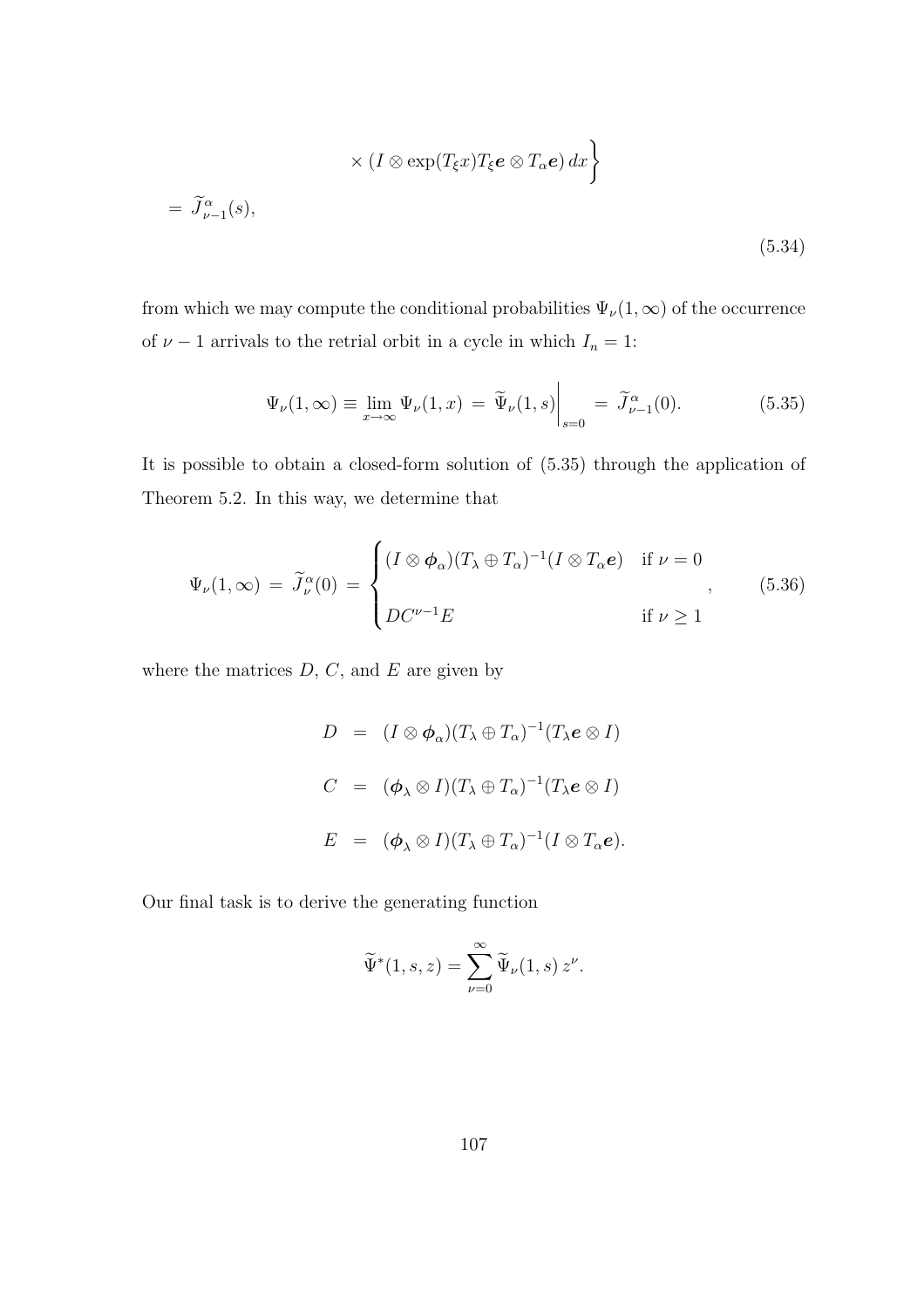From (5.34) we thus obtain

$$
\widetilde{\Psi}^*(1,0,z) = z^0 \cdot 0 + \sum_{\nu=1}^{\infty} z^{\nu} \widetilde{J}_{\nu-1}^{\alpha}(0,s)
$$
  

$$
= z \widetilde{J}^{\alpha^*}(0,s,z)
$$
  

$$
= (I \otimes \phi_{\alpha}) z (-T_{\lambda}(z) \oplus T_{\alpha})^{-1} (I \otimes T_{\alpha}e).
$$

Evaluating  $z$  at 1 gives

$$
(I \otimes \phi_{\alpha}) (-Q \oplus T_{\alpha})^{-1} (I \otimes T_{\alpha}e). \tag{5.37}
$$

The quantity (5.37), as well as its counterparts  $\widetilde{\Psi}^*(k,0,1)$ ,  $k=2,\ldots,5$ , will be required to derive the stochastic matrices (5.19) and (5.20).

Case  $I_n = 2$ : A primary customer arrives before a failure or a retrial customer, but the service is interrupted by a failure.

We count arrivals during both of an interrupted service epoch and the repair period that follows. Because the customer in service will inevitably join the retrial orbit, the definition of  $\Psi_{\nu}(2, x)$  implies that

$$
\Psi_{\nu}(2, x) = 0
$$
 for  $\nu = 0, 1$ .

For  $\nu \geq 2$ , it is necessary to consider arrivals over both of a truncated service and repair epochs, the sum total of which must equal  $\nu - 2$ . Let  $X^{\xi - \lambda + \alpha}$  denote the random variable for the interval of time during which such an interrupted service and repair takes place. As in Case 1, we condition upon the arrival time  $t$  of the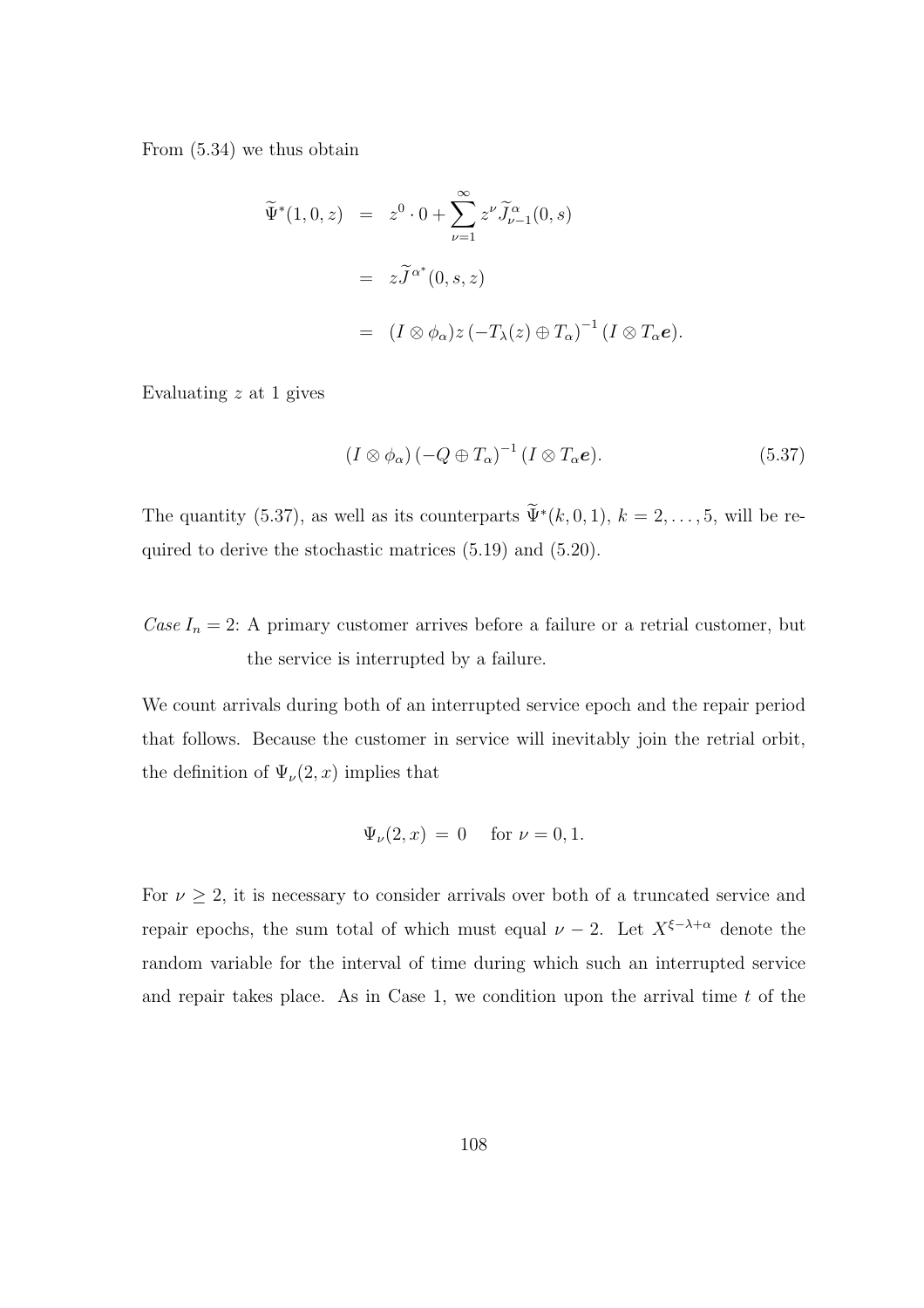first customer arrival to obtain, for  $t \in (0, x)$  and  $\nu \geq 2$ , the expression

$$
\Psi_{\nu}(2,x) = \int_0^x J_{\nu-2}^{\xi,\lambda,\alpha}(x-t) dF_{\lambda}(t)
$$
\n
$$
= \int_0^x \int_0^{x-t} \Phi(\nu-2,u) dF_{\xi,\lambda,\alpha}(u) dF_{\lambda}(t),
$$
\n(5.38)

where we denote the c.d.f. of the distribution of the combined interrupted service and repair intervals by  $F_{\xi,\lambda,\alpha}(t)$  and define

$$
J_{\nu}^{\xi,\lambda,\alpha}(x) = \int_0^x \Phi(\nu,u) dF_{\xi,\lambda,\alpha}(u).
$$

In an analogous manner to Case 1, we arrive at the following expression for the probability of the orbit size incrementing by  $\nu - 1$  during a cycle in which  $I_n = 2$ :

$$
\Psi_{\nu}(2,\infty) = \widetilde{\Psi}_{\nu}(0) = \widetilde{J}_{\nu-2}^{\xi,\lambda,\alpha}(0) = \int_0^\infty \Phi(\nu-2,x) dF_{\xi,\lambda,\alpha}(x).
$$

In order to evaluate this integral any further, we must determine the c.d.f.  $F_{\xi,\lambda,\alpha}(t)$ of the sum  $X^{\xi-\lambda+\alpha} = X^{\xi-\lambda} + X^{\alpha}$ . This can be computed in the following manner:

$$
F_{\xi,\lambda,\alpha}(x) = \int_0^x F_{\alpha}(x-t) dF_{\xi,\lambda}(t)
$$
  
\n
$$
= F_{\xi,\lambda}(x) - (\phi_{\alpha} \otimes \phi_{\xi} \otimes \phi_{\alpha}) \int_0^x \exp(((-T_{\alpha}) \oplus T_{\xi})t) \otimes I dt
$$
  
\n
$$
\times [\exp(T_{\alpha}x)e \otimes (-T_{\xi} \oplus T_{\lambda})^{-1}(e \otimes T_{\lambda}e)]
$$
  
\n
$$
= F_{\xi,\lambda}(x) - (\phi_{\alpha} \otimes \phi_{\xi} \otimes \phi_{\alpha})
$$
  
\n
$$
\times \left\{ [(\exp(((-T_{\alpha}) \oplus T_{\xi})x) - I \otimes I)] \otimes I \right\}
$$
  
\n
$$
\times [\exp(T_{\alpha}x)e \otimes (-T_{\xi} \oplus T_{\lambda})^{-1}(e \otimes T_{\lambda}e)]. \tag{5.39}
$$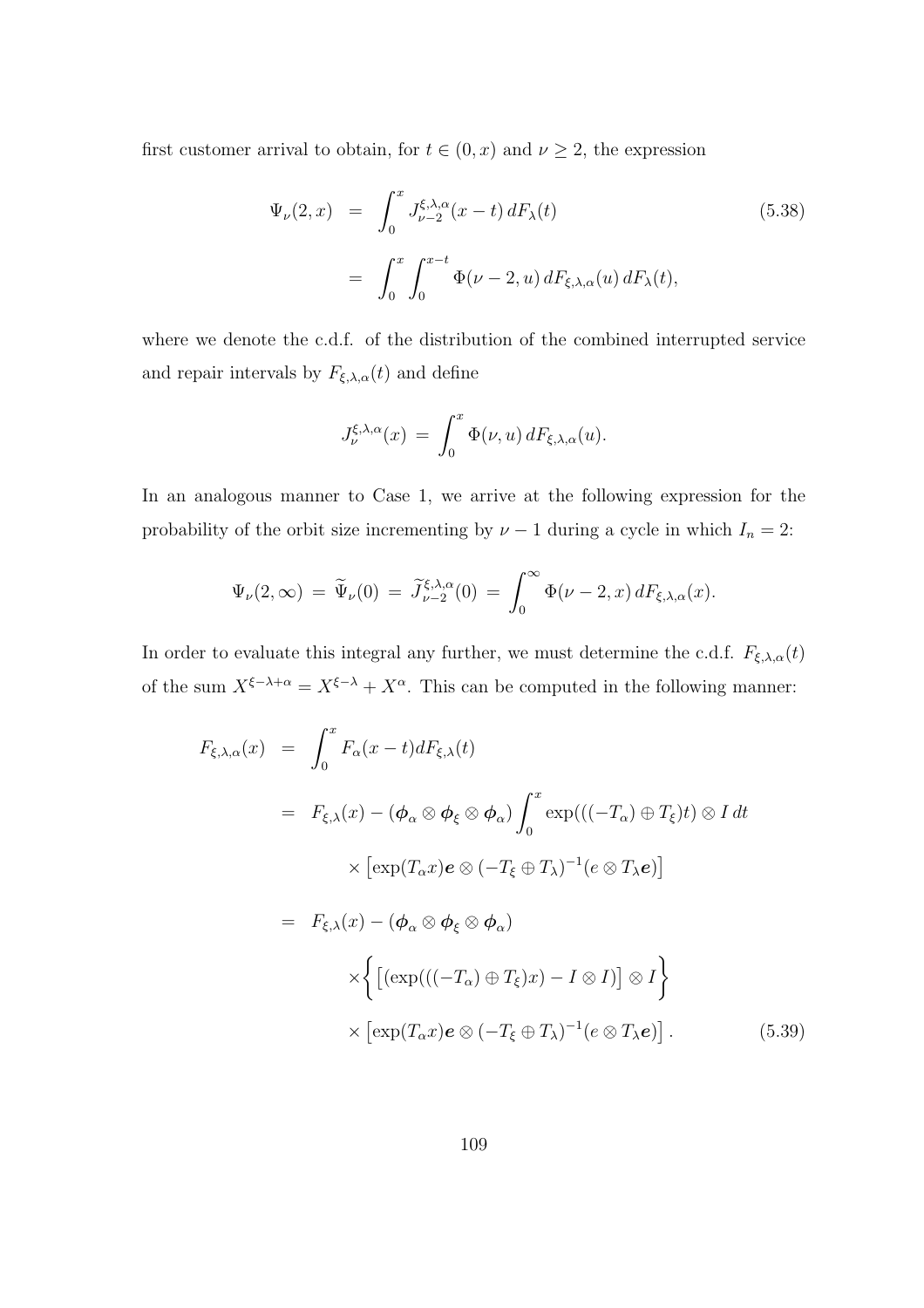From here, we proceed directly to the computation of the z-transform  $\widetilde{\Psi}^{(i)*}(2,0,z)$ evaluated at  $z = 1$ . As in Case 1, we begin with the definition of the z-transform to obtain

$$
\widetilde{\Psi}^{(i)*}(2,0,z) = \left[0 \cdot z^0 + 0 \cdot z + \sum_{\nu=2}^{\infty} z^{\nu} \widetilde{J}_{\nu-2}^{\xi,\lambda,\alpha}(0)\right] = z^2 \widetilde{J}^{\xi,\lambda,\alpha^*}(0,z)
$$
\n
$$
= \left\{ (I \otimes \phi_{\xi} \otimes \phi_{\lambda}) \left[z^2(-T_{\lambda}(z) \oplus T_{\xi})^{-1} \otimes I\right] [I \otimes (T_{\xi} \otimes I)] \right\} / P_0(\lambda, \xi)
$$
\n
$$
- (I \otimes \phi_{\alpha} \otimes \phi_{\xi} \otimes \phi_{\alpha}) \left\{ \left[z^2(-T_{\lambda}(z) \otimes I \oplus T_{\xi})^{-1} \otimes I\right]
$$
\n
$$
\times \left\{ (I \otimes (-T_{\alpha})e \otimes (I \otimes I)) + (I \otimes e \otimes (T_{\xi} \otimes I)) + (I \otimes T_{\alpha}e \otimes (I \otimes I)) \right\}
$$
\n
$$
- \left[z^2(-T_{\lambda}(z) \oplus T_{\alpha})^{-1} \otimes (I \otimes I)\right] (I \otimes T_{\alpha}e \otimes (I \otimes I)) \right\} (-T_{\xi} \oplus T_{\lambda})^{-1} (e \otimes T_{\lambda}e).
$$

Case  $I_n = 3$ : A retrial occurs before a failure or a primary customer arrival, but the service is interrupted by a failure.

We now assume that a failure occurs during the service of a retrial customer, and thus the current orbit size  $i$  does not increment by one at the failure epoch. Therefore,  $\Psi_0^{(i)}$  $_{0}^{(i)}(3, x) = 0$  and, for  $\nu \ge 1$ ,

$$
\Psi_{\nu}^{(i)}(3,x) = \int_0^x J_{\nu-1}^{\xi,i\theta,\alpha}(x-t) dF_{i\theta}(t)
$$
\n
$$
= \int_0^x \int_0^{x-t} \Phi(\nu-1,u) dF_{\xi,i\theta,\alpha}(u) dF_{i\theta}(t),
$$
\n(5.40)

where we denote the c.d.f. of the distribution of the interrupted service and repair interval by  $F_{\xi,i\theta,\alpha}(t)$  and define

$$
J_{\nu}^{\xi,i\theta,\alpha}(x) \,=\, \int_0^x \Phi(\nu,u)\,dF_{\xi,i\theta,\alpha}(u).
$$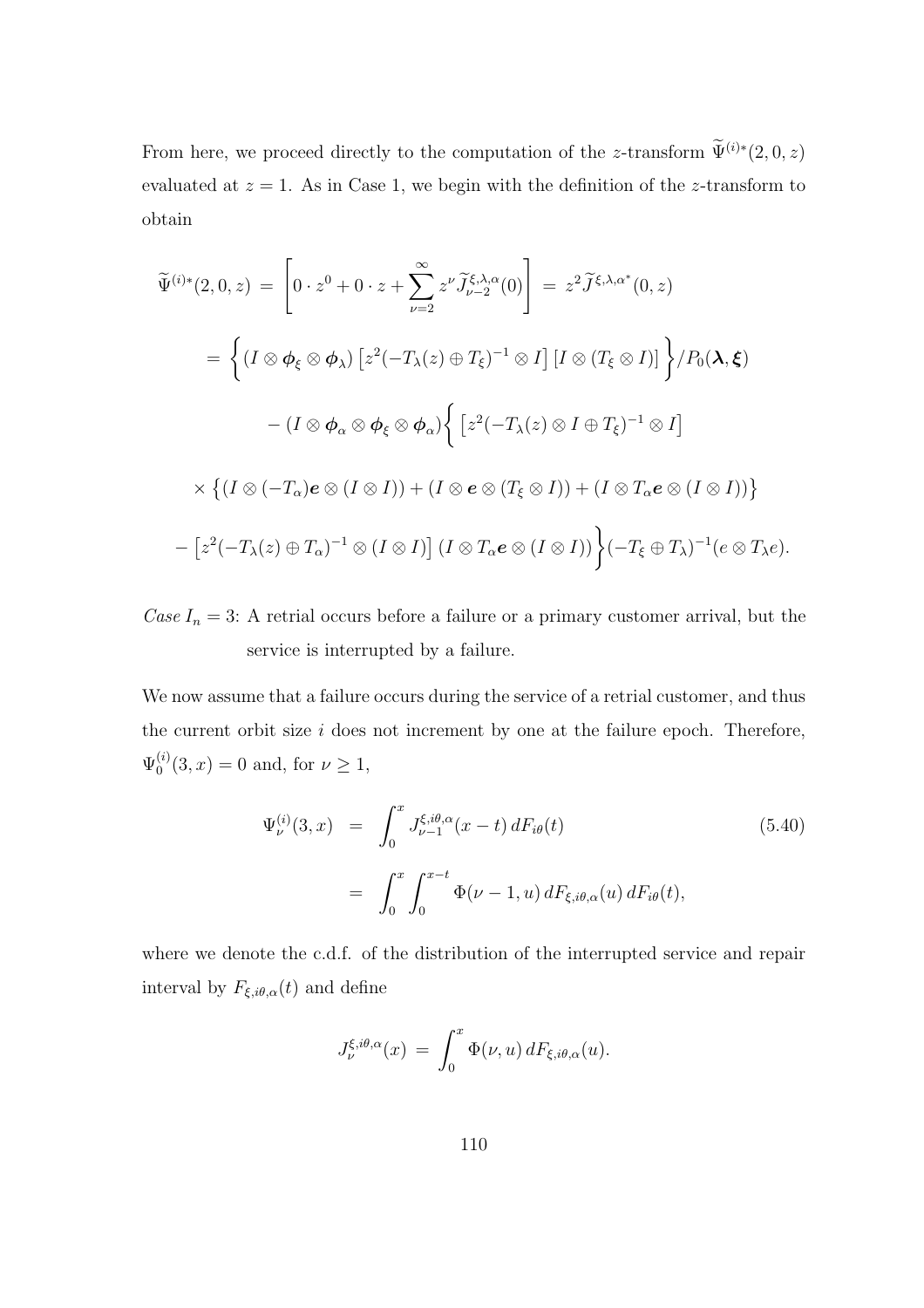With this established, it is a simple matter to adapt the results of Case 2 in making following statements, the first being

$$
\Psi_{\nu}(3,\infty) = \widetilde{\Psi}_{\nu}(3,0) = \widetilde{J}_{\nu-1}^{\xi,i\theta,\alpha}(0) = \int_0^\infty \Phi(\nu-1,x) dF_{\xi,i\theta,\alpha}(x),
$$

where the c.d.f.  $F_{\xi,i\theta,\alpha}(x)$  of the interrupted service and repair distribution is given by

$$
F_{\xi,i\theta,\alpha}(x) = \int_0^x F_{\alpha}(x-t) dF_{\xi,i\theta}(t)
$$
  
\n
$$
= F_{\xi,i\theta}(x) - (\phi_{\alpha} \otimes \phi_{\xi} \otimes \phi_{\alpha})
$$
  
\n
$$
\times \left\{ \left[ (\exp(((-T_{\alpha}) \oplus T_{\xi})x) - I \otimes I) \right] \otimes I \right\}
$$
  
\n
$$
\times \left[ \exp(T_{\alpha}x)e \otimes (-T_{\xi} \oplus T_{i\theta})^{-1}(e \otimes T_{i\theta}e) \right].
$$
 (5.41)

The z-transform expressions  $\widetilde{\Psi}^{(i)*}(3,0,z)$  may likewise be computed as

$$
\widetilde{\Psi}^{(i)*}(3,0,z) = \left[0 \cdot z^0 + \sum_{\nu=1}^{\infty} z^{\nu} \widetilde{J}_{\nu-1}^{\xi,i\theta,\alpha}(0)\right] = z \widetilde{J}^{\xi,i\theta,\alpha^*}(0,z)
$$
\n
$$
= \left\{ (I \otimes \phi_{\xi} \otimes \phi_{i\theta}) \left[z(-T_{i\theta}(z) \oplus T_{\xi})^{-1} \otimes I\right] [I \otimes (T_{\xi} \otimes I)] \right\} / P_0(i\theta,\xi)
$$
\n
$$
- (I \otimes \phi_{\alpha} \otimes \phi_{\xi} \otimes \phi_{\alpha}) \left\{ \left[z(-T_{i\theta}(z) \otimes I \oplus T_{\xi})^{-1} \otimes I\right]
$$
\n
$$
\times \left\{ (I \otimes (-T_{\alpha})e \otimes (I \otimes I)) + (I \otimes e \otimes (T_{\xi} \otimes I)) + (I \otimes T_{\alpha}e \otimes (I \otimes I)) \right\}
$$
\n
$$
- \left[z(-T_{i\theta}(z) \oplus T_{\alpha})^{-1} \otimes (I \otimes I)\right] (I \otimes T_{\alpha}e \otimes (I \otimes I)) \right\} (-T_{\xi} \oplus T_{i\theta})^{-1} (e \otimes T_{i\theta}e).
$$

Case  $I_n = 4$ : The service of a primary customer is non-interrupted by failure and is completed.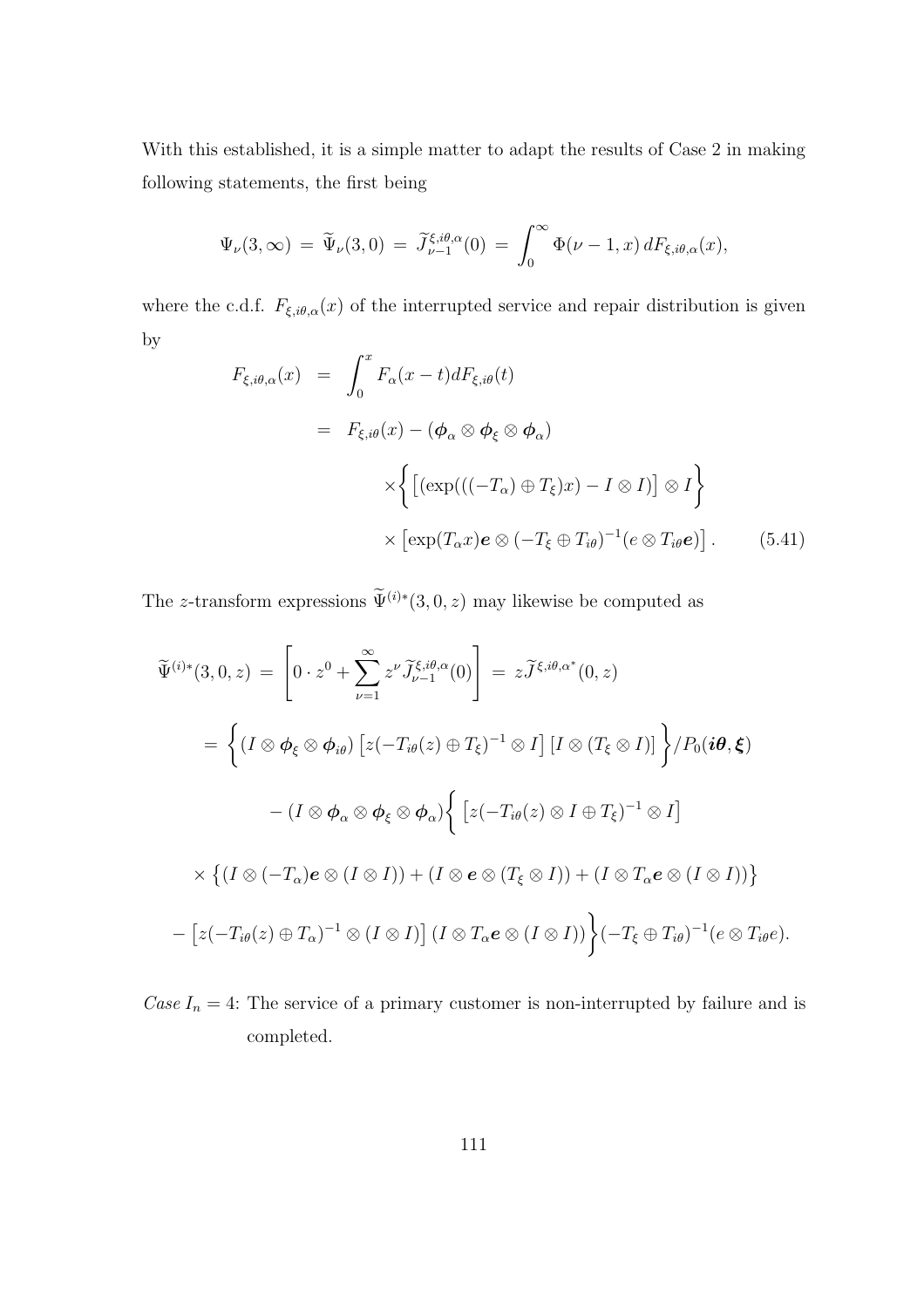Conditioning on the first arrival time, we obtain the following for  $\nu \geq 1$ , where  $J^H_{\nu}(\cdot)$ is defined as in (5.28):

$$
\Psi_{\nu}(4,x) = \int_0^x J_{\nu-1}^H(x-t) dF_{\lambda}(t) = \int_0^x \int_0^{x-t} \Phi(\nu-1,u) dH(u) dF_{\lambda}(t). \tag{5.42}
$$

As before, we use partial integration to establish the equivalence

$$
\int_0^x \int_0^{x-t} \Phi(\nu - 1, u) dH(u) dF_{\lambda}(t)
$$
  
= 
$$
\int_0^x \Phi(\nu - 1, x - t) F_{\lambda}(t) dH(x - t) = \int_0^x \Phi(\nu - 1, u) F_{\lambda}(x - u) dH(u)
$$
  
= 
$$
J_{\nu-1}^H(x) - (I \otimes \phi_{\lambda}) \int_0^x \Phi(\nu - 1, u) \otimes \exp(-T_{\lambda} u) dH(u) (I \otimes \exp(T_{\lambda} x)).
$$

The LST of this expression may be computed as

$$
\widetilde{\Psi}_{\nu}(4, s)\Big|_{s=0} = \widetilde{J}_{\nu-1}^{H}(0) - (I \otimes \phi_{\lambda}) \bigg[ (I \otimes \exp(T_{\lambda} x) \mathbf{e} \, dH(x) \n+ \int_{0}^{\infty} \int_{0}^{x} (\Phi(\nu - 1, u) \otimes \exp(-T_{\lambda} u)) (I \otimes \exp(T_{\lambda} x) T_{\lambda} \mathbf{e}) \, dH(u) \bigg],
$$

from which we obtain

$$
\widetilde{\Psi}_{\nu}(4,0) = \widetilde{J}_{\nu-1}^H(0).
$$

The z-transform  $\widetilde{\Psi}^*(4,0,z)$  is thus given by

$$
\widetilde{\Psi}^*(4,0,z) = z^0 \cdot 0 + z \sum_{\nu=1}^{\infty} z^{\nu-1} \left[ \int_0^{\infty} \Phi(\nu-1,x) dH(x) \right]
$$

$$
= z \int_0^{\infty} \exp(T_{\lambda}(z)x) dH(x)
$$

$$
= z\Lambda(-T_{\lambda}(z)),
$$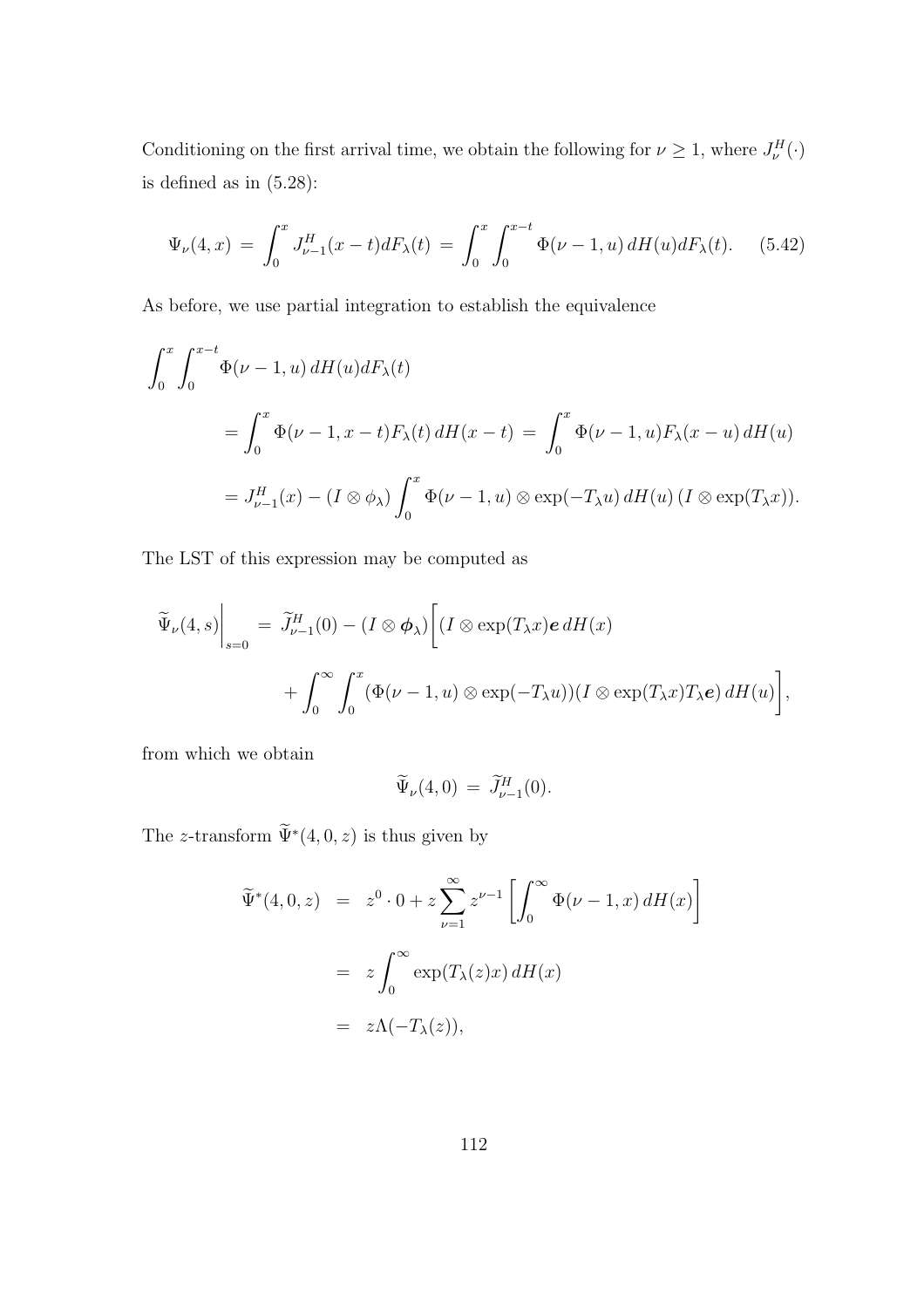which gives

$$
\widetilde{\Psi}^*(4,0,1) = \Lambda(-Q). \tag{5.43}
$$

Case  $I_n = 5$ : The service of a retrial customer is non-interrupted by failure and is completed.

This case is the only one of the five in which the orbit size may decrement. The appropriate integral expression for  $\nu \geq 0$  is thus given by

$$
\Psi_{\nu}^{(i)}(5,x) = \int_0^x J_{\nu}^H(x-t) dF_{i\theta}(t) = \int_0^x \int_0^{x-t} \Phi(\nu, u) dH(u) dF_{i\theta}(t).
$$
 (5.44)

From Case 4, we thus have that

$$
\widetilde{\Psi}_{\nu}(5,0) = \widetilde{J}^H_{\nu}(0).
$$

The corresponding probability generating function is therefore given by

$$
\widetilde{\Psi}^{(i)^*}(5,0,z) = \Lambda(-T_{\lambda}(z)),
$$

from whence we conclude that

$$
\widetilde{\Psi}^{(i)*}(5,0,1) = \Lambda(-Q). \tag{5.45}
$$

With the kernel of the embedded chain  $\{(R_n, Z_n) : n \geq 0\}$  now specified, we may investigate the conditions for the ergodicity of the system discussed in this chapter. An additional prerequisite to the determination of stability conditions is the establishment of stability criteria for level-dependent discrete-time  $M/G/1$ -type Markov chains using the theory of ergodicity for general Markov chains. This will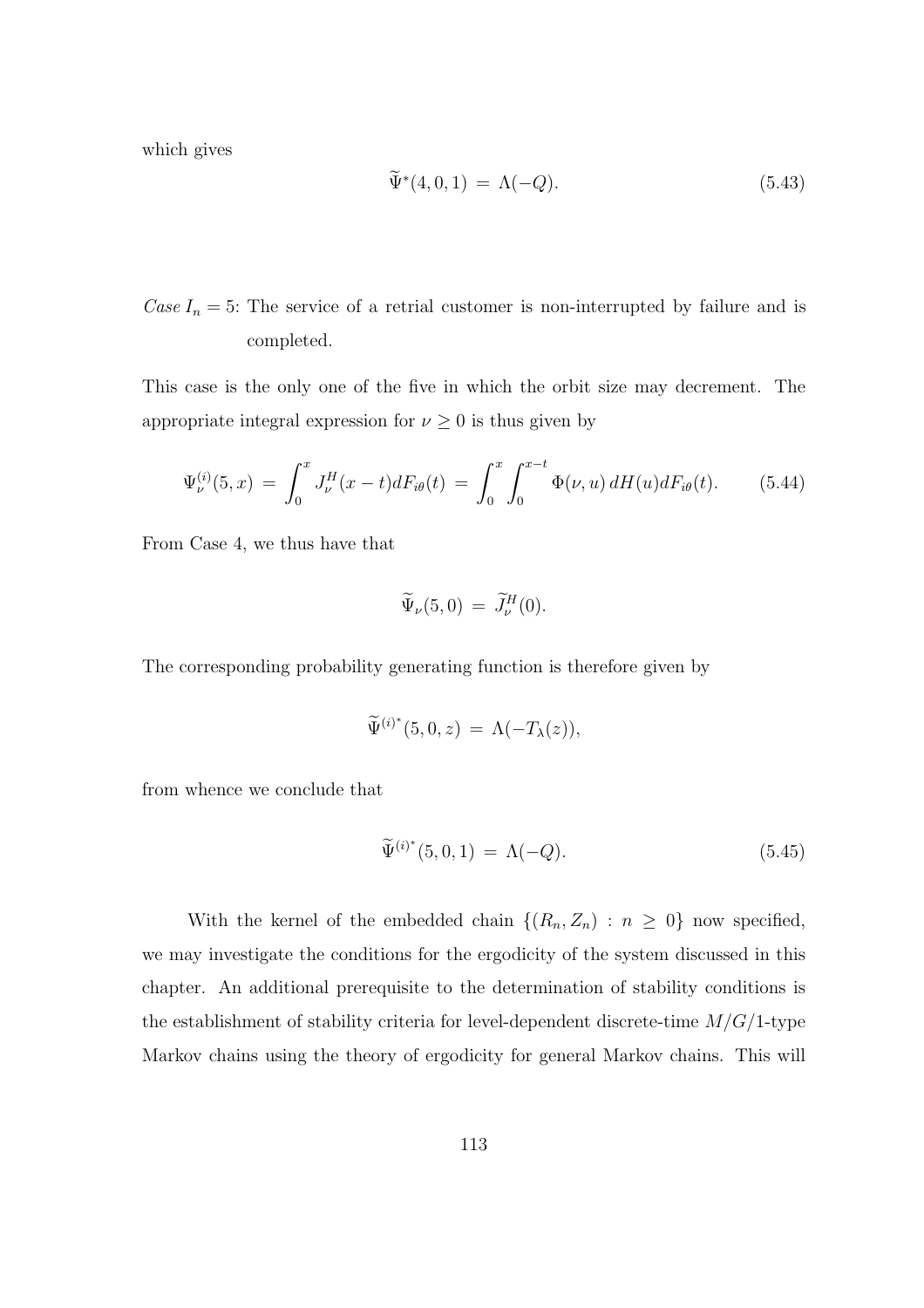enable us to determine the exact criteria for the stability of the embedded chain, whose recurrence properties mirror that of the process in which it is embedded.

### 5.3 Stability Analysis

In this section, we shall present criteria for the positive recurrence (and hence, ergodicity) of a general level-dependent  $M/G/1$ -type Markov chain  $\{(L_n, Y_n) : n \geq$ 0}. Following this, we will derive an explicit stability formula for the embedded process  $Q^*(\infty)$  of the Markov-modulated unreliable  $M/G/1$  retrial queueing system. We first provide the necessary definitions, which are the level-dependent analogues to those provided in Section 3.2.4. The determination of stability criteria for a  $M/G/1$ type Markov chain revolves around the stochastic matrix  $A^{(i)}$ , which we previously defined in (5.19):

$$
A^{(i)} = \sum_{\nu=0}^{\infty} A_{\nu}^{(i)},
$$
\n(5.46)

where  $A_{\nu}^{(i)} = A_{\nu}^{(i)}(\infty)$  and  $i \geq 0$ . In order to apply what was done for levelindependent discrete-time  $M/G/1$ -type Markov chains in Section 3.2.4, we define the following for  $i \geq 1$ :

$$
\beta^{(i)} = \sum_{\nu=1}^{\infty} \nu A_{\nu}^{(i)}.
$$
\n(5.47)

and

$$
\rho^{(i)} = \pi^{(i)} \beta^{(i)} e, \tag{5.48}
$$

where we define  $\pi^{(i)}$  to be the invariant probability vector of the stochastic matrix  $A^{(i)}$ . Consequently,  $\boldsymbol{\pi}^{(i)}$  contains as entries the steady-state probabilities of  $\{Y_n$ :  $n \geq 0$ , given a starting orbit size of  $i \geq 1$ .

In order to apply the ergodicity results of [87] and [95], we must, nevertheless, determine the level-dependent drift  $d(i)$  of the embedded chain  $\{(L_n, Y_n) : n \geq$ 0. This may be obtained by noting that, from definition (5.5) of  $A_{\nu}^{(i)}$ , where  $i =$  $1, 2, 3, \ldots$  and  $\nu = 0, 1, 2, \ldots$ , the increment of the process is *not*  $\nu$ , but is actually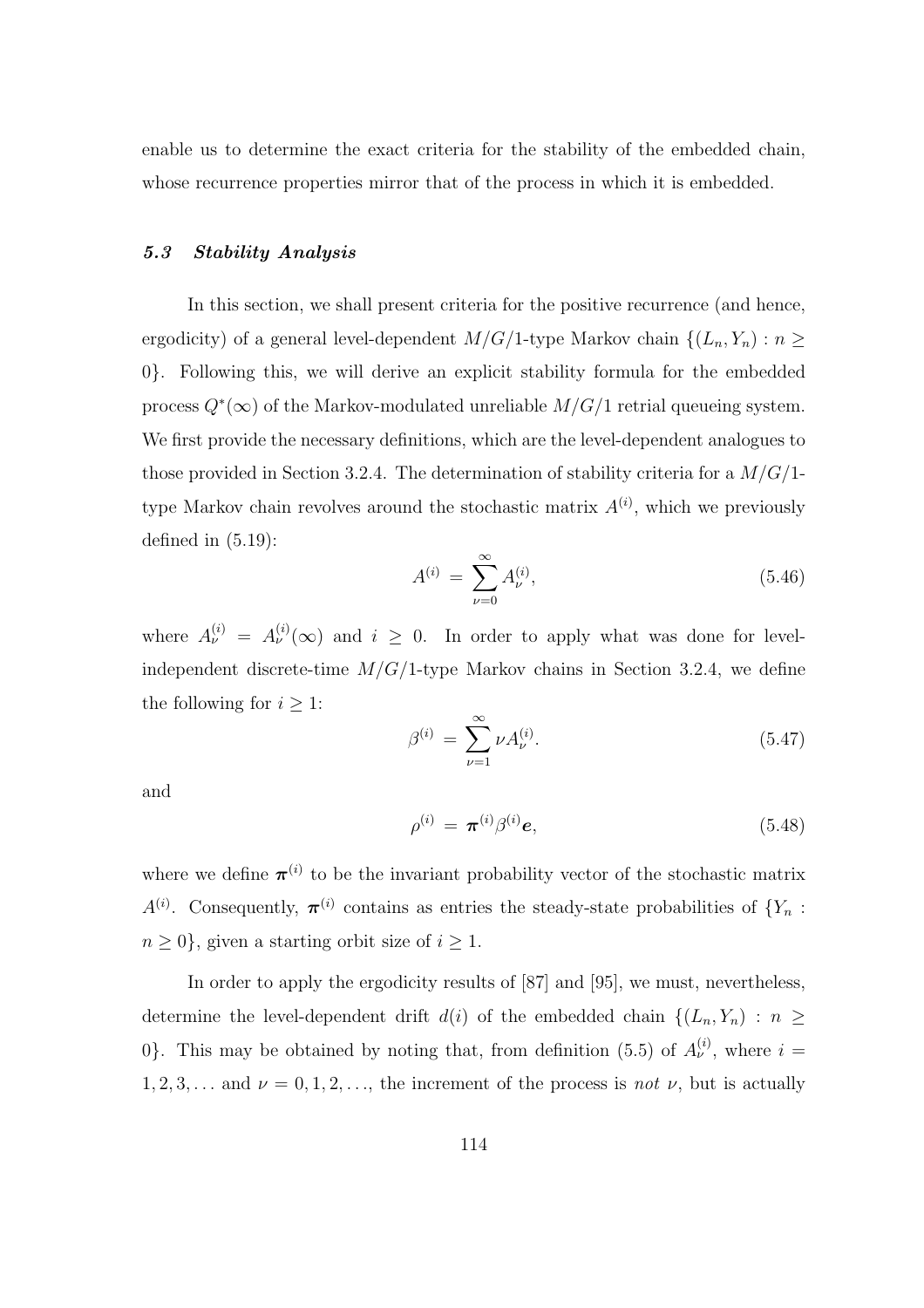$\nu - 1$ , given that there are  $i \geq 1$  in the retrial orbit at the beginning of a cycle. In light of this observation, we arrive at the following Lemma:

**Lemma 5.1.** Suppose that the discrete-time process  $\{(L_n, Y_n) : n \geq 0\}$  is a  $M/G/1$ type Markov chain. Then its drift,  $d(i)$  is given by

$$
d(i) = \rho^{(i)} - 1.
$$

*Proof.* We proceed using the realizations  $\nu - 1$ , where  $\nu = 0, 1, 2, \ldots$ , of the random increments of  $\{L_n : n \geq 0\}$  and the definition of expectation:

$$
d(i) = \pi^{(i)} \sum_{\nu=0}^{\infty} (\nu - 1) A_{\nu}^{(i)} e
$$
  
\n
$$
= \pi^{(i)} \sum_{\nu=0}^{\infty} \nu A_{\nu}^{(i)} - \pi^{(i)} \sum_{\nu=0}^{\infty} A_{\nu}^{(i)} e
$$
  
\n
$$
= \pi^{(i)} \beta^{(i)} e - \pi^{(i)} A^{(i)} e
$$
  
\n
$$
= \rho^{(i)} - 1.
$$
 (5.49)

 $\Box$ 

Thus, the quantity (5.49) is the *drift at level i* for an  $M/G/1$ -type Markov chain. It is clear that  $\rho^{(i)} \leq 1$  holds if, and only if,  $d(i) \leq 0$ , and so we designate  $\rho^{(i)}$  as the conditional traffic intensity formula for the embedded Markov chain  $\{(L_n, Y_n) : n \geq n\}$ 0}.

As with any DTMC, the recurrence properties of the  $M/G/1$ -type process are predicated on the behavior of the drift (5.49) across levels of the process. We use this relationship to define a simple condition that is equivalent to the ergodicity of an (aperiodic)  $M/G/1$ -type DTMC  $\{(L_n, Y_n) : n \geq 0\}$ , where  $L_n$  denotes the level of the process. It is clear from Pakes' Lemma that the necessary condition for positive recurrence of  $\{(L_n, Y_n) : n \geq 0\}$  is that  $\limsup_{i \to \infty} d(i) < 0$ , or, equivalently,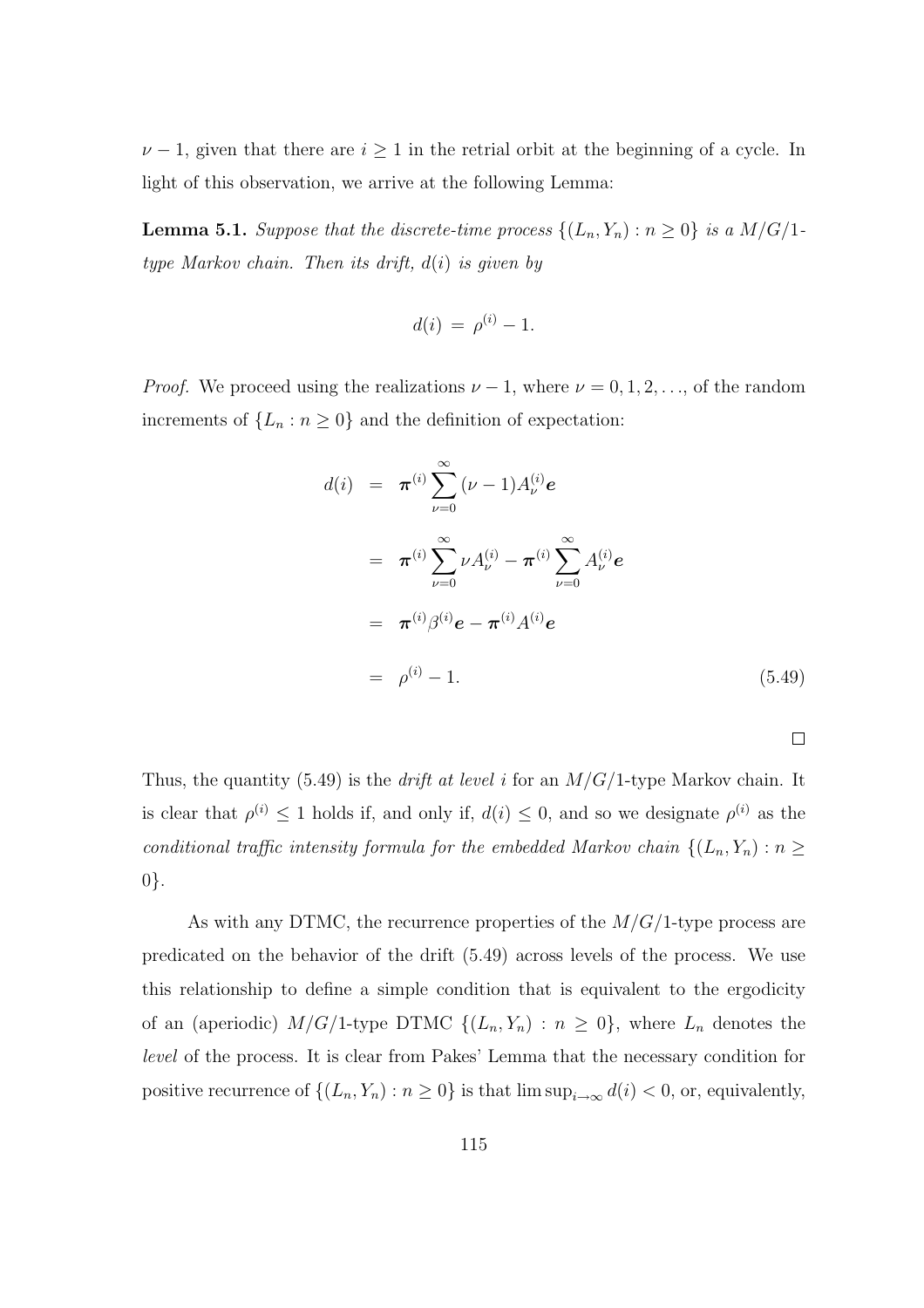$\limsup_{i\to\infty}\rho^{(i)} < 1$ . We now specify this condition for the limit, rather than the limit supremum, in order to demonstrate a sufficient condition for positive recurrence. It is once more necessary to utilize Theorem 3.7 in validating this criterion, which, in turn, requires that we demonstrate Kaplan's condition (see Section 3.1.3) for the process  $\{(L_n, Y_n)\}.$ 

Showing that Kaplan's condition holds is equivalent to proving that the sequence of real-valued functions  $\{\psi_i(z) : i \in \mathbb{Z}^+, z \in [0,1)\}\$  (see (3.25)) is bounded from below. This sequence, written explicitly, becomes

$$
\psi_i(z) = \left\{ z^i - \sum_{\nu=0}^{\infty} p_{\nu}^{(i)} z^{i'} \right\} / (1 - z)
$$
  
= 
$$
\left\{ z^i - \sum_{\nu=0}^{\infty} (\pi^{(i)} A_{\nu}^{(i)} e) z^{i+\nu-1} \right\} / (1 - z)
$$
  
= 
$$
\left\{ z^i - \pi^{(i)} \sum_{\nu=0}^{\infty} A_{\nu}^{(i)} z^{i+\nu-1} e \right\} / (1 - z),
$$
(5.50)

where  $p_{\nu}^{(i)}$  is the probability that the size of the orbit transitions from i to  $i + \nu - 1$ . It is necessary to show that there exist numbers  $c \in (0,1)$ ,  $B > 0$ , and  $N > 0$  such that  $\psi_i(z) \geq -B$  for  $z \in [c, 1)$  and  $i \geq N$ . In other words, there must exist real numbers  $c \in (0,1)$  and  $N > 0$  such that

$$
\inf\{\psi_i(z):z\in[c,1)\}\geq-B,
$$

holds for every  $i \geq N$ . Such a determination is complicated by the presence of the infinite sum in (5.50), and so a calculus approach to the minimization of  $\psi_i(z)$  would be a formidable task. We therefore choose an alternate route to the verification of Kaplan's condition for the  $M/G/1$ -type DTMC, one that focuses upon the conditions listed in Theorem 3.8.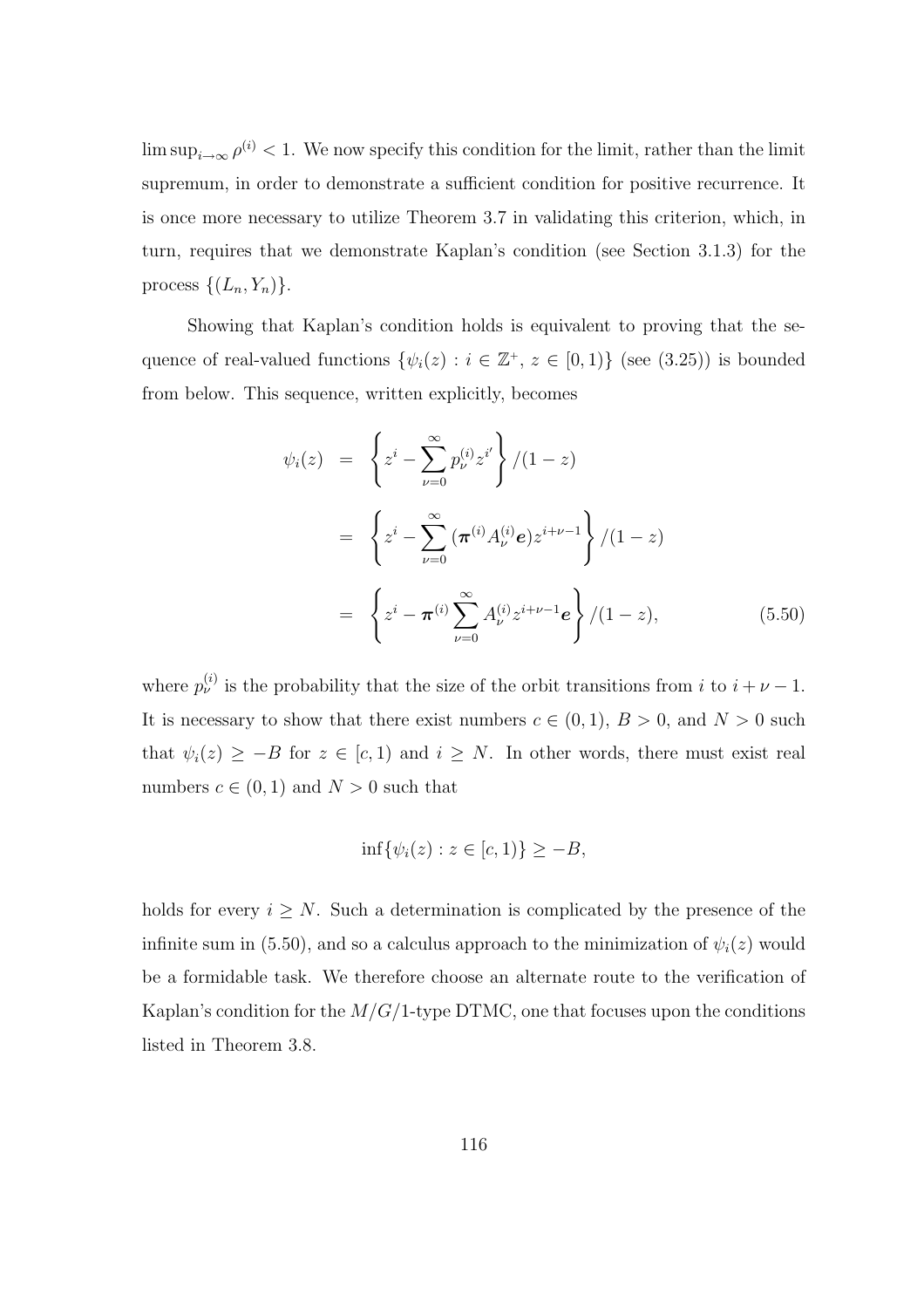**Theorem 5.3.** An irreducible, aperiodic, and discrete-time level-dependent  $M/G/1$ type Markov chain  $\{(L_n, Y_n) : n \geq 0\}$  is positive recurrent if and only if the following conditions hold:

$$
\lim_{i \to \infty} \rho^{(i)} < 1, \qquad \text{and} \qquad \sum_{\nu=0}^{\infty} \nu B_{\nu} < \infty,\tag{5.51}
$$

where  $\rho^{(i)}$  is defined as in (5.48).

Proof. The outline of the proof is generally the same as that for Theorem 4.2, except that we now investigate the stability of the Markov chain  $\{(L_n, Y_n) : n \geq 0\}$ . We begin with the assumption that (1)  $\rho^{(i)} < 1$ , and (2)  $\sum_{\nu=0}^{\infty} \nu B_{\nu} < \infty$ . It is clear from  $(5.49)$  that  $(1)$  implies that the drift  $d(i)$  is negative in the limit. In order to facilitate the discussion of (2), we observe that

$$
d(0) = \sum_{\nu=0}^{\infty} \nu B_{\nu} < \infty.
$$

This, combined with the decreasing nature of the drift over levels of the process, demonstrates that the remaining drift terms for  $i \geq 1$  are likewise finite. Invoking Pakes' lemma as before, we thus obtain the positive recurrence of the Markov chain.

We next prove the reverse implication, namely that in which we assume the hypothesis does not hold and  $\{(L_n, Y_n)\}\$ is ergodic. We shall derive a contradiction using [95: Thm 1], which requires the fulfillment of Kaplan's condition as an initial step. As previously mentioned, we will avoid an explicit verification of this condition, and, instead, proceed to verify condition (2) of Theorem 3.8. This requires a proof of the existence of a lower bound for the sequence  $\{\delta_i : i = 0, 1, 2, \ldots\}$ , where

$$
\delta_i = \sum_{j \leq i} p_{ij} (j - i),
$$

and  $p_{ij}$  is the  $(i, j)$ th element of the transition probability matrix P of  $\{(L_n, Y_n)\}.$ We refine the expression for  $\delta_i$  by noting that, for the state space S of the process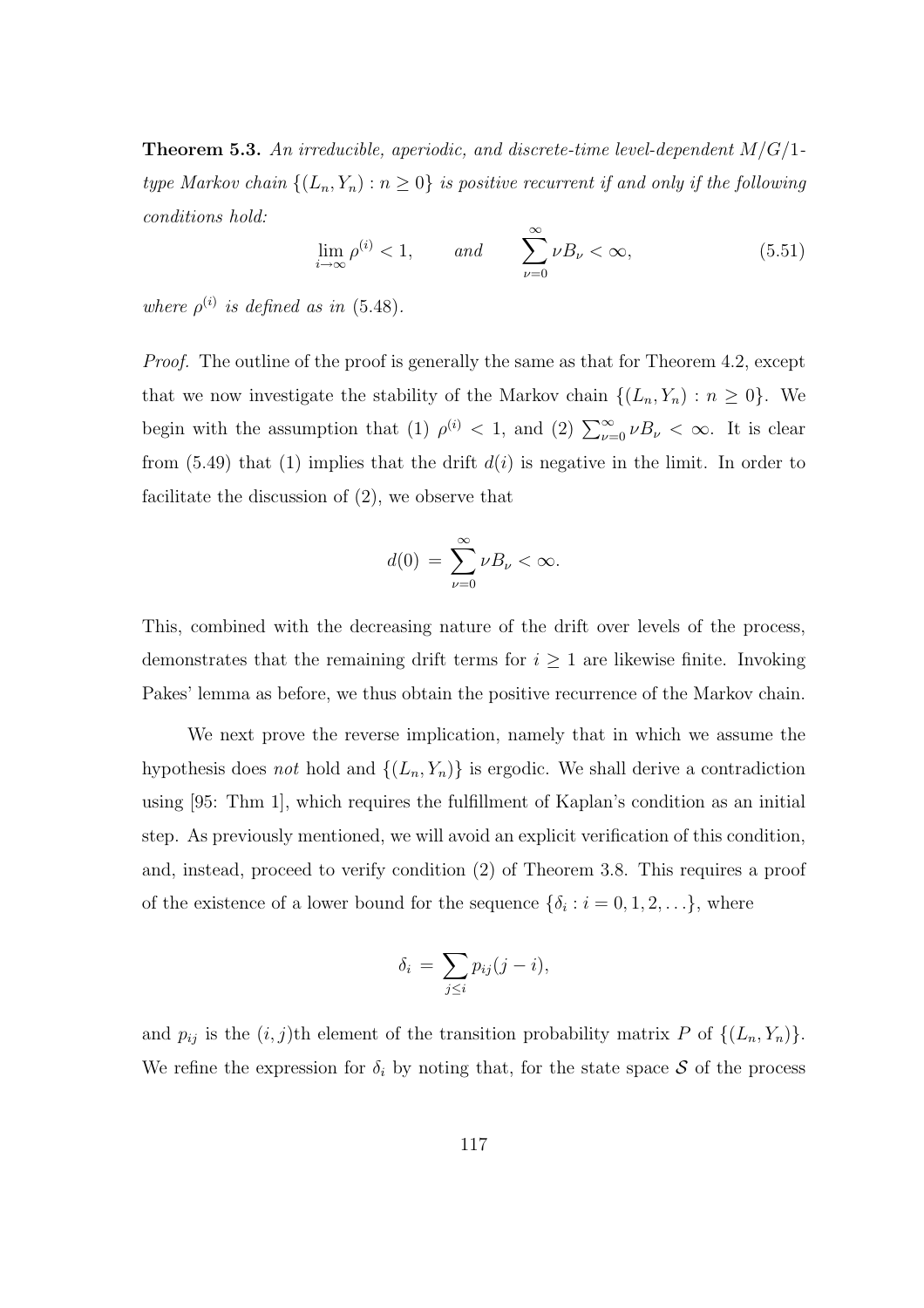$\{(L_n, Y_n)\},\$ 

$$
\min\{j - i : i \ge j, i, j \in S\} = -1,
$$

since the only decrement (i.e., transition to a lower level) that a  $M/G/1$ -type process is allowed is -1. Applying this observation leads to the following for  $i \geq 1$ :

$$
\delta_i = \sum_{j \leq i} p_{ij} (j - i)
$$
  
=  $(-\pi^{(i-1)} A_0^{(i-1)} + 0 \cdot \pi^{(i)} A_1^{(i)}) e$   
=  $-\pi^{(i-1)} A_0^{(i-1)} e$   
 $\geq -1$ 

with (5.52) a result of the fact that  $\pi^{(i)} A_{\nu}^{(i)} e$  is the unconditional probability of an increment of  $\nu - 1$  in the level for  $\nu \geq 0$ . Hence, we have shown that Kaplan's condition holds.

Finally, we recall that from Lemma 5.1 that the drift at level  $i$  is given by  $d(i) = \rho^{(i)} - 1$ . Since we assume that  $\lim_{i \to \infty} \rho^{(i)} > 1$ , there must exist some  $N > 0$ such that  $d(i) > 0$  whenever  $i \geq N$ . By Theorem 3.7, we conclude that the  $M/G/1$ type DTMC  $\{(L_n, Y_n)\}\)$  cannot be ergodic, which contradicts our assumption. This result completes the proof of necessity.  $\Box$ 

We now return to the discussion of the stability of the embedded chain  $Q^*(\infty)$ , which we have shown to be a Markov chain of  $M/G/1$ -type. In order to facilitate the derivation of simple analytic criteria for  $Q^*(\infty)$  to be positive recurrent, we define the (limiting) matrices

$$
\bar{A} = \lim_{i \to \infty} A^{(i)} \text{ and } \beta = \lim_{i \to \infty} \beta^{(i)} = \lim_{i \to \infty} \sum_{\nu=0}^{\infty} \nu A_{\nu}^{(i)},
$$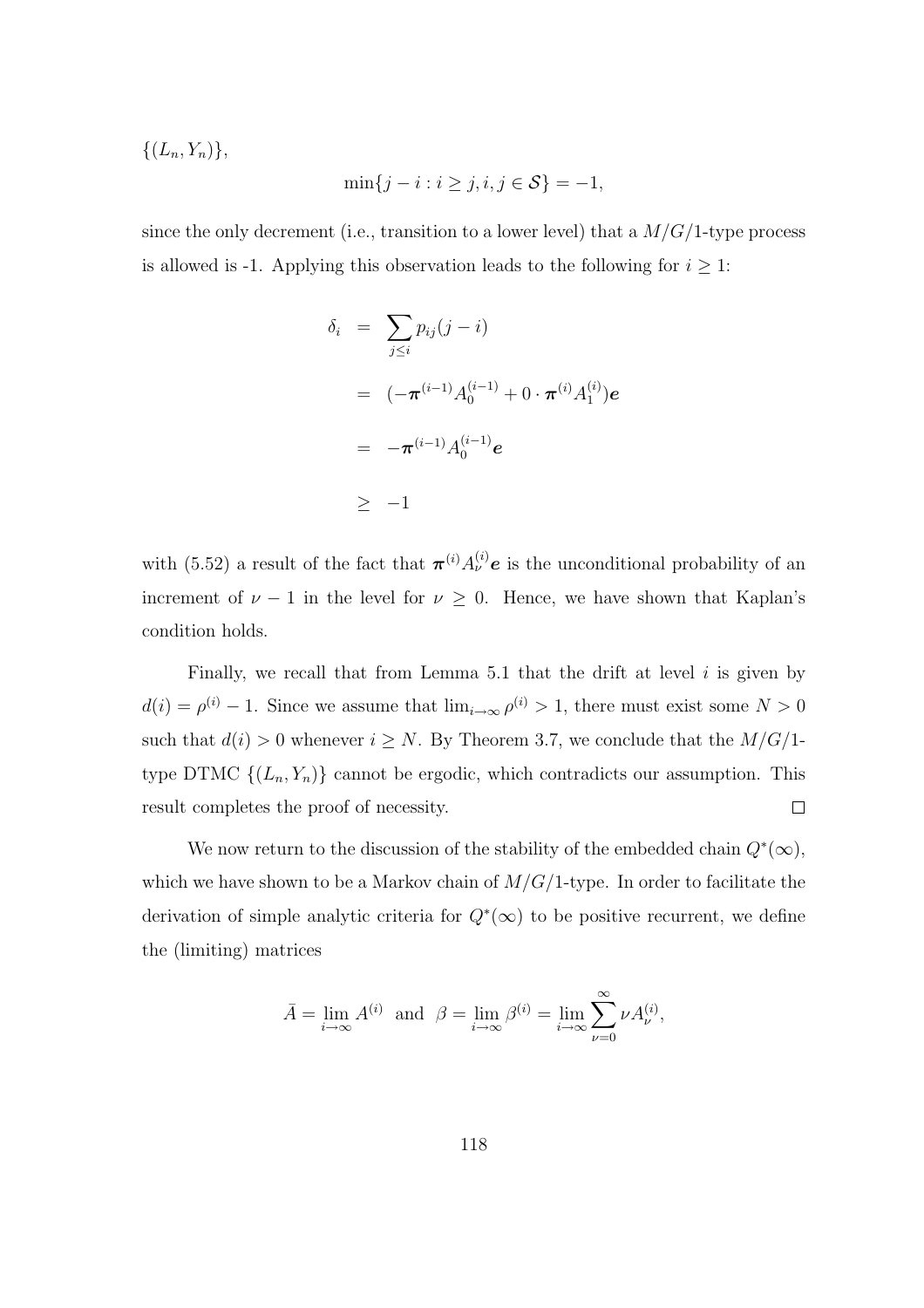and the vector

$$
\boldsymbol{\pi} = \lim_{i \to \infty} \boldsymbol{\pi}^{(i)},
$$

assuming that the limits exist. It is then true by the fundamental properties of limits that

$$
\rho = \lim_{i \to \infty} \boldsymbol{\pi}^{(i)} \beta^{(i)} \boldsymbol{e} = \boldsymbol{\pi} \beta \boldsymbol{e},
$$

or, in other words, we may first compute individual limits, then multiply the terms together in order to obtain  $\rho$ . Thus, it remains to determine the methods by which we compute the matrices  $\beta^{(i)}$  and the invariant probability vectors  $\pi^{(i)}$ .

The determination of  $\beta^{(i)}$  is contingent on making the observation that, since the matrix z-transform,  $A^{(i)*}(z) = \sum_{\nu=0}^{\infty} A^{(i)}_{\nu} z^{\nu}$ , is analytic on the unit disk  $|z| \leq 1$ , we may interchange the order of the derivative and the summation to obtain

$$
\frac{d}{dz}A^{(i)*}(z) = \sum_{\nu=0}^{\infty} \frac{d}{dz} \left( A_{\nu}^{(i)} z^{\nu} \right) = \sum_{\nu=0}^{\infty} \nu A_{\nu}^{(i)} z^{\nu-1},\tag{5.52}
$$

and thus we may obtain the matrix  $\beta^{(i)}$  by taking the derivative of the matrixtransform  $A^{(i)*}(z)$  and evaluating at  $z = 1$ , as follows:

$$
\beta^{(i)} = \frac{d}{dz} A^{(i)^*}(z) \Big|_{z=1}.
$$
\n(5.53)

The vector  $\pi = \lim_{i \to \infty} \pi^{(i)}$ , where the  $\pi^{(i)}$  are the invariant vectors of the matrices  $A^{(i)}$ , is obtained by noting the following, which is that

$$
\boldsymbol{\pi} = \lim_{i \to \infty} \boldsymbol{\pi}^{(i)} = \lim_{i \to \infty} \boldsymbol{\pi}^{(i)} A^{(i)} = \boldsymbol{\pi} \bar{A}
$$
(5.54)

and

$$
1 = \lim_{i \to \infty} \pi^{(i)} \mathbf{e} = \pi \mathbf{e},\tag{5.55}
$$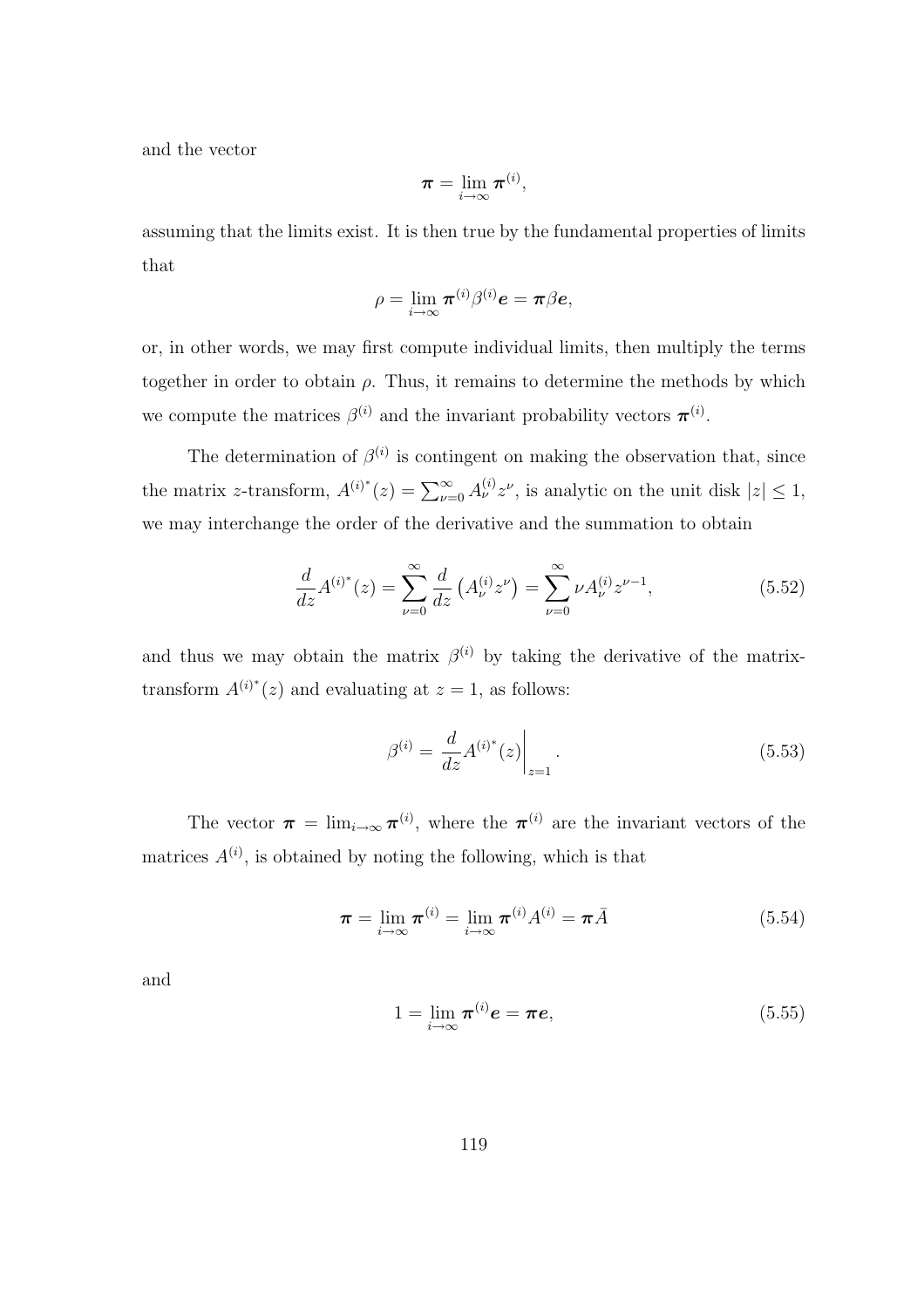and thus  $\pi$  is the invariant probability vector of the stochastic matrix  $\bar{A}$ . The computation of  $\overline{A}$  itself may be accomplished via the following:

$$
A^{(i)} = \sum_{\nu=0}^{\infty} A_{\nu}^{(i)} = \sum_{\nu=0}^{\infty} A_{\nu}^{(i)} z^{\nu} \bigg|_{z=1} = A^{(i)^{*}}(1)
$$

(see  $(5.46)$ ) for the definition of  $A^*(z)$ ). We thus obtain

$$
\bar{A} = \lim_{i \to \infty} A^{(i)^*}(1). \tag{5.56}
$$

### 5.3.1 Computation of the Traffic Intensity

With the theoretical background afforded by Theorem 5.3 we may now proceed to determine the values of the parameter vectors  $\lambda$ ,  $\xi$ ,  $\alpha$ ,  $\theta$ , and the scalar-valued average service time  $1/\mu$  that guarantee the validity of the following statements:

$$
\lim_{i \to \infty} \boldsymbol{\pi}^{(i)} \beta^{(i)} \boldsymbol{e} = \lim_{i \to \infty} \boldsymbol{\pi}^{(i)} \sum_{\nu=0}^{\infty} \nu A_{\nu}^{(i)} \boldsymbol{e} < 1,\tag{5.57}
$$

$$
\sum_{\nu=0}^{\infty} \nu B_{\nu} < \infty. \tag{5.58}
$$

Through unconditioning, and by the definition of  $\widetilde{\Psi}_{\nu}^{(i)}(k,0)$ , we obtain

$$
\widetilde{A}_{\nu}^{(i)} = \sum_{k=1}^{5} \widetilde{\Psi}_{\nu}^{(i)}(k,0) P_{k}^{(i)}.
$$
\n(5.59)

Define

$$
\widetilde{M}_k^{(i)} \ = \ \frac{d}{dz} \widetilde{\Psi}^{(i)*}(k, s, z) \Big|_{\substack{s=0 \\ z=1}} \, ,
$$

which is equivalent to the expected number of primary arrivals to the queue in a (regenerative) cycle given that there are  $i$  customers in the system (orbit). If one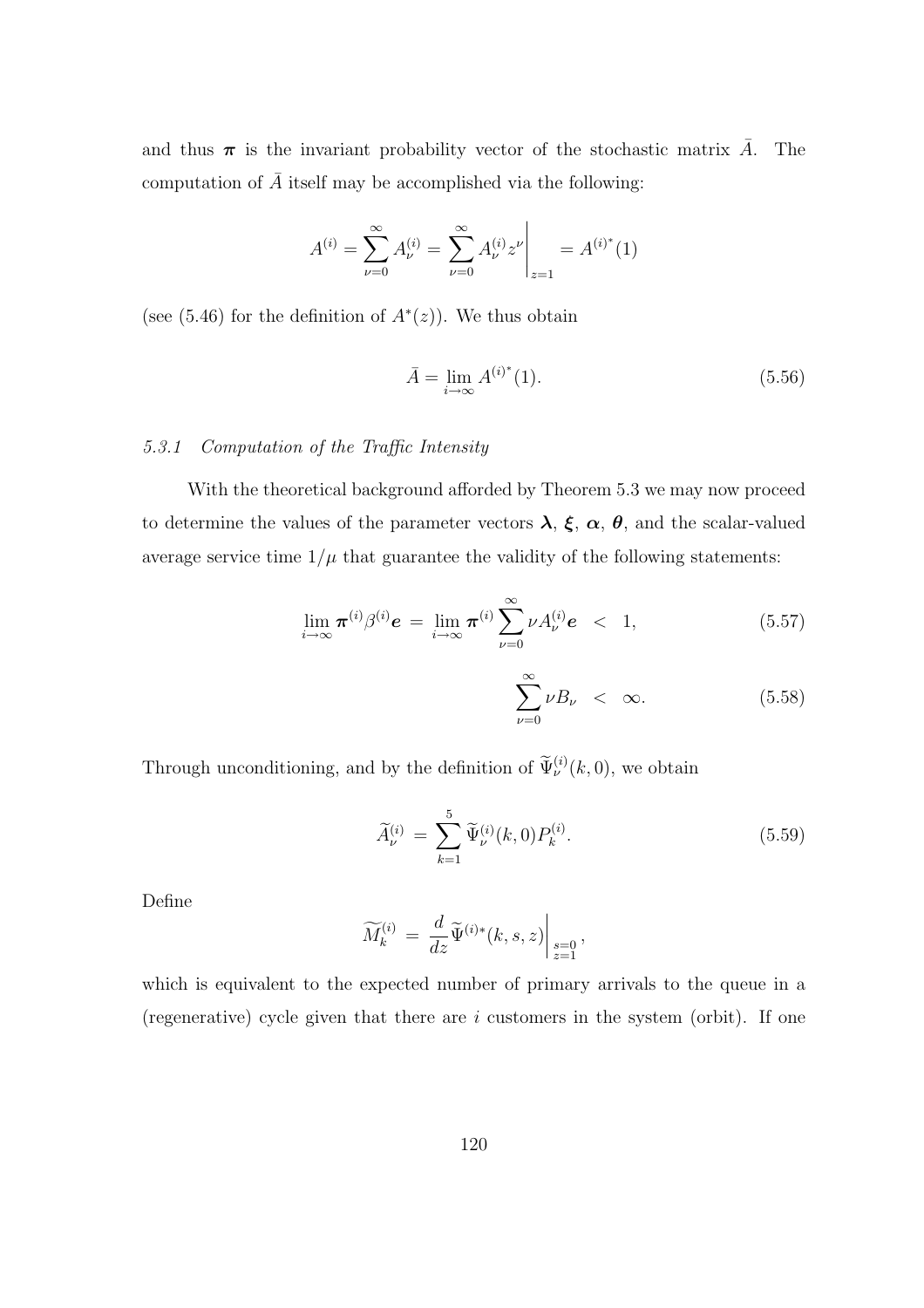factors in the observation that

$$
\beta^{(i)} = \sum_{\nu=0}^{\infty} \nu A_{\nu}^{(i)} = \frac{d}{dz} \widetilde{A}^{(i)*}(s, z) \Big|_{\substack{s=0 \\ z=1}} , \qquad (5.60)
$$

$$
\sum_{\nu=0}^{\infty} \nu B_{\nu} = \frac{d}{dz} \widetilde{B}^*(s, z) \Big|_{\substack{s=0 \\ z=1}} , \tag{5.61}
$$

it becomes clear that we may rewrite (5.57) and (5.58) as

$$
\lim_{i \to \infty} \boldsymbol{\pi}^{(i)} \beta^{(i)} \boldsymbol{e} = \lim_{i \to \infty} \boldsymbol{\pi}^{(i)} \left\{ \sum_{k=1}^{5} \widetilde{M}_{k}^{(i)} P_{k}^{(i)} \right\} \boldsymbol{e}, \tag{5.62}
$$

and

$$
\sum_{\nu=0}^{\infty} \nu B_{\nu} = \sum_{k=1}^{5} \widetilde{M}_{k}^{(0)} P_{k}^{(0)} < \infty. \tag{5.63}
$$

Starting from (5.56), we obtain the invariant probability vector of the stochastic matrix  $\bar{A}$  as follows:

$$
\bar{A} = A^{(i)*}(1) = \lim_{i \to \infty} \sum_{\nu=0}^{\infty} z^{\nu} \tilde{A}^{(i)}_{\nu}(s) \Big|_{\substack{s=0 \\ z=1}}.
$$

From (5.59), we thus obtain

$$
\bar{A} = \lim_{i \to \infty} \sum_{\nu=0}^{\infty} z^{\nu} \sum_{k=1}^{5} \tilde{\Psi}_{\nu}^{(i)}(k, s) P_{k}^{(i)} \Big|_{\substack{s=0 \\ z=1}} = \sum_{k=1}^{5} \tilde{\Psi}^{(i)*}(k, 0, 1) P_{k}^{(i)}.
$$
 (5.64)

The interchange of summations in (5.64) is contingent upon the analyticity of  $\widetilde{\Psi}_{\nu}^{(i)}(k,s)$  in a neighborhood of  $s=0$ .

#### 5.3.2 Limiting Values of  $P_k^{(i)}$ k

We begin by considering the terms  $P_k = \lim_{i \to \infty} P_k^{(i)}$  $\kappa_k^{(i)}$  for cycle types  $k =$  $1, 2, \ldots, 5$ . To this end, we present the following result: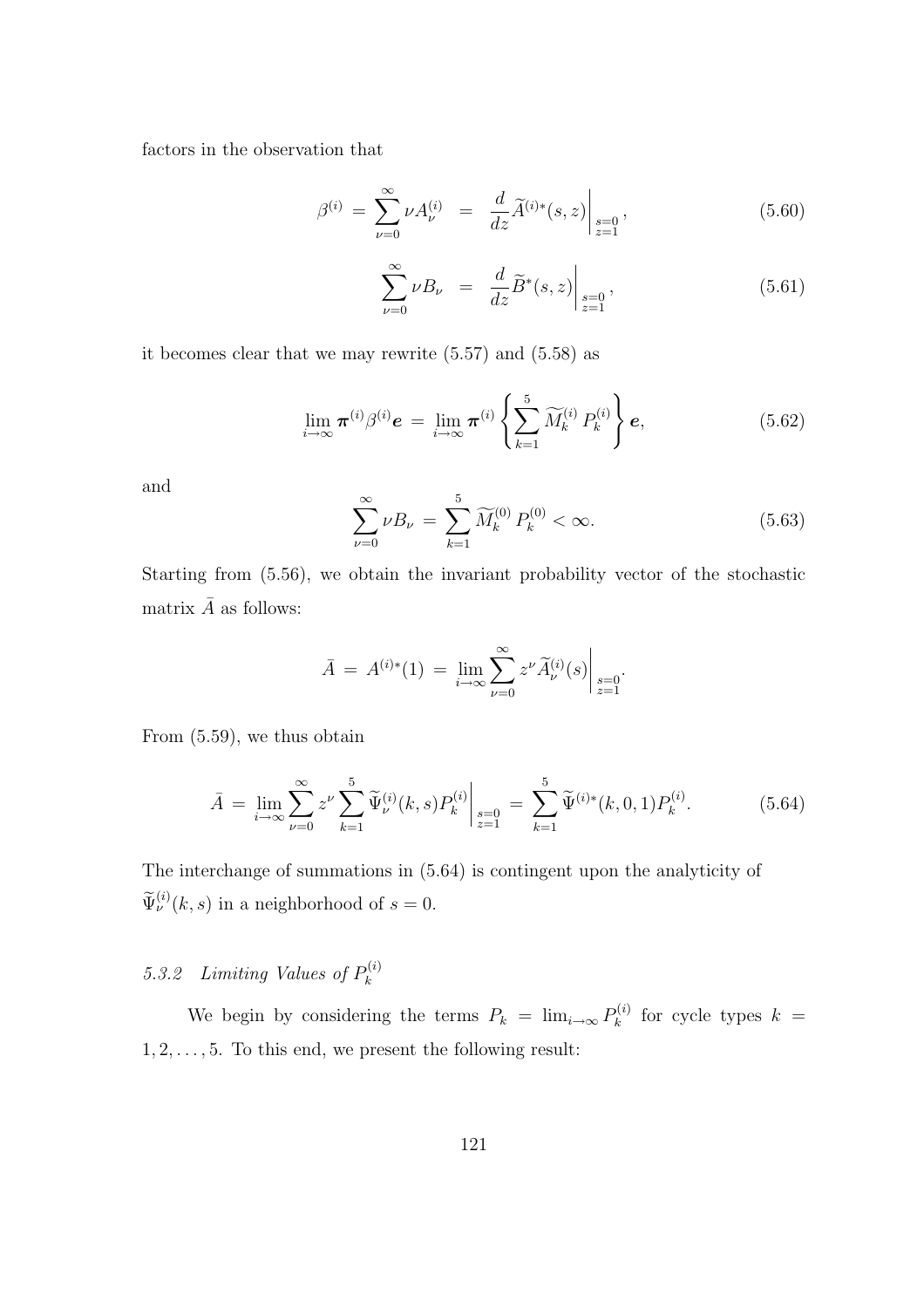### Proposition 5.1.

$$
\lim_{i\to\infty} (T_\eta \oplus T_{i\theta})^{-1} = \lim_{i\to\infty} (T_{i\theta} \oplus T_\eta)^{-1} = \mathbf{0},
$$

where  $T_{\eta} = Q - \Delta(\eta)$  for some exponential rate parameter  $\eta$ .

Proof. We recall from Lemma A.1 that

$$
(T_{\eta} \oplus T_{i\theta})^{-1} = \int_0^{\infty} \exp\left[(-T_{\eta} \oplus T_{i\theta})x\right] dx
$$
  

$$
= \int_0^{\infty} \exp(-T_{\eta}x) \otimes \exp(T_{i\theta}x) dx
$$
  

$$
= \int_0^{\infty} \exp(-T_{\eta}x) \otimes \exp\left[(Q - i\Delta(\theta))x\right] dx.
$$

since Q and  $\Delta(\theta)$  commute, we may further simplify the above to obtain

$$
(T_{\eta} \oplus T_{i\theta})^{-1} = \int_0^{\infty} \exp(-T_{\eta}x) \otimes \exp(Qx) \exp[-i\Delta(\theta)x] dx.
$$
 (5.65)

Since we have, for diagonal matrices  $\Delta(\eta)$ , the identity

$$
\exp\left(\Delta(\eta)\right) = \Delta\left(\exp(\eta)\right)
$$

where  $\exp(\eta) = [e^{\eta_j}]_{j \in \{1,...,m\}},$  (5.65) becomes

$$
\int_0^\infty \exp(-T_\eta x) \otimes \exp(Qx) \Delta \left(e^{-i\theta x}\right) dx \to 0
$$

as  $i \to \infty$ , and thus  $\lim_{i \to \infty} (T_{\eta} \oplus T_{i\theta})^{-1} = 0$ .

Proposition 5.1 allows us to prove the following for a generic vector  $\boldsymbol{a}$ :

Proposition 5.2. Given a (constant) generic MMPP rate vector  $\boldsymbol{a}$  and

$$
P_0(i\theta, \mathbf{a}) = P\left\{X^{i\theta} \leq X^a\right\},\,
$$

 $\Box$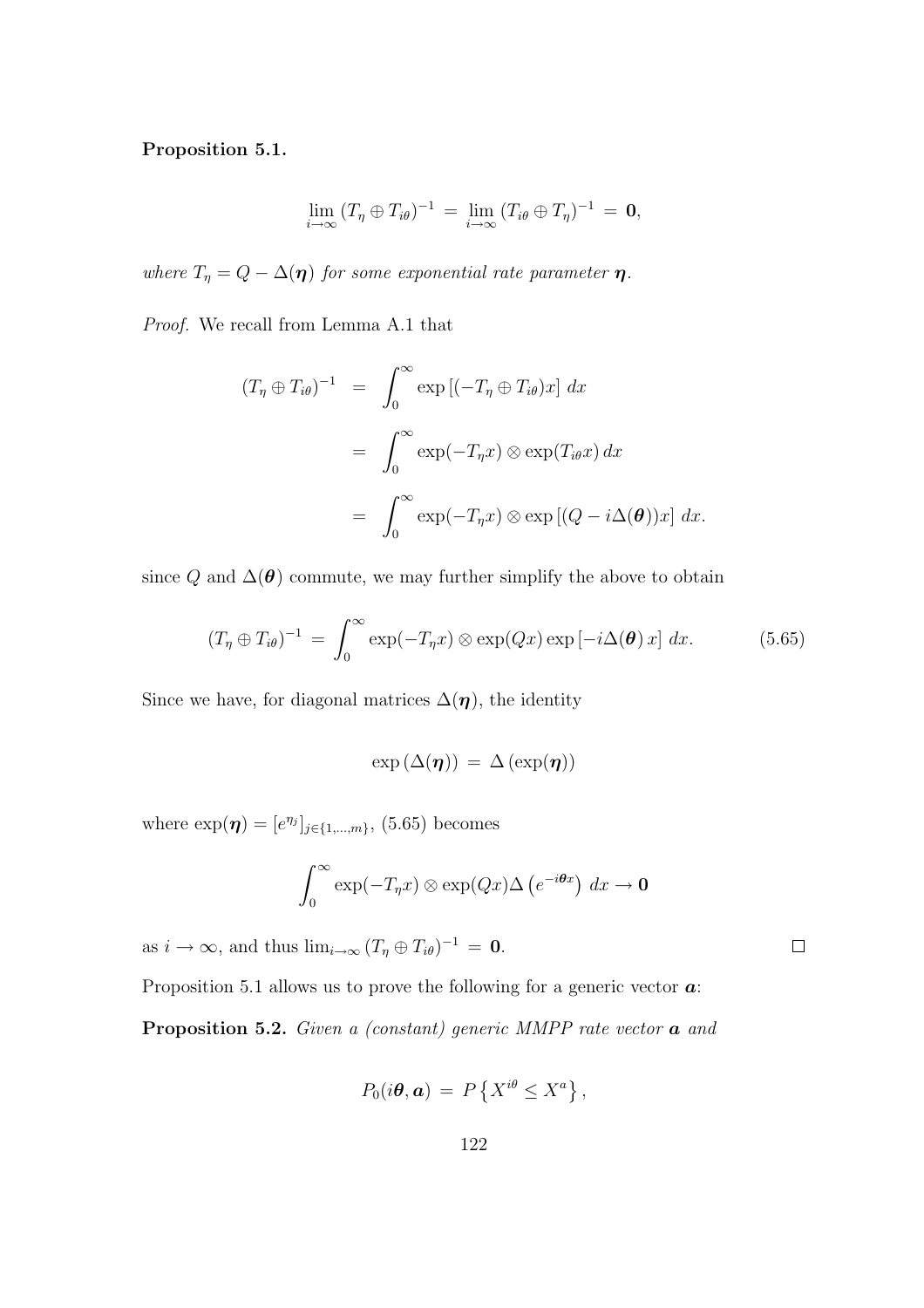its limit as  $i \rightarrow \infty$  is given by

$$
\lim_{i \to \infty} P_0(i\boldsymbol{\theta}, \boldsymbol{a}) = \lim_{i \to \infty} \left[ 1 + (\boldsymbol{\phi}_{i\theta} \otimes \boldsymbol{\phi}_a)(-T_{i\theta} \oplus T_a)^{-1} (\boldsymbol{e} \otimes (T_a \boldsymbol{e}) \right] = 1. \tag{5.66}
$$

Proof. The result immediately follows from the application of Proposition 5.1.  $\Box$ 

The next, and last, result resolves an issue concerning the limiting value of a certain type of expression containing MMPP-related elements:

**Proposition 5.3.** Given a (constant) generic MMPP rate vector  $\boldsymbol{a}$  and a generic vector  $\gamma$ , we obtain the limiting value

$$
\lim_{i \to \infty} (\phi_{i\theta} \otimes \gamma)(-T_{i\theta} \oplus T_a)^{-1}(T_{i\theta}e \otimes e)
$$
\n
$$
= \lim_{i \to \infty} (\phi_{\gamma} \otimes \phi_{i\theta})(-T_a \oplus T_{i\theta})^{-1}(e \otimes T_{i\theta}e)
$$
\n
$$
= -\gamma e.
$$
\n(5.67)

Proof. As in Proposition 5.1, we rewrite the argument of the limit in (5.67) in integral form and then apply the technique of partial integration:

$$
(\phi_{i\theta} \otimes \gamma)(T_{i\theta} \oplus T_a)^{-1}(T_{i\theta}e \otimes e)
$$
  
= 
$$
\int_0^\infty (\phi_{i\theta} \exp(-T_{i\theta}t)T_{i\theta}e)(\gamma \exp(T_a t)e) dt
$$
  
= 
$$
(\phi_{i\theta} \exp(-T_{i\theta}t)e)(\gamma \exp(T_a t)e) \Big|_{t=0}^\infty
$$
  

$$
-(\phi_{i\theta} \otimes \gamma) \int_0^\infty \exp((T_{i\theta} \oplus T_\xi)t) dt(e \otimes T_a e)
$$
  
= 
$$
-(\phi_{i\theta}e)(\gamma e) - 0 = -\gamma e.
$$

 $\Box$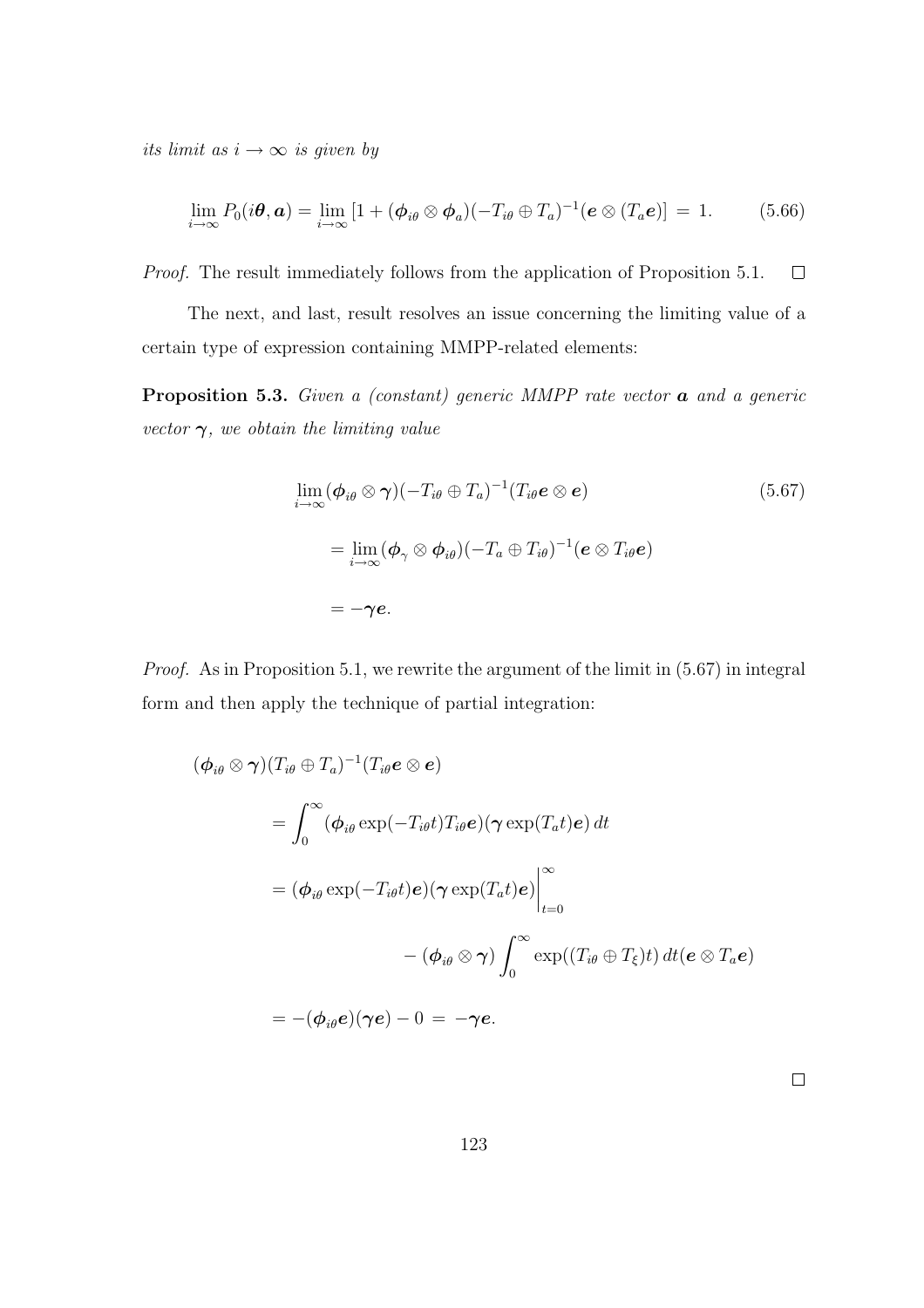Through the application of Proposition 5.1, one may conclude that

$$
P_k = \lim_{i \to \infty} P_k^{(i)} = 0, \quad k = 1, 2, 4,
$$
\n(5.68)

since each are multiplied by a probability of the form  $P_0(a, i\theta)$ , where a is a generic MMPP rate vector. For Cases 3 and 5, Proposition 5.3 may be used to show that

$$
P_3 \equiv \lim_{i \to \infty} P_3^{(i)} = \phi_{\xi} (I - \Lambda(-T_{\xi})) e
$$
  

$$
P_5 \equiv \lim_{i \to \infty} P_5^{(i)} = 1 - \phi_{\xi} (I - \Lambda(-T_{\xi})) e.
$$
 (5.69)

This result confirms the intuitive notion that Case 3, which is the interruption of the service of a retrial customer, and Case 5, the completion of a retrial service, are the key events that influence system stability as the orbit size becomes large. Further revealing is the observation that the scenario of Case 5 is the only one that permits the orbit size to decrement; thus, at a minimum, the probabilities of transition between orbit sizes resulting from the situation of Case 5 must be taken into consideration for all  $i \geq 1$ .

## 5.3.3 The Ergodicity of  $\{(R_n, Z_n) : n \geq 0\}$

Now that the requisite facts and concepts have been presented, we may compute an explicit traffic intensity formula for the embedded chain  $\{(R_n, Z_n) : n \geq 0\}.$ We shall first state the result, and then provide the actual steps of the computation as a proof.

**Theorem 5.4.** The embedded Markov chain  $\{(R_n, Z_n) : n \geq 0\}$  is ergodic if and only if both of the following conditions hold:

1. The overall traffic intensity,  $\rho$ , fulfills the condition

$$
\rho = \mathbf{p}\beta \mathbf{e} < 1,
$$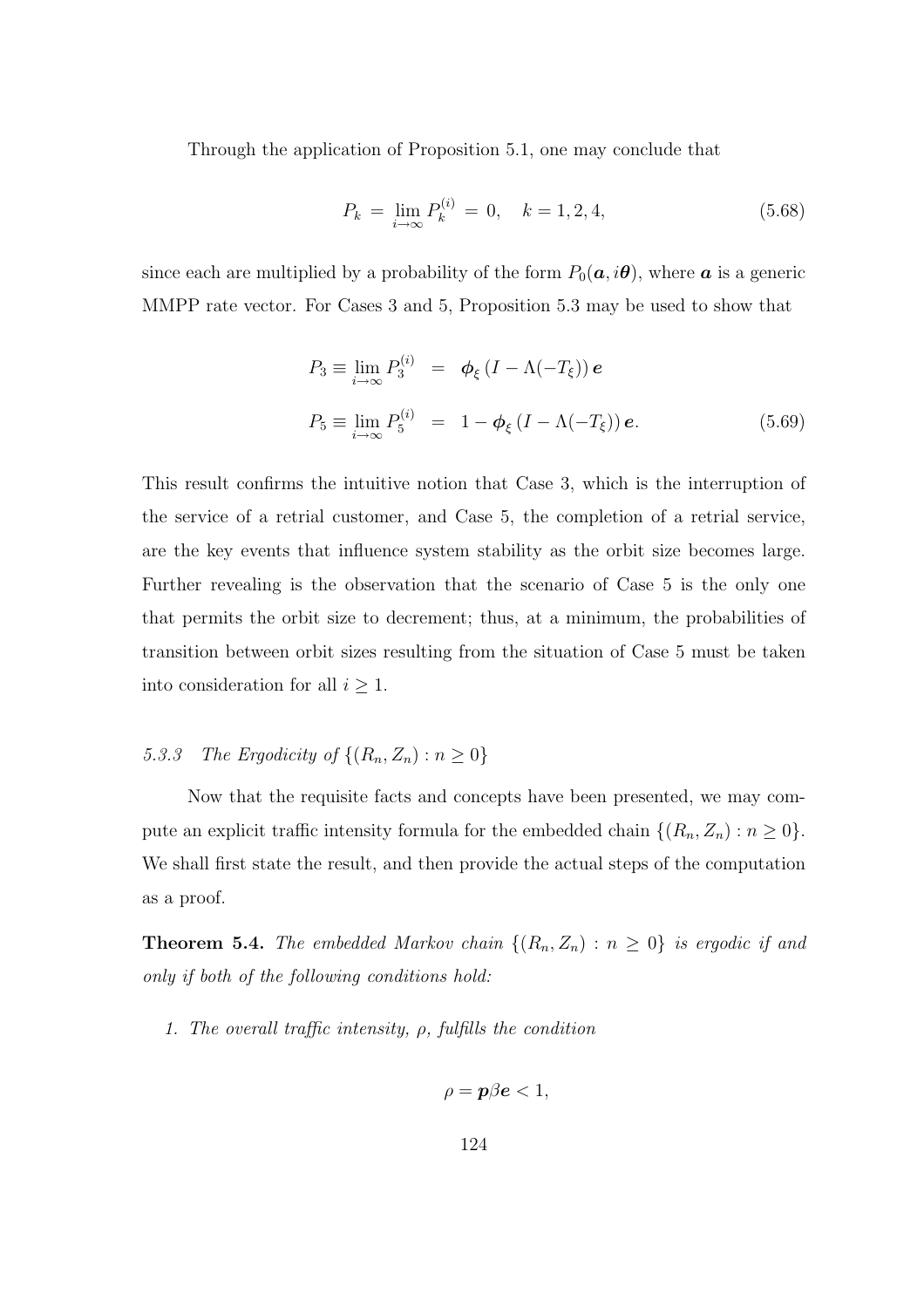where **p** is the steady-state probability vector of the random environment,  $\beta$  is the matrix given by

$$
\beta = \left\{ \Upsilon_3(-Q) + \Upsilon_3(\Delta(\lambda)) \right\} P_3 + \left\{ \frac{d}{dz} \Lambda(-T_\lambda(z)) \Big|_{z=1} \right\} P_5, \tag{5.70}
$$

and

$$
\Upsilon_3(X) = (I \otimes \phi_{\xi}) \left[ (Q \oplus T_{\xi})^{-1} (X \oplus T_{\xi}) (Q \oplus T_{\xi})^{-1} \right] (I \otimes T_{\xi}e)
$$

$$
- (I \otimes \phi_{\alpha} \otimes \phi_{\xi}) \Biggl\{ \left[ (Q \otimes I \oplus T_{\xi})^{-1} (X \otimes I \oplus T_{\xi}) (Q \otimes I \oplus T_{\xi})^{-1} \right]
$$

$$
\times \left[ (I \otimes (-T_{\alpha})e \otimes e) + (I \otimes e \otimes T_{\xi}e) \right]
$$

$$
- \left[ (Q \oplus T_{\alpha})^{-1} (X \oplus T_{\alpha}) (Q \oplus T_{\alpha})^{-1} \otimes I) \right] (I \otimes T_{\alpha}e \otimes e) \Biggr\}.
$$
(5.71)

2. The condition,

$$
(I \otimes \phi_{\alpha})(Q \oplus T_{\alpha})^{-1} \left\{ (I \otimes T_{\alpha}e) + (\Delta(\lambda) \oplus T_{\alpha})(Q \oplus T_{\alpha})^{-1} \right\}
$$

$$
\times (I \otimes T_{\alpha}e) P_1^{(0)} + \left\{ 2\Upsilon_2(-Q) + \Upsilon_2(\Delta(\lambda)) \right\} P_2^{(0)} + \left\{ \Lambda(-Q) + \frac{d}{dz}\Lambda(-T_{\lambda}(z)) \Big|_{z=1} \right\} P_5^{(0)} < \infty, \quad (5.72)
$$

where

$$
\Upsilon_2(X) = \left\{ (I \otimes \phi_{\xi} \otimes \phi_{\lambda}) \left[ (Q \oplus T_{\xi})^{-1} (X \oplus T_{\xi}) (Q \oplus T_{\xi})^{-1} \otimes I \right] \times [I \otimes (T_{\xi} \otimes I)] \right\} / P_0(\lambda, \xi) - (I \otimes \phi_{\alpha} \otimes \phi_{\xi} \otimes \phi_{\alpha})
$$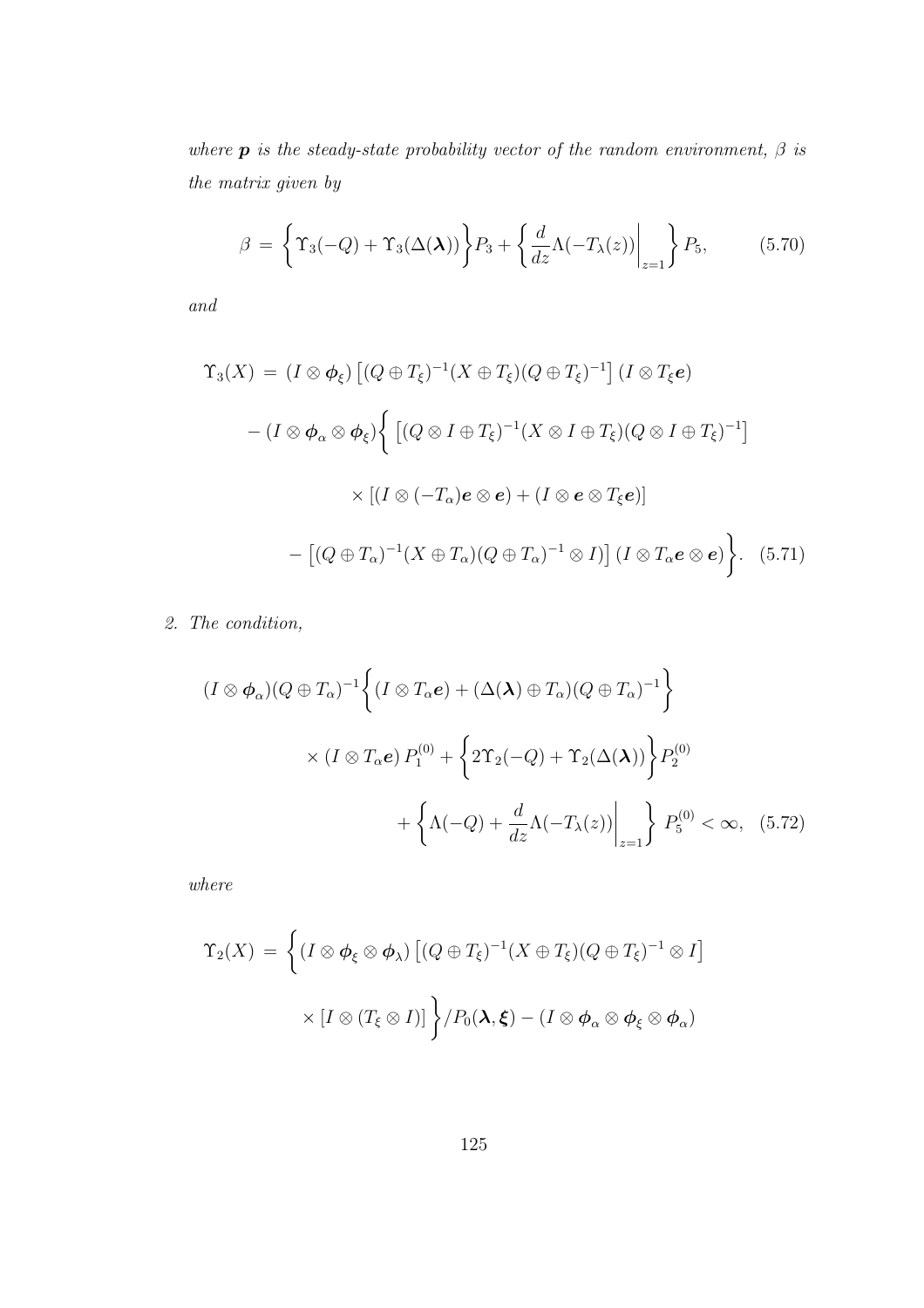$$
\times \left\{ \left[ (Q \otimes I \oplus T_{\xi})^{-1} (X \otimes I \oplus T_{\xi}) (Q \otimes I \oplus T_{\xi})^{-1} \otimes I \right] \right\}
$$
  

$$
\times \left\{ (I \otimes (-T_{\alpha})e \otimes (I \otimes I)) + (I \otimes e \otimes (T_{\xi} \otimes I)) + (I \otimes T_{\alpha}e \otimes (I \otimes I)) \right\}
$$
  

$$
- \left[ (Q \oplus T_{\alpha})^{-1} (X \oplus T_{\alpha}) (Q \oplus T_{\alpha})^{-1} \otimes (I \otimes I) \right]
$$
  

$$
\times (I \otimes T_{\alpha}e \otimes (I \otimes I)) \left\} (-T_{\xi} \oplus T_{\lambda})^{-1} (e \otimes T_{\lambda}e). \quad (5.73)
$$

Proof. This result is a straightforward application of Theorem 5.3, which provides the basic criteria for the ergodicity of any  $M/G/1$ -type DTMC. The first stipulation of the theorem is that

$$
\boldsymbol{\pi\beta e}<1,
$$

where  $\pi$  is defined as the invariant probability vector of

$$
\bar{A} = \lim_{i \to \infty} \sum_{\nu=0}^{\infty} A_{\nu}^{(i)}.
$$

It is clear from this definition that  $\overline{A}$  gives the steady-state transition probabilities of  $\{(R_n, Z_n) : n \geq 0\}$  aggregated by environment state, which is the same regardless of the number i in orbit. Thus,  $\pi = p$ , which is interpreted as the steady-state probability vector of the random environment embedded at regenerative epochs.

We next use (5.62) as a basis for the computation of  $\rho$  in condition (1), while applying the results for the limiting probabilities of Cases 1 through 5 given in (5.68) and (5.69) in order to state

$$
\beta = \lim_{i \to \infty} \beta^{(i)} = \lim_{i \to \infty} \sum_{k=1}^{5} \widetilde{M}_k^{(i)} P_k^{(i)}
$$

$$
= \lim_{i \to \infty} \left( \widetilde{M}_3^{(i)} P_3^{(i)} + \widetilde{M}_5^{(i)} P_5^{(i)} \right)
$$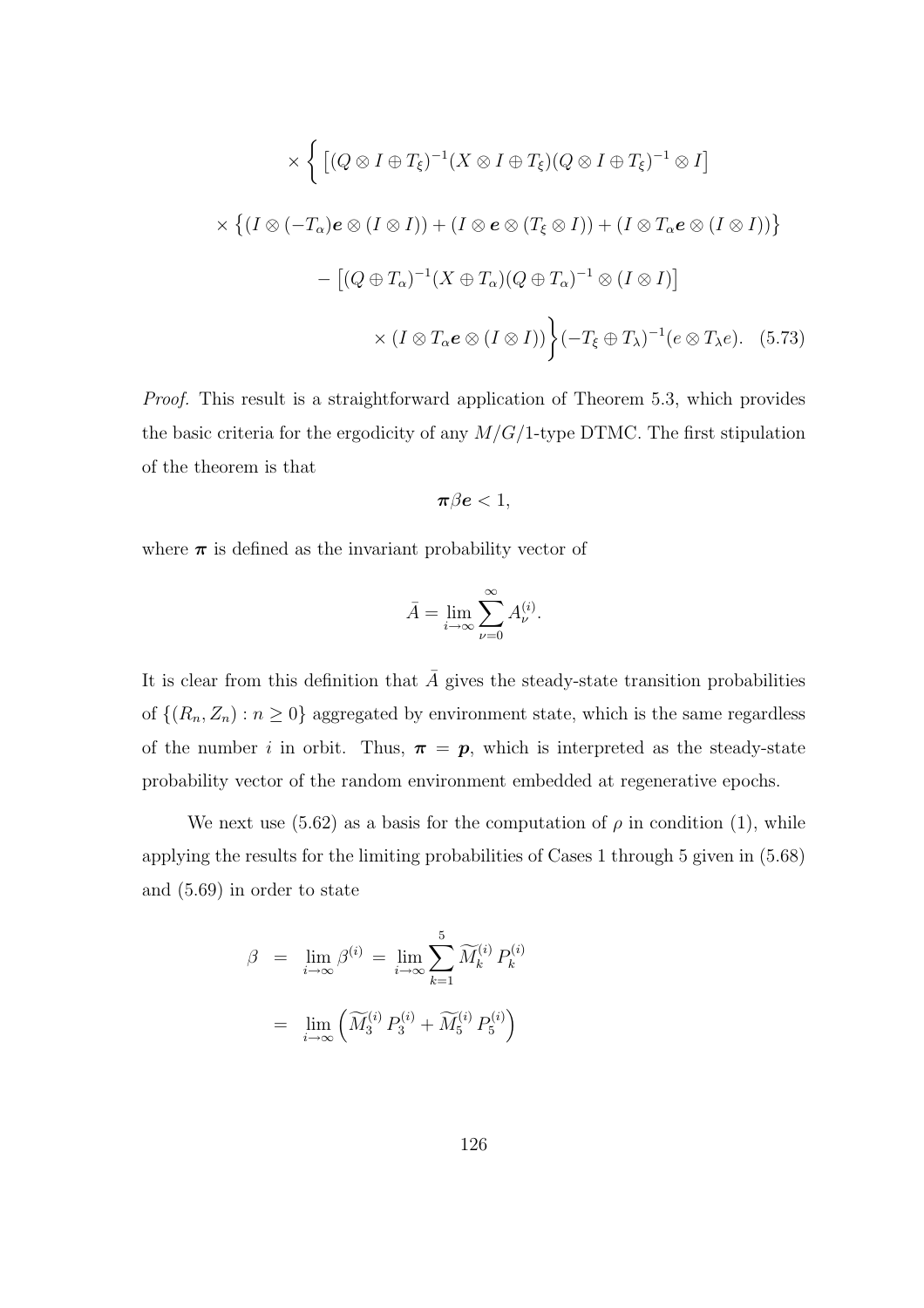$$
= \lim_{i \to \infty} \frac{d}{dz} \left( \widetilde{\Psi}^{(i)*}(3, s, z) P_3^{(i)} + \widetilde{\Psi}^{(i)*}(5, s, z) P_5^{(i)} \right) \Big|_{\substack{s=0 \\ z=1}}.
$$
 (5.74)

Tedious algebra then yields the expressions given in (5.70) and (5.71).

Subsequently, for condition (2), we refer to the second criterion of Theorem 5.3, which is that

$$
\sum_{\nu=0}^{\infty} \nu B_{\nu} < \infty.
$$

As in (5.61), we compute this quantity in the following manner:

$$
\sum_{\nu=0}^{\infty} \nu B_{\nu} = \sum_{k=1}^{5} \widetilde{M}_{k}^{(0)} P_{k}^{(0)}
$$
  
= 
$$
\sum_{k=1}^{5} \frac{d}{dz} \widetilde{\Psi}^{(0)*}(k, s, z) P_{k}^{(0)} \Big|_{\substack{s=0 \ z=1}} = \frac{d}{dz} \left( \widetilde{\Psi}^{(0)*}(3, s, z) P_{3}^{(0)} + \widetilde{\Psi}^{(0)*}(5, s, z) P_{5}^{(0)} \right) \Big|_{\substack{s=0 \ z=1}}.
$$

This likewise yields the quantities (5.72) and (5.73), which estabilishes (2) as the remaining criterion for the ergodicity of  $\{(R_n, Z_n)\}\)$ . We have thus shown that conditions (1) and (2) are the necessary and sufficient requirements for the ergodicity of  $\{(R_n, Z_n)\}\$ as specified by Theorem 5.3.  $\Box$ 

As with the traffic intensity formula (4.18), all terms containing  $\theta$  disappear in the limit. This is in accordance with results for all other retrial queues, which is that the retrial rate has no bearing upon the long-term stability of the queue. We may use Theorem 5.4 to interpret this result, which is, plainly stated, that system stability is measured against the worst possible scenario, namely that in which the orbit size grows very large. However, as the orbit size grows large, the retrial rates also grow without bound, until the system becomes an instantaneous-feedback retrial queue (i.e., from the point of view of the server, retrials occur continuously). It is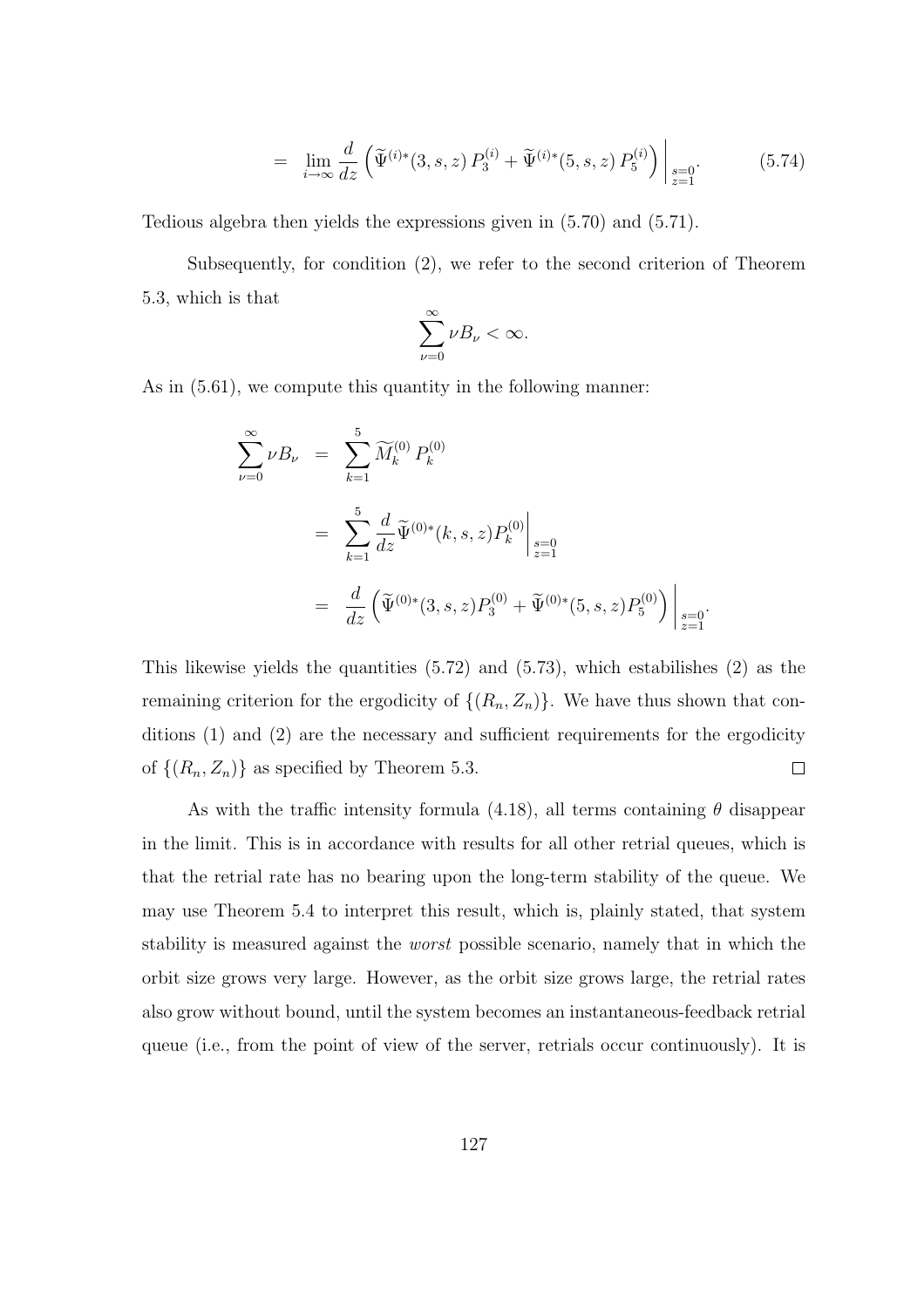thus apparent that a retrial will obtain service with probability one, regardless of the value of the individual retrial rate.

### 5.3.4 Application to the Exponential Model

Theorem 5.4 applies to the embedded Markov chain  $\{(R_n, Z_n) : n \geq 0\}$  of  $\{(R(t), Z(t), X(t)) : t \geq 0\}$  at the regenerative epochs  $T_n$  so long as the service distribution meets the requirements stated in Section 5.1. We may thus compare the stability criteria for the general model to that with exponential service. More specifically, we consider the retrial queueing model of [62] that excludes the possibilities of customer balking and Markov modulation, with the additional assumption of exponentially-distributed service times. This model is equivalent to  $\{(R(t), Z(t), X(t)) : t \geq 0\}$  if one fixes all of the exponential rates of arrival, service, failure, repair, and retrial. Any random environment that is an irreducible Markov chain may be thus chosen for the comparison.

The parameters of the model itself are not numerically specified. They are simply left in terms of their symbolic representations  $\lambda$ ,  $\mu$ ,  $\xi$ ,  $\alpha$ , and  $\theta$ , as defined in Sections 4.1 and 5.1. The density function  $h(x)$  of the service distribution is thus chosen to be

$$
h(x) = \mu e^{-\mu x},
$$

which is the exponential p.d.f. with rate  $\mu$ . We define the infinitesimal generator  $Q$ of the random environment as the  $2 \times 2$  matrix

$$
Q = \left[ \begin{array}{rr} -1 & 1 \\ 2 & -2 \end{array} \right]
$$

whose steady-state probability vector is thus given by  $p = [2/3, 1/3]$ . Lastly, all of the initial probabilities  $\phi_{\eta}$ , where  $\eta$  is the rate vector of a MMPP, are fixed at  $p$ .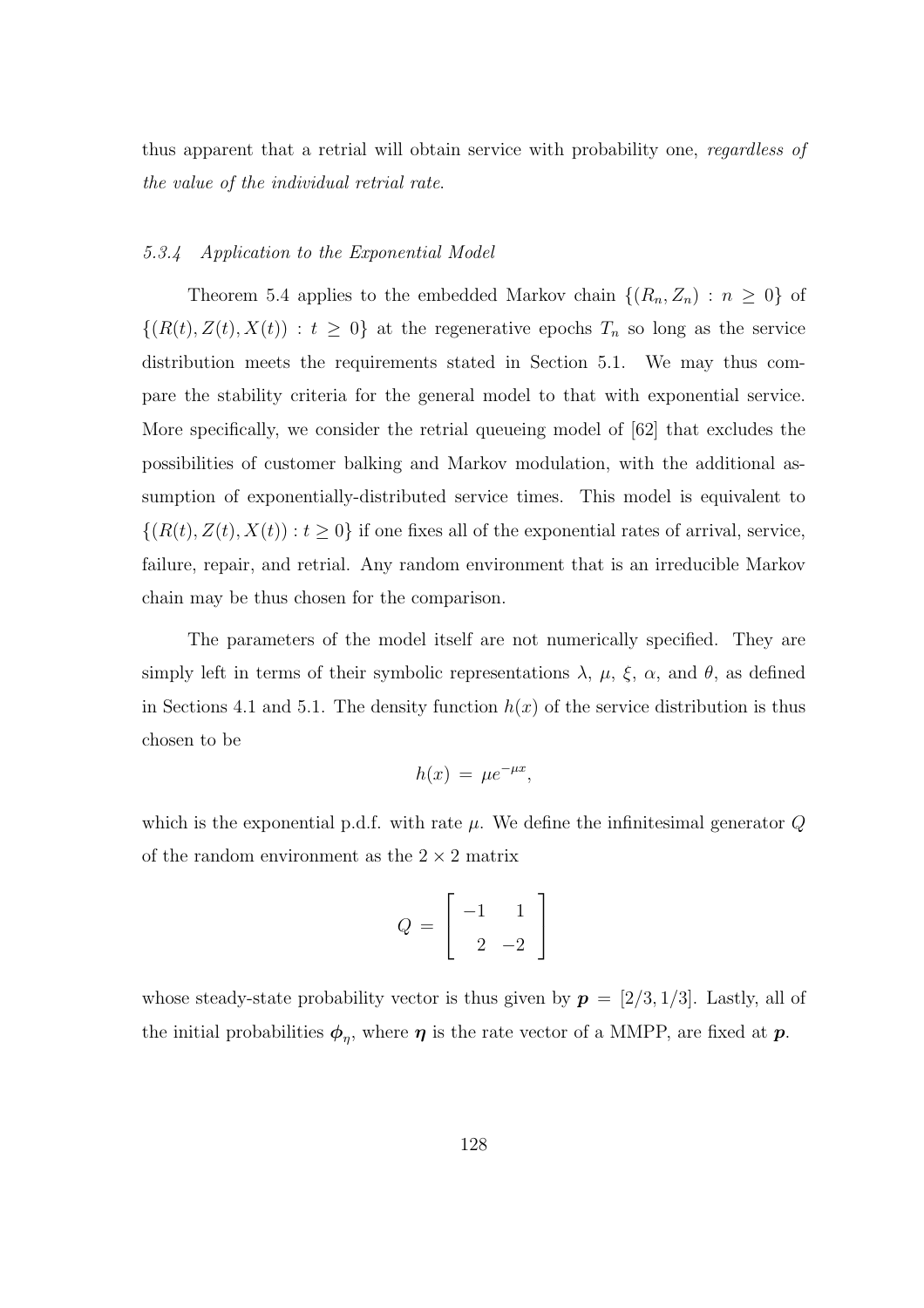The next task is to obtain the limiting probabilities for Cases 3 and 5. Direct computation yields

$$
P_3 = \frac{\xi}{\mu + \xi} \quad \text{and} \quad P_5 = \frac{\mu}{\mu + \xi}.
$$

The corresponding  $2 \times 2$  transform matrices

$$
\lim_{i \to \infty} \widetilde{\Psi}^{(i)*}(k, 0, z), \quad k = 3, 5,
$$

are found to be

$$
\widetilde{\Psi}^{(i)*}(3,0,z) = \frac{z\alpha}{(\lambda(1-z)+\alpha)(\lambda(1-z)+\alpha+3)}
$$
\n
$$
\begin{bmatrix}\n\lambda(1-z)+\alpha+2 & 1 \\
2 & \lambda(1-z)+\alpha+1\n\end{bmatrix},
$$

and

$$
\widetilde{\Psi}^{(i)*}(5,0,z) = \frac{1}{\mu+3} \begin{bmatrix} \mu+2 & 1\\ 2 & \mu+1 \end{bmatrix}.
$$

In order to compute the matrix  $\beta$ , it is sufficient to obtain

$$
\lim_{i \to \infty} \widetilde{M}^{(i)*}(3,0,1) = \frac{d}{dz} \lim_{i \to \infty} \widetilde{\Psi}^{(i)*}(3,0,z) \Big|_{z=1},
$$

since  $\widetilde{\Psi}^{(i)*}(5,0,z)$  is constant. Consequently,

$$
\beta = \lim_{i \to \infty} \widetilde{M}^{(i)*}(3,0,1) P_3^{(i)} = \frac{d}{dz} \lim_{i \to \infty} \widetilde{\Psi}^{(i)*}(3,0,z) P_3^{(i)} \Big|_{z=1}
$$
  
= 
$$
\frac{\lambda \mu \xi}{(\mu + \xi)(\lambda(1-z) + \mu)^2 \lambda(1-z) + \mu + 3)^2}
$$
  

$$
\times \left[ \begin{array}{cc} k_1(z) & (2\lambda(1-z) + 2\mu + 3)^2 \\ -(2\lambda(1-z) + 2\mu + 3)^2 & k_2(z) \end{array} \right] \Big|_{z=1},
$$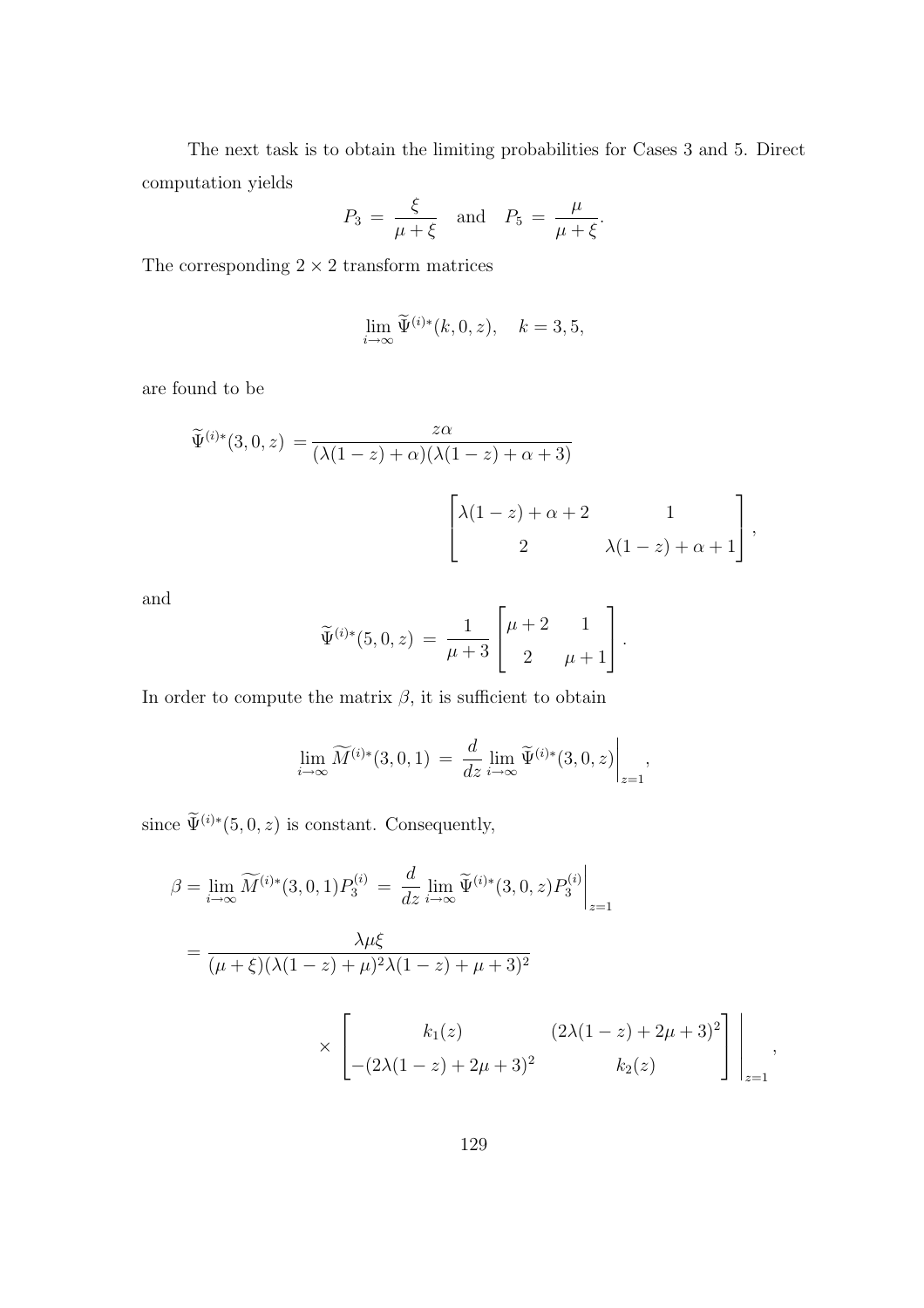where

$$
k_1(z) = \frac{2}{3}(\lambda(1-z) + \mu + 3)^2 + \frac{1}{3}(\lambda(1-z) + \mu)^2,
$$
  
\n
$$
k_2(z) = \frac{1}{3}(\lambda(1-z) + \mu + 3)^2 + \frac{2}{3}(\lambda(1-z) + \mu)^2.
$$

The traffic intensity expression may finally be computed as

$$
\rho = \mathbf{p}\beta\mathbf{e} = \frac{\lambda\xi + \lambda(\alpha + \xi)}{\alpha(\mu + \xi)}.
$$
\n(5.75)

Notice that (5.75) is exactly the conditional traffic intensity formula that can be derived from [62: Thm 1], and which appears in (4.34).

This concludes the discussion of the steady-state analysis of the unreliable  $M/G/1$  retrial queue in a random environment. We were able, using the matrixanalytic theory of Markov chains of  $M/G/1$ -type, to obtain the transition probability matrix for embedded Markov chain of a complex retrial queueing system. We subsequently proved a condition for the ergodicity of *general*, level-dependent, discrete-time  $M/G/1$ -type Markov chains. To the best of our knowledge these results are novel. We then utilized this condition in order to derive a stability expression for the unreliable Markov-modulated  $M/G/1$  retrial queueing system.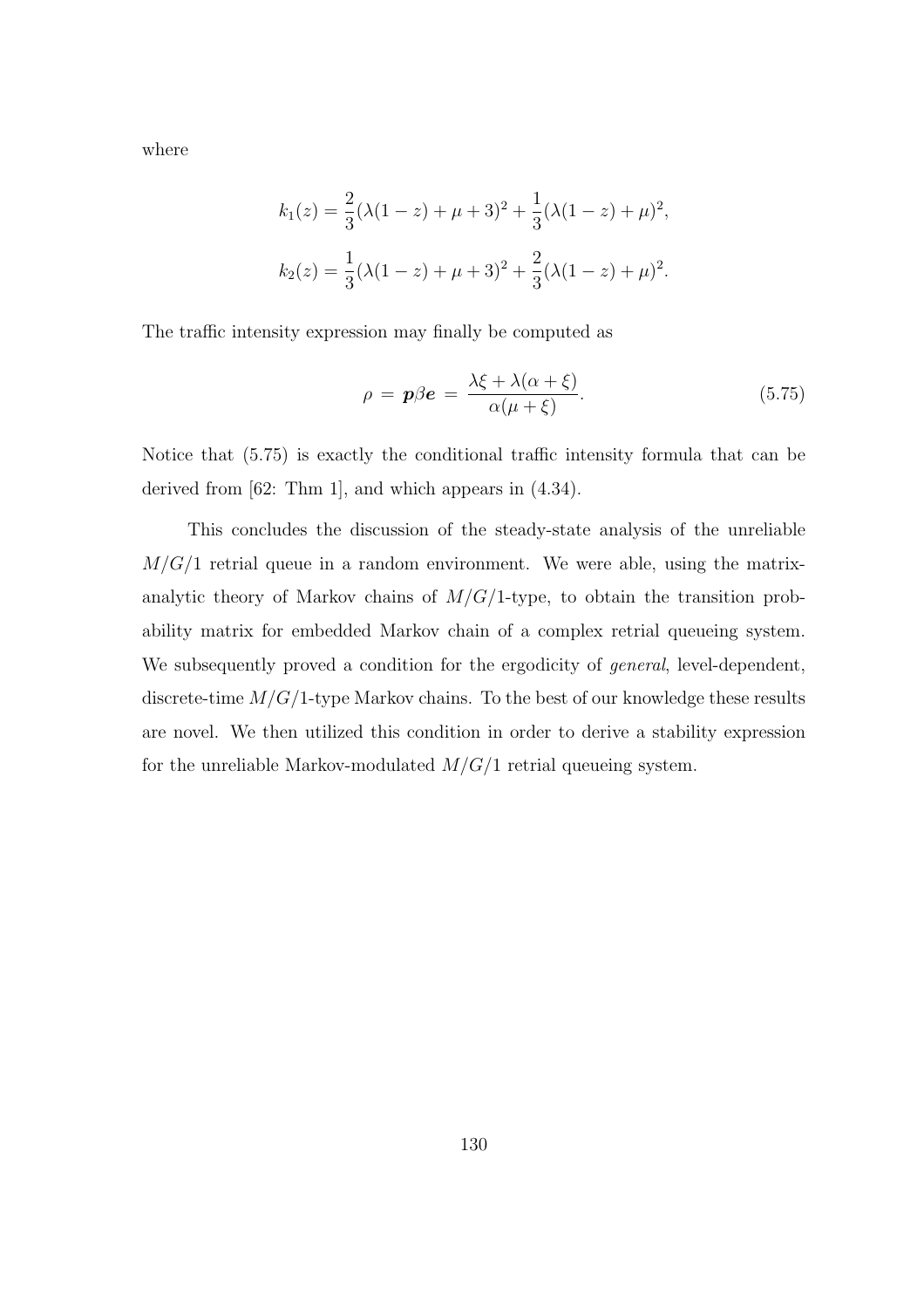# 6. Queueing Model Optimization

The results of Chapter 4 may be used to improve the performance of retrial queueing systems through the optimization of design or operating parameters. However, the matrix-analytic approach taken in Chapter 4 leads to a numerical approximation of the steady-state orbit size distribution; therefore, a closed-form objective function of the operating parameters is not available. We therefore resort to mesh-adaptive search techniques for problems that have no derivative information. For such techniques, it is not necessary to specify a closed-form objective function, so long as the objective function may be numerically evaluated at points inside the feasible region. For detailed information on the search algorithms applied in this chapter, the reader is referred to the excellent summaries contained in [2, 15, 16]. This chapter is illustrative in nature, highlighting the potential usefulness of the main results (for the exponential model) in improving the performance of retrial queues with complex dynamics.

### 6.1 Problem Formulation

A principal concern of most queueing systems is the average amount of time customers spend in the retrial orbit. For instance, retrial queues can be used to model customer contact centers wherein customers who dial into the center may not receive service immediately and try back after a random time. A critical performance measure is the expected time such customers spend outside the system attempting to gain service. An intrinsic cost (that may be difficult to ascertain) may be associated to each unit of time that the customer spends in the orbit. Thus, we consider the minimization of  $E[W_R]$ . The decision variables are the exponential arrival and service rates defined by the vectors  $\boldsymbol{\lambda} = [\lambda_j]$  and  $\boldsymbol{\mu} = [\mu_j]$ , respectively. We denote by  $\rho(\lambda, \mu)$ , the traffic intensity defined in (4.18), now expressed as a function of the decision variables  $\lambda$  and  $\mu$ .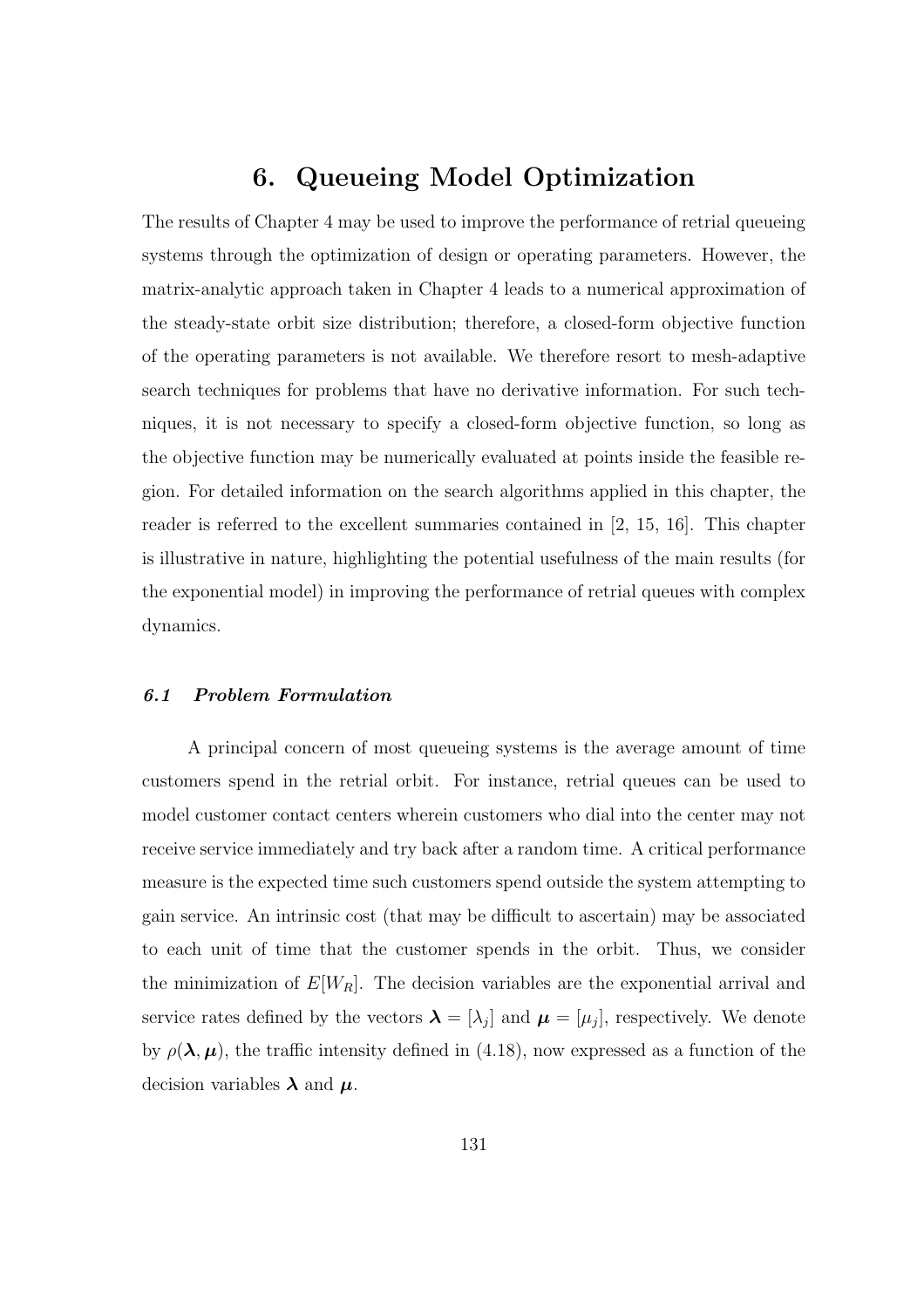As before, the integer m denotes the number of distinct random environment states, and we define the nonnegative row vectors  $x_1, x_2, y_1$ , and  $y_2$  such that for  $j = 1, 2, \ldots, m,$ 

$$
\boldsymbol{x}_1 = [x_{11}, x_{12}, \dots, x_{1j}],
$$
  
\n
$$
\boldsymbol{x}_2 = [x_{21}, x_{22}, \dots, x_{2j}],
$$
  
\n
$$
\boldsymbol{y}_1 = [y_{11}, y_{12}, \dots, y_{1j}],
$$
  
\n
$$
\boldsymbol{y}_2 = [y_{21}, x_{22}, \dots, y_{2j}]
$$

with  $x_1 < x_2$  and  $y_1 < y_2$ . We may then state the mathematical programming formulation as follows:

$$
\begin{aligned}\n\min \quad & E[W_R] \\
\text{s.t.} \quad & \rho(\lambda, \mu) < 1\n\end{aligned}\n\tag{6.1a}
$$

$$
\lambda_j \in [x_{1j}, x_{2j}], \quad j = 1, \dots, m \tag{6.1b}
$$

$$
\mu_j \in [y_{1j}, y_{2j}], \quad j = 1, \dots, m. \tag{6.1c}
$$

It should be recognized that the objective function  $E[W_R]$  may only be evaluated numerically, while constraints (6.1b) and (6.1c) are box constraints that are provided by the user. The only quantity that may be computed explicitly from the model is the left-hand side of constraint (6.1a), which is the traffic intensity (4.18).

### 6.2 Solution Procedure

The optimization software NOMADm [1] was employed to solve problem formulation (6.1). The advantage of this approach rests in the intrinsic flexibility of this software, which can locate high-quality solutions given only a numerically defined objective function, a set of constraints and an initial feasible solution. NOMADm employs a form of generalized pattern search (GPS) algorithm known as mesh-adaptive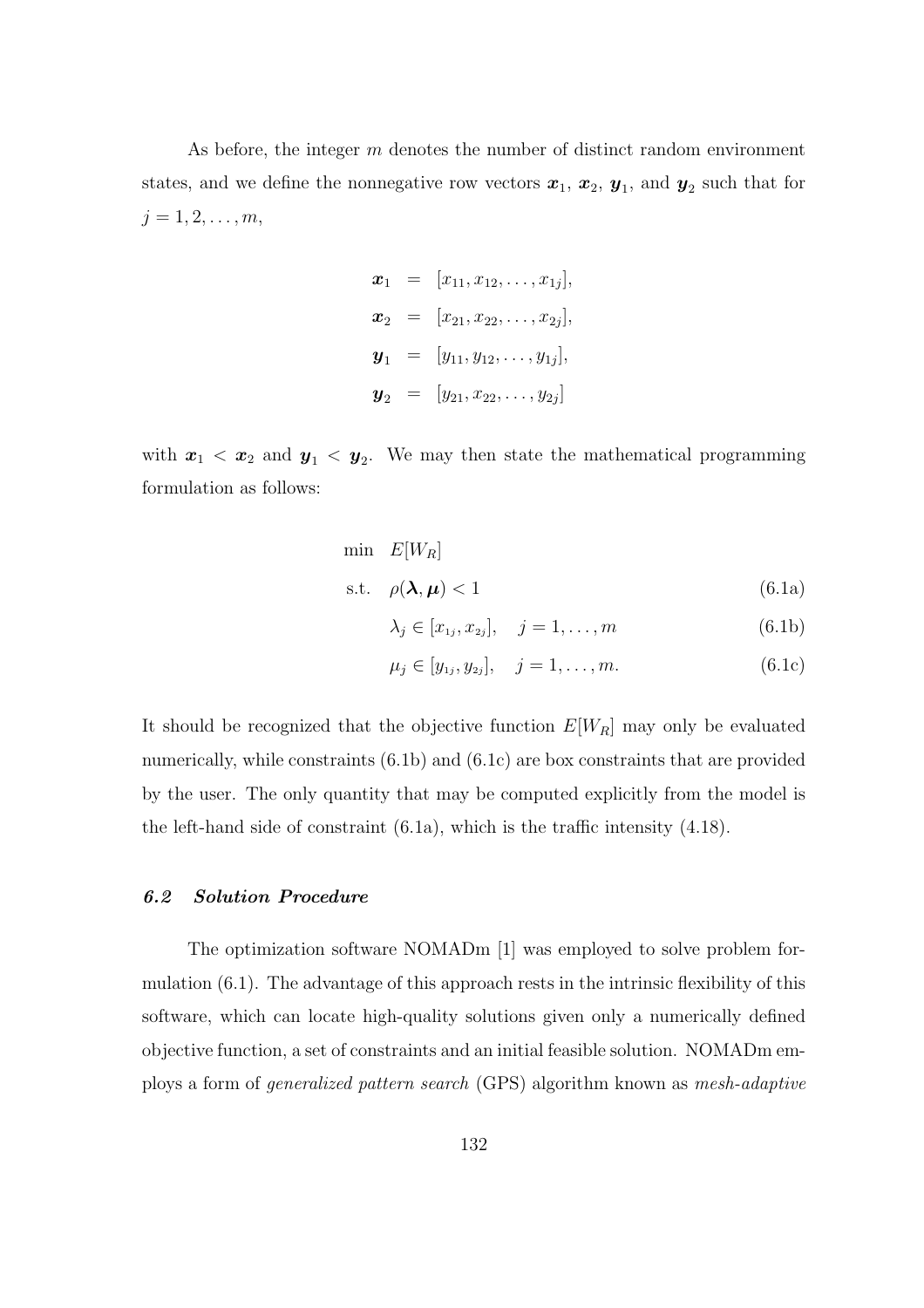direct search (MADS), that incrementally explores, or *polls*, the surrounding feasible region at each iteration of the procedure. The iterations of the algorithm are conducted on a *mesh*, which is a means by which the increments of steps through the feasible region is controlled. The mesh may be coarsened or refined as the situation dictates, hence the term *mesh-adaptive*. The first step is entitled *search*; any point on the mesh may be evaluated during a search routine, which, as stated in [2], can be defined in any manner whatsoever. The poll step, however, is essential to the workings of the algorithm. It involves the search of points on the mesh that neighbor the current iterate. Most of the theoretical focus regarding generalized pattern search concerns the effect of various polling strategies upon rate of convergence of the algorithm and the quality of the solutions.

Because MADS is stochastic in the way that it polls surrounding points, it is instructive to conduct multiple optimization runs for the same problem instance. The user may alleviate the computational cost of such additional runs by storing previously visited points in a cache file, which thus allows faster run times, though at the expense of hard-disk storage. Selecting different initial feasible points for the algorithm may also increase confidence that a global rather than local minimum has been obtained. A suitably chosen search routine, in conjunction with polling, may likewise be used to mitigate this risk.

It should be noted that, in the numerical implementation of (6.1), constraint  $(6.1a)$  is not included as a formal constraint. Rather, any points  $(\lambda, \mu)$  that render the system unstable are simply not investigated any further during a polling (or search) step. The algorithm removes such points from its list of solution candidates and then proceeds to the next trial point on the mesh. This is done as a precaution to ensure that the routine does not attempt to evaluate the objective function at points that lead to instability of the queueing system. In such cases, the steady-state probabilities do not exist, and hence, we avoid further problems that may arise from this circumstance.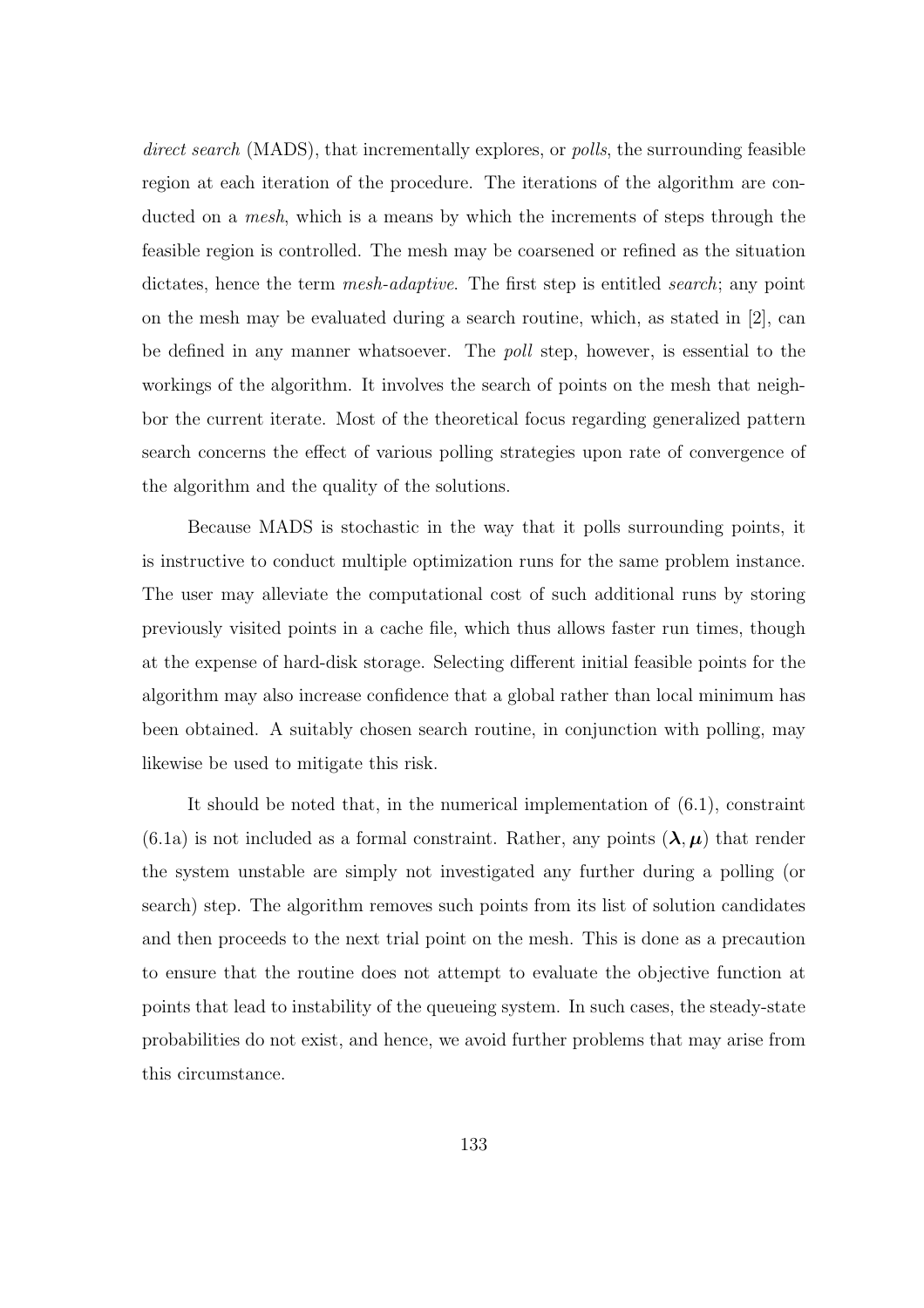## 6.3 Numerical Illustrations

The problem instances presented in this subsection are exponential with 3 and 5-state random environments, respectively. Initial feasible vectors  $\lambda_0$  and  $\mu_0$ were specified for each of the 3- and 5-state cases. The remaining vectors,  $\xi$ ,  $\alpha$  and  $\theta$ , were assigned values that did not change during optimization runs. Whenever a run terminated, the values of  $\lambda^*$  and  $\mu^*$  that produced the optimal cost  $E[W_R]^*$ were recorded. Additional runs, using distinct initial feasible points, were used to help ensure that the algorithm produced consistent solutions. As noted above, the objective is to minimize the steady-state mean time spent in orbit,  $E[W_R]$ .

#### 6.3.1 Three-State Environment

We now present results for the NOMADm optimization of the queueing model subject to a three-state random environment with infinitesimal generator matrix

$$
Q = \begin{bmatrix} -2.0 & 1.0 & 1.0 \\ 1.0 & -2.0 & 1.0 \\ 1.0 & 1.0 & -2.0 \end{bmatrix}.
$$
 (6.2)

The values of the parameters  $\xi$ ,  $\alpha$ , and  $\theta$  were fixed at the values shown in Table 6.1. In addition, we specify the box constraints on the decisions variables  $\lambda$  and  $\mu$ to be

$$
1 \le \lambda_j \le 6, \quad j = 1, 2, 3 \tag{6.3}
$$

$$
1 \le \mu_j \le 8, \quad j = 1, 2, 3. \tag{6.4}
$$

Results for a single optimization run appear in Table 6.2. These intuitive results indicate that the optimal parameters  $\lambda^*$  and  $\mu^*$  lie mostly on the boundaries of the region defined by  $(6.3)$  and  $(6.4)$ . This is a consequence of the fact that no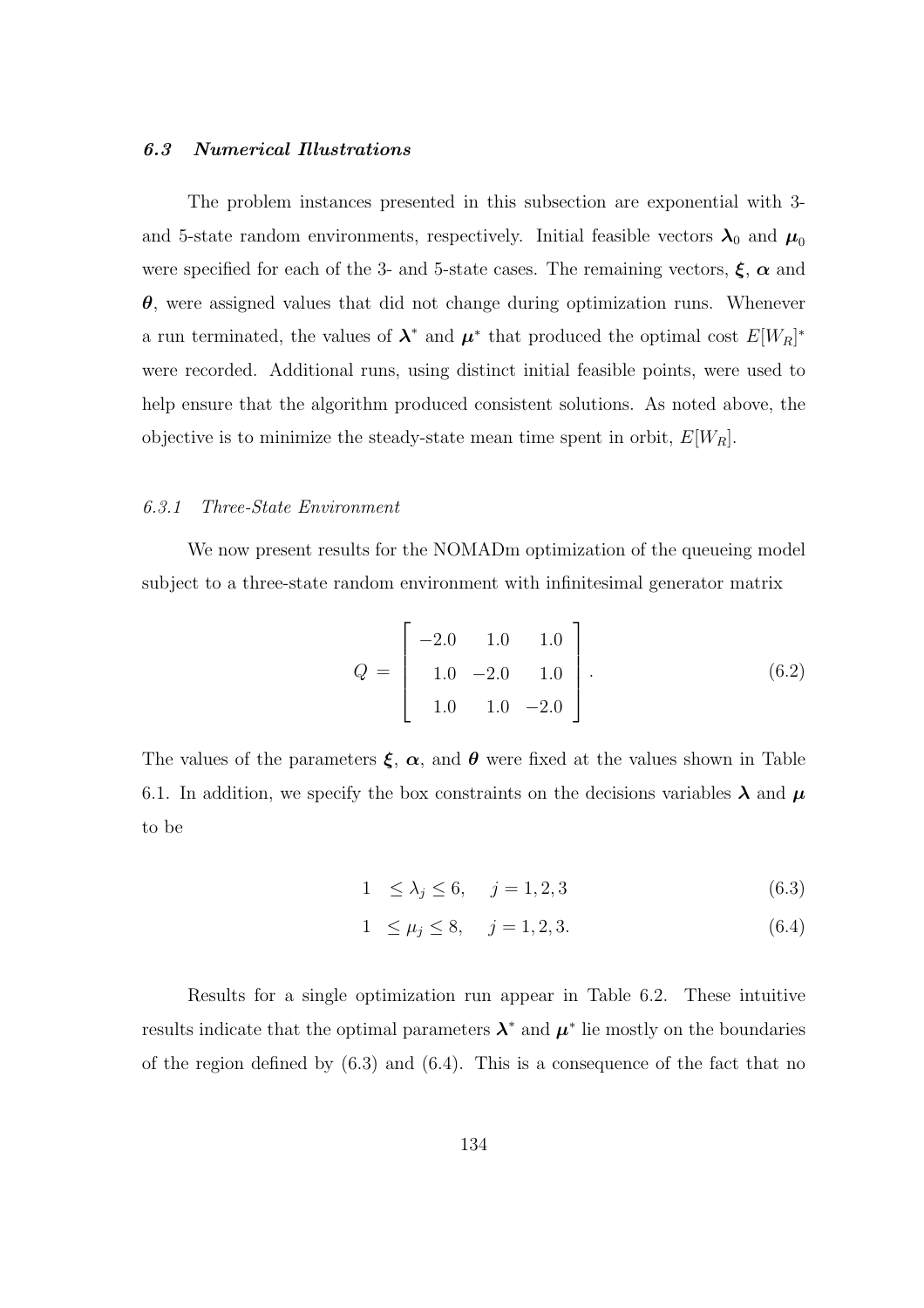| Vector                   |     | State 1 State 2 State 3 |     |
|--------------------------|-----|-------------------------|-----|
| $\boldsymbol{\lambda}_0$ | 2.0 | 3.5                     | 4.0 |
| $\boldsymbol{\mu}_0$     | 4.0 | 3.5                     | 7.0 |
| ξ                        | 3.0 | 2.0                     | 0.1 |
| $\alpha$                 | 4.0 | 7.0                     | 2.0 |
| Ĥ                        | 1.5 | 3.0                     | 5.0 |

Table 6.1 Problem data for 3-state example.

penalties were assessed in the problem formulation for increasing service rates or for decreasing customer traffic. An exception to this was the value of  $\lambda_3^*$ , which lies in the interior of the region defined by the box constraints (6.3) and (6.4). That  $\lambda_3^* \geq 1$  was not binding is due to the intersection of the region enclosed by the box constraints with that defined by the constraint  $\rho(\lambda, \mu) < 1$ .

We were likewise interested in the convergence rate of MADS. A plot of the iteration history (see Figure 6.1) revealed that most of the optimality gap is eliminated by MADS in the first 50 of 389 iterations. This information is needed for estimating truncation points for individual runs, particularly as the number of environmental states increase. We shall obtain a glimpse of the dimensionality problem in the five-state example that we discuss next, for which computation time becomes a significant issue.

Table 6.2 Optimal solution for 3-state example.

|                      |      | Vector   State 1 State 2 State 3   $E[W_R]^*$ |      |        |  |
|----------------------|------|-----------------------------------------------|------|--------|--|
|                      | 1.00 | 1.00                                          | 1.71 | 6.9014 |  |
| $\boldsymbol{\mu}^*$ | 8.0  | 8.0                                           | 8.0  |        |  |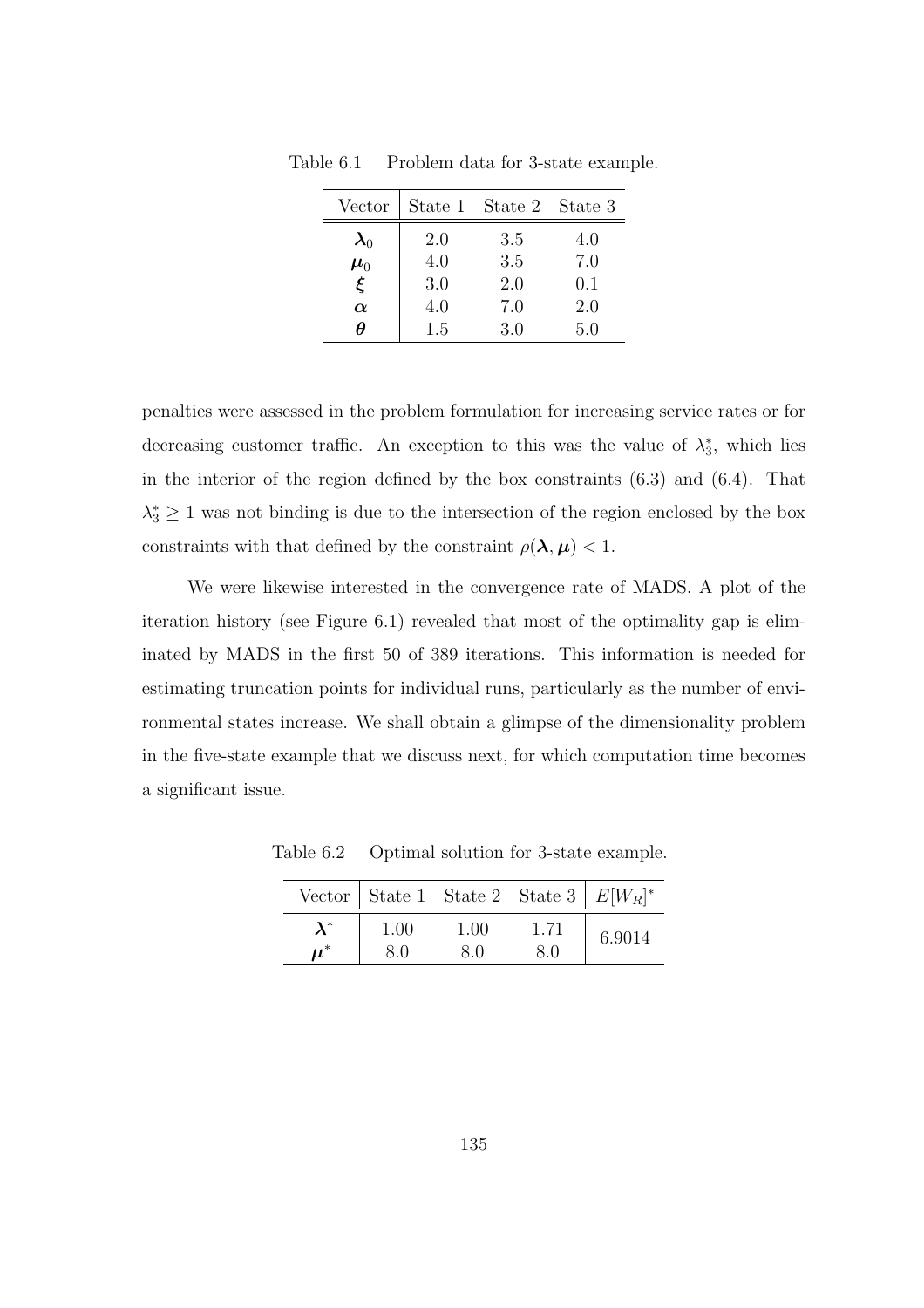

Figure 6.1 Graphical depiction of the sequence of MADS iterations for the threestate example.

## 6.3.2 Five-State Environment

We now present an example using a five-state random environment with infinitesimal generator matrix

$$
Q = \begin{bmatrix} -1 & 1 & 0 & 0 & 0 \\ 0 & -1 & 1 & 0 & 0 \\ 0 & 0 & -1 & 1 & 0 \\ 0 & 0 & 0 & -1 & 1 \\ 1 & 0 & 0 & 0 & -1 \end{bmatrix}.
$$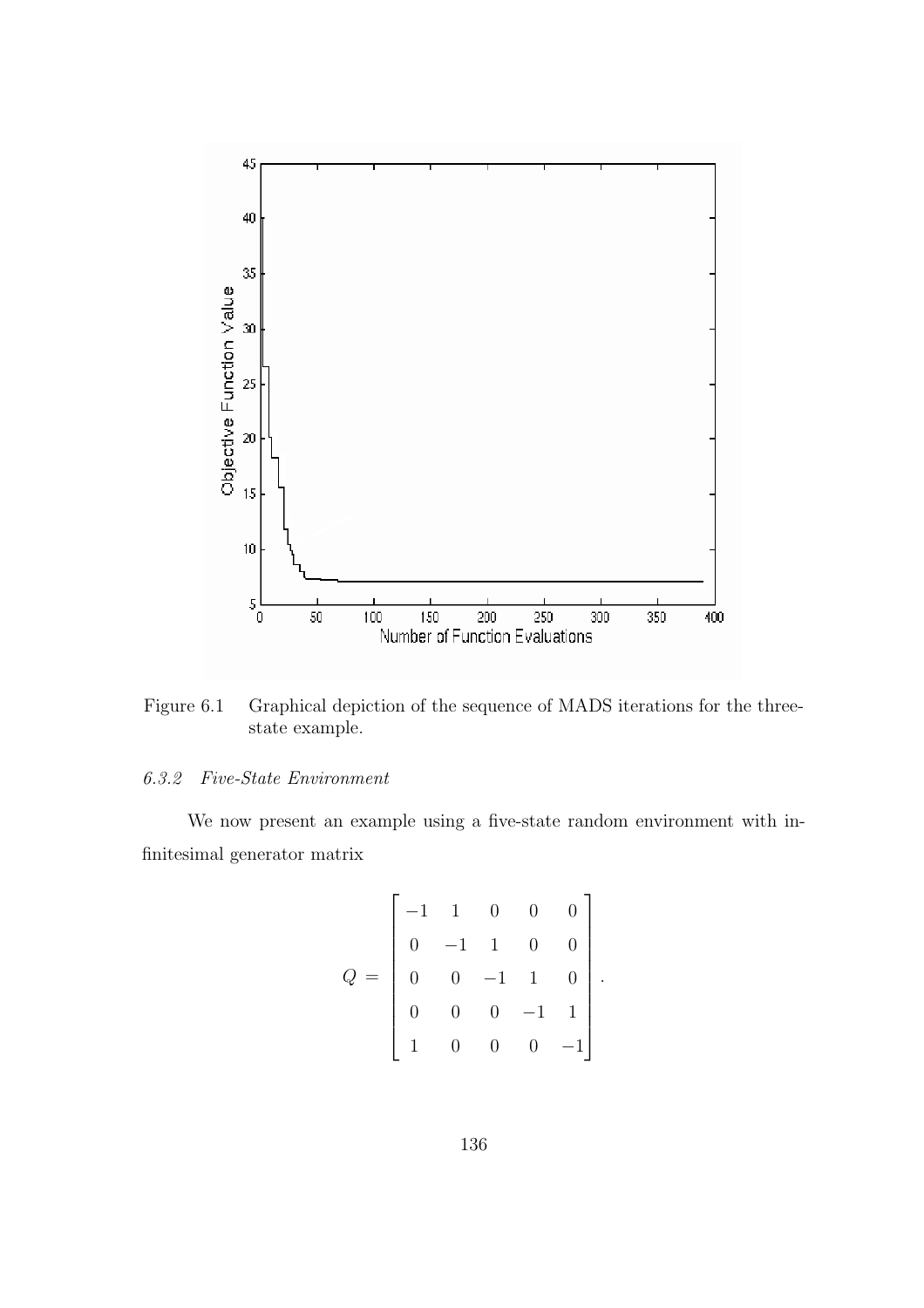The box constraints for the environment-dependent arrival and service rates are given by

$$
1 \le \lambda_j \le 5, \quad j = 1, 2, \dots, 5
$$
\n(6.5)

$$
0 \le \mu_j \le 4, \quad j = 1, 2, \dots, 5,
$$
\n(6.6)

and the remaining problem data is summarized in Table 6.3.

| Vector                   | Environment State |                           |               |      |     |
|--------------------------|-------------------|---------------------------|---------------|------|-----|
|                          | 1                 | 2                         | 3             |      | 5   |
| $\boldsymbol{\lambda}_0$ | 1.0               | $1.0 \quad 1.0 \quad 2.0$ |               |      | 5.0 |
| $\mu_0^+$                | 2.0               | $2.5$ 1.0 3.0             |               |      | 4.0 |
| $\xi$                    |                   | $0.5$ 1.1 1.5 4.0         |               |      | 1.0 |
| $\alpha$                 | 2.0               |                           | $0.5$ 8.5 4.5 |      | 6.0 |
| Ĥ                        | 10                | 4.0                       | 2.0           | -8.0 | 50  |

Table 6.3 Problem data for 5-state example.

Table 6.4 summarizes the optimal solution vectors and objective function value for this illustration. The rate of convergence seen in Figure 6.2 is similar to that of the three-state model. Again, the optimal vectors  $\lambda^*$  and  $\mu^*$  lie almost exclusively on the boundaries of the region defined by the box constraints in  $(6.5)$  and  $(6.6)$ , with the exception of  $\lambda_5$ , which is set at its upper bound, and thus  $\lambda_5^* \geq 1$  turns out to be a nonbinding constraint. Again, this is due to the fact that penalties are not assessed for choosing arrival and service rates on the boundary of the feasible region.

The processing time required to complete the optimization run was much more substantial here than for the model with a three-state random environment. This was a consequence of the exponential increase in the computational effort needed to compute the steady-state probabilities at each objective function evaluation.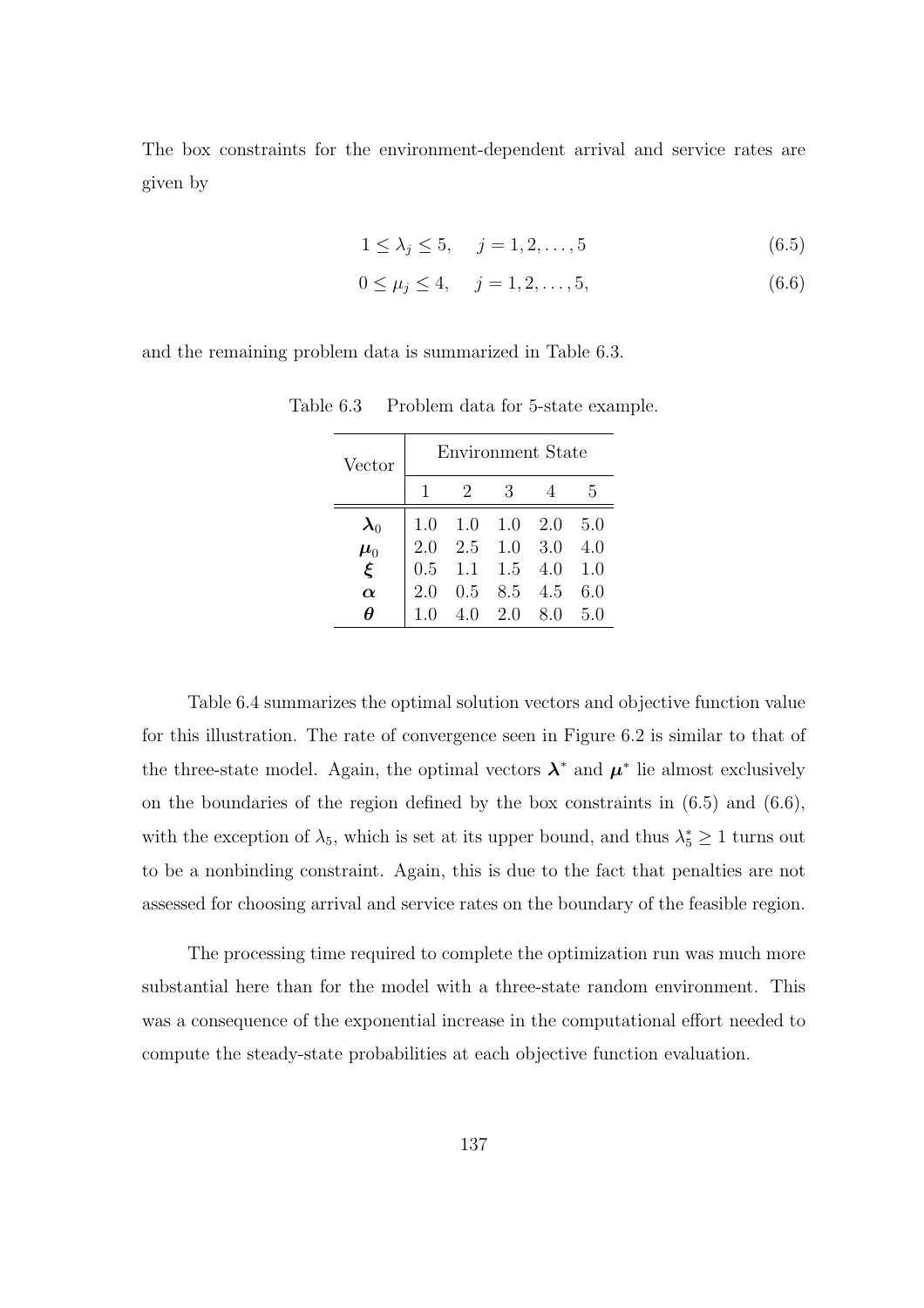| Vector               | Environment State |  |                                                              |  |        | $E[W_R]^*$ |
|----------------------|-------------------|--|--------------------------------------------------------------|--|--------|------------|
|                      |                   |  |                                                              |  | h      |            |
| $\lambda^*$          |                   |  | $1.0000 \quad 1.0000 \quad 1.0000 \quad 1.0000 \quad 4.9998$ |  |        |            |
| $\boldsymbol{\mu}^*$ |                   |  | 3.9996 3.9229 3.9999 3.9999                                  |  | 4.0000 | 13.279     |

Table 6.4 Optimal solution: 5-state example.

The availability of the steady-state distribution in numerical form allows us to obtain approximately optimal operating parameters for the M/M/1 retrial queueing system. We have demonstrated that the computational method outlined in this chapter can be applied to a variety of complex queueing systems, so long as the limiting probabilities can be obtained. This includes the large class of queueing models to which the matrix-analytic techniques may be applied. While many other aspects of the optimization of unreliable retrial queueing systems should be investigated (e.g., admission control, prioritized retrial orbit, etc.), our main purpose here was to illustrate the feasibility of using the main results to determine operating parameters (namely the arrival and service rates) that minimize the steady-state mean time in orbit. In the final chapter, we review the main contributions and conclusions of this research and provide some important directions for future work.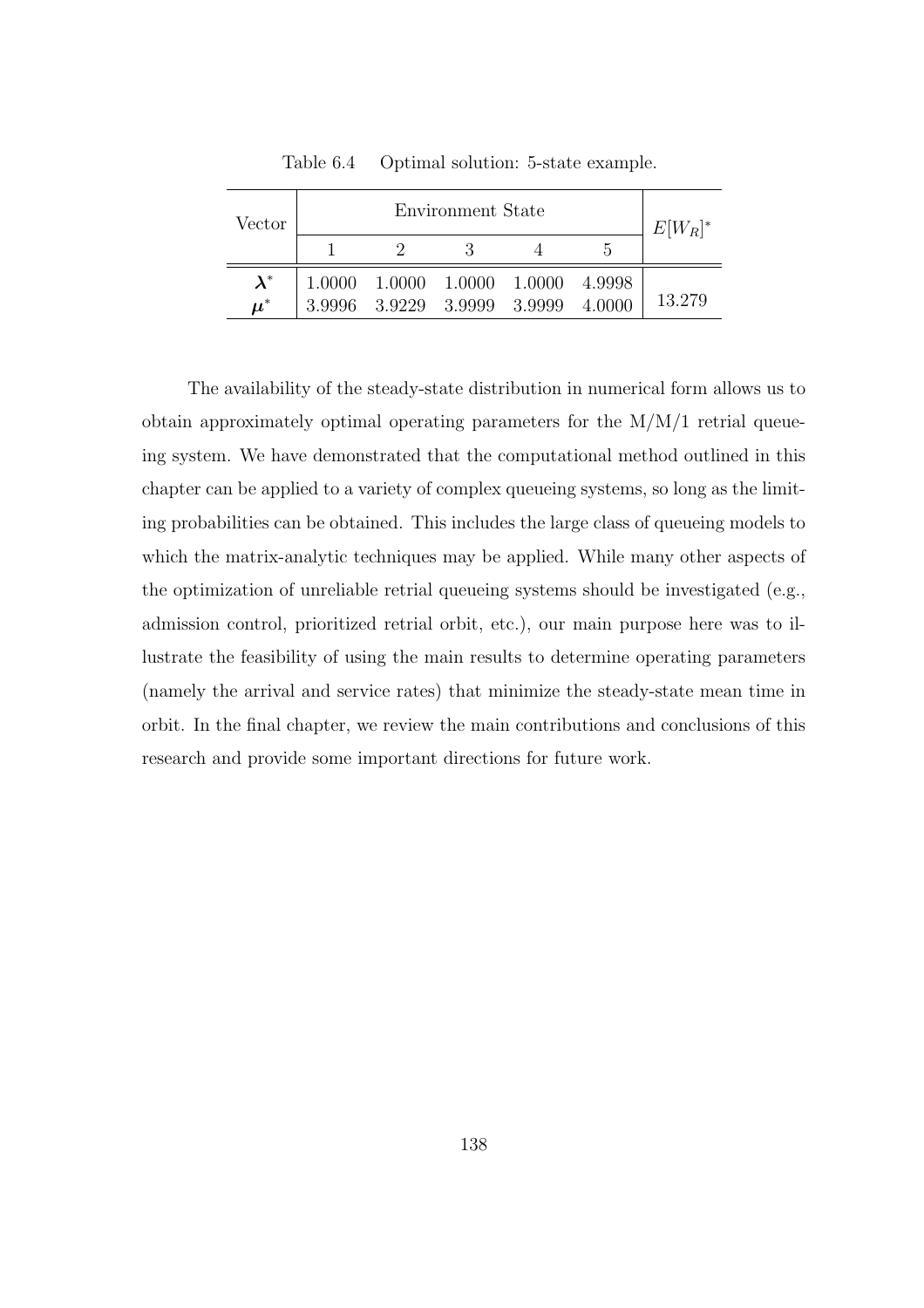

Figure 6.2 Graphical depiction of the sequence of MADS iterations for 5-state example.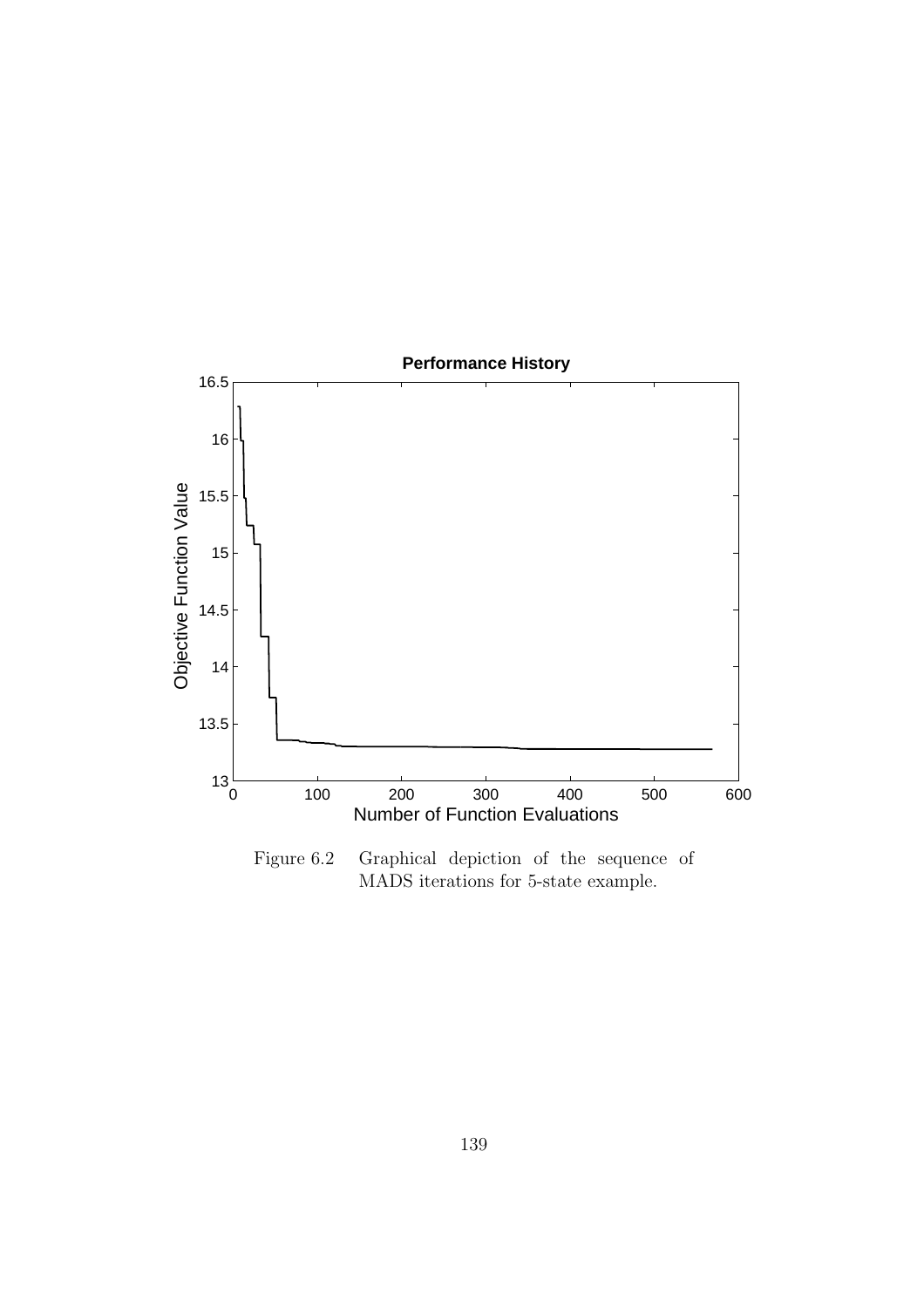## 7. Contributions and Future Research

In this dissertation, much progress has been made toward the understanding of modulated retrial queueing models subject to breakdowns. Although a number of researchers have studied the steady-state performance of retrial queues, this dissertation is the first to consider Markov modulation and server breakdowns in a single model. Moreover, matrix-analytic methods were employed in the mathematical characterization of the stability of the  $M/M/1$  and  $M/G/1$  versions, as well as to their subsequent numerical solution.

Chapter 4 first considered the foundational case of a single-server system with Poisson arrivals and Markov modulation subject to server failures. For this queueing model, a formal stability analysis was provided that has further implications for more general level-dependent quasi-birth-and-death (LDQBD) processes. By employing classical techniques and the matrix-analytic framework, a computable traffic intensity was derived as an explicit function of the Markov-modulated arrival, service, retrial, failure and repair rates. We further illustrated (in Chapter 6) how the results of this chapter can be used to pragmatically select arrival and service rates that minimize the steady-state mean time a customer spends in orbit, an important measure in a number of applications including communications and computer networks as well as customer contact centers.

We then set out in Chapter 5 to devise similar conditions for the stability of the same retrial queueing system when each customer brings a generally distributed service requirement. In this model, the service distribution is not modulated by the random environment, but all other processes operate exactly as before. In this case, it was shown that the Markov chain embedded at epochs in which the server enters the up and idle state is a Markov chain of  $M/G/1$  type. Consequently, we were able to prove the conditions needed for stability of the queueing system. Furthermore, through some tedious mathematics, we were able to explicitly define the transition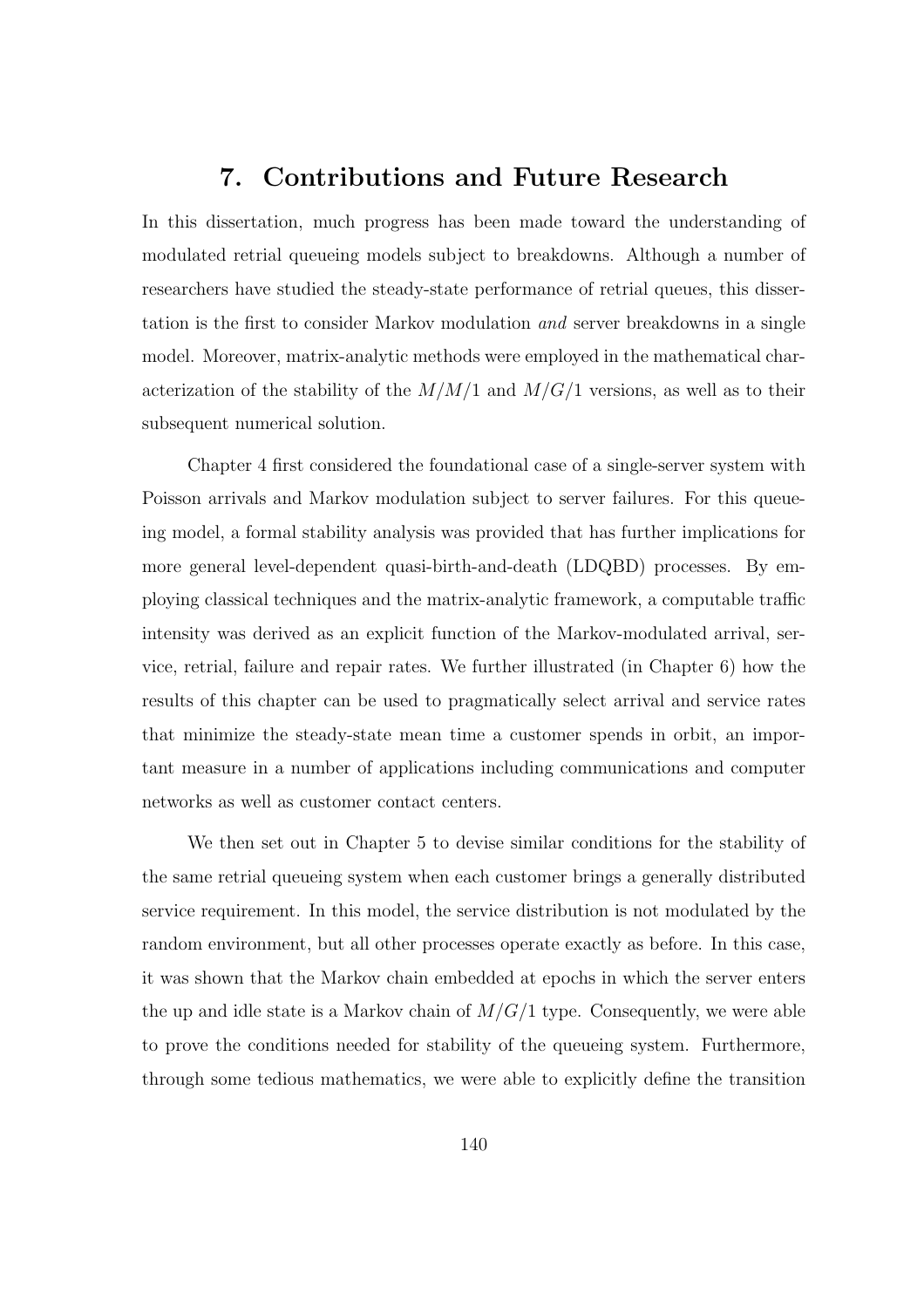probability matrix of the embedded Markov chain and define all of its elements in the matrix-analytic format. To the author's knowledge, such results have appeared neither in the stochastic modeling nor the retrial queueing literature.

While this dissertation contributes several basic results for unreliable retrial queueing systems that operate in a random environment, there are several potentially fruitful avenues for extension of this research. One obvious extension is to consider the exponential model with multiple servers. Such a queueing system can be used to model the operation of customer contact centers which have recently received a great deal of attention in the stochastic modeling community. In such case, one may consider customers who also enter the retrial orbit by abandoning the system if their wait time exceeds some predetermined threshold. It may also be instructive to consider non-exponential inter-retrial times since customers may retry the system at arbitrary random intervals.

Another important extension of this work is the consideration of networks of unreliable retrial queueing systems in a random environment. These may, for example, be used to model Internet traffic wherein the various environment states may correspond to the traffic in the network which impacts the performance of each individual queueing station. Analyzing a stochastic network of this kind promises to be very challenging, though worthwhile.

The optimization portion of this research served the purpose of illustrating how the results might be used to improve the performance of a retrial queueing system subject to time-varying conditions. It will be instructive in the future to consider budget constrained systems which add significant complexity to the optimization model of Chapter 6. Furthermore, dealing with a "black box" objective function presents numerical challenges that need to be addressed since it is difficult to discern when a global optimal solution to the problem exists. The computational complexity involved in evaluating candidate solutions is not a minor issue. New algorithms for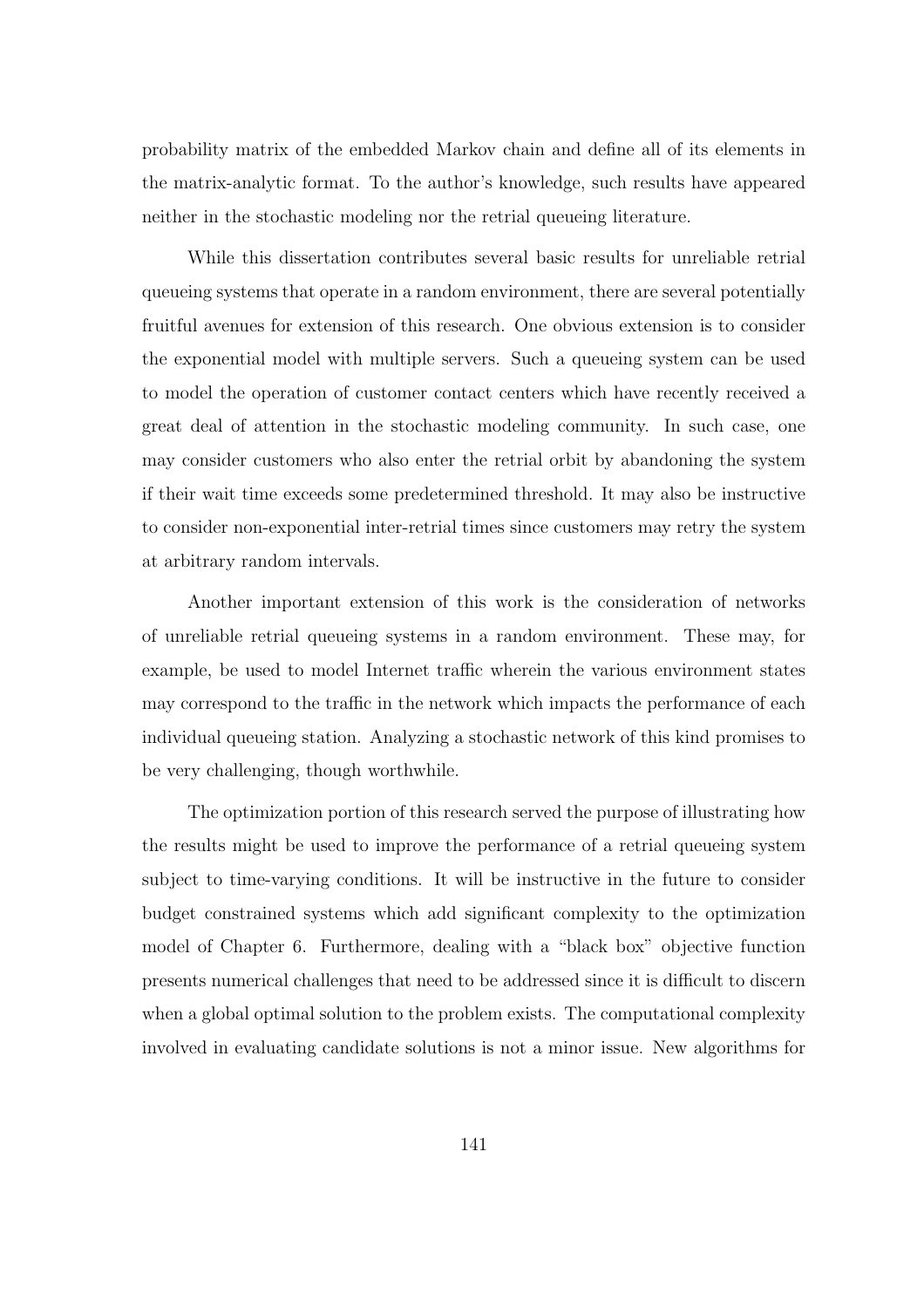efficiently computing the approximate steady-state orbit size distribution will be needed to help address this issue.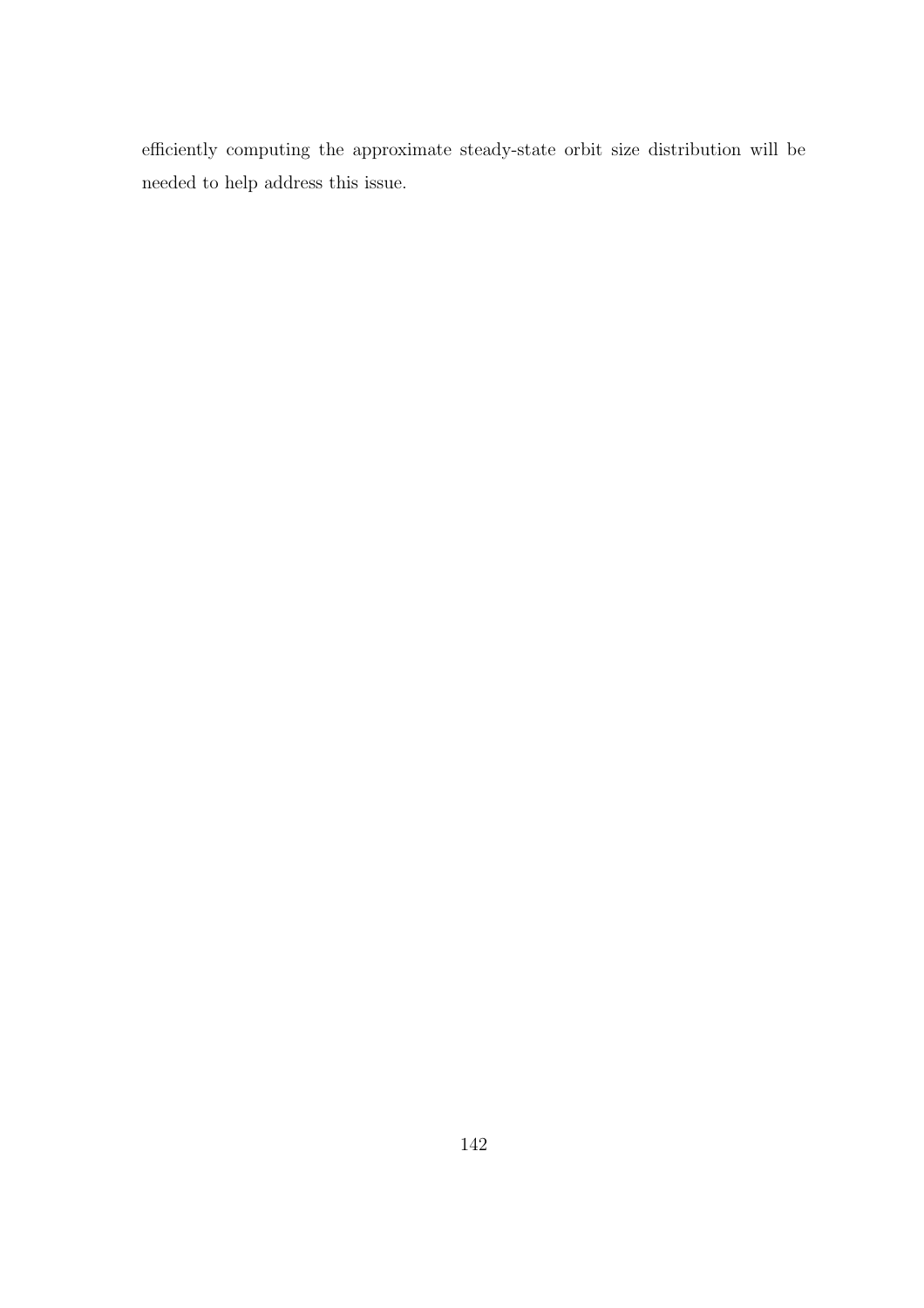# Appendix A.

## A.1 Matrix Binary Operators

We review here some basic, but important, operations on the space of matrices  $\mathbb{R}^{m \times n}$  that we shall require in order be able to apply the matrix-analytic methods to the study of quasi-birth-and-death processes (QBDs), the  $M/G/1$ -type Markov chains, and Markov modulation. We shall first discuss Kronecker products and sums, which are crucial to the manipulation of matrix expressions under integration. We also discuss another binary operator termed the matrix convolution product, which is the matrix version of the convolution of scalar distribution functions.

## A.1.1 The Kronecker Product and Sum of Matrices

A useful tool in the representation of block-matrix expressions is the binary operator  $\otimes : \mathbb{R}^{m \times n} \times \mathbb{R}^{p \times q} \to \mathbb{R}^{(mp) \times (nq)}$ , which is known as the Kronecker product, where  $\mathbb{R}^{m \times n}$  denotes the set of  $m \times n$  matrices over the field of real numbers. The Kronecker product is also known as the *tensor product* when used in a more general algebraic or topological context. The operation is defined as follows:

$$
A \otimes B = \begin{bmatrix} a_{11}B & a_{12}B & \cdots & a_{1n}B \\ a_{21}B & a_{22}B & \cdots & a_{2n}B \\ \vdots & \vdots & \vdots & \vdots \\ a_{m1}B & a_{m2}B & \cdots & a_{mn}B. \end{bmatrix}
$$
 (1.1)

Its usefulness in the analysis of stochastic models derives from the ease with which one may describe the state space of certain juxtaposed stochastic processes (c.f. Theorem 5.3.5 of [82]). Finally, we introduce the *Kronecker sum*  $\oplus$  for square matrices, which is defined as

$$
A \oplus B \equiv A \otimes I_B + B \otimes I_A,
$$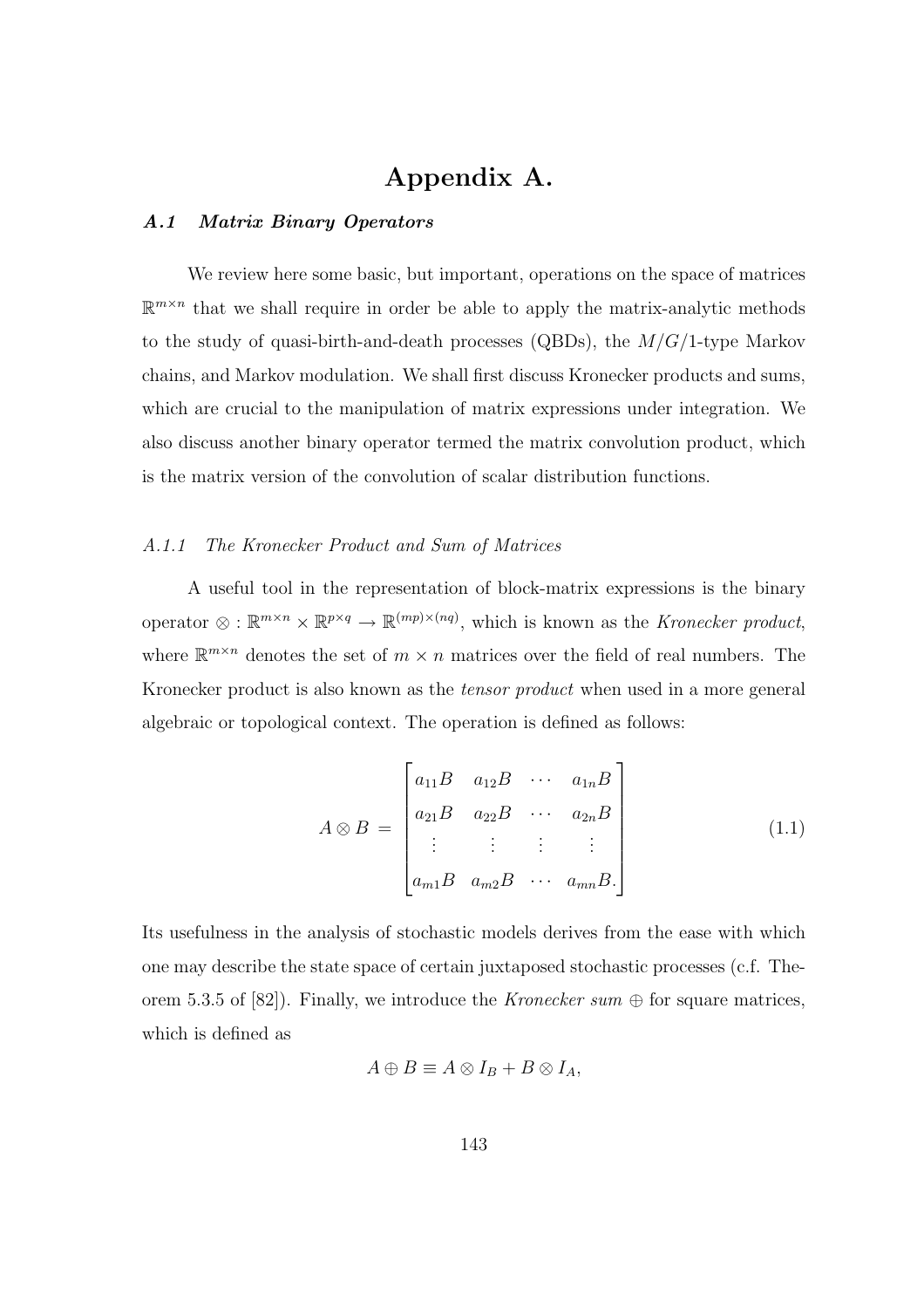where  $I_A$  and  $I_B$  are the identity matrices of the same dimensions as that of A and B, respectively.

Some important properties of the Kronecker product bear mentioning since they are crucial to the integration of expressions containing matrices. We begin with the identity

$$
(A \otimes C)(B \otimes D) = AB \otimes CD,\tag{1.2}
$$

where all terms are rectangular matrices for whom the products  $AB$  and  $CD$  are defined. As in [82: p 245], we observe that

$$
\exp(A) \otimes \exp(B) = \exp(A \otimes I + I \otimes B) = \exp(A \oplus B), \tag{1.3}
$$

which is analogous to the behavior of products of scalar exponential terms.

#### A.1.2 Matrix Convolution Products

One other matrix operation bears mentioning since it will appear in our discussion of  $M/G/1$ -type processes in Chapter 4. The matrix convolution product is, as its name suggests, related to the notion of the convolution of two scalar massfunctions. First, the matrix convolution  $(.,.,*)$  of two matrices of distribution or mass-functions, which we shall denote by  $F(x) = [f_{ij}(x)]$  and  $G(x) = [g_{ij}(x)]$ , is defined as the  $m \times m$  matrix

$$
[F(x) * G(x)]_{ij} = \sum_{k=1}^{m} \int_0^t f_{ik}(x - x_1) g_{kj}(x_1) dx_1 = \sum_{k=1}^{m} f_{ik}(x) * g_{kj}(x).
$$
 (1.4)

From this definition, we obtain the *Kronecker convolution product*  $(\cdot, \cdot, \circledast)$ , which is explicitly given by the  $m^2 \times m^2$  matrix

$$
F(x) \circledast G(x) = [f_{ij}(x) * G(x)]_{ij}.
$$
\n
$$
(1.5)
$$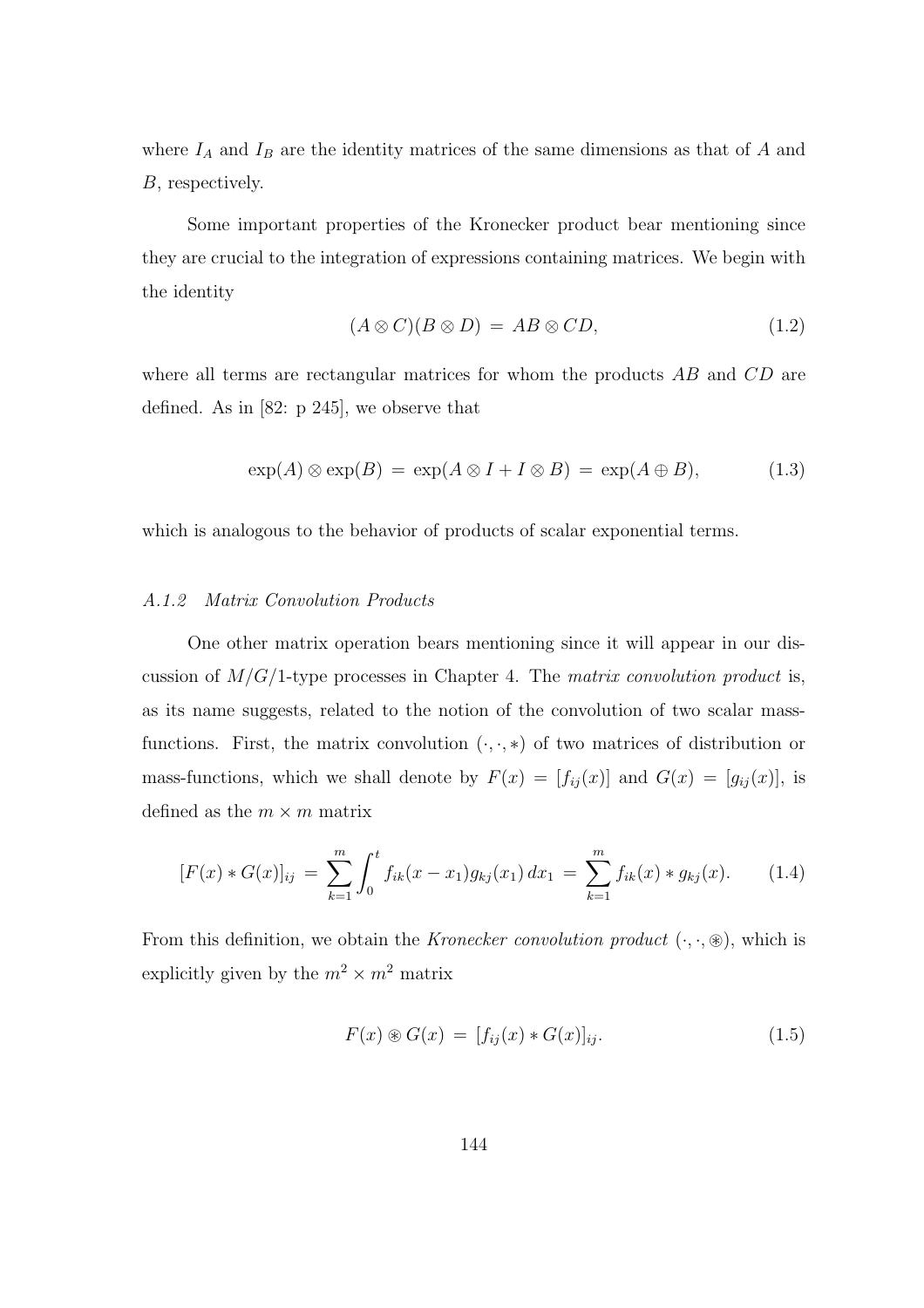An overview of the operation, related properties, and more advanced mathematical applications may be found in [53].

#### A.2 PH-Random Variables

Phase-type, or PH -distributed random variables define the time-to-absorption of a Markov process with initial probability vector  $(\phi_0, \phi)$  and with finitely-many transient states, or *phases*,  $1, \ldots, m$ , and absorbing state  $m + 1$ . Processes that behave accordingly are absorbed with probability one. Important applications reside in such fields as reliability theory, where the absorbing state frequently represents equipment failure, after which the process ends or it may be restarted by a repair or replacement. The restarting of the process may be considered to be regenerative (or at least Markov regenerative in the case that the process restarts with different parameters). This trait enables PH-distributions to aptly describe the Markov-modulated Poisson process, which features highly in the queueing model of this dissertation.

The idea of a PH-distribution is an extension of the earlier method of stages, which was first studied by Erlang using the distribution that bears his name. In fact, the family of Erlang and hyperexponential distributions are themselves special manifestations of PH-distributions, which in turn are dense in the space of all nondefective distributions. This fact is useful to the approximation of arbitrary (nondefective) distributions. Moreover, the PH-distribution function possesses attractive characteristics that often culminate in computationally tractable mathematical expressions. For these reasons, PH-distributions and their matrix-analytic generalizations are becoming increasingly important in the field of stochastic operations research.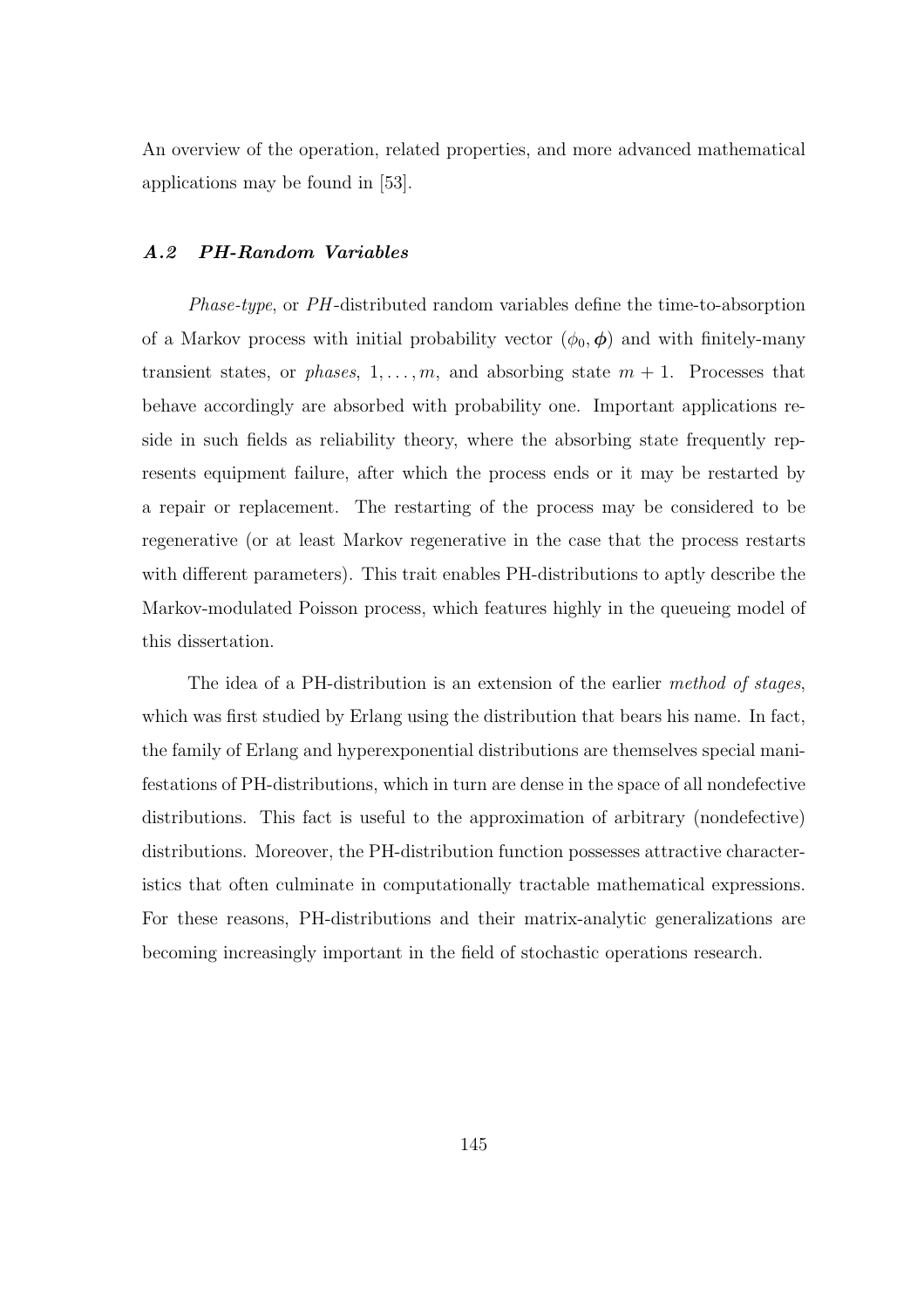## A.2.1 Continuous PH-Distributions

To a continuous PH-random variable  $X$  we associate the infinitesimal generator

$$
Q = \begin{bmatrix} 0 & \mathbf{0} \\ \mathbf{t} & T \end{bmatrix}, \tag{1.6}
$$

of a Markovian process, where  $t$  is a column vector and T is a square matrix such that  $T\mathbf{e}+\mathbf{t}=\mathbf{0}$ , both of dimension m, to the process with non-absorbing states  $\{1,\ldots,m\}$ and absorbing state 0. We shall assume for the remainder of this discussion that the  $\phi_0$  component of the initial probability vector  $(\phi_0, \phi)$  is equal to zero, since this is equivalent to stating that the corresponding PH-process does not begin in state 0.

Define the matrix exponential  $exp(A)$  to be a function whose domain consists of square matrices A such that

$$
\exp(A) \equiv \sum_{k=0}^{\infty} \frac{A^k}{k!}.
$$

We may now define the c.d.f. of the PH-distribution associated to the generator Q as

$$
F(x) = P\{X \le x\} = 1 - \phi \exp(Tx)e,
$$

which we may, using the fact that  $t = -Te$ , differentiate in order to obtain the density function of X

$$
f(x) = \boldsymbol{\phi} \exp(Tx) \boldsymbol{t}.
$$

It is clear from these definitions that the PH-random variable is completely determined by the stochastic vector  $\phi$  and the matrix T. Hence, we call  $[\phi, T]$  the representation of the PH-distribution that we now denote by  $PH(\phi, T)$ . As noted by Neuts [83], Latouche and Ramaswami [66], and others, this representation is by no means unique, but one can always find (for a nondefective PH-distribution) a representation such that the probability of absorption from any phase  $i = 1, \ldots, m$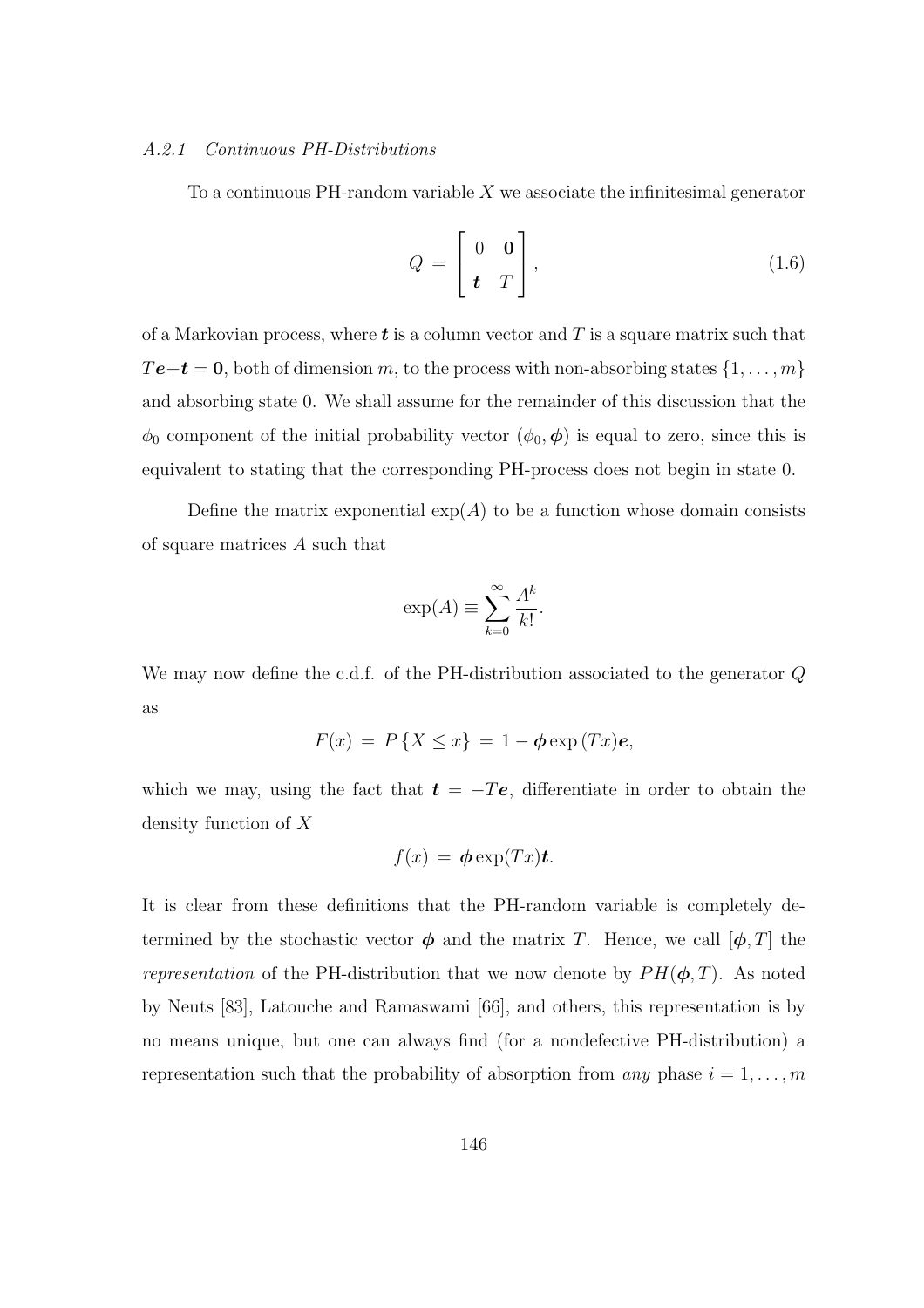is equal to one. Such a representation is necessary and sufficient for the matrix  $T$  to be invertible (see [66]), and hence, we may always find a representation  $[\phi, T]$  for a nondefective PH-distribution for which  $T$  is invertible.

## A.2.2 Discrete PH-Distributions

Discrete PH-distributions represent the distribution of the time-to-absorption of a discrete-time Markov chain (DTMC). They may also be represented by the pair  $[\tau, T]$ , except that the matrix portion T of the representation contains the *probability* of transitions between nonabsorbing states of an irreducible DTMC. In other words, the transition probability matrix of the DTMC is given by

$$
P = \begin{bmatrix} 0 & \mathbf{0} \\ \mathbf{t} & T \end{bmatrix}, \tag{1.7}
$$

where  $t + Te = e$ . Suppose that  $X \sim PH_d(\tau, T)$ . Since we have

$$
P^k = \begin{bmatrix} 0 & \mathbf{0} \\ \mathbf{e} - T^k \mathbf{e} & T^k \end{bmatrix},
$$

the mass function and distribution function of  $X$  are given by

$$
P\{X = 0\} = \tau_0
$$
  
\n
$$
P\{X = k\} = \tau T^{k-1}t, \qquad k \ge 1
$$
  
\n
$$
P\{X \le k\} = 1 - \tau T^k e, \qquad k \ge 0,
$$

(see [66: Thm 2.5.3]). Most importantly, nondefective discrete PH-distributions are also guaranteed the existence of a representation such the  $I - T$  is nonsingular; in other words, the probability of absorption from any state is equal to 1.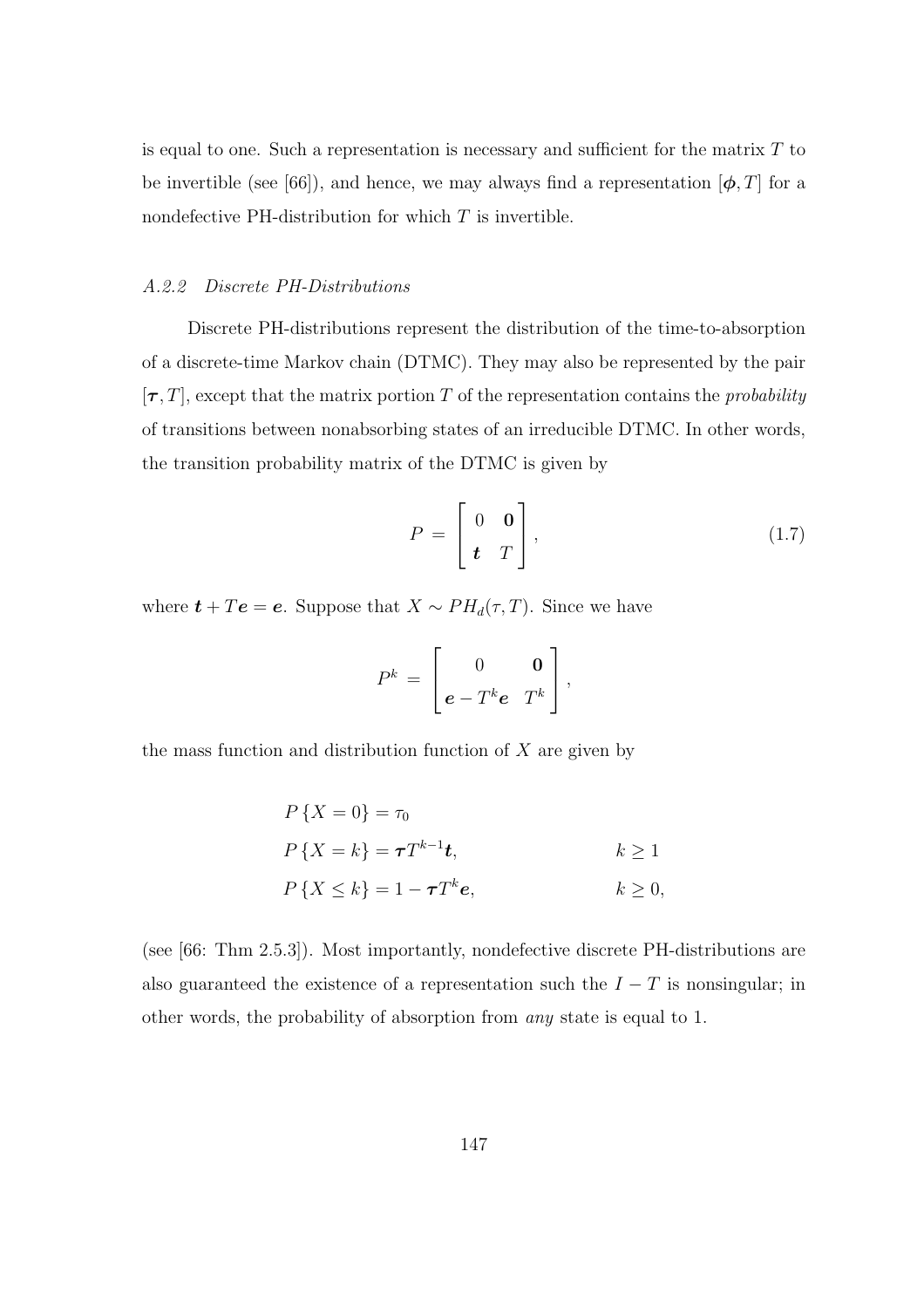## A.2.3 Properties of the PH-Distribution

Since there will be occasion to use PH-distributions in conditioning arguments, we will give some additional properties.

**Lemma A.1.** Let  $[\phi, T]$  be the representation of a nondefective continuous PHdistribution. Then the following holds:

$$
\int_0^\infty \exp(Tx) \, dx = (-T)^{-1}.
$$
\n(1.8)

Proof. By definition,

$$
F(x) = \int_0^x f(u) du
$$
  
=  $\phi \int_0^x \exp(Tu) du (-Te).$  (1.9)

Taking the limit of (1.9) as  $x \to \infty$  gives us the following relationship:

$$
1 = \phi \int_0^\infty \exp(Tu) \, du \, (-Te). \tag{1.10}
$$

Since the distribution is assumed to be nondefective, we may assume that  $T$  is nonsingular. We thus obtain our result by substituting  $\phi Ie$  for 1 in (1.10) and  $\Box$ solving.

The convolution of two independent PH-random variables  $X$  and  $Y$  will also be required. The following appears as Theorem 2.6.1 in [66]:

**Theorem A.1.** Let  $X \sim PH(\tau, T)$  and  $Y \sim PH(\beta, B)$  be independent with m and n phases, respectively. Their sum  $X + Y \sim PH(\gamma, C)$  with  $m + n$  phases, where

$$
\boldsymbol{\gamma} = [\boldsymbol{\tau}, \tau_0 \boldsymbol{\beta}] \hspace{1cm} and \hspace{1cm} C = \begin{bmatrix} T & \boldsymbol{t} \boldsymbol{\beta} \\ 0 & S \end{bmatrix}.
$$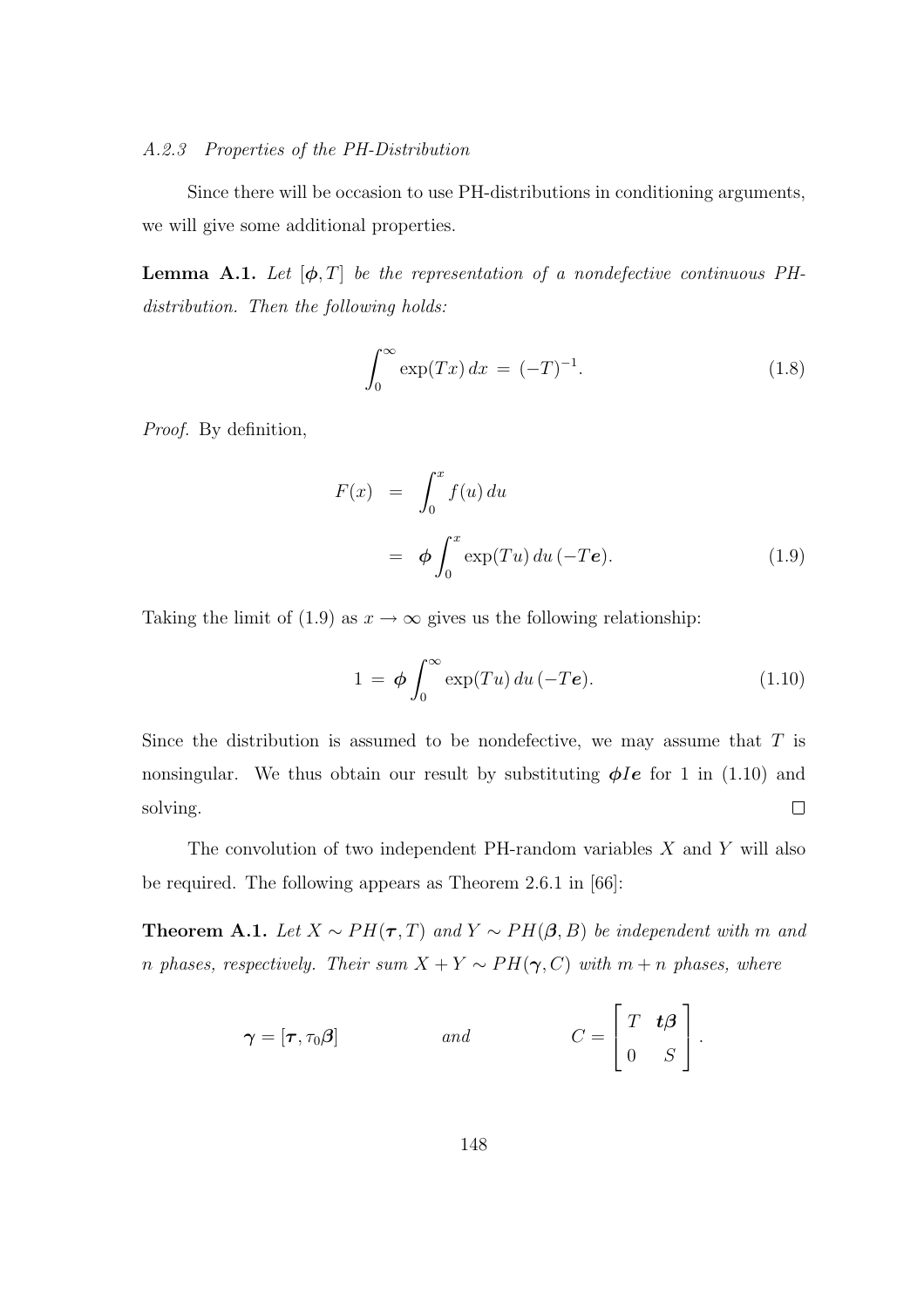## A.3 Markov-Modulated Poisson Processes (MMPP)

The MMPPs are members of a class of processes termed doubly-stochastic, the name taking its cue from the fact that the parameters of the statistical distribution of the random variables of the process are themselves random variables. MMPPs are considered a special case due to the fact that the exponential distribution of its interarrivals has a parameter that itself randomly varies according to a finite-state Markov chain. In other words, if the modulating Markov process  $\{Z(t): t \geq 0\}$  has the state space  $S = \{1, 2, ..., m\}$ , whenever  $Z(t) = j$ , arrivals occur acording to a Poisson process with rate  $\lambda_j$ ,  $j \in S$ . An excellent and highly-useful overview of the MMPP and its properties may be found in [40].

#### A.3.1 The Markov-Modulated Poisson Process as a Markov Renewal Process

It is a well-established fact that the standard Poisson process  $\{N(t): t \geq 0\}$  is a renewal process characterized by the i.i.d. nature of the interarrival times. However, as in [40, 82], an MMPP with exponential rates contained in the vector  $\eta$  is not a standard renewal process due to the dependence of the interarrival durations upon the evolution of the modulating process. Nevertheless, it is still possible to describe the MMPP instead as a *Markov* renewal process or *semi-Markov process* for which we require only that the increments of the process behave in accordance with the Markov property. In order to see this, consider the MMPP at arrival epochs  $t_n \geq 0$  and let the state of the modulating process at  $t_n$  be  $Z_n = Z(t_n^+)$  and  $\tau_n = t_n - t_{n-1}$ . Then the process  $\{(Z_n, \tau_n) : n \geq 0\}$  defines a Markov renewal sequence. In other words, since we embed the sequence at transitions of a Markov process, the Markov property may be said to hold for the increments of the embedded sequence. Most importantly, it is a well-known property of Markov renewal sequences that  $\{Z_n : n \geq 0\}$  itself defines a discrete-time Markov chain.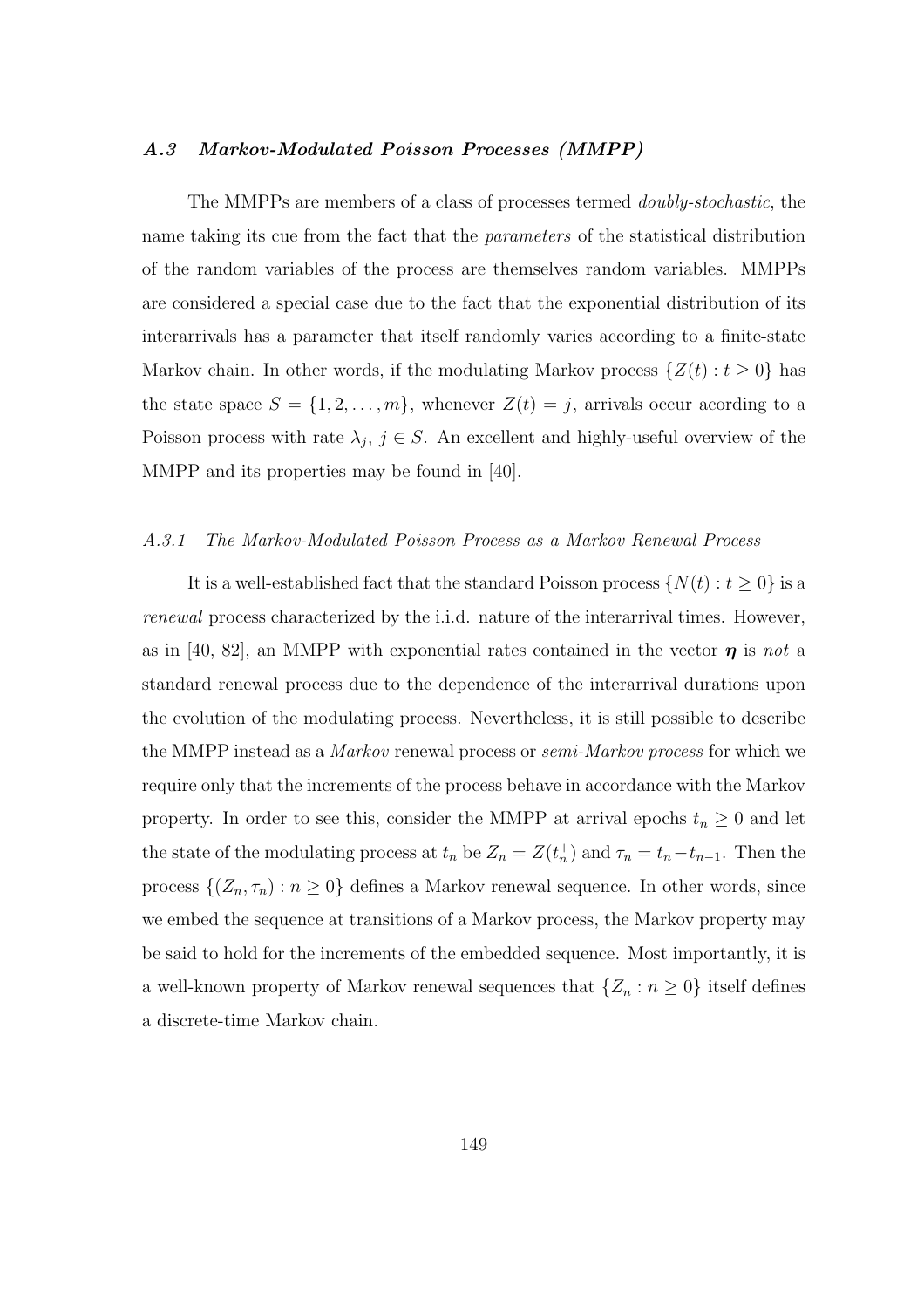We next introduce the kernel  $K(x)$  of the semi-Markov process, which is defined to be the matrix with entries given by

$$
K_{ij}(x) = P\{Z_n = j, \tau_n \le x \mid Z_{n-1} = i\}, \quad x \ge 0, \ \ n \ge 1,
$$

where i and j belong to the state space of the Markov chain  $\{Z_n : n \geq 0\}$ . The importance of the kernel lies in the fact that  $P = K(\infty)$  is the transition probability matrix of the MMPP embedded at arrival times. Thus, in utilizing Markov renewal theory, we will have enabled the use of elementary methods defined for Markov chains in the analysis of the steady-state conditions of a non-Markovian process. We will use this property later in constructing an embedded Markov process that will serve as a proxy for the analysis of a non-Markovian  $M/G/1$ -type queueing system.

## A.3.2 The Relationship of the PH-Distributions to the Markov-Modulated Poisson Process

The utility of the PH-distribution for our queueing model rests in its association to the MMPP. As mentioned previously, inter-event times in a MMPP may no longer be characterized by a single exponential distribution. Neuts [83] has shown that Markovian processes whose rate parameters  $\eta$  vary lexicographically according to the states of an external Markov chain with generator Q possess inter-event times distributed as  $PH(\boldsymbol{\phi}), T_{\eta}$ , where

$$
T_{\eta} = Q - \Delta(\eta).
$$

Thus, the distribution of time between the arrival of primary customers to the retrial queue is  $PH(\phi_{\lambda}, T_{\lambda})$  for a suitable choice of initial probability vector  $\phi_{\lambda}$ . In this light, it is clear that the MMPP is a PH-renewal process, which belongs to a class of point processes termed versatile by Neuts and, more recently, the Markovian arrival process (MAP) or the batch Markovian arrival process (BMAP).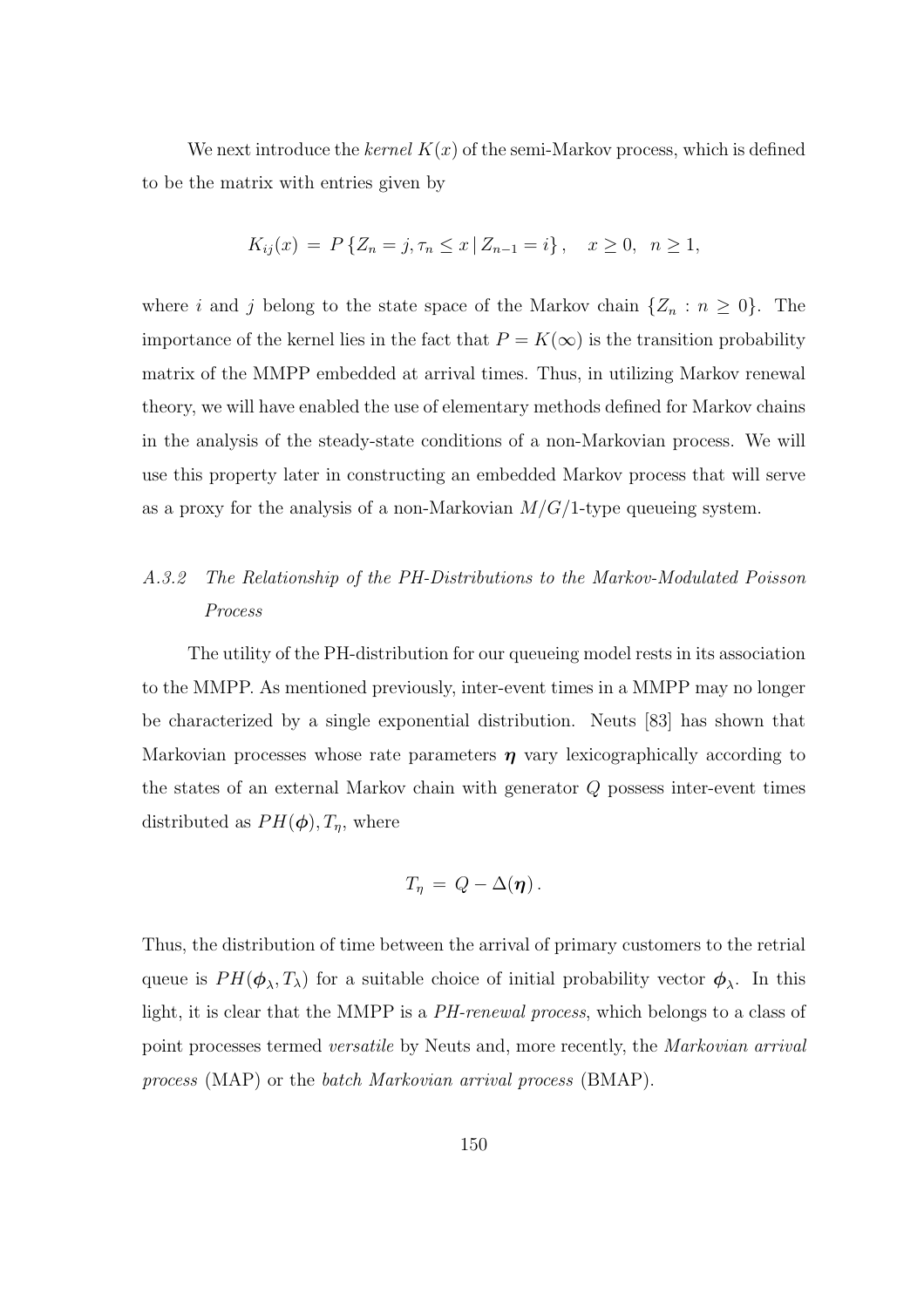Armed with this knowledge, it is now possible to fully describe the counting process associated to the MMPP. Define  $N(t)$  to be the number of renewals (i.e. arrivals) in  $(0, t]$ , and set

$$
\Phi_{jj'}^{\eta}(\nu, t) = P\{N(t) = \nu, Z(t) = j' | N(0) = 0, Z(0) = j\},\tag{1.11}
$$

where j and j' are in the state space of the modulating Markov chain  $\{Z(t): t \geq 0\}$ and  $\nu \in \mathbb{Z}^+$ . As in [40], (1.11) obeys the forward Chapman-Kolmogorov equations

$$
\Phi^{\eta'}(0,t) = \Phi^{\eta}(0,t)T_{\eta}, \qquad (1.12)
$$

$$
\Phi^{\eta\prime}(k,t) = \Phi^{\eta}(k,t)T_{\eta} - \Phi^{\eta}(k-1,t)(T_{\eta}e\phi_{\eta}), \quad k \ge 1,
$$
\n(1.13)

which, of course, directly implies that

$$
\Phi^{\eta}(0,t) = \exp(T_{\eta}x).
$$

Equations (1.12) and (1.13) may also be used to derive the probability generating function  $\Phi^{\eta*}$ , which is stated in terms of the following lemma:

Lemma A.2. Consider the MMPP with the exponential arrival rate parameters contained in the vector  $\eta$  and infinitesimal generator Q of the random environment. If  $t > 0$  is a real number, then the probability generating function  $\Phi^{\eta*}(z,t)$  of  $\Phi^{\eta}(\nu,t)$ is given by

$$
\Phi^{\eta*}(z,t) = \exp[Q - (1-z)\Delta(\eta)],\tag{1.14}
$$

where z is a number that resides in the interval  $(0, 1)$ .

We shall require Lemma A.2 in constructing the entries of the semi-Markov kernel  $Q^*(x)$  for the queueing system that we shall analyze in Section 5.2.

For completeness, we consider the value of the initial probability vector of a generic MMPP with rate vector  $\eta$ . The choice of this vector determines the start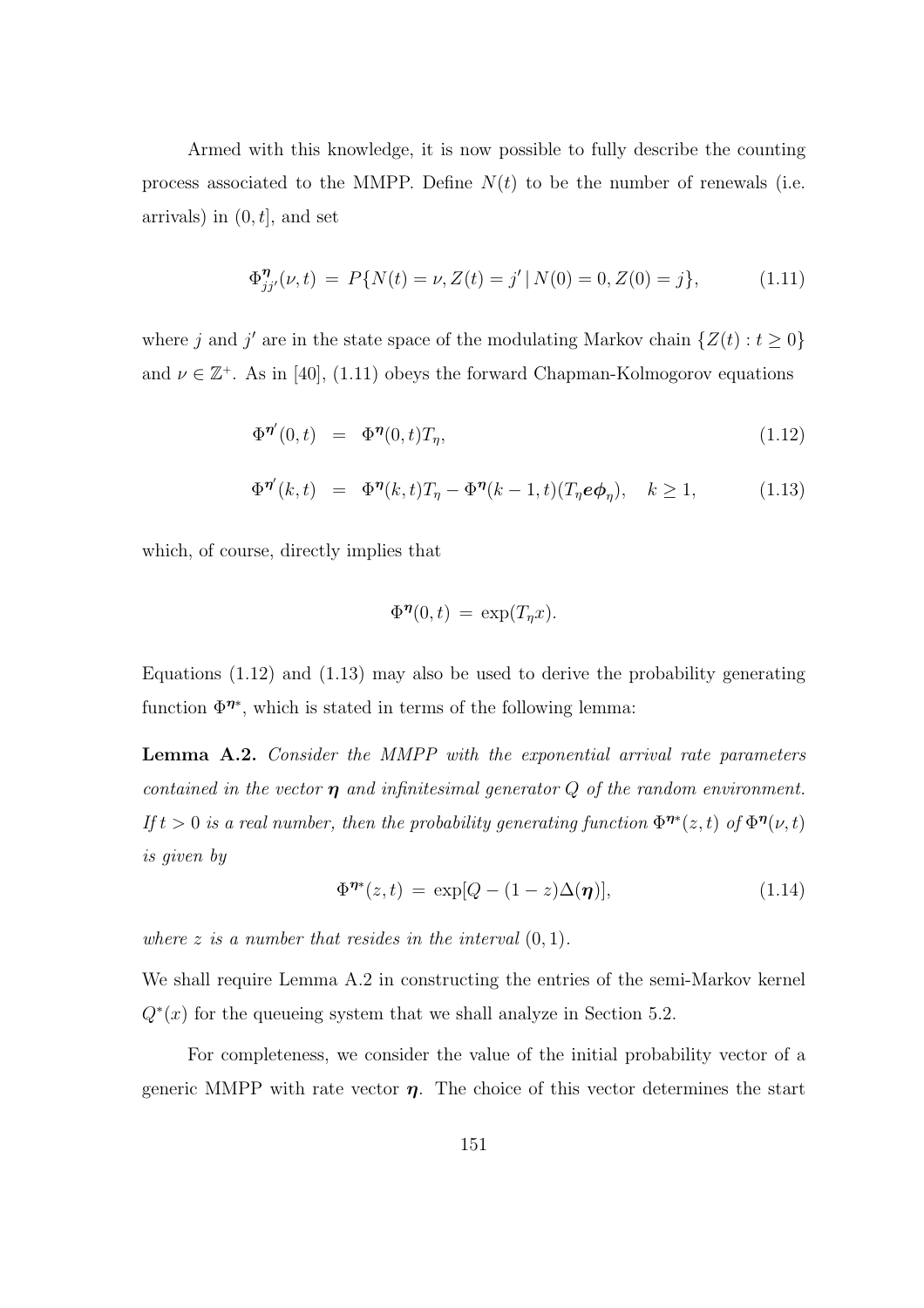time of the MMPP, as well as the state in which the process begins. There is no restriction on the choice of the initial probability vector, save that its elements must sum to unity. However, there are two commonly used methods in determining its value. The first is the selection that results in the environment-stationary version of the MMPP. This corresponds to the selection of the steady-state probability vector  $p$  of the random environment, which subsequently starts the MMPP at some point in time at which the environment achieves equilibrium. The other version of the MMPP is known as the *time-stationary* version. Here, the initial probability vector is chosen in such a way that the Markov renewal sequence corresponding to the MMPP is itself in equilibrium. As it turns out, both versions are stochastically equivalent (see [82: Thm 5.3.3]).

In characterizing the semi-Markov kernel  $Q^*(x)$  for queueing systems with more than one MMPP (or PH) arrival stream, it becomes necessary to condition upon the order of arrivals in a regenerative cycle. For this purpose, it is necessary to determine  $\prod_{j=1}^{N} P\{X_i \leq X_j, i \in \{1, ..., N\}$ , for a finite set of PH-random variables with representations  $[\phi_i, T_i]$ . Suppose that  $N = 2$  and that  $F_i(x) = 1 - \phi_i \exp(Tx)e$ are the c.d.f.s corresponding to the random variables  $X_1, \ldots, X_N$ . We compute these probabilities by conditioning upon the values of  $F_2(x)$ , noting that the dimension of e, the column vector of ones, varies accordingly, even though this is not explicitly indicated.

$$
P\{X_1 \le X_2\} = \int_0^\infty F_1(x) dF_2(x)
$$
  
= 
$$
\int_0^\infty (1 - \phi_1 \exp(T_1 x) e) (-\phi_2 \exp(T_2 x) T_2 e) dx
$$
  
= 
$$
1 + (\phi_1 \otimes \phi_2) \left[ \int_0^\infty \exp(T_1 x) \otimes \exp(T_2 x) dx \right] (e \otimes T_2 e)
$$
  
= 
$$
1 + (\phi_1 \otimes \phi_2) \left[ \int_0^\infty \exp[(T_1 \oplus T_2)x] dx \right] (e \otimes T_2 e)
$$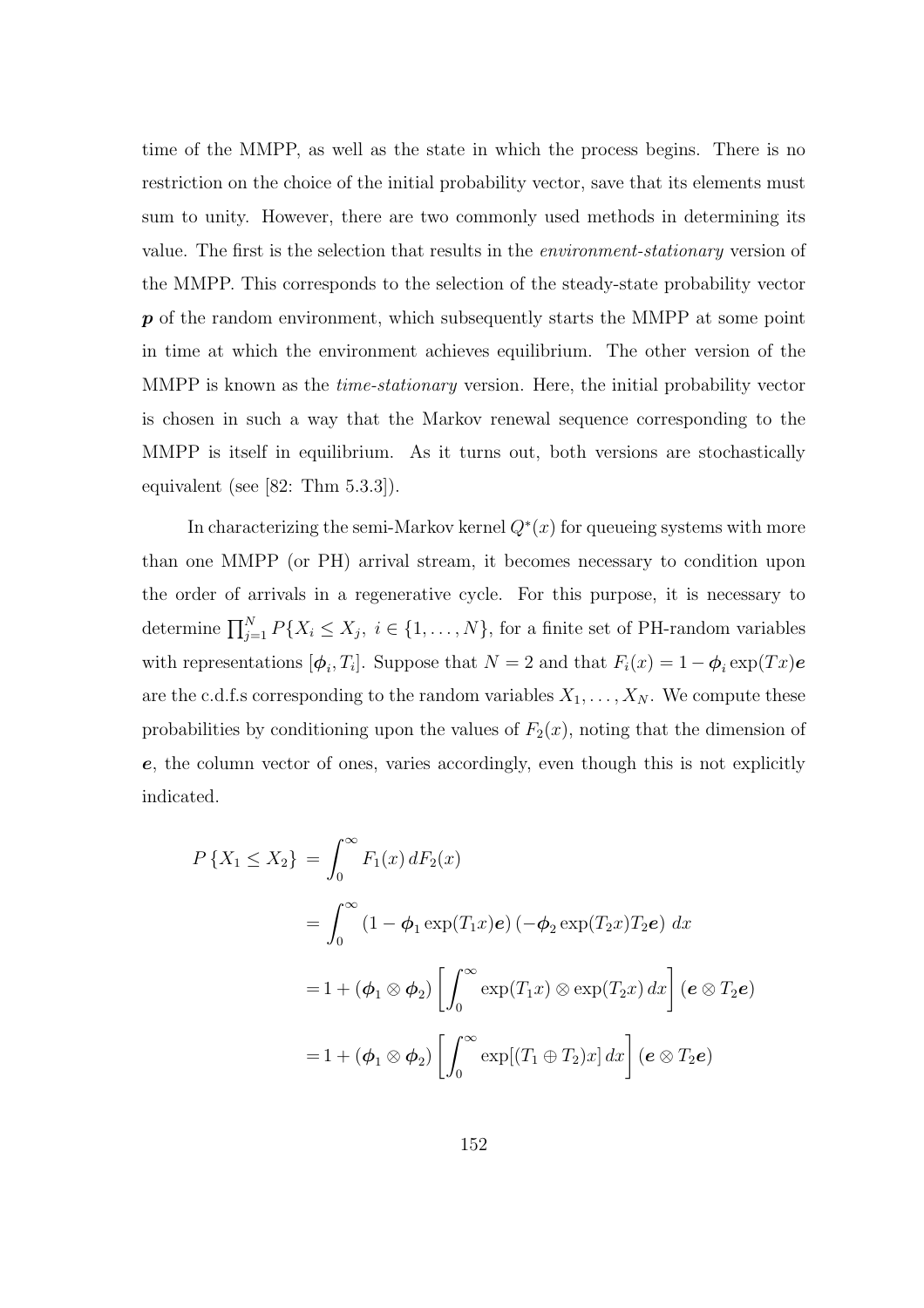$$
=1+(\phi_1\otimes \phi_2)\left[-(T_1\oplus T_2)\right]^{-1}(e\otimes T_2e).
$$
 (1.15)

The equality

$$
\int_0^\infty \phi_1 \exp(T_1 x) \phi_2 \exp(T_2 x) T_2 e \, dx
$$
  
=  $(\phi_1 \otimes \phi_2) \left[ \int_0^\infty \exp(T_1 x) \otimes \exp(T_2 x) \, dx \right] (e \otimes T_2 e)$ 

follows from first noticing that the ordinary product of two scalars is also a tensor product, to which we may then apply the product rule (1.2). In other words,

$$
\phi_1 \exp(T_1 x) e \phi_2 \exp(T_2 x) T_2 e
$$
  
=  $(\phi_1 \exp(T_1 x) e) \otimes (\phi_2 \exp(T_2 x) T_2 e)$   
=  $(\phi_1 \otimes \phi_2)(\exp(T_1 x) \otimes \exp(T_2 x))(e \otimes T_2 e)$   
=  $(\phi_1 \otimes \phi_2) \exp[(T_1 \oplus T_2)x](e \otimes T_2 e),$  (1.16)

with the final equality resulting from the identity  $(1.3)$ .

In considering the MMPP in the context of the  $MMPP/G/1$  queue, we obtain a Markov renewal process by considering the number of arrivals to the queue at instants  $S_n = T_n^+$  just after the *n*th departure. Let  $Y_n$  be the size of the system at  $T_n$  and let  $\tau_n = S_n - S_{n-1}$ . In this way, we obtain the Markov renewal sequence  $\{(Y_n, Z_n, \tau_n) : n \geq 0\}$ , which defines the kernel matrix  $Q^*(x)$  consisting of the block elements

$$
A_{jj'}(x) = [Q_{ii'}^*(x)]_{jj'} = P\{Y_n = i', Z_n = j', \tau_n \le x \mid Y_{n-1} = i, Z_{n-1} = j\}
$$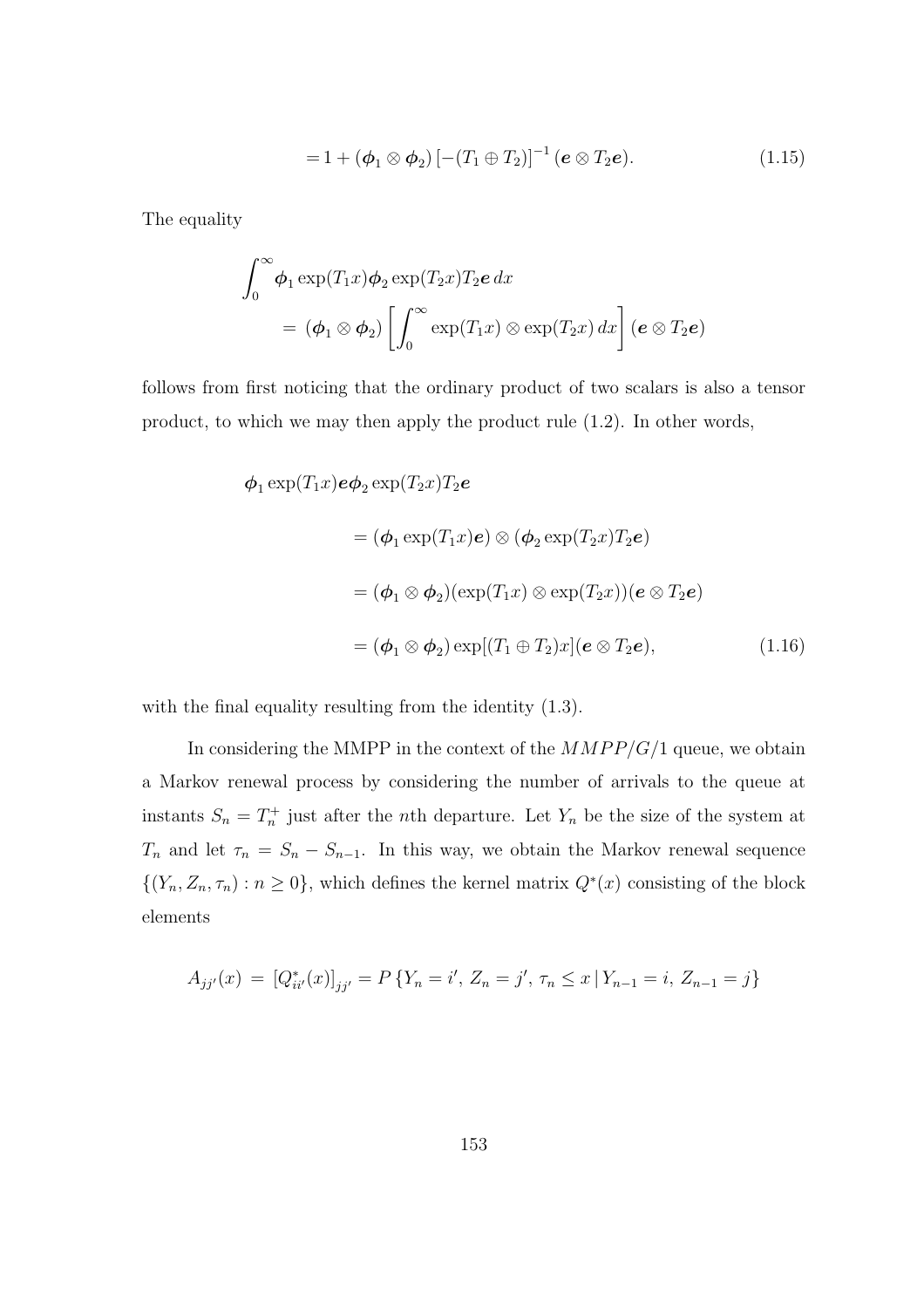if  $i > 0$  and

$$
B_{jj'}(x) = [Q_{0i'}^{*}(x)]_{jj'} = P\left\{Y_n = i', Z_n = j', \, \tau_n \leq x \, | \, Y_{n-1} = 0, \, Z_{n-1} = j\right\},\,
$$

where  $j, j'$ , and x are defined as before and i and i' are nonnegative integers that correspond to the number in the system. The matrix  $P = B(\infty)$  is the transition probability matrix of the Markov chain embedded just after departure instants. The kernel  $Q^*(x)$  for  $M/G/1$ -type processes assumes a distinctive structure which, like the tridiagonal form of the QBD generator, a set of class-based methods that may be applied to a wide spectrum of related models.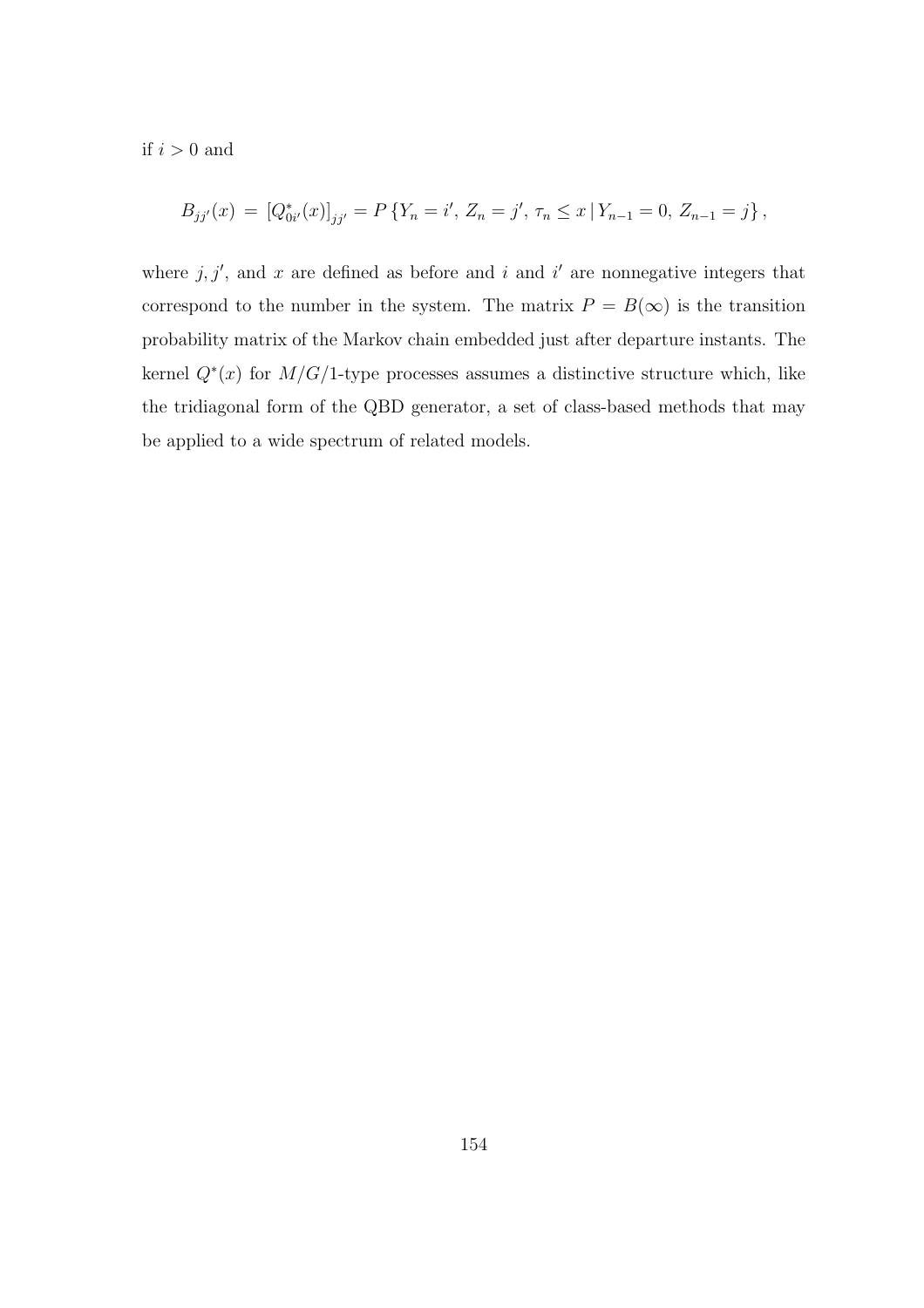# Bibliography

- 1. Abramson, M. A. NOMADm Optimization Software. Website. URL http://www.afit.edu/en/ENC/Faculty/MAbramson/NOMADm.html.
- 2. Abramson, M. A. and Audet, C. (2006). Convergence of mesh adaptive direct search to second-order stationary points. SIAM Journal on Optimization, 17(2), 606–619.
- 3. Adan, I. J. B. F. and Kulkarni, V. G. (2003). Single-server queue with Markovdependent inter-arrival and service times. Queueing Systems: Theory and Applications, 45(2), 113–134.
- 4. Aissani, A. (1988). On the  $M/G/1/1$  queueing system with repeated orders and unreliable server. Journal of Technology, 6, 98–123. (in French).
- 5. Aissani, A. (1993). Unreliable queuing with repeated orders. Microelectronics and Reliability,  $33(14)$ ,  $2093-2106$ .
- 6. Aissani, A. (1994). A retrial queue with redundancy and unreliable server. Queueing Systems: Theory and Applications, 17(3-4), 431–449.
- 7. Aissani, A. and Artalejo, J. R. (1998). On the single server retrial queue subject to breakdowns. Queueing Systems: Theory and Applications, 30(3-4), 309–321.
- 8. Akar, N. and Sohraby, K. (1997). An invariant subspace approach in  $M/G/1$ and G/M/1 type Markov chains. Communications in Statistics.Stochastic Mod $els, 13(3), 381-416.$
- 9. Almasi, B., Roszik, J., and Sztrik, J. (2005). Homogeneous finite-source retrial queues with server subject to breakdowns and repairs. Mathematical  $\mathcal{C}$ Computer Modelling,  $42(5/6)$ , 673–682.
- 10. Anisimov, V. and Sztrik, J. (1989). Asymptotic analysis of some complex renewable systems operating in random environments. European Journal of Operational Research, 41(2), 162–168.
- 11. Anisimov, V. V. and Atadzhanov, K. L. (1994). Diffusion approximation of systems with repeated calls and an unreliable server. Journal of Mathematical Sciences, 72(2), 3032–3034.
- 12. Asmussen, S. (1991). Ladder heights and the Markov-modulated  $M/G/1$  queue. Stochastic Processes and their Applications, 37(2), 313–326.
- 13. Asmussen, S. (2000). Matrix-analytic models and their analysis. Scandinavian Journal of Statistics, 27, 193.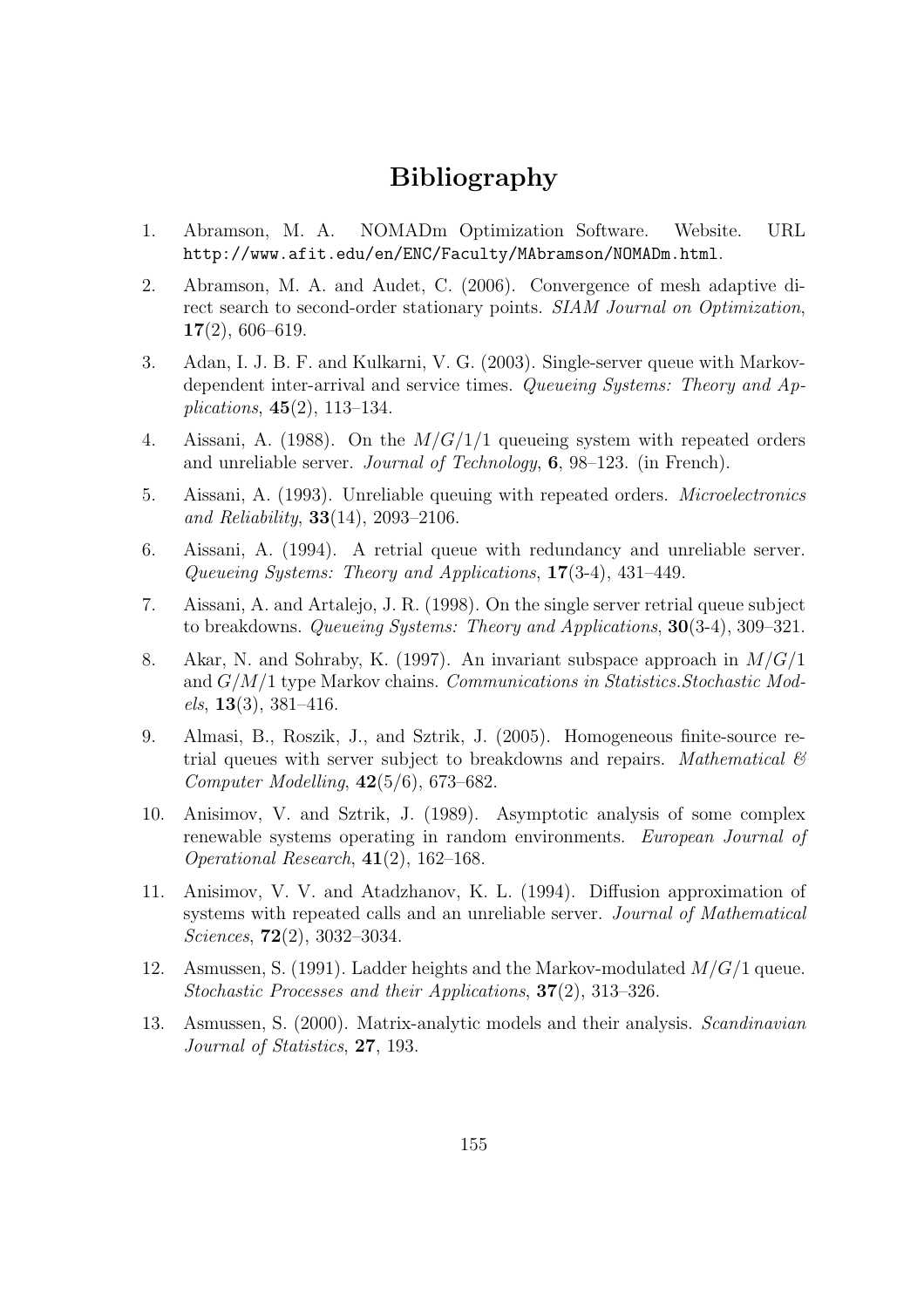- 14. Atencia, I. and Moreno, P. (2006). A discrete-time  $Geo/G/1$  retrial queue with the server subject to starting failures. Annals of Operations Research, 141(1-4), 85–107.
- 15. Audet, C. and J.E. Dennis, J. (2006). Mesh adaptive direct search algorithms for constrained optimization. SIAM Journal on Optimization, 17(1), 188–217.
- 16. Audet, C. and Orban, D. (2006). Finding optimal algorithmic parameters using derivative-free optimization. SIAM Journal on Optimization, 17(3), 642–664.
- 17. Avi-Itzhak, B. (1963). Preemptive repeat priority queues as a special case of the multipurpose server problem–I. Operations Research, 11(4), 597–609.
- 18. Avi-Itzhak, B. (1963). Preemptive repeat priority queues as a special case of the multipurpose server problem–II. Operations Research, 11(4), 610–619.
- 19. Avi-Itzhak, B. and Naor, P. (1963). Some queuing problems with the service subject to breakdown. Operations Research, 11(3), 303–320.
- 20. Baccelli, F. and Makowski, A. A. (1986). Stability and bounds for single server queues in random environment. Technical report, Inst. Nat. Recherche Inf. Autom., Le Chesnay, France.
- 21. Bhat, V. N. (1995). A queueing model in an alternating random environment. Computers  $\mathcal{B}$  Industrial Engineering, 28(2), 323–328.
- 22. Bini, D. A., Meini, B., and Ramaswami, V. (1998). Analyzing  $M/G/1$ paradigms through QBDs: the role of the block structure in computing the matrix G. In A. S. Alfa and S. R. Chakravarthy, editors, Advances in Matrix Analytic Methods for Stochastic Models. Notable Publications, Inc., Neshanic Station, NJ, 73–86.
- 23. Borst, S., Boucherie, R. J., Boxma, O. J., Key, P., and Smith, D. (1999). ERMR: A generalised equivalent random method for overflow systems with repacking. In P. Key and D. Smith, editors, Teletraffic Engineering in a Competitive World. Proceedings of the International Teletraffic Congress - ITC-16., volume 3a. Elsevier Science; Alcatel, Amsterdam, the Netherlands, 313–323.
- 24. Bourgin, R. D. and Cogburn, R. (1981). On determining absorption probabilities for Markov chains in random environments. Advances in Applied Probability,  $13(2)$ ,  $369-387$ .
- 25. Bright, L. and Taylor, P. G. (1995). Calculating the equilibrium distribution in level dependent quasi-birth-and-death processes. Communications in Statistics: Stochastic Models, 11(3), 497–525.
- 26. Burman, D. Y. and Smith, D. R. (1986). An asymptotic analysis of a queueing system with Markov-modulated arrivals. Operations Research, 34(1), 105–119.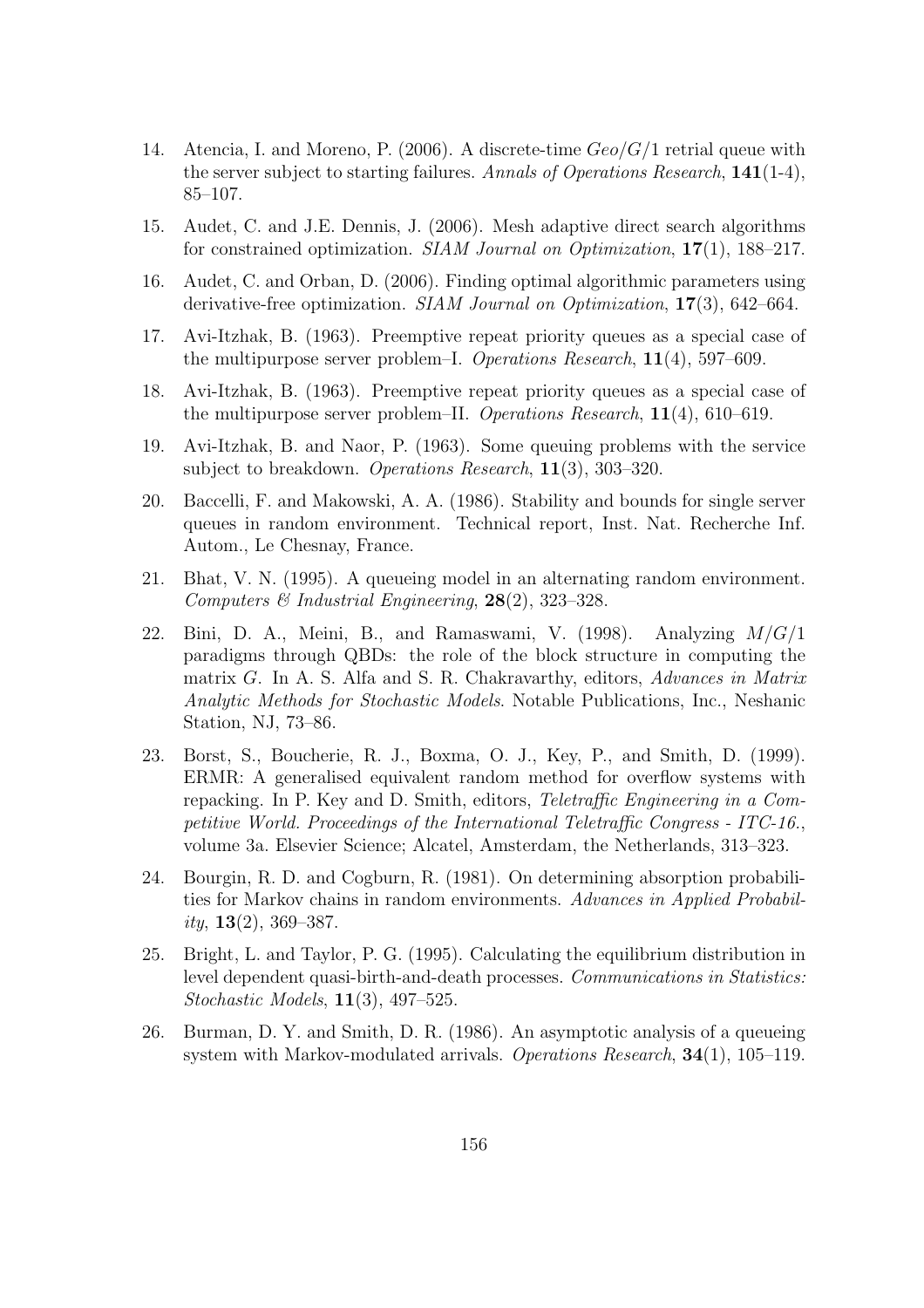- 27. Chang, C.-S. and Pinedo, M. (1990). Bounds and inequalities for single-server loss systems. Queueing Systems, 6, 425–436.
- 28. Chen, F. and Song, J.-S. (2001). Optimal policies for multiechelon inventory problems with Markov-modulated demand. Operations Research, 49(2), 226– 234.
- 29. Choi, B. D. and Park, K. K. (1990). The  $M/G/1$  retrial queue with Bernoulli schedule. Queueing Systems: Theory and Applications, 7, 219–228.
- 30. Clos, C. (1948). An aspect of the dialing behaviour of subscribers and its effect on the trunk plant. Bell Systems Technical Journal, 27, 424–445.
- 31. Cohen, J. W. (1957). An aspect of the dialing behaviour of subscribers and its effect on the trunk plant. Philips Telecommunication Review,  $18(2)$ , 49–101.
- 32. Cohen, J. W. (1957). The full availability group of trunks with an arbitrary distribution of the inter-arrival times and a negative exponential holding time distribution. Simon Stevin: A Quarterly Journal of Pure and Applied Mathematics, 31, 169–181.
- 33. Dohi, T., Kaio, N., and Osaki, S. (2001). Optimal periodic maintenance strategy under an intermittently used environment. IIE Transactions, 33(12), 1037.
- 34. Dudin, A. N. and Klimenok, V. I. (1997). Calculation of the characteristics of a single-server system functioning in a synchronous Markovian random environment. Rossišskaya Akademiya Nauk.Avtomatika i Telemekhanika, (1), 74–84.
- 35. Ebrahimi, N. (2006). System reliability based on system wear. Stochastic Models, 22(1), 21–36.
- 36. Economou, A. (2004). Stationary distributions of discrete-time Markov chains in random environment: exact computations and bounds. Stochastic Models,  $20(1)$ , 103-127.
- 37. Eisen, M. and Tainiter, M. (1963). Stochastic variations in queuing processes. Operations Research, 11(6), 922–927.
- 38. Falin, G. (1990). A survey of retrial queues. Queueing Systems: Theory and Applications, 7(2), 127–167.
- 39. Falin, G. I. and Artalejo, J. R. (1998). A finite source retrial queue. European Journal of Operational Research, 108(2), 409.
- 40. Fischer, W. and Meier-Hellstern, K. (1992). Markov-modulated Poisson process (MMPP) cookbook. Performance Evaluation, 18(2), 149–171.
- 41. Georgiadis, L., Neely, M. J., and Tassiulas, L. (2006). Resource allocation and cross-layer control in wireless networks. Foundations and Trends in Networking,  $1(1), 1-144.$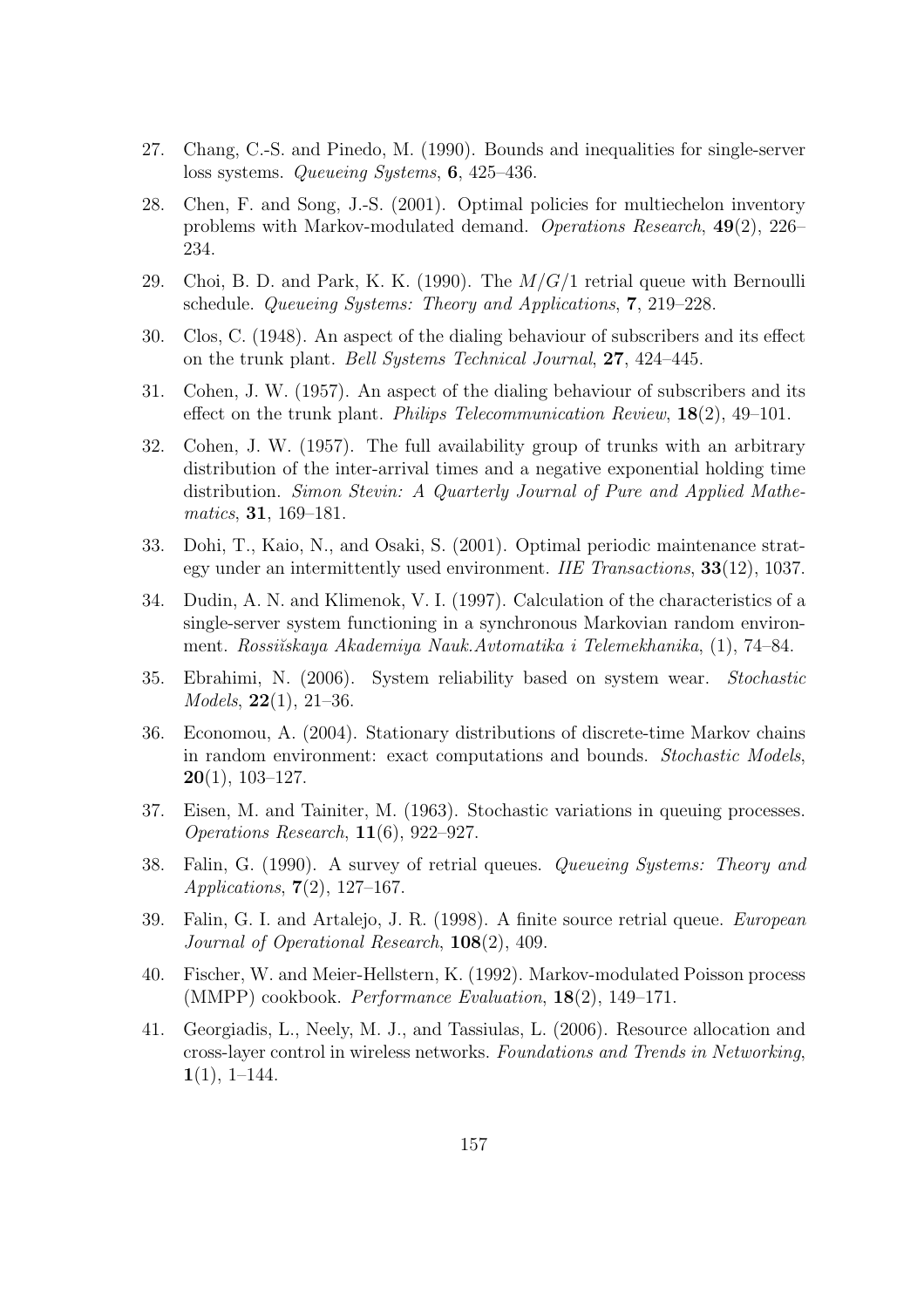- 42. Gharbi, N. and Ioualalen, M. (2006). GSPN analysis of retrial systems with server breakdowns and repairs. Applied Mathematics and Computation, 174(2), 1151–1168.
- 43. Golovko, N. I. and Korotaev, I. A. (1990). Queuing systems with a randomly varying rate of the input flow. Automation and Remote Control, 51(7), 921–926.
- 44. Harris, C. M. (1967). Queues with state dependent stochastic service rates. Operations Research,  $15(1)$ ,  $117-130$ .
- 45. Hinderer, K. and Waldmann, K.-H. (2001). Cash management in a randomly varying environment. European Journal of Operational Research, 130(3), 468– 485.
- 46. Hu, D. (2005). The decomposition of state space for Markov chain in random environment. Acta Mathematica Scientia. Series B.English Edition, 25(3), 555– 568.
- 47. Kalpakam, S. and Arivarignan, G. (1989). A lost sales inventory system in a random environment. Stochastic Analysis and Applications, 7(4), 367–385.
- 48. Keilson, J., Cozzolino, H., and Young, A. (1968). A service system with unfilled requests repeated. Operations Research, 16, 1126–1137.
- 49. Keilson, J. and Kooharian, A. (1960). On time dependent queuing processes. Annals of Mathematical Statistics, 31, 104–112.
- 50. Kella, O. and Whitt, W. (1992). A storage model with a two-stage random environment. Operations Research, 40(3), 257. Supplement 2.
- 51. Kharoufeh, J. P. (2003). Explicit results for wear processes in a Markovian environment. *Operations Research Letters*, **31**(3), 237–244.
- 52. Kharoufeh, J. P. and Cox, S. M. (2005). Stochastic models for degradationbased reliability. IIE Transactions, 37(6), 533–542.
- 53. Kilicman, A. and Zhour, Z. A. A. A. (2007). Kronecker operational matrices for fractional calculus and some applications. Applied Mathematics and Computation, 187(1), 250–265.
- 54. Klimenok, V. (2005). A BMAP/SM/1 queueing system with hybrid operation mechanism. Automation & Remote Control,  $66(5)$ , 779–790.
- 55. Kodera, T. and Miyazawa, M. (2002). An  $M/G/1$  queue with Markovdependent exceptional service times. Operations Research Letters, 30(4), 231.
- 56. Kogan, Y. A. and Litvin, V. G. (1976). Computing the characteristics of a queueing system with a finite buffer and operating in a random environment. Automation and Remote Control, 37(12), 1828–1835.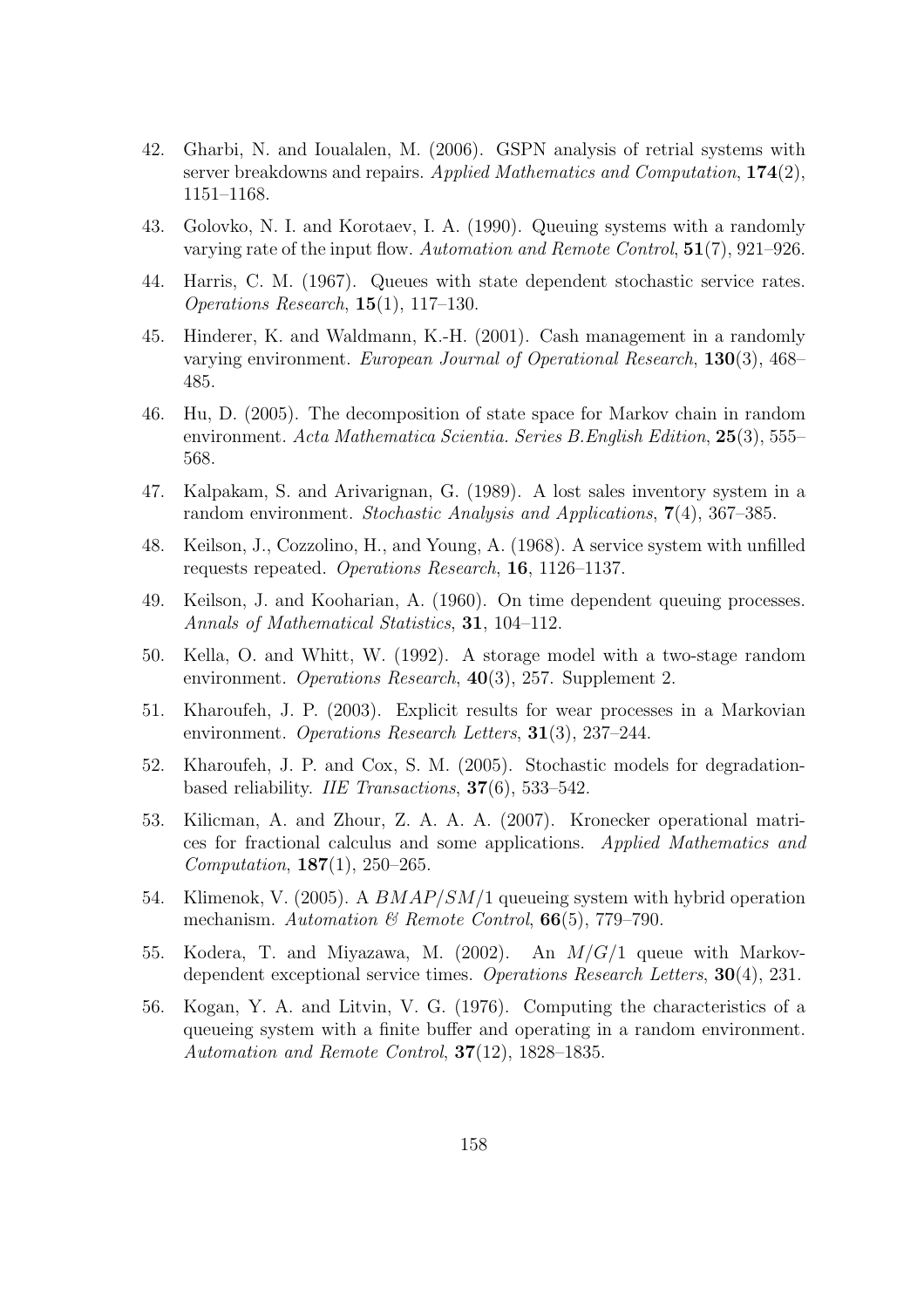- 57. Korotaev, I. A. and Spivak, L. R. (1992). Queueing systems in a semi-Markovian random environment. Automation and Remote Control, 53(7), 1028–1033.
- 58. Kosten, L. (1947). On the influence of repeated calls in the theory of probabilities of blocking. De Ingenieur, 59, 1–25. (in Dutch).
- 59. Kroese, D. P. and Nicola, V. F. (1999). Efficient estimation of overflow probabilities in queues with breakdowns. Performance Evaluation, 36-37, 471–484.
- 60. Kulkarni, V. G. (1983). On queueing systems with retrials. Journal of Applied Probability, 20(2), 380–389.
- 61. Kulkarni, V. G. (1995). Modeling and Analysis of Stochastic Systems. Texts in Statistical Science. Chapman & Hall/CRC, 1st edition.
- 62. Kulkarni, V. G. and Choi, B. D. (1990). Retrial queues with server subject to breakdowns and repairs. Queueing Systems: Theory and Applications,  $7(2)$ , 191–208.
- 63. Kulkarni, V. G. and Liang, H. M. (1997). Retrial queues revisited. Frontiers in queueing; Probab. Stochastics Ser. CRC, 19–34.
- 64. Kumar, K. B. and Arivudainambi, D.  $(2002)$ . The  $M/G/1$  retrial queue with Bernoulli schedules and general retrial times. Computers  $\mathcal{C}$  Mathematics with Applications, 43(1-2), 15–30.
- 65. Kumar, K. B., Madheswari, P. S., and Vijayakumar, A.  $(2002)$ . The  $M/G/1$ retrial queue with feedback and starting failures. Applied Mathematical Mod $elling, 26(11), 1057-1075.$
- 66. Latouche, G. and Ramaswami, V. (1999). Introduction to Matrix–Analytic Methods in Stochastic Modeling. ASA–SIAM Series on Statistics and Applied Probability. American Stat. Assoc. and the Soc. for Indust. and Applied Mathematics, Alexandria, VA and Philadelphia, PA.
- 67. Latouche, G. and Taylor, P. G. (2003). Drift conditions for matrix-analytic models. Mathematics of Operations Research, 28(2), 346.
- 68. Lee, D.-S. and Li, S.-Q. (1992). Transient analysis of multi-server queues with Markov-modulated Poisson arrivals and overload control. Performance Evaluation,  $16(1-3)$ ,  $49-66$ .
- 69. Leese, E. L. and Boyd, D. W. (1966). Numerical methods of determining the transient behaviour of queues with variable arrival rates. CORS Journal, 4(1), 1–13.
- 70. Li, H. and Yang, T. (1995). A single-server retrial queue with server vacations and a finite number of input sources. European Journal of Operational Research,  $85(1), 149.$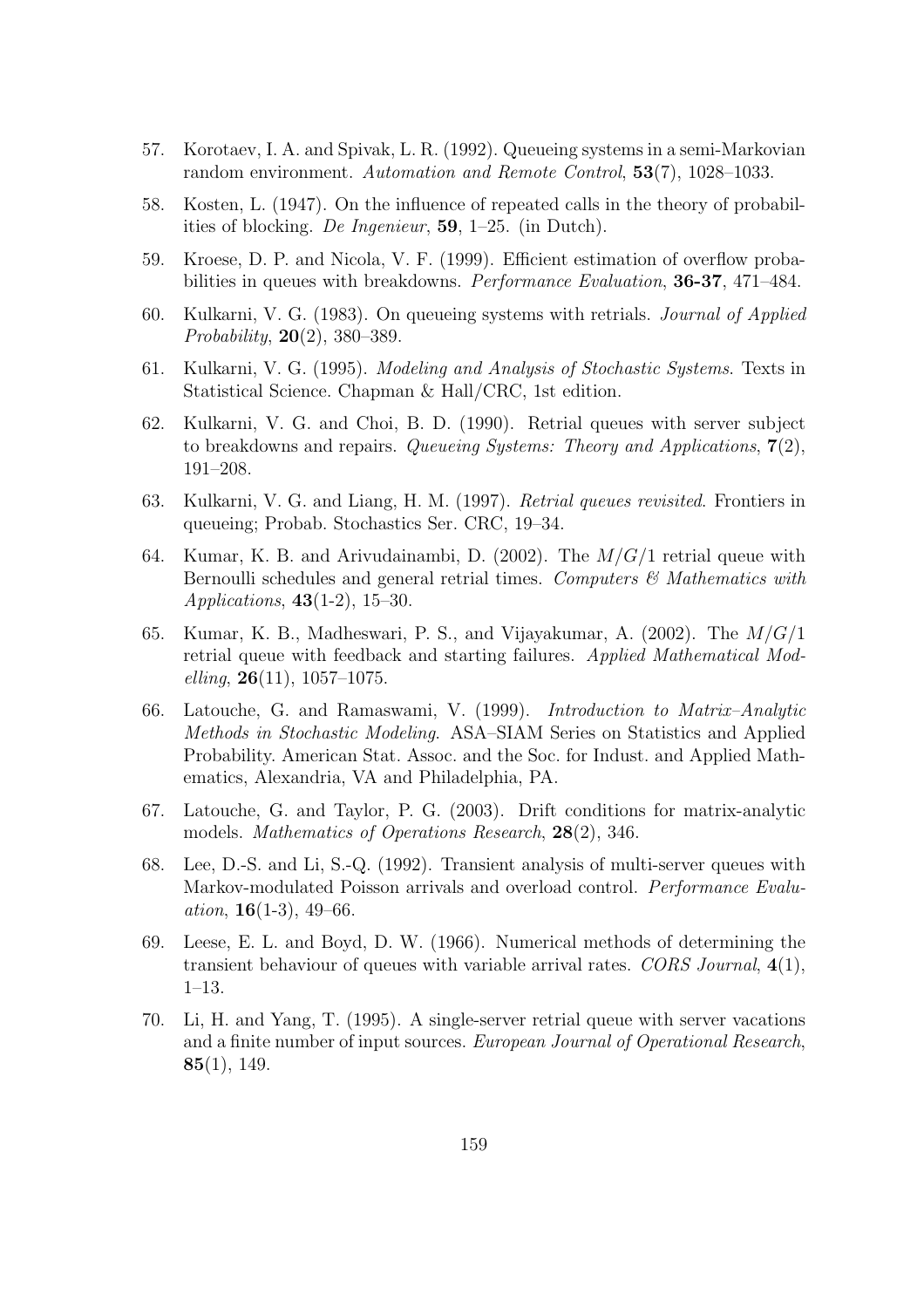- 71. Li, Q.-L., Ying, Y., and Zhao, Y. Q. (2006). A  $BMAP/G/1$  retrial queue with a server subject to breakdowns and repairs. Annals of Operations Research, 141(1), 233.
- 72. Libman, L. and Orda, A. (2002). Optimal retrial and timeout strategies for accessing network resources. IEEE/ACM Transactions on Networking, 10(4), 551–564.
- 73. Mahabhashyam, S. and Gautam, N. (2005). On queues with Markov-modulated service rates. Queueing Systems: Theory and Applications,  $51(1/2)$ , 89–113.
- 74. Medhi, J. (2003). Stochastic models in queueing theory. Academic Press, Amsterdam, second edition.
- 75. Mitrani, I. (2005). Approximate solutions for heavily loaded Markov-modulated queues. Performance Evaluation, 62(1-4), 117–131.
- 76. Miyazawa, M. (1985). The intensity conservation law for queues with randomly changed service rate. Journal of Applied Probability, 22(2), 408–418.
- 77. Mokaddis, G. S., Elias, S. S., and Metwally, S. A. (1984). The characteristics of a bulk service system operating in a random environment. Ain Shams Science Bulletin: Part A, 24, 85–101.
- 78. Mokaddis, G. S., Elias, S. S., and Metwally, S. A. (1985). The characteristics of a queueing system operating in a random environment. Bulletin of the Calcutta Mathematical Society,  $77(2)$ ,  $115-124$ .
- 79. Neuts, M. F. (1968). The joint distribution of the virtual waitingtime and the residual busy period for the  $M/G/1$  queue. Journal of Applied Probability, 5, 224–229.
- 80. Neuts, M. F. (1971). A queue subject to extraneous phase changes. Advances in Applied Probability, 3, 78–119.
- 81. Neuts, M. F. (1989). The fundamental period of the queue with Markovmodulated arrivals. In T. W. Anderson, K. B. Athreya, and D. L. Iglehart, editors, Probability, Statistics, and Mathematics: Papers in Honor of Samuel Karlin. Academic Press, Boston, MA, 187–200.
- 82. Neuts, M. F. (1989). Structured stochastic matrices of  $M/G/1$  type and their applications, Probability: Pure and Applied, volume 5. Marcel Dekker Inc, New York.
- 83. Neuts, M. F. (1999). Matrix-Geometric Solutions in Stochastic Models: An Algorithmic Approach. Dover Publications, Inc., New York, NY.
- 84. Neuts, M. F. (1978). The  $M/M/1$  queue with randomly varying arrival and service rates. Opsearch,  $15(4)$ ,  $139-157$ .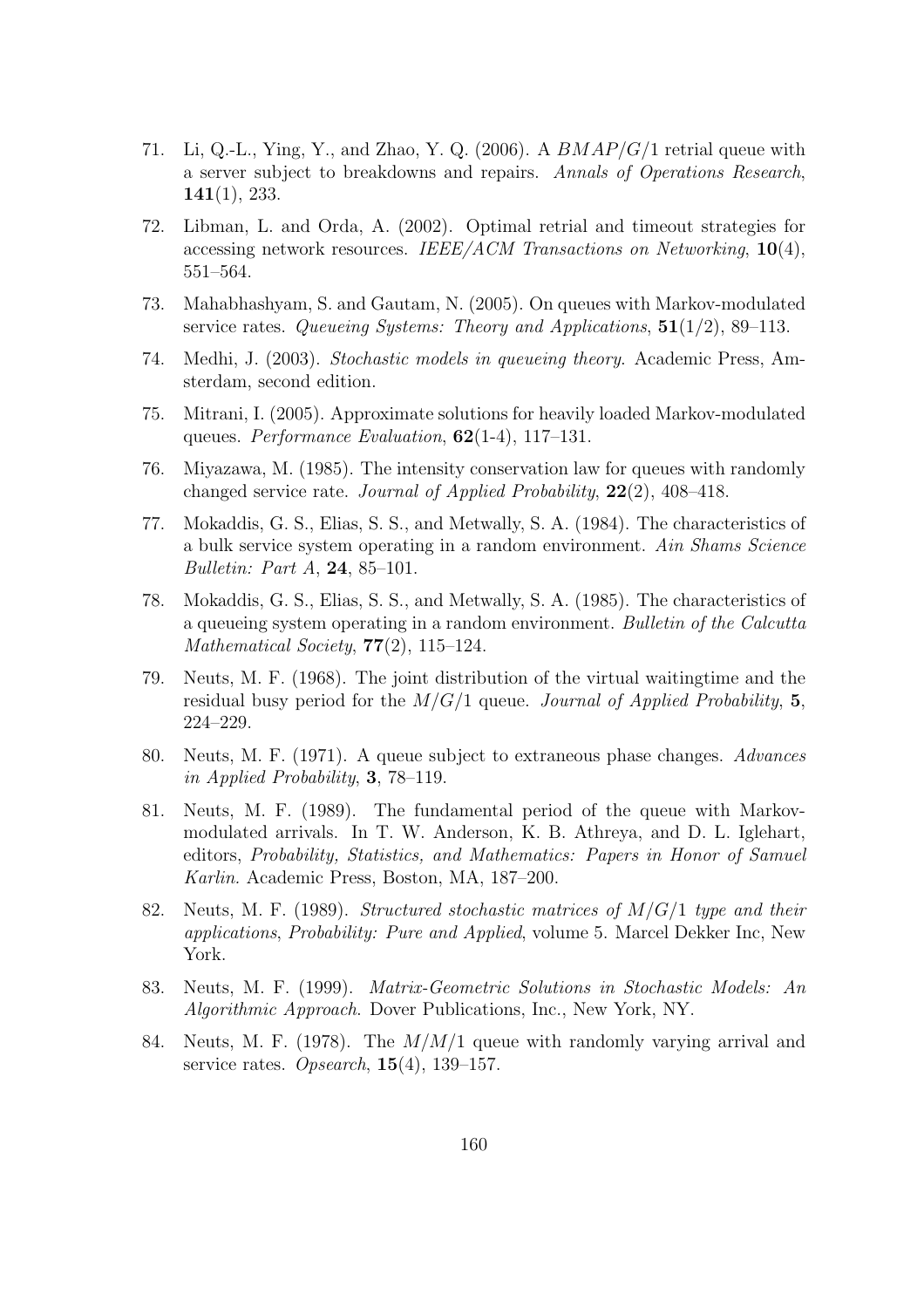- 85. Neuts, M. F. (1978). Further results on the  $M/M/1$  queue with randomly varying rates. Opsearch,  $15(4)$ ,  $158-168$ .
- 86. Ozekici, S. and Soyer, R. (2004). Reliability modeling and analysis in random ¨ environments. In Mathematical Reliability: An Expository Perspective, Internat. Ser. Oper. Res. Management Sci., volume 67. Kluwer Academic Publishers, Boston, MA, 249–273.
- 87. Pakes, A. G. (1969). Some conditions for ergodicity and recurrence of Markov chains. Operations Research, 17, 1058–1061.
- 88. Purdue, P. (1974). The  $M/M/1$  queue in a Markovian environment. Operations Research,  $22(3)$ , 562–569.
- 89. Ramaswami, V. (1998). The generality of quasi birth-and-death processes. In A. S. Alfa and S. R. Chakravarthy, editors, Advances in Matrix Analytic Methods for Stochastic Models. Notable Publications, Inc, Neshanic Station, NJ, 93–113.
- 90. Rao, B. M. and Posner, M. J. M. (1984). On the output of an  $M/M/1$  queue with randomly varying system parameters. Operations Research Letters,  $3(4)$ , 191–197.
- 91. Regterschot, G. J. K. and de Smit, J. H. A. (1986). The queue  $M/G/1$  with Markov-modulated arrivals and services. Mathematics of Operations Research, 11(3), 465–483.
- 92. Riska, A. and Smirni, E. (2002). Exact aggregate solutions for  $M/G/1$ -type Markov processes. In SIGMETRICS '02: Proceedings of the 2002 ACM SIG-METRICS International Conference on Measurement and Modeling of Computer Systems. ACM Press, New York, NY, USA, 86–96.
- 93. Rolski, T. (1981). Queues with non-stationary input stream: Ross's conjecture. Advances in Applied Probability, 13(3), 603–618.
- 94. Sengupta, B. (1987). Sojourn time distributions for the  $M/M/1$  queue in a Markovian environment. European Journal of Operational Research, 32(1), 140–149.
- 95. Sennott, L. I., Humblet, P. A., and Tweedie, R. L. (1983). Mean drifts and the non-ergodicity of Markov chains. Operations Research, 31(4), 783–788.
- 96. Sherman, N. P. and Kharoufeh, J. P. (2006). An  $M/M/1$  retrial queue with unreliable server. Operations Research Letters, 34(6), 697–705.
- 97. Sherman, N. P., Kharoufeh, J. P., and Abramson, M. A. (2006). Analysis and control of an  $M/G/1$  retrial queue with unreliable server. Preprint.
- 98. Shurbet, G., Lewis, T., and Boullion, T. (1974). Quadratic matrix equations. The Ohio Journal of Science, 74(5), 273–277.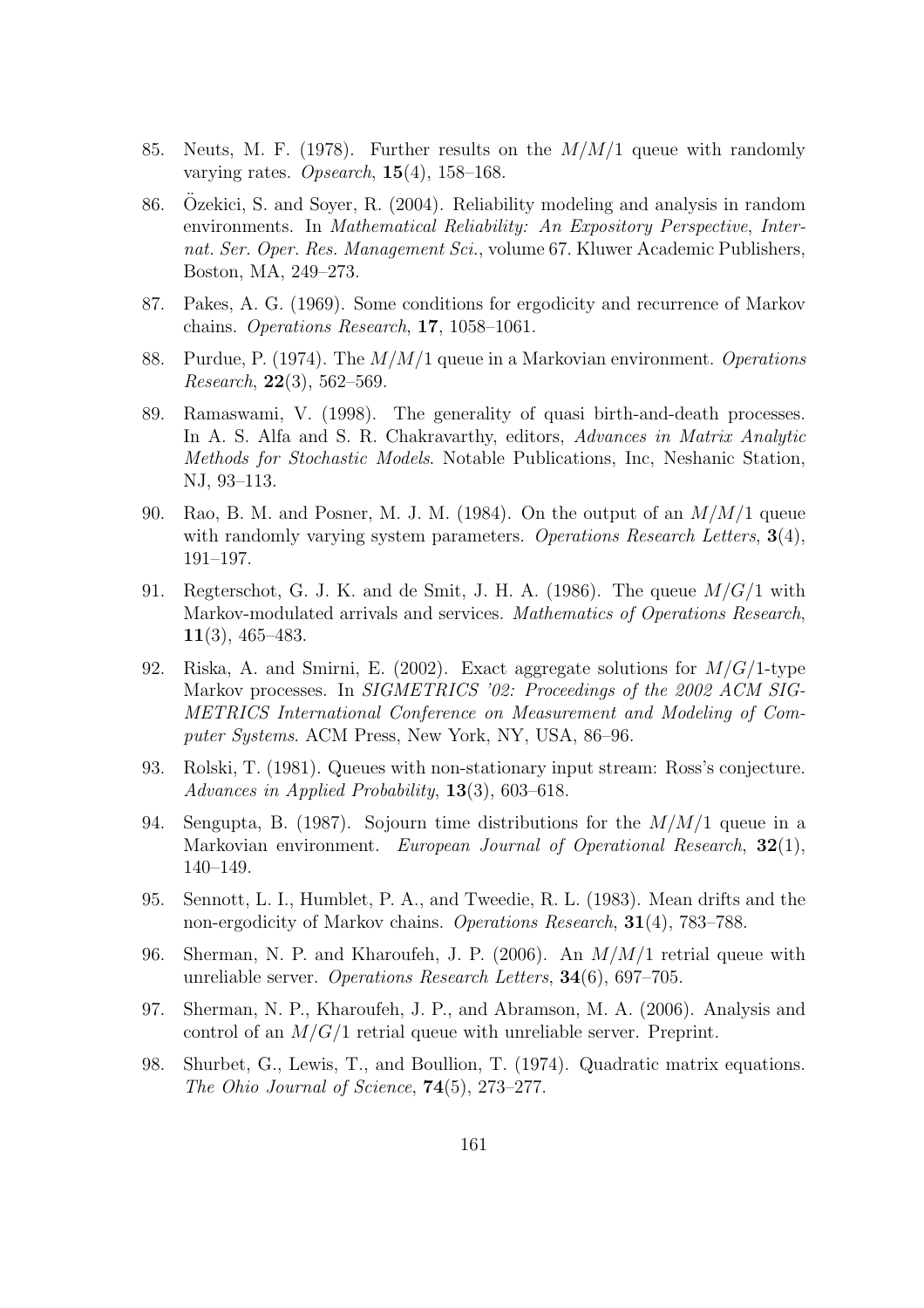- 99. South, J. B. (1985). Continuous excess capacity versus intermittent extra capacity to control average queue size in a random environment. Production and Inventory Management,  $26(1)$ , 103-110.
- 100. Stanford, D., Horn, W., and Latouche, G. (2006). Tri-layered QBD processes with boundary assistance for service resources. Stochastic Models, 22, 361–382.
- 101. Sztrik, J. (1993). Asymptotic analysis of a heterogeneous finite-source communication system operating in random environments. Publicationes Mathematicae Debrecen,  $42(3-4)$ ,  $225-238$ .
- 102. Sztrik, J., Almasi, B., and Roszik, J. (2006). Heterogeneous finite-source retrial queues with server subject to breakdowns and repairs. Journal of Mathematical Sciences, **132**(5), 677–685.
- 103. Sztrik, J. and Bunday, B. D. (1993). Asymptotic analysis of the heterogeneous machine interference problem with random environments. Applied Mathemati $cal$  Modelling,  $17(2)$ , 89–97.
- 104. Sztrik, J. and Bunday, B. D. (1993). Machine interference problem with a random environment. European Journal of Operational Research, 65(2), 259– 269.
- 105. Sztrik, J. and Kim, C. S. (2003). Markov-modulated finite-source queueing models in evaluation of computer and communication systems. Mathematical  $& Computer Modelling, 38(7-9), 961.$
- 106. Sztrik, J. and Lukashuk, L. (1991). Modelling of a communication system evolving in a random environment. Acta Cybernetica,  $10(1)$ , 85–91.
- 107. Tang, Y. H. (1997). A single-server  $M/G/1$  queueing system subject to breakdowns–some reliability and queueing problems. Microelectronics and Reliability,  $37(2)$ ,  $315-321$ .
- 108. van Leeuwaarden, J. S. H. and Winands, E. M. M. (2006). Quasi-birth-anddeath processes with an explicit rate matrix. Stochastic Models, 22.
- 109. Voevdskiı, E. N. and Postan, M. Y. (1985). Mnogokanalcprime naya sistema massovogo obsluzhivaniya v sluchaui noui srede. (Russian) [A multichannel queueing system in a random environment] [preprint], 85-20.
- 110. Walrand, J. (1991). Communication Networks: A First Course. The Aksen Associates Series in Electrical and Computer Engineering. Richard D. Irwin, Inc., and Aksen Associates, Inc., Homewood, IL and Boston, MA.
- 111. Wang, J., Cao, J., and Li, Q. (2001). Reliability analysis of the retrial queue with server breakdowns and repairs. Queueing Systems: Theory and Applications, 38(4), 363.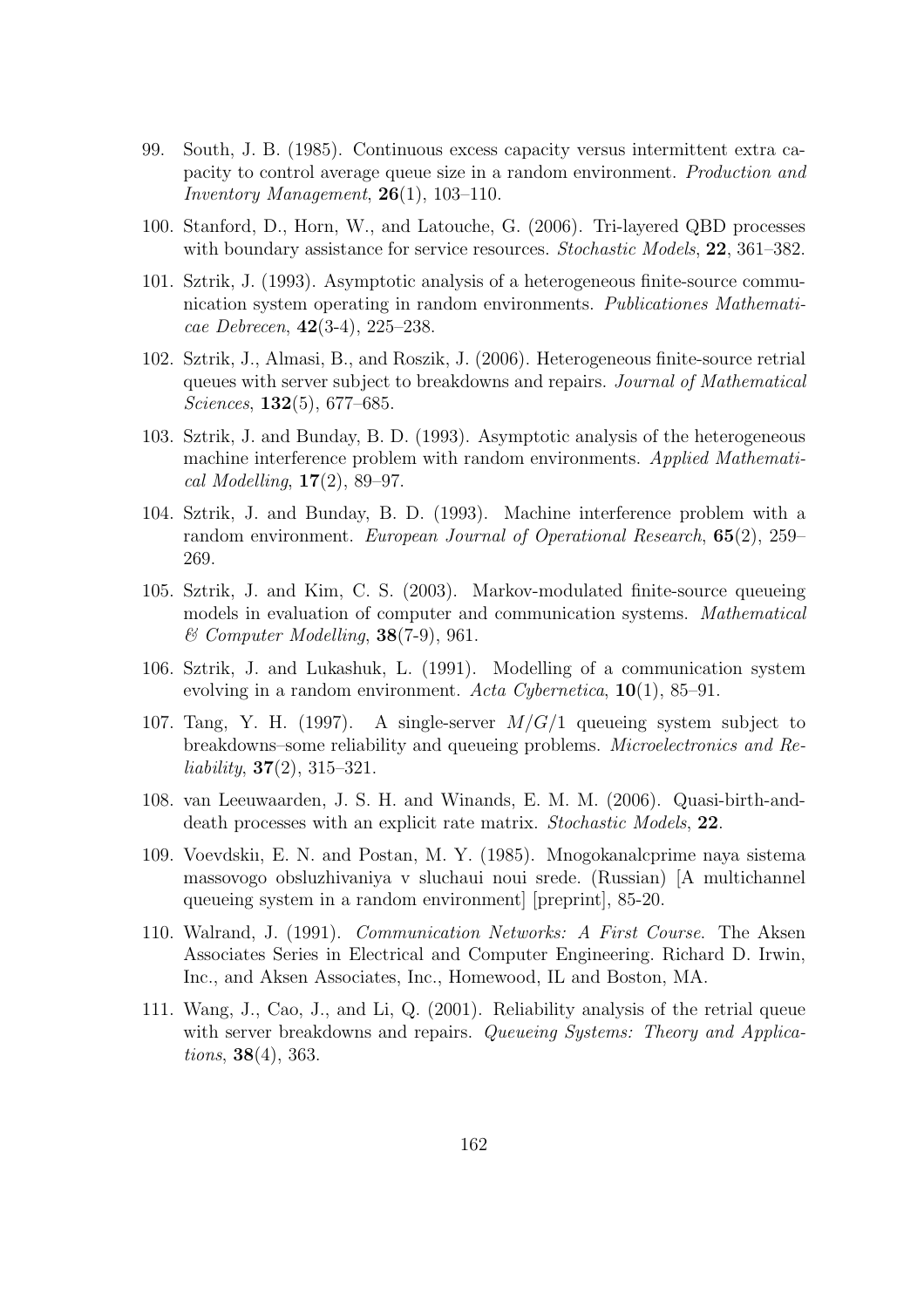- 112. Wilkinson, R. I. (1956). Theories for toll traffic engineering in the U.S.A. Bell Systems Technical Journal, 35(2), 421–507.
- 113. Yang, T. and Templeton, J. G. C. (1987). A survey on retrial queues. Queueing Systems: Theory and Applications, 2(3), 201–233.
- 114. Yechiali, U. (1973). A queuing-type birth-and-death process defined on a continuous-time Markov chain. Operations Research, 21(2), 604.
- 115. Yechiali, U. and Naor, P. (1971). Queuing problems with heterogeneous arrivals and service. Operations Research, 19(3), 722–734.